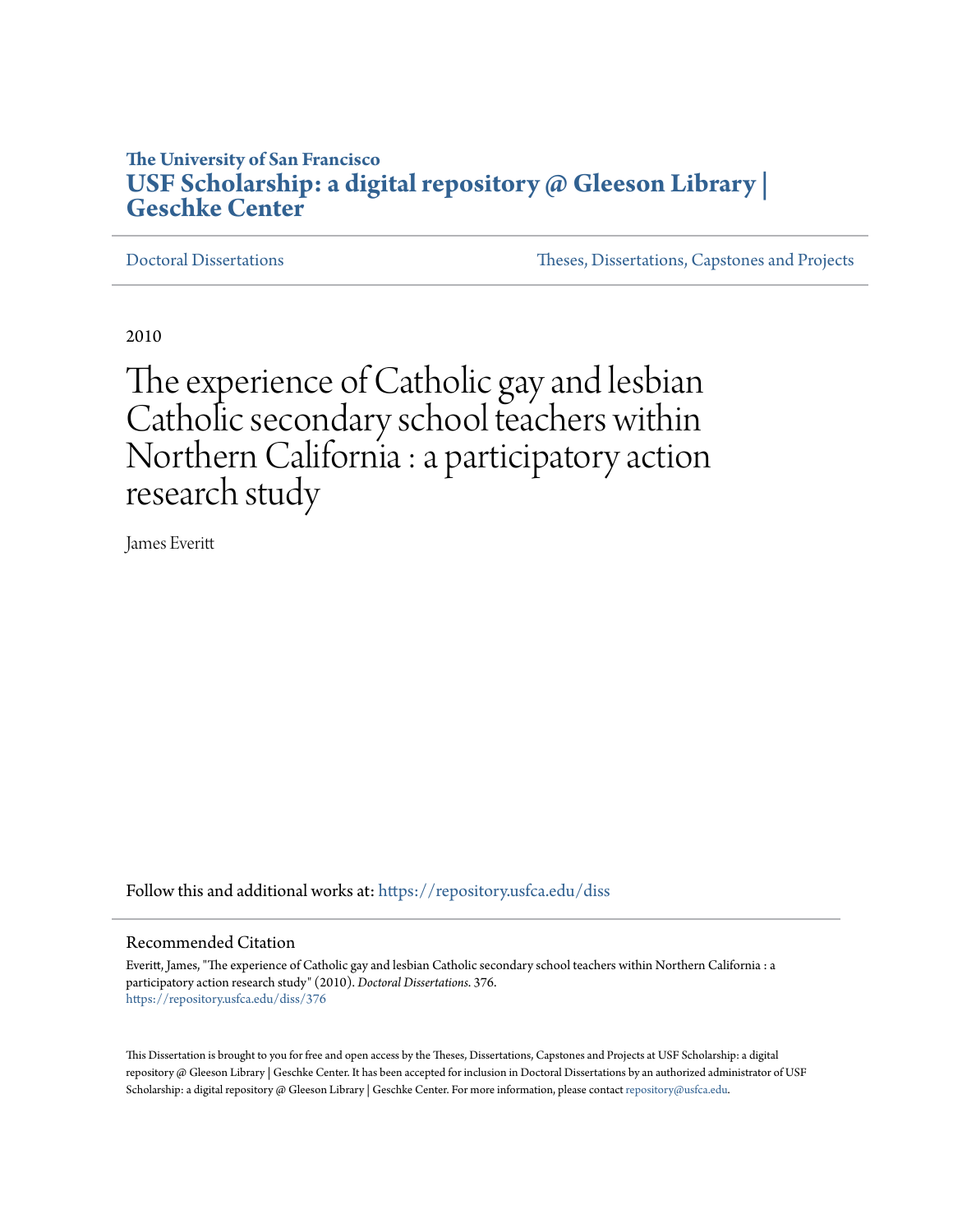The University of San Francisco

# THE EXPERIENCE OF CATHOLIC, GAY AND LESBIAN, CATHOLIC SECONDARY SCHOOL TEACHERS WITHIN NORTHERN CALIFORNIA: A PARTICIPATORY ACTION RESEARCH STUDY

A Dissertation Presented to The Faculty of the School of Education Leadership Studies Department Catholic Educational Leadership Program

In Partial Fulfillment of the Requirements for the Degree Doctor of Education

> by James B. Everitt San Francisco May 2010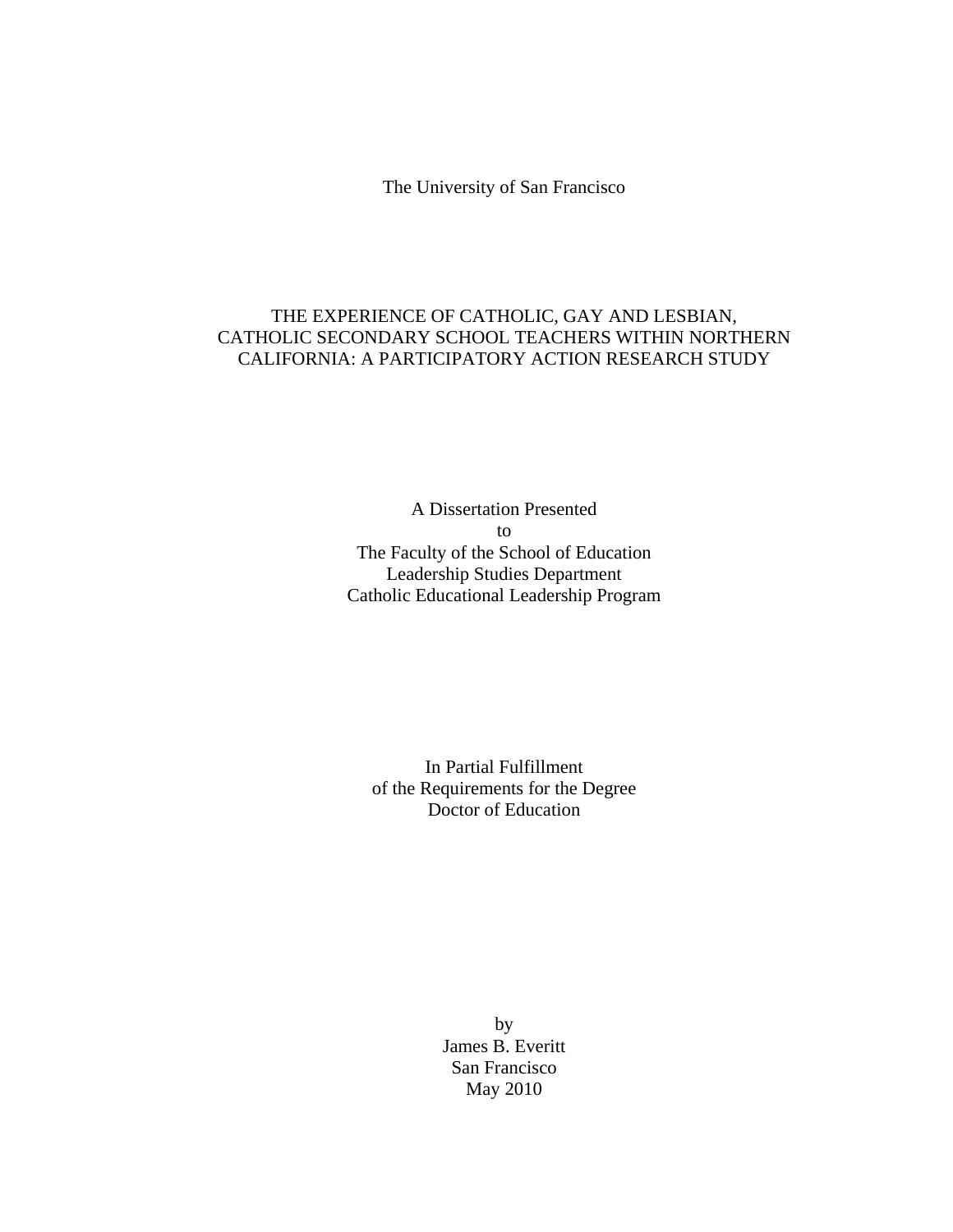## THE UNIVERSITY OF SAN FRANCISCO Dissertation Abstract

## THE EXPERIENCE OF CATHOLIC, GAY AND LESBIAN, CATHOLIC SECONDARY SCHOOL TEACHERS WITHIN NORTHERN CALIFORNIA: A PARTICIPATORY ACTION RESEARCH STUDY

This study explored and documented the experiences of Catholic gay and lesbian, Catholic secondary school teachers in northern California. This study explored and recommended ideas for future practice and research in relationship to gay and lesbian issues in Catholic secondary education. The participants identified as Catholic and gay or lesbian, lived in Northern California and were employed in a Catholic secondary school at the time the research was conducted. Participants represented schools sponsored by religious congregations or by the diocese in which they are located. Participants included four women and four men. The research method was participatory action research, in which each participant was interviewed twice and then five of the eight participants engaged in a voluntary group dialogue. The participants responded to research questions that explored Catholic identity, homosexual identity, the impact of those dual identities on a career in Catholic secondary education and how they balanced the teaching of the Roman Catholic Church on homosexuality with their lived experience. The findings revealed that the participants experience in Catholic education has been largely positive, despite the official teaching of the Roman Catholic Church on homosexuality. The five themes that emerged in the course of the study were supported by the participants' testimonies as documented in the dialogue transcripts: (a) Catholic identity, (b) prayer/sacramental life, (c) mentoring gay and lesbian students, (d) silence/ invisibility, and (e) fear. The participants expressed a strong desire for the Church hierarchy to take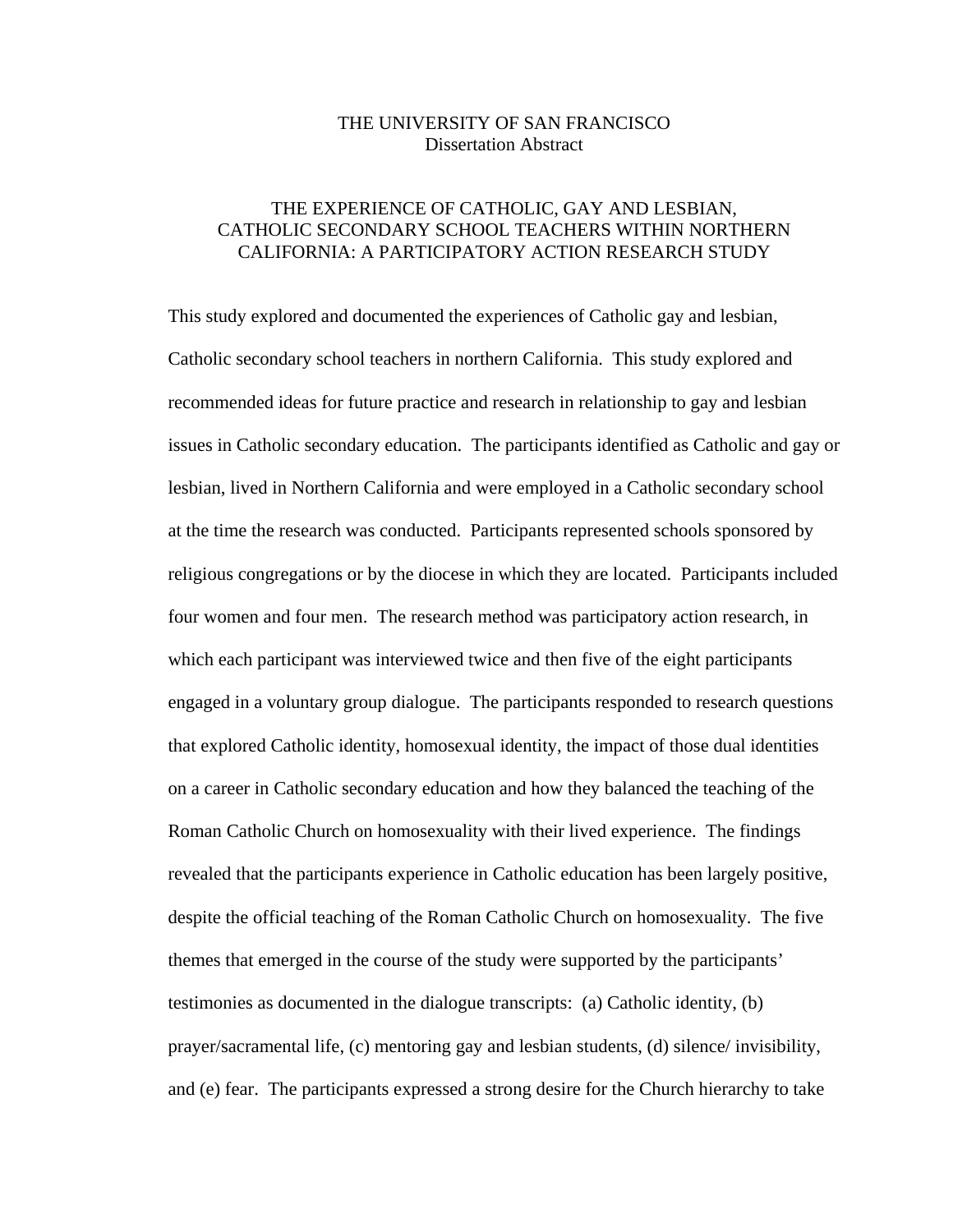seriously their experiences as gay and lesbian Catholics and to find ways of including the experiences of gay and lesbian Catholics in the formal and informal curricula in Catholic secondary schools. The participants expressed a love for their Catholic faith and a strong desire to pass on their faith to their students who they believe to be losing interest in, if not hostile towards, the Catholic Church. The participants believe that their experiences balancing a Catholic and homosexual identity can help all Catholic students develop faith when doubt is pervasive.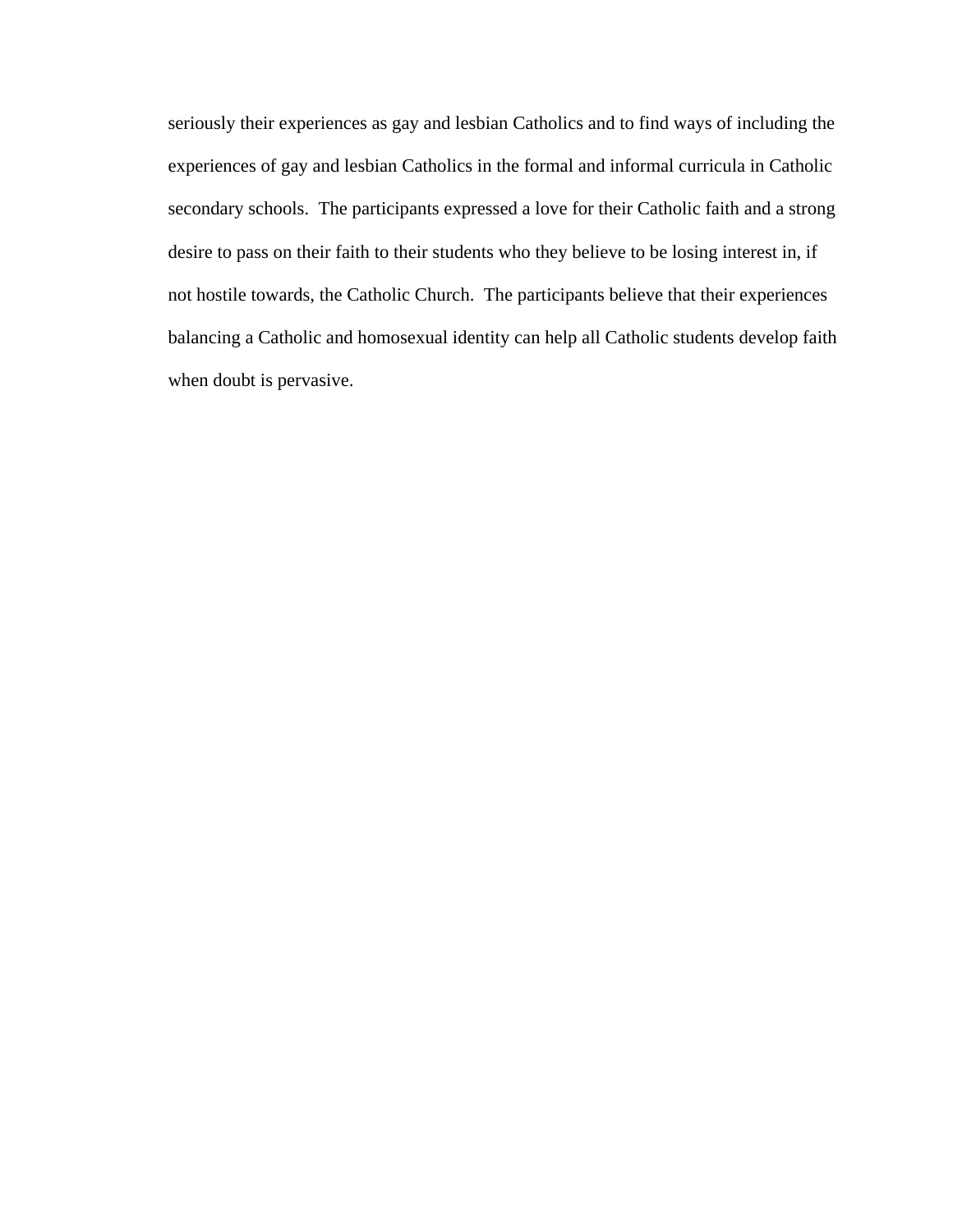This dissertation, written under the direction of the candidate's dissertation committee and approved by the members of the committee, has been presented to and accepted by the Faculty of the School of Education in partial fulfillment of the requirements for the degree of Doctor of Education. The content and research methodologies presented in this work represent the work of the candidate alone.

| James B. Everitt<br>Candidate     | April 2, 2010<br>Date |  |
|-----------------------------------|-----------------------|--|
| <b>Dissertation Committee</b>     |                       |  |
| <b>Brother Raymond Vercruysse</b> | April 2, 2010         |  |
| Dr. Gini Shimabukuro              | April 2, 2010         |  |
| Dr. Brian Gerrard                 | April 2, 2010         |  |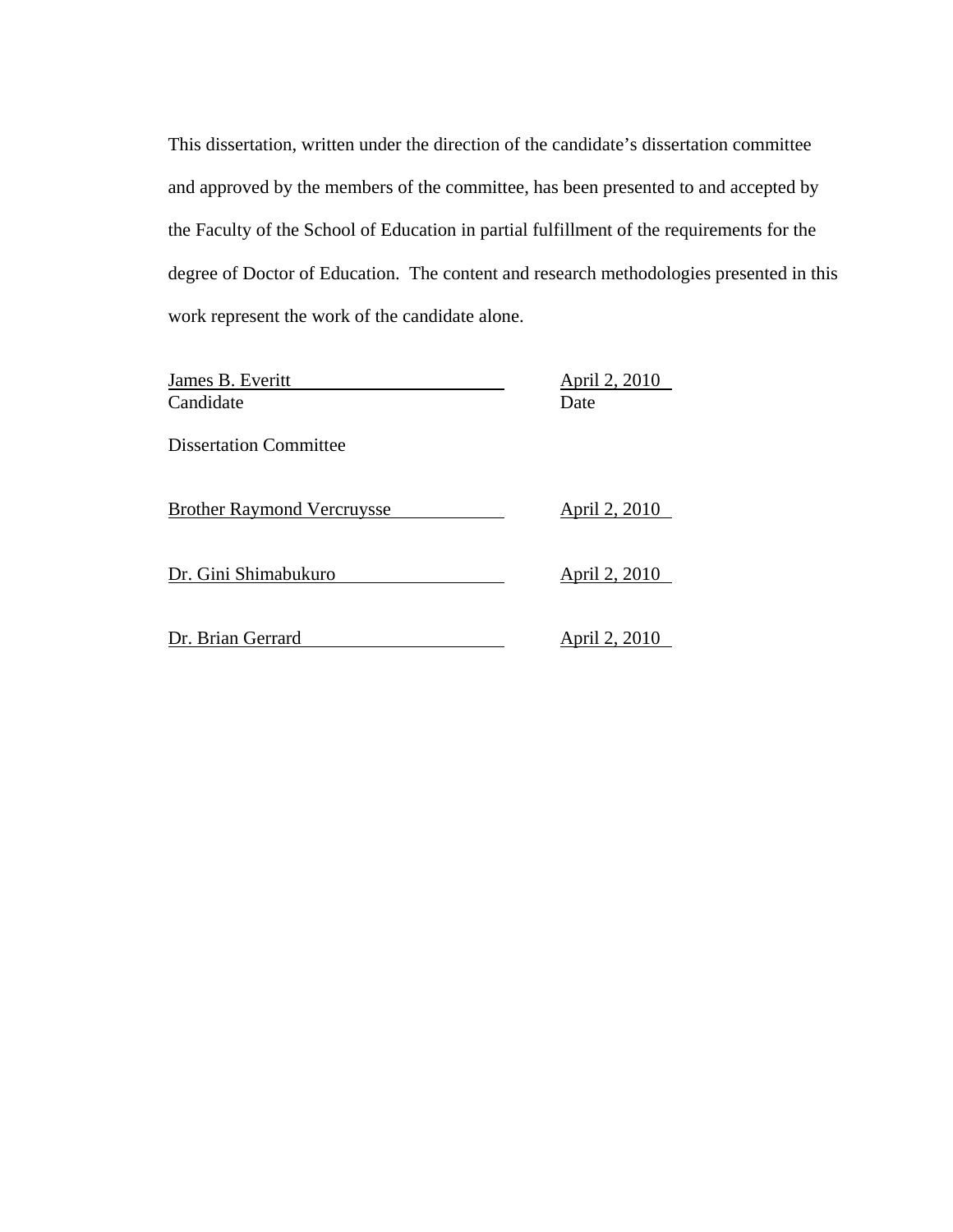## Acknowledgements

 The completion of this dissertation is due in large part to the many friends, colleagues and family members who encouraged me and supported me along the way. I would like to say thank you to each of you for allowing me to put our relationship on hold while I completed the course work, conducted the research and struggled to write the pages that follow. Most importantly, I want to acknowledge my best friend and companion, Tom Wildman, for his endless friendship, encouragement and love.

 I want to express my deep and abiding appreciation for my mother Alice Lee Gutierrez and my father Joseph DeSha Everitt for planting the seed of faith me in as a child. My mother taught me that faith is personal and communal and expressed in a concern for those on the margins of society. My father taught me that faith is gentle and kind and resists the temptation to judge. Together they taught me to be honest, to accept myself as God created me to be and to live my life with integrity. God could not have given me better examples of what it means to be *truly* Catholic.

 I want to express my gratitude to Dr. Joseph Ciancaglini and Mr. Richard Dioli of Sacred Heart Schools, Atherton for their financial and collegial support. I could not have finished this project without the editorial assistance of my colleagues Beth Tornabene, Dupi Cogan, and Louise Paustenbach. They read early and late drafts and provided invaluable feedback on my thinking and on my writing.

 Julie Ball and Rich and Kathy Berra provided me with beautiful, quiet settings in which to write. I had to use long weekends, holidays and vacations over the course of three years to write this dissertation and they were kind enough to allow me to occupy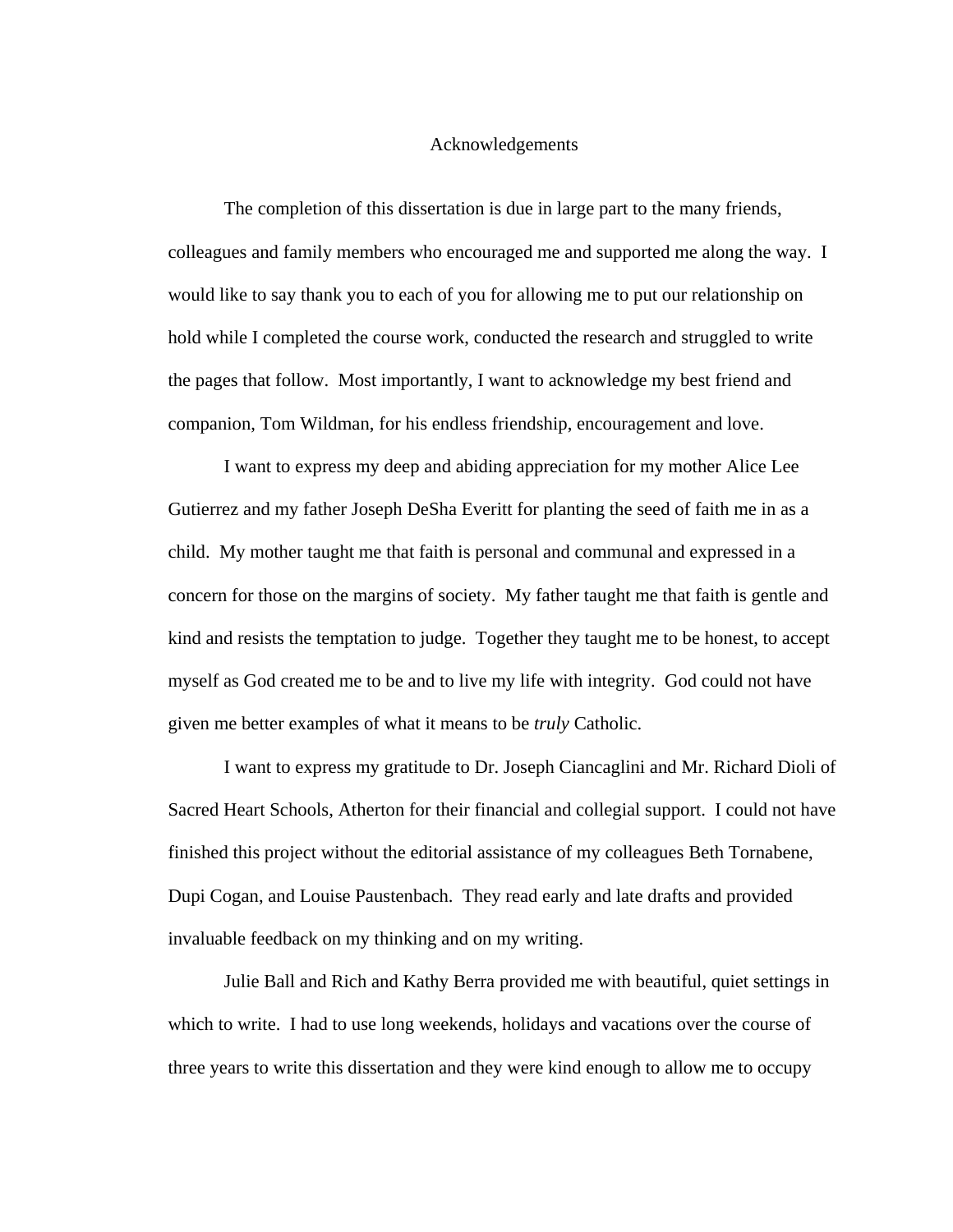their homes during these peak seasons. The inspiring views in Tahoe and Napa provided the peace and stillness that I required to concentrate for long periods of time. I would not have finished without their generosity.

 I could not have asked for a better dissertation committee. I would like to acknowledge my advisor and Committee Chair Brother Raymond Vercruysse, CFC for his patience with me and for his commitment to my topic. He encouraged me from our first meeting to our last. Dr. Brian Gerrard was my first professor at USF. His obvious commitment to justice and his early enthusiasm for my topic remained an inspiration for me throughout this process. Dr. Gini Shimabukuro is one of the most remarkable women I know. Her thoughtful presence in the classroom, her informed and insightful understanding of Catholic education, and her impressive and not-to-be-outdone scholarly writing and editing skills sustained me during my five years at the University of San Francisco. Her critical feedback on my dissertation was invaluable.

Finally, I cannot fully express the depth of my respect and admiration for the women and men who participated in my study. As you will read in the pages that follow, these women and men represent the very best of what it means to be Catholic educators. They represent the thousands of Catholic gay and lesbian Catholic school teachers in the United States who remain faithful to the Church despite the often dehumanizing language and dishonest rhetoric that characterizes them as "objectively disordered and prone to moral evil." Instead of remaining silent, they courageously shared their experiences and they generously gave their time during evenings and weekends. They have accepted the invitation of the Catholic Bishops in the United States, "Though at times you may feel discouraged, hurt or angry, do not walk away from your families, from the Christian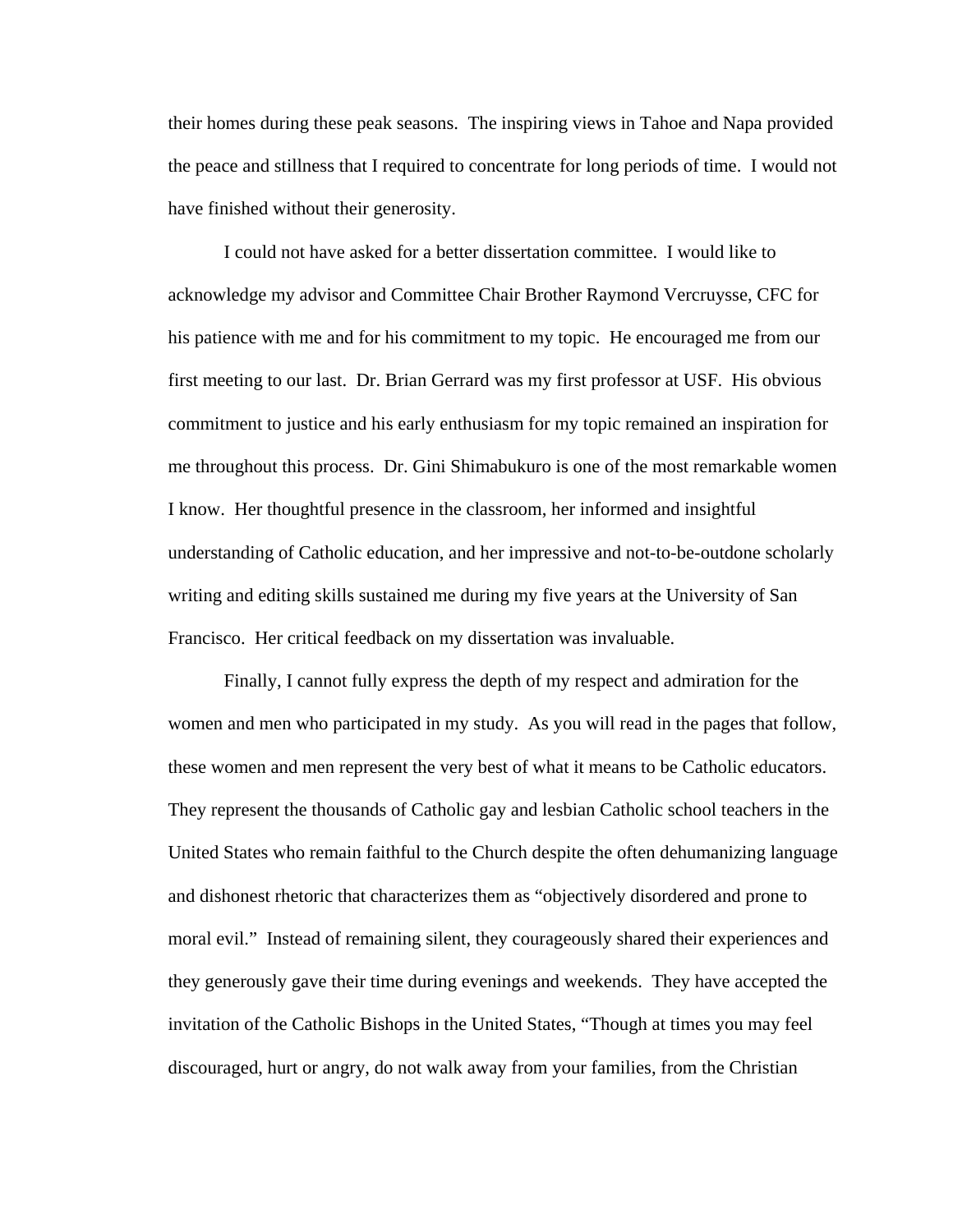Community, from those who love you. In you God's love is revealed. You are always our children" (United States Catholic Conference, 1997, p. 6).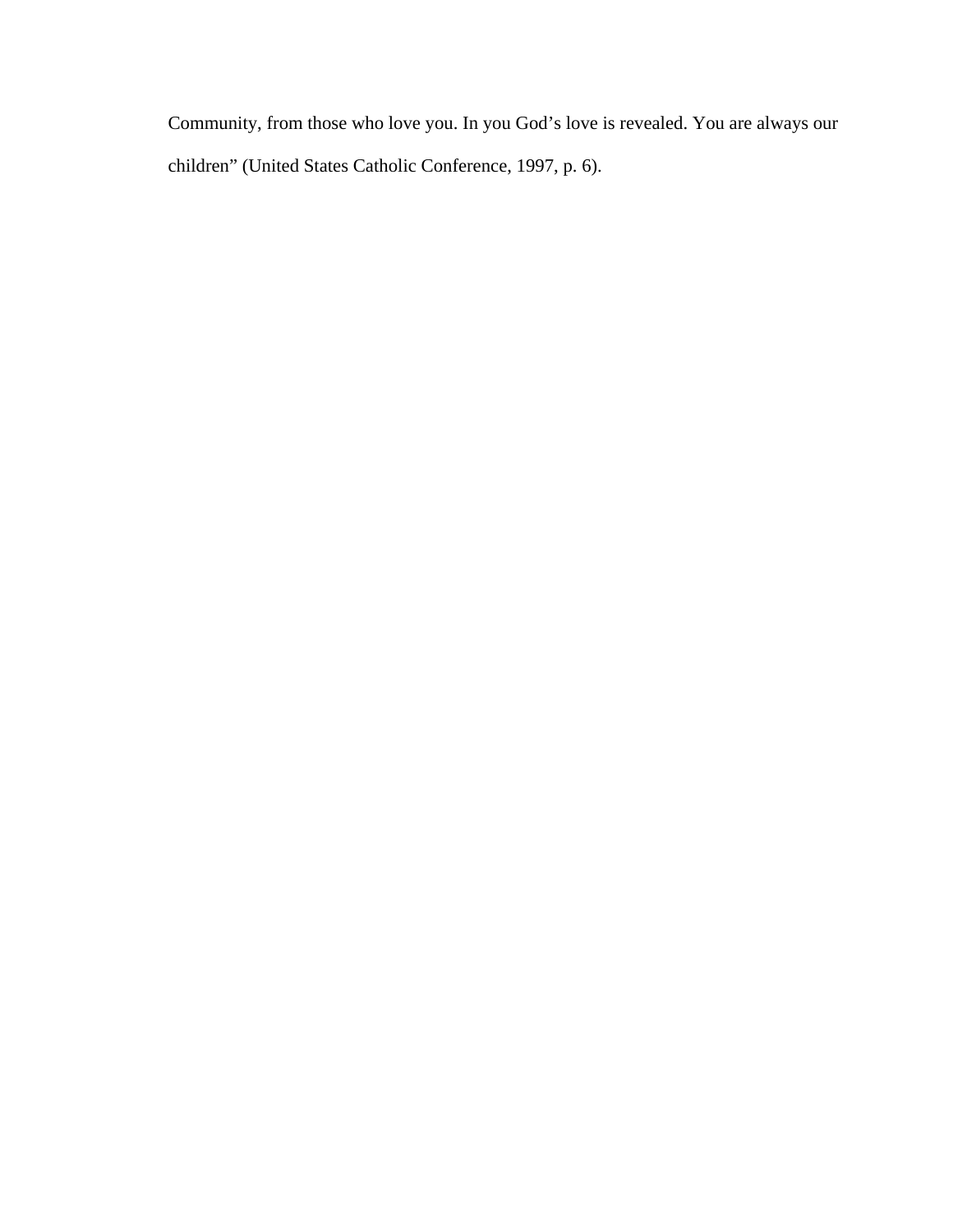| Chapter |                                                     | Page |
|---------|-----------------------------------------------------|------|
| I.      |                                                     |      |
|         |                                                     |      |
|         |                                                     |      |
|         |                                                     |      |
|         |                                                     |      |
|         |                                                     |      |
|         |                                                     |      |
|         |                                                     |      |
|         |                                                     |      |
| Π.      |                                                     |      |
|         |                                                     |      |
|         |                                                     |      |
|         |                                                     |      |
|         |                                                     |      |
|         |                                                     |      |
|         | Ministry to Persons With a Homosexual Inclination22 |      |
|         |                                                     |      |
|         |                                                     |      |
|         |                                                     |      |
|         |                                                     |      |
|         |                                                     |      |
|         |                                                     |      |
|         |                                                     |      |
|         |                                                     |      |
|         |                                                     |      |
|         |                                                     |      |
|         |                                                     |      |
|         |                                                     |      |
|         |                                                     |      |
|         |                                                     |      |
|         |                                                     |      |
|         |                                                     |      |
|         |                                                     |      |
|         |                                                     |      |
|         |                                                     |      |
|         |                                                     |      |

# TABLE OF CONTENTS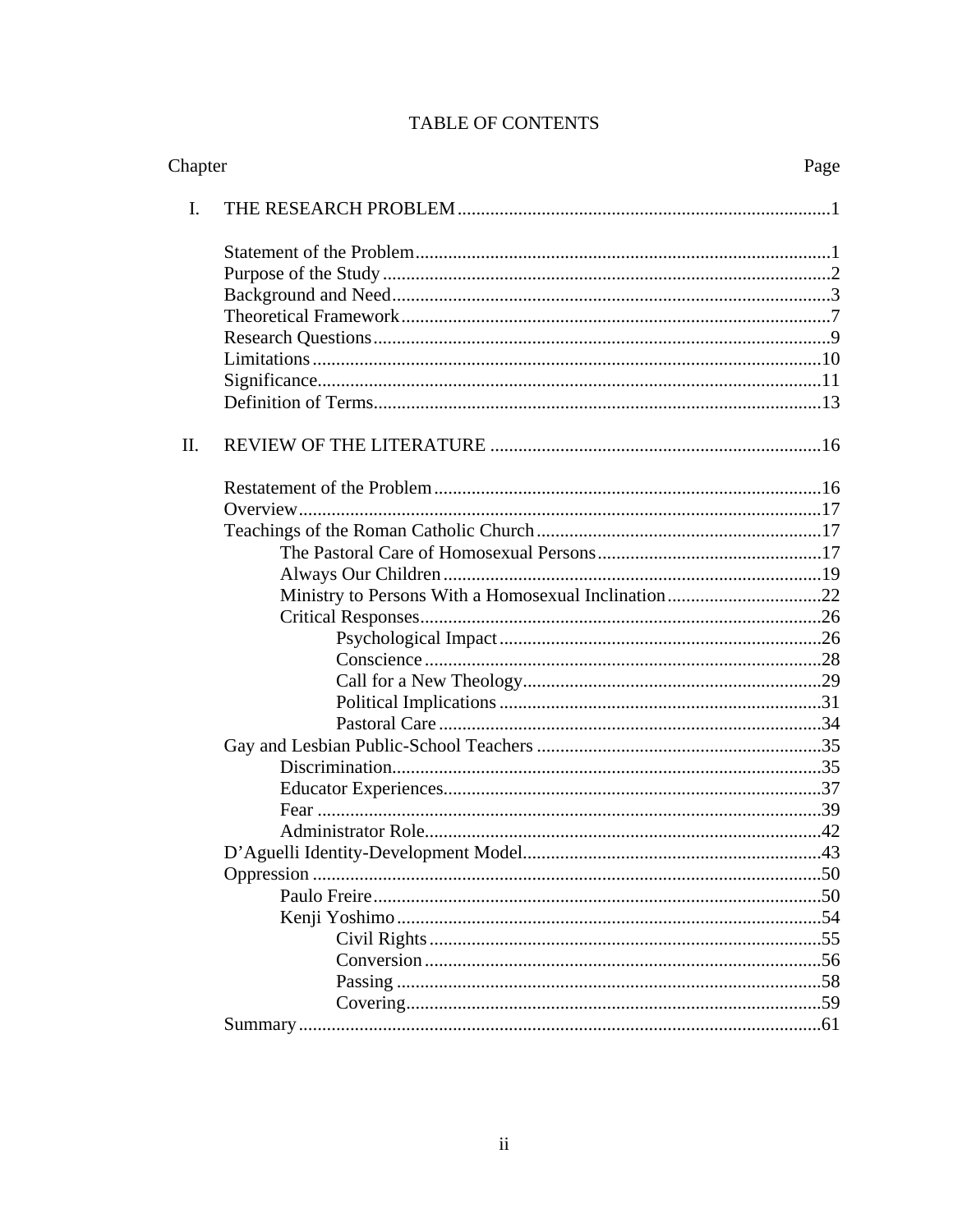| III.        |                                                  |  |
|-------------|--------------------------------------------------|--|
|             |                                                  |  |
|             |                                                  |  |
|             |                                                  |  |
|             |                                                  |  |
|             |                                                  |  |
|             |                                                  |  |
|             |                                                  |  |
|             |                                                  |  |
|             |                                                  |  |
|             |                                                  |  |
| IV.         |                                                  |  |
|             |                                                  |  |
|             |                                                  |  |
|             |                                                  |  |
|             |                                                  |  |
|             |                                                  |  |
|             |                                                  |  |
|             |                                                  |  |
|             |                                                  |  |
|             |                                                  |  |
|             |                                                  |  |
|             |                                                  |  |
| $V_{\cdot}$ | CONCLUSIONS, IMPLICATIONS AND RECOMMENDATIONS134 |  |
|             |                                                  |  |
|             |                                                  |  |
|             |                                                  |  |
|             |                                                  |  |
|             |                                                  |  |
|             |                                                  |  |
|             |                                                  |  |
|             |                                                  |  |
|             |                                                  |  |
|             |                                                  |  |
|             |                                                  |  |
|             |                                                  |  |
|             |                                                  |  |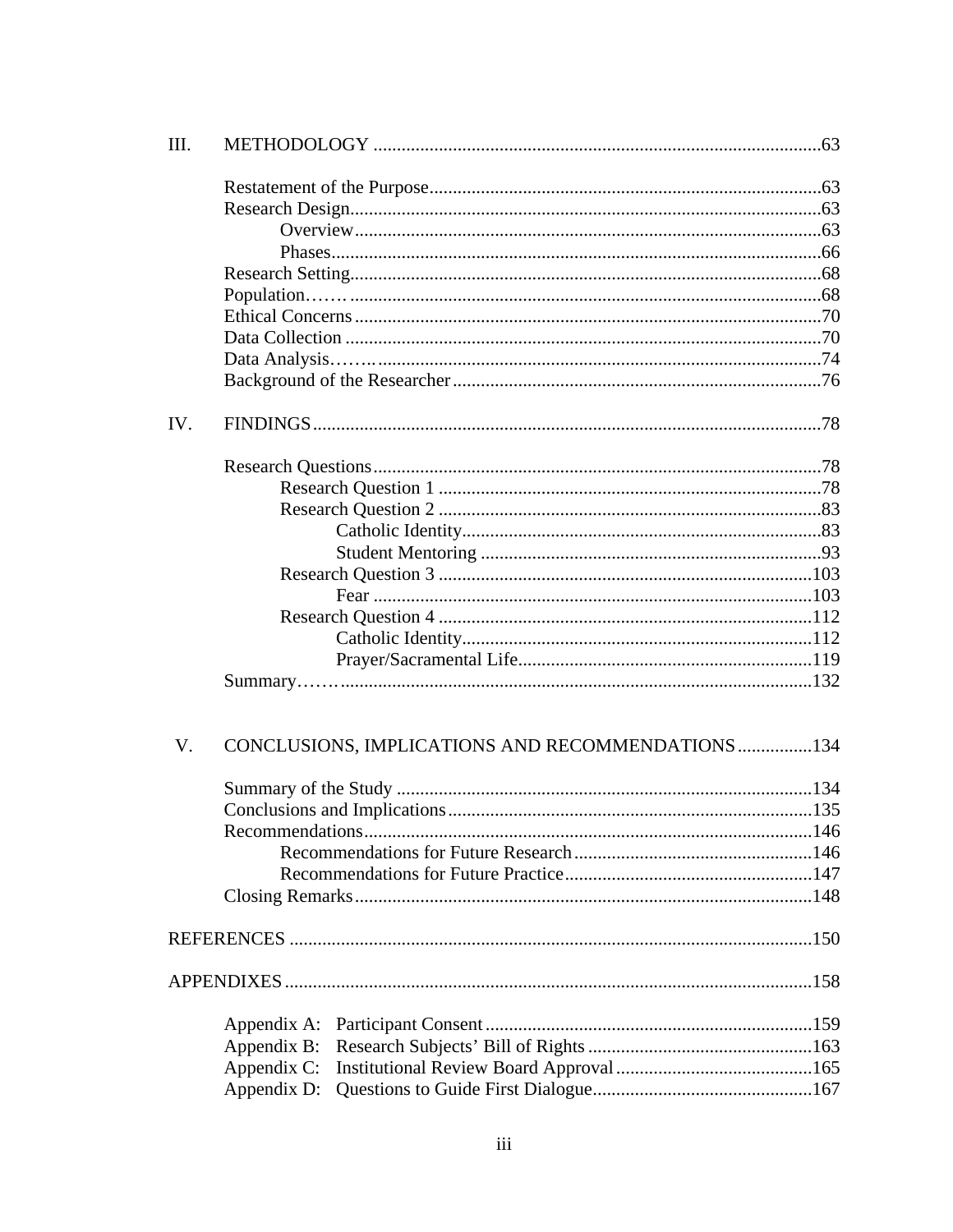|--|--|--|--|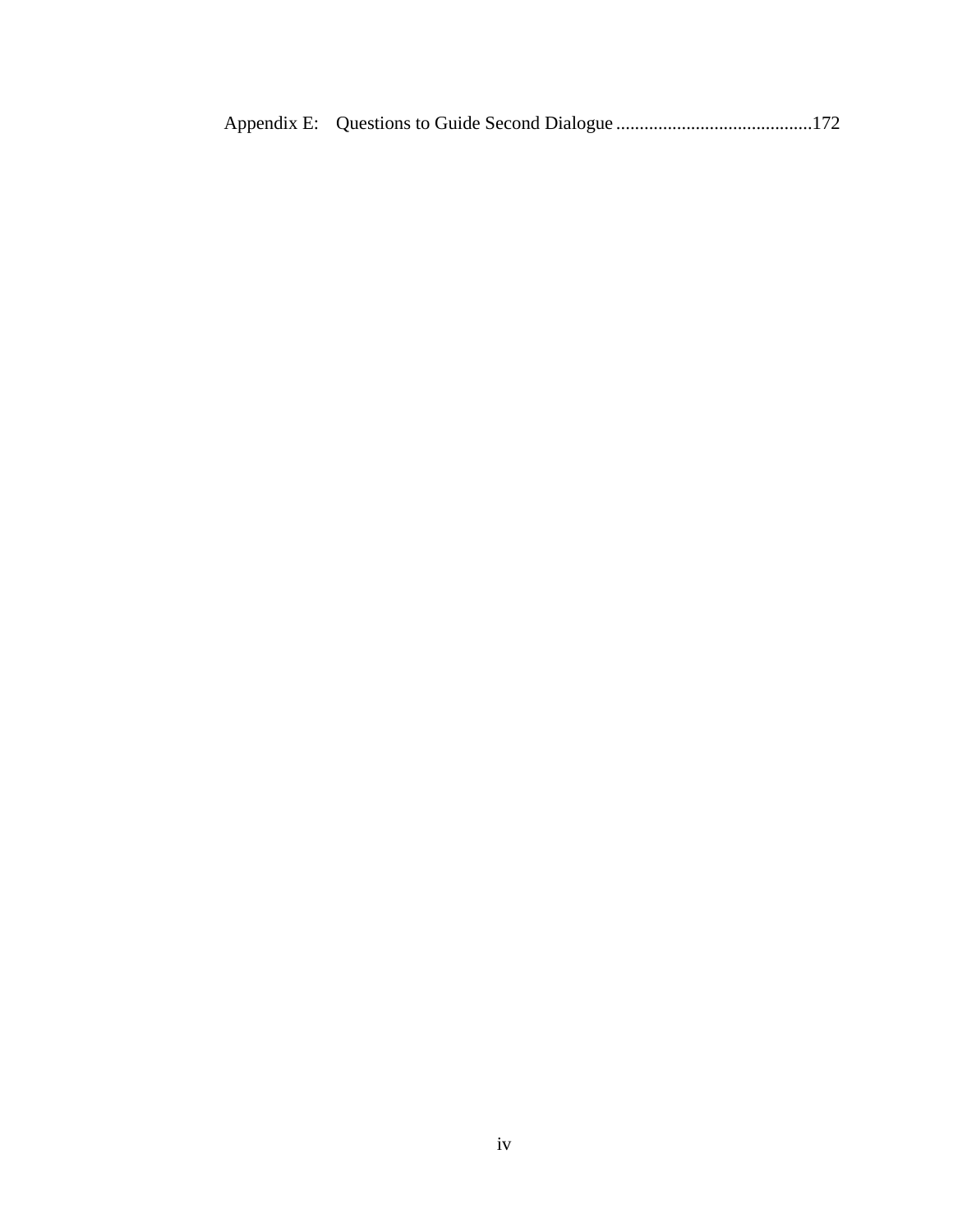### CHAPTER I

#### THE RESEARCH PROBLEM

## Statement of the Problem

The issue of homosexuality has dominated many arenas of public discourse since 1986. Related magisterial statements distributed from Rome and the United States Conference of Catholic Bishops (USCCB), as well as the general progress of the gay and lesbian community in the civil arena, have spurred renewed attention in the reality of homosexual Catholics (Brandt, 2005, p. v). McGinley (2006) declared, "Yes, gay Catholics do exist and are increasingly visible at the beginning of the twenty-first century, especially in the American context" (p. 9). A diversity of approaches are taken by Catholic gay and lesbian educators to managing a homosexual identity within Catholic schools. Some choose to openly communicate their sexual orientation to administrators and colleagues; others prefer such communication solely with colleagues; and, some homosexual educators choose not to disclose this information. Few are completely open in this regard with administrators, colleagues, parents, and students (Griffin, 1992).

The Sacred Congregation for the Doctrine of the Faith (CDF; 1986) issued a pastoral letter to the bishops of the Catholic Church, expressing the expectation that homosexual individuals be treated with dignity. The letter asserted, "The teachings of the Church make it clear that the fundamental human rights of homosexual persons must be defended and that all of us must strive to eliminate any forms of injustice, oppression, or violence against them" (¶ 10). While this appears to champion the cause of gay and lesbian populations, a significant body of teaching renders membership in the Catholic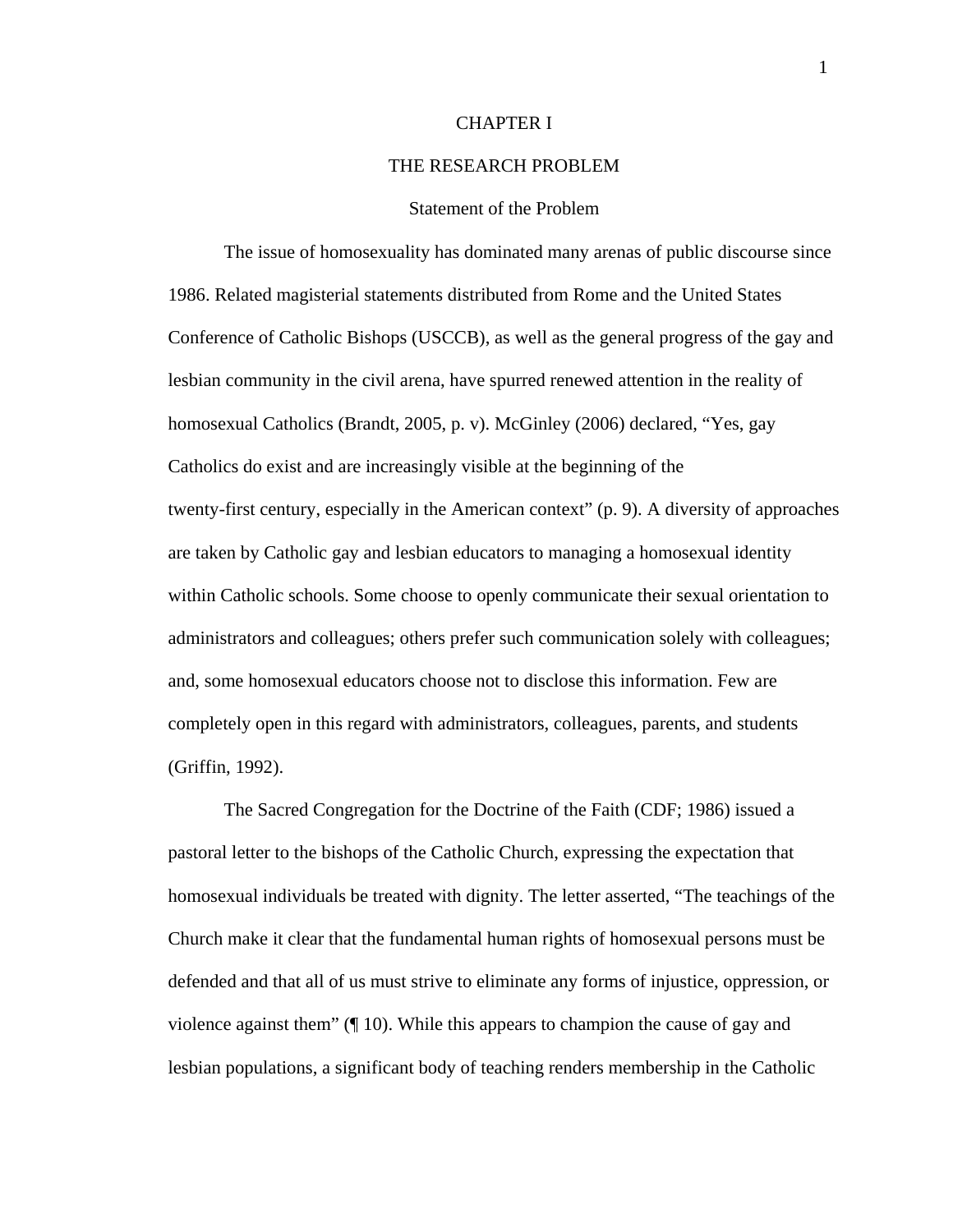Church difficult for homosexual individuals. McGinley (2006) wrote, "Of all the issues polarizing American society at this point in time, homosexuality is one of the most divisive" (p. 9). While a few studies documented the experience of gay and lesbian public-school teachers (DeJean, 2004; Harbeck, 1992; Jackson, 2007; Jennings, 1994; Kissen, 1996), none have addressed Catholic gay and lesbian educators within Catholic secondary schools. This current study investigated the experiences of this population through a sample teaching within northern California Catholic secondary schools.

#### Purpose of the Study

The purpose of this study was to investigate and document the experiences of Catholic gay and lesbian educators teaching within Catholic secondary schools. The approach of participatory action research (PAR), as described by Maguire (1987), provided the methodological framework for this exploration. The study investigated the connection between the experience of the sample as Catholic educators and their identities as homosexual individuals. Four Catholic, lesbian educators and four Catholic, gay educators were interviewed. The process invited the participants to consider questions related to their own experiences as Catholic educators and to develop actions in response to concerns identified during the process. The development of an action plan is an integral feature of PAR, which advocates the involvement of the participants in the entire process including the action phase. The participants of the current study identified an action that might improve the experience of Catholic gay and lesbian educators teaching within Catholic secondary schools.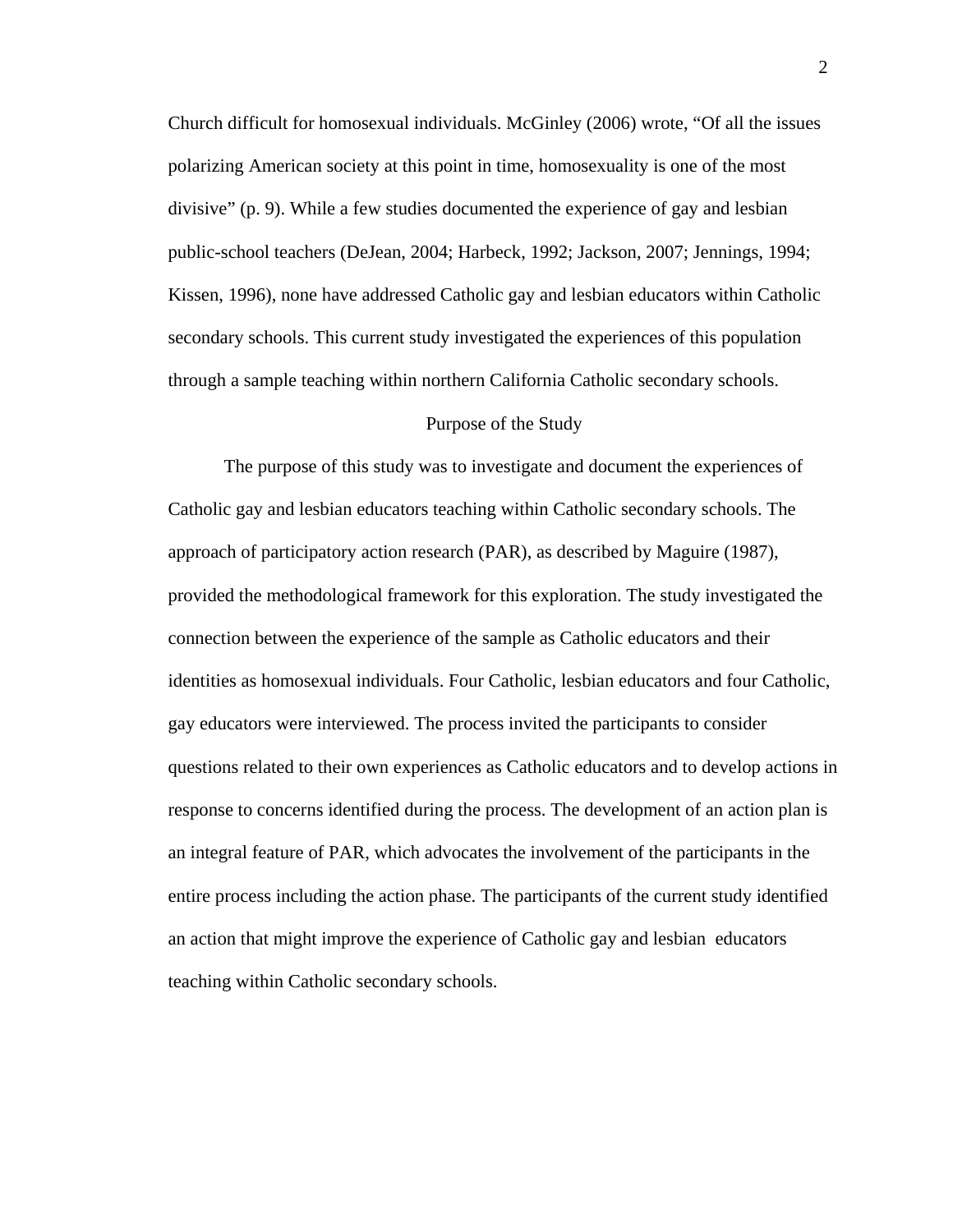#### Background and Need

 Freire (1992) articulated the central problem of study in the current research. He described the following moment of understanding he experienced in relation to the reality of those struggling to maintain their dignity within a dehumanizing and oppressive system:

On the way back to the hotel, sitting next to the educator, who was driving, I continued silently to think about the meetings, of the basic need individuals exposed to such situations have—until they accept themselves as individuals and as a class, until they commit themselves, until they struggle—their need to deny the humiliating truth, a truth that humiliates them precisely because they introject the dominant ideology that sketches them as incompetent and guilty, the authors of their own failures. And yet the actual "why" of those failures is to be found in the perversity of the system. (p. 45)

The gay and lesbian community within the state of California has achieved great success in the realms of social acceptance and civil rights. On February 4, 2004, the mayor of San Francisco issued marriage licenses to same-sex couples for the first time in the history of the state. Although the licenses were eventually revoked, this act placed the debate over same-sex marriage at the center of national attention. Scholars have seized the opportunity to study the connection between law and politics within the context of same-sex marriage. Anderson (2007) cited more than 10 publications on the topic since the 2004 decision to acknowledge such marriages within California. In a study conducted by the Human Rights Campaign of state legislative acts championing gay rights, the Campaign highlighted California for seven new acts representing proequality legislation. The California State Assembly passed a marriage equality bill twice since 2005; however, the governor vetoed the law upon both instances.

On May 15, 2008, the California Supreme Court overturned the state ban on same-sex marriage. The Court ruled that "the California legislative and initiative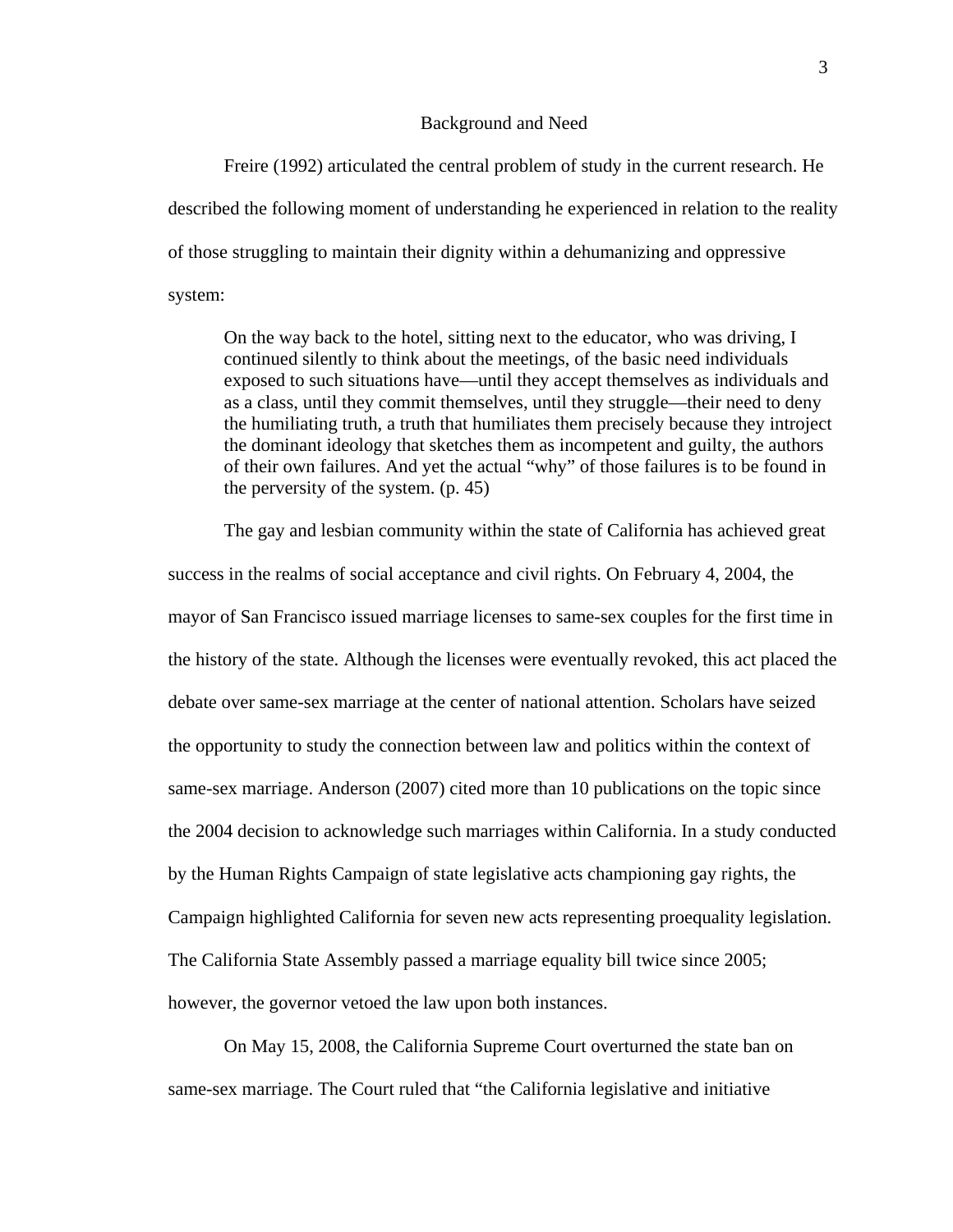measures limiting marriage to opposite-sex couples violate the state constitutional rights of same-sex couples and may not be used to preclude same-sex couples from marrying" (as cited in Judicial Council of California, 2008, pp. 1–2). On November 4, 2008, an amendment to the California constitution eliminated marriage rights for homosexual residents of California. Proposition 8 defined *marriage* as between one man and one woman. Many gay and lesbian Catholics were shocked and surprised by the strong participation of the Archdiocese of San Francisco and the United States Catholic Conference in the movement to amend the California constitution (Nevius, 2008). The Catholic Church maintains a clear position on the issue of homosexuality. The debate over Proposition 8 and same-sex marriage has re-awakened questions of membership in the Catholic Church for gay and lesbians, particularly those serving in a Catholic school. According to Thornberry (2005b), the Vatican is considering a policy change that would exclude gay men from the Roman Catholic priesthood.

After many years of service to the gay and lesbian community within the Catholic Church through their association with New Ways Ministry, a Catholic nun and a Catholic priest were ordered by the Vatican to end their outreach. During April of 2005, Cardinal Josef Ratzinger was elected as Pope. The director of the National Gay and Lesbian Task Force remarked, "Today, the princes of the Roman Catholic Church elected as Pope a man whose record has been one of unrelenting, venomous hatred for gay people" (as cited in Thornberry, 2005a, ¶ 1). Recent advances within the social arena have highlighted this fierce opposition to homosexuality. According to the Sacred CDF (1992), "There are areas in which it is not unjust discrimination to take sexual orientation into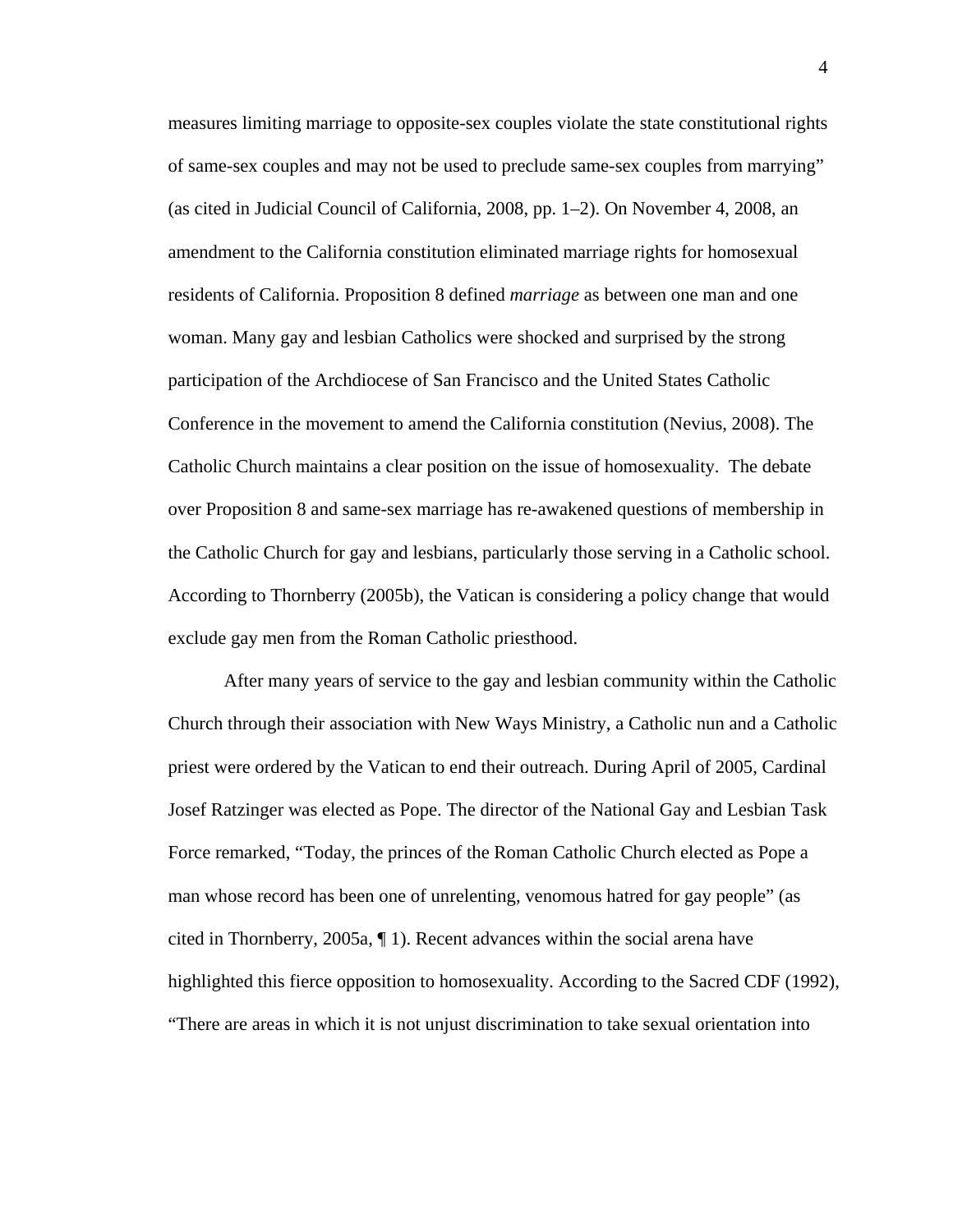account, for example, in the placement of children for adoptions or foster care, in employment of teachers or athletic coaches, and in military recruitment" (p. 1).

Within Oakland, California, a gay man who married his partner of 11 years lost his contract to teach in a Catholic school (Marech, 2004). In support of a 2008 ballot initiative to amend the California constitution, the California Catholic Bishops (2008) encouraged Catholics to demonstrate opposition to same-sex marriage by asking them to vote in support of Proposition 8, stating, "And finally, we strongly encourage Catholics to provide both the financial support and the volunteer efforts needed for the passage of Proposition 8. And—please exercise your citizenship and vote in November" (p. 1). During November of 2006, the USCCB, National Conference of Catholic Bishops (NCCB) Committee on Marriage and Family (2006), issued its second pastoral letter in 10 years on the topic of homosexuality, affirming the related teaching of the Roman Catholic Church, stating, "To offer guidance in the face of pervasive confusion, the Catholic Bishops of the United States find it timely to provide basic guidelines for pastoral ministry to persons with a homosexual inclination or tendency" (p. 1). While the document did not address the specific issue of homosexual educators teaching within Catholic secondary schools, it clarified the concerns of the Church surrounding the presence of openly gay men and women within faith communities, further stating,

For some persons, revealing their homosexual tendencies to certain close friends, family members, a spiritual director, confessor, or members of a Church support group may provide some spiritual and emotional help and aid them in their growth in the Christian life. In the context of parish life, however, general public self-disclosures are not helpful and should not be encouraged. (p. 17)

During September of 2003, the legislative arm of the USCCB announced its support of a proposed constitutional amendment seeking to ban gay marriage (*Promote,*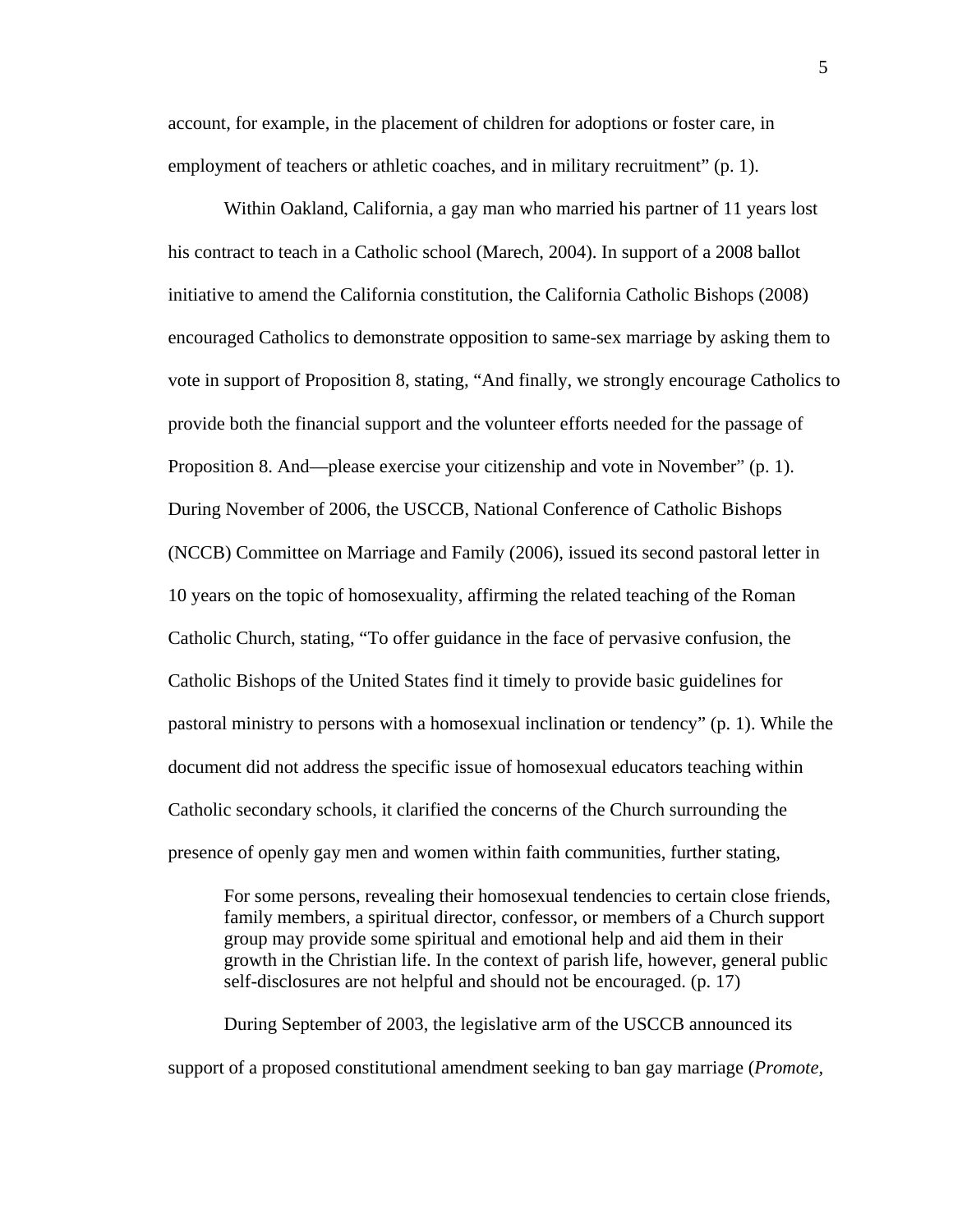*Preserve,* 2003). The bishops wrote, "Marriage is a faithful, exclusive and lifelong union between one man and one woman, joined as husband and wife in an intimate partnership of life and love" (p. 3). Drawing upon Church teaching regarding the centrality of procreation in marriage, the bishops strongly opposed any type of marriage between individuals of the same sex. They explained, "What are called 'homosexual unions,' because they do not express full human complementarity and because they are inherently nonprocreative, cannot be given the status of marriage" (p. 1).

Coleman (2001) argued that it is inappropriate for gay and lesbian Catholic educators to disclose their sexual orientation within a school setting. In fact, he asserted that a homosexual individual inclined toward such public disclosure is not psychologically well. He stated, "I would suggest that a homosexual teacher who has a personal or psychological need to announce his/her sexual orientation to students should for this very reason not be teaching in a Catholic school at all" (p. 13). In response to his article, Whitehead and Whitehead (2001) drew a different conclusion on the role of openly gay and lesbian Catholic educators stating,

To acknowledge oneself within the faith community as lesbian or gay can be a generative act. From the witness of mature lesbian and gay persons, Catholic school students-indeed the whole faith community-will learn the patterns of psychological growth and spiritual maturity that can support homosexual holiness. Closeted lives, however holy, provide no wider lessons in religious maturing. (p. 19)

The conflict between Whitehead and Whitehead (2001) and Coleman (2001)

illustrates a common disagreement among those within the Roman Catholic Church regarding the role of Catholic gay and lesbian teachers. The actual experiences of these educators are not documented. A literature search of online databases, popular magazines, and Catholic newspapers from November 2005 to January 2009 yielded a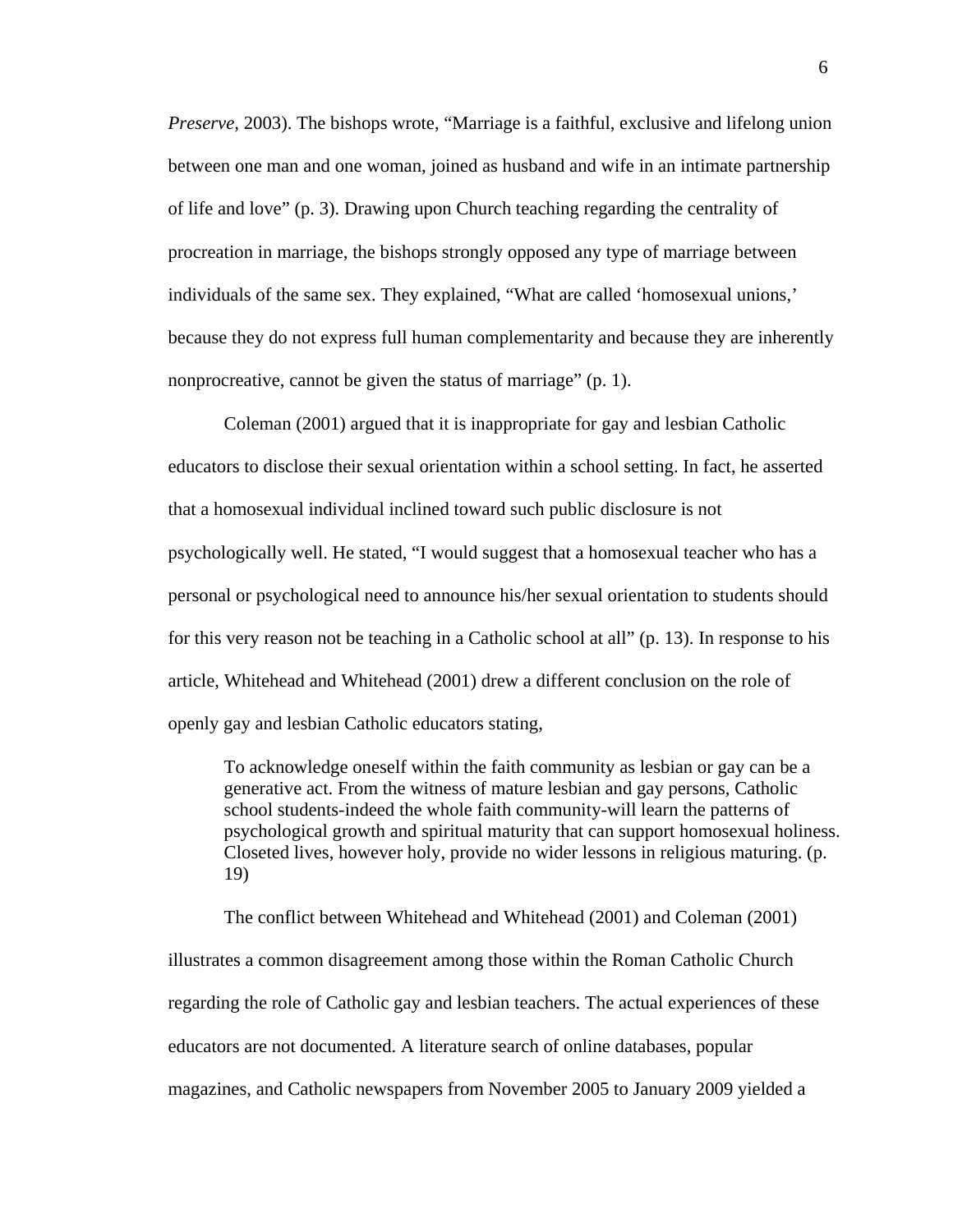small sample of articles describing their experiences and only a single study on the experiences of Catholic gay and lesbian educators teaching within an elementary-school setting. Liuzzi (2001) argued that the silence surrounding homosexuality within the Catholic Church has had a negative impact on the spiritual lives of gay and lesbian Catholics. He maintained,

My deepest sorrow and regret is to have discovered how many homosexual Catholics have quietly drifted away from the Church. It is interesting to know some of those who have so distanced themselves. Many do not trace their alienation or hurt to a particular event or person. No, many speak of being alienated gradually by silence. No one speaks about homosexuality. The silence is especially felt when, as young persons, they begin to feel in themselves differences that are frightening and impossible to explain. (p. 4)

The dearth of literature on this issue highlights the degree to which Catholic gay and lesbian educators are silent and invisible within Catholic secondary schools. Understanding the experiences of this population is important if the teaching of the Catholic Church regarding the pastoral care of homosexual individuals is to be found credible. It is necessary to explore the experience of Catholic gay and lesbian educators as homosexual people to progress as a civil society.

## Theoretical Framework

The interest of the researcher in this current study is rooted in the experiences of Catholic gay and lesbian educators teaching within Catholic secondary education. As a gay male with a 15-year background in Catholic education, he has faced the oppression and injustice within the Catholic school system. However, his career in Catholic education has been overwhelmingly positive and surprisingly successful, given the overwhelmingly negative tone of discourse related to issues of homosexuality delivered by the Catholic Church. Catholic doctrine related to homosexual *orientation* is relatively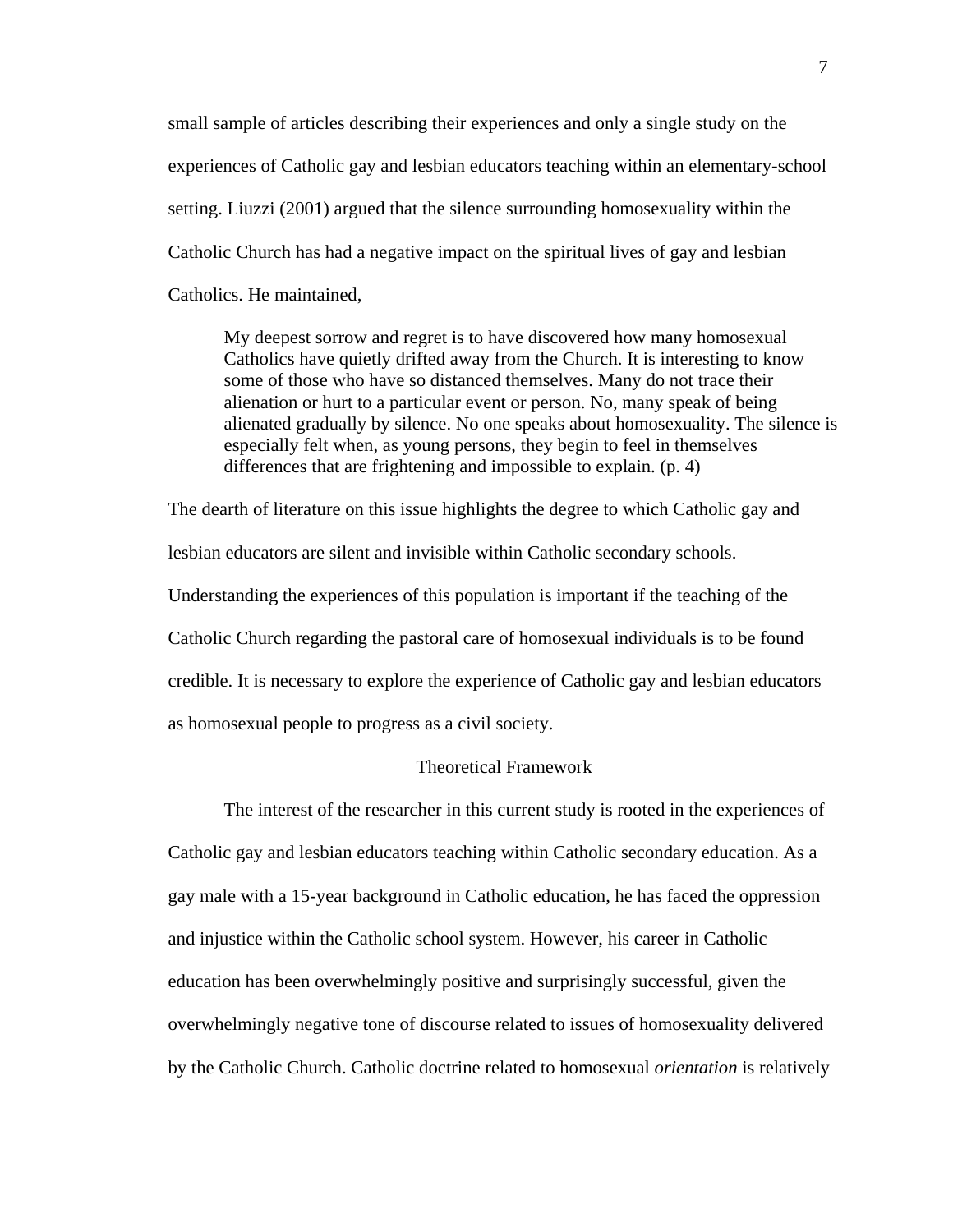neutral; however, the Church position on homosexual *activity* is unambiguously clear. Such activity is not an acceptable option for those desiring to remain in communion with the Roman Catholic Church (Sacred CDF, 1975).

The struggle for many Catholic gay men and lesbian women is the distinction between *orientation* and an *act* "in the eyes" of the Church. While the distinction is clear when presented as a philosophical idea, reality is much different. The often conflicting literature distributed by the Church can also contribute to the confusion. For example, according to the Sacred CDF (1975), "The distinction between being homosexual and doing homosexual genital actions, while not always clear and convincing, is a helpful and important one when dealing with the complex issue of homosexuality, particularly in the educational and pastoral arena" (p. 56). Sullivan (1997) suggested that the Church actually espoused two different directions regarding homosexual *being* and homosexual *doing.* He summarized, "A deeper respect for and understanding of homosexual persons, and a sterner rejection of almost anything those persons might do" (p. 180).

According to the Sacred CDF (1991),

Basing itself on Sacred Scripture, which presents homosexual acts as acts of grave depravity, tradition has always declared that homosexual acts are intrinsically disordered. They are contrary to the natural law. They close the sexual act to the gift of life.... Under no circumstances can they be approved.  $(p. 566)$ 

This unyielding position on homosexual activity has created significant tension for those who identify as Catholic as well as gay or lesbian, wish to work within Catholic schools, and who are in committed relationships. The opening paragraph of the quoted document acknowledged that homosexuality has become a matter of public debate. However, Shannon (1988) articulated what some homosexuals believe to be an intentional obstacle to real debate on the issue of homosexuality, maintaining, "The letter speaks of the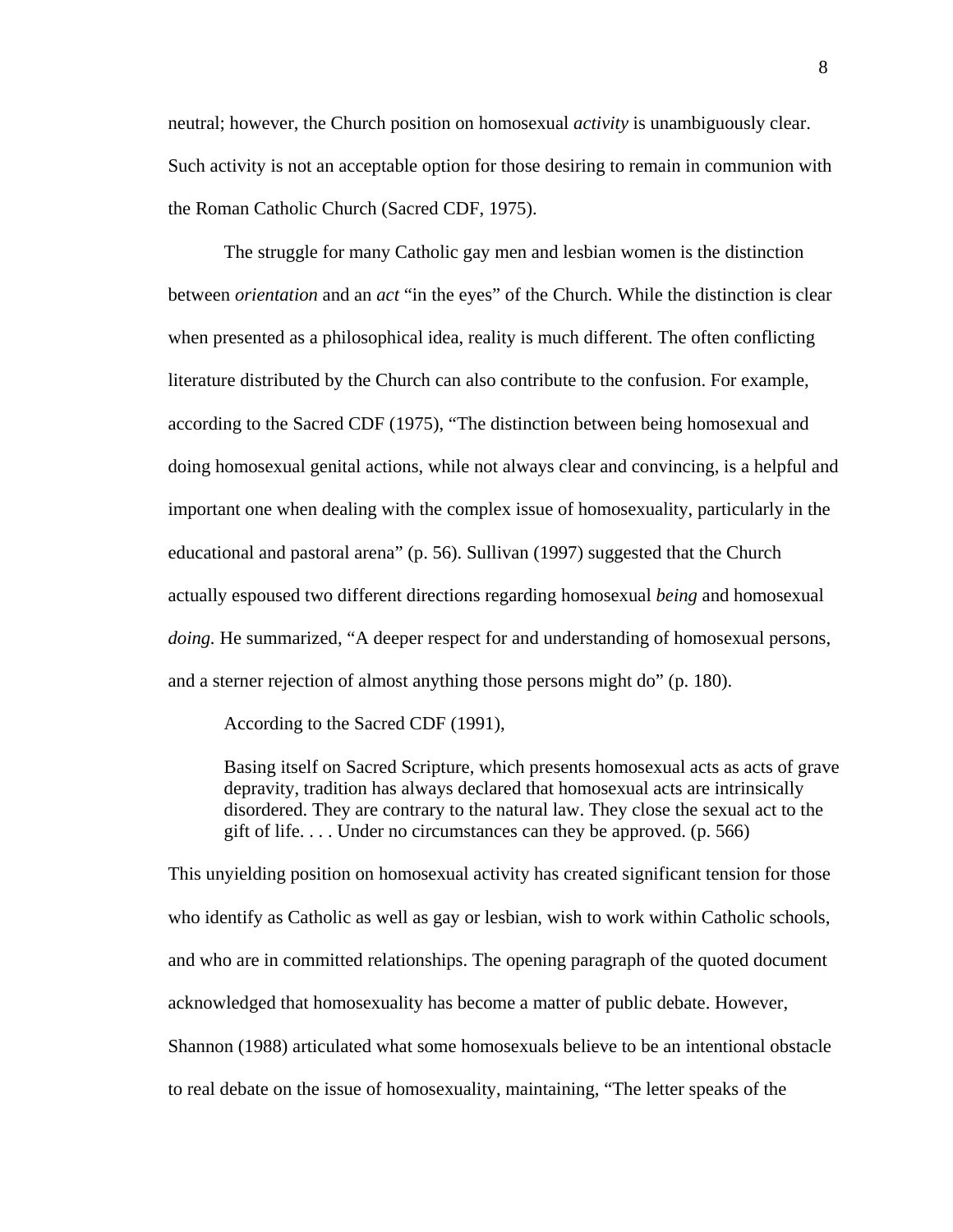debate, though it refuses to become party to it. In fact, one gets the impression that it is not entering the debate but seeking to close it" (p. 26). Catholic theologian James Alison contended that the Roman Catholic Church has not only silenced the debate on homosexuality, but has effectively ended related conversation entirely. Alison (as cited in Stevenson, 2006) stated,

One of the ironies of the current teaching of the Vatican congregations concerning homosexuality is that it effectively makes it impossible for Catholic authorities to teach the Catholic faith to gay and lesbian people. This is because current teaching talks only about a "they" who are described as objectively disordered. By definition, an objectively disordered "they" cannot be engaged in meaningful conversation as a "you" and therefore cannot become an "I" or a "we" as part of the fruit of that conversation. (p. ix)

Although several models of gay and lesbian identity development exist (Cass,

1984; Gierson & Smith, 2005; Troiden, 1989), the current study relies upon a stage theory of sexual-orientation identity development to situate the experiences of the participants. The stage model developed by D'Augelli (1994) is based upon a life-span theory of human development, recognizing that human beings develop over the course of their lifetimes. The model allowed participants in the current study an opportunity to recognize themselves in various stages of homosexual identity development in relationship to their experiences within Catholic education.

#### Research Questions

This research explored four essential questions addressing the connection between a homosexual Catholic identity and the experience of teaching within Catholic secondary education. The following research questions provided the framework for the dialogue with the participants throughout the course of the study: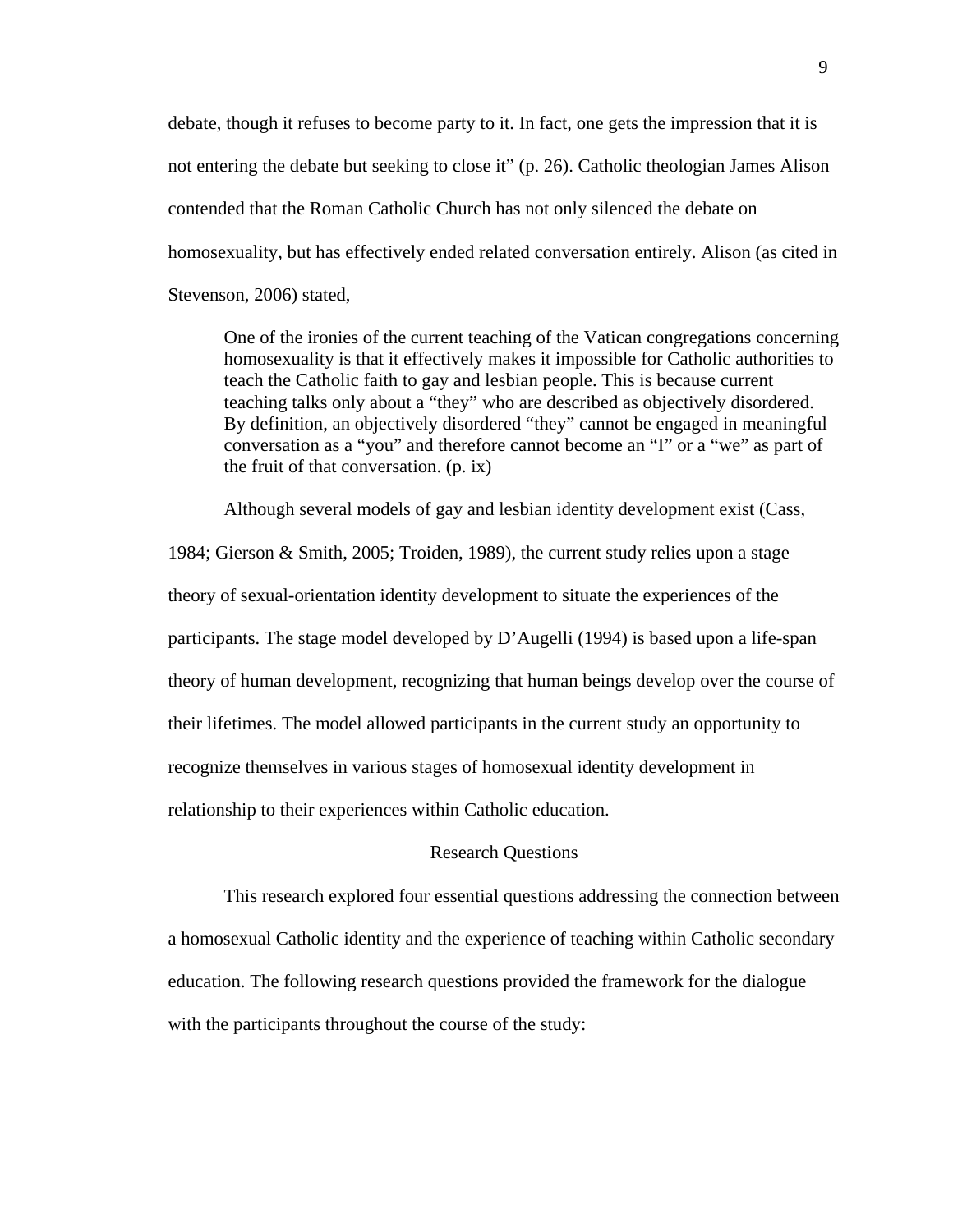1. How does a homosexual identity affect what it means to be a Catholic, gay or lesbian, secondary-school educator?

2. How does identity as a Catholic gay or lesbian educator impact the experience of teaching within Catholic secondary-school education?

3. How does a homosexual orientation impact a career within Catholic secondaryschool education?

4. How do Catholic gay and lesbian educators balance a homosexual identity with the teaching of the Roman Catholic Church on homosexuality?

## Limitations

 The size of the population sample in this study could be viewed as a limitation of the research. However, the purpose of PAR is to gain the perspective of the participants through a series of dialogue sessions that invite the researcher into the lived experience of the participants. A large, random sample is not the aim of PAR. The experiences of the participants of the current study cannot be generalized to a larger population of Catholic gay and lesbian educators teaching within Catholic secondary schools or to other locations within the United States that are outside the northern California region. The unique political and social environment of the San Francisco Bay Area also renders it difficult to draw conclusions regarding a similar population in another city or state.

The process by which the dialogue questions were generated could also be considered a limitation. In the interest of time and the availability of participants for an extended period of time, the researcher developed a series of questions to guide the first dialogue. The questions were based upon the study interest in the relationship between homosexual identity and Catholic identity and experiences of gay and lesbian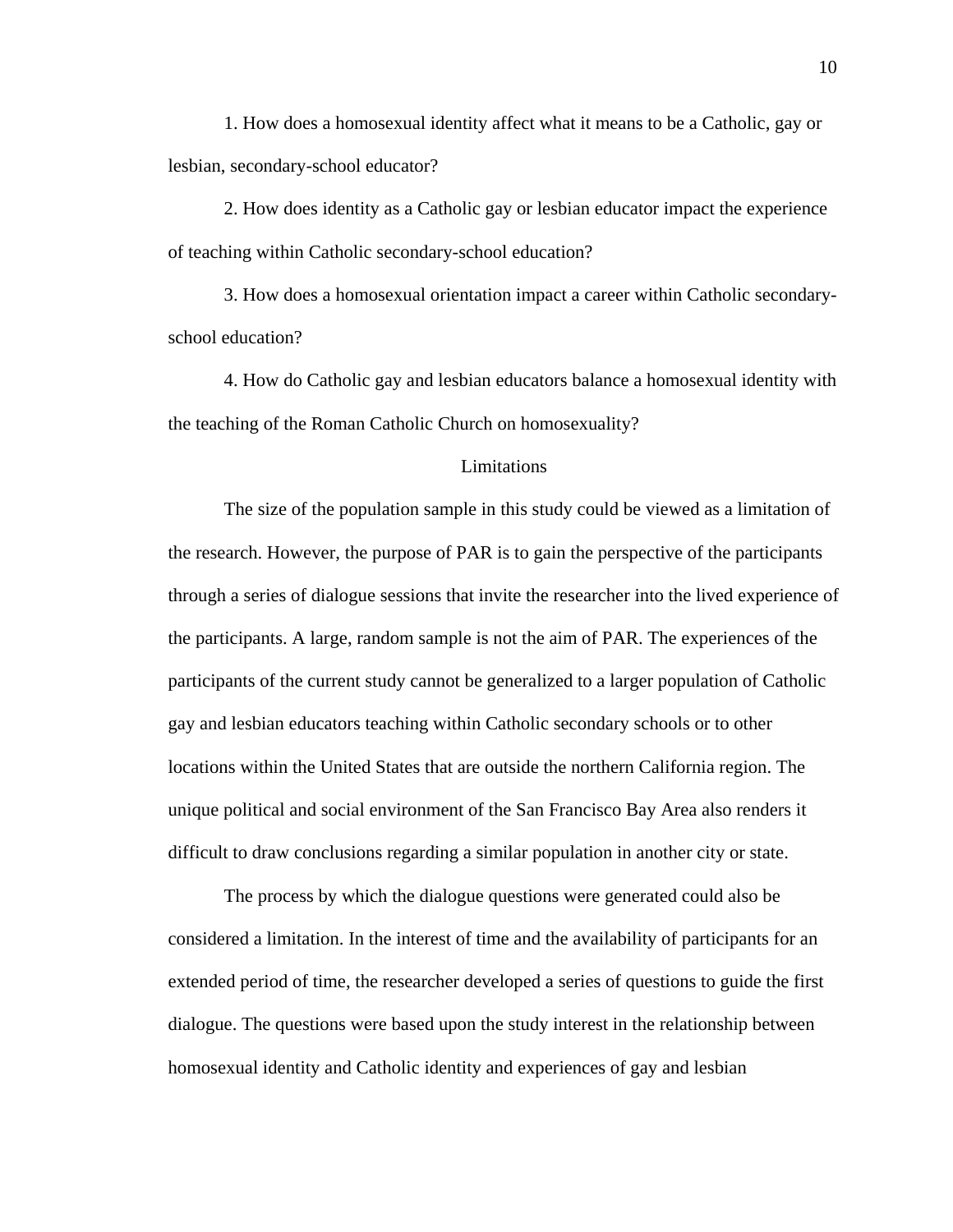public-school teachers documented in existing literature. Although the questions for the first dialogue sessions were predetermined, the participants contributed additional questions during the dialogue and discussed issues of interest. The prepared dialogue protocol did not prevent the generation of new questions during the sessions.

Participant fear is another limitation in the current study. While the process itself was a positive experience, anxiety over job loss prevented some of the participants from candid contributions related to their experiences within their current job settings. Consequently, fear of being targeted in a "witch hunt" impacted the quality of the dialogue data. Arguably, the self-identification of the researcher as a gay Catholic man could also have impacted the quality of the data collected or the interpretation of the results. However, as noted earlier, PAR demands engagement with the participants and becoming co-researchers with those involved in the study. Maguire (1987) wrote of her own experience as a feminist researcher, stating,

From the outset I admit that I was never a detached social scientist. The process of doing participatory research was emotionally engaging and exhausting. I spent time with the project women and their children; I got involved in their lives. (p. 7)

### Significance

The current study introduces a new field of inquiry within Catholic education and contributes to a growing body of literature on the connection between faith and homosexuality. The experiences of Catholic gay and lesbian educators teaching within Catholic secondary schools was never previously documented. This record of the experiences of this population will diminish the silence and sense of invisibility these individuals currently describe. In addition to initiating a new field of inquiry, this research provides a source of reflection for Catholic secondary-school administrators and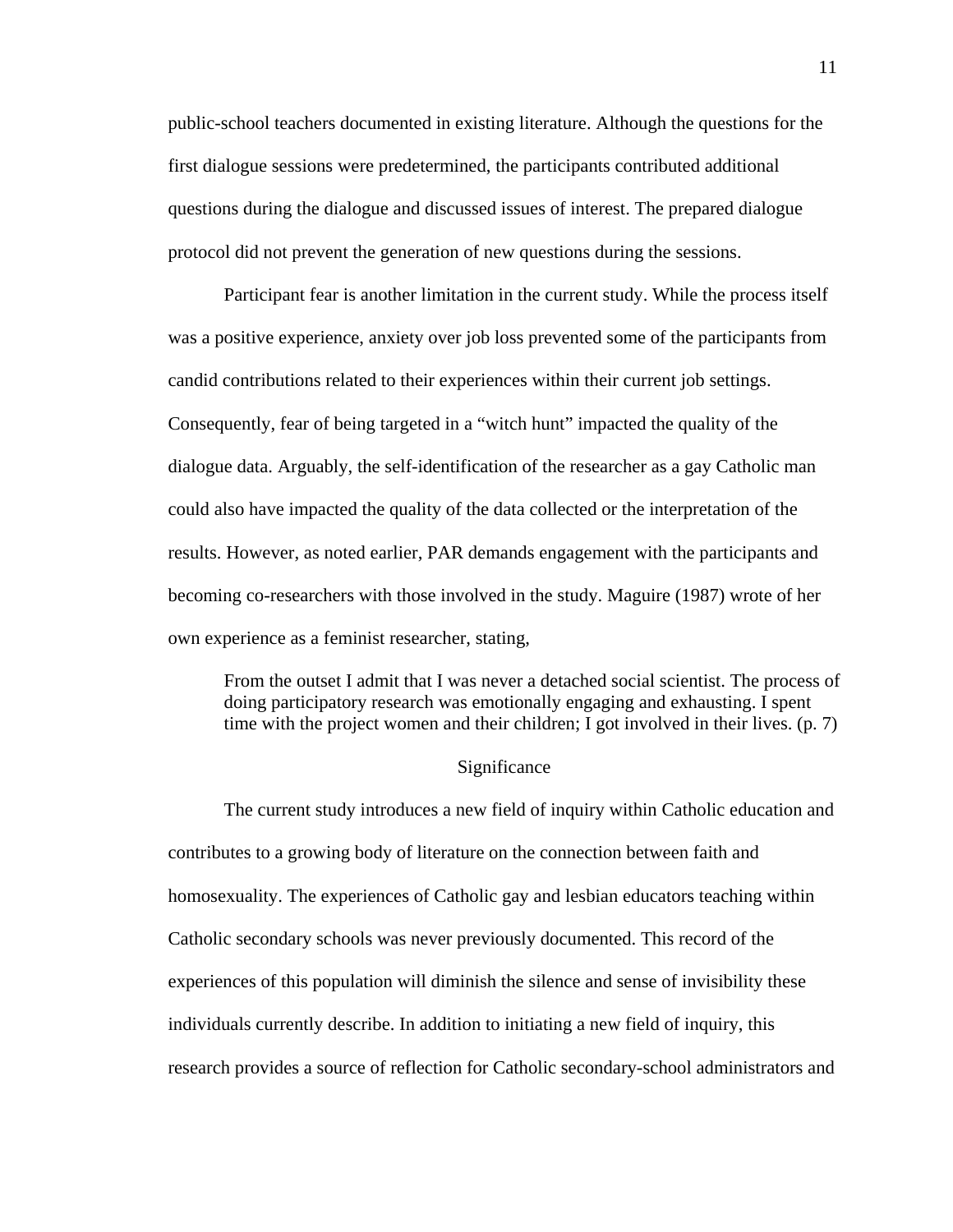access by Church authorities and policy makers to a group of educators whose "voices" had not previously been heard. Finally, this study provides an opportunity for the participants to "name" their experiences, critically reflect on their meanings, and determine their own social-justice action. It is hoped that the study will also provide a "springboard" for this population of educators in terms of a new way of being.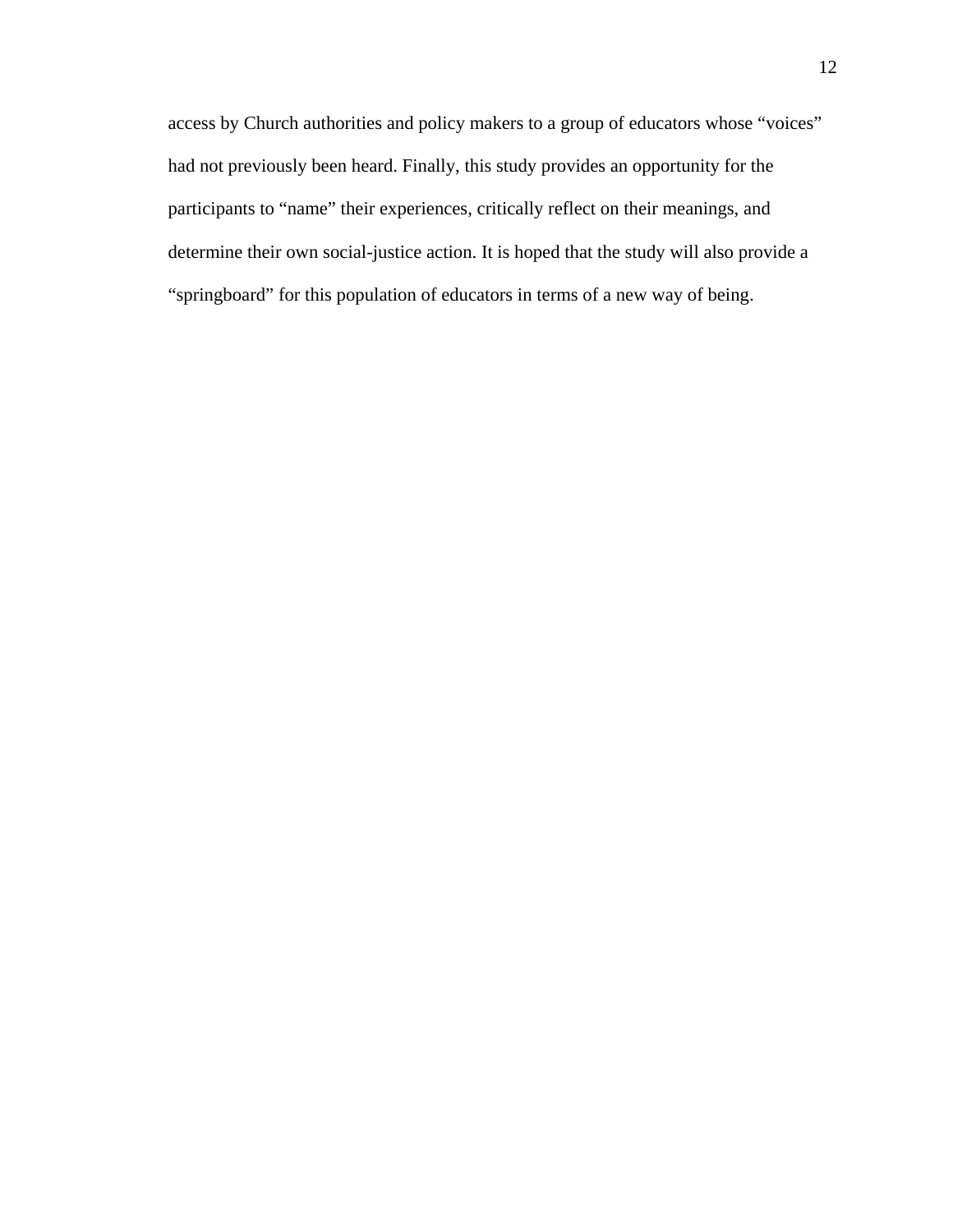## Definition of Terms

The following terms are used throughout this research and defined for purposes of the study:

*"Coming out"* is "the process in which a gay person acknowledges his or her homosexuality to himself or herself and to the public" (Pekman, 1997, p. 19).

"Commitment ceremony" is a ritual that some gay and lesbian persons plan as an alternative to a marriage ceremony which is illegal in most states, including California.

An *educator* is "a certificated person who works with school children [*sic*] or adolescents in a teaching, counseling, or other educationally supportive capacity" (Pekman, 1997, p. 19).

*Gender identity* is "used to describe an individual's internal sense of self as male, female, or an identity between or outside these two categories" (Bilodeau & Renn, 2005, p. 29).

*Homosexuals* are "individuals who engage in homosexuality or experience homosexual desire. Homosexuals are divided by sex and by terminology into 'gay men' and 'lesbians,' and distinguished from 'bisexual,' 'transgendered,' and 'transsexual' persons" (Fone, 2000, p. 4).

*Homosexuality* refers to "sexual attraction or orientation toward persons of the same sex and/or sexual acts between persons of the same sex" (Sacred CDF, 1991, p. 882).

*"In the closet"* is a slang phrase for "hiding one's sexual orientation [from] others and the public" (Pekman, 1997, p. 20).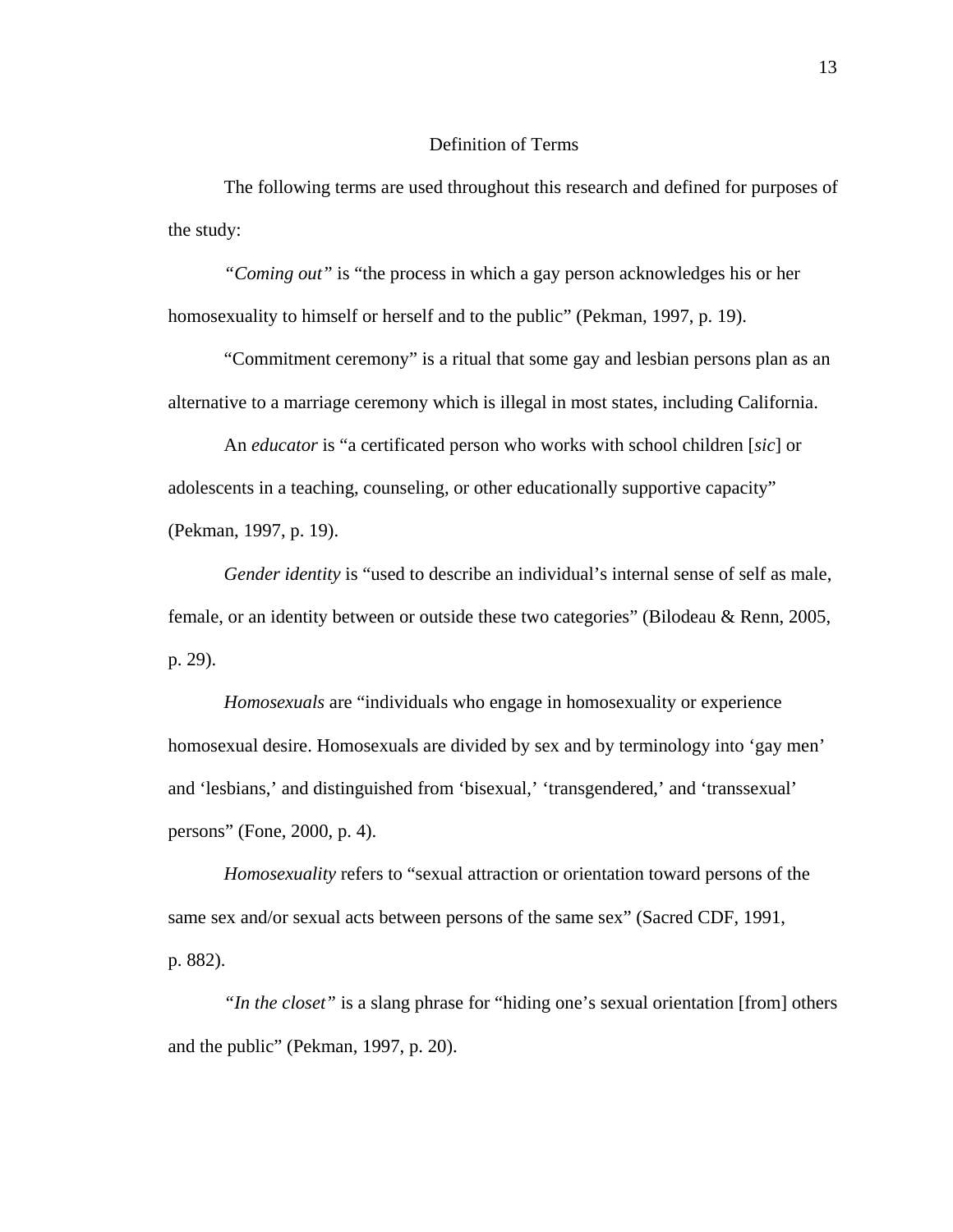*"Out"* describes an individual who is "honest and open about [his or her]

homosexuality" (Pekman, 1997, p. 21).

*Oppression* is "an unjust or cruel exercise of power which unfairly demeans,

limits, discriminates or unfairly hinders a select group of people" (Pekman, 1997, p. 21).

*Participatory action research (PAR)* is a method of social science research that aims to engage participants in the process of research as a means of social transformation. According to Maguire (1987), PAR helps "to develop critical consciousness of both the researcher and participants, to improve the lives of those involved in the research process, and to transform fundamental societal structures and relationships" (p. 3)

*Proposition 8* is an amendment to the Constitution of the State of California that defined marriage as between one man and one woman.

## *Sexual identity* refers to

a substructure of sexual functioning that has been defined in a few different ways but with significant conceptual overlap. It appears to entail one's biological sex (as male or female), gender identity (one's psychological sense of being male or female), sex role (degree to which one adheres to social expectations (for one's own sex), sexual orientation (the direction and persistence of one's experiences of sexual attraction), and intention or valuative framework (what one intends to do with the desires one has in light of one's beliefs and values). (Yarhouse, Tan,  $\&$ Pawlowski, 2005, p. 3)

*Sexual orientation* is "an unchangeable psychosexual organization that may be

congenital and inherited, rather than a 'sexual preference,' which . . . suggests that

homosexual behavior may be a matter of choice" (Fone, 2000, p. 4).

The *Stonewall riots* occurred on June 27, 1969 when the New York City police

invaded the Stonewall Inn, a gay bar on Christopher Street in Greenwich Village. Rather

than quietly tolerating the invasion, as they had on previous occasions, the gay patrons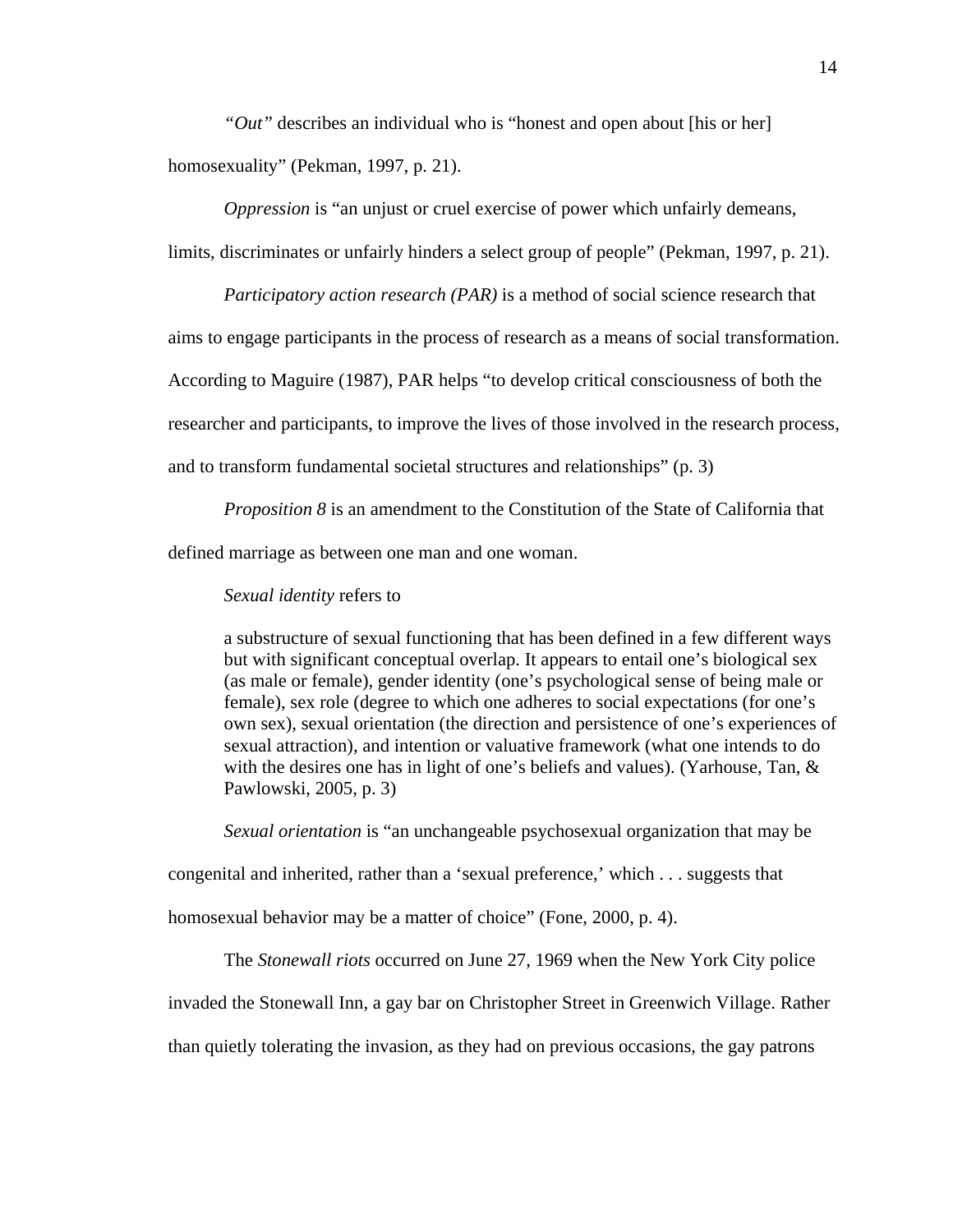fought back. Three days of riots followed the invasion. Many gay historians note the events of June 27, 1969 as the birth of the modern gay-rights movement (Fone, 2000).

A thorough hand and computer search of literature on Catholicism, homosexuality, gay and lesbian issues in education yielded one study that documented the experiences of gay and lesbian Catholic elementary school teachers (Litton, 1999). The literature addressed in the following section will provide a framework for understanding the experiences of Catholic gay and lesbian Catholic secondary school educators.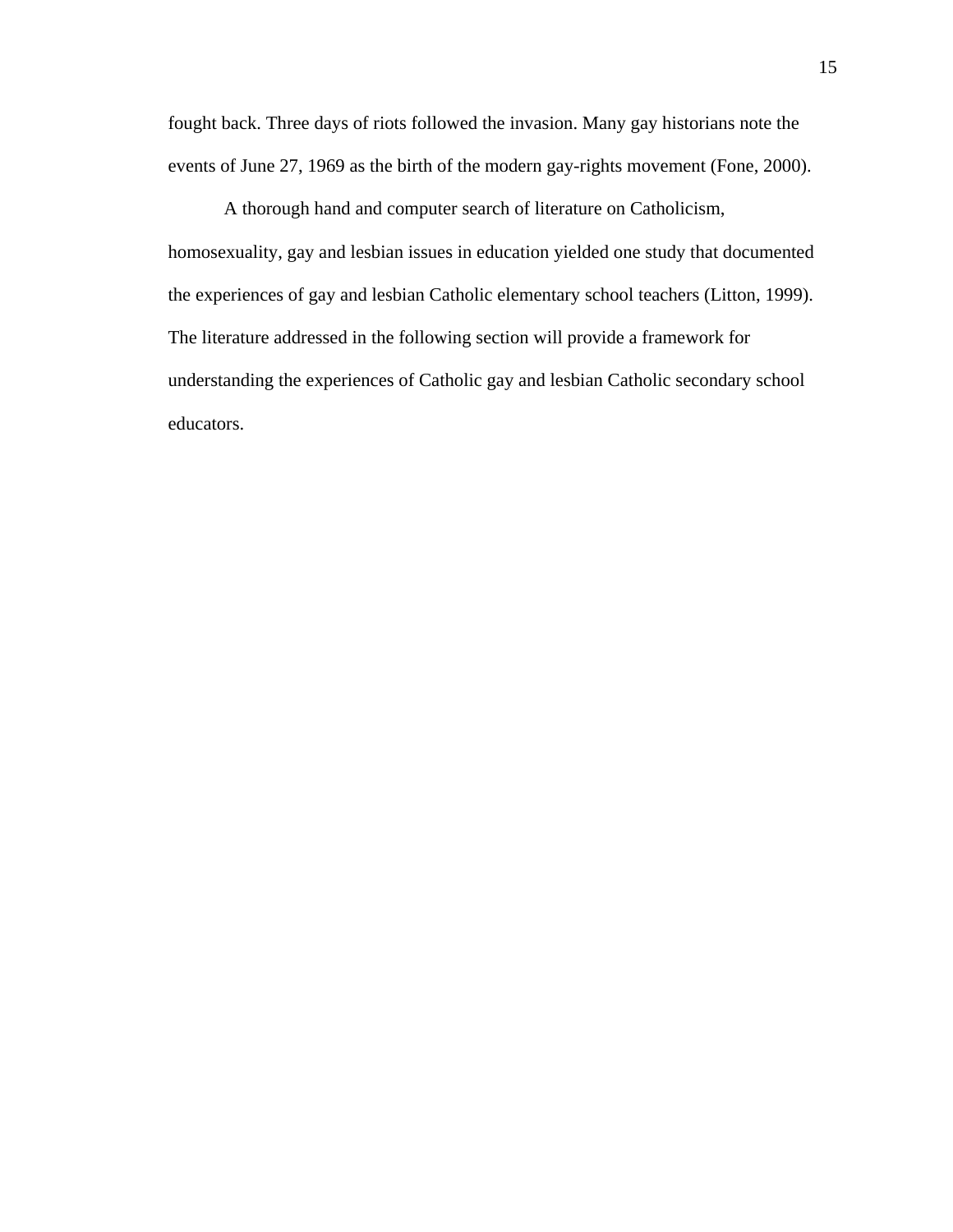## CHAPTER II

## REVIEW OF THE LITERATURE

## Restatement of the Problem

 Although few examples exist of positive statements from the USCCB (USCC, NCCB Committee on Marriage and Family, 1997; USCC, 1991) and the Vatican (Sacred CDF, 1986, 1992) on homosexuality, the bulk of related Church teaching creates a confusing environment within which gay and lesbian Catholics are forced to manage conflicting identities. Positive statements regarding the dignity of homosexual individuals in "whom God's love is revealed" (USCC, NCCB Committee on Marriage and Family*,* 1997, p. 6) are negated by the use of terms such as *objectively disordered* (Sacred CDF, 1986). Public discourse within the state of California reflects renewed attention to the presence of Catholic gay and lesbian educators teaching within Catholic secondary schools. Related literature is void of documented real-life experiences of this population. McGinley (2006) wrote, "Of all the issues polarizing American society at this point in time, homosexuality is one of the most divisive" (p. 9). This current study fills a critical gap.

No literature was found on the experiences of Catholic gay and lesbian educators teaching within Catholic secondary schools. The sole exception was a study on this population of educators within elementary schools. Maher and Sever (2007) reported that few studies have focused on the experiences of gay and lesbian Catholics in general. Harris (2001), O'Brien (1991), and Toman (1997) found that gay and lesbian Catholics experience many obstacles in negotiating their relationships with the Catholic Church.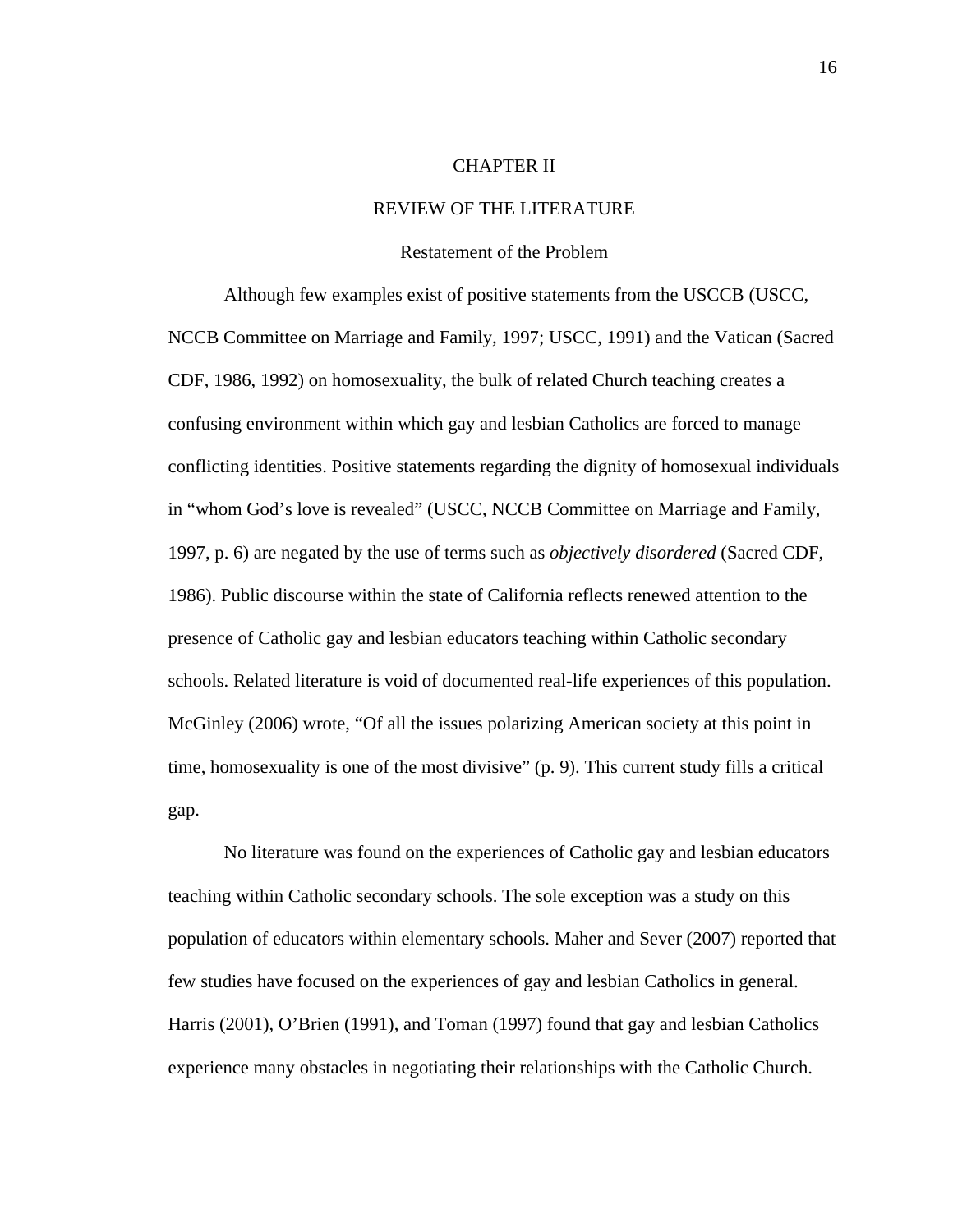Maher and Sever found that "Catholic high schools in the United States were not addressing the topic of homosexuality in any significant and systemic way, with a few exceptions" (p. 81). A national study on Catholic elementary schools found that 33% of the teachers agreed that homosexuals should not be allowed to teach within Catholic schools (Kushner & Helbing, 1995). Because no single study has documented the experiences of Catholic gay and lesbian educators teaching within Catholic secondary schools, the literature "speaks to" the larger context in which the current study is grounded.

### **Overview**

To understand the experiences of the population under study, it is important to identify the various factors comprising the environment within which these teachers perform their professional roles. Consequently, the following areas were targeted in this review of related literature: (a) the teaching of the Roman Catholic Church, (b) critical responses to Church teaching, (c) the experiences of gay and lesbian teachers within U.S. public schools, (d) a life-span model of identity development for homosexuals, and (e) oppression. Each of these areas will contribute to an understanding of the milieu within which Catholic gays and lesbians carry out their ministry of education within the Roman Catholic Church.

#### Teachings of the Roman Catholic Church

#### *The Pastoral Care of Homosexual Persons*

 The Sacred CDF (1986)—the Roman Curia charged with the promulgation and protection of Catholic dogma and doctrine—clearly outlined the teaching of the Roman Catholic Church on homosexuality. The essential point in the document was the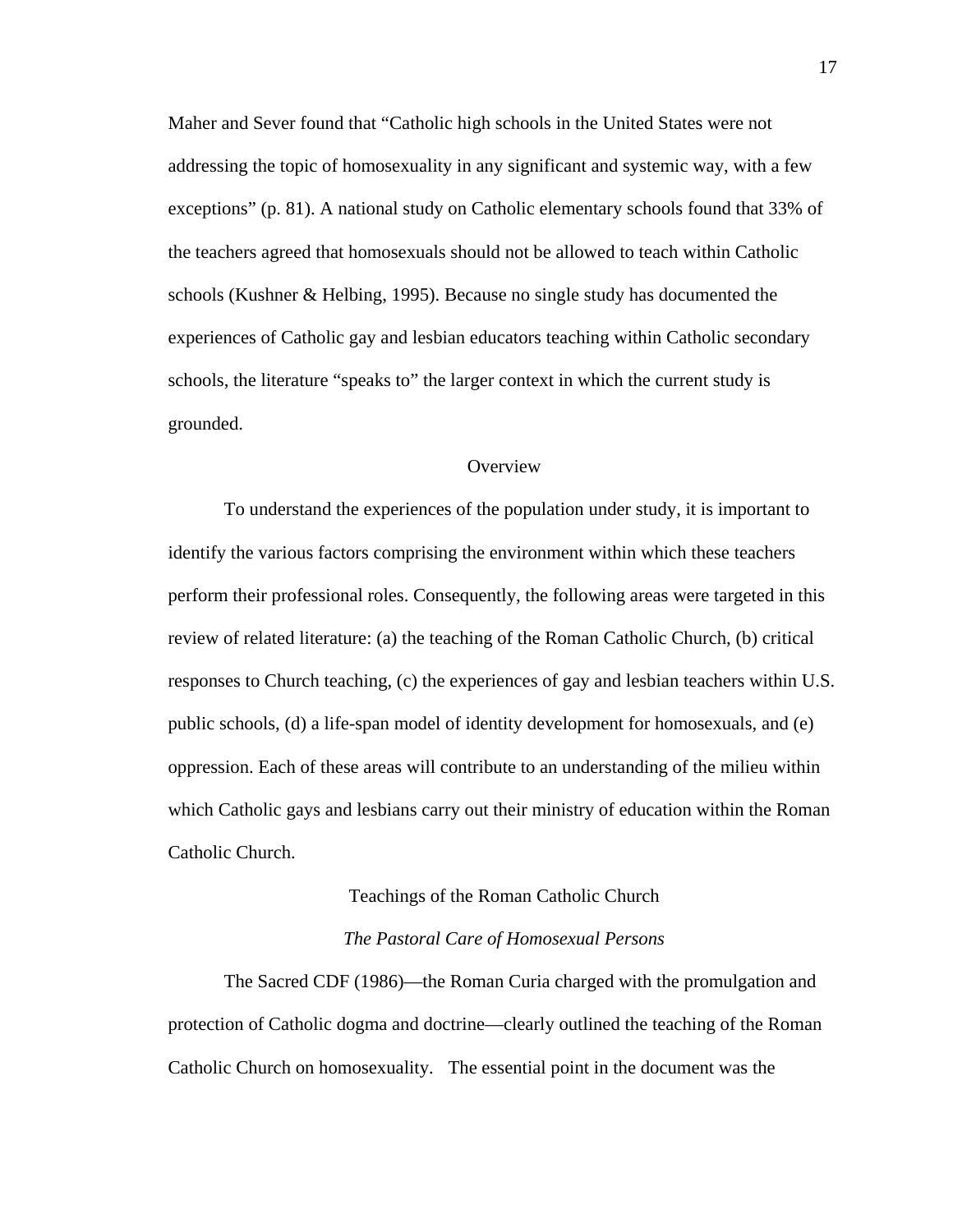distinction between "the homosexual condition or tendency and individual homosexual actions" (¶ 3). The Church described homosexual activity as "intrinsically disordered" (¶ 3) and made explicit that, under no circumstances, can a minister of the Church condone homosexual activity. On the other hand, a homosexual person committed to chastity is to be welcomed into the faith community and supported by the sacramental life of the Church  $(\P 15)$ .

 The basis of Church teaching on the claim that homosexuality is explicitly forbidden is the Hebrew and Christian scriptures and the belief that only within the context of a marriage between a man and a woman can sexual activity be morally good. According to Coleman (1995), "While individual biblical texts must be interpreted carefully and contextually, there is no doubt that both the Old Testament and New Testament prohibit homosexual conduct" (p. 70). The Sacred CDF (1986) claimed that the tradition of the Roman Catholic Church has consistently taught that homosexuality is a disordered condition that is fundamentally ordered toward moral evil and stated,

As in every moral disorder, homosexual activity prevents one's own fulfillment and happiness by acting contrary to the creative wisdom of God. The Church, in rejecting erroneous opinions regarding homosexuality, does not limit but rather defends personal freedom and dignity realistically and authentically understood.  $($ | 7)

The pastoral care of homosexual individuals is the second consideration given in the letter. The Church maintained that homosexual members have a right to full participation in the life of the Church as long as they support the teaching of the Church with regard to the practice of homosexuality. Homosexual individuals are encouraged to "enact the will of God in their life by joining whatever sufferings and difficulties they experience in virtue of their condition to the sacrifice of the Lord's cross" (¶ 12). Homosexual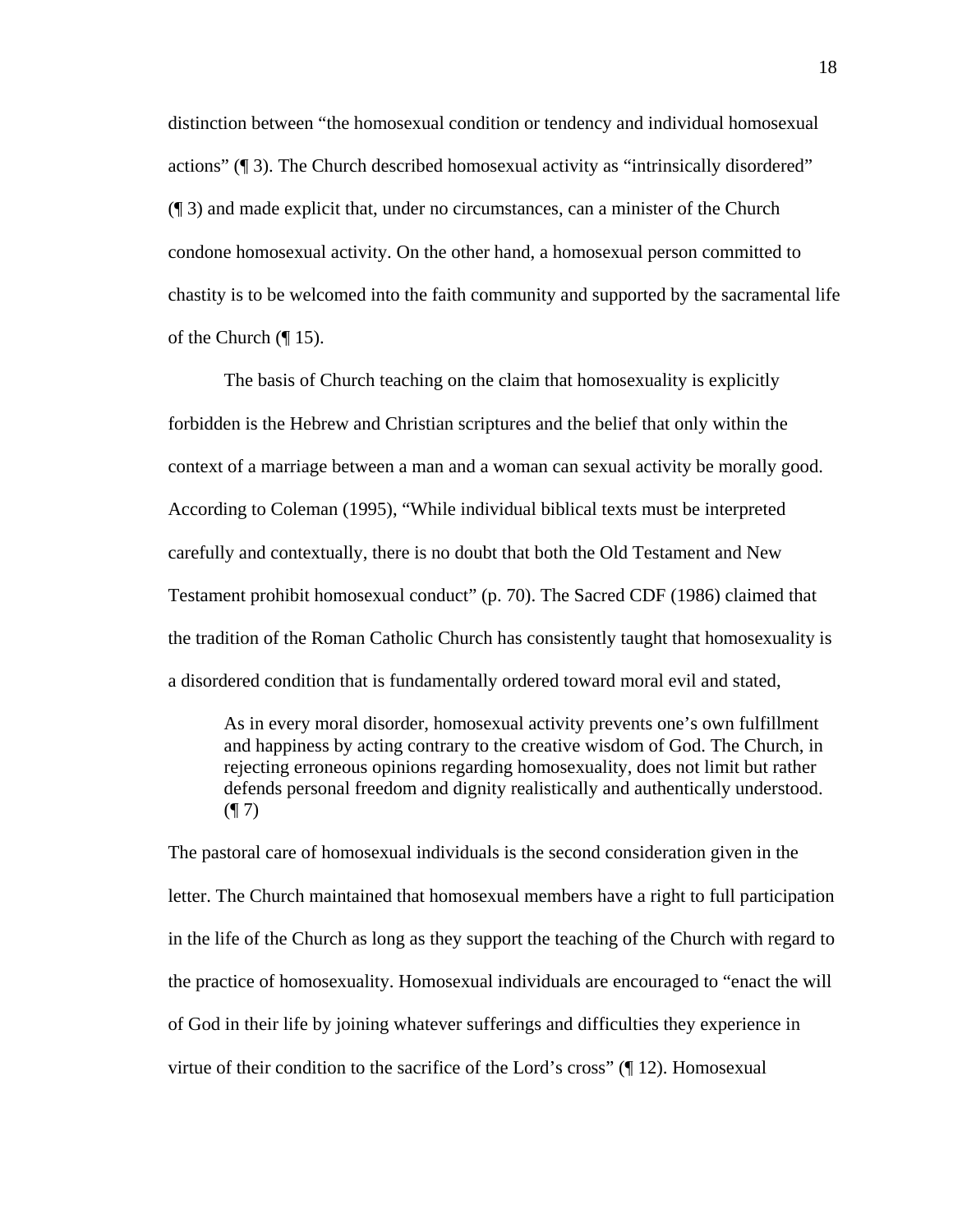Christians are called to a life of chastity and frequent celebration of the sacrament of penance. The Sacred CDF postulated that it is only through this type of sacrifice and unity with the cross of Christ that homosexual individuals can find true freedom and integrity surrounding their lives.

The Sacred CDF (1986) encouraged bishops to seriously consider their responsibility for the selection of pastoral ministers, to support programs fostering the teaching of the Roman Catholic Church, and to make explicit the immorality of homosexual activity. The Sacred CDF further stated,

The Bishops are asked to exercise special care in the selection of pastoral ministers so that by their own high degree of spiritual and personal maturity and by their fidelity to the Magisterium, they may be of real service to homosexual persons, promoting their health and well-being in the fullest sense. Such ministers will reject theological opinions which dissent from the teaching of the Church and which, therefore, cannot be used as guidelines for pastoral care.  $($ | 17)

This same document clarified that any homosexual individual who publicly disagrees with the teaching of the Church is not fit for public ecclesial service. It is also clearly stated that Catholic schools, universities, and parishes may not grant use of their facilities to groups or individuals who "seek to undermine the teaching of the Church, which [*sic*] are ambiguous about it, or which [*sic*] neglect it entirely" (¶ 17). Ten years after its publication, the USCC, NCCB Committee on Marriage and Family (1997) issued the following statement on the pastoral care of homosexual persons.

### *Always Our Children*

The purpose of *Always Our Children* ([*AOC*] (USCC, NCCB Committee on Marriage and Family, 1997) was to "reach out to parents trying to cope with the discovery of homosexuality in their adolescent or adult child"  $(\P 1)$ . The document was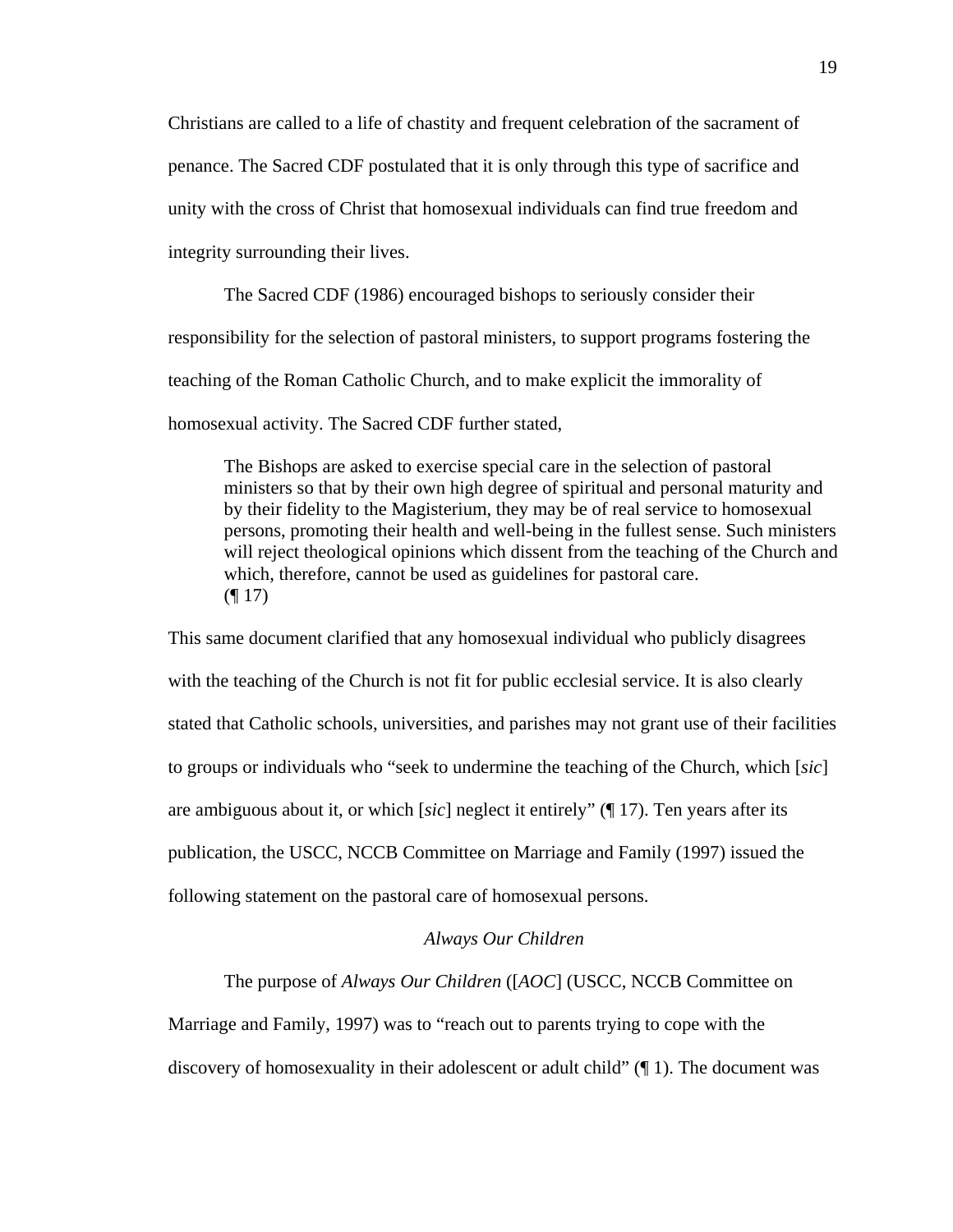published during 1997, shortly after the  $10<sup>th</sup>$  anniversary of the Sacred CDF (1986) publication. Although the tone of the document is pastoral in nature and tends to emphasize God's love for the homosexual person, the doctrinal content is consistent with the Sacred CDF. The USCC, NCCB Committee on Marriage and Family letter ends with the following personal invitation to homosexual Catholics: "Though at times you may feel discouraged, hurt or angry, do not walk away from your families, from the Christian Community, from those who love you. In you God's love is revealed. You are always our children" (p. 6).

*AOC* affirmed the distinction between homosexual orientation and homosexual activity, making it clear that homosexual activity is always immoral. The USCC, NCCB Committee on Marriage and Family (1997) did, however, clearly articulate that a homosexual orientation is not "sinful," stating, "Generally, homosexual orientation is experienced as a given, not as something freely chosen. By itself, therefore, a homosexual orientation cannot be considered sinful, for morality presumes the freedom to choose" (p. 3). The following definition of *sexual orientation* provided by the USCC, NCCB Committee on Marriage and Family, highlighted the distinction between orientation and activity:

It seems appropriate to understand sexual orientation (heterosexual or homosexual) as a deep-seated dimension of one's personality and to recognize its relative stability in a person. A homosexual orientation produces a stronger emotional and sexual attraction toward individuals of the same sex, rather than toward those of the opposite sex. It does not totally rule out interest in, care for, and attraction toward members of the opposite sex. Having a homosexual orientation does not necessarily mean a person will engage in homosexual activity. (p. 3)

Where *AOC* (USCC, NCCB Committee on Marriage and Family, 1997) seemed to portray a more nuanced position than the Sacred CDF (1986) was in the area of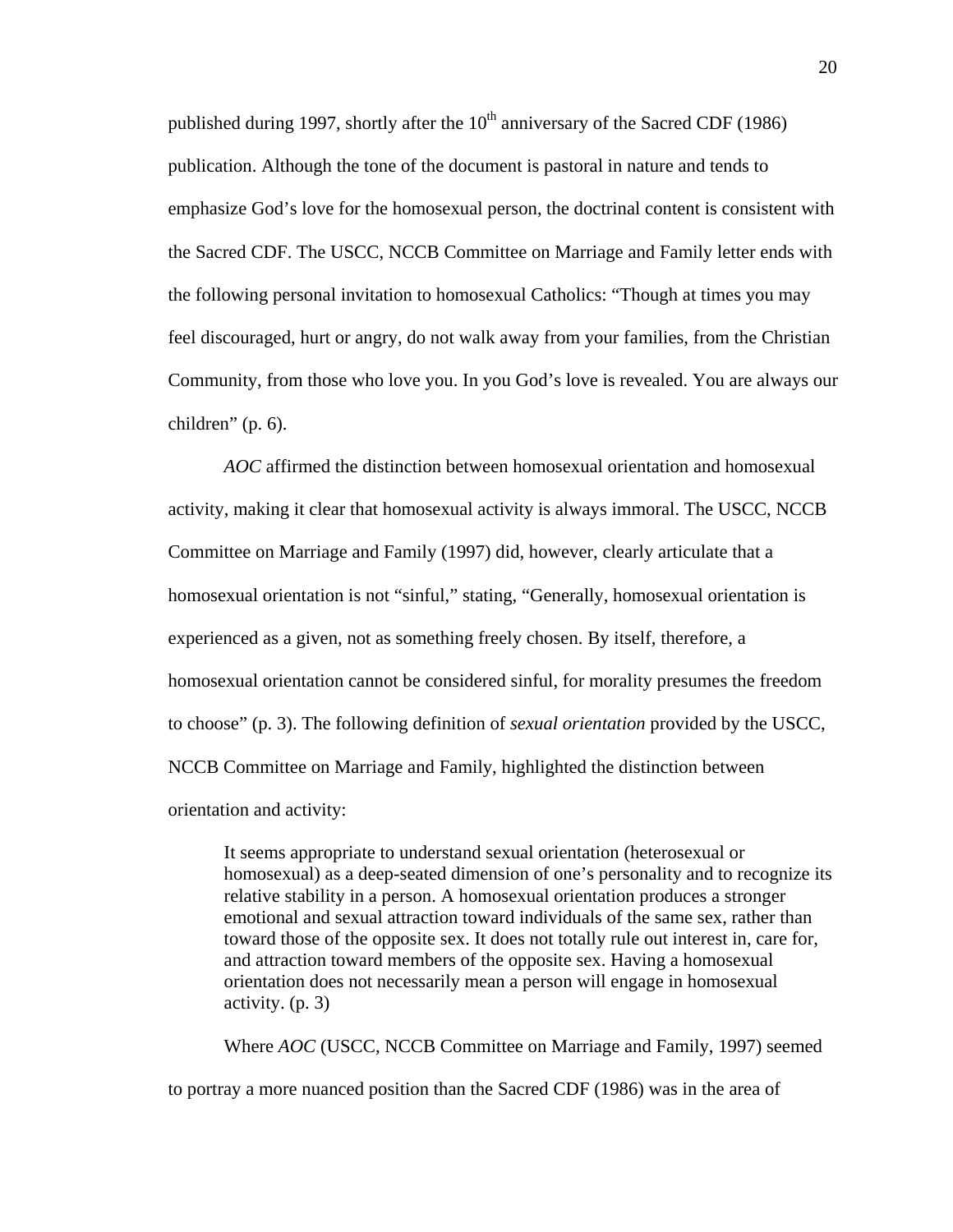pastoral care. The overarching hope was the possibility that a child with a homosexual orientation would help a family become more "honest, respectful and supportive" (USCC, NCCB Committee on Marriage and Family, 1997, p. 3). The bishops encouraged families to deal honestly and openly with a gay son or daughter while remaining faithful to the teaching of the Church. The first concern articulated by the bishops was the role of counseling in the care of homosexual individuals. The USCC, Committee on Marriage and Family, suggested the encouragement of counseling only when the respective homosexual individuals expressed an interest in such services. Parents were encouraged to remain open to the possibility that "your son or daughter is struggling to understand and accept a basic homosexual orientation" (p. 3). The Committee made it clear that homosexual individuals must accept or reject any form of counseling that intends to change sexual orientation. The bishops encouraged parents to accept the desire of a son or daughter to acknowledge his or her sexual orientation in a public manner.

The USCC, NCCB Committee on Marriage and Family (1997) provided practical recommendations for addressing the needs of homosexual individuals within a faith community. Eight recommendations were made to parents and seven to Church ministers; the following most directly address the presence of gay and lesbian teachers within Catholic-school settings:

To parents:

- 1. Urge your son or daughter to stay joined to the Catholic faith community. If they have left the Church, urge them to return and to be reconciled to the community, especially through the sacrament of penance.
- 2. Put your faith completely in God, who is more powerful, more compassionate, and more forgiving than we are or ever could be. To church [*sic*] ministers:
- 1. Be available to parents and families who ask for your pastoral help, spiritual guidance, and prayer.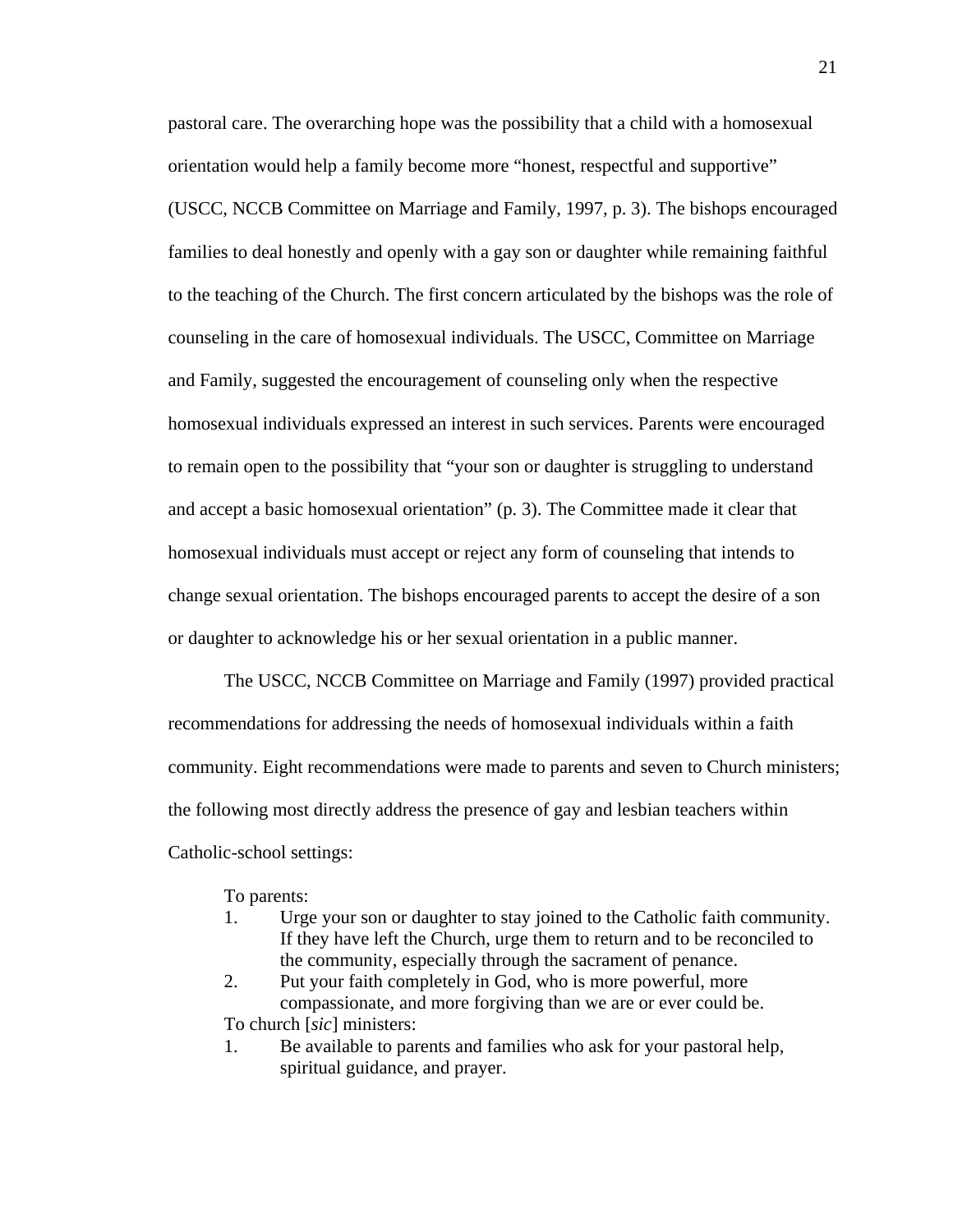- 2. Welcome homosexual persons into the faith community, and seek out those on the margins. Avoid stereotyping and condemning. Strive first to listen. Do not presume that all homosexual persons are sexually active.
- 3. Learn more about homosexuality and church [*sic*] teaching so your preaching, teaching and counseling will be informed and effective.
- 4. When speaking publicly, use the words "homosexual," "gay," and "lesbian" in honest and accurate ways.
- 5. Help to establish or promote support groups for parents and family members. (p. 5)

As noted earlier, the bishops concluded by writing, "Though at times you may feel discouraged, hurt, or angry, do not walk away from your families, from the Christian community, from all those who love you. In you God's love is revealed. You are always our children" (p. 6).

Gay and lesbian Catholic educators may feel conflicted with regard to Church teaching. Roman bishops have approached the topic of homosexuality using highly philosophical language that can be easily misinterpreted. On the other hand, they have nuanced their approach by emphasizing the love God holds for gays and lesbians and the importance of membership within the Christian community. These approaches are similar while remarkably different. During 2006, the USCC, NCCB Committee on Marriage and Family (2006) issued a second document on ministry to homosexual individuals that indicated little change for Catholic gay and lesbian educators.

## *Ministry to Persons With a Homosexual Inclination*

 The USCCB, NCCB Committee on Marriage and Family (2006) document addressing the ministry to persons with a homosexual inclination was the second such publication on homosexuality during a period of 10 years. The stated purpose of the document was to "provide basic guidelines for pastoral ministry to persons with a homosexual inclination or tendency" (p. 1). The bishops affirmed the teaching they set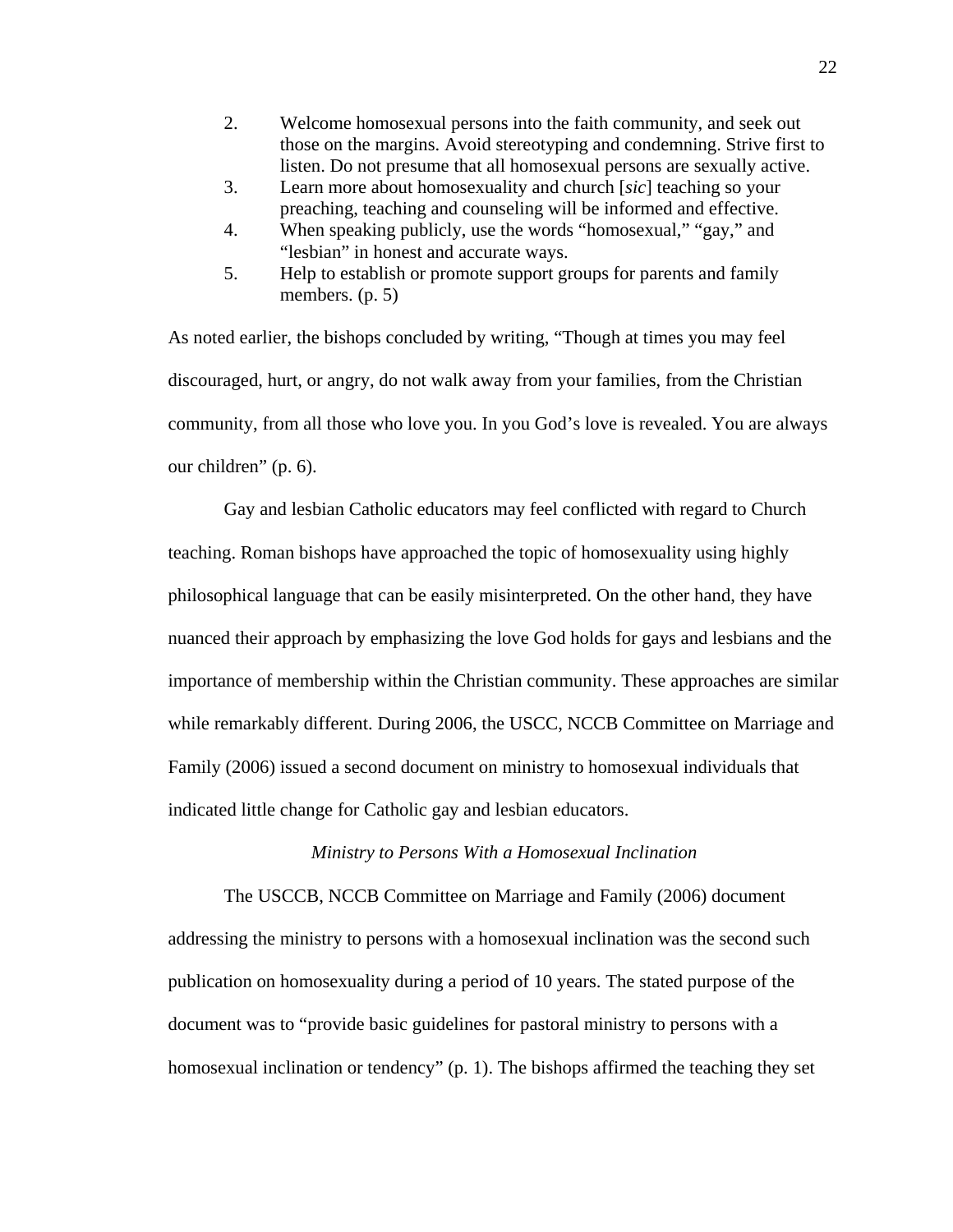forth in the documents entitled *Pastoral Care of Homosexual Persons* (Sacred CDF, 1986) and *AOC* (USCC, NCCB Committee on Marriage and Family, 1997) by making a clear distinction between homosexual orientation and homosexual genital expression.

The difference between the 2006 USCC, NCCB Committee on Marriage and Family publication, the 1986 Sacred CDF, and the 1997 USCC, NCCB Committee on Marriage and Family documents was the effort on the part of the bishops to place the issue of homosexuality within a larger cultural context. They began with a brief explanation of Catholic teaching on human sexuality and the development of virtue before addressing issues currently of concern to the gay and lesbian community. In addition to topics such as gay marriage and the adoption of children by same-sex couples, the bishops defined discrimination and highlighted the differences between sexual orientation, race, ethnicity, and sex. They indicated an awareness of the growing tension between civil progress for gays and lesbians and the Church position on homosexuality. Finally, the bishops provided guidelines for pastoral care.

 The introduction of the USCC, NCCB Committee on Marriage and Family (2006) document on the ministry of persons with a homosexual inclination focused on the general principles of Church teaching on human sexuality, beginning with an explanation of human dignity and the place of sexuality in God's divine plan. The explanation focused on the twofold purpose of sexual activity—"the expression of marital love and the procreation and education of children" (p. 3). The Committee clearly explained that "any sexual act that takes place outside of the bond of marriage does not fulfill the proper ends of human sexuality" (p. 3). According to the bishops, homosexual activity can never be morally acceptable because the act between two persons of the same sex does not have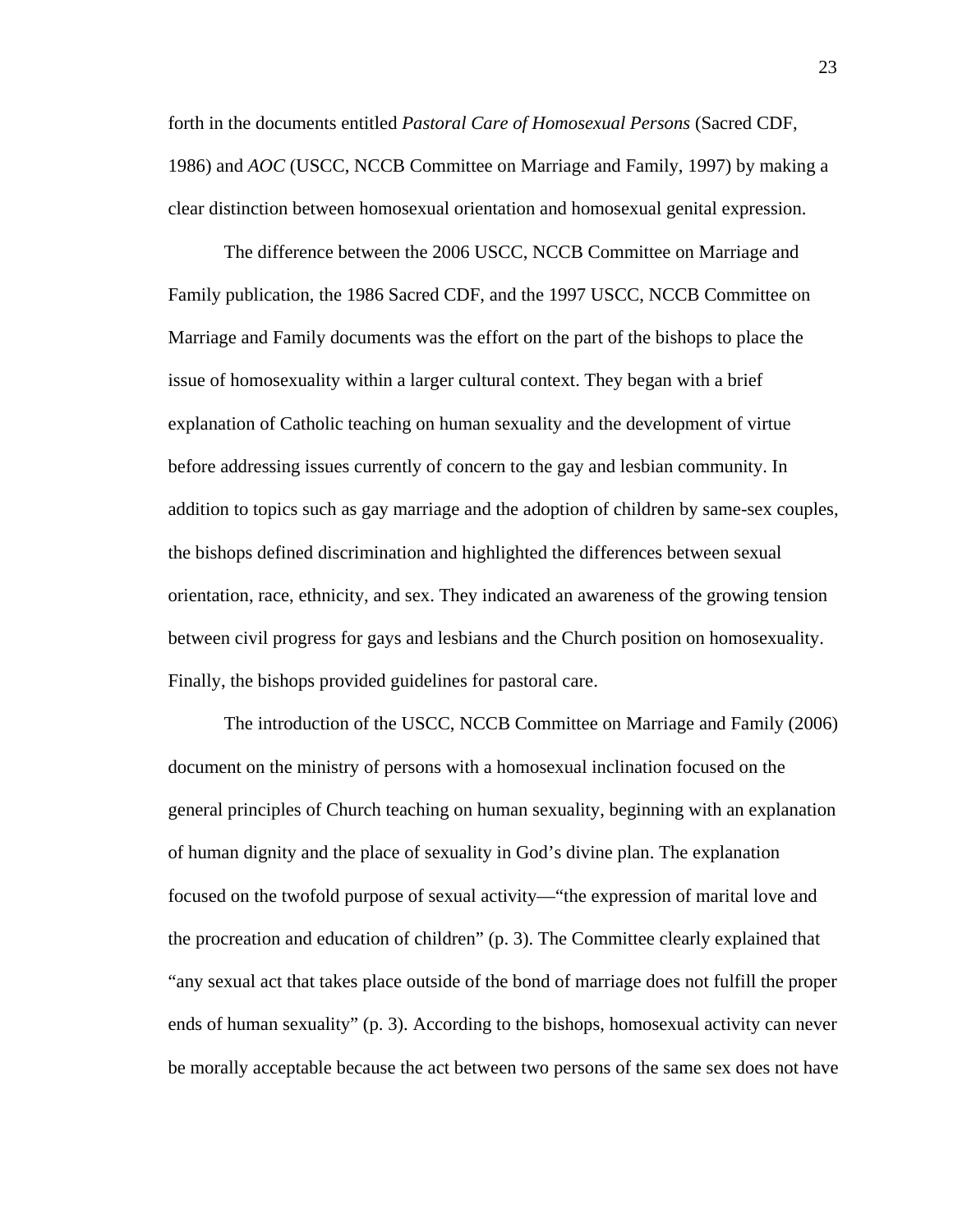the potential for the transmission of human life. The bishops considered homosexuality as sinful as adultery, fornication, masturbation, and contraception (p. 4). The placement of homosexuality within this group of sins is the first instance of this in any USCCB document addressing the issue of homosexuality.

 Unlike the Sacred CDF (1986) and USCC, NCCB Committee on Marriage and Family (1997) documents, the USCC, NCCB Committee on Marriage and Family 2006 publication explained the philosophical terminology of *objectively disordered.* It stated that homosexuality is objectively disordered in the sense that it "predisposes one toward what is truly not good for the human person" (p. 5). The bishops made it clear that both heterosexual and homosexual individuals are subject to behavior that is objectively disordered due to original and personal sin. The inclination to behave in a manner that is inconsistent with God's plan for human sexuality is what is considered "disordered." The Church described homosexual acts, not homosexual people, as intrinsically disordered (USCC, 1991, ¶ 2357). It is the inclination to engage in same-sex genital activity that is disordered. The bishops explained that the disorder is in the inclination to homosexual activity or any activity not aimed at the "fulfillment of the natural ends of human sexuality" (USCC, NCCB Committee on Marriage and Family, 2006, p. 6). They wrote,

It is crucially important to understand that saying a person has a particular inclination that is disordered is not to say that the person as a whole is disordered. Nor does it mean that one has been rejected by God or the Church. (p. 6)

 The USCC, NCCB Committee on Marriage and Family (2006) introduced an explanation of the theological concept of virtue. The bishops placed the struggle of homosexual individuals to remain chaste in the context of the struggle for holiness and the development of personal virtue. The Sacred CDF (1991) explained, "Chastity means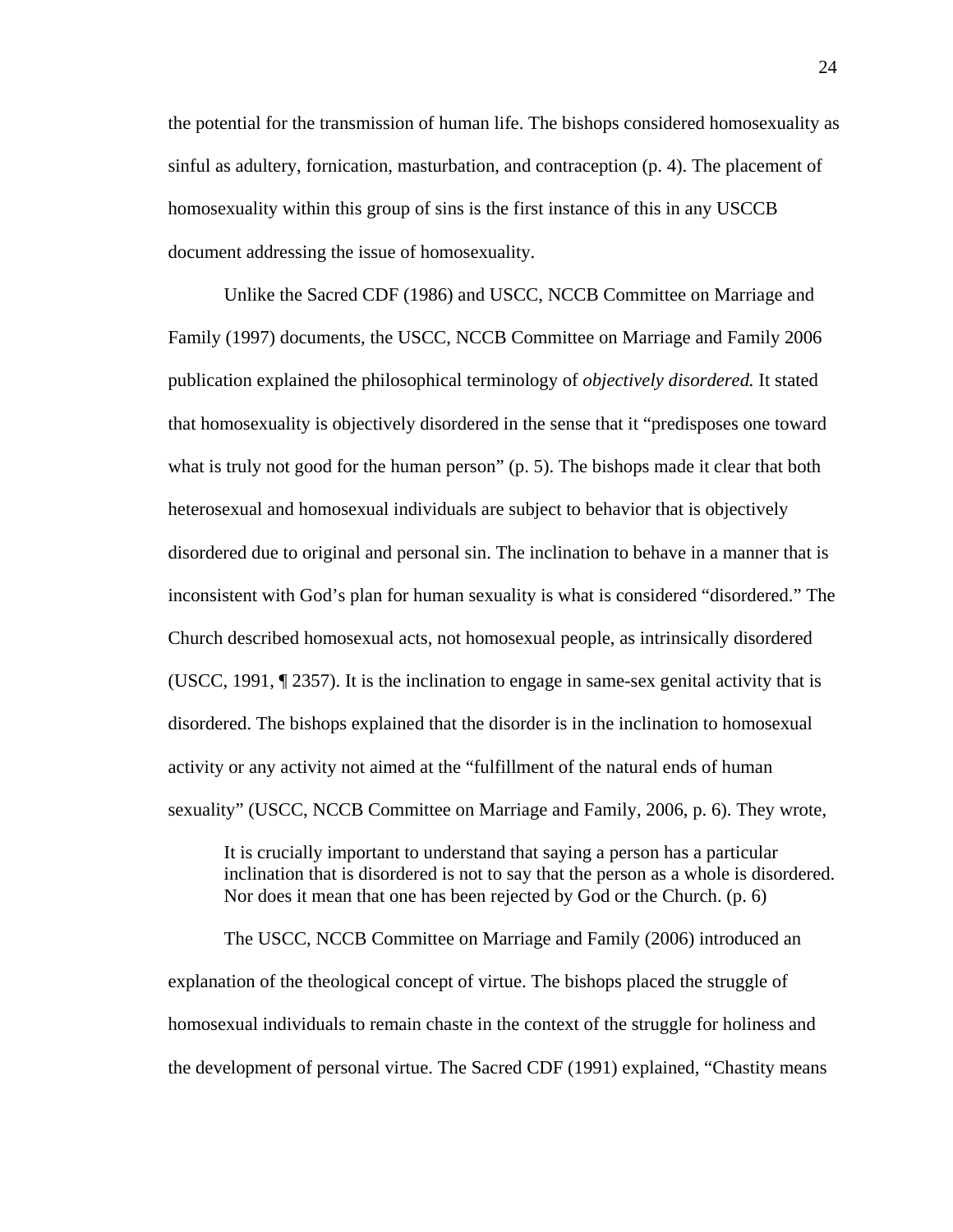the successful integration of sexuality within the person and thus the inner unity of man in his bodily and spiritual being" (p. 8). The bishops compared the homosexual struggle to remain chaste with the human struggle (i.e., homosexual or heterosexual) to act justly, develop courage, or become temperate. The goal of the homosexual individual is similar to the goals of all people, which is the acquisition of virtue leading to a life that is holy and seeks the will of God. The USCC, NCCB Committee on Marriage and Family acknowledged that, within contemporary American culture, the acquisition of virtue is difficult due to the refusal to accept objective truth surrounding morality. The bishops argued that the Hebrew and Christian scriptures, as well as the constant tradition of the Church, rest on an objective moral law that is divinely revealed and "written on the human heart."

 Through constant practice and repeated attempts at "doing good," virtue is attainable. According to the USCC, NCCB Committee on Marriage and Family (2006), "The acquisition of virtues requires a sustained effort and repeated actions. As the ancient philosophers recognized, the more one repeats good actions, the more one's passions become shaped in accord with good action" (p. 8). The opening lines of this document addressing the ministry to individuals with a homosexual inclination relate to the inherent dignity of the human person as a cornerstone of Catholic theology. The Church asserted the dignity of the homosexual individual within each of the reviewed documents on homosexuality (USCC, NCCB Committee on Marriage and Family, 1997, 2006; Sacred CDF, 1986, 1992). The 2006 USCC, NCCB Committee on Marriage and Family publication broadened the discussion of human dignity with an explanation of what constitutes just and unjust discrimination. While homosexual individuals are entitled to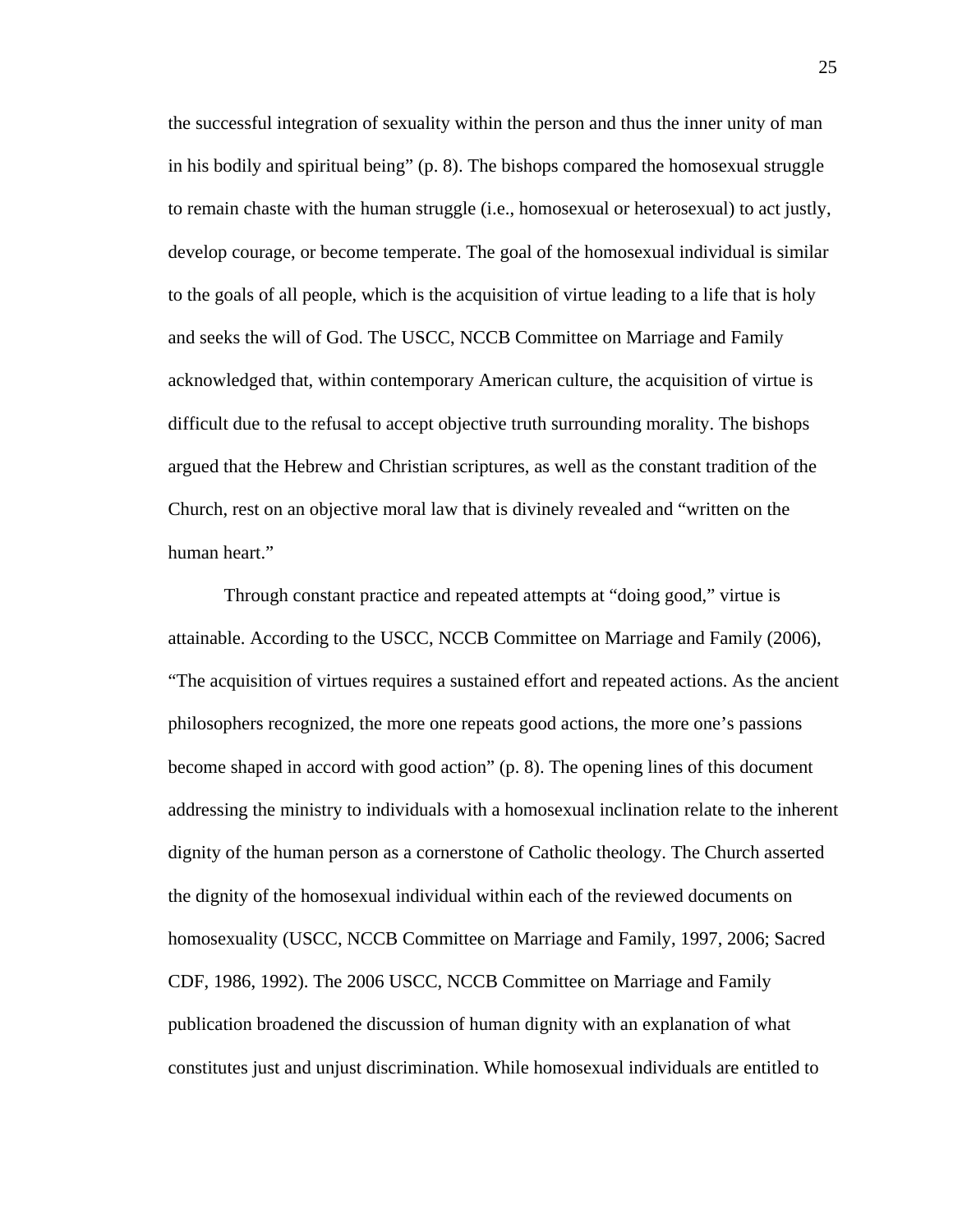the same fundamental human rights as all people, "sexual orientation does not constitute a quality comparable to race, ethnic background, etc., in respect to non-discrimination" (p. 15).

## *Critical Responses*

## *Psychological Impact*

McNeill (1993) articulated the fundamental struggle for dignity that many gay and lesbian Catholics face on a daily basis as a result of the teaching of the Catholic Church on homosexuality. His work is important not only as a theological reflection on what it means to be Catholic and homosexual, but also as a scholarly response to Roman Catholic doctrine and pastoral practice. McNeill argued that it was no longer possible to offer gay men and lesbian women solely the options of celibacy or conversion therapy to remain in communion with the Roman Catholic Church. According to McNeill, celibacy and conversion therapy are inadequate responses to penitents and clients seeking sound psychological and pastoral care. He claimed that the damage done to gay men and lesbian women is devastating and further maintained,

The result of adhering to these exclusive goals has been that many Catholic homosexuals, even a majority, find themselves faced with a terrible dilemma: either to continue their relationship with the Church at the price of being cut off from any deep human relationship and deprived of their potentialities for growth and development in the their self-identity—not to mention their agonies of guilt, remorse, self-hatred, and potential emotional breakdown when they fail to achieve the accepted goals—or to seek their personal growth by means of a homosexual relationship, only at the price of cutting themselves off from the Church community and its sacramental life, with all the attendant guilt and emotional stress which [*sic*] such a separation involves. ( p. 2)

 McNeill (1993) responded to the Church requirement that gay men and lesbian women remain silent on their sexual orientation. He wrote, "Most gay Christians know they are obliged in conscience to reject a self-hating, closeted life-style which the Church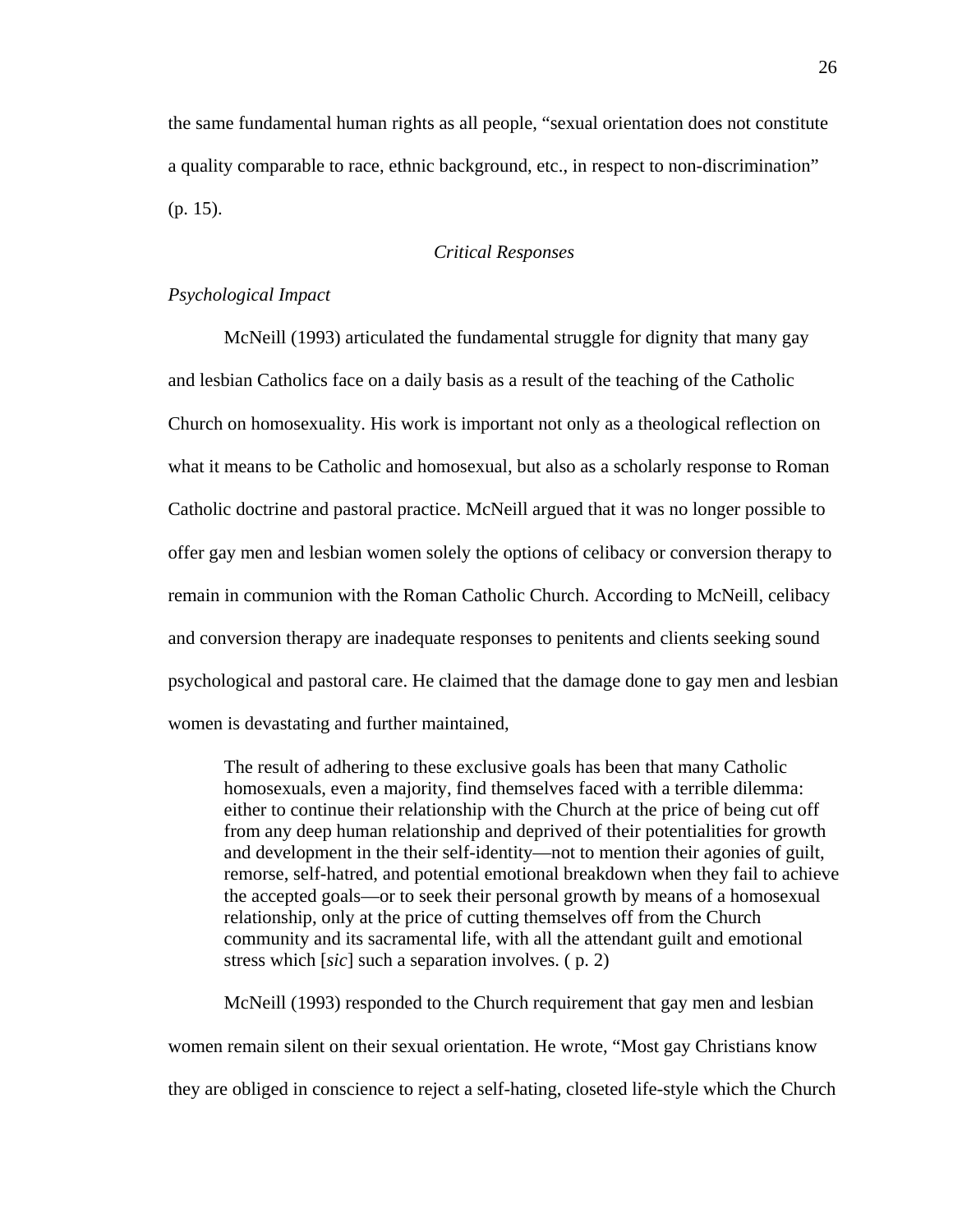would like to impose on them and which would in all probability lead to serious mental health problems" (p. xvii). McNeill (1993) and McGinley (2006) challenged the Church to rethink its entire theological understanding of homosexuality. Based upon the assumption that heterosexuality is the only viable moral option, McNeill wrote,

Such an assumption effectively blinds the investigator to any evidence that a homosexual relationship can be a truly constructive and mature expression of human love, in as much as it holds that by definition mature and moral sexual love is heterosexual. (p. 129)

McGinley (2006) maintained that the Church's current position on homosexuality forces the homosexual Catholic to accept life inside the Church as a disembodied person or to leave the Church entirely. He wrote, "The implicit assumption then is that gay and lesbian people are legitimate only outside the Catholic community, or within the community only as disembodied orientations denied realization" (p. 25). McGinley contended that, if homosexual individuals are to take the teaching of the Catholic Church seriously, the Church must reconsider its bifurcated approach to same-sex love. He wrote, "The same church [*sic*] telling gay people they are to be accepted with sensitivity, compassion, and respect, simultaneously tells them their sexual orientation is objectively disordered" (p. 124). The development of a Catholic approach to human sexuality that includes same-sex genital activity would require the Church to rethink its theology of human sexuality. McGinley suggested that the development of a new moral theology is underway within some theological circles, explaining,

The newer model situates sexuality in a broad social context by shifting the discussion from an emphasis on acts to an emphasis on the meaning of acts and relationships, forming ethical ideals independent of the genders involved. In this paradigm, new values emerge as the basis for developing sexual norms, such as mutuality, hospitality, maturity, and responsibility. (p. 128)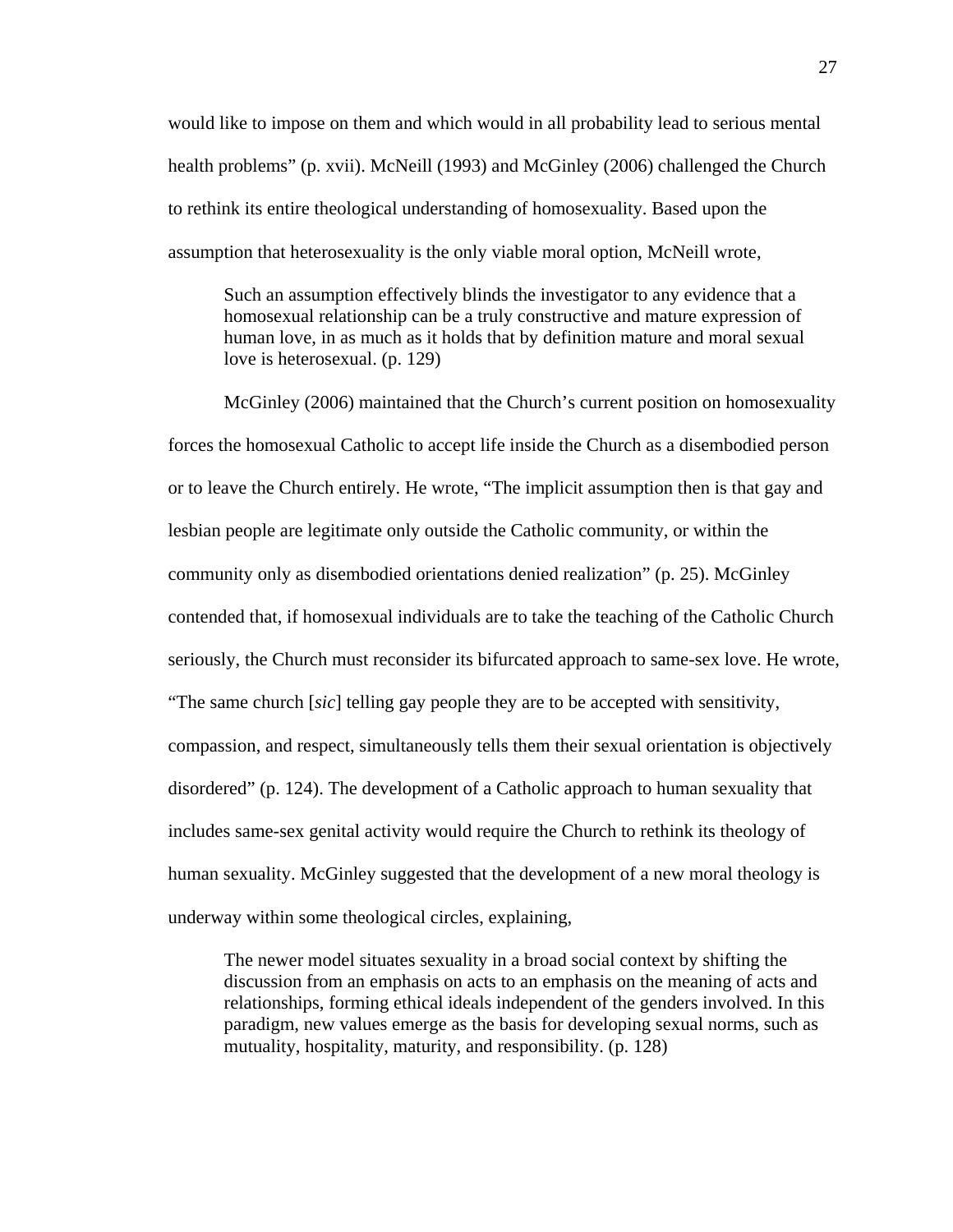# *Conscience*

Sullivan (as cited in Stahel, 1993) challenged Church teaching on natural law and demanded a thoughtful explanation of why God made men and women homosexual. In an effort to explain why it is so difficult to mature within a culture of silence, Sullivan explained the importance of dealing honestly with gay women and men in the following dialogue excerpt:

I grew up with nothing. No one taught me anything except that this [homosexuality] couldn't be mentioned. And as a result of the total lack of teaching, gay Catholics and gay people in general are in crisis. No wonder people's lives—many gay lives—are unhappy or distraught or in dysfunction, because there is no guidance at all. Here is a population within the church [*sic*], and outside the church [*sic*], desperately seeking spiritual health and values. And the church [*sic*] refuses to come to our aid, refuses to listen to this call. (p. 11)

Gumbleton (as cited in Beattie & Coray, 2001) argued that the Roman Catholic Church must listen to the experience of homosexual men and women if it truly seeks to articulate a coherent theology of sexuality for homosexual individuals. He posited, "In order to deepen our understanding of homosexual love, we must listen to the experience of homosexual people as they struggle to become fully the person each is called to be" (p. 15). Gumbleton went on to suggest a new moral theology that considers homosexual love within the context of healthy, stable relationships. He maintained that homosexual relationships are far more comprehensive than the sexual act and should not be reduced to such a single dimension. Conscience is a core concept of Catholic theology. The Sacred CDF (1991) defined conscience as that place within the human being where the individual encounters God (p. 438). The development of conscience is at the heart of the human experience. "Conscience is a judgment of reason whereby the human person recognizes the moral quality of a concrete act that he is going to perform, is in the process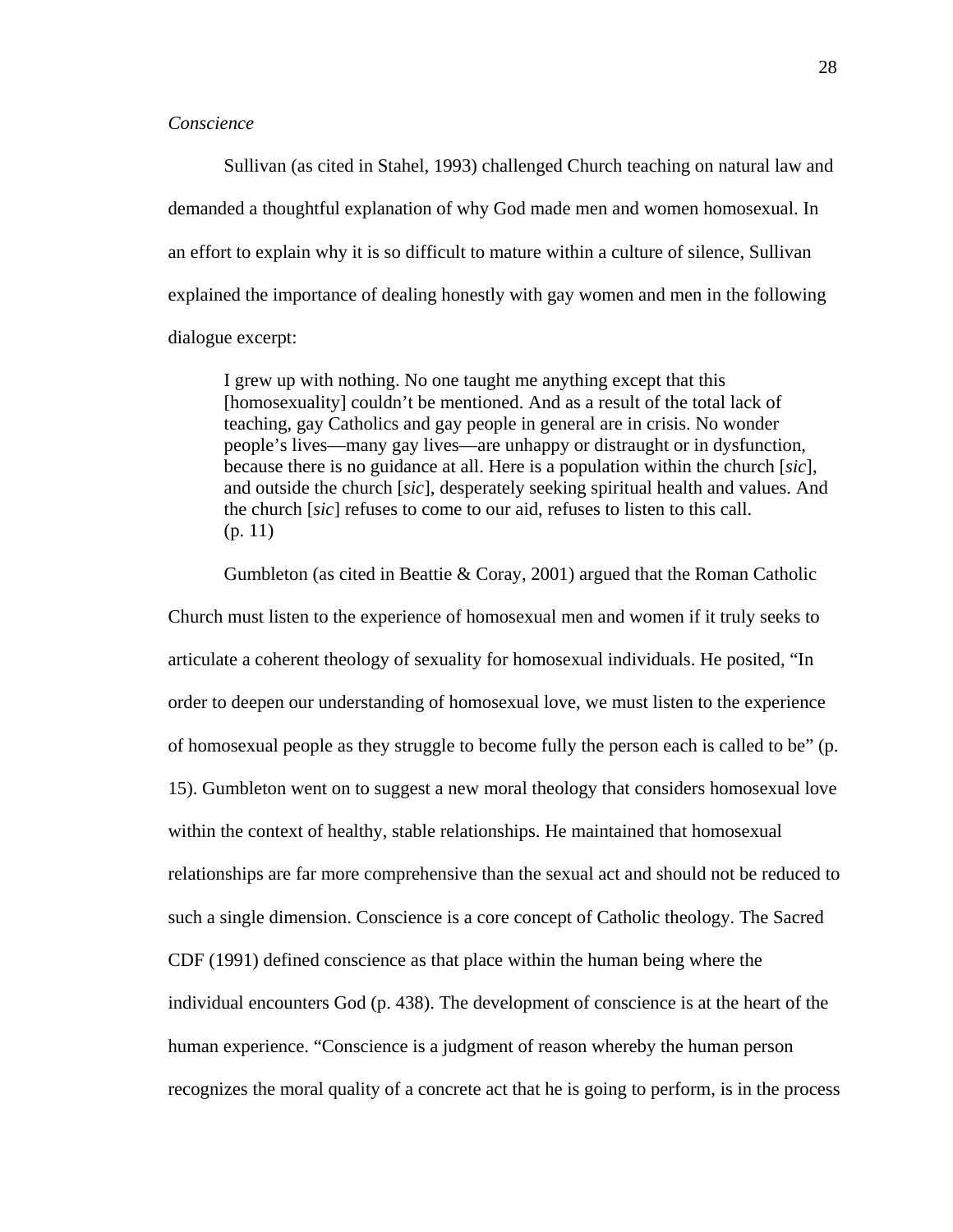of performing, or has already completed" (p. 438). Gumbleton argued that the Church must reinforce the role of conscience in the life of the homosexual individual and reported,

The Second Vatican Council speaks of this teaching. It describes one's conscience as the divine voice echoing in our own depth, within our own spirit as a law written by God in human hearts. In other words, we have been given this sense of what is good and what is bad. (p. 18)

 Gumbleton (1993) illustrated the role of conscience in the life of a practicing Catholic by highlighting the freedom members of the U.S. military have when carrying out the policy of deterrence, despite the authoritative teaching of the Church on the moral evil of nuclear weapons. He pointed out that members of the military are free to act according to their conscience, have never been denied the Eucharist, and are supported by Catholic chaplains. He went on to challenge bishops to exercise the same type of pastoral care toward homosexual women and men and further asserted,

My expectation is that the Church, especially its bishop leaders, will act the same way toward homosexual people who may from their conscientious discernment determine to live in a way contrary to Church teaching. We will continue to present the teaching clearly. But at the same time we will respect the rights of conscience as every person struggles to find his or her way to God. (p. 20)

# *Call for a New Theology*

 Nugent and Gramick (1995) stated that some official Catholic documents have "already argued that stable, faithful, committed but chaste homosexual relationships are not outside valid pastoral possibilities and characterized them as a better moral situation than promiscuity" (p. 143). Despite a strong insistence on the moral certainty surrounding homosexual issues, members of the theological community continue to advocate for a more nuanced approach to Church teaching regarding homosexuality (Alison, 2001; Jordan, 2000; Nugent, 1988). The Sacred CDF (1986) published a document on the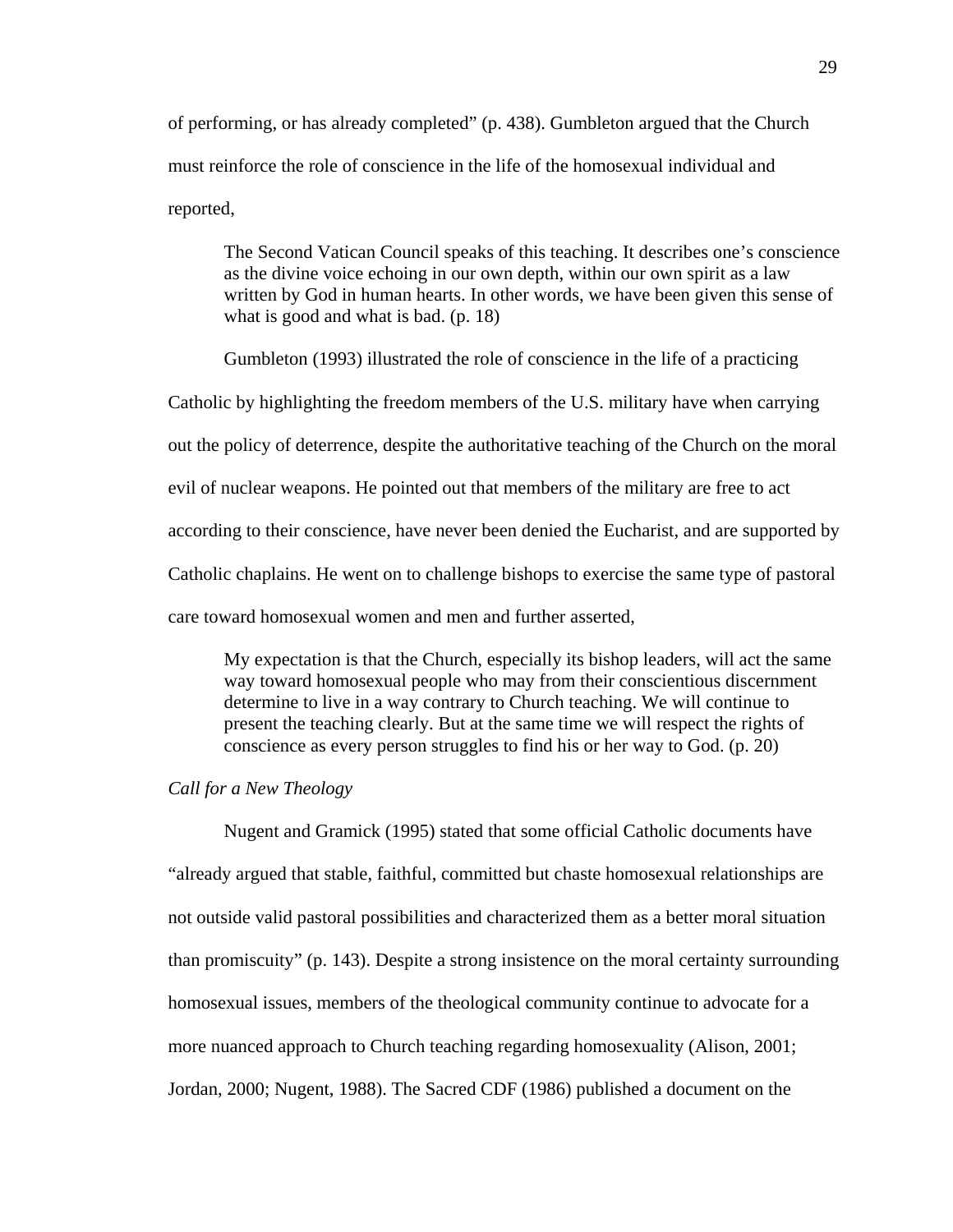pastoral care of homosexual individuals that was met with great disappointment by

theologians. Ware (1988) wrote,

Like other documents, which reiterate teachings, which are at present under challenge from theologians and non-theologians alike within the Roman Catholic Church, the letter proceeds from certain presuppositions which are themselves outmoded, contradicted by other Vatican documents, or themselves theologically unsound. (p. 28)

Shannon (1988) wrote,

The sense I get is not that he is welcoming a document that might be helpful in the Church's effort to minister to homosexual persons, but attempting to justify one that might well be harmful to ministries that already exist. (p. 21)

Osiek (1988) highlighted the tension between the Catholic Church as defender of human dignity and the Catholic Church as oppressor. She argued that, while the Church has been the most forceful institutional champion of human rights during the modern era, many individuals find their dignity threatened by particular teachings of the Roman Catholic Church and wrote, "It is as if the Church feels the responsibility to save homosexual persons from themselves and from a pernicious libertine society that will undermine and ultimately destroy their true dignity and rights" (p. 126). Osiek clarified the difference between American law and Roman law and suggested that an appropriate understanding of homosexuality must be developed from both perspectives. The idea of the common good is the unifying concept between these two standards of law. Both homosexual and heterosexual individuals are charged with responsibility for the common good.

From a Roman perspective, human dignity, and therefore the common good, is found in the desire to provide offspring, which can only be accomplished within the context of a heterosexual marriage. According to Osiek (1988), "Sexuality is a function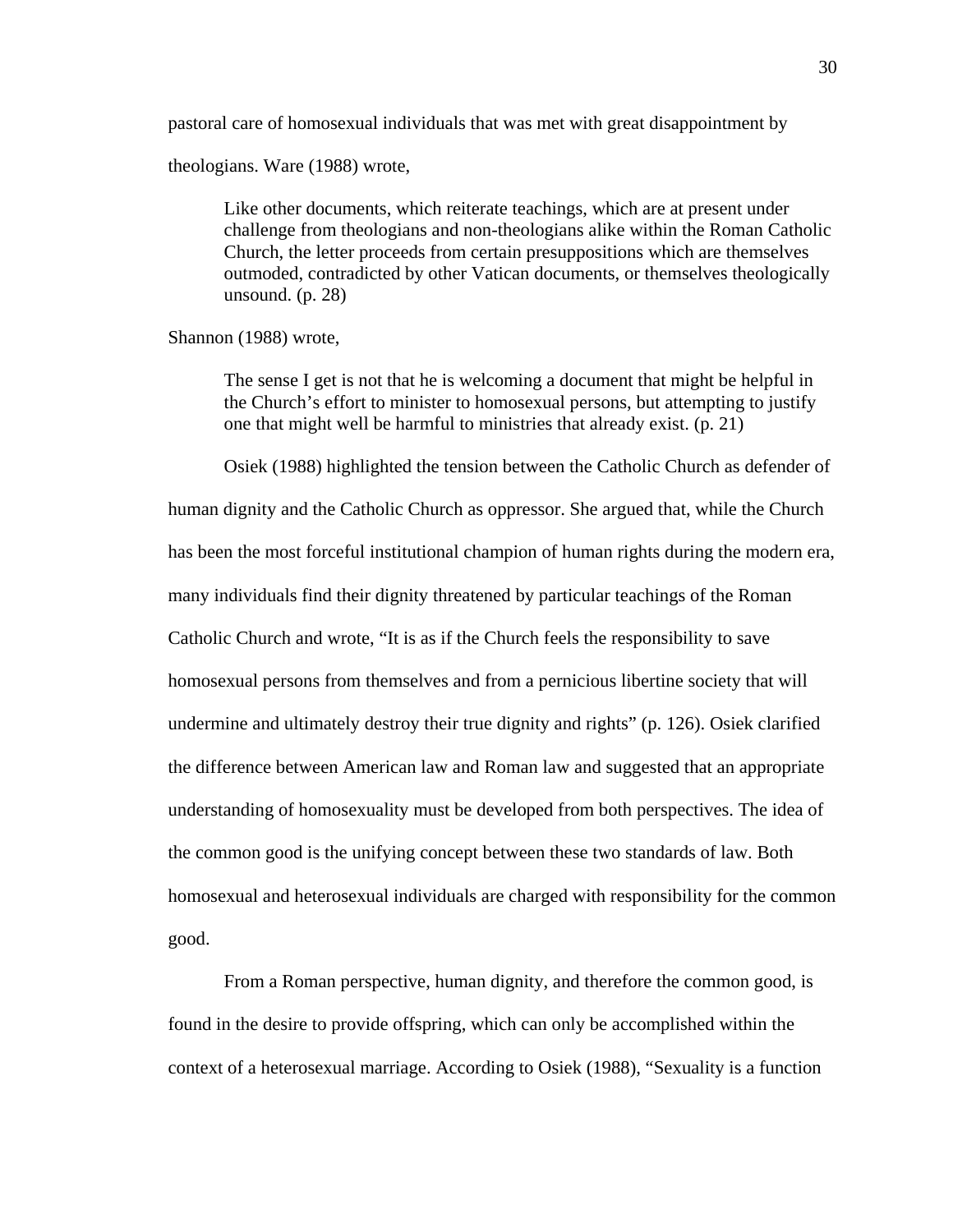not of right but of responsibility; in this case, the responsibility to contribute to the common good by providing offspring" (p. 128). An American approach to the common good stems from human rights including sexuality. Osiek further postulated, "Sexuality is a function of the exercise of these rights: the right to communicate and express oneself in love" (p. 128). When human rights are violated, the entire community suffers. Osiek insisted that a clear understanding of the morality of homosexuality could not be achieved from two fundamentally different perspectives, further stating, "Such discrepancies indicate that the whole theory of common good and the role of the individual rights within it need to be reworked under the pressure of a rapidly evolving new world culture" (p. 132).

### *Political Implications*

Jordan (2000) suggested that the Sacred CDF (1986) document on the pastoral care of homosexual individuals addressed the political context within which the issue of homosexuality was gaining significant ground. In an effort to understand the meaning of the document, Jordan wrote, "The answer, I think, is that the *Letter* treats homosexuality as a political problem. It reports increasing demands within and without the Catholic Church for extending equal recognition or civil protections to homosexuals" (¶ 9). The bishops who authored the document strongly criticized Church leaders who have succumbed to the demands of gay activists and allowed such groups to use Church property or participate actively in the life of the local community. Jordan argued that the publication flatly refused to consider any medical or scientific studies that might contradict the self-confirmed authority of the Church on the issue of homosexuality. In an effort to confirm an earlier teaching on homosexuality, the authors affirmed the notion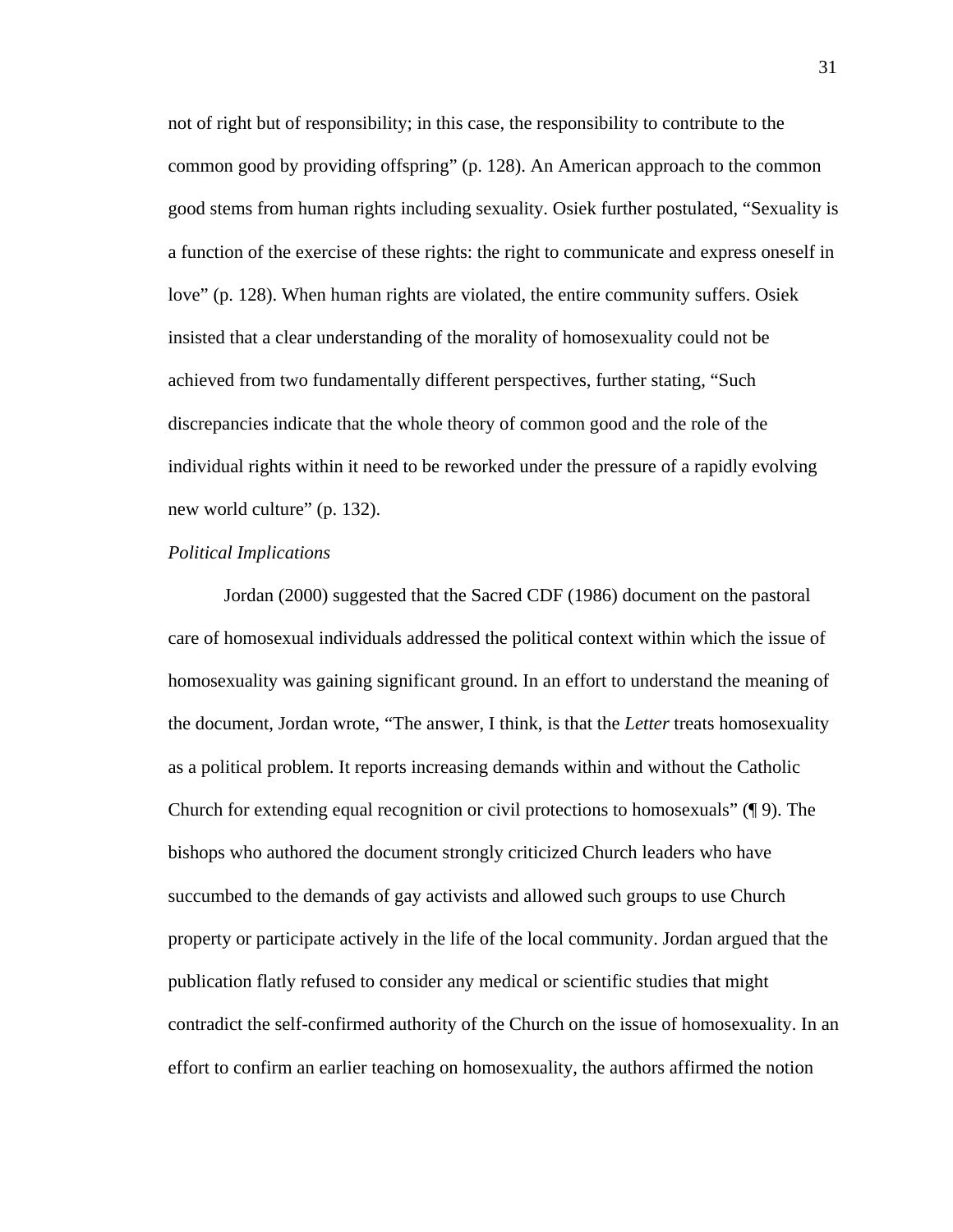that homosexuality is objectively disordered and that the tendency toward same-sex affection is a moral evil (Westerfelhaus, 1998, p. 283). Jordan proposed that the Church failed to make a compelling theological judgment on homosexuality, but rather, simply asserted 19th-century medical views with regard to the purposes of procreation.

While Church teaching on homosexuality did not change within the Sacred CDF (1986) document on the pastoral care of homosexual individuals, Jordan (2000) noted that the rhetorical form of the publication was troubling, noting, "But rebuke seems, even to the *Letter* itself, an insufficient response to the ways in which homosexuality has become a political problem. So it moves from scolding to threatening, then from threatening to ordering" (p. 33). In an effort to silence any substantive discussion on homosexuality, the Sacred CDF actually threatened violence against those agitating for a homosexual agenda. Finally, the USCCB ordered Catholic ministers to refuse homosexual Catholics a place at the table. The Sacred CDF wrote,

In order to reduce their chances of being bashed, homosexual persons are evidently not to organize, not to agitate, and not to contradict the church's [*sic*] official teaching. They must also stop acting out their homosexual propensities. Freely cooperating with the light and strength of divine grace, they should turn away from evil and abstain from "homosexual action." (p. 11)

Westerfelhaus (1998) also noticed the indirect approval of the Church within the document with regard to discrimination and violence against gays and lesbians. Dignity, an organization for gay and lesbian Catholics, was outlawed, and strict orders prohibiting organization use of Catholic resources was promulgated (Jordan, 2000; Westerfelhaus, 1998).

Jordan (2003) responded to a series of documents published by the Roman Catholic Church on homosexuality with the claim that the documents were intended to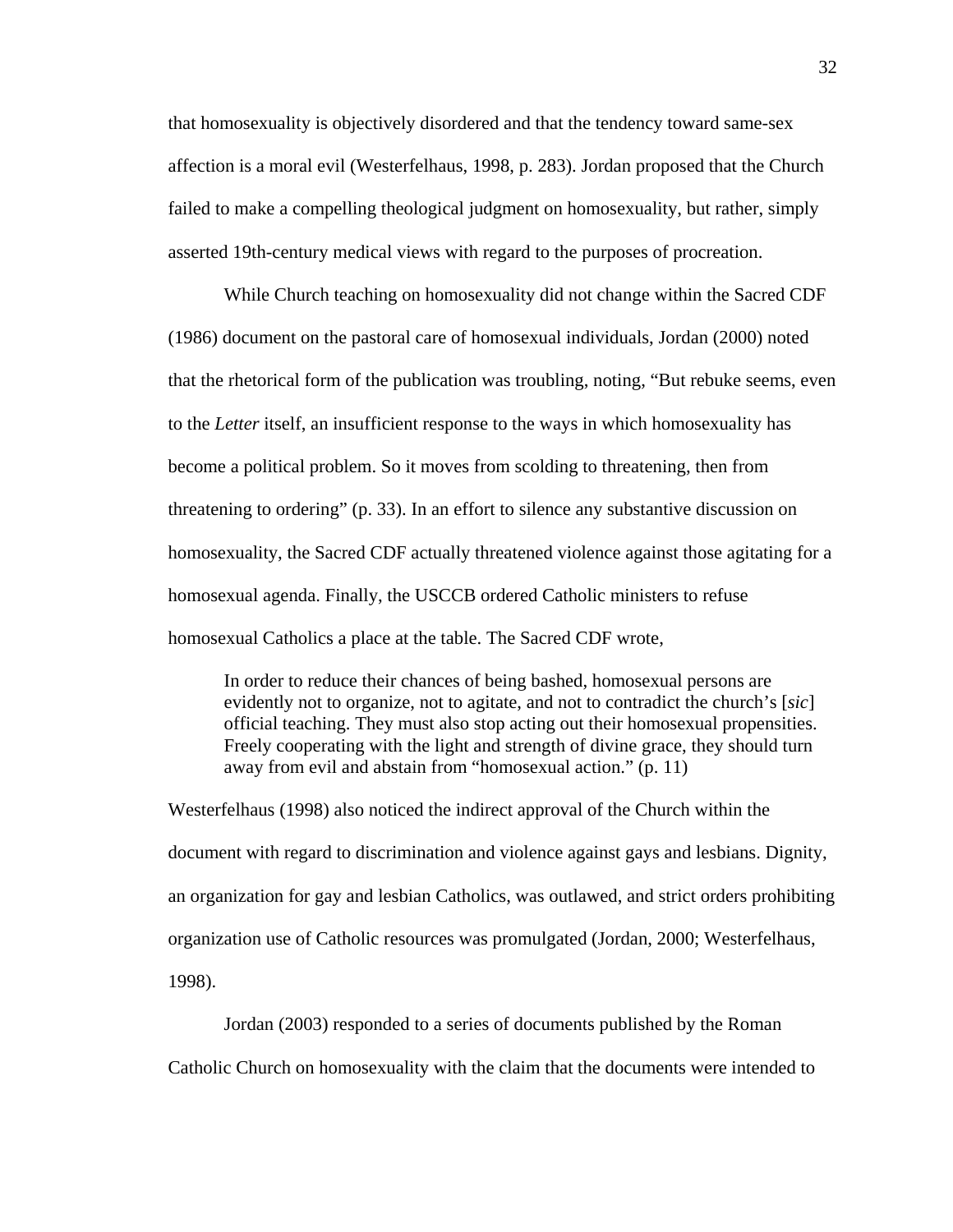silence discussion. He opined, "Many of the documents don't invite counterargument because they really don't invite discussion. They are efforts to forestall discussion. We reply much better to such arguments not with counterargument but with media analysis, with rhetorical reading" (p. 14). Jordan emphasized that gay and lesbian Catholics would be better served by discussing the lives of official Church leaders and offering provocative analogies than by discussing the theological arguments positioned within Church documents. He suggested that the Catholic gay and lesbian community would waste decades responding to documents intended to silence a discussion on Church distortion of homosexuality. He favored testimony as an alternative, the process by which Church members tell their stories. Jordan wrote,

If you want to know what the Catholic Church understands about gay life, don't read the new *Catechism* or recent decrees from the Congregation of the Doctrine of the Faith. Look instead at institutional arrangements and practices as they are revealed by testimony. (p. 16)

 Jordan (2003) described the real scandal regarding homosexuality as the attempt by the Church to project distortion upon the gay and lesbian community as a tool for avoiding a substantive theological discussion surrounding the lives of gay and lesbian Catholics. He proposed, "For the future only the search for a form of community in which lesbian, gay, bisexual, and transgender (LGBT) Catholics could discover how to speak their lives in faith more fully" (p. 26). The type of silence that Jordan (2000) viewed the Catholic Church as using to forestall any real discussion of homosexuality and same-sex love is characterized in the letter known as *AOC* (USCC, NCCB Committee on Marriage an Family, 1997). While the tone of the document seemed compassionate, its impact was no different than that of earlier documents. Jordan wrote, "It serves the agenda of the American Catholic Bishops, who are trying to figure out how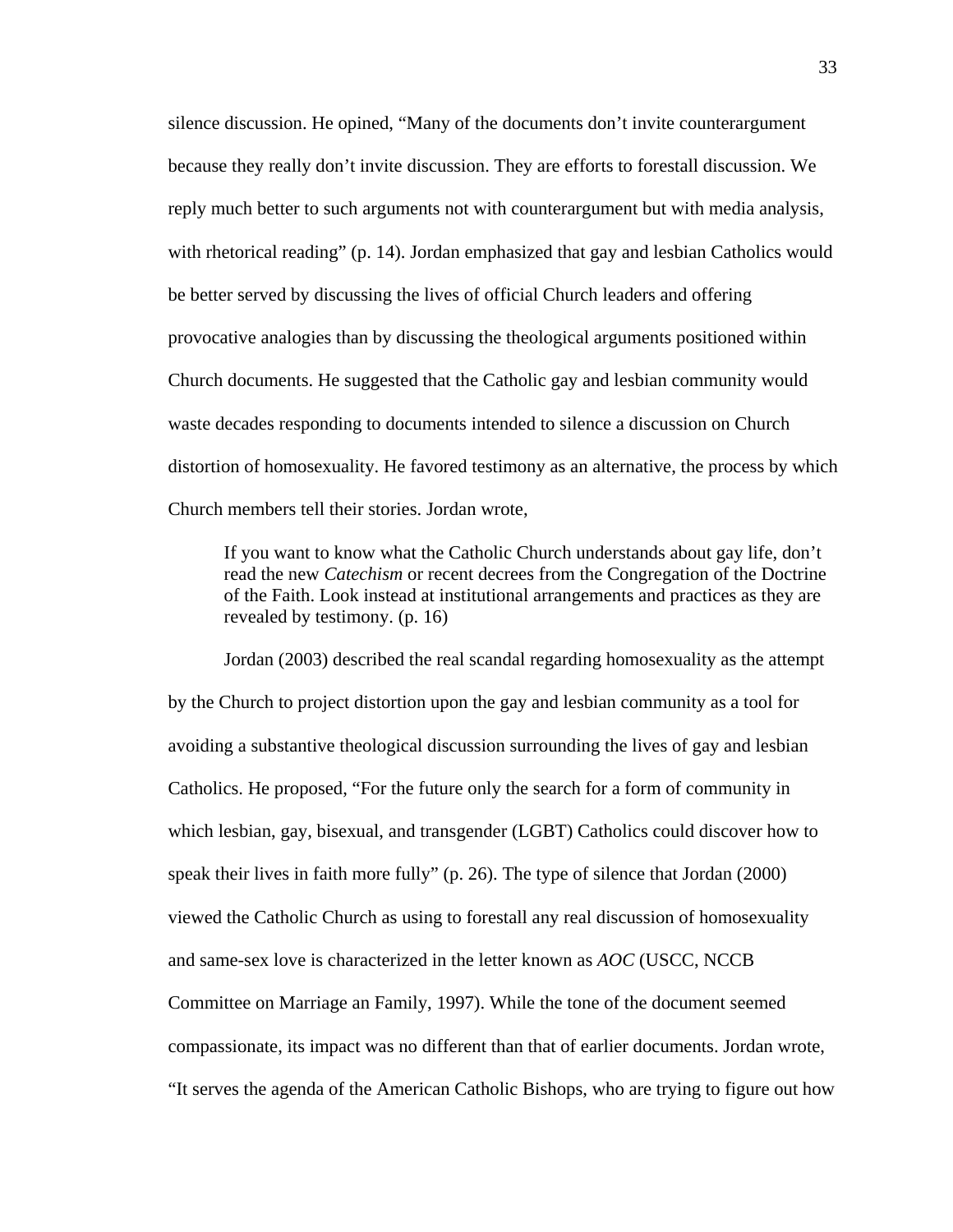to keep people in the Church at a time when official condemnations of homosexuality are driving many from it" (p. 46). Alison argued, "One of the ironies of the current teaching of the Vatican congregations concerning homosexuality is that it effectively makes it impossible for Catholic authorities to teach the Catholic faith to gay and lesbian people" (as cited in Stevenson, 2006, p. ix).

## *Pastoral Care*

The advice offered to parents and pastoral ministers within *AOC* (USCC, NCCB Committee on Marriage and Family, 1997) reduced the experience of Catholic gays and lesbians to the coming-out process during adolescence or early adulthood. Rather than addressing the many issues that surface over the span of a lifetime, *AOC* presumed that the fundamental difficulty of a gay or lesbian lifestyle was disclosing sexual orientation to parents and friends. Equally disturbing is the presumption by American bishops that the experience of parents of a homosexual child is equivalent to that of a life-threatening diagnosis or death of a child. Jordan (2000) wrote,

The rhetoric of the letter mixes consolation and counsel. It supposes a Catholic parent will need consolation after discovering that his or her child is homosexual, even when that child is an adult. The Catholic parent "who is trying to cope" may feel "turmoil" in these "difficult circumstances," in a time that may be one of the most challenging of their lives (285b, 287a). "You need not face this painful time alone" (287a). The document presupposes that coming out is a melodrama, that it will strike the Catholic parent in the way that a terminal diagnosis or a death might. (pp. 43–44)

Jordan opined that the authors of *AOC* failed in their effort to provide pastoral support for ministers and the parents of gays and lesbians because the document fundamentally ignored the experience of Catholic gays and lesbians. Jordan suggested that this population of Catholics is only cared for as long as they remain children. He stated, "Our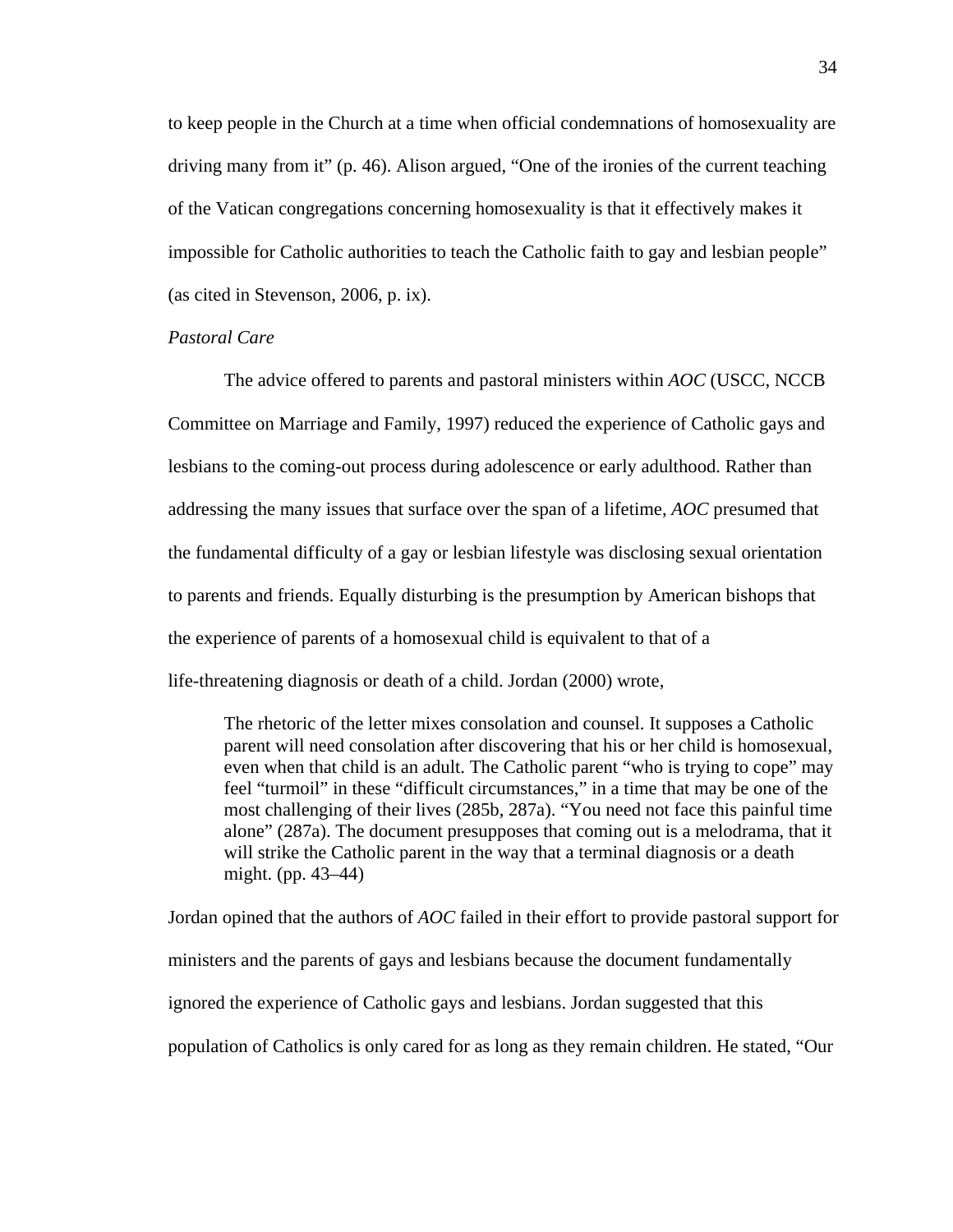children remain 'our children' only so long as they dwell in the melodrama of coming out – but not when they begin living as lesbian or gay adults" (p. 45).

Jordan (2000) postulated that *AOC* was neither an authoritative statement on homosexuality nor a systematic presentation of the Catholic moral life, but rather, an attempt to console the parents of gay and lesbian children. Far from providing any real advice to parents or pastoral ministers on issues surrounding gay and lesbian Catholics, the document delivered the same message as all previous Church documents on the subject (i.e., stay celibate and stay Catholic). McGinley (2006) wrote, "While most Catholic lesbians and gays still view the document in a mostly positive light, they find the distinction between orientation and activity confusing and problematic" (p. 16). The difficulty gay and lesbian Catholics can encounter negotiating this narrow view of human sexuality remains unaddressed. *AOC* (USCC, NCCB Committee on Marriage and Family, 1997) provided little, if any, real advice for parents or pastoral ministers on the pastoral care of gays and lesbians. According to Jordan, "Practically speaking, how do these prospects differ from those offered by Cardinal Ratzinger in 1986 [Sacred CDF, 1986]? The voice is gentler, more compassionate, even more seductive, but the invitation is about the same" (p. 46).

#### Gay and Lesbian Public-School Teachers

#### *Discrimination*

To understand the experiences of Catholic, gay and lesbian, secondary-school teachers, an understanding of those of gay and lesbian public-school teachers is helpful. Sexual minorities have been estimated as the largest minority population within the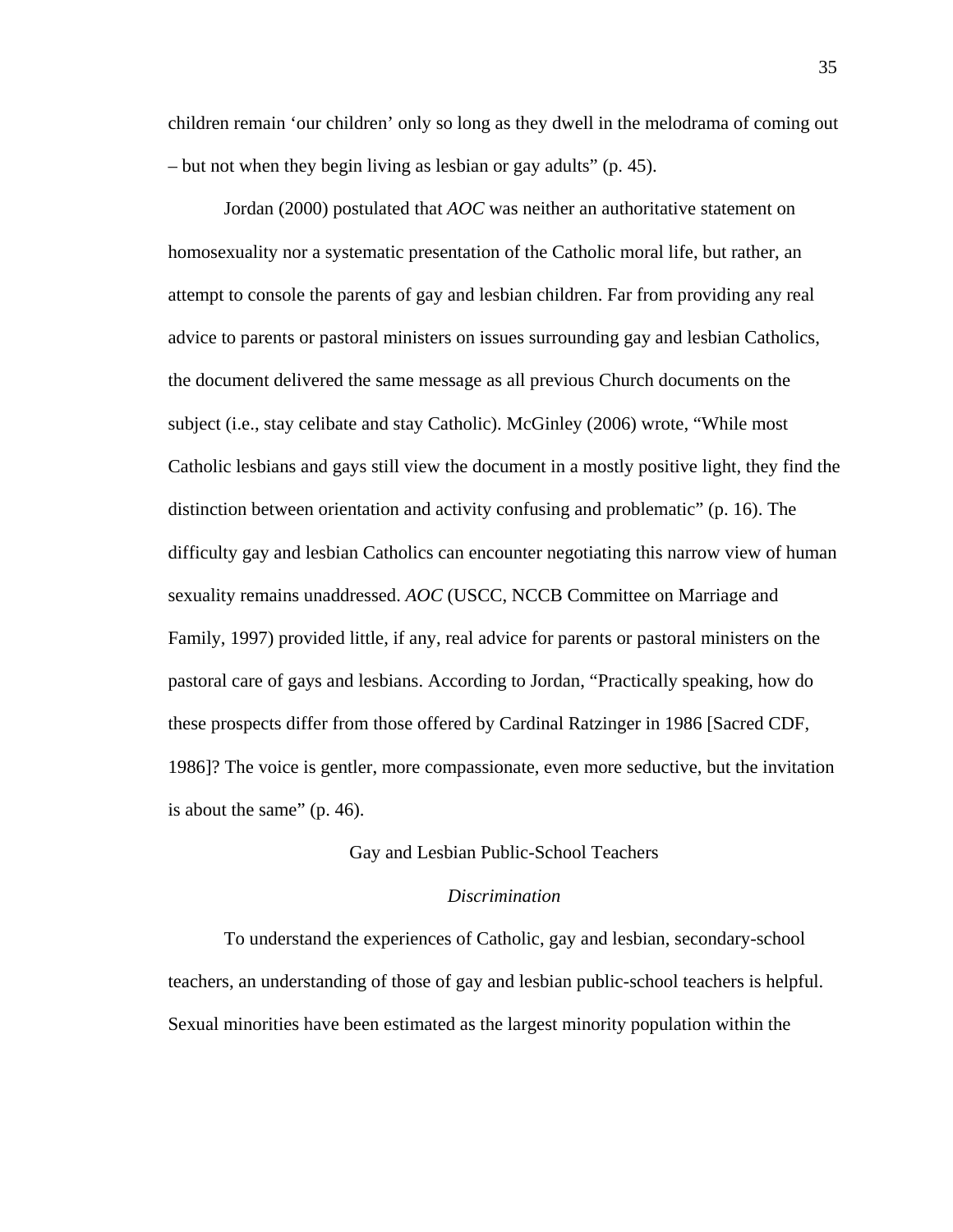K–12 public-school setting (DeJean, 2004). Unlike other minority groups, homosexuals continue to encounter fierce social intimidation. Discrimination against gay and lesbian Americans is simply a reality. Heterosexism—an ideology "that denies, denigrates, and stigmatizes any nonheterosexual form of behavior, identity, relationship, or community" (Herek & Berrill, 1992, p. 89)—permeates the typical high school (Unks, 1994). The culture of high schools is determined by a narrow set of acceptable behaviors that place students and educators deemed to be "different" in a vulnerable position. It is not unsound to assume that the culture of discrimination that dominates the political landscape of the United States also dominates the culture of U.S. high schools (Griffin, 1992; Unks, 1994). Unks maintained,

Homosexuals are arguably the most hated group of people in the United States. Picking on persons because of their ethnicity, class, religion, gender, or race is essentially taboo behavior, but adults and children alike are given license to torment or harm people because of their sexuality. In spite of mighty gains by other minorities, homosexuals stand alone, outside, despised, and ripe for discrimination. (p. 322)

During 2006, a California legislator and a protestant minister traveled throughout the state campaigning for a law that would render it illegal for gays and lesbians to teach in California public schools. As reported by Rowe (2006), "Together the men proclaimed that homosexuality was a crime against nature and a threat to Christian values. Furthermore, they said that allowing homosexuals to teach in the classroom would expose young people to the wrong role models" (p. 207). Duke (2007) recently noted that, in his study of 22 articles published in professional educational journals, only 4 included empirical data on the experience of gay and lesbian teachers. However, none of these articles included qualitative research methods. He concluded,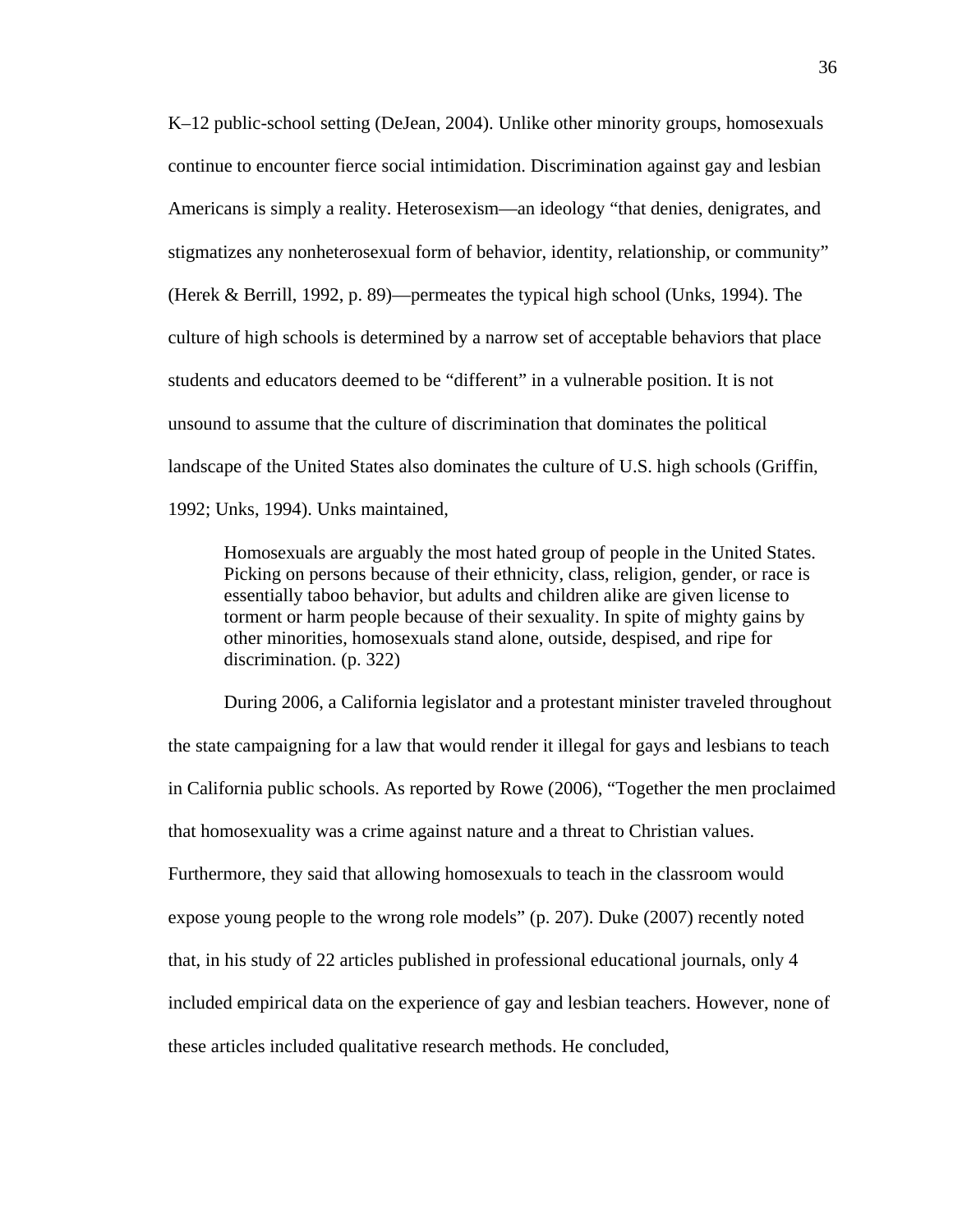gay and lesbian educators have been largely excluded from empirical studies in school and classroom settings. . . . Research about gay and lesbian people in public school settings is forbidden, discouraged and taboo. That is to say, empirical research about gay and lesbian educators has been excluded and/or disqualified as beneath hierarchical (and heterosexist) research and disseminations systems in the United States. (pp. 25, 27)

# *Educator Experiences*

All of the articles reviewed by Duke (2007) concluded that public schools are

homophobic institutions. Fifteen focused on employment issues and reported that gay and lesbian educators are routinely fired on the basis of sexual orientation alone. Seven (33%) indicated that gay and lesbian educators are routinely "silenced, marginalized, invisible, and afraid" (p. 26). Two (9%) of the articles "noted gay and lesbian teachers over police [*sic*] their interactions with children (and are "over policed" [*sic*] by administrators and colleagues), owing to the erroneous tendency among many Americans to map pedophilia

onto homosexuality" (p. 27).

 DeJean (2004) investigated the experiences of 10 "out" gay and lesbian K–12 educators teaching within the state of California. He identified the following five emerging themes through the course of his research:

(1) Being Out Means a Commitment to Radical Honesty, (2) A commitment to Radical Honesty Impacts the Teacher and His or Her Students and Their Classroom Community as a Whole, (3) Identity Shapes Literacy Philosophies and Practices, (4) A School's Leadership and Geographic Location Impacts Gay and Lesbian K-12 Educator's Quest to Participate in Radical Honesty, and (5) A Teacher's Identity Is an Important Aspect of the Creation of a Quality Teacher (pp. 116–132).

DeJean identified a commitment to radical honesty as the primary theme in his study of out K–12 educators (p. 166). Blanton (2005) maintained that lying is the source of illness and that only telling the truth will set people free. He opined,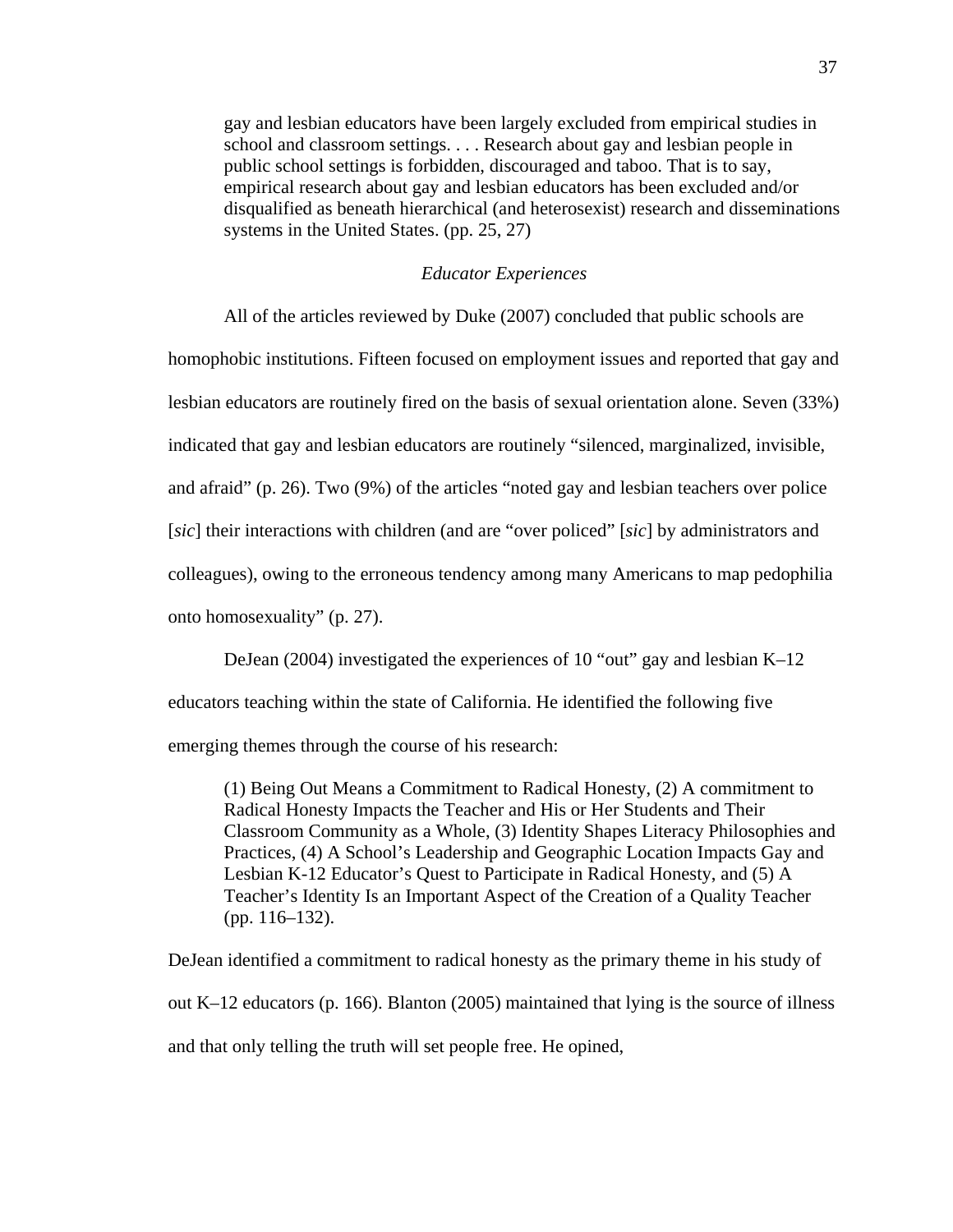Withholding from other people, not telling them what we feel or think, keeps us locked in the jail. The longer we remain in that jail, the quicker we decline. We either escape, or we go dead. The way out is to get good at telling the truth. (p. xxvi)

For the participants in the DeJean study, a commitment to radical honesty equated to discussing their partners in honest ways with students and parents, creating an inclusive classroom environment that revealed the diversity of the students and the teacher. According to Blount (2005), freedom is the result of moving beyond the restrictions of childhood. "Freedom from one's own mind is [the] freedom to create. But in order to have some say in creating life, you must be willing to tell the truth. Telling the truth frees us from entrapment in the mind" (p. xxxii).

The second theme that emerged in the study conducted by DeJean (2004) was that a commitment to radical honesty impacts the teacher and his or her students and their classroom community as a whole. This related to the impact a commitment to radical honesty has on the classroom environment. Most of the participants in the DeJean study experienced a sense of relief when they "came out" in the classroom. They reported feeling more comfortable with themselves and with their students and reported a deeper sense of trust within the classroom. However, the participants also reported incidents of harassment and false accusations related to their sexual orientation (pp. 119–122). The third theme of the DeJean study relates to the educational philosophy of the educator (i.e., identity shapes literacy philosophies and practices). It refers to the impact of the educator experience on his or her practice within the classroom. Several participants described their experience of school as lonely and exclusionary so, as a result, their classroom practice fostered inclusion. Others indicated that their experience of "feeling fearful, being excluded, or having to actively hide their sexual orientation within the K-12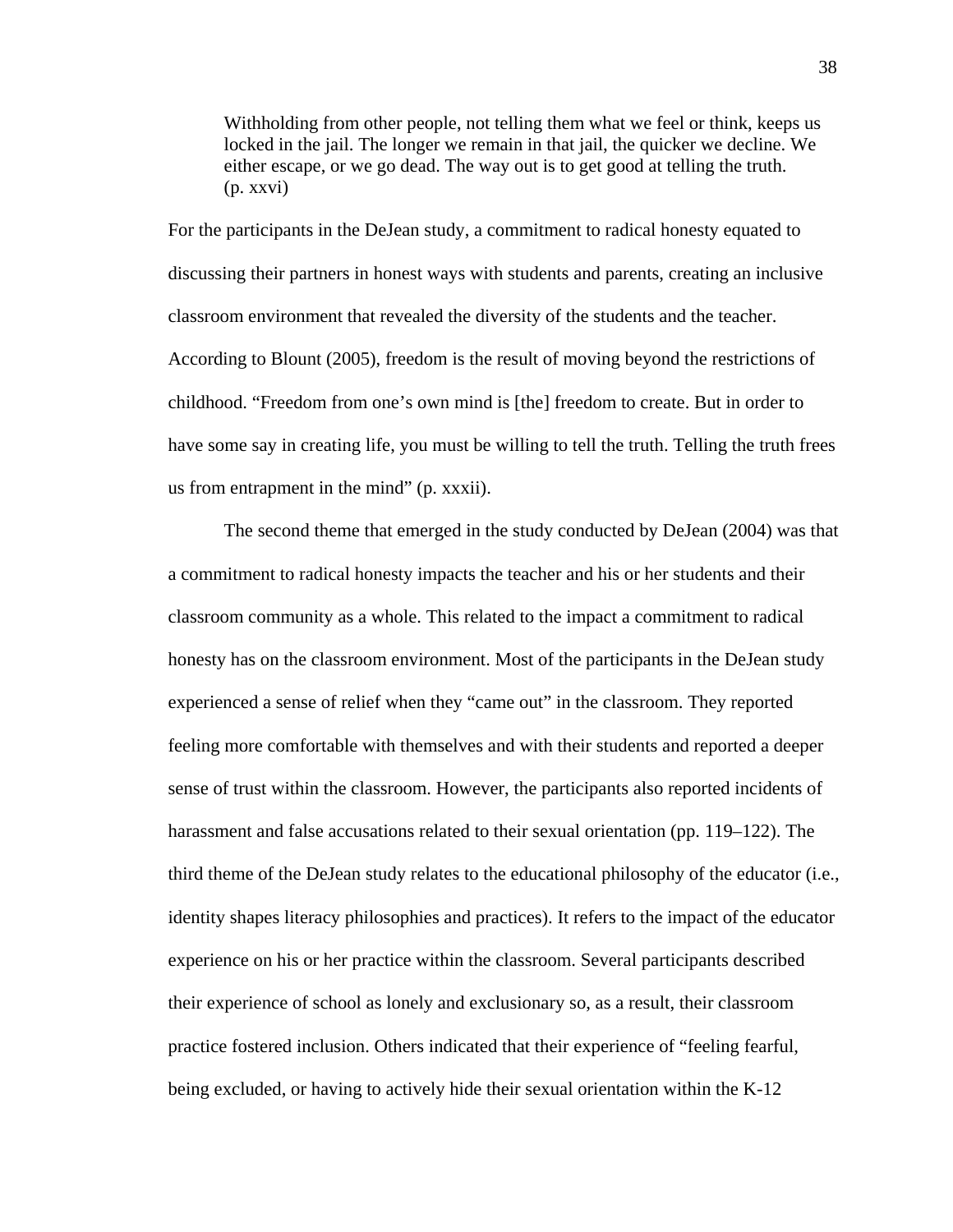system" motivated them to expose students to a range of literacies focusing on identity development, awareness, and respect for others and self (pp. 122–125).

The school administration and location played a role in the willingness of the teachers participating in the DeJean (2004) study to contribute with radical honesty. According to DeJean, "School leadership that actively values inclusion, honors diversity, and insists on a culture of respect can create a climate in which gay and lesbian educators are more freely able to teach from their authentic self-hood" (p. 126). In his study, participants also reported that living within an urban, progressive environment enabled them to "come out" within their classrooms and practice radical honesty more readily than their rural or suburban counterparts. The participants reported feeling safer in schools located within areas where students had regular contact with gay and lesbian people and had familiarity with the homosexual culture (pp. 125–128).

The final theme that emerged in the DeJean study focused on the importance of identity in the development of a quality teacher. In addition to the traditional elements of teacher competency, the DeJean participants reported that their identities as gay or lesbian individuals positively impacted their professional competency. The freedom to be honest with students fostered an environment within which the participants could develop stronger relationships with their students. One participant stated, "A quality teacher is someone who is simply authentic within his or her classroom" (p. 130).

#### *Fear*

The themes identified in the DeJean (2004) research are consistent with several earlier studies and histories on gay and lesbian public-school teachers (Blount, 2005; Griffin, 1992; Harbeck, 1992; Kissen, 1996; Sanlo, 1999). While the earlier studies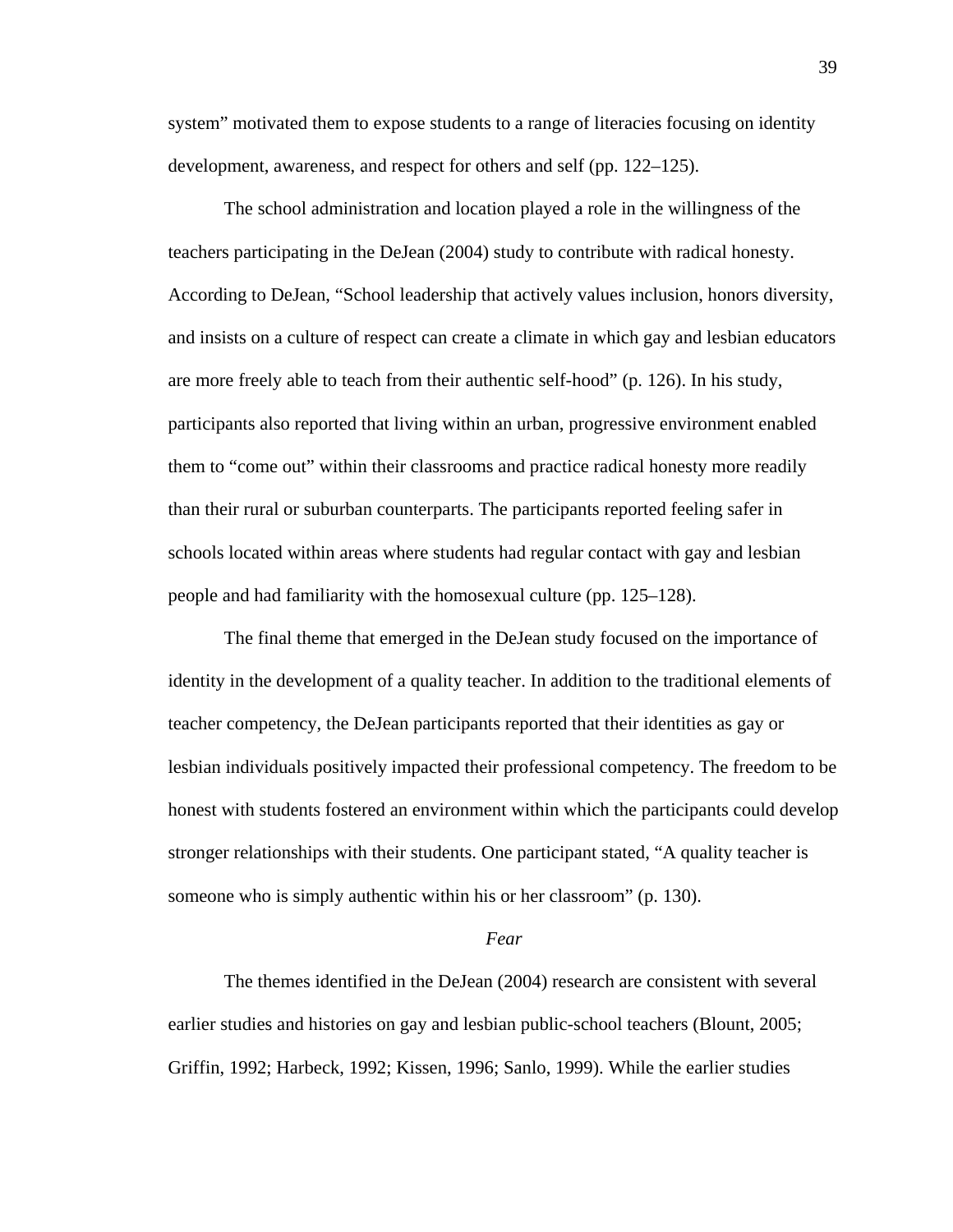framed the findings differently, gay and lesbian identity, support from colleagues and administrators, the connection between identity and excellent teaching, and geographic location were important factors in describing the teacher experience from the perspective of homosexual educators. Most importantly, however, was the theme of honesty, which DeJean described in the following manner: "Fear was the central emotion the teachers'[sic] experience while teaching within the educational closet; therefore, making a commitment to radical honesty impacted them personally by freeing up energy once consumed in hiding" (p. 65). Kissen (1996) described the difficulty of honest communication within the school setting as relating to personal sexuality. He wrote,

Along with monitoring their appearance and censoring their behavior, most gay teachers are constantly aware of what they say and to whom. At one end of the spectrum, teachers who are completely closeted at school remain silent about their personal lives, or, if questioned, construct an imaginary heterosexual existence complete with [an] opposite-sex partner or spouse. They are willing to lie about themselves if necessary, in order to preserve their safety. (p. 44)

Blount (2005) described school consequences for creating environments that encourage

dishonesty. He wrote,

School workers learn that to remain above reproach, they must modify any personal behavior, fashion, relationship, or other facet of their lives that might cast doubt on their sexual orientation or gender identity. Consequently, schools tend to be gender-polarized places. (p. 1)

Sanlo (1999) conducted qualitative research on the experiences of gay and

lesbian public-school teachers within northern Florida. His study was very similar to the

current research. In a description of the process he used to collect data, Sanlo explained

the fear the participants experienced and the following precautions:

Although all 16 teachers said they chose to participate in this study as their contribution to create change for lesbian and gay people in northeast Florida, these five emphatically declared their desire to assist at the great risk of identity discovery. Therefore, the names—and occasionally the gender and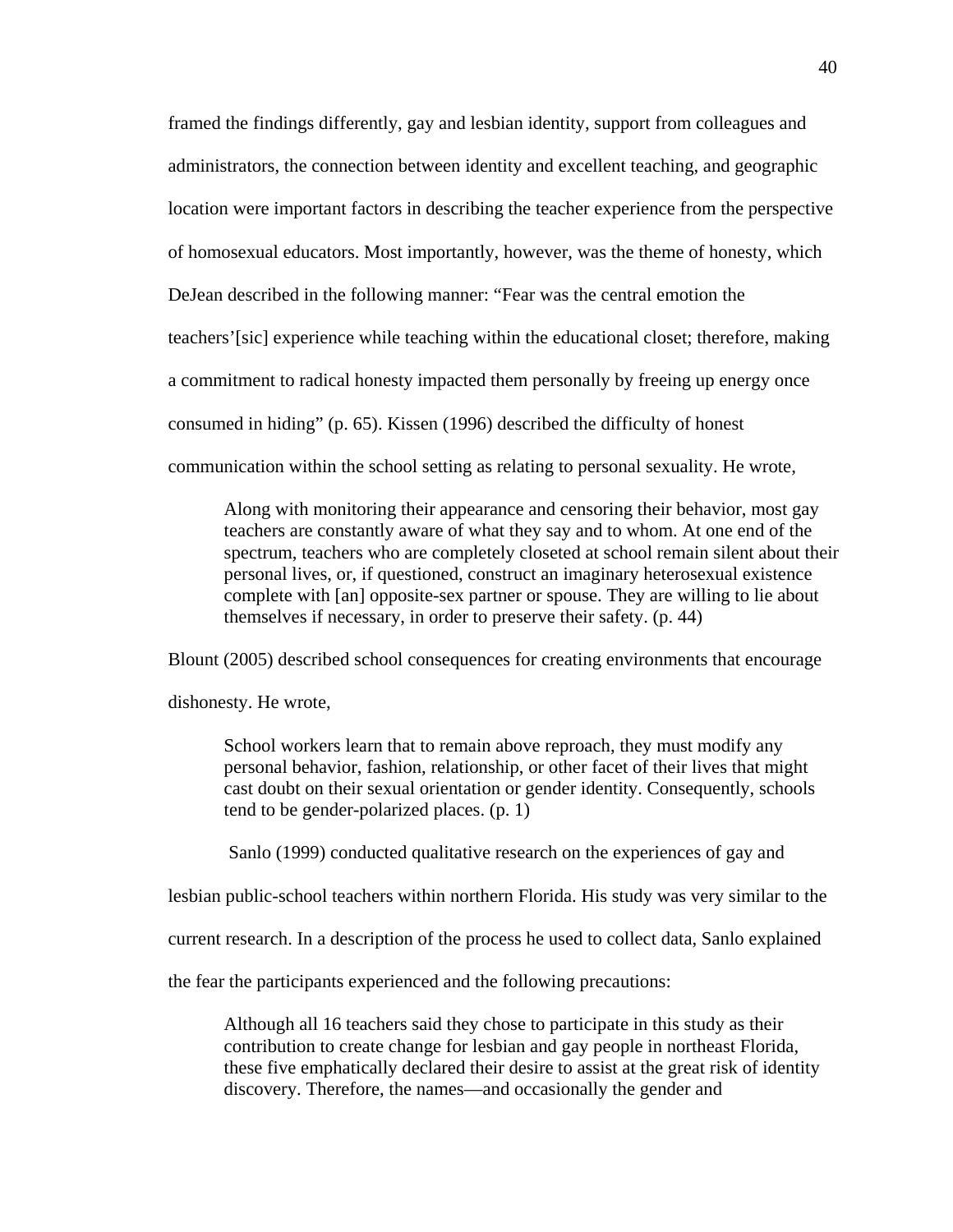pronouns—used in this study do not belong to the participants. (p. 35)

The experiences of the five participants highlighted the anxiety that gay and lesbian public-school teachers experience within the field of education. Sanlo reported, "They truly and vehemently believed they would lose their jobs as teachers if their identities were discovered, yet they were both willing and eager to tell their stories" (p. 82). He also concluded that, based upon his findings, there is compelling evidence of discrimination against gay and lesbian teachers within public schools in northeast Florida. "The participants reported that such behavior toward lesbian and gay teachers and students makes the schools in northeast Florida unsuitable for teaching and learning" (p. 111).

 While the number of empirical studies available on gay and lesbian public-school teachers is limited, the consistency of the reported experiences of this population of teachers within existing studies is notable. Jennings (1994, 2005) made a significant contribution to the topic in two editions of a publication that presented anecdotal support for the claims made by the earlier empirical research. The first edition was published during 1994 and included the stories of gay and lesbian teachers throughout the United States. The collection of stories chronicled the difficulties many gay, lesbian, bisexual, and transgender (GLBT) educators face who teach within the public school system. The second edition was published during 2005. Jennings noted in his preface that a positive change in tone had manifested over the 10 years between publications, stating, "It is still not easy to be an LGBT educator, but a general sense of hope pervades the stories of this book" (p. xiv). Reflecting on a negative experience with a student who engaged in homophobic behavior, a participating teacher wrote, "It took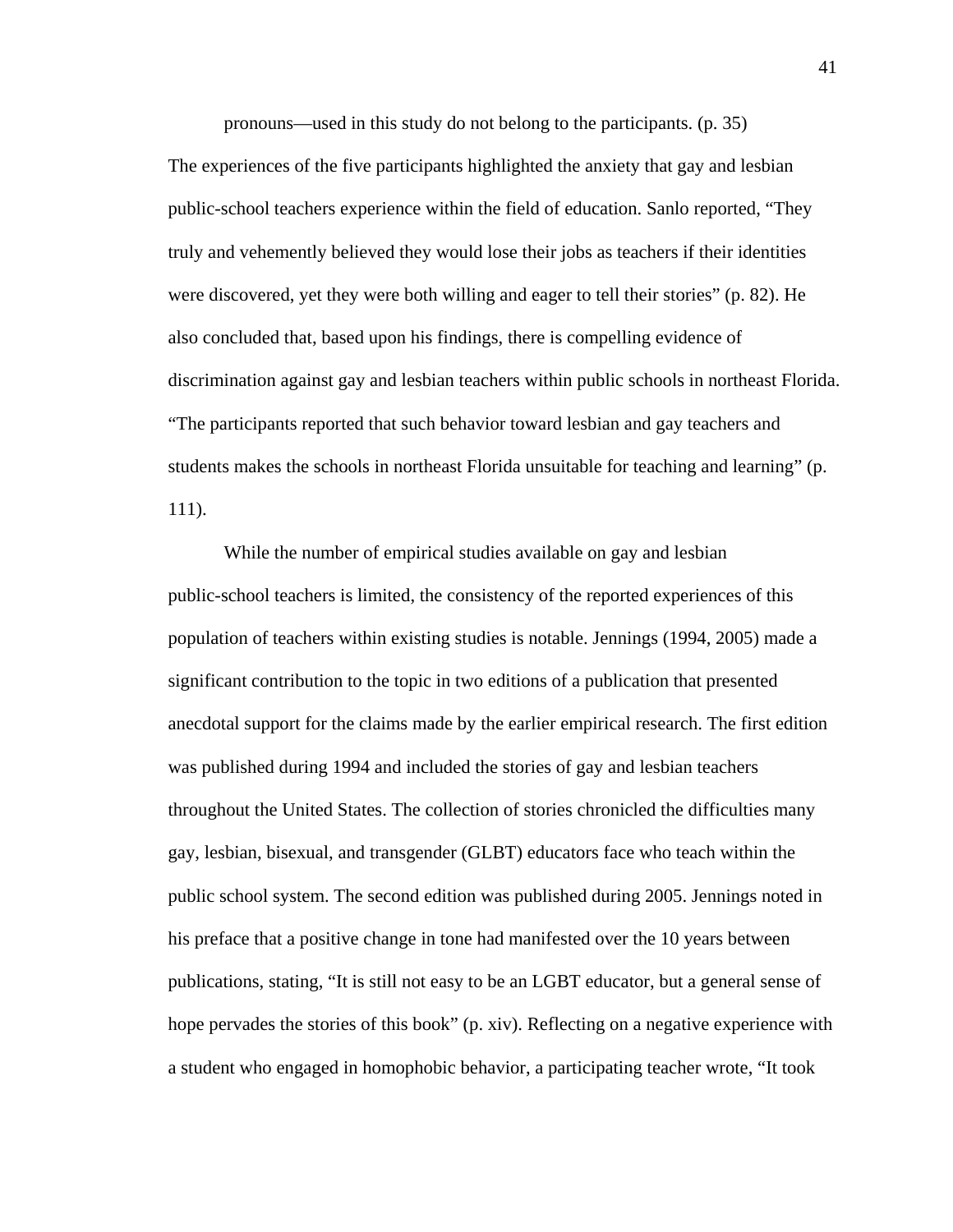me a few days to recover. But I did so with full dignity and grace, determined to make changes" (pp. 242–243). Despite the signs of hope in the 2005 Jennings publication, the presence of openly GLBT teachers within American public schools is limited. Kosciw, Diaz, and Greytak (2008) documented the experience of GLBT youth within the public school system. Out of the 6,209 GLBT students surveyed, 63.5% reported they could not identify a single GLBT teacher within their schools (p. 101).

### *Administrator Role*

 Kissen (1996) conducted research on private- and public-school gay and lesbian teachers and found that the relationship between teacher and administrator is an important aspect of such study The findings revealed that gay and lesbian teachers are far less vulnerable when the principal or administration takes a personal interest in their success. Kissen pointed out that "a weak or indifferent administration can create an environment where students feel free to target lesbian and gay teachers" (p. 91). She documented several stories of gay and lesbian teachers who were targeted by their school administrators due to their sexual orientation. The accounts are haunting because state and federal laws banning discrimination based on sexual orientation were virtually powerless in the professional lives of these educators. In many of the cases, the discrimination was perpetrated by the school principals or other administrators. Kissen described the impact of the discrimination on one of the teachers in the following manner: "Peter's experiences have left scars that may never disappear. He scrupulously guards his identity, and will not be interviewed on tape" (p. 94).

 Several participants in the Kissen (1996) research described the importance of the positive role their principals played in creating safe work environments. Kissen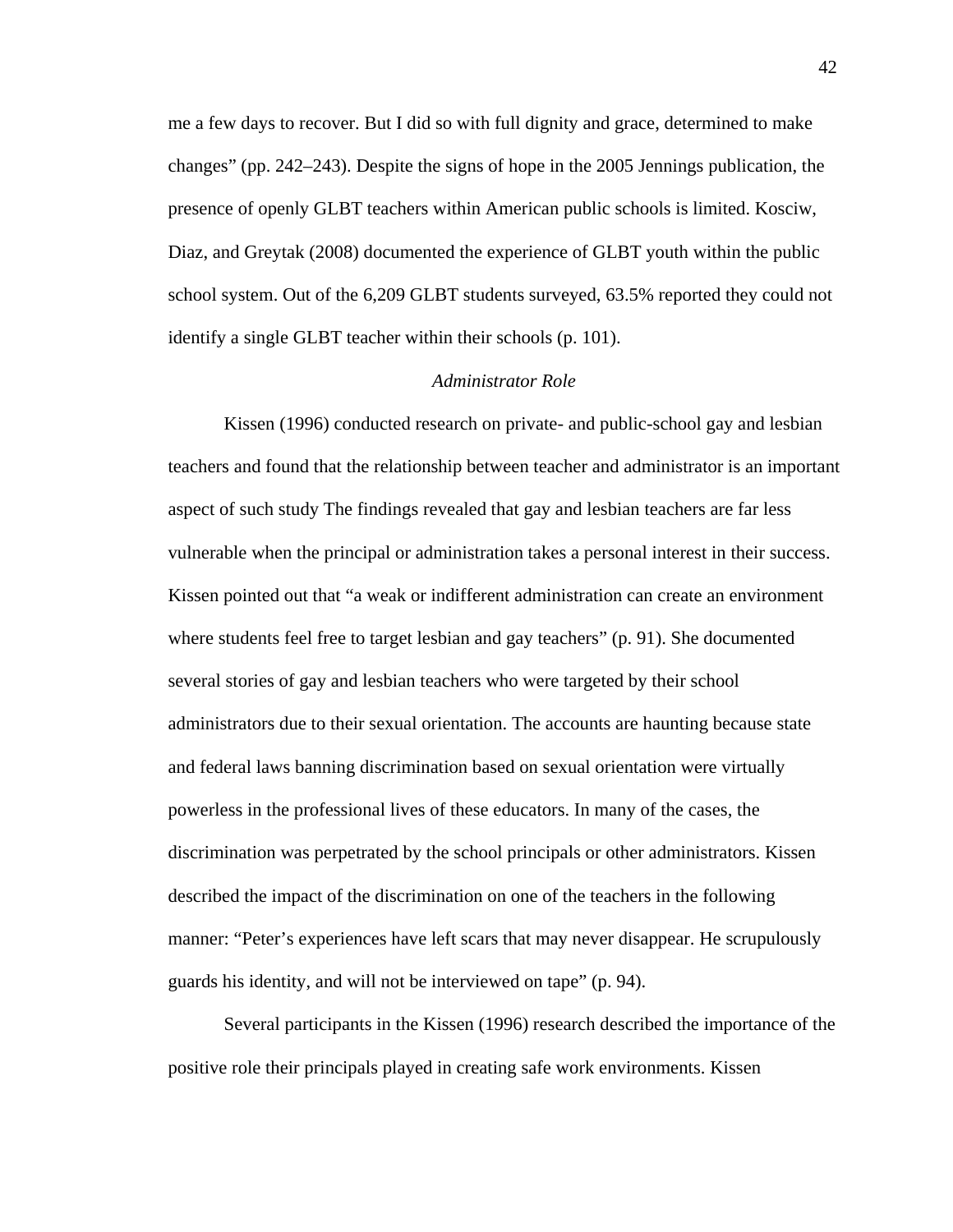summarized, "Principals and other administrators can be vital allies in a gay teacher's life. They are the ones with the power to hire, fire, and defend the teachers who work under their supervision" (p. 145). In response to an offensive article within a San Francisco newspaper related to gay men, one of the gay participants revealed his orientation to his principal. The teacher was shocked that his principal was supportive of him and prepared to take active steps to support the gay and lesbian students and faculty at the school. Kissen wrote,

Terry was so encouraged by his principal's reaction that he decided to come out to each of his assistant principals, telling them that as a gay man he was concerned about the way lesbian and gay students were treated at school. (p. 146)

The testimony provided strong support for the Kissen claim that "administrators can prevent threatening situations from growing into full-scale attacks simply by speaking out quickly and clearly" (p. 146).

## D'Aguelli Identity-Development Model

 Traditional approaches to identity development have focused on a linear movement through stages that imply an early adaptation of personal identity. The assumption of such a model is that the developmental "journey" ends at some point with either reaching integration or failure to develop a strong identity (Erikson, 1959, p. 92). According to D'Aguelli (1994), "Conventional wisdom holds that identity is normatively achieved at a certain point in chronological time, usually during late adolescence or early adulthood, and then endures" (p. 312). A number of theorists have challenged this stage-sequential, linear approach to identity development (Boxer & Cohler, 1989; Cohler & Galatzer-Levy, 2000). D'Augelli developed a life-span approach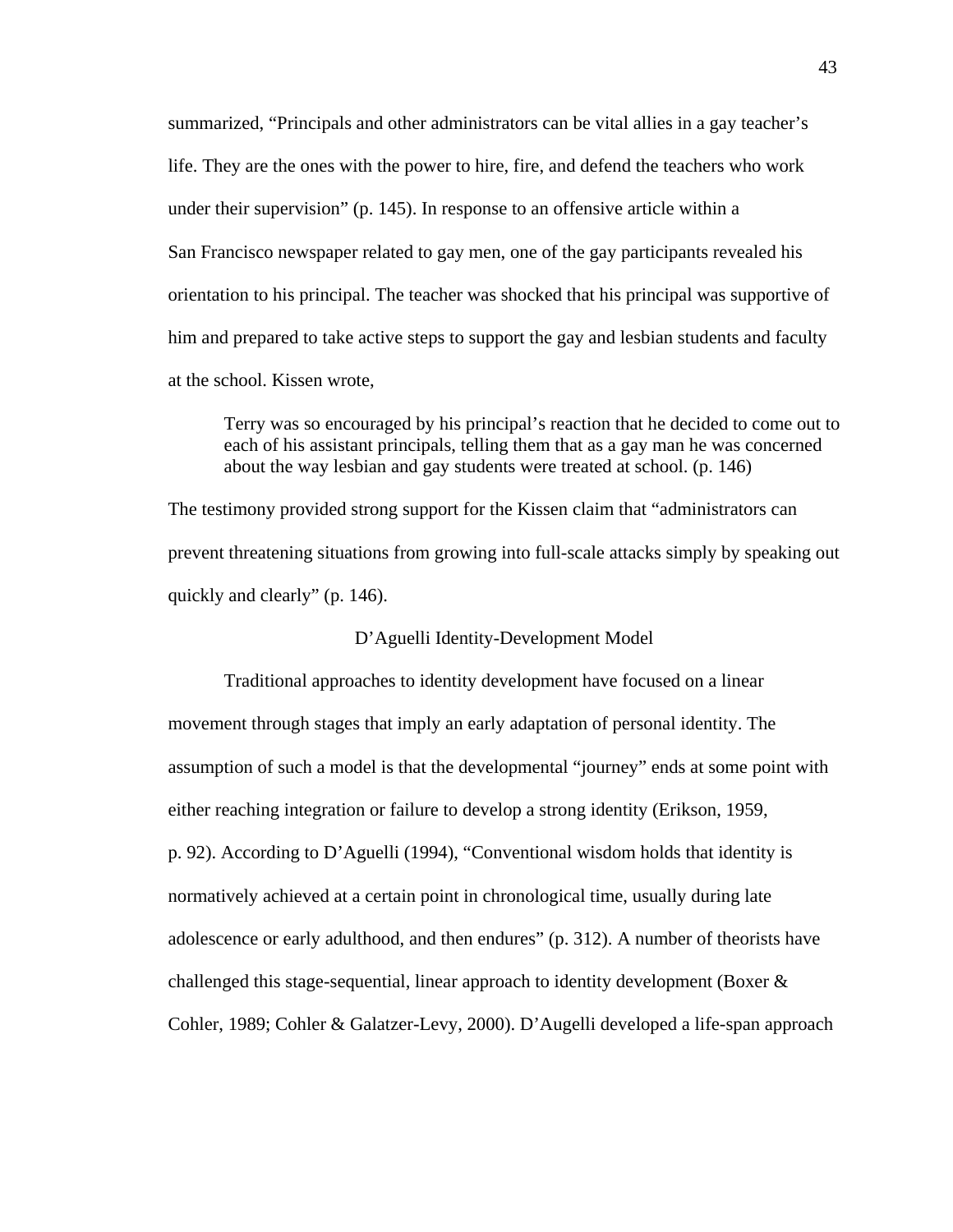to gay and lesbian identity development to account for the impact of historical context and individual maturation. Floyd and Bakeman (2006) explained,

The life course perspective has focused attention on both maturational and historical circumstances that influence the process of sexual orientation identity development for gays, lesbians, and bisexuals and cause wide variations in the content, timing, and sequencing of relevant milestone events. (p. 288)

 The conventional, linear notion of identity development is problematic with gay and lesbian populations because development of a homosexual identity is complicated with negative social structures, stereotyping, and violence against homosexual individuals. Developing a homosexual identity can be complicated in a society that views heterosexuality as the norm. According to McGinley (2006), "Gay identity is much too complicated, multivalent, and wrapped up in other identity pieces for it to be summarily dismissed as disordered" (p. 120). Goffman (1963) described how diverse individuals who deviate from the social norm negotiate identity development and how they are "disqualified from full social acceptance" because of a socially unacceptable stigma (p. i). Further explaining this phenomenon, Harbeck (1997) wrote,

As socialized individuals we constantly categorize people by attributes we expect them to exhibit. This social identity allows us to anticipate human interactions without excessive conscious thought and nervous confusion, as we expect and demand very specific behaviors based on these characteristics. (p. 142)

D'Augelli (1994) proposed a life-span model of identity development that considers the development of personal identity over the course of a lifetime. He wrote, "Being lesbian, gay, or bisexual in our culture requires living a life of multiple psychological identities" (p. 313). The process of identity development is impacted by social factors that require flexibility and recognition of the various social circumstances within which homosexuals find themselves. Due to the social factors that complicate the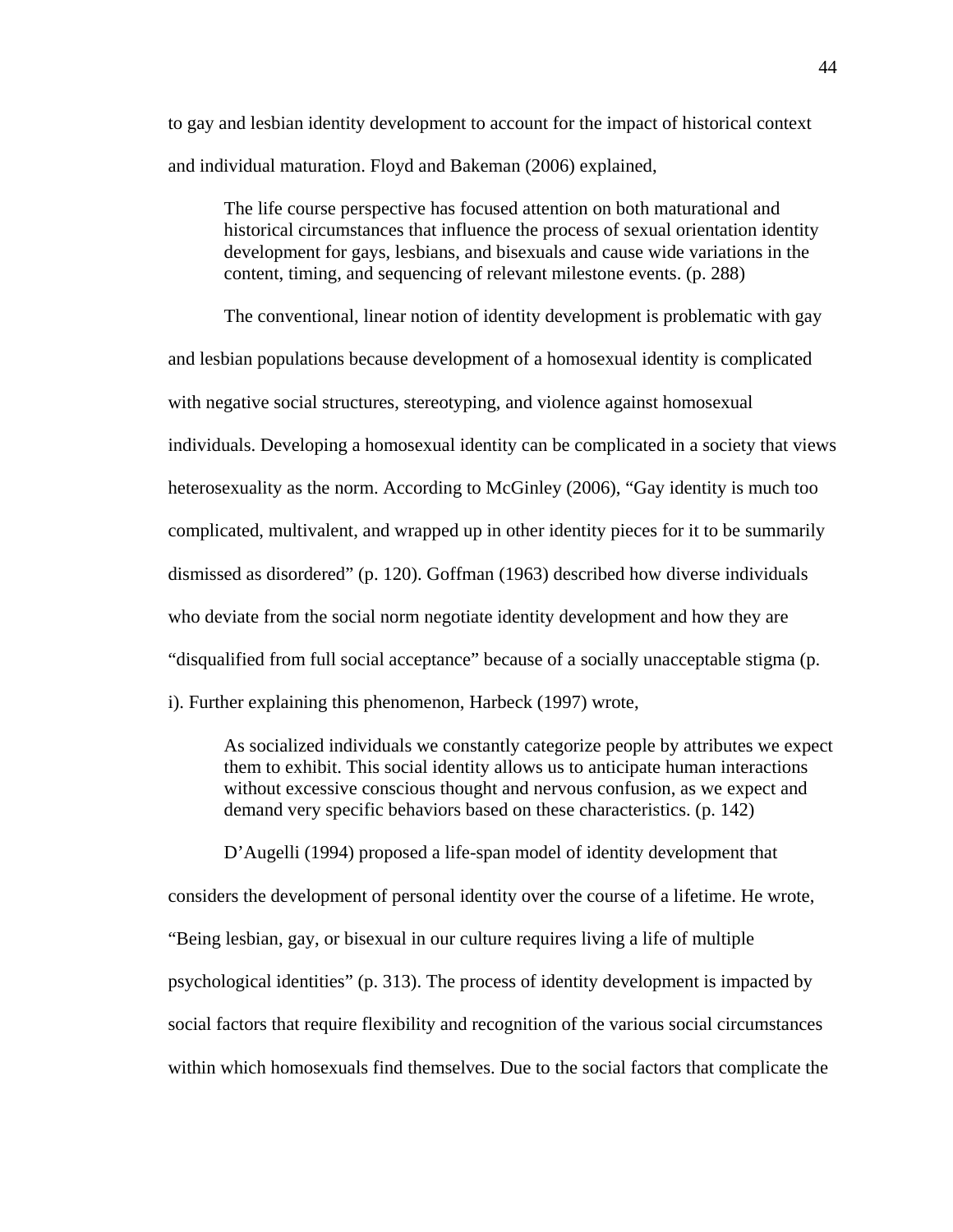development of a healthy gay or lesbian identity, "lesbians and gay men develop their identities in a uniquely private way" (p. 314). The formation of such an identity requires the homosexual individual to first resist the inheritance of a heterosexual identity by dealing with the fear and shame that accompany homosexual identity development. According to D'Augelli, "The entire oppressive sequence is driven by a normative heterosexual pattern of identity development that constructs homosexuality as deviant, pathological, and illegal" (p. 317).

D'Augelli (1994) identified six concrete phases characterizing the development of a gay or lesbian identity. This life-span model of identity development "is conceived of as the dynamic process by which an individual emerges from many social exchanges experienced in different contexts over an extended historical period—the years of his or her life" (p. 324) The D'Augelli model considers the actual social, political, and familial contexts within which the participants live. Bilodeau and Renn (2005) commented,

Though no identity development model can fully address the intersections and complexities of non-heterosexual identity, D'Augelli (1994) offered a life span model of sexual orientation development that takes social contexts into account in ways that the early stage models did not. As well, D'Augelli's model has the potential to represent a wider range of experiences than the theories relating to specific racial, ethnic, or gender groups. (p. 28)

The six phases are (a) exiting a heterosexual identity, (b) developing a personal gay or lesbian identity, (c) developing a gay or lesbian social identity, (d) becoming a gay or lesbian offspring, (e) developing a gay or lesbian intimacy status, and (f) entering a gay or lesbian community. Bilodeau and Renn explained that the life-span development model more accurately reflects human experience in that the gay or lesbian individual may have a strong affiliation with development in one phase but not in another. The strength of the life-span model, as it relates to identity development, is that it does not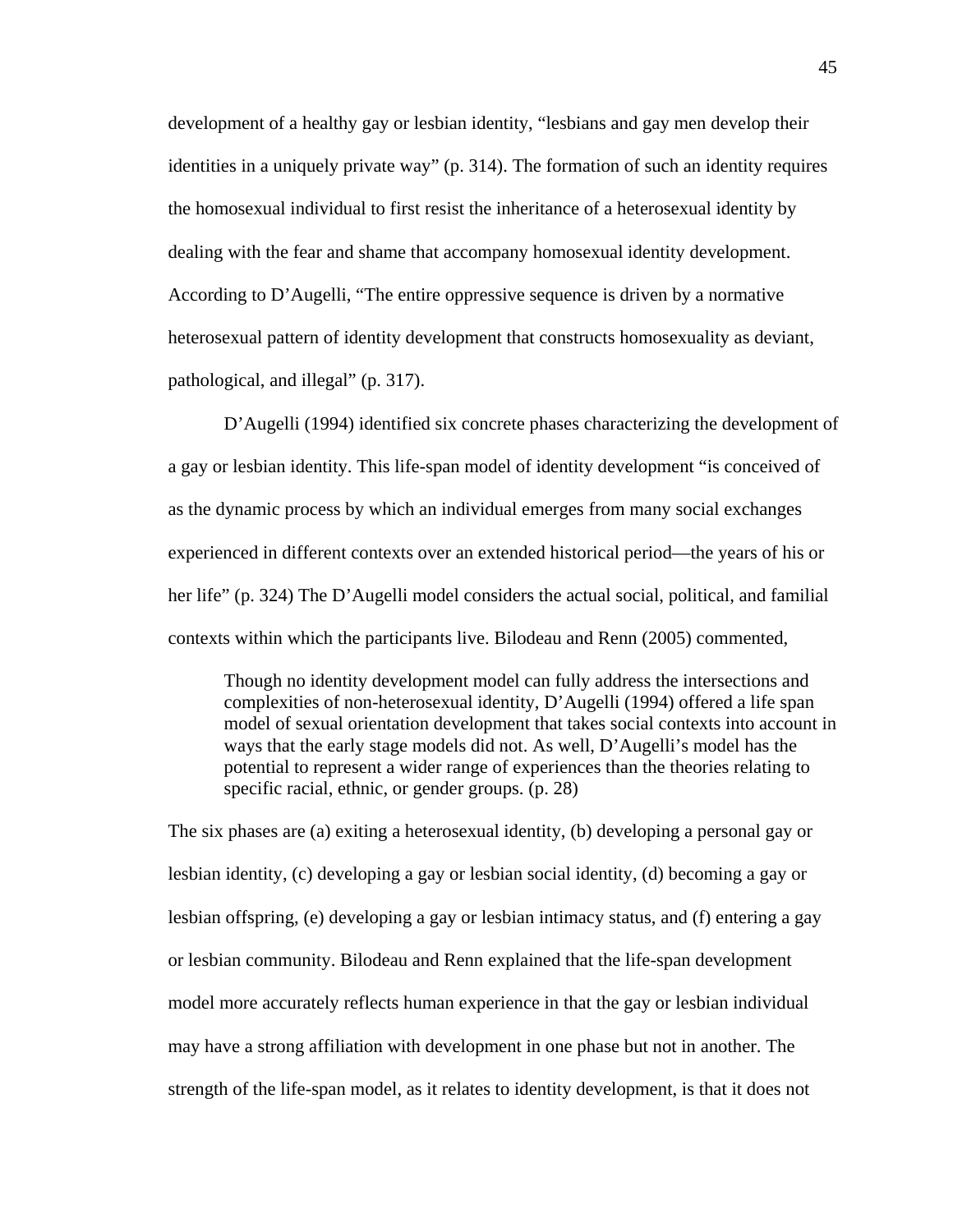imply that sexual-identity development is linear and aimed at a final stage of human growth.

 The first phase in the development of a homosexual identity is often referred to as coming out. This initial stage requires coming to terms with the end of a heterosexual identification and an emotional and physical attraction to the same sex. Exiting a heterosexual identity further involves the disclosure of the homosexual identity. This begins the lifelong process of coming out and sets the individual on a unique journey of self-discovery. D'Augelli (2003) explained,

I wrote of this "exiting from heterosexuality," the first part of a social process that hinges upon finding other LGB people and developing a feeling of community with people who are often complete strangers. It is an odd process at best, one with few counterparts in human development. It is nearly always a difficult process, as it violates others' assumptions about their friends, families, coworkers, and neighbors. (p. 343)

Similarly, Hooks (2000) insisted that we must "tell the truth to ourselves and to others. Creating a false self to mask fears and insecurities has become so common that many of us forget what we are and what we feel underneath the pretense" (p. 48). The process of exiting the heterosexual identity is also the beginning of finding a place within the gay community where the struggle for human rights becomes a way of life. As Grierson and Smith (2005) reported, "Coming out, the process of accepting, revealing and affirming one's identity as a gay man or lesbian became of great political importance within the gay and lesbian liberation movement and remains so today" (p. 54).

 Developing a gay or lesbian identity refers to the homosexual sense of self as a gay man or lesbian woman. The development of personal identity refers to the ability to articulate the meaning of a claim to homosexual orientation. This phase in the process moves the individual to search for community with other gay men and lesbian women.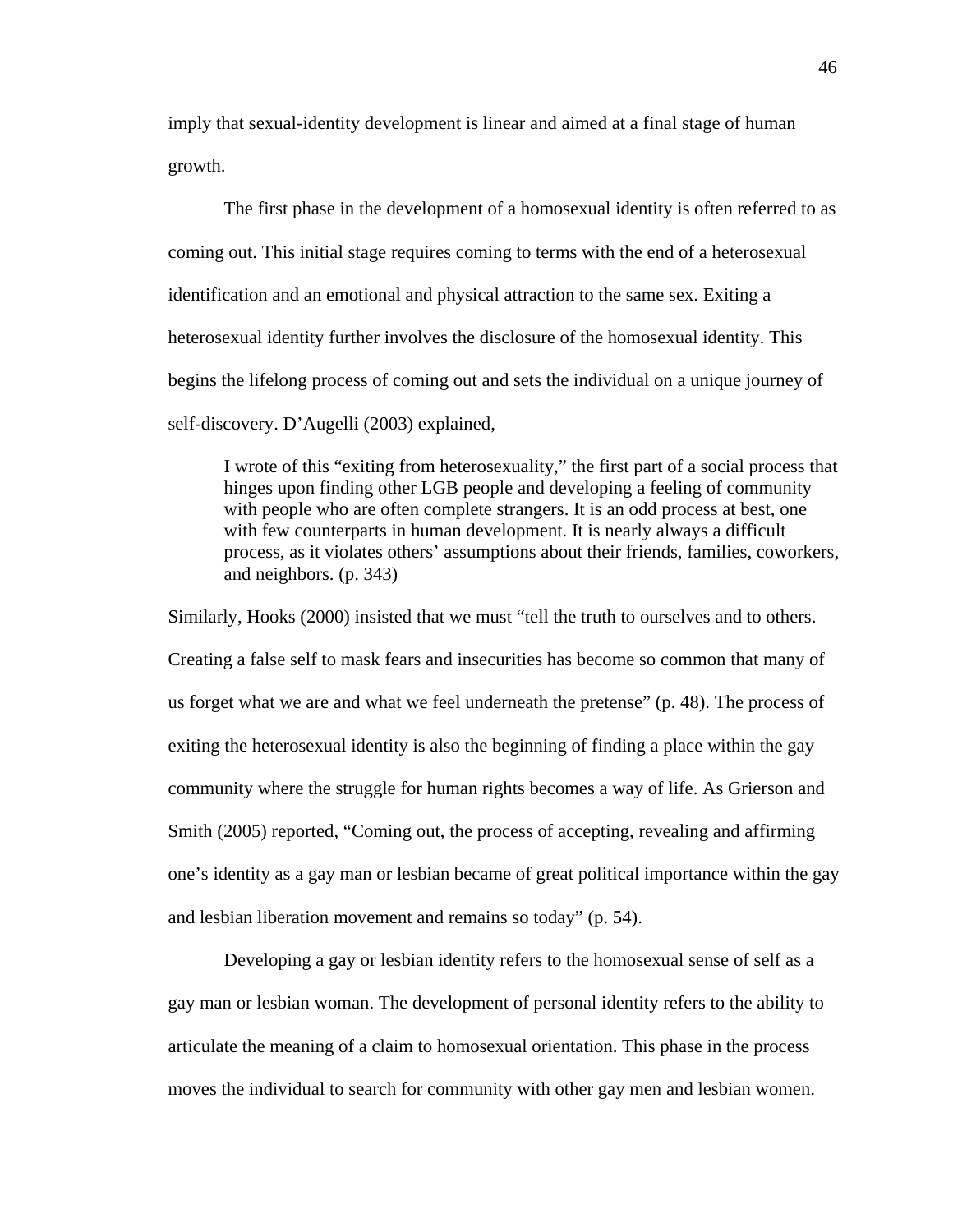According to D'Augelli (1994), "To a large degree, they cannot confirm their sexual orientation status without contact with others" (p. 325). An important feature of this phase is the ability of the individual to deconstruct common myths surrounding homosexuals. It is during this phase that individuals begin to deal with internalized homophobia and begin to confront their own stereotypes with regard to the meaning of identifying as a gay or lesbian individual. Interacting with other gay couples, meeting homosexual couples with children, and attending same-sex weddings are examples of activities that help these individuals develop a gay or lesbian identity status (D'Augelli, 1994). Another important aspect is understanding the impact of other sociopolitical factors, such as race, gender, ethnicity, or religious affiliation on the development of a homosexual identity (Floyd & Bakeman, 2006, p. 288).

 The third phase in the process of gay and lesbian identity development involves the creation of a community of affirmative support. The creation of a wide range of friends, colleagues, and family members who provide active, positive support is an important feature in the development of a gay or lesbian identity. The assumption during this phase is that the community of support surrounding homosexual individuals interacts with them as gay or lesbian people. This entails family, friends, and colleagues inquiring about relationships, dating, and other activities that clearly identify the individual as a member of the gay and lesbian community (D'Augelli, 1994, p. 326). The development of a strong, supportive social network is crucial for strong gay or lesbian identity development. It is important for gay or lesbian individuals to interact with others who do not expect them to hide their sexual orientation or who do not attempt to minimize the role sexual identity plays in their lives. This phase of the process involves coming to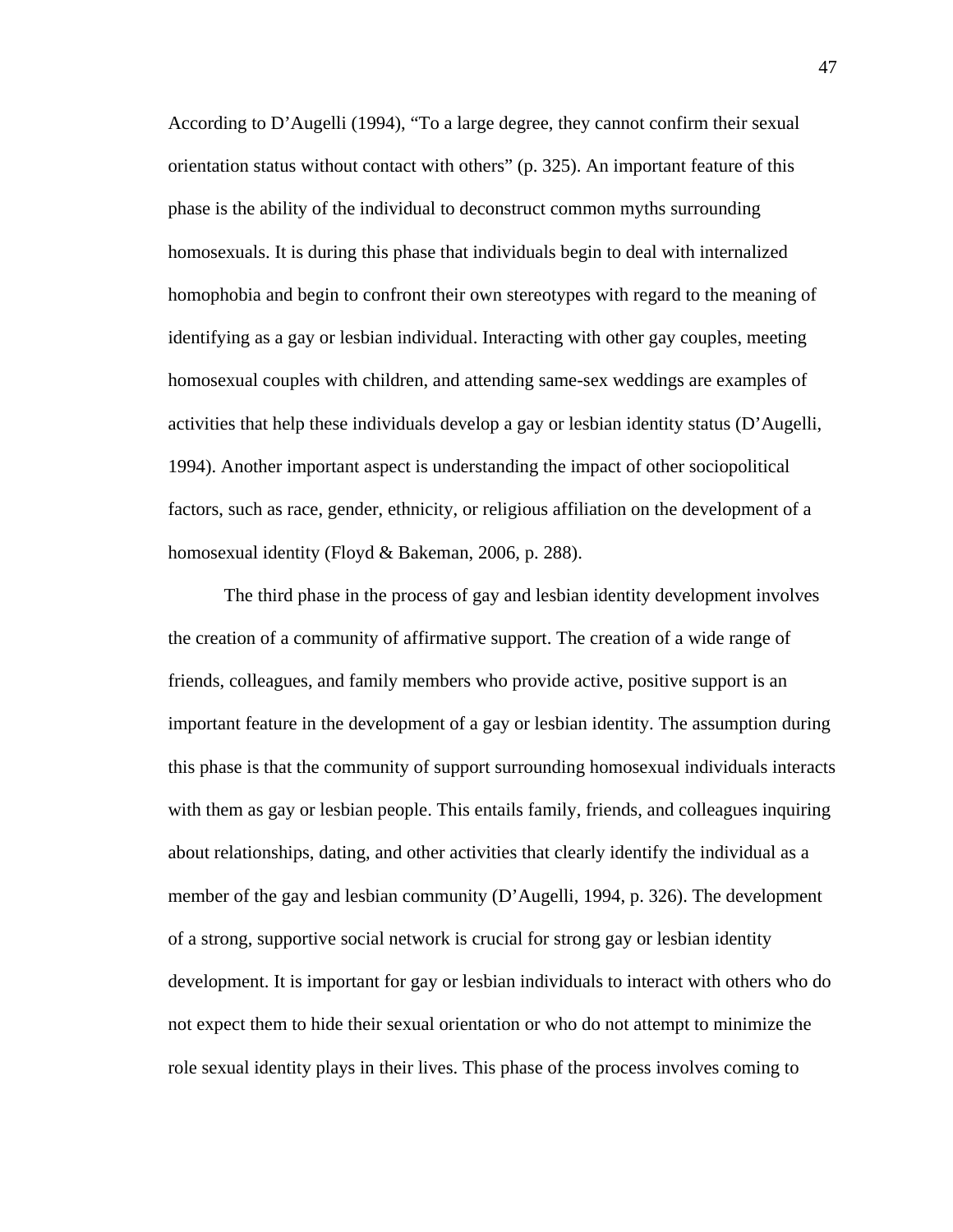terms with the reality that friends, family, and colleagues also experience a process of coming out in relationship to the gay or lesbian individual. As D'Augelli explained, "The reality of sexual orientation in others' eyes is a complex process too: members of the individual's social network must come out in the acknowledgment to others about her or his orientation" (p. 326).

 The disclosure of homosexual orientation to parents is the fourth phase in the development of a gay or lesbian identity (D'Augelli, 1994, p. 326). The process of becoming a gay son or lesbian daughter is different for each individual; however, it is always a central task in the homosexual identity development. The goal of this phase is to reintegrate into the family of origin when a period of alienation ensues following disclosure. While some individuals do not suffer greatly from disclosure to parents, most have a period of adjustment to the new terms of the parent-child relationship. All related research has suggested a return to the predisclosure state, though possibly only after the passage of time (Cramer & Roach, 1988; D'Augelli, 1994; Robinson, Walters, & Skeen, 1989; Strommen, 1989). The gay or lesbian individual generally assumes responsibility for helping immediate and extended family members make sense of the disclosure. It is important that the gay or lesbian individuals not permit simply a toleration of the new identity but find ways of obtaining a true acceptance of this dimension of their personality. According to D'Augelli, "More and more parents are taking active steps to reintegrate the person and to understand and affirm his or her life" (p. 327).

 The next phase of homosexual identity development encompasses the construction of intimate relationships. Gay and lesbian members of society have had few role models to imagine the possibilities for long-term intimate relationships between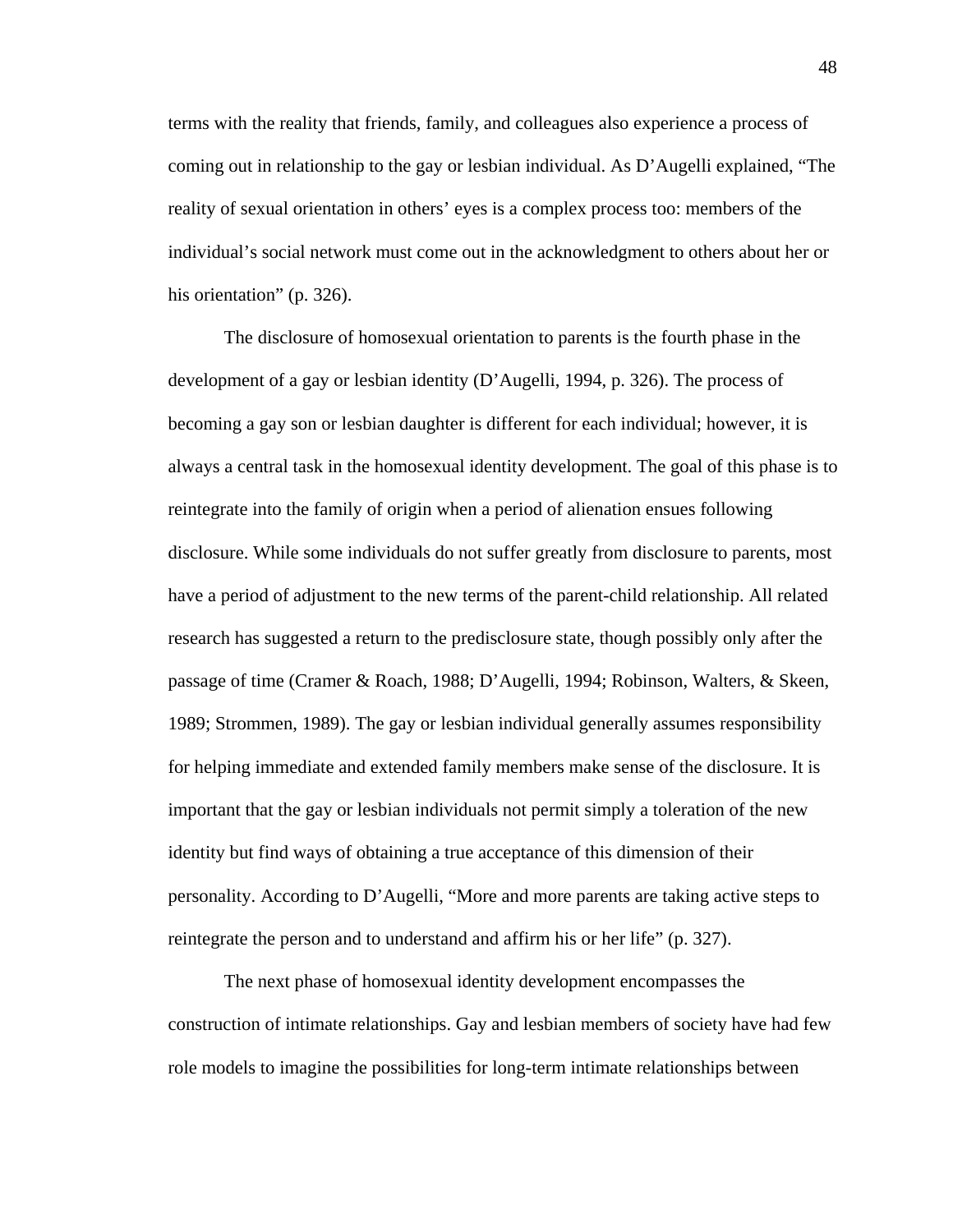individuals of the same sex. Stereotypes of gay men as promiscuous and incapable of tending to long-term relationships are common perspectives of the homosexual "landscape." Lesbian women have also suffered from stereotypes that diminish the possibility of intimate relationships. Positive images of healthy same-sex relationships are difficult to find in popular culture (D'Augelli, 1994, p. 327). D'Augelli wrote,

It is the case that our social and cultural apparatuses for heterosexual bonding are not available to lesbians and gay men (thus producing fewer examples of committed relationships and/or "marriages," for instance); this is a good example of how social structure reinforces heterosexism. (p. 327)

During this phase in the development of a gay and lesbian identity, the ability to establish intimate relationships is the major focus.

 Entering a LGBT community represents a commitment to political and social action. This phase of the process does not manifest for all gay and lesbian individuals due to the preference to maintain privacy with regard to sexual orientation. The gay or lesbian individual who seeks a full integration of sexual orientation is commonly confronted with public engagement surrounding issues of discrimination and bigotry. As the gay or lesbian becomes more aware of personal orientation, a concurrent awareness of the political and social reality of being homosexual also typically emerges. As explained by D'Augelli (1994),

To be lesbian, gay, or bisexual in the fullest sense—to have a meaningful identity—leads to a consciousness of the history of one's own oppression. It also, generally, leads to an appreciation of how the oppression continues, and a commitment to resisting it. (p. 328)

To become engaged in the gay and lesbian community implies an awareness of, and commitment to, the issues that face homosexuals. This is a phase that continues over the course of a lifetime (p. 328).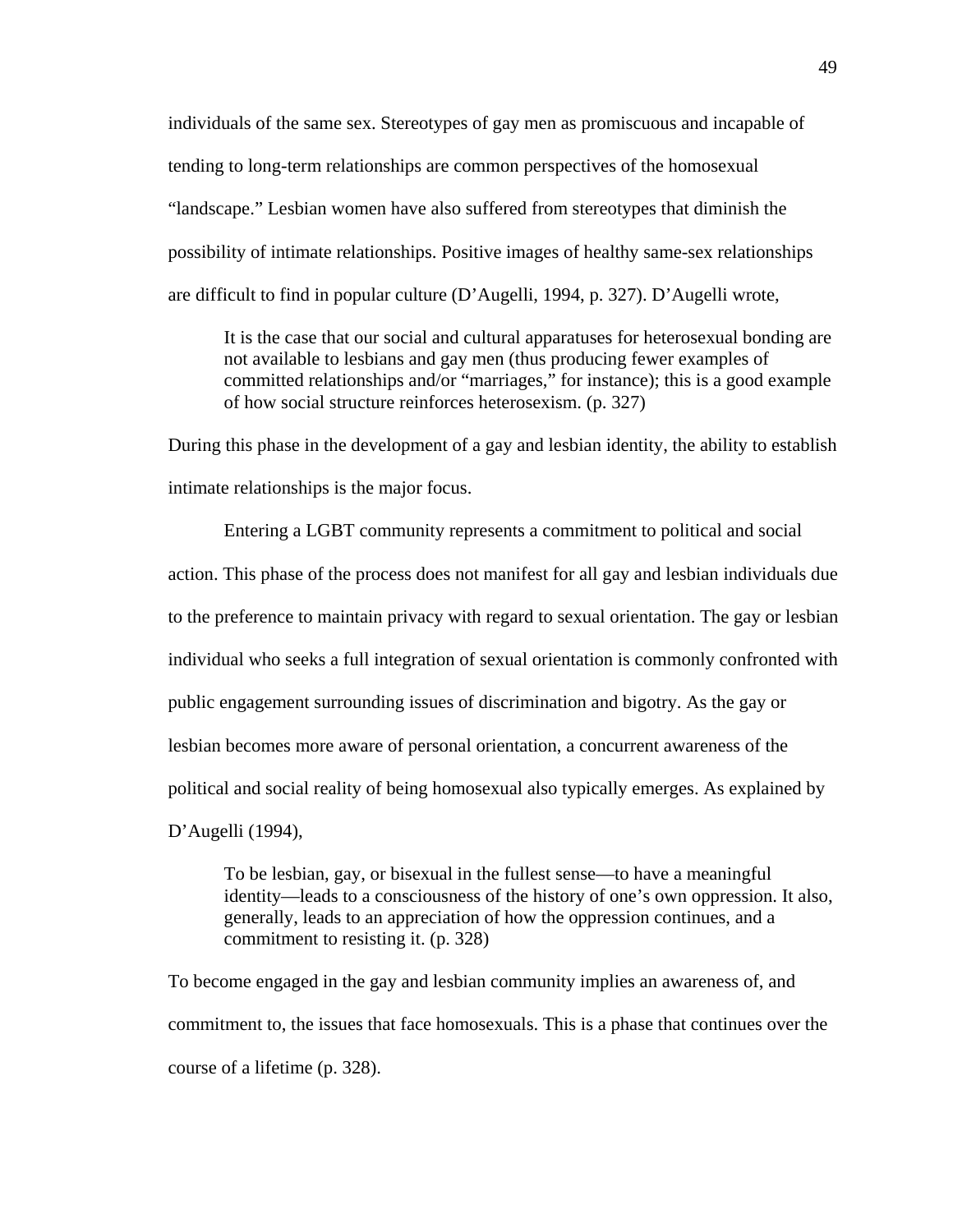## Oppression

### *Paulo Freire*

The process of conducting PAR assumes that oppression is real and that the research goal is to create a space within which the participants are able to reflect upon their experiences as a "springboard" for social action. Tierney (1994) wrote, "From this perspective, research is meant to be transformative; we do not merely analyze or study an object to gain greater understanding, but instead struggle to investigate how individuals and groups might be better able to change their situations" (p. 99). To understand the reality of what it means to be a Catholic gay or lesbian educator within a Catholic secondary school, it is important to tell the stories of the participating teachers from their own perspectives. Therefore, the participants of this current study performed this reflection and proceeded to what Freire (1970) described as problem-posing education. He explained,

Problem-posing education, as a humanist and liberating praxis, posits as fundamental that the people subjected to domination must fight for their emancipation. To that end, it enables teachers and students to become subjects of the educational process by overcoming authoritarianism and an alienating intellectualism; it also enables people to overcome their false perception of reality. The world—no longer something to be described with deceptive words—becomes the object of that transforming action by men and women which results in their humanization. (p. 86)

Freire (1970) spoke of oppression in the language of dehumanization, discussing two alternatives that define the human experience. He argued that human beings have a fundamental choice between actions that either humanize or dehumanize and that dehumanization is a historical reality, as evidenced by the "thirst for justice" that so many individuals struggle to "quench" on a daily basis. Freire posited that humanization is the only real choice because, to bring about justice and promote the fullness of life, is the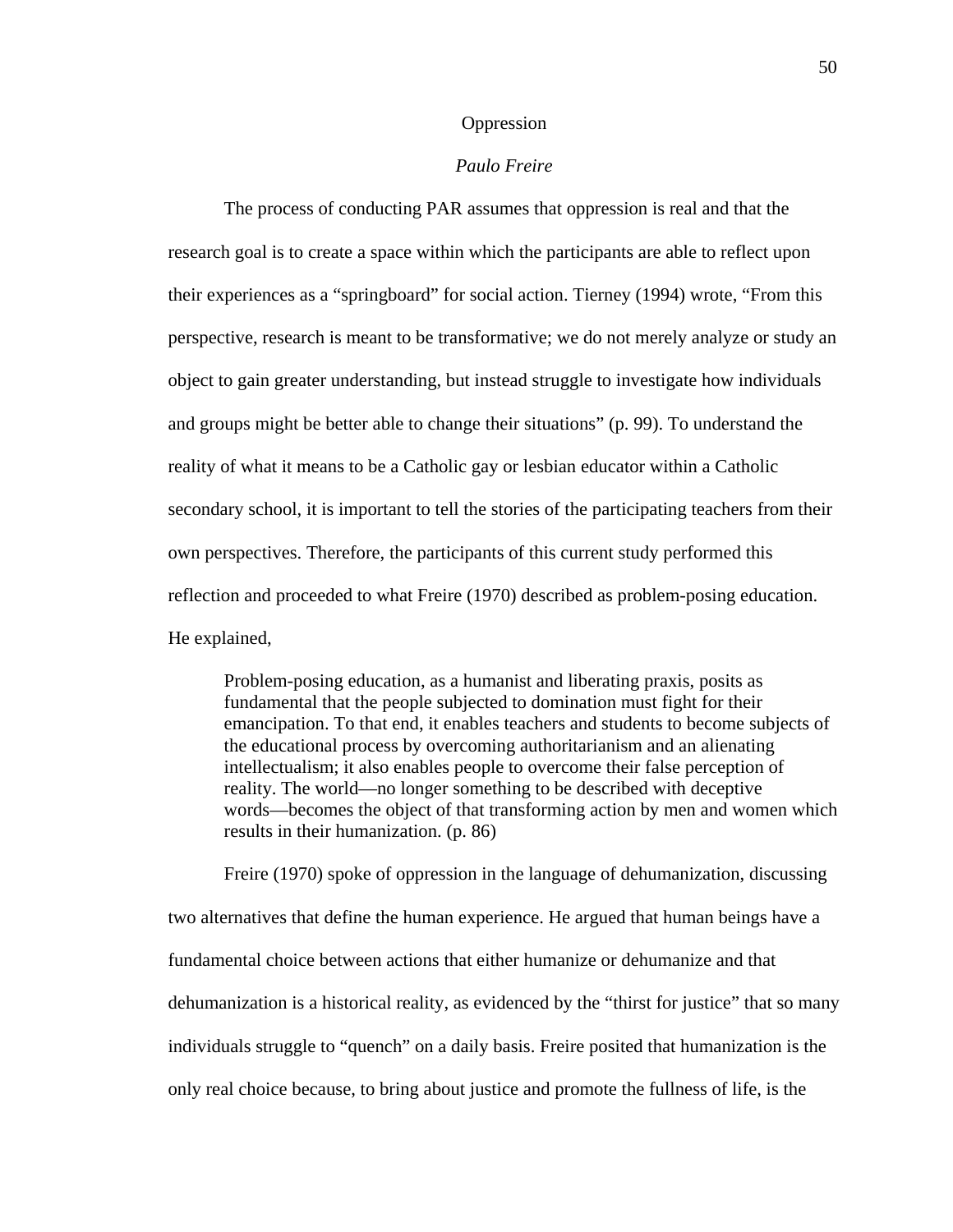vocation of humanity. He wrote, "Dehumanization, which marks not only those whose humanity has been stolen, but also (thought in a different way) those who have stolen it, is a distortion of the vocation of becoming more fully human" (p. 44). Put simply, oppression is the result of dehumanization.

When the human psyche is marred by the experience of life and a loss of the dignity that defines what it means to be human, he or she is living in an oppressive environment. According to Freire (2005), "The power of the dominant ideology is always domesticating, and when we are touched and deformed by it we become ambiguous and indecisive" (pp.  $10-11$ ). He further explained that human beings do not simply live (Freire, 1992). They exist in a particular time, within a particular culture, and with a particular history. *Existing* implies that they have control over their lives and the ability to make their way in the world. This ability to act is an opportunity to commit to the fight for freedom and a more humanizing way of life (p. 83). Freire asserted,

We cannot exist without wondering about tomorrow, about what is "going on," and going on in favor of what, against what, for whom, against whom. We cannot exist without wondering about how to do the concrete or "untested feasible" that requires us to fight for it. (p. 83)

The Freire (1970) research on education toward critical consciousness has been used by many investigators to understand oppression and the work required of individuals or communities to engage in the process of personal or communal liberation. Within Brazil, Freire used literacy education as a tool to teach the poor how to work for change in a system that was keeping them powerless. He wrote, "To surmount the situation of oppression, people must first critically recognize its causes, so that through transforming action they can create a new situation, one which makes possible the pursuit of a fuller humanity" (p. 47).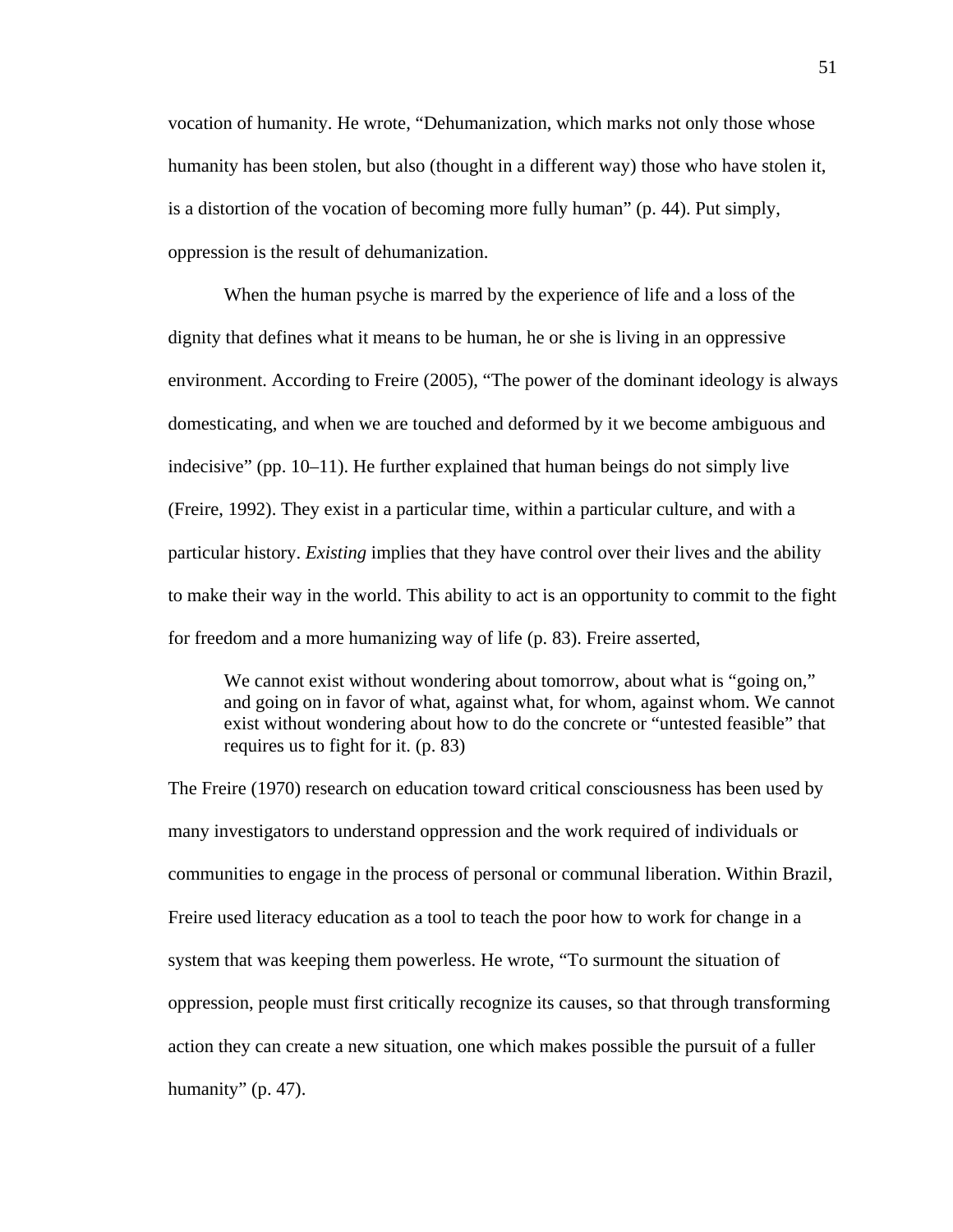The core principal in education toward critical consciousness is the process of naming reality, reflecting upon the reality and subsequently acting on behalf of justice. Wink (2005) reported, "Paulo Freire has taught that to teach and learn critically we can follow this straightforward guideline: to name, to reflect critically, to act" (p. 123). PAR stems from the Freire (1970) focus on the role the oppressed play in social and political transformation. It is through a process of reflection on their own experiences that Catholic gay and lesbian educators can create a future exclusive of discrimination and oppression. Freire emphasized that the "road" to liberation is a road to humanization and a return from death. He maintained,

The oppressed, who have been shaped by the death-affirming climate of oppression, must find through their struggle the way to life-affirming humanization, which does not lie simply in having more to eat (although it does involve having more to eat and cannot fail to include this aspect). The oppressed have been destroyed precisely because their situation has reduced them to things. In order to regain their humanity they must cease to be things and fight as men and women. This is a radical requirement. They cannot enter the struggle as objects in order later to become human beings. (p. 68)

Education toward critical consciousness is about transformation. Freire clearly articulated that the role of the oppressed is to work toward both self-liberation and that of the oppressor. The work of education toward critical consciousness does not stop with the transfer of power from one group to another group; critical consciousness is the realization of an alternative to oppression and dehumanization. "This, then, is the great humanistic and historical task of the oppressed: to liberate themselves and their oppressors as well" (p. 44).

 The role of dialogue in education toward critical consciousness cannot be overlooked. According to Freire (1970), "The teacher is no longer merely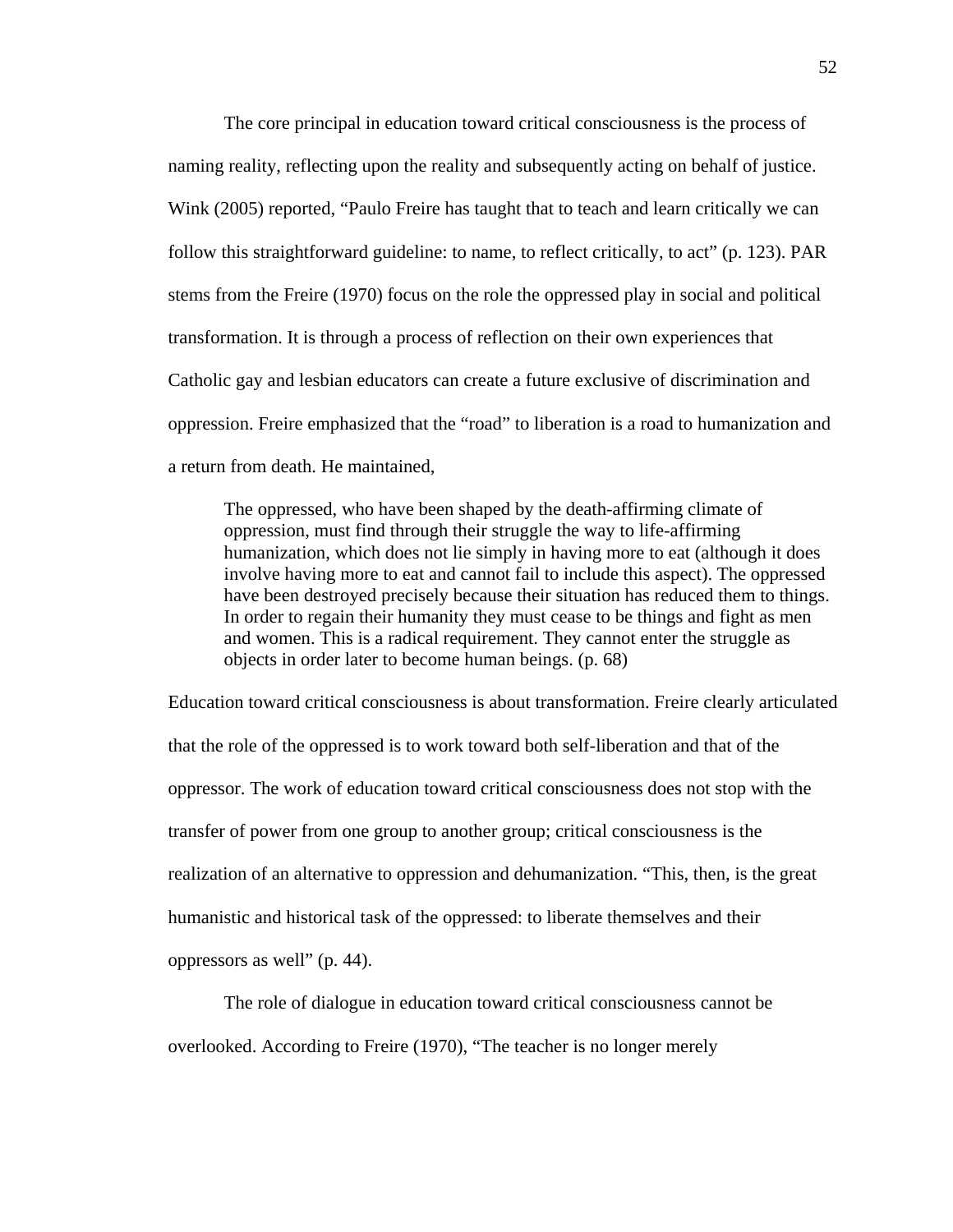the-one-who-teaches, but is himself taught in dialogue with the students, who in turn while being taught also teach" (p. 80). Freire named this process of moving from passivity in education to claiming one's own knowledge as "conscientization" (p. 67). Wink (2005) described this process in simpler terms, stating,

Conscientization moves us from the passivity of "Yeah, but we can't do that" to the power of "We gotta do the best we can where we are with what we've got." For example, I see teachers as powerful humans who can make a difference in the lives of students. However, they often feel weak because they see themselves as victims of a system that renders them passive. Conscientization enables students and teacher to have confidence in their own knowledge, ability, and experiences. Often people will say that conscientization is a power we have when we recognize we *know* that we know. (p. 32)

The process of conscientization—recognizing "we know that we know"—unfolds as a result of dialogue and engagement with the world in which we live (p. 32). Wenger (1998) described mutual engagement as a fundamental characteristic of PAR, postulating that "practice does not exist in the abstract. It exists because people are engaged in actions whose meanings they negotiate with another" (p. 73). Dialogue as a form of educational research demands that the members of the community engaged in research resist the traditional notions of educational research that place the researcher as an outside observer in unfamiliar territory. Dialogue places the participants in conversation with one another and with the researcher as a form of critical engagement.

 Darder, Baltodano, and Torres (2003) wrote, "An important emphasis here is that students are encouraged to engage the world within complexity and fullness, in order to reveal the possibilities of new ways of constructing thought and action beyond how it currently exists" (p. 12). Hooks (2000) described education as a process of conversation, explaining, "Conversation is the central location of pedagogy for the democratic educator" (p. 44). This process of inquiry through conversation or dialogue has the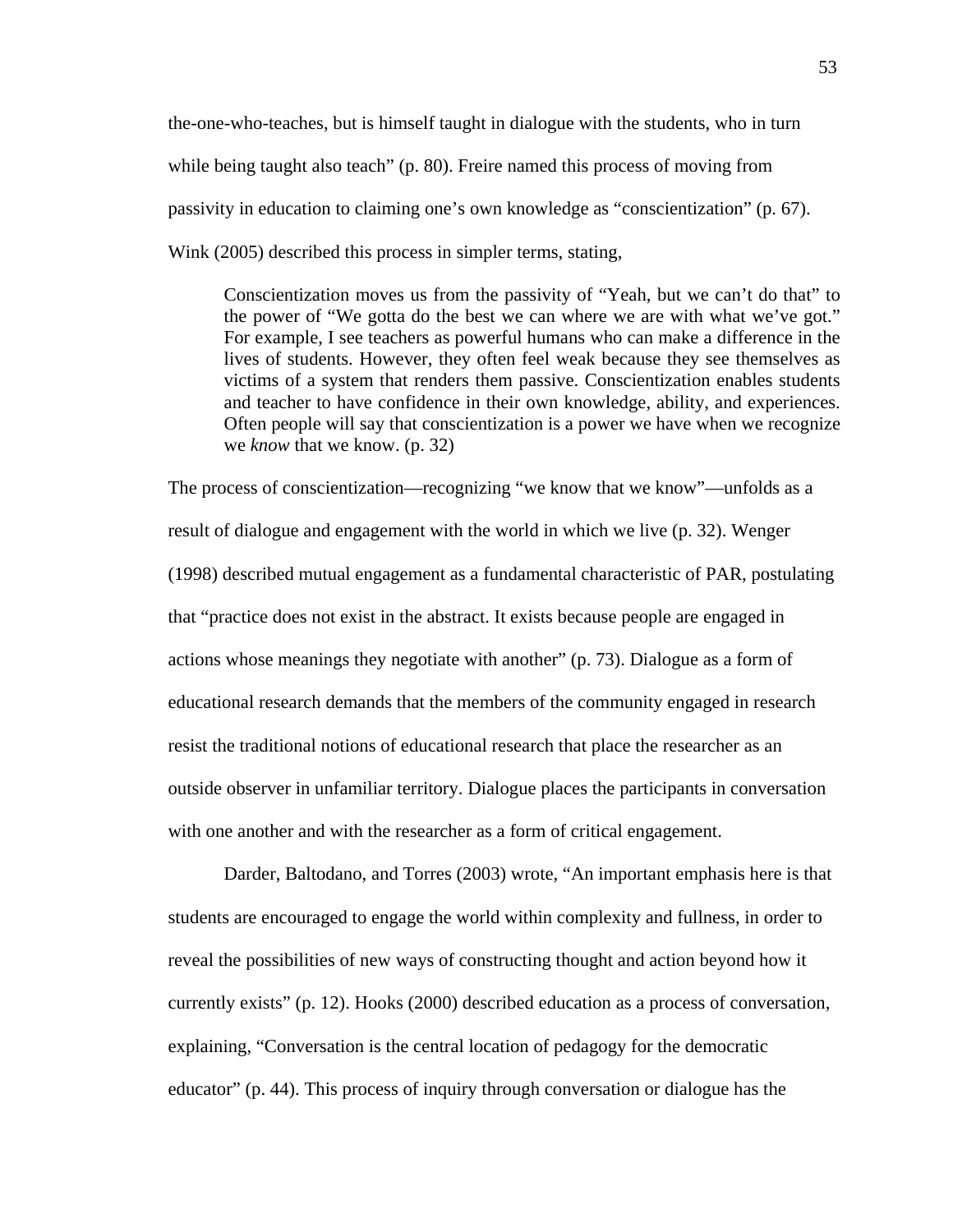potential to transform a hierarchical approach to educational research into an approach that values the construction of knowledge. This type of inquiry begins by answering a question or posing a problem related to the overarching principle under study (Shor  $\&$ Freire, 1987). Through dialogue, research participants have the opportunity to engage in critical reflection that challenges their assumptions and biases and forces them to think critically about the world. For Freire (1970), dialogue is essential in understanding oppression and emancipation. He wrote, "Authentic thinking, thinking that is concerned about reality, does not take place in ivory tower isolation, but only in communication" (p. 77).

#### *Kenji Yoshino*

Although progress has been made within the arena of gay civil rights, debates over issues such as adoption by gay parents and same-sex marriage highlight that U.S. citizens remain far more comfortable with tolerance than acceptance (Lithwick, 2006). Yoshino (2006) argued that the "new frontier" in civil rights is a concept known as *covering.* Borrowed from Goffman (1963), covering refers to "persons who are ready to admit possession of a stigma [who] may nonetheless make a great effort to keep the stigma from looming large" (p. 18). Griffin (1992) described covering as one of four strategies for managing a homosexual identity within a public-school setting. She further defined the term as an attempt to downplay a homosexual identity, and cited participants in her study who used covering as a strategy for hiding their homosexual identity. She reported, "When covering, the participants were not trying to lead others to believe that they were heterosexual. Instead, they were trying to prevent others from seeing them as gay or lesbian" (p. 176).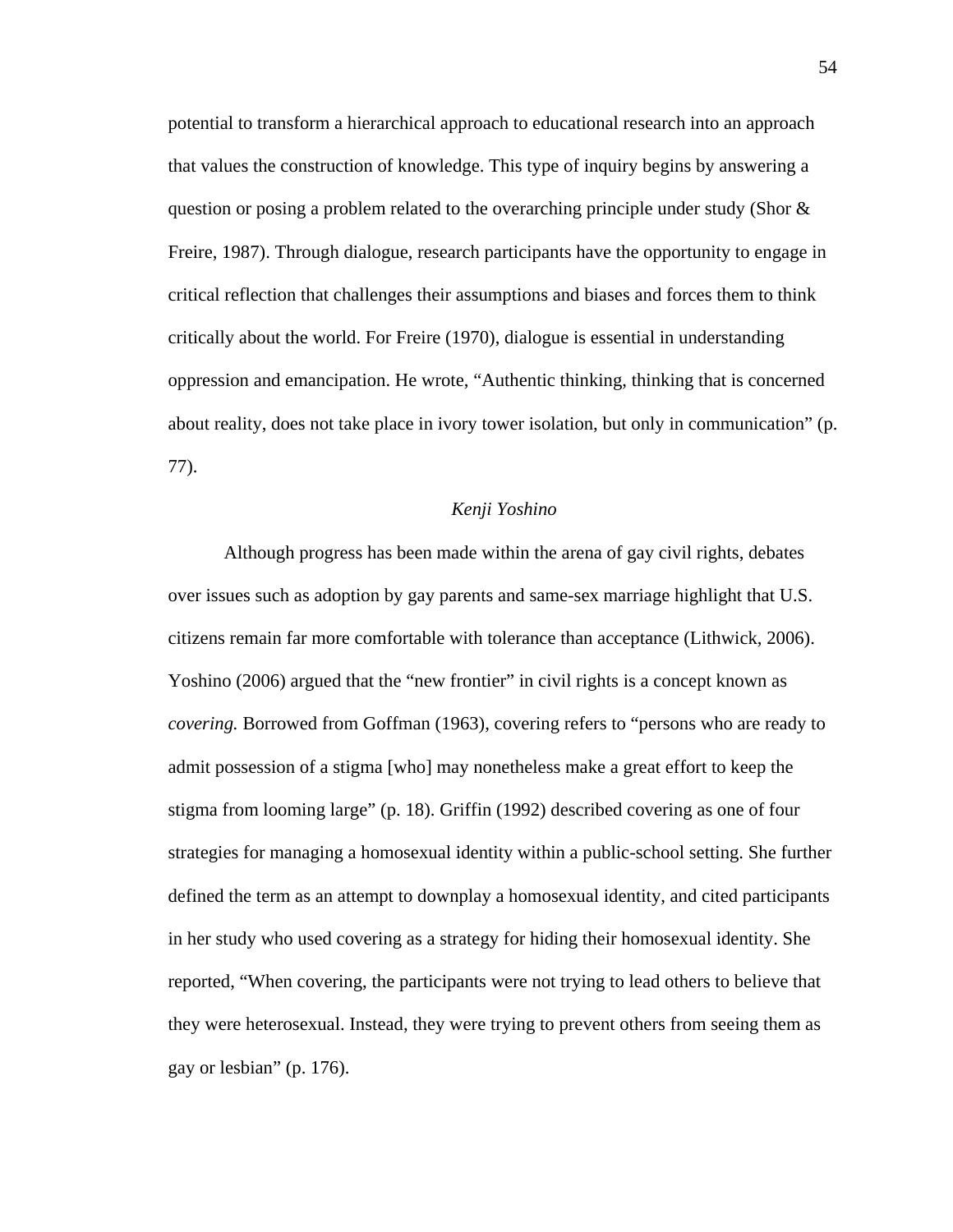# *Civil Rights*

Yoshino (2006) further developed the concept of covering by placing it in relationship with earlier forms of discrimination against sexual minorities. He suggested that gay conversion, the pressure to pass, and a demand for covering represent the evolution of the gay civil-rights discussion. This progression from gay conversion to covering illustrates both the political evolution of discrimination and the process by which gay individuals develop their identity. Unlike earlier descriptions of covering (Goffman, 1963; Griffin, 1992), Yoshino proposed that the demand to cover is the new "battlefield" in the fight for gay and lesbian civil rights. He argued that the demand to cover forces gay or lesbian individuals to behave in ways that prevent them from "being too gay," thereby protecting the heterosexual norm. He used the example of gay marriage to illustrate this, stating, "The contemporary resistance to gay marriage can be understood as a covering demand: *'Fine, be gay, but don't shove it in our faces'"* (p. 19). Kissen (1996) explained that covering meant "gay and lesbian teachers censored their words and actions but did not explicitly lie" (p. 41).

 Yoshino (2006) maintained a compelling argument for including the demand to cover in the discussion of progress in the civil-rights arena. He suggested that a process of dialogue around the demand to cover sexual-minority status is the key to social change, positing that

this covering demand is the civil rights issue of our time. It hurts not only our most vulnerable citizens but our most valuable commitments. For if we believe a commitment against racism is about equal respect for all races, we are not fulfilling that commitment if we protect only racial minorities who conform to historically white norms. As the sociologist Milton Gordon identified decades ago, the demand for "Anglo-conformity" is white supremacy under a different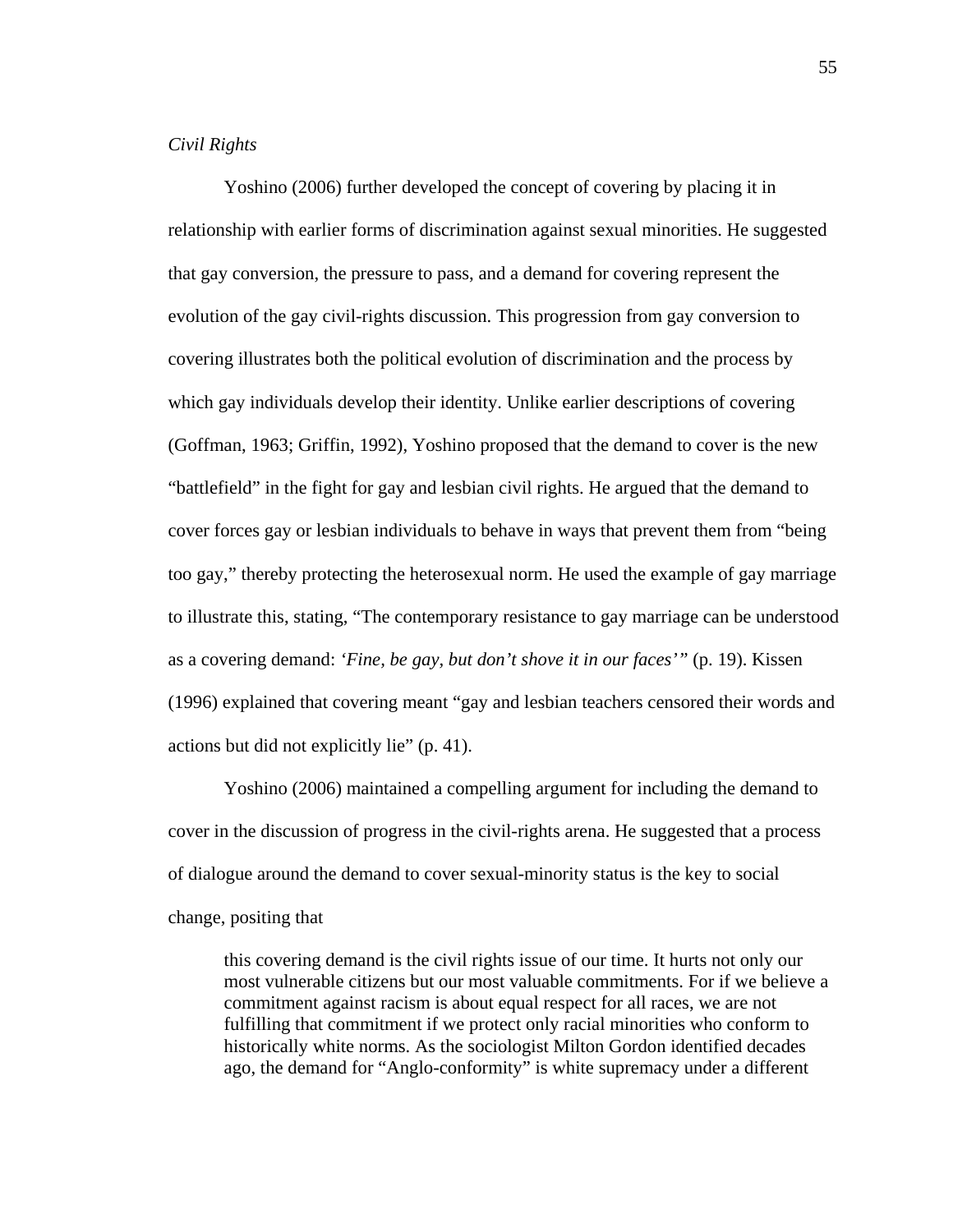guise. Until outsider groups surmount such demands for assimilation, we will not have achieved full citizenship in America. (p. 23)

Covering is the process by which a member of a minority group downplays his or her minority status by keeping any obvious signs of the minority traits at bay. Yoshino described his own reluctance as a law-school professor to write on gay legal subjects in response to the demand to cover. To understand the concept of covering and how a homosexual person arrives at this point in the process, Yoshino reflected upon his own experience as a gay male. He illustrated three specific phases of his gay identity development—conversion, passing, and covering. According to Yoshino, "They [covering behaviors] described not only a set of performances on my part, but also a set of demands society had made of me to minimize my gayness" (p. 19). A discussion of conversion and passing will establish an understanding of how the demand to cover became a current area of concern with regard to gay civil rights, particularly within the realm of education. King (2004) opined, "As teachers and prospective teachers, gay men have made a very bad bargain. We have tacitly agreed that we would not promote homosexuality and do so by keeping ourselves in the closet" (p. 126).

### *Conversion*

Although the validity of conversion therapy for homosexuals remains recognized, most mental-health workers agree that conversion is not a scientifically valid form of therapy. The USCC, NCCB Committee on Marriage and Family (1997) acknowledged that conversion therapy is questionable. In a discussion surrounding the role of therapy, the bishops confirmed the right of the homosexual person to refuse therapy aimed at conversion and stated, "Given the present state of medical and psychological knowledge,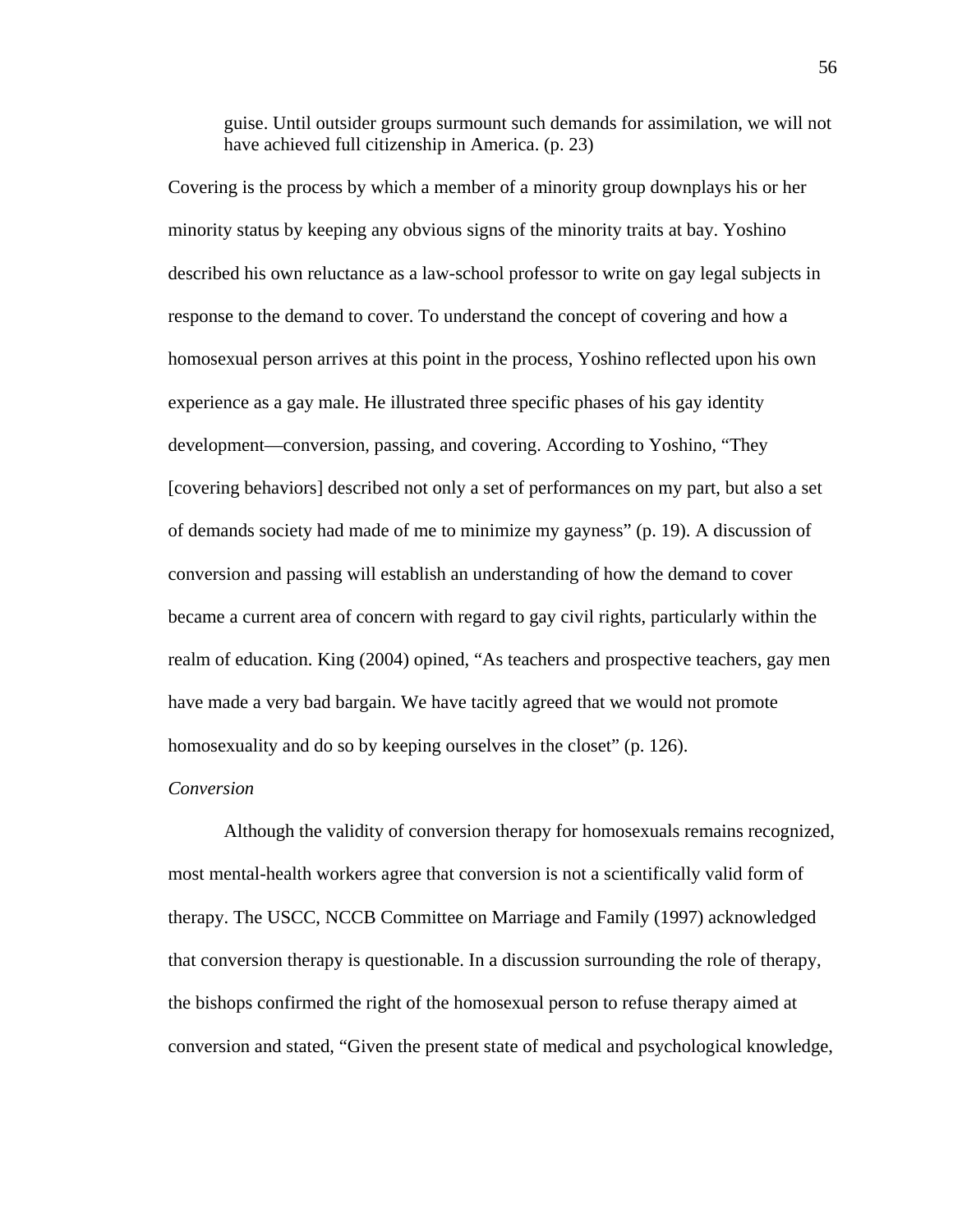there is no guarantee that such therapy will succeed. Thus, there may be no obligation to undertake it, though some may find it helpful" (p. 3).

 Conversion from homosexuality to heterosexuality was the chief aim in the treatment of homosexuals prior to the Stonewall riots during 1969. The riots created a major shift in the self-perceptions of gays and lesbians; they began to view themselves as defenseless against homophobia and violence. This shift was particularly evident within the mental-health field. It was during this period that gay and lesbian mental-health professionals challenged the American Psychiatric Association inclusion of homosexuality as a mental illness (Kutchins & Kirk, 1997). Methods including lobotomies, brain surgery, and electroshock therapy were routinely used to "cure" the homosexual individual of his or her malady (Yoshino, 2006, p. 39). The question of conversion with regard to homosexuality is a frightening one. Yoshino argued convincingly that the prospect of converting the homosexual to a heterosexual refers to the transformation of the very core of a human being. For Yoshino, the question of

who will convert, who will be radically transformed, has always been the primal question of civil rights. Who will change? The gay son or the straight parents? The homosexual or the homophobe? Just thinking of such change can change us. (p. 46)

According to Yoshino (2006), on December 5, 1973, the American Psychiatric Association deleted homosexuality from the *Diagnostic Statistical Manual (DSM).* This was the result of a three-year confrontation between gay activists and gay psychiatrists and the committees of the Association responsible for diagnostic changes (Kutchins  $\&$ Kirk, 1997, pp. 65–71). The deletion initiated by the American Psychiatric Association dramatically changed the debate surrounding homosexuality as a mental illness. Kutchins and Kirk argued that those on both sides of the debate understood the impact of the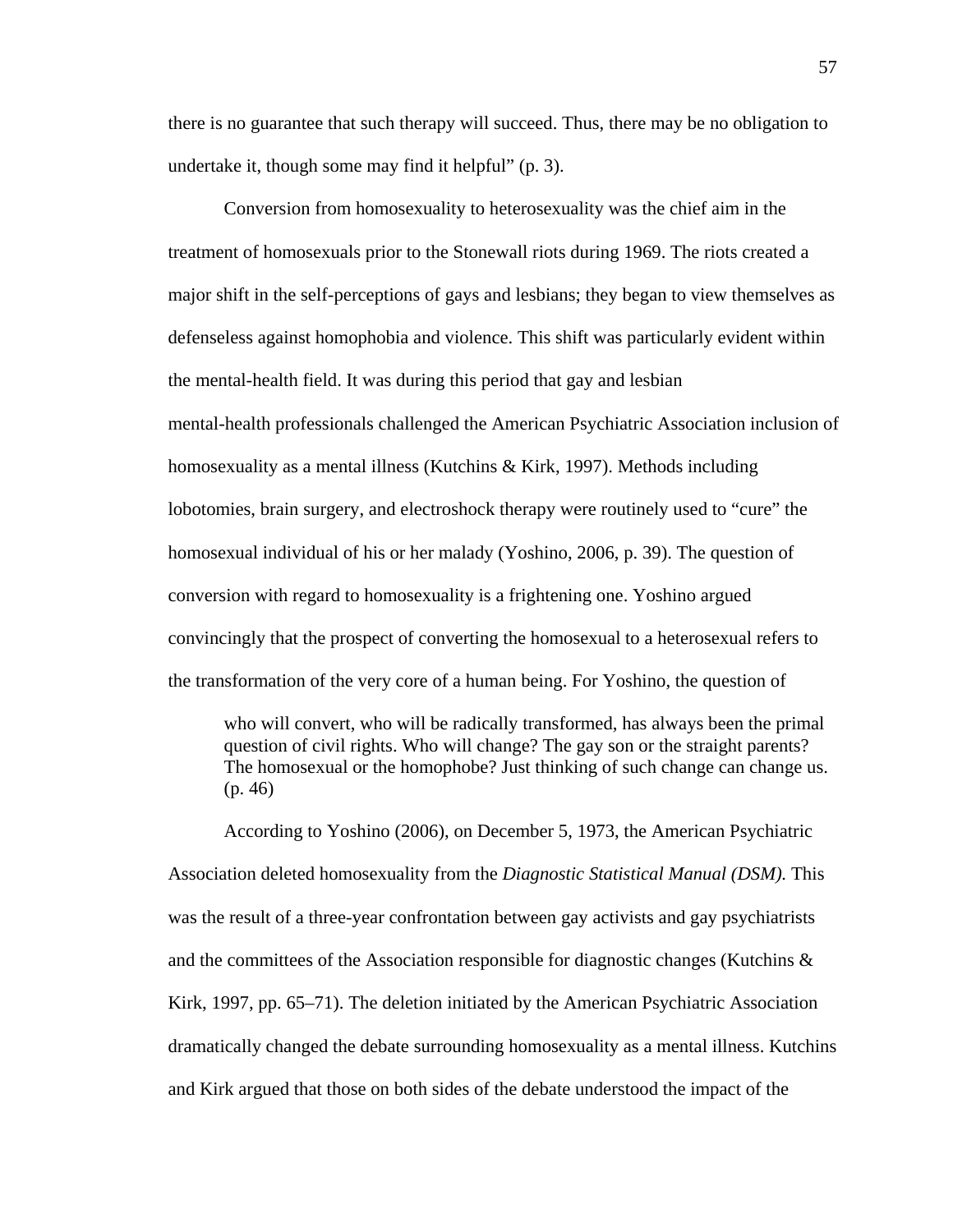decision. They wrote, "The psychiatric supporters of the diagnosis and their gay challengers understood that the decision to delete homosexuality from DSM would have far-reaching consequences. It was the first step in legitimating lifestyles on the basis of recognition of sexual diversity" (p. 55). Although removing homosexuality as a disorder from the *Diagnostic Statistical Manual* had a positive social impact on the gay and lesbian community, the psychiatric treatment of homosexuals barely shifted. Psychiatrists continued to offer treatment consistent with their theoretical approach to therapy, regardless of the diagnosis. Therapists who practiced reparative therapy continued to attempt a change in sexual orientation in their clients (p. 76).

Conversion therapists are rare and no longer receive the support of the American Psychological Association and the American Psychiatric Association (Yoshino, 2006). Although passing and covering are not strong characteristics of healthy identity development, the demand to convert is a radical end to the question of equality for gay men and lesbian women. A number of studies identify the psychological problems that can result from conversion therapy (Brandt, 2005).

#### *Passing*

 Kissen (1996) described the experience of passing by articulating what it is like for a teacher to make a decision about being "out" in school. The demand to pass is a decision of safety and job security. Kissen asserted, "Gay teachers know that in most places they can be fired, harassed, or even physically assaulted if they are honest about their sexual orientation" (p. 16). Therefore, passing required gay or lesbian individuals to present themselves as heterosexual, even if this meant lying to self-protect. The demand to pass might require the teacher to create stories of an opposite-sex partner, change the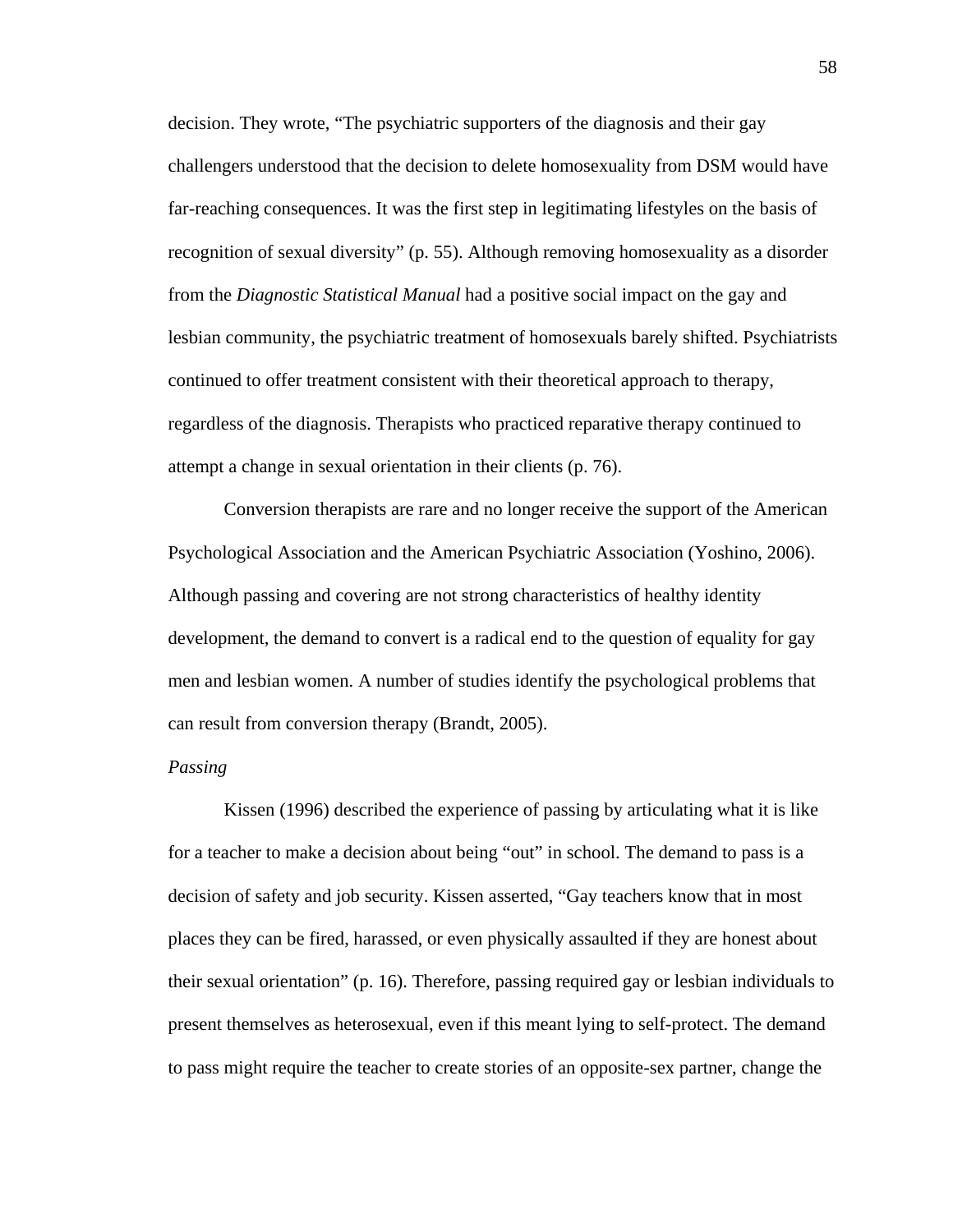names or pronouns of partners to disguise a homosexual orientation, or bring oppositesex dates to school functions.

 According to Griffin (1992), teachers practicing a passing strategy are typically left with a sense of operating in a dishonest and cowardly manner within their world. In terms of civil rights, the progression from conversion to passing does, in a small way, indicate progress. The aim of conversion was the elimination of homosexuality, while the aim of passing is the silencing of a gay or lesbian identity. Yoshino (2006) opined, "No matter how bad it is to live in the closet, it is preferable to electroshock treatment" (p. 69). Bartlett (2005) wrote,

Gay and lesbian professors at Roman Catholic colleges have learned that it is often easier, as well as safer, to keep a low profile. Even when administrators want to be supportive, they have to worry about the backlash from alumni and Catholic groups that oppose homosexuality. (p. 1)

# *Covering*

 As noted earlier, covering is another form of discrimination that many gays and lesbians use to manage a homosexual identity (Griffin, 1992; Yoshino, 2006). The elimination of the demand for covering is the final stage in the development of discrimination politics and in the development of a gay identity (Yoshino, 2006). Yoshino reported, "Everyone covers. To cover is to tone down a disfavored identity to fit into the mainstream. In our increasingly diverse society, all of us are outside the mainstream in some way" (p. 1). He maintained that covering occurs in two situations when individuals are specifically instructed to cover and when they feel social or psychological pressure to conform. The process of covering begins in childhood and is difficult to recognize as a form of discrimination because it is deeply embedded in the process of assimilation, which Yoshino acknowledged is often necessary and helpful in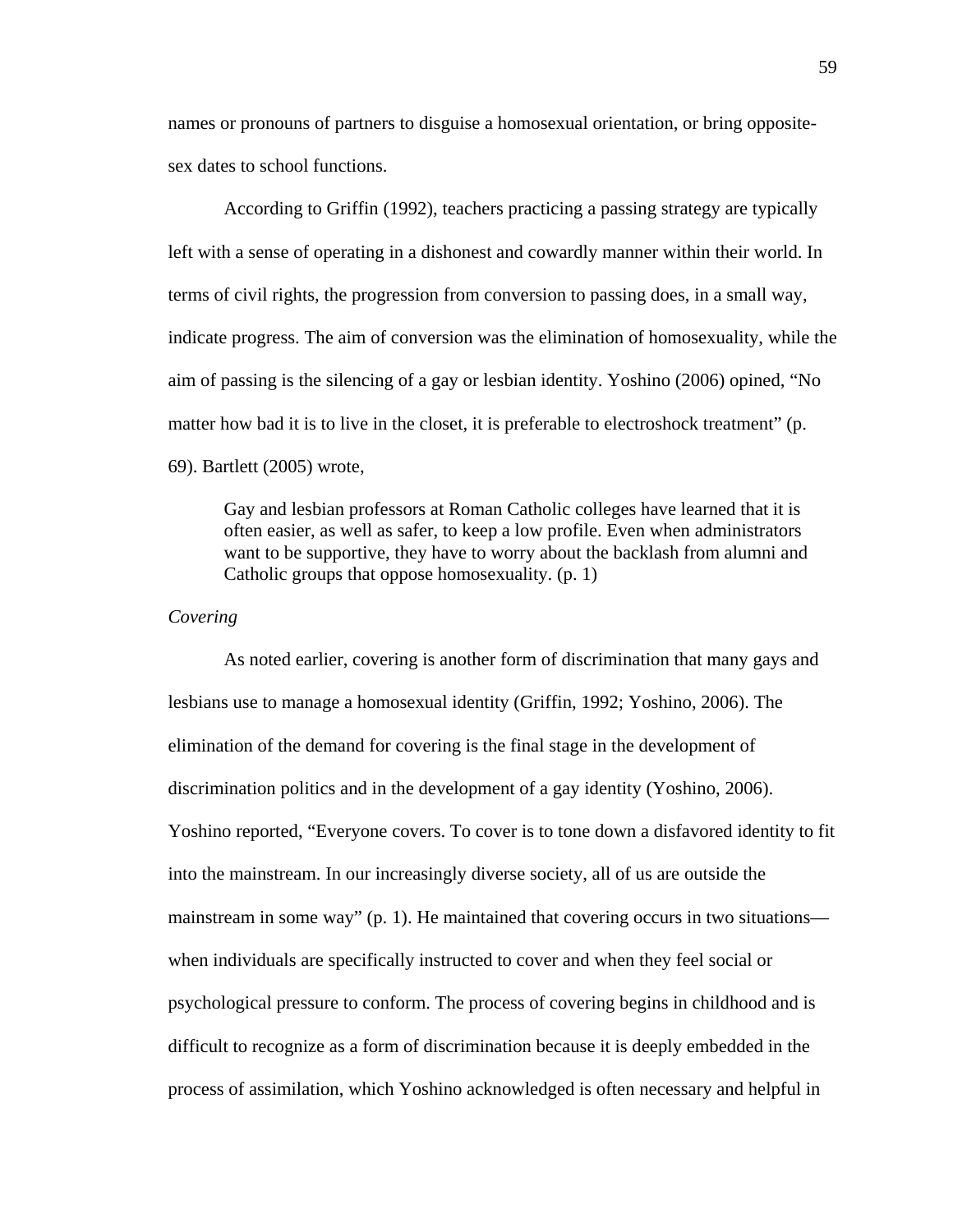the navigation of culture. An individual can be openly gay with family and friends, but not to the extent of introducing discomfort.

 Yoshino (2006) argued that progress in the area of gay and lesbian civil rights will only occur with elimination of the demand to cover. Covering submits full control to the dominant culture over what is deemed "normal" and accepted. In a response to the claim that homosexuality is culturally mainstream, Yoshino explained, "The selective uptake of gay culture—gay fashion, yes; gay affection, no—shows that acceptance is driven by the desires of the straight cultural consumer rather than the dignity of the gay person" (p. 85). He concluded that gay and lesbian people will be deemed equal when the demand to cover has disappeared and the deeper traits of an individual are valued, regardless of their appeal to mainstream culture.

 The underlying premise of the Yoshino (2006) theory regarding the demand to convert, pass, or cover relates to his overarching goal of moving society beyond thinking solely in terms of group-based civil rights to thinking in terms of individual liberties that guarantee all people the right to their authentic selves. Yoshino is pushing for social solutions that rely more upon the story and experience of the individual than on the legal solutions that demand equality for protected groups. At the heart of his suggestion is a reliance on dialogue and authentic human interaction. Yoshino maintained that full civil rights for gays and lesbians will emerge not only from laws that protect minority groups, but also from the stories of gays and lesbians who struggle against oppression. He wrote, "This book [*Covering*] uses both languages, relying not only on legal arguments but on literary narrative—the stories of people, including me, who struggle against demands for conformity" (p. 26). As did Freire (1970, 1992) and Hooks (2000), Yoshino relied upon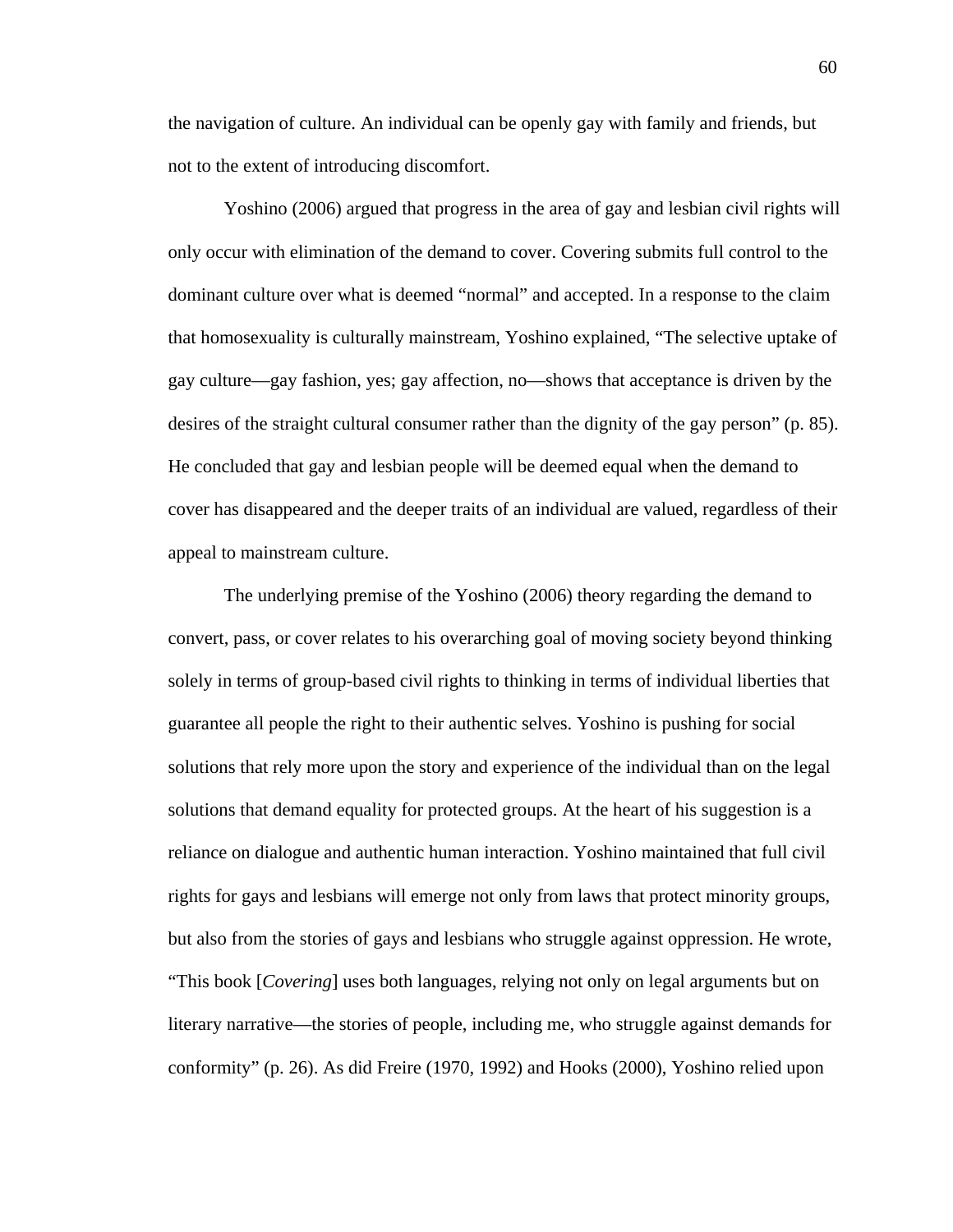the struggle to tell the story and to fight for emancipation, stating, "Told carefully, the gay story becomes a story about us all – the story of the uncovered self" (p. 27).

#### Summary

This review of literature on the teaching of the Roman Catholic Church on homosexuality identifies the distinction between a homosexual orientation and homosexual genital activity as key to understanding the theological and philosophical position of the Church on homosexuality. The Catholic Church has claimed that the distinction between orientation and activity must be properly understood if the gay or lesbian Catholic wishes to remain in communion with the Church. The Church makes it clear that homosexual genital activity may never be condoned. Any sexual activity outside the context of marriage does not meet the Christian purpose of sex, which is the unity of the couple and procreation. The Church does state, however, that the homosexual individual must always be treated with dignity and compassion and that every act of injustice, violence, or discrimination against gay and lesbian people must be avoided.

Critics of the teaching of the Roman Catholic Church have maintained that the position of the Church on homosexuality reduces the homosexual person to nothing more than the sexual act and that there is more to human sexuality than unity and procreation (Jordan, 2000; McGinley, 2006; McNeill, 1993). This review of related literature reveals that some theologians believe the teaching of the Roman Catholic Church to be psychologically damaging to homosexual people and that a theology of gay and lesbian sexuality must be developed if the Church hopes to maintain a relationship with members of this orientation. Critics have argued that the pastoral care of homosexual individuals must become the focus of Catholic theology and teaching and that a limited focus on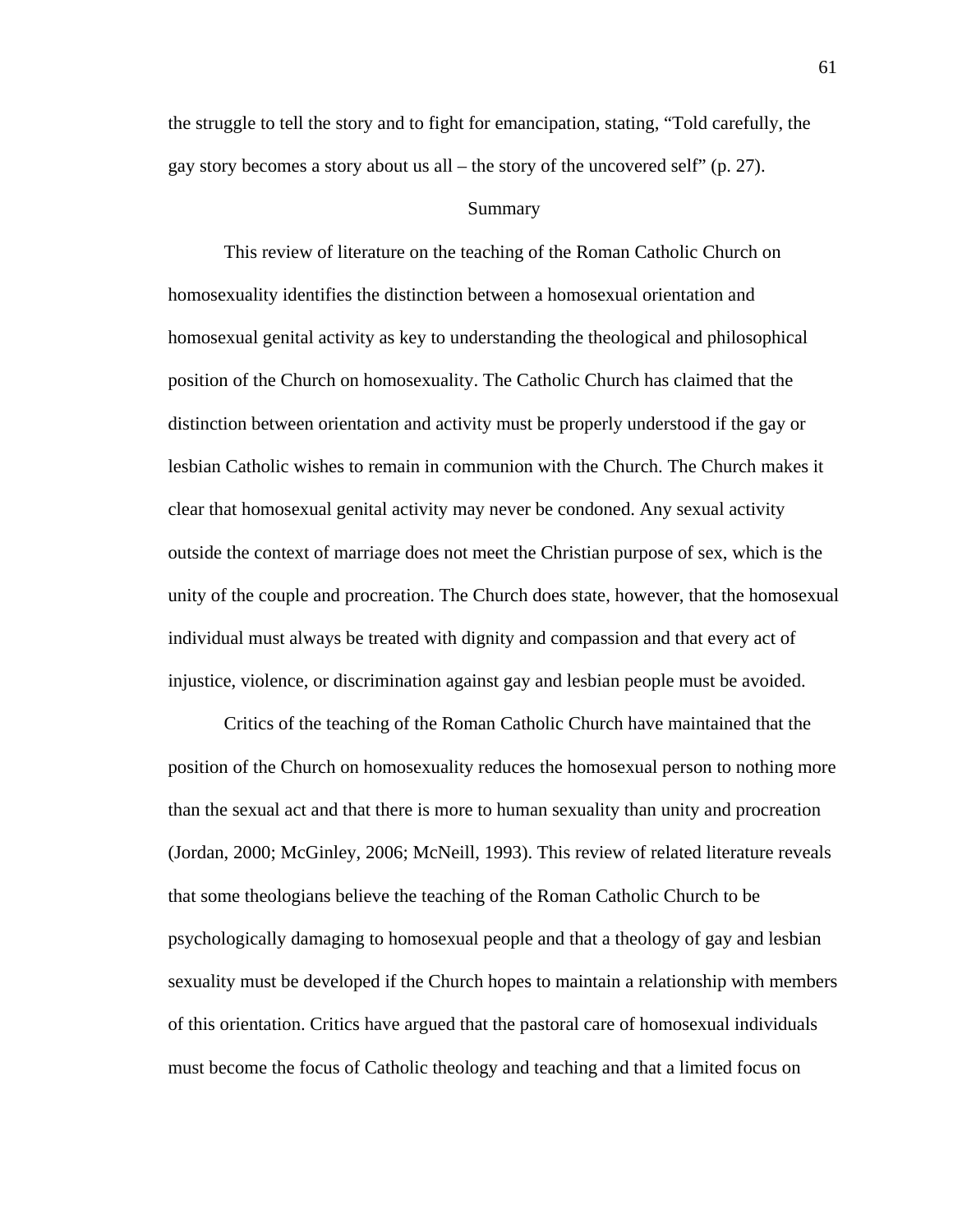genital activity denies the complexity of sexual identity. The literature also revealed that, although the language has "softened" in more recent pronouncements from the USCCB and Rome, the teaching has not changed.

Existing literature on public-school teachers within the United States has indicated that gay and lesbian educators also struggle to survive in a homophobic culture that rewards heterosexuality (DeJean, 2004; Harbeck, 1992; Kissen, 1996; Sanlo, 1999). Although the experiences of teachers are improving slowly, the data suggest that gay and lesbian teachers within American schools continue to struggle for fair treatment and the right to be themselves within their classrooms. Literature focused on the life-span theory of gay and lesbian identity development has suggested that older stage-theory models of development are no longer appropriate (D'Augelli, 1993, 1994). The studies suggested that gay and lesbian identity develops over the course of a lifetime and that the historical and contextual features of life impact the development of this identity. Identity is fluid, frequently changing to meet the unique needs of life situations. The life-span theory, as proposed by D'Augelli (1994), provides a context for the experience of the Catholic gay or lesbian educator within the Catholic-school setting. The reviewed literature reveals that oppression is an important factor in understanding the experiences of Catholic gay and lesbian educators. It suggested that participation in personal liberation is an essential aspect of transforming adverse situations. The demand to cover is a form of oppression that masks the real struggle for gay and lesbian civil rights.

 The current study documented the experiences of Catholic gay and lesbian Catholic secondary school teachers using participatory action research as described in the next chapter.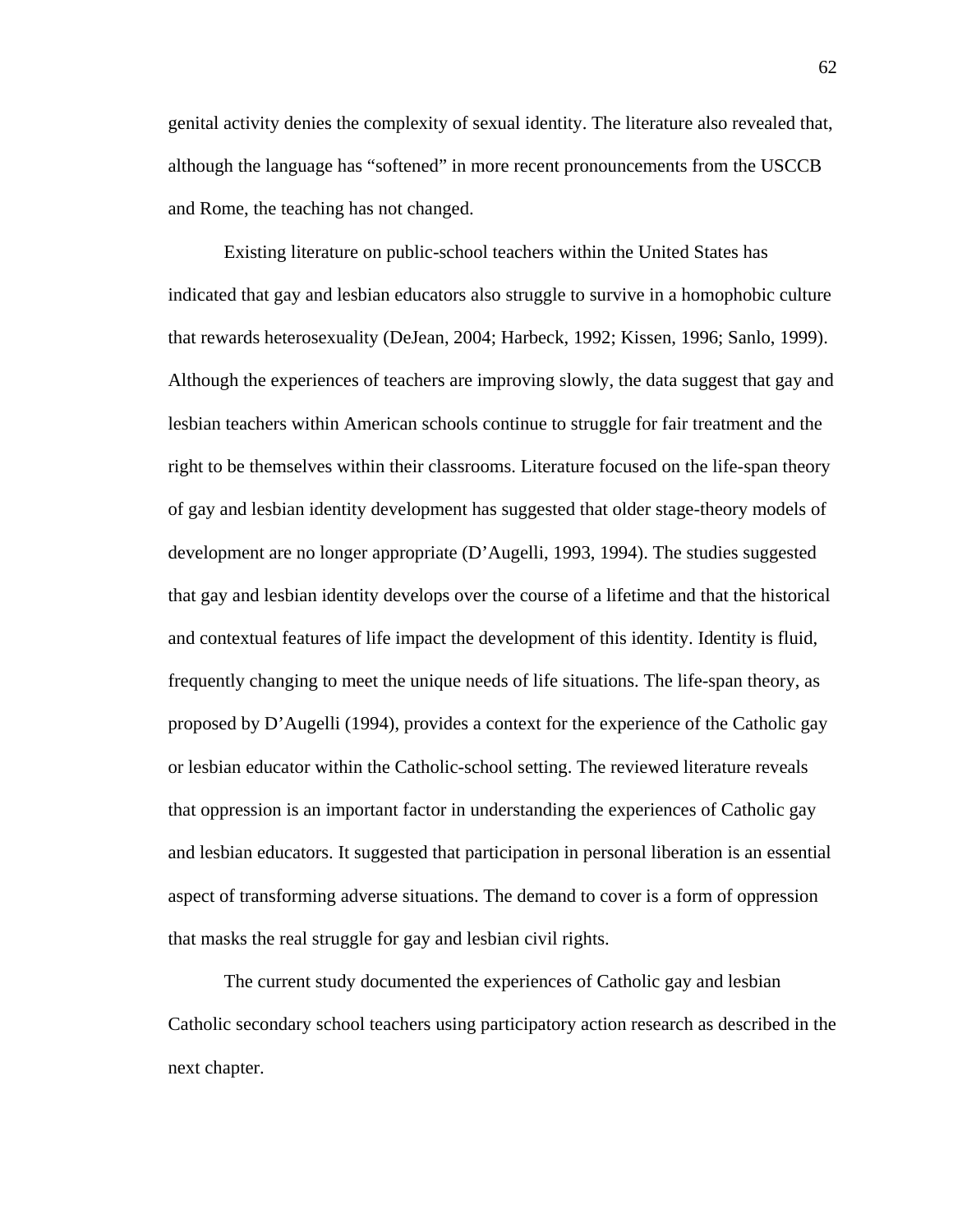# CHAPTER III

### **METHODOLOGY**

#### Restatement of the Purpose

 The call for gay and lesbian rights within the civil arena has grown in intensity, which has spurred renewed attention to the issue of homosexuality within the Catholic Church. While studies and theological reflections have documented the experiences of Catholic gays and lesbians, not a single study exists with a focus on their experiences as teachers within Catholic education. The closest exception is an unpublished study on the experiences of Catholic, gay and lesbian, elementary-school teachers (Litton, 1999). Consequently, this current study explored the experiences of Catholic, gay and lesbian, secondary-school educators within Catholic schools of northern California. It provided an opportunity for participants to develop an action plan that addressed their concerns.

#### Research Design

# *Overview*

To understand the experiences of Catholic gay and lesbian educators, PAR, as described by Maguire (1987), was employed in this study. At the heart of her feminist perspective of research is the belief that knowledge is constructed and reality can be transformed by those who participate in its investigation. The participatory-research model provided the opportunity to interview the participants directly, allowing for honest dialogue. The participants had the opportunity to act as experts on their own experiences as Catholic gay and lesbian educators within Catholic secondary schools, as they related to injustice, oppression, and violence.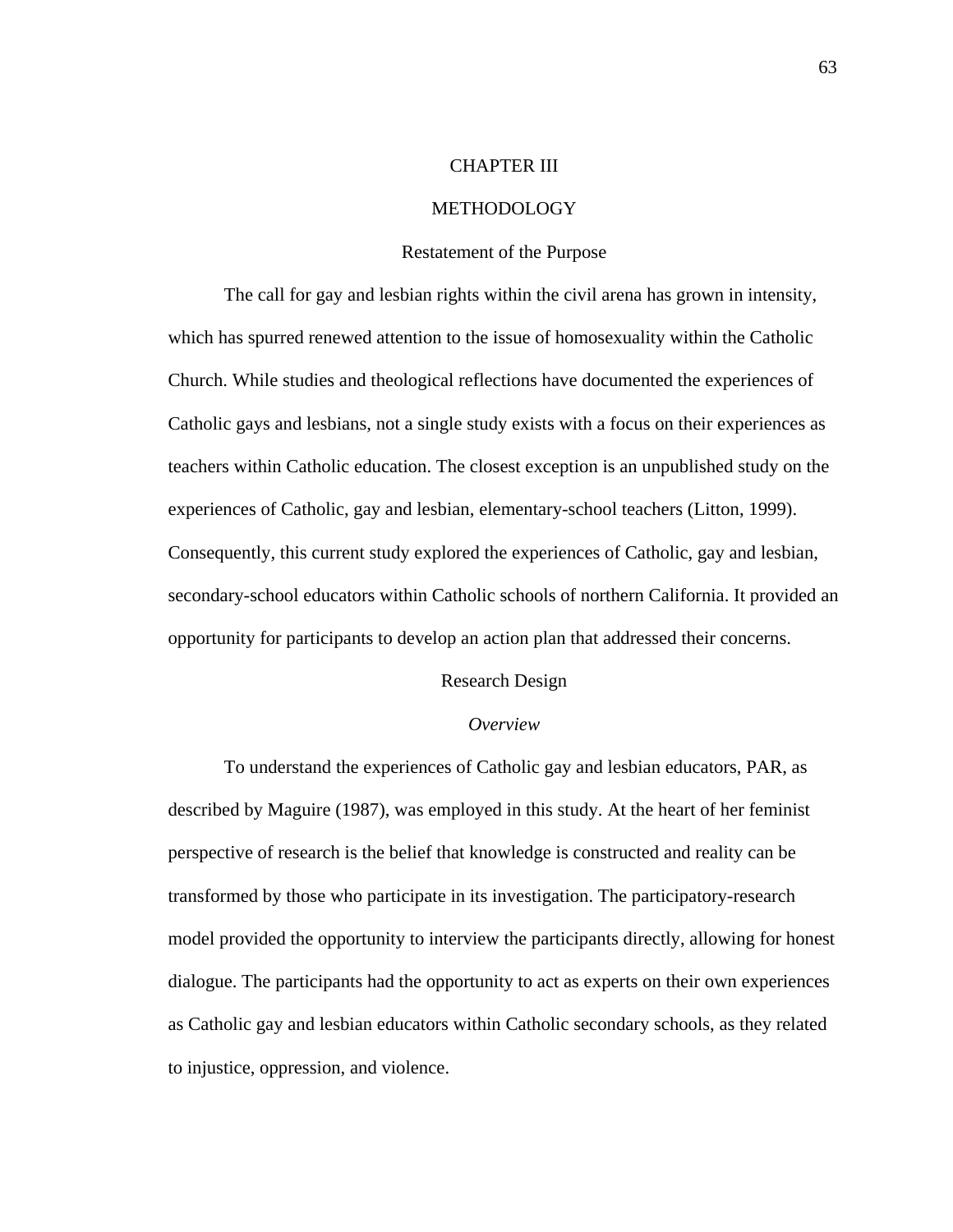According to Maguire (1987), PAR "aims to develop critical consciousness, to improve the lives of those involved in the research process, and to transform fundamental societal structures and relationships" (p. 3). This method enabled the participants in the current study an opportunity to engage in critical reflection related to the experience of Catholic, gay and lesbian, secondary-school educators within Catholic-school settings. This, in turn, provided an opportunity for the participants to identify potential steps toward social action. The PAR design allowed the form of reflection and social action that is grounded in the work of Freire (1992). This approach permits the engagement of dialogue that facilitated this exploration of the relationship between sexual identity and the experiences of this population within Catholic education. As Yoshino (2006) so aptly described, "Told carefully, the gay story becomes a story about us all—the story of the uncovered self" (p. 27).

According to Montero (2004), the relationship between the researcher and the participants is key to successful PAR. He maintained,

Citizen participation means a horizontal, equal relationship. It means relating with the other at the same level. One understands one's usefulness as part of the solidarity produced within the relationship. Accepting the *otherness* involves admitting different modes of knowing and making possible the dialogue and the relation with the other in a plane of equality based on the acceptance of our own differences. (p. 252)

This form of study emerges from the social-science discipline. The attraction to the method is based largely in the prospect of its contribution to social reform. A chief aim of PAR is organizational and social reform. Rather than reliance upon the objective interpretation of an outsider, PAR demands a type of insider participation that illuminates the problem under study. Whyte (1991) claimed that "the participatory research process not only can achieve results of current benefit to the organization but can lead to a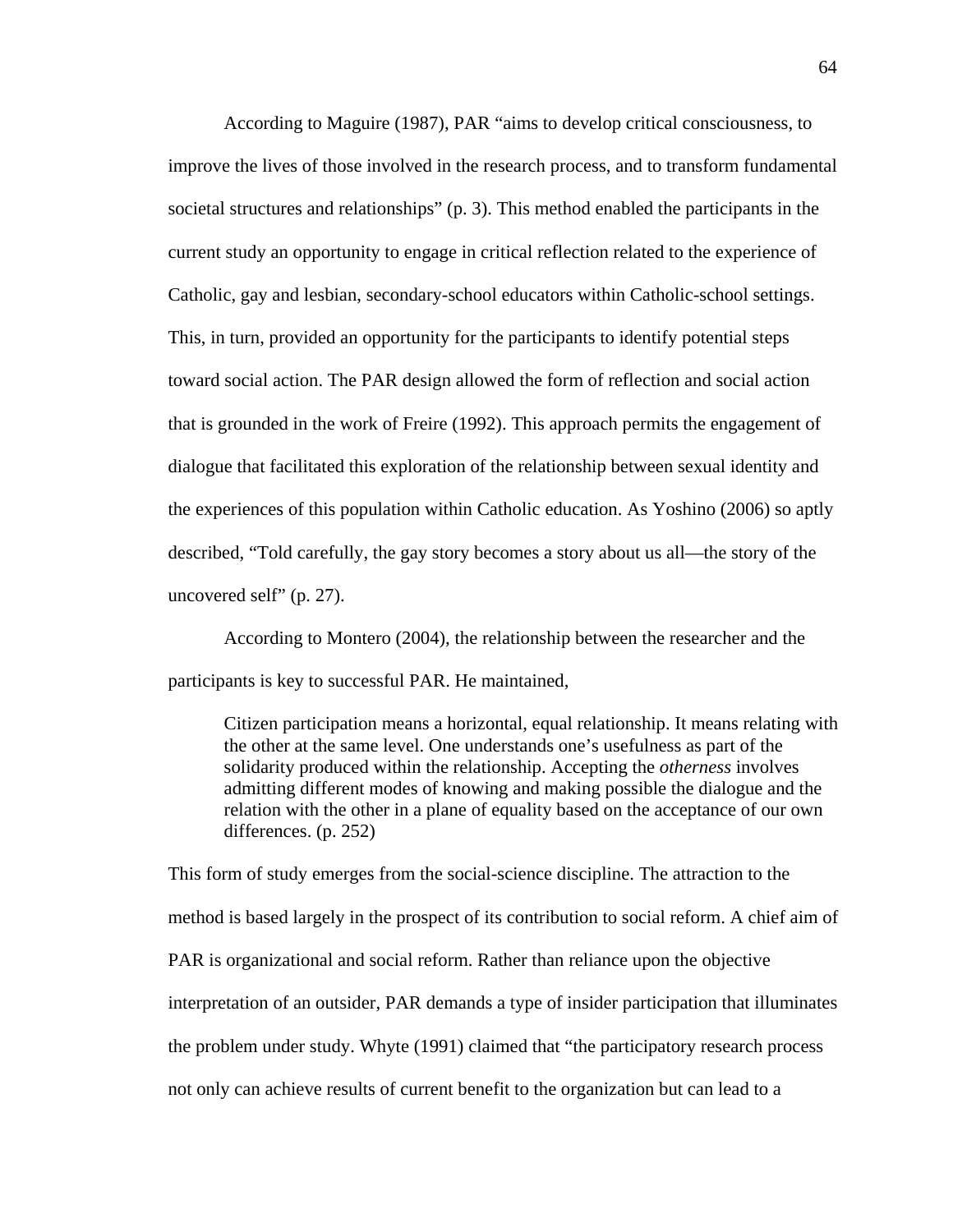rethinking and restructuring of relations so that the impact of the process can carry far into the future" (p. 40). Although not speaking directly about PAR as a method, Freire (1970) described the process of problem-posing education in similar terms. He wrote, "Problem-posing education bases itself on creativity and stimulates true reflection and action upon reality; thereby responding to the vocation of persons as beings who are authentic only when engaged in inquiry and creative transformation" (p. 84).

The purpose of this current study was to document the experiences of Catholic gay and lesbian educators teaching within Catholic secondary schools. The participants were given the opportunity to name their experiences in Catholic secondary education, learned more about themselves and the world in which they live, and identified possible strategies for creating positive change. Davis, Jason, Keys, Suarez-Balcazar, and Taylor (2004) identified knowledge construction as a major benefit of PAR. Through participation in this research project, the participants contributed to the construction of knowledge that may become a foundation for additional research in this area. According to Davis and colleagues,

As a result, all participants in the process broaden and enrich their understanding and knowledge of the social issue. This type of reflexivity is a key component of the researcher-participant relationship in any participatory approach. Thus, knowledge acquisition by both participants and the researchers is another central goal of participatory action research. (p. 5)

According to Maguire (1987), social transformation is one of the primary aims of PAR. She described three types of change possible in this process—"to develop critical consciousness of both the researcher and participants, to improve the lives of those involved in the research process, and to transform fundamental societal structures and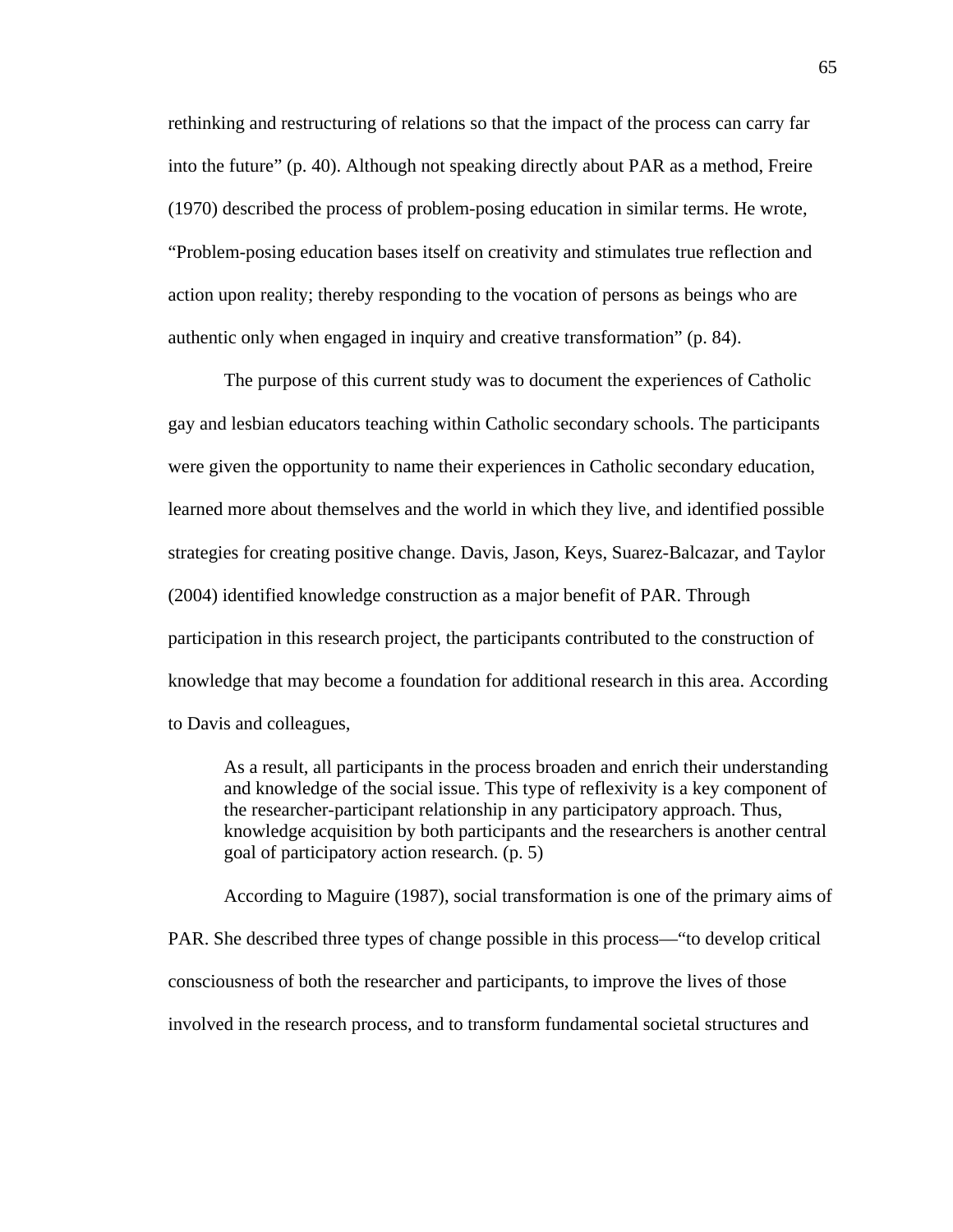relationships" (p. 3). Put simply, the process is an exercise in civil rights. Yoshino (2006) defined civil rights in a manner consistent with the aim of PAR. He wrote,

For this reason, we should understand civil rights to be a sliver of a universal project of human flourishing. Civil rights has always sought to protect the human flourishing of certain groups from being thwarted by the irrational beliefs of others. Yet that aspiration is one we should hold for all humanity. (p. 25)

# *Phases*

The organization of this current research adhered to the following phases

established by Maguire (1987) for conducting participatory research:

- 1. Organization of the Project and Knowledge of the Working Area
- 2. Definition of Generating Problematics
- 3. Objectivization and Problematization
- 4. Researching Social Reality and Analyzing Collected Information
- 5. Definition of Action Projects (pp. 40–42)

During Phase 1, dialogue was initiated with Catholic, gay and lesbian, secondary-school educators teaching within Catholic schools in an attempt to develop relationships between the researcher and members of this community. An attempt was made to understand the concerns of this community through active listening and careful participation in dialogue with the participants. To identify study participants, the researcher networked with other gay and lesbian educators working within Catholic education in northern California. This first phase of the research allowed an opportunity to learn more about the experiences of the participants as Catholic educators, and the topic of study originated from their lives. According to Maguire, "The initial phase includes gathering and analyzing existing information about the research area and about the central problems faced by the people" (p. 40).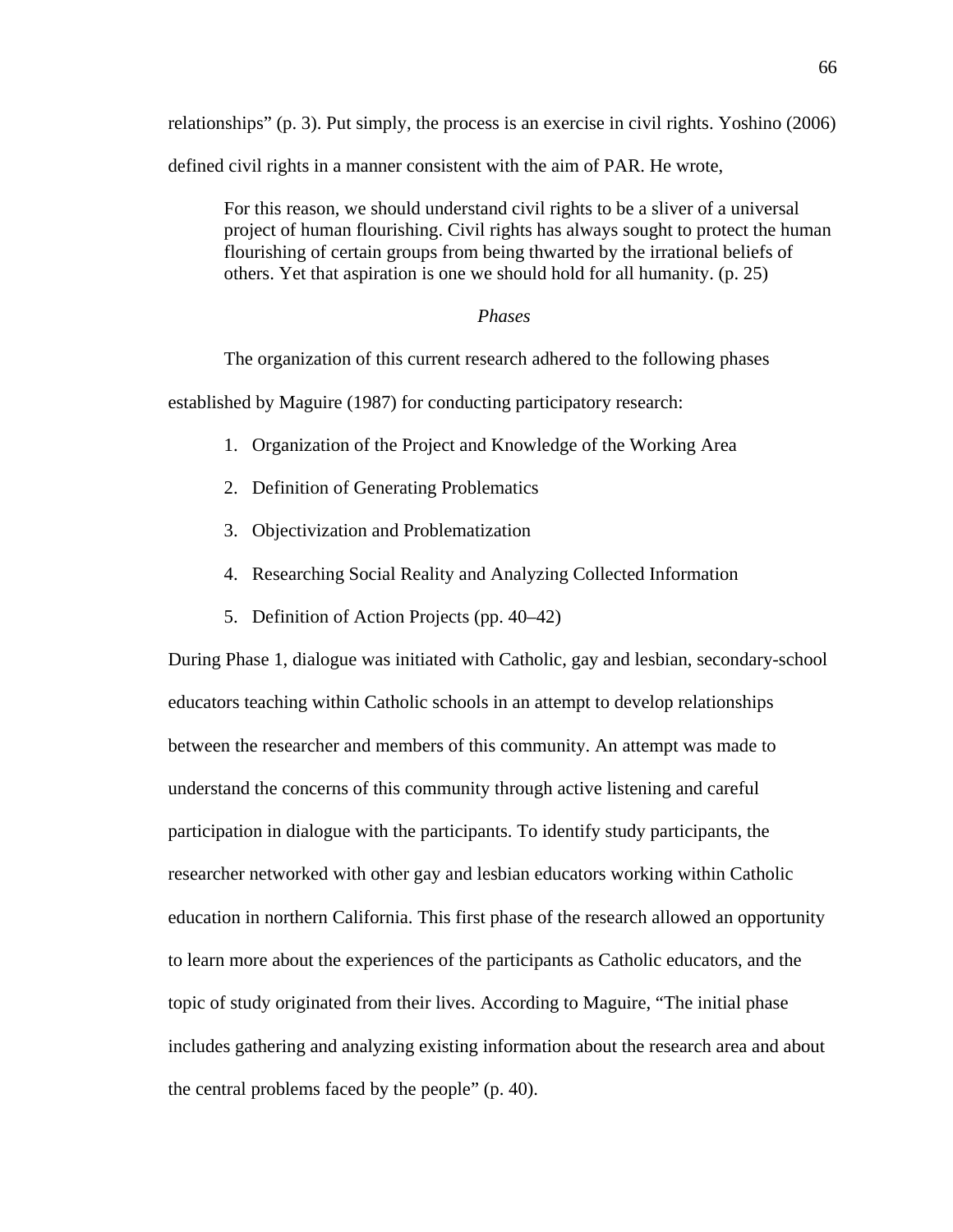As explained by Maguire (1987), "In [the second] phase [of PAR], numerous techniques and processes are used to enable both researchers and participants to identify and understand participants' perceptions of their most significant problems" (p. 41). In this current study, the researcher engaged in dialogue with the participants both individually and in a small group, identifying the problems associated with being a Catholic gay or lesbian educator within a Catholic secondary school. During this phase of the study, specific questions guided the dialogue to identify the major areas of concern. The questions also facilitated development of the problems of focus during a second dialogue. As Maguire went on to explain, "Problem-posing continues as a dialogue over time, each phase [taking] the researchers and participants to a deeper and more critical understanding of reality as perceived and experienced by both participants and the researcher" (p. 41).

 Although the current study was initiated with a set of questions based upon the experience of the researcher and the literature review, it was during the third phase of the study that the participant experiences and interpretations were explored, refined, and articulated. The themes generated by the participants became the central focus of the dialogue; hence, the problems identified by the participants became the central focus of the investigation. "By the end of this phase, the researchers and participants [will] have compiled the questions and themes which will be investigated" (Maguire, 1987, p. 41). The participants and researcher worked together to deepen their mutual understanding of their experiences and to begin to propose possibilities for social action. It is during this phase that the participants and investigator began to own the research as a group effort.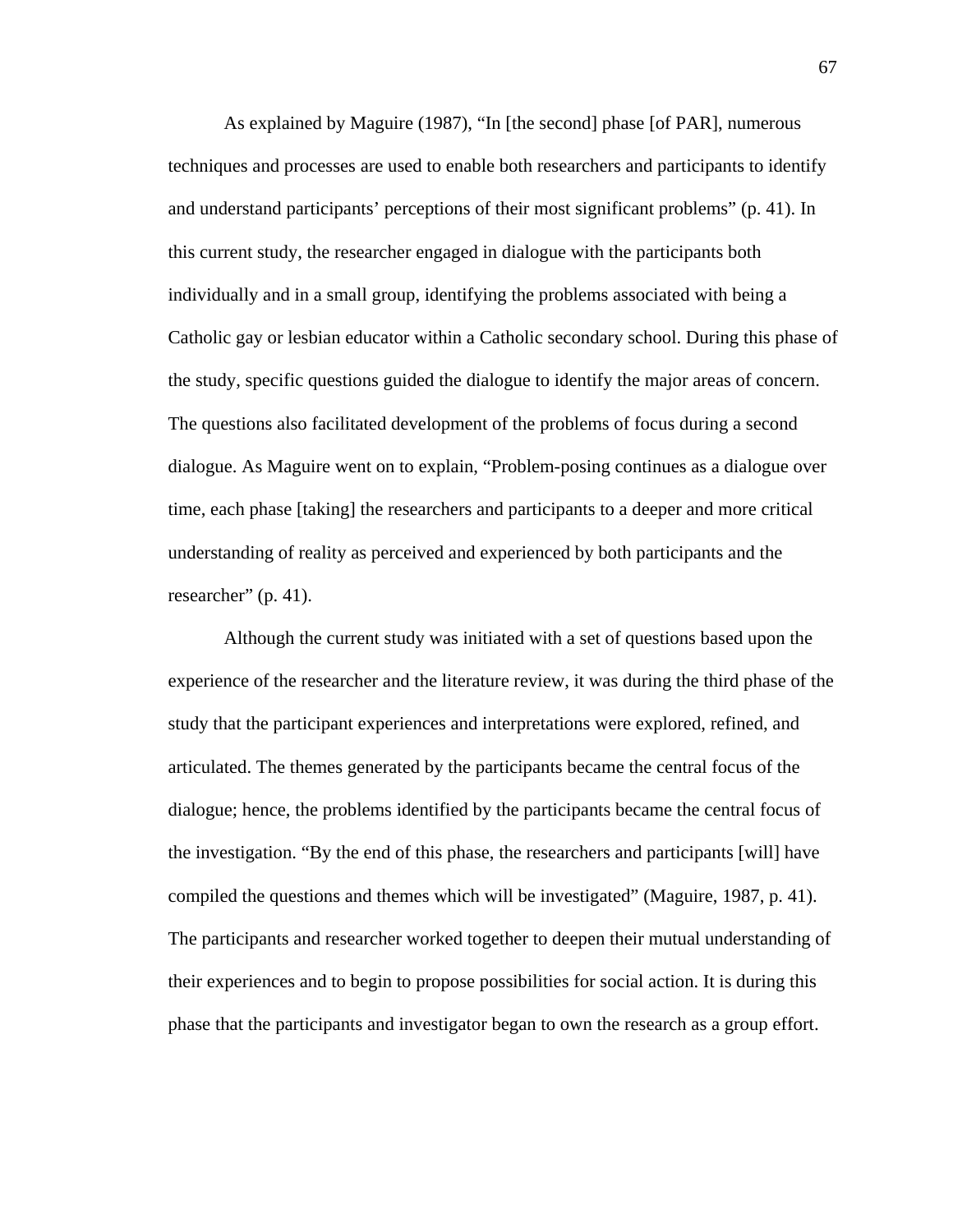During Phase 4, dialogue with the participants investigated specific problems generated during earlier phases of the study. The dialogue reflected a deep understanding of the problems identified by the participants, of the literature on related topics, and of the process of dialogue. Dialogue between the researcher and participants was aimed at analyzing the data in a manner that would develop theories and solutions. As Maguire (1987) explained, "In this phase, participants develop their own theories and solutions to problems" (p. 42). During Phase 5, decisions were made surrounding possible social actions resulting from the research and ideas for future study. The benefits of the research were immediately evident. Unlike other methodologies, PAR involves the transformation of all those involved in the project. Maguire wrote, "Ordinary and oppressed people move from being objects to being the subjects and beneficiaries of research" (p. 42).

#### Research Setting

 The dialogues were conducted in a location agreeable to both the researcher and the participants. All sessions were audiotaped and transcribed. Each participant signed a Participant Consent Form (see Appendix A) prior to the performance of any dialogue sessions and was provided the Research Subjects' Bill of Rights (see Appendix B)—both effectuated following approval by the University of San Francisco Institutional Review Board (see Appendix C). All data collection and analysis was conducted within the boundaries of the approved application. The group dialogue session was conducted at the University of San Francisco, Office of University Ministries.

## Population

The population represented Catholic secondary schools from several dioceses within Northern California, both private and diocesan schools. The study participants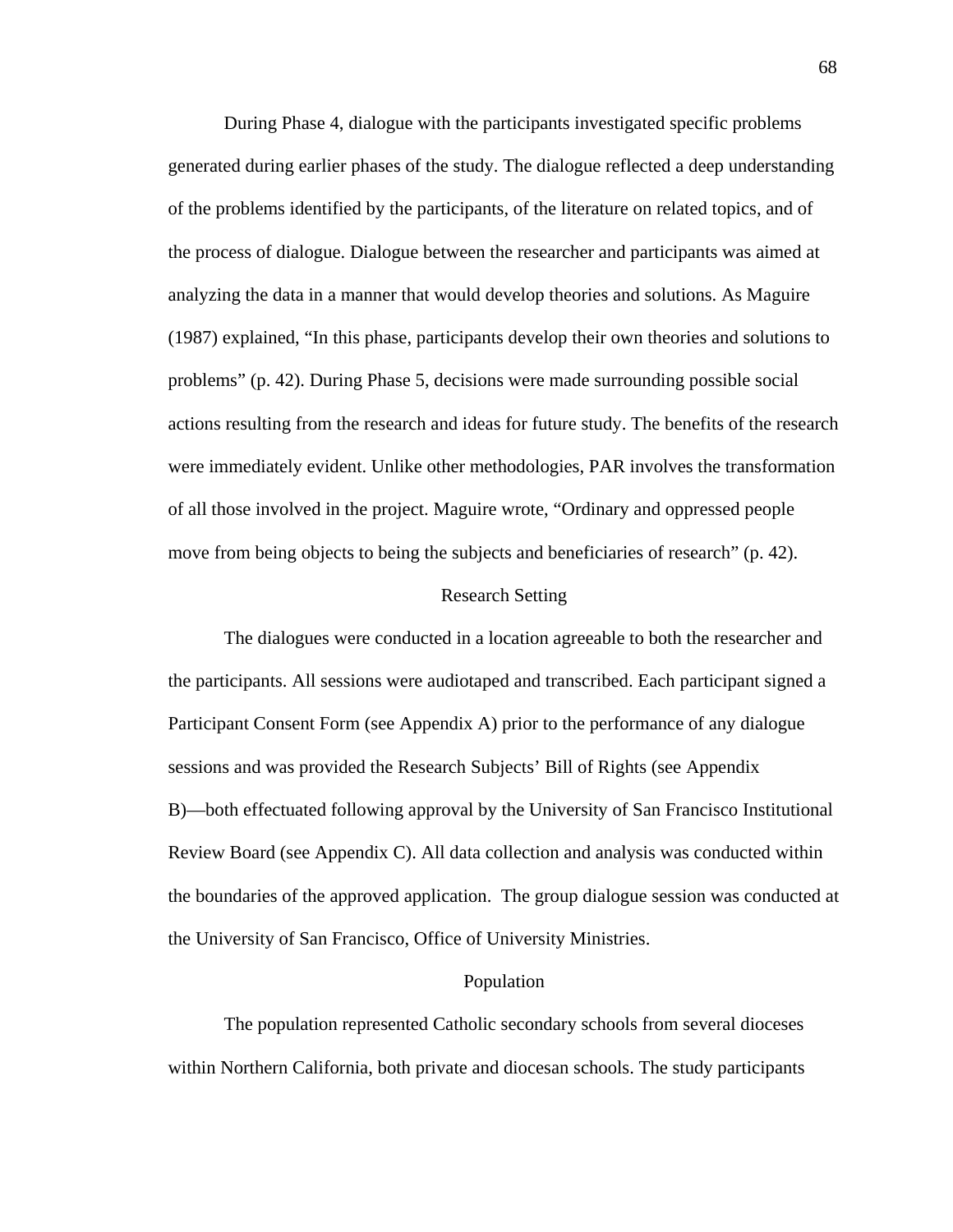were identified via the snowball method. The study was initially introduced through researcher discussion with colleagues and announcements in classes and doctoral seminars at the University of San Francisco. Preliminary phone conversations were conducted with potential participants to determine whether they met study criteria such as an ability to identify as a practicing Catholic and current employment within a Catholic secondary school in northern California. The participants engaged in two individual dialogue sessions focusing on their experiences within Catholic education, which were followed by an opportunity to participate in a voluntary small-group dialogue addressing an action plan and recommendations for future research.

Participant selection in this research was difficult due to the challenge of meeting all study criteria. While many potential candidates self-identified as loosely affiliated with the Roman Catholic Church, most could not commit to the term *practicing Catholic* as it was defined for purposes of the study. Several chose not to be included in the study for fear of being "outed" during the process and subsequently terminated by their school administrators. Despite the safeguards provided by the protection of human subjects, several educators decided the risk still outweighed their desire to participate. The study participants comprised of four women identifying as lesbian, bisexual, gay, and/or "queer" and four men identifying as gay. Each of the participants asked to remain anonymous and voiced concern over disclosure of their identities within the dissertation documentation. The fear was not typically based in disclosure to their school administrators, but in being outed to the hierarchy within the diocese in which they worked.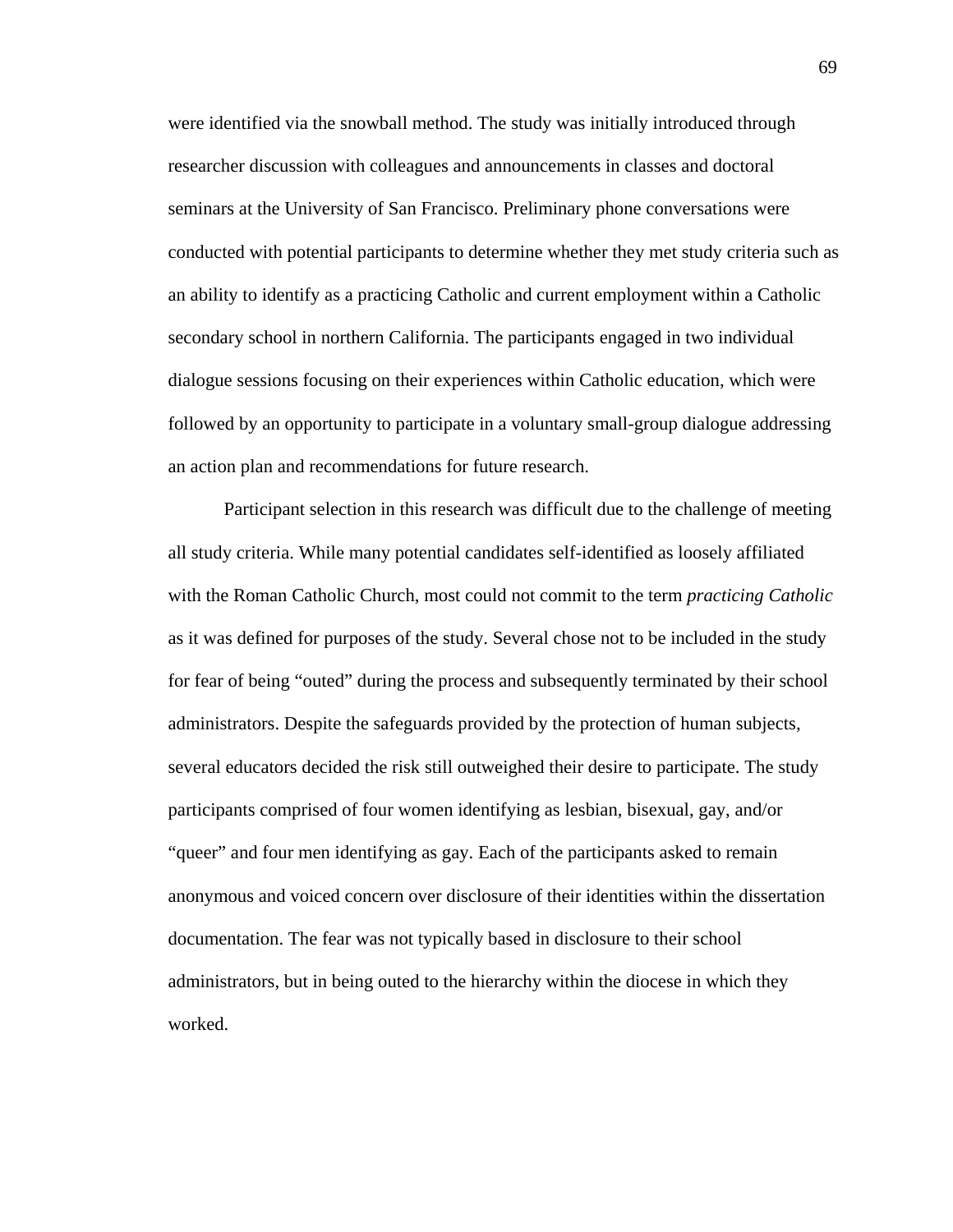# Ethical Concerns

The names of the participants and their schools within which they worked have been changed throughout this documentation in an effort to protect their identities. The specific details regarding a particular school have also been changed when the context of the transcript quotation would reveal the school identity. The specific characteristics of each school (e.g., single sex or coed and private or diocesan) are also excluded for this same purpose. The researcher conducted the dialogues in private settings that were comfortable for the participant. The small group dialogue was conducted at the University of San Francisco to minimize the risk of meeting in a school setting. The participants were made aware of their rights using the "Research Subjects' Bill of Rights" (Appendix B) as approved by the University of San Francisco Institutional Review Board for the Protection of Human Subjects.

# Data Collection

 Data collection was conducted in several phases. The first two phases included a dialogue session, transcription of the dialogue, submission of the transcript to the participant for editing and approval and, finally, corrections to the dialogue transcript as indicated by the participant. The third phase of data collection included a voluntary small group interview including five of the eight research study participants. The small group dialogue was transcripted and then sent to the participants for approval. The participants had an opportunity to make any corrections to their responses.

The first dialogue began with use of the predetermined questions (Appendix D). Participants had an opportunity to consider the questions in advance, to raise their own questions in the first dialogue and to help develop questions for the second dialogue.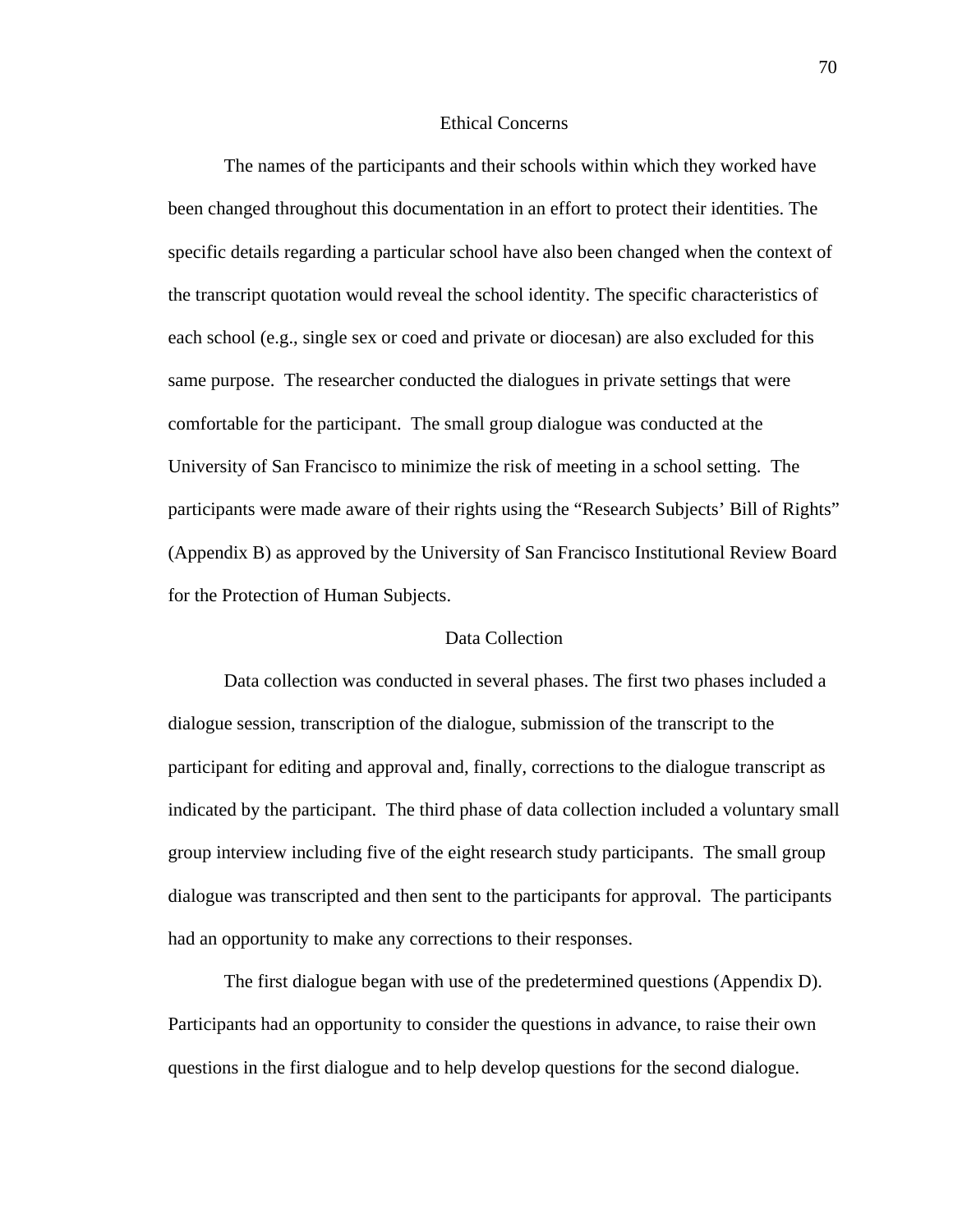The initial dialogue gave structure to the research and initiated a journey of selfdiscovery and storytelling for the participants. PAR and narrative analysis demands honest exchange between the researcher and participants that evolves into a transformative mutual experience. Webster and Mertova (2007) explained,

In the telling of researcher stories, the stories of the participants merge with the researcher's to form new stories that are collaborative in nature. These become the collaborative document that is written on the research, which opens new possibilities for further research. (p. 88)

Broad, open-ended questions characterized the first dialogue. The participant responses provided an opportunity for follow-up questions that helped the stories unfold. The conversation between the participants and researcher initiated a relationship within which personal and social transformation emerged. The dialogue was transcribed and distributed to the participants for accuracy checks and any changes in the transcripts to properly represent their intended thoughts. Participants were given an opportunity in each phase of the process to make sure that the transcripts accurately represented what they intended to say. According to Smith, Williams, and Johnson (1997),

It is about transformation on both personal and social levels. At the heart of this transformation is a research process which involves investigating the circumstances of place; reflecting on the needs, resources, and constraints of the present reality; examining the possible paths to be taken; and consciously moving in new directions. (p. 8)

After the researcher concluded the first round of dialogues, he developed a second set of dialogue questions (Appendix E) that were based on input from participants during the first dialogues and from themes emerging from the dialogues as a whole.

Prior to the second dialogue, the participants received the prepared questions so they would have an opportunity to reflect upon them and determine whether they desired any additional questions. The participants had the freedom to respond to the questions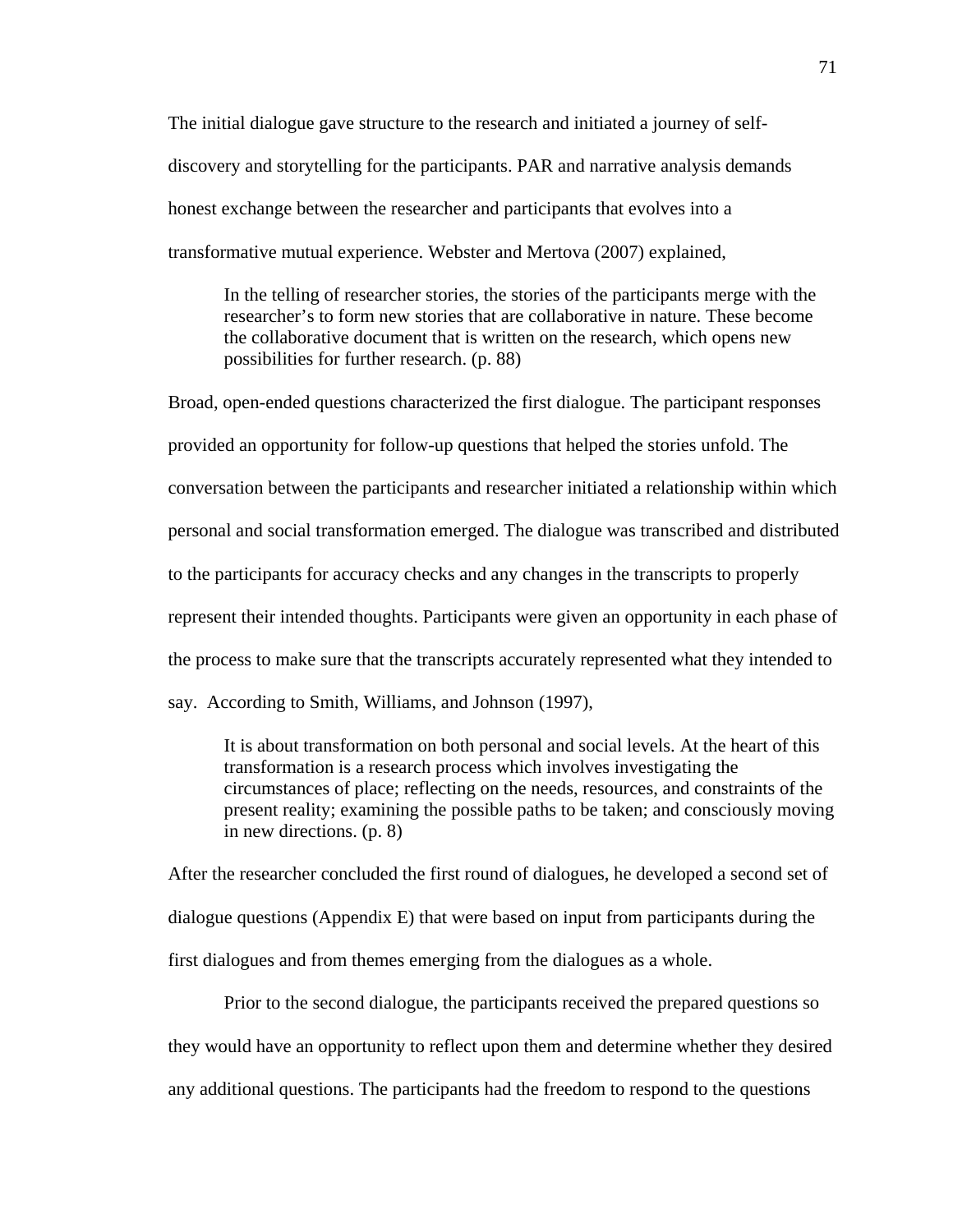presented or move the dialogue in a different direction. The second dialogue was transcribed and again presented to the participants for accuracy approval and any needed changes. The researcher edited the transcripts as directed by the participants. Seven of the eight participants engaged in the first and second dialogues. One participant completed the first interview only.

The final phase in the process was a third dialogue with the participants in a small-group setting. Participation was voluntary and depended upon the comfort of the participants in a small-group environment. Five of the eight participants engaged in the small group dialogue that took place at the University of San Francisco, Office of University Ministries.

The transcripts were then merged into a single document titled "The Experience of Catholic, Gay and Lesbian, Catholic Secondary School Teachers Within Northern California: A Participatory Action Research Study (Participant Dialogue Transcripts)" (Everitt, 2010) and will be stored in a locked closet in the researcher's home for seven years.

The researcher adapted a data collection process developed for a similar study of gay and lesbian public school teachers (Pekman, 1997, pp.100-101) to include an additional small-group dialogue. It is difficult to completely separate the process of data collection and data analysis when conducting PAR because of the cooperation between the researcher and participants in the interpretation of data. Numbers 1 -12 chronicle the data collection process while numbers  $13 - 19$  outline the process for data analysis. In PAR data analysis is a constitutive element of the data collection process as well.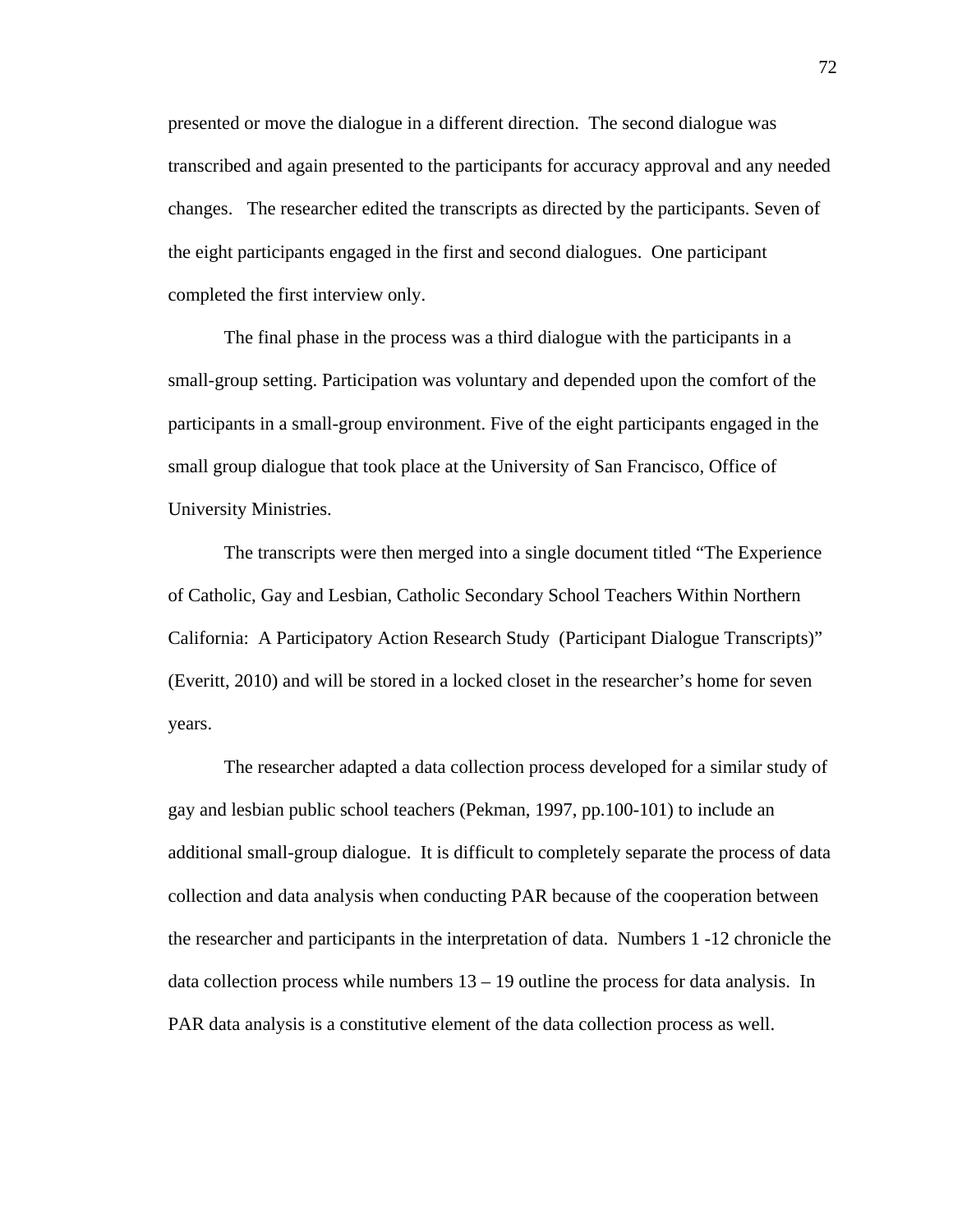- 1. Created research categories and questions to guide the dialogues;
- 2. Defined the research community and participants;
- 3. Submitted research questions to participants;
- 4. Conducted and recorded the first dialogue;
- 5. Transcribed and analyzed the first dialogue;
- 6. Submitted the transcripts to the participants for approval;
- 7. Made corrections to transcripts as indicated by participants;
- 8. Generated and submitted guiding questions to the participants for the second dialogue using themes developed by the participants;
- 9. Conducted and recorded the second dialogue;
- 10. Transcribed and analyzed the second dialogue;
- 11. Submitted the transcripts to the participants for approval;
- 12. Made corrections to transcripts as indicated by participants;
- 13. Analyzed data and made initial attempt at generating findings;
- 14. Submitted the findings to participants in narrative format (early version of Chapter 4);
- 15. Conducted a third interview in a small group to respond to initial themes and generate an action plan;
- 16. Coded data to make connections between research questions and participants' narratives;
- 17. Formulated tentative conclusions;
- 18. Submitted tentative conclusions to participants and requested changes or deletions;
- 19. Formulated final conclusions.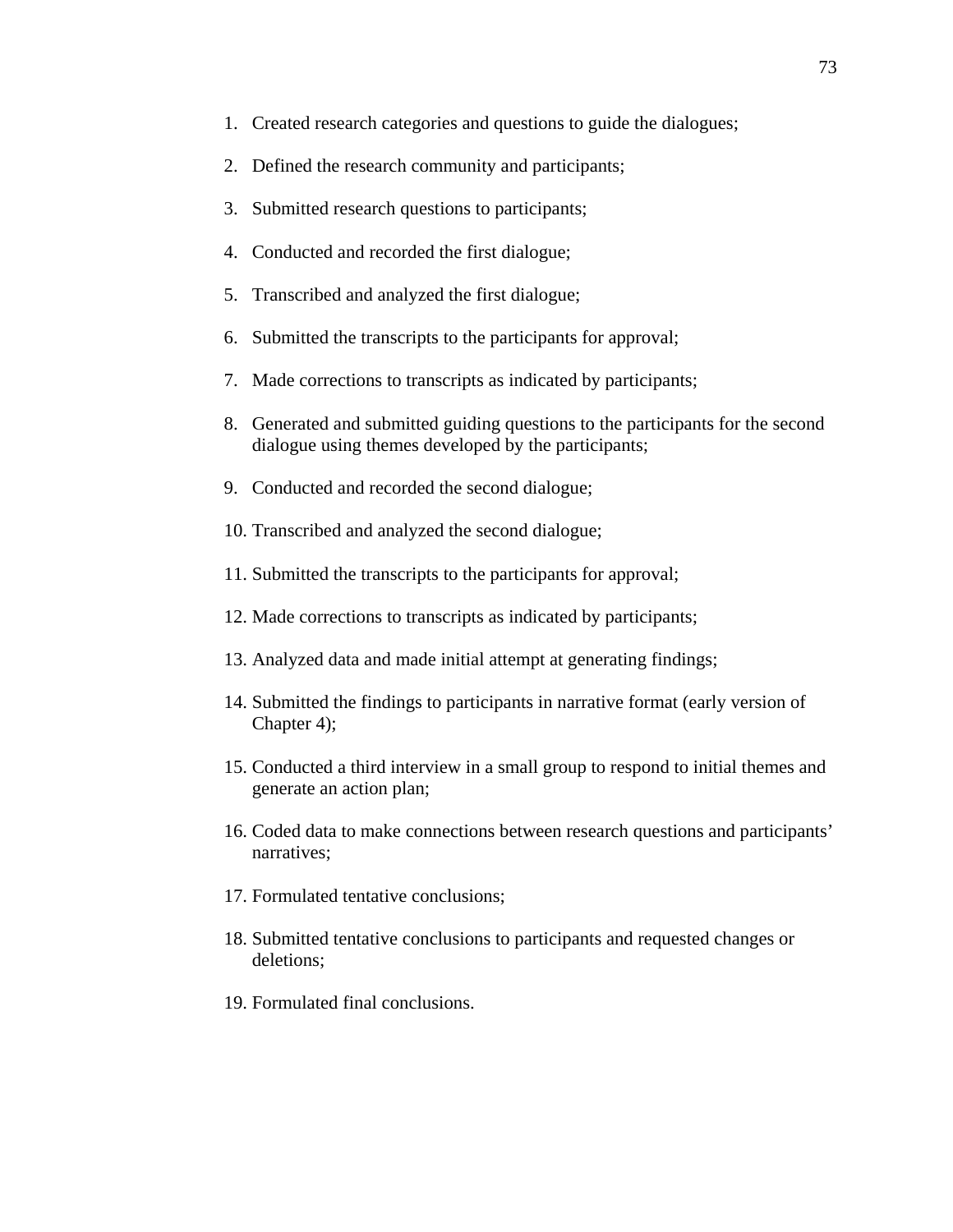#### Data Analysis

As described by Riessman (1993), "Interviews are conversations in which both participants—teller and listener/questioner—develop meaning together, a stance requiring interview practices that give considerable freedom to both" (p. 55). According to Riessman (1993), the researcher "must consider how to facilitate narrative telling interviews, transcribe the purposes at hand, and approach narratives analytically" (p. 54). The purpose of the dialogue is to generate narratives that will illuminate the experiences of the participants. Webster and Mertova (2007) maintained that analysis of participant stories can deepen understanding surrounding questions under study. "Narrative can tap the social context or culture in which teaching and learning takes place. Just as a story unfolds the complexities of characters, relationships and settings, so can narrative illuminate complex problems in teaching and learning" (p. 13). To this end, data analysis occurred during the dialogue process in conversation with the participants and at the end of the study when the researcher sat with the data alone.

Although PAR does not traditionally directly address the question of validity the researcher provided several opportunities for the participants to approve of and suggest changes to the emerging themes, conclusions and recommendations for further research. Significant effort was made to solicit the feedback of the participants to guarantee that the researcher was not imposing his agenda on the participant's story. On the question of validation when using narrative analysis as tool, Riessman (1993) wrote,

How are we to evaluate a narrative analysis? Can one tell a better one from a worse one? Prevailing concepts of verification and procedures for establishing validity (from the experimental model) rely on realist assumptions and consequently are largely irrelevant to narrative studies. A personal narrative is not meant to be read as an exact record of what happened nor is it a mirror of a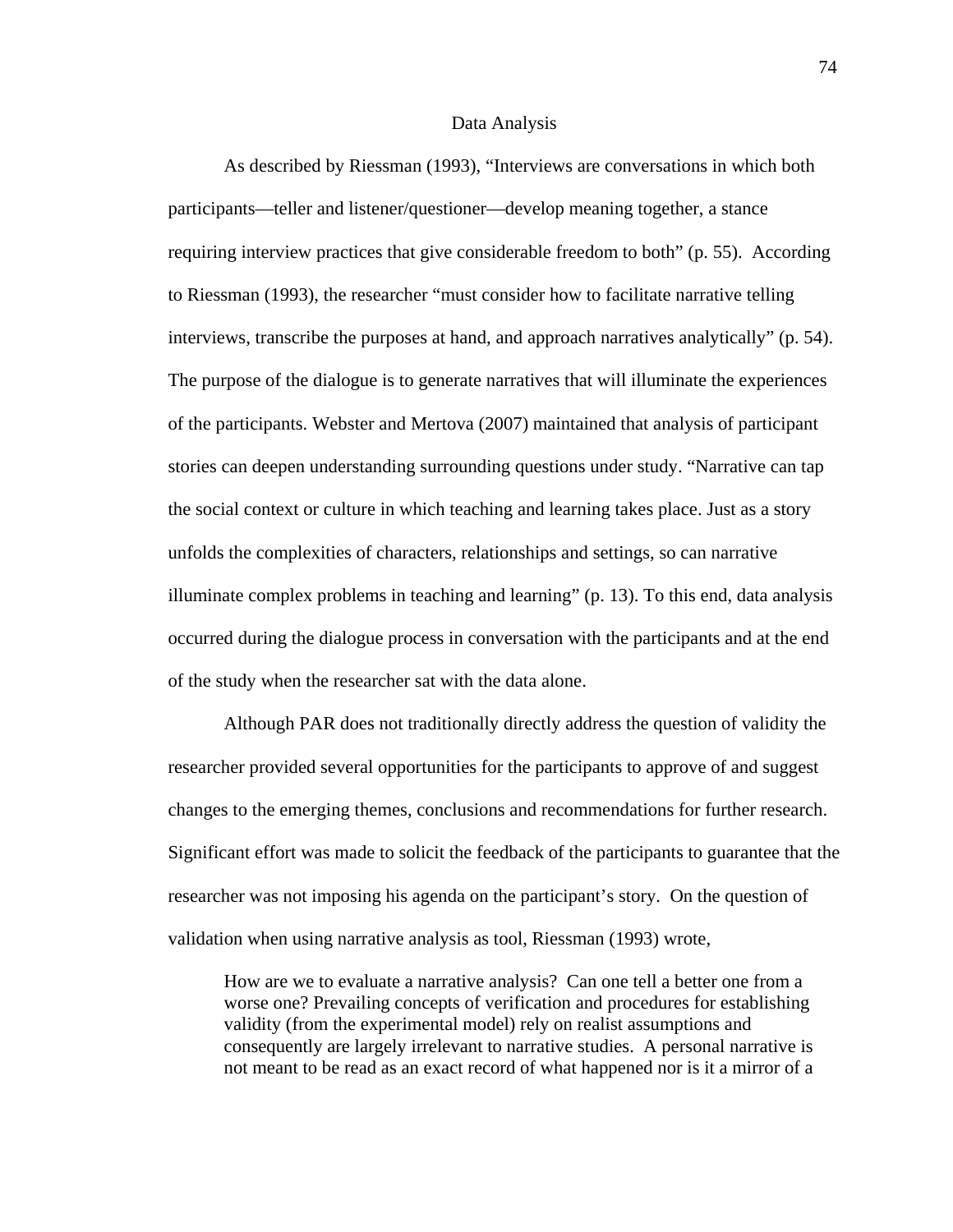world "out there." Our readings of data are themselves located in discourses (eg., scientific, feminist, therapeutic). (p. 64)

Prior to the small-group dialogue, the researcher spent several weeks reading the transcripts and considering the themes that emerged during the first two dialogues before writing a narrative that tentatively identified the themes that would answer the research questions for the study. The researcher then isolated himself for seven days to code the data, document the findings, and complete a first draft to be submitted to the participants for approval. Over the course of the seven days, the researcher color-coded participant responses as they corresponded to the research questions. For example, a response that spoke of a participant's fear of being fired was coded red. A response that indicated a commitment to personal prayer was coded green. The researcher contacted several of the participants by phone to clarify the meaning of an unclear response. The color-coded themes were then organized according to the research question to which the narrative spoke. Finally, the researcher drafted a first version of the findings to be submitted to participants for approval.

The researcher submitted the first draft of findings to the participants so that they had an opportunity to read the draft and to reflect on whether or not the findings were consistent with their experiences. During the small-group dialogue that followed, the five participants unanimously supported the findings as written in the first draft. The three participants who did not participate in the small group dialogue were given an opportunity to approve of the findings as well. All three of the remaining participants indicated support for the findings as agreed upon in advance.

Upon the conclusion of the small-group dialogue the researcher revised the first draft, generated conclusions and proposed ideas for further study. The participants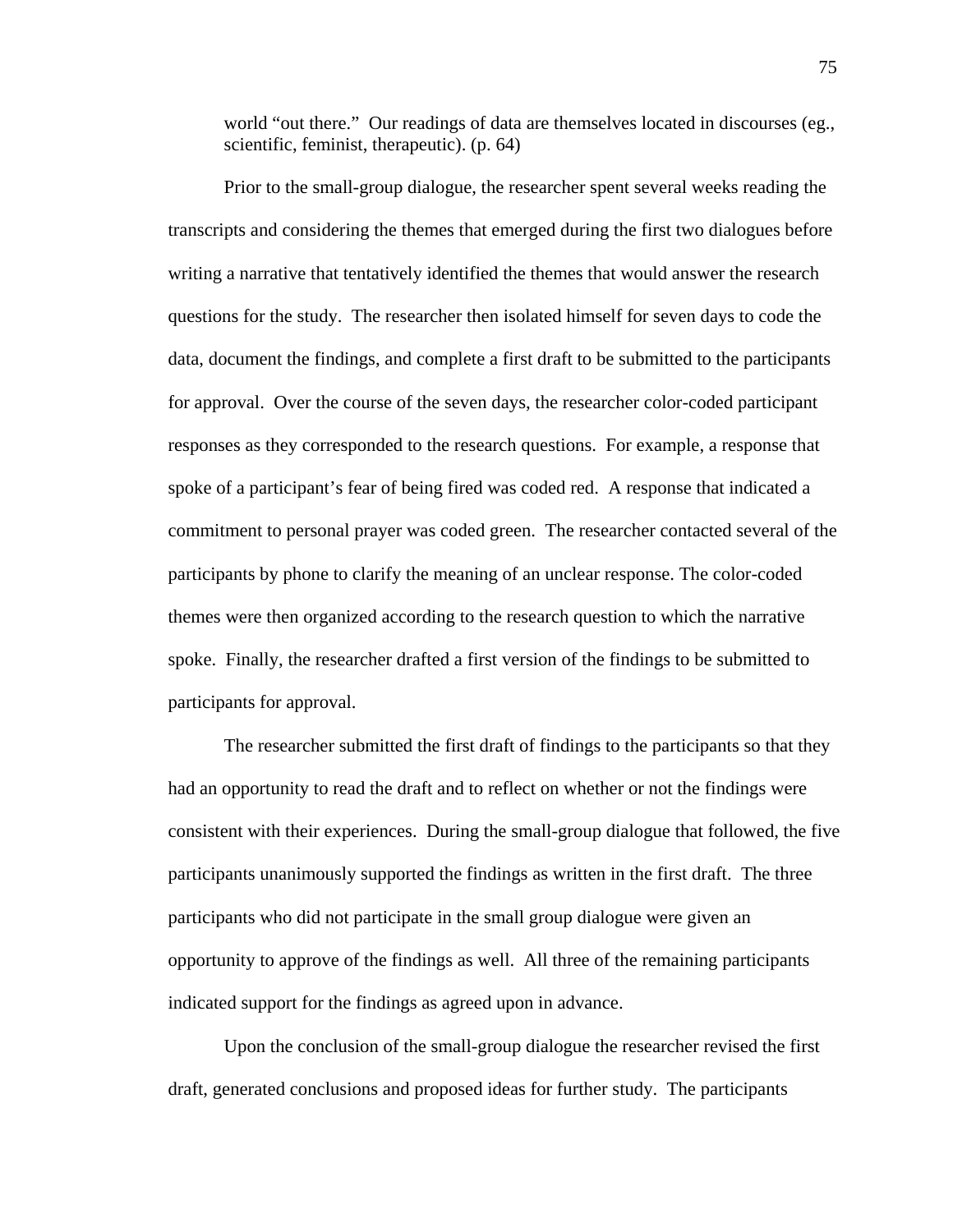received a copy of the chapters that would be submitted for the dissertation defense and were given an opportunity to suggest changes or to contest conclusions. Not a single participant in the study challenged the conclusions or requested edits to the draft.

A summary of the data analysis process follows:

- 1. Recorded impressions after each dialogue, highlighting key themes;
- 2. Submitted questions and themes to participants prior to each dialogue;
- 3. Coded data and generated findings;
- 4. Submitted findings and conclusions to participants prior to the small group dialogue;
- 5. Conducted small group dialogue to generate an action plan;
- 6. Formulated conclusions and made proposals for further study.

Unlike more traditional forms of quantitative and qualitative research, narrative analysis is concerned with the perspective of the participant. Webster and Mertova (2007) described narrative analysis as a process that "seeks to elaborate and investigate individual interpretations and worldviews of complex and human-centered events. It is more concerned with individual truths than identifying generalizable and repeatable events" (p. 89).

## Background of the Researcher

The researcher serves as a principal within a Catholic high school located in proximity to San Francisco, California. Prior to the principalship, he filled various positions within the same school including a religious-studies instructor, Chair of the Religious Studies Department, personal counselor, and director of the Office of Equity, Justice and Multicultural Education. His tenure with the school covers nine years and he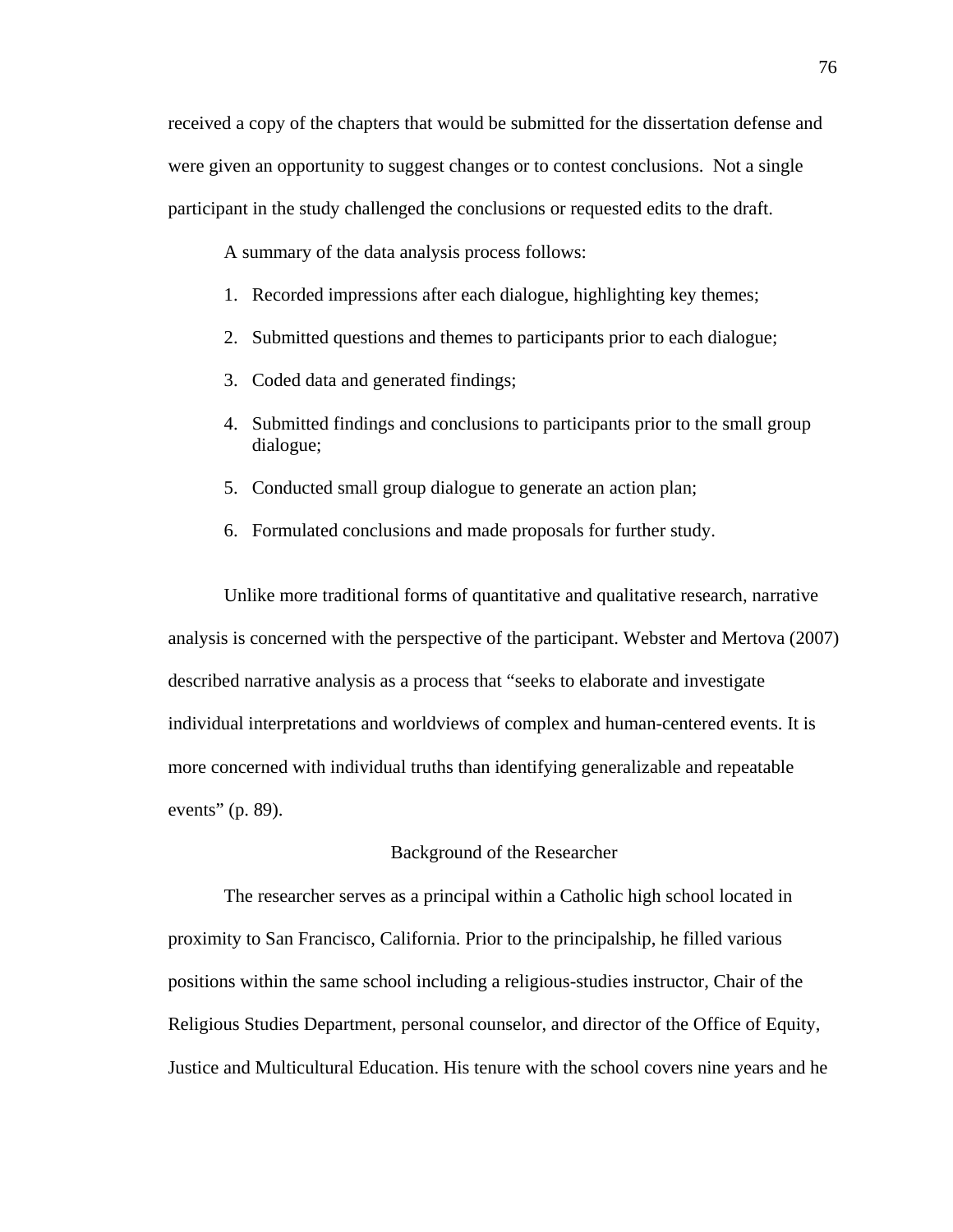previously taught in another school sponsored by the same religious congregation. The researcher has been involved in Catholic education for 15 years. He was raised in Texas where he earned a bachelor of arts in theology and philosophy from a Catholic university. Before earning a master's degree in education in counseling psychology, he studied theology as a lay student at a major seminary in Texas and is currently completing the requirements for a doctorate in Catholic educational leadership from the University of San Francisco.

The researcher is a member of the National Catholic Educational Association and serves on the board of trustees for a small, underserved Catholic school within the Diocese of Oakland. In addition to his interests within the realm of education, the researcher is active in community-based initiatives involving racism, militarism, and human-rights issues. During his years as a teacher, counselor, and administrator, the researcher has worked to create inclusive communities within which GLBT adults and students feel safe, cared for, and respected. He has been involved in the development of multicultural programs fostering strong identity development and peaceful communities.

 In the next chapter, you will hear the voices of the participants who agreed to engage in the study. Their testimonies illustrated the challenges of Catholic gay and lesbian Catholic secondary school teachers and highlighted their contributions to Catholic education.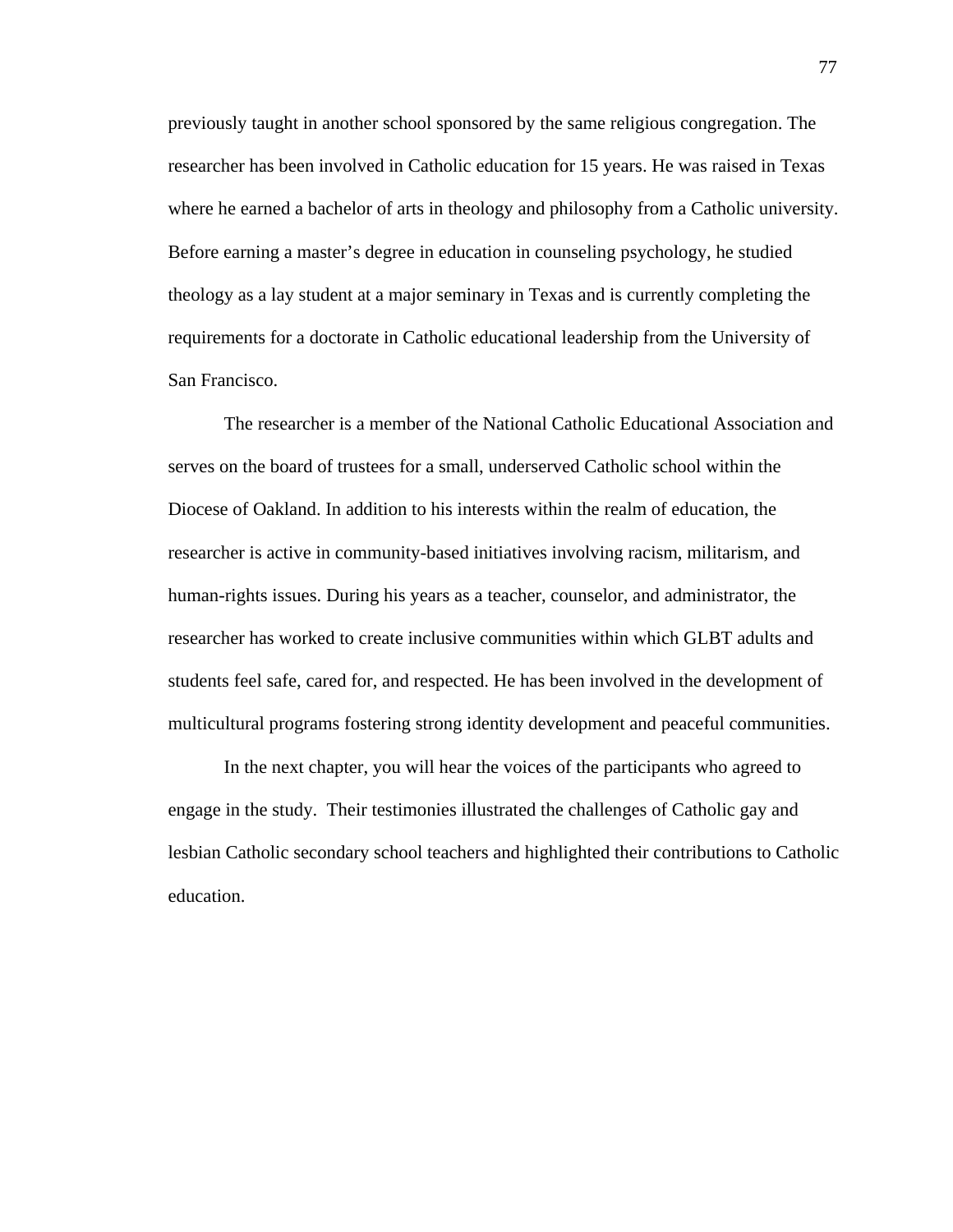## CHAPTER IV

## FINDINGS

## Research Questions

The findings are organized according to the research questions under consideration in the current study. Each question was answered using participant narratives that illuminated his or her experience as a Catholic gay or lesbian Catholic secondary school teacher. The participants were given the opportunity to approve the themes that supported the questions under investigation. The themes that emerged were (a) Catholic identity, (b) prayer/sacramental life, (c) mentoring gay and lesbian students, (d) silence/invisibility, and (e) fear.

# *Research Question 1*

How does a homosexual identity affect what it means to be a Catholic, gay or lesbian,

## secondary-school educator?

Although the theme of silence/invisibility was commonly experienced among the sample, it emerged differently for each study participant. For a few, silence was experienced during the celebration of weddings, the baptism of children, or in the absence of a partner's name within the staff directory. For others, invisibility manifested as colleague fear of engaging in conversation with them at lunch or fear of displaying a photo of their partner in their office. Invisibility was also expressed as a lack of clear support from administrators that contributed to a sense of marginalization. In the following dialogue excerpt, Ashley described her fear of engaging in any classroom discussion related to sexuality due to her sexual orientation:

So I've always been very careful and, in fact, because of being gay—you know, being a lesbian—I think I almost stayed away from sexual issues in the classroom more than, you know, other teachers who, you know, just tackled it and didn't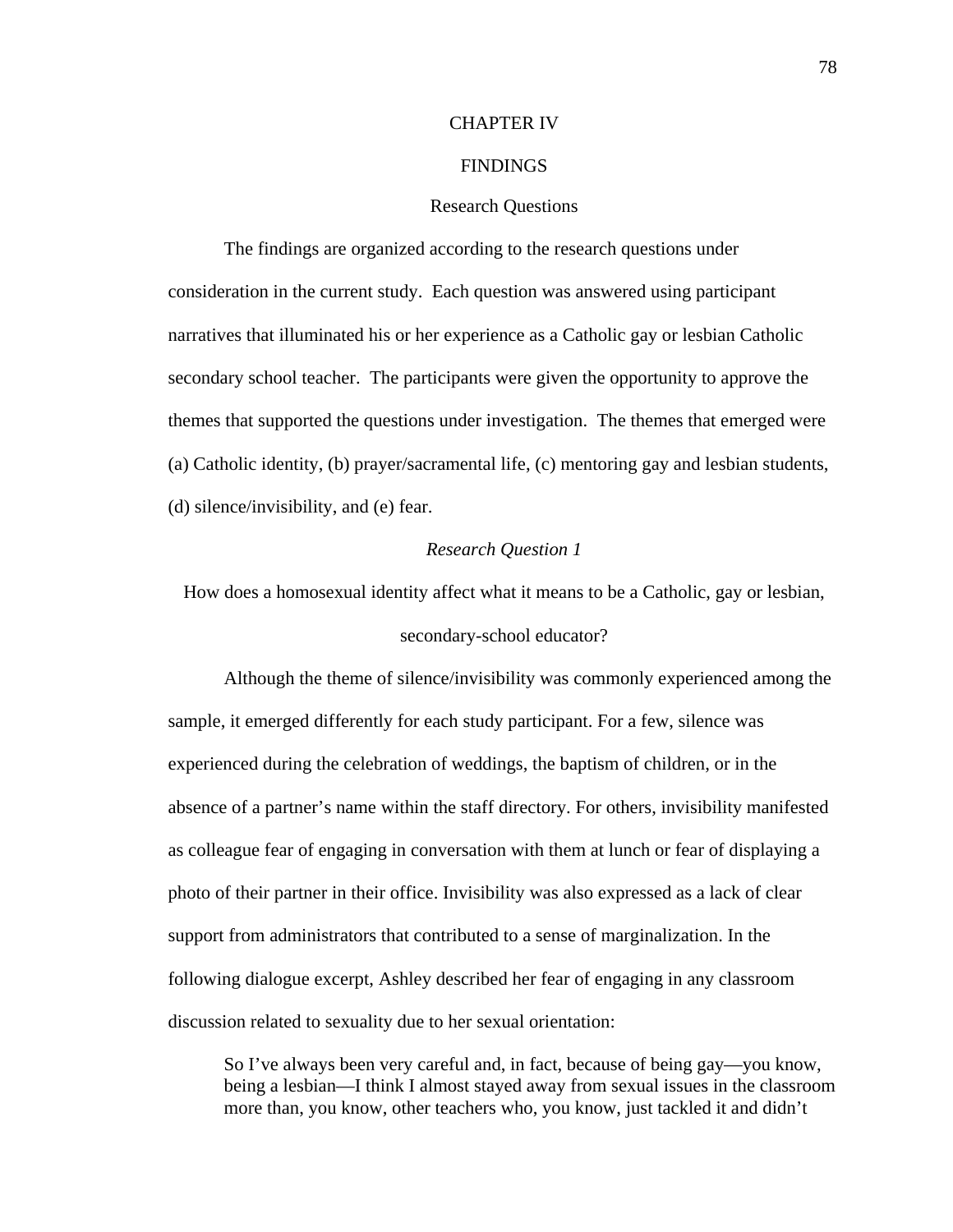think about it twice. I didn't want kids to ask me questions in a public forum. In some sense, it almost felt like I was failing my students because of my own fears. (Everitt, 2010, p. 8)

When asked if she felt like she feared punishment for engaging in classroom

discussion involving her partner, Ashley explained that it was difficult to balance the real

possibility that she could lose her job with the impossibility of denying the existence of

her partner with her students. Lying is not an option for her, as evidenced in her

following dialogue comments:

There is no way that I could not be honest in a sense. I just don't have it in me to not be honest, to blatantly lie. I just can't do that. I'm not, I've never been that kind of person. My mom taught me well when I was a little girl. (Everitt, 2010, p. 14)

Ashley was asked if she spent a significant amount of time each day thinking about the

fact that she is a lesbian woman working within a Catholic school and she stated,

No, it's definitely not always present. I don't know. I don't know, this is a total "guesstimate"; I'd say maybe half. You know I think it depends on who I am with and what the situation is. If I am leading a meeting and this person is praying for his wife because it is her birthday, but then I consciously don't pray for my wife on her birthday, kind of thing. You know? Or [a] lunchtime conversation; it's like, I look around, "Who am I sitting with; what can I say?" You know, but I have a picture of my daughter and my wife in my office. You know, sometimes, depending on who is in there I wonder if they are going to notice, and other times, it's like, I don't even think about it. So, half the day, I guess. (Everitt, 2010, p. 16)

After many years of working within a non-Catholic environment, Roger began a

30-year career in Catholic education. He had not yet disclosed personally or publicly his

sexual orientation, and teaching within a Catholic school caused him to maintain this

privacy for many years. He stated,

You know, I look back on that and I think, "Oh, once I started teaching religion full time in a Catholic high school, I became more closeted." I believe that, by entering a Catholic high school [as a teacher], I basically became more closeted. (Everitt, 2010, p. 270)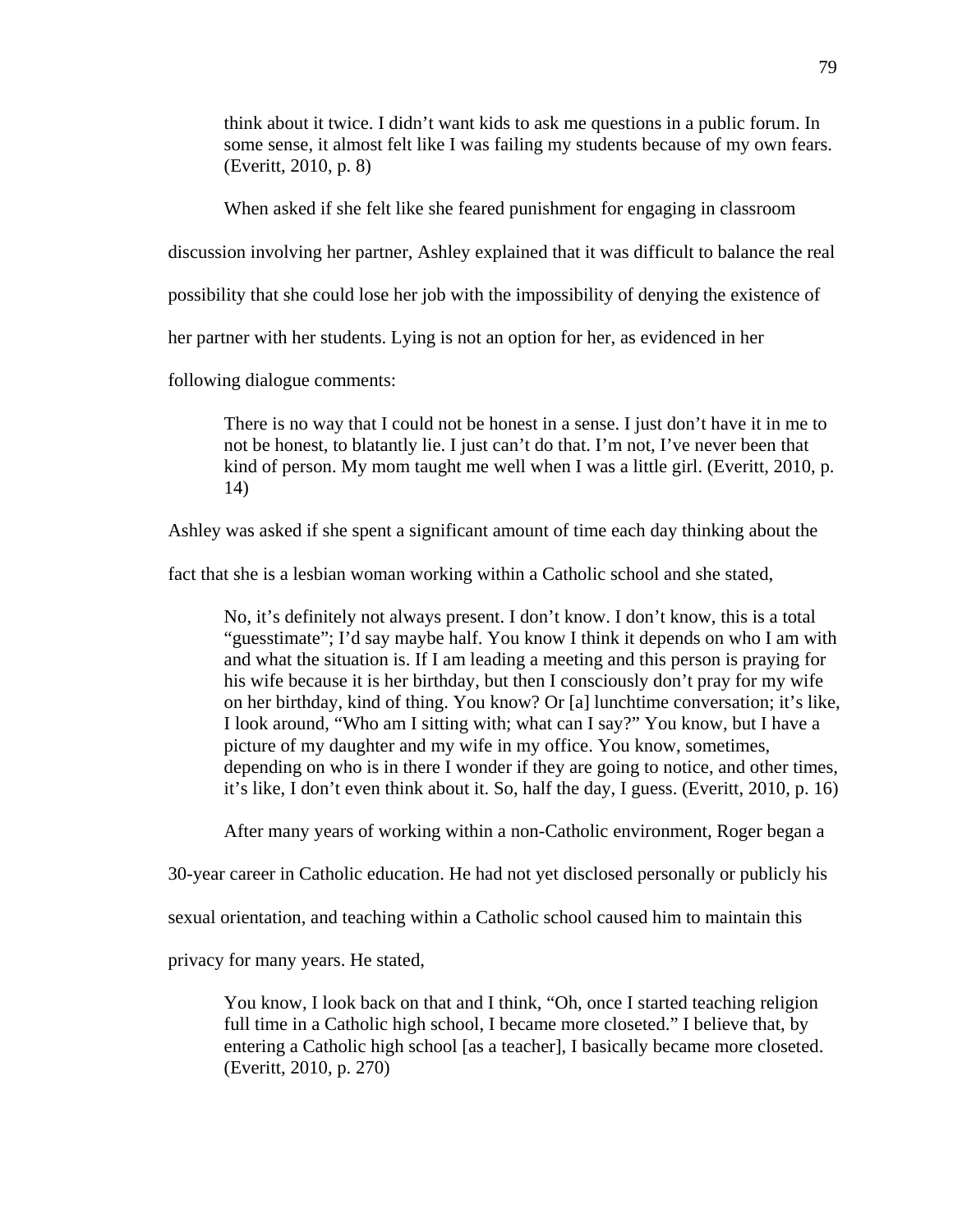Roger was asked if he made a conscious decision not to deal with his homosexuality and he stated, "Yeah . . . I mean, my intentionality was conditioned by the repression and fear that I felt about my own internalized homophobia" (Everitt, 2010, p. 271). Roger described his relationship with school administrators and colleagues as prudent. He was not entirely comfortable disclosing his sexual orientation to administrators because he was uncertain as to the manner in which they would respond. He explained, "I seek to access the virtue of prudence; I seek to be prudent in my choices. I would say that it would be rare for me to tell an administrator" (Everitt, 2010, p. 272). Describing his relationship in this regard with colleagues he stated, "I will not lead a totally closeted life. I choose people I want to share with, and those people I trust and tell them; I trust them. It is a little bit more of a deliberate process" (Everitt, 2010, p. 281).

Although Cyndi had disclosed her sexual orientation to many of her colleagues, she remained careful, as indicated in the following dialogue excerpt:

I think, if they knew for sure. . . . I think people [students] can guess, and think of "Well, yeah, she is." If they know for sure, like if it was a statement, then I think that would be something that they could use against me.

Cyndi was asked if she ever felt oppressed because she could not be completely open about who she is as a Catholic lesbian. She was hesitant to use the term *oppressed* because it placed her in the position of a victim. She did, however, describe her experience as a gay Catholic in the following manner: "I do find it exhausting, I mean, and I feel like sometimes it's exhausting just to do a lot of stuff, but being gay is another part; it's a piece of that" (Everitt, 2010, p. 75). When asked if it was possible that exhaustion is another manifestation of oppression, she replied, "Maybe; it probably is. I think maybe that the reason we don't want to say we feel oppressed is because that's so,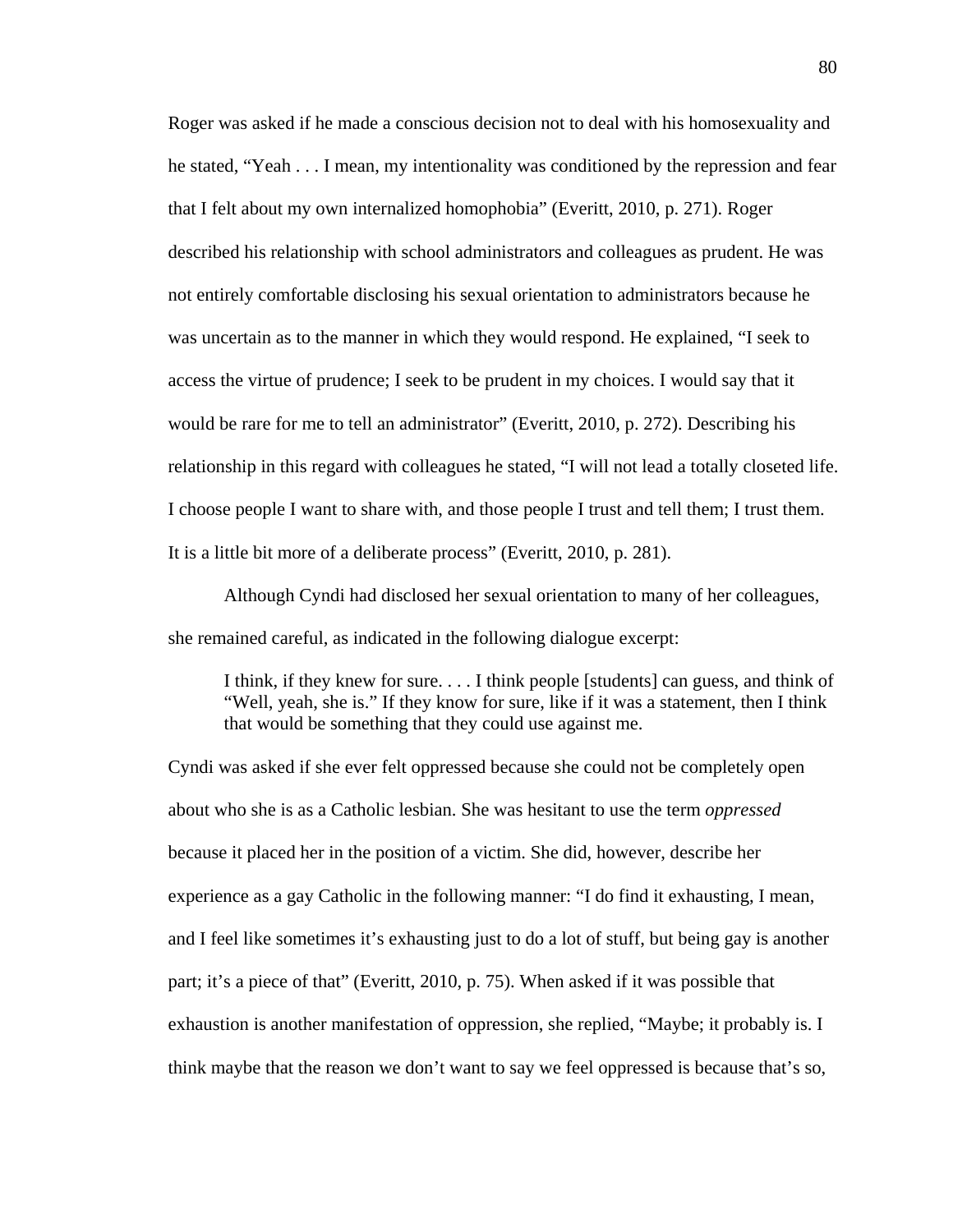like, oh my God; why would you do that to yourself'" (Everitt, 2010, p. 75)? Cyndi was asked to provide a 30-second summary of what she wished to convey in this study. Her response indicated frustration toward a culture and society that is rigid in its thinking concerning homosexual people. This caused her to feel discounted. She stated,

I would basically say that we're discounted, that we are not trusted and that our experience is not trusted. I wonder how much of it is combined with being a woman, too. People don't want to understand. It's like, "Not only can you not understand it, but you don't even want to spend 5 minute[s] to try and understand it or listen to my perspective."

 Joseph described the experience of invisibility at his school following his commitment ceremony. It is a common practice in his school to celebrate the important milestones of community members (i.e., birthdays, weddings, anniversaries, and births). Joseph was asked if he expected to be recognized publicly at the school and he responded that he did not have that expectation. When asked why, he stated, "No, there won't be anything because it is organized by the administration and I'm not even talking to them about it [the commitment ceremony]" (Everitt, 2010, p. 140). He explained that it was the same for other gay and lesbian teachers at his school, stating,

I know that some of the homosexual teachers are partnered. You know some of them bring their partners to different events, but you know, if it's, like, they are celebrating an anniversary, they're not gonna say, "[administrator named], you know, could . . . ." They wouldn't expect [administrator named] to recognize that at a faculty event.

In several dialogue sessions, the participants described the policies of their school regarding sexual orientation as similar to the military's "don't ask, don't tell" policy. Lori explained,

[School named] policy of dealing with homosexuality is "don't ask, don't tell." I know that my administrator is trying to nuance that. My administrator is working with other people from around the Bay Area to try and get better help for the kids, but as for faculty right now, it's "don't ask, don't tell." (Everitt, 2010, p. 197)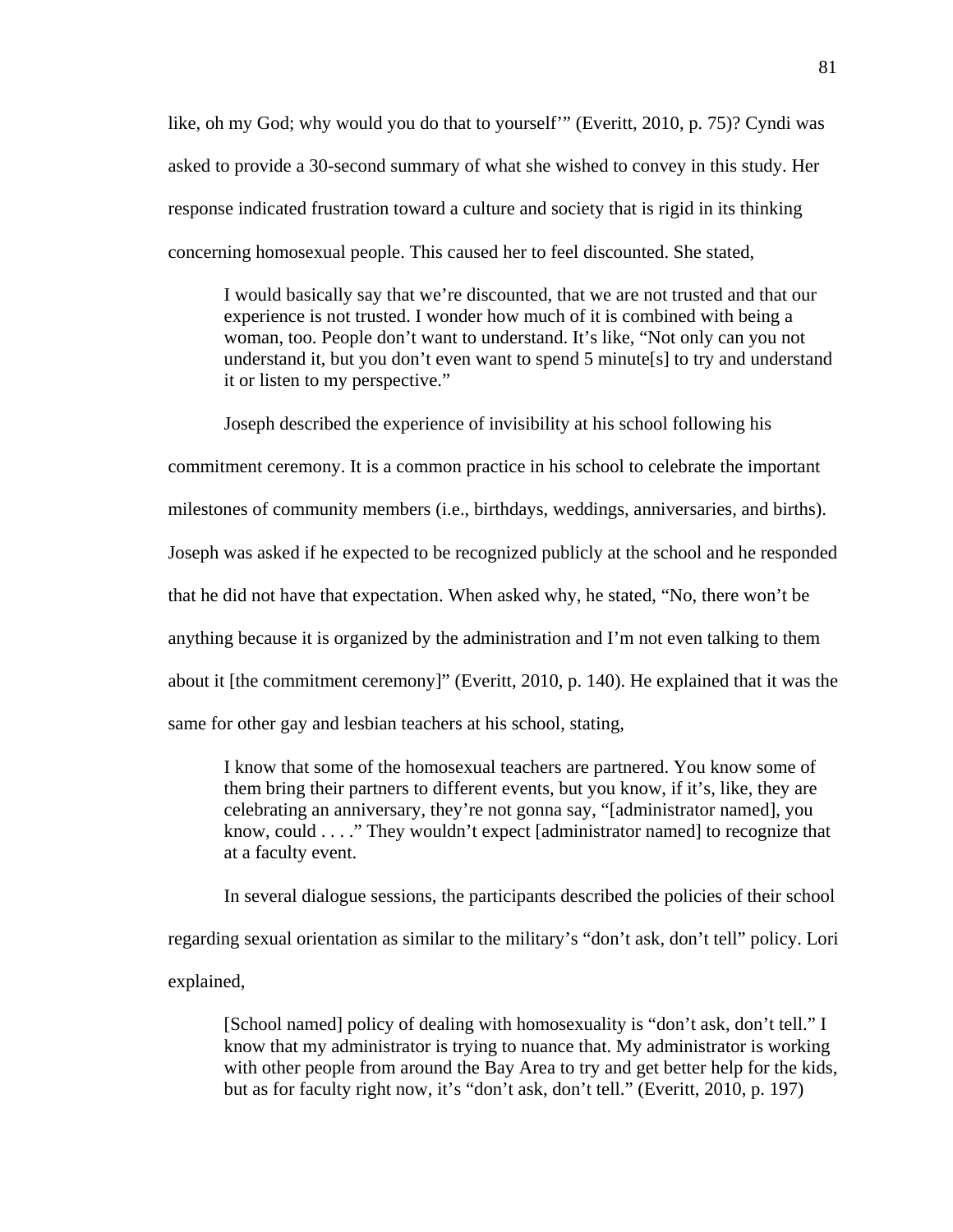Jean also described the unwritten policy at her school as "don't ask, don't tell." She acknowledged feeling somewhat hopeful, but dealing with gay issues is "an area of growth" for her principal. She reported, "Yeah, you can be gay, but not too gay" (Everitt, 2010, p. 130) Put simply, covering is the expected norm at her school. Jean has been an active member of two parishes within her diocese. However, she has been hesitant to get involved in a group that supports GLBT parishioners because there are several parents from her school community who belong to the parish. She confided,

I wish I felt more comfortable being open in my parish . . . and so, there are plenty of parents that go to my church . . . so there's a GLBT group at my church, but I …and I know who runs it, but I've never gone to anything." (Everitt, 2010, p. 118)

Kenny felt strongly supported by his school community of colleagues and

administrators, [but] he was unsure how the governing board of his school would feel

about an openly gay man at the school. He commented,

The board of directors, the board of trustees, you know, again if . . . if I were to put that out [being gay] in a more visible way, I don't have the confidence that I would be as supported as I am now. (Everitt, 2010, p. 167)

Kenny has struggled to find an appropriate way to disclose his sexual orientation to

students without it being viewed as a major statement. He explained,

I don't know if that is something that I would necessarily want to do in a statement. I think that what I would try to do is "come out" in those times and places where it would be natural, like at a conversation at the table . . . talking about my partner. I have a picture of my partner right there on my desk. (Everitt, 2010, p. 173)

He went on to describe the student culture at his school, maintaining that the students feel

comfortable coming out at school, but the gay and lesbian adults continue to experience

fear in that regard. He commented, "It is really . . . it is frustrating. It's frustrating and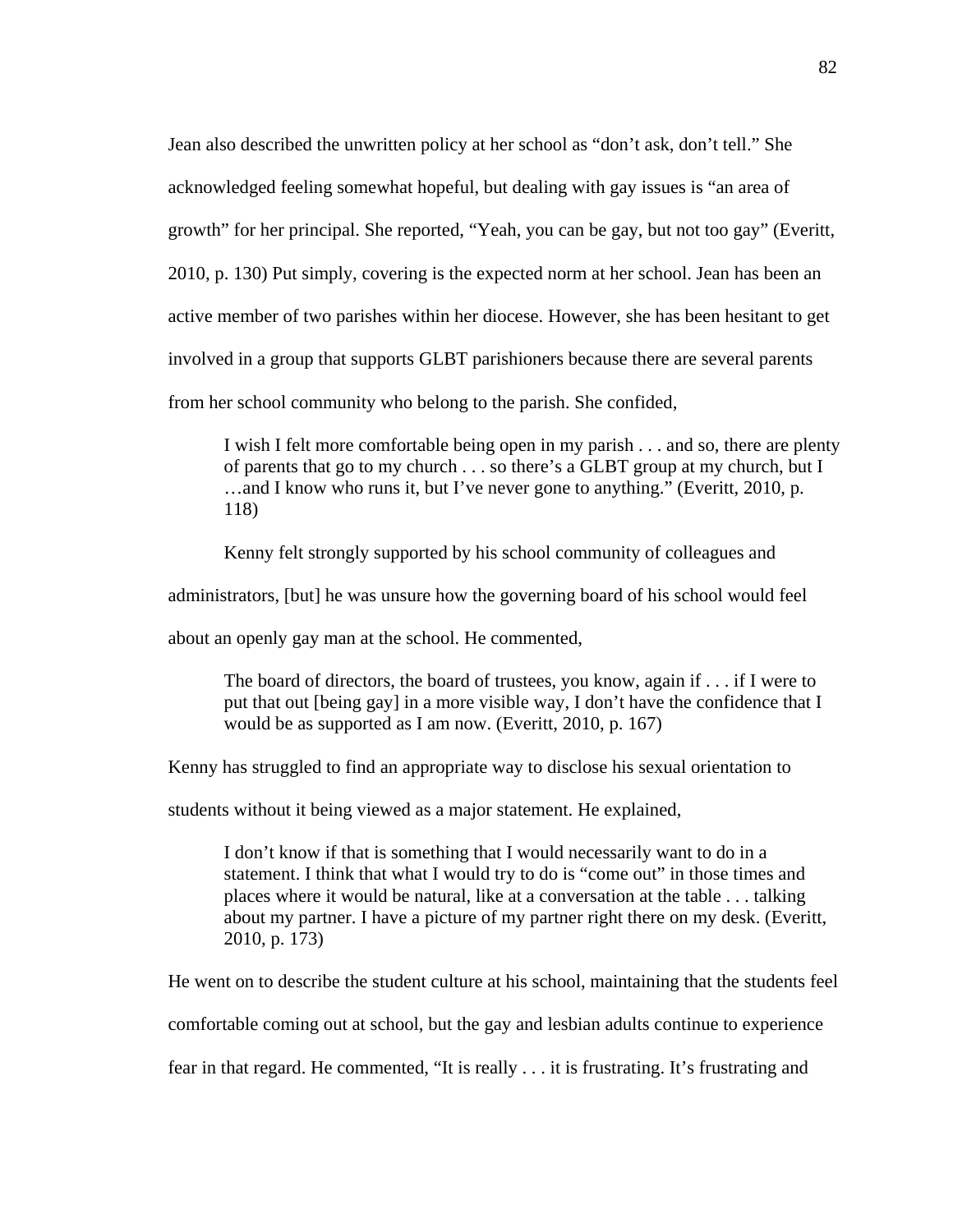there is a sense of fear. I don't understand if that fear is about the parents or the board of trustees or our reputation" (Everitt, 2010, p. 169).

 The dialogue with Michael did not directly address the concerns that were discussed in Research Question 1.

### *Research Question 2*

How does identity as a Catholic gay or lesbian educator impact the experience of teaching within Catholic secondary-school education?

#### *Catholic Identity*

The theme of Catholic identity emerged clearly within the dialogue transcripts. Working within Catholic schools was a choice made freely by the participants in response to their love for the Church and their hope that their own witness to the Christian life would have an impact on their students. They were intentional about their commitment to Catholic education, and their love for their vocation within the Catholic education community was clear. Although many gay and lesbian Catholics leave the Church after coming to terms with their sexual orientation, the study participants were nurtured and affirmed by the Catholic Church during their coming-out process. For many, it was a relationship with a Church member or membership within a Catholic community that helped them come to terms with their sexual identity.

Ashley was raised Catholic and has always identified as Catholic. Her experiences of Catholic community in graduate school led her to a career path in Catholic education. For Ashley, leaving the Church was not an option, in terms of dealing with her identity as a lesbian. She described her relationship with the Church as positive, one within which she came to understand the fullness of God's love. In the following dialogue excerpt,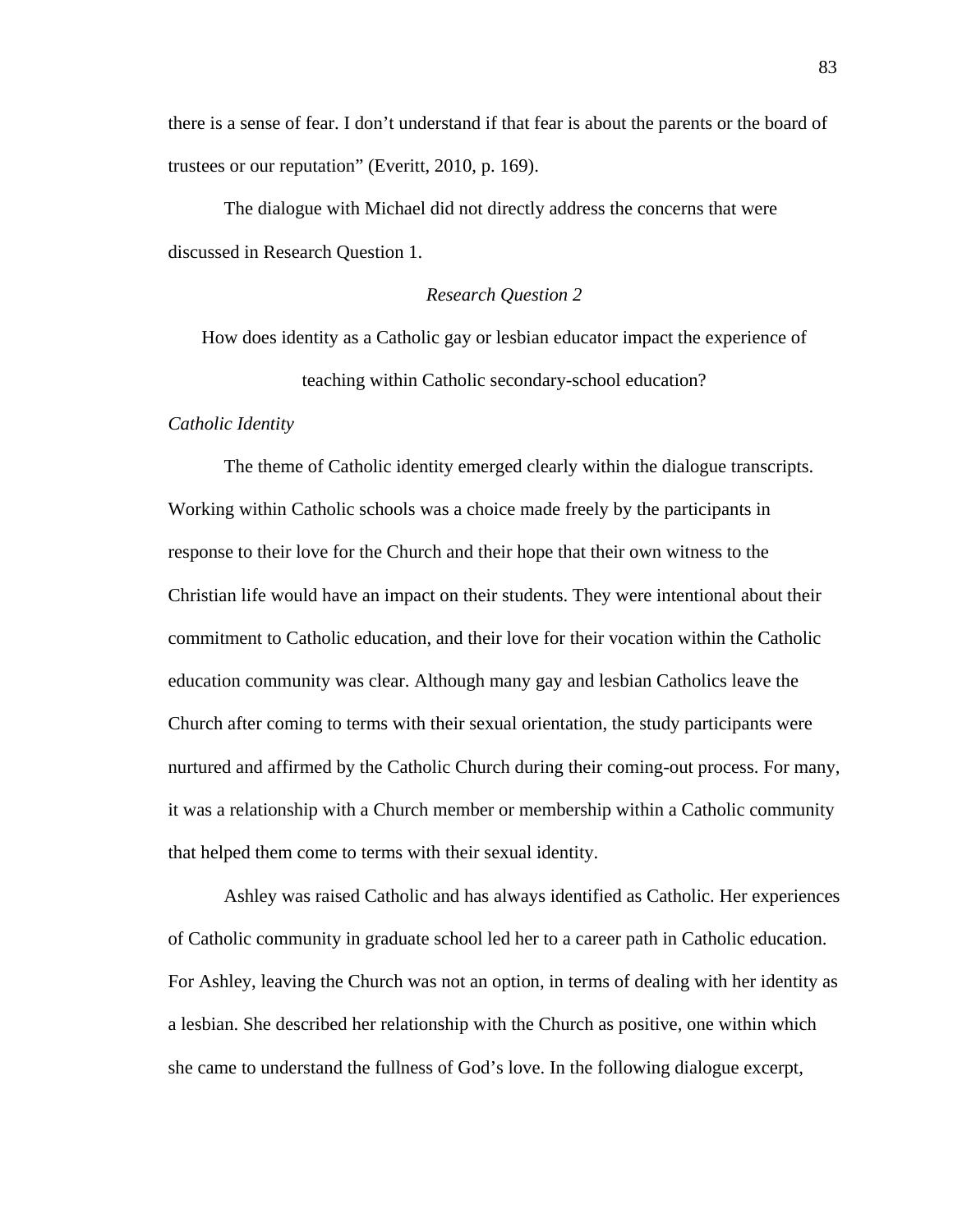Ashley discussed what the Catholic faith means to her and how her experience of God

facilitates her honesty about her sexuality:

It's just, it's like, I mean, it sounds "cliché-ish" after a while, but it's like, this is how God made me. Honestly, there are many a day when I think I wish God hadn't made me this way because it would be a hell of a lot easier, but by the same token, it's made me more compassionate. You know, it wouldn't be right to deny part of who I am because it's fundamental to my being. It's very fundamental to my being and to who I am. I've learned so much about love by being in different relationships and the challenges of how to love a person, and so much about love, even more so in my romantic relationships about love, and being a parent, and none of that would have happened had I not come out. I mean, you know, it's just like I remember holding my daughter very early on, like within her first weeks of birth and thinking, "Oh God, if God loves us as much as I love this infant that I'm holding, that's amazing." Like it's just this whole new understanding of how much God loves us, and that's kind of this cyclical thing, like thinking about who I am, who God created and made a being. It's like, well, accept it and a move on kind of thing. God wouldn't do this to me, you know. I think so many gay and lesbian people just denied it for a long time, ignored it; maybe it'll go away. Tried making it work with guys, you know; it's just kind of natural, kind of typical coming-out story, and it's like I've got to come out, and leaving the Church wasn't an option at that point either. I didn't see them [coming out and staying in the Church] as being mutually exclusive because it was within the Catholic Church that I have this spirituality and relationship with God, and there's so much more to my Catholicity. It's working with the poor and all the "underdogs" in society, and you know, it's like, I love the underdogs that much more now because I'm one of them, different than others are, but we all have to stick together and look out for each other, and it is just about loving other people too, like I've said before—loving myself and loving others. (Everitt, 2010, p. 22)

Roger has always been Catholic and cannot imagine his life outside the Catholic

Church. With the exception of a few years right after college, he has worked within

Catholic education as a classroom teacher and administrator for over 20 years and takes

great pride in his Catholic faith. He stated,

I would say, you know, first of all, my relationship with the Catholic Church has always been conditioned by my family life. My devotional experiences in my family and my grandparents were the "lenses" through which I saw the Church. My relationship with the Church has always been conditioned by my relationship with Christ. (Everitt, 2010, p. 272)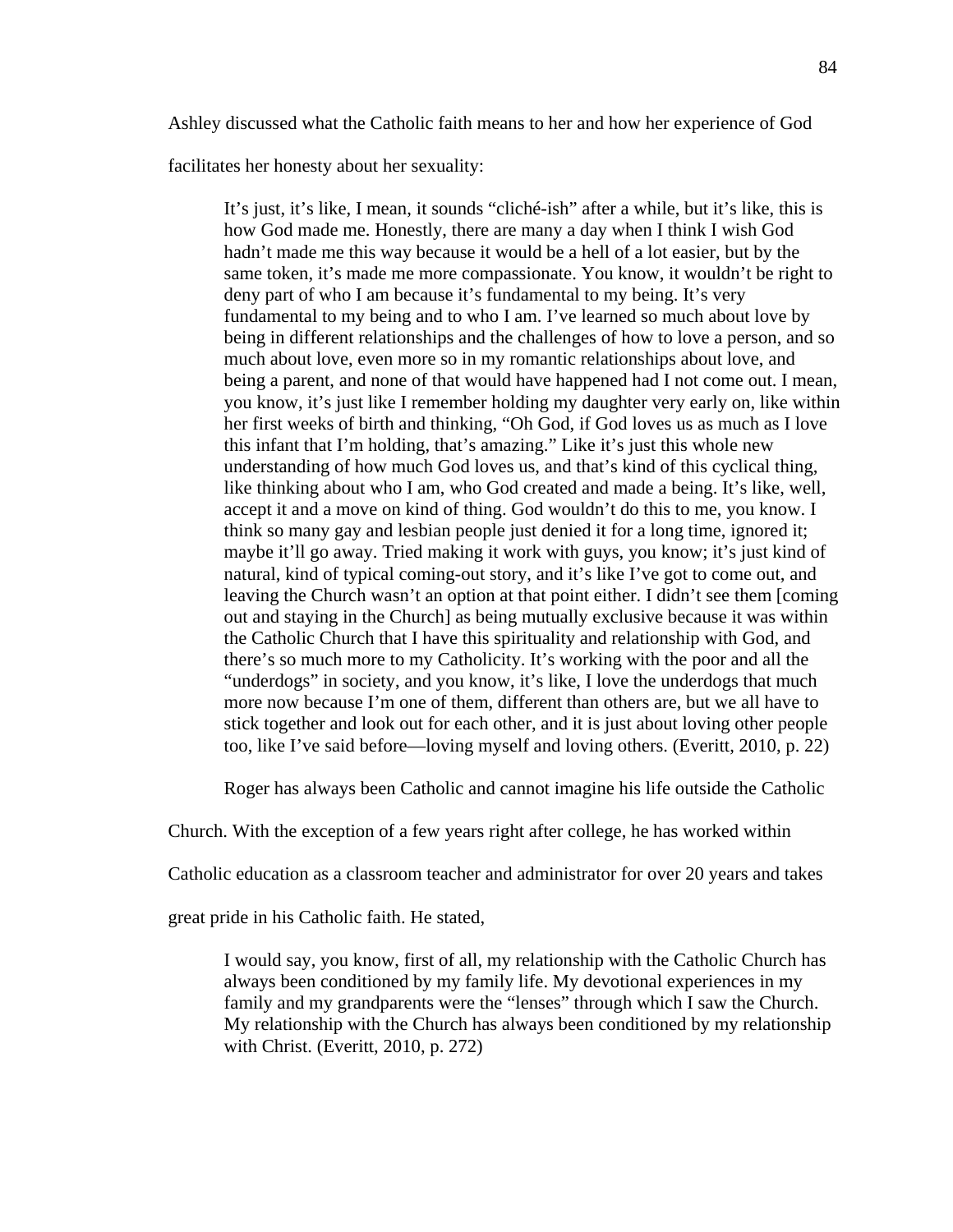Roger continued to describe his relationship with the Catholic Church as a response to his baptism. He was hesitant to say that there is one clear definition of what it means to be Catholic, but he was able to identify what it means for him in the following dialogue comments:

What's Catholic identity? It's the same question; it's never going to be answered, and I thought about it in terms of myself. The Catholic identity question has never been a big problem for me because of the source of my Catholic identity. The source of my Catholic identity is rooted in my baptismal certificate, and in the worst moment—the angriest moments that I have had with the Church . . . when I've been with people, Catholics who've come from the extreme opposite side, who look at me like people might have looked at protestors in the Vietnam War. When they say, "Love it or leave it," I just stand there and say, "Hey, I have my baptismal certificate. I don't need your approval," and with that, that understanding of my identity has always been through the sacraments. It's always been through my relationship with Christ and with the sacraments that make me a Catholic. So for me, Catholic identity in my prayer life has always been secure. What has changed is that I don't go to my prayer life to ask to be forgiven [for being gay] anymore. You know? That's over with. Yeah, no more forgiveness. You know? No more asking for forgiveness for being gay. Now it's acceptance and gratitude for the life I've lived. I try to teach what it means to believe in God's providential care. For me, it's the Eucharist in the Catholic experience that makes me Catholic. (Everitt, 2010, p. 275)

Lori comes from a religiously diverse family. Her mother is Catholic and she

describes her as "Irish Catholic—very, very, very, very Catholic" and her father is

Protestant. Lori was raised in the Protestant Church but converted to Catholicism while

she was an undergraduate at a Catholic university. Her conversion to Catholicism was the

result of the relationships she had with the religious at her university and the Catholic

Church commitment to social justice. She explained,

The piece that really brought me into the Catholic Church was not social justice for charity, but social justice for solidarity and relationships. You know, going to Mexico when I was a kid and building homes. You never met the people for whom you were building the home. I mean, that's a fundamentally different experience when you're doing service in a Catholic environment. It's all about relationships, or it should be, and I had a few priests that I became very close friends with who were academic mentors to me. Just some key people and a nun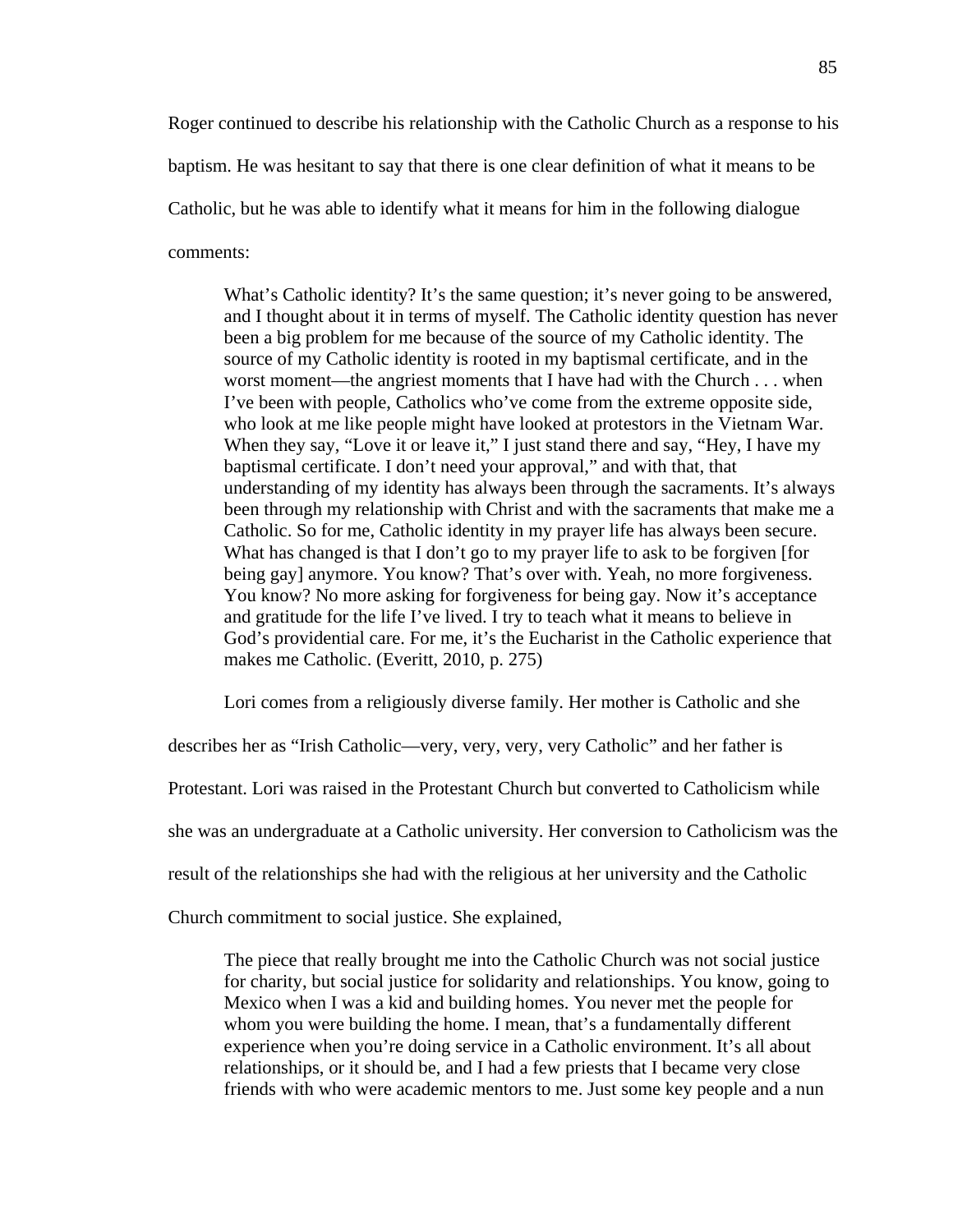at [university named] who were, you know; I'd take a class and the classes were six people. So you'd end up going to coffee after class with your professor. That level of closeness was great and I loved it. I loved the intellectual history of the Church, so it really was kind of an idyllic, optimistic entry into the Church, and it was through an academic and social justice lens. It was that more than it was liturgy; it was definitely more cerebral in that way. (Everitt, 2010, p. 191)

Joseph has been teaching within Catholic education for his entire career. He left

religious life after many years and has worked within Catholic schools since that time.

Joseph became aware of his sexual identity during his time with the religious order. His

experience in religious life was primarily positive, and it was within the religious

community that he began to feel affirmed as a gay man. In the following dialogue

excerpt, he described his first two years in religious life as a positive experience:

I had a self-awareness that wasn't really comfortable; wasn't really out to hardly anyone but a couple of friends prior to entering the [religious community named] . . . but during the first years of formation, there was a very strong emphasis on soul searching, introspection, discernment, lots of time to really consider self, [and] self-identity, and so that was a great experience. It was great to have a spiritual director who could really guide me through some of the questions that came up, just a very supportive group of people, and a number of my fellow students were gay. So it felt comfortable to gain my self-awareness there. I felt very supported as a member of the [religious community named] and a gay man. (Everitt, 2010, p. 133)

In a conversation with Joseph about his commitment to Catholic education and his

identity as a Catholic gay man, he shared how spiritual direction helped him find his

place within the Church. He stated,

I think, when I was struggling the most with my vocation in the [religious order named], I think that I was fortunate enough to have an excellent spiritual director who, as we kind of worked through the issues, helped me understand that it was never an issue of whether or not I wanted to continue ministering in the Church. It was more a matter of whether or not God was calling me to religious life. Since leaving religious life, I have had some interesting conversations with former classmates who were also gay. Some of them have left the Church, but I never felt like that was something that I was even considering. So in a sense, I haven't really even discerned that question, you know. I've always felt like being Catholic is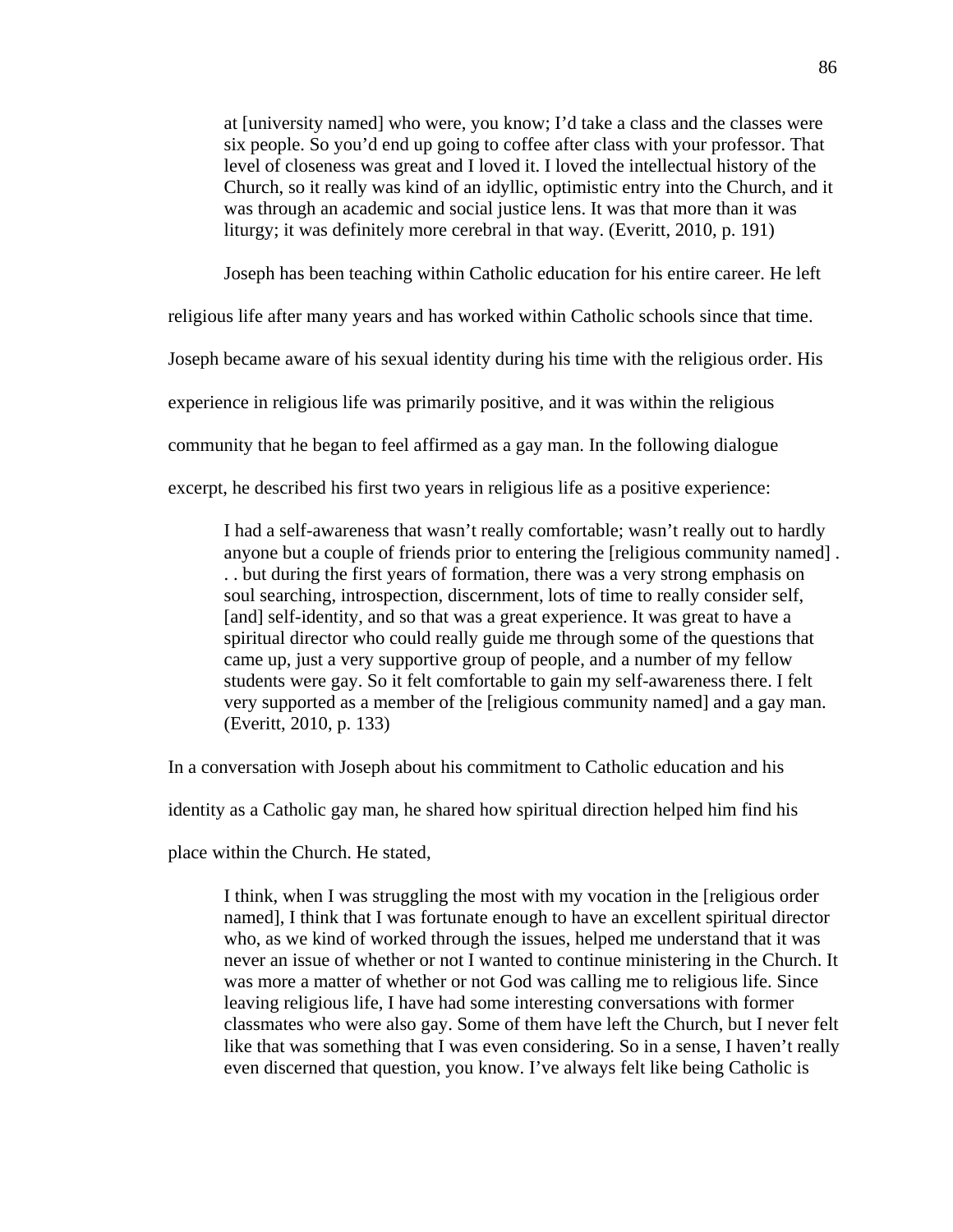what I am comfortable with in terms of my religious identity. (Everitt, 2010, p. 153)

Joseph reflected on a few family members who were raised in a more fundamentalist tradition and have since left the Church. Although he does struggle with some of the doctrinal positions of the Church, being Catholic is a positive experience for him. He offered the following dialogue comments:

I don't know if those same kids would have grown up with so much anger if they had been raised Catholic. I think that there is something—this very positive message, very important message—in a way of living your faith that is part of being Catholic, and so I think it's more than just having grown up with it and it being what I know. If I'd grown up in a fundamentalist faith, I could imagine seeing the Catholic Church as offering a lot of really important things for living out faith in a meaningful way. (Everitt, 2010, p. 158)

When asked if it was fair to say that being Catholic is as much a part of his identity as being gay, Joseph made it clear that, for him, Catholicism is a choice. He does not view the two concepts the same because he has a choice about being Catholic, while he does not have a choice with regard to his gay orientation. He also indicated that, if he had not had a supportive community within the Church, he would have left. He concluded by stating, "So I hope I never have an experience that's so negative that it would drive me away or force me [to] choose, to that decision" (Everitt, 2010, p. 158).

 Cyndi is an Italian Catholic who described herself as "very Catholic." She was raised Catholic in the San Francisco Bay Area by ethnic, immigrant Catholic parents. She left a religious order for a career in Catholic education. She has always worked for Catholic institutions and considers her work a vocation. Cyndi described what it means to her to be a practicing Catholic in the following manner:

I guess I have never thought about it like that. I mean, I just feel so Catholic. It's hard to imagine not being Catholic, probably because of the way that I look at things like the sacraments. They are really important. I'm very sacramental, not in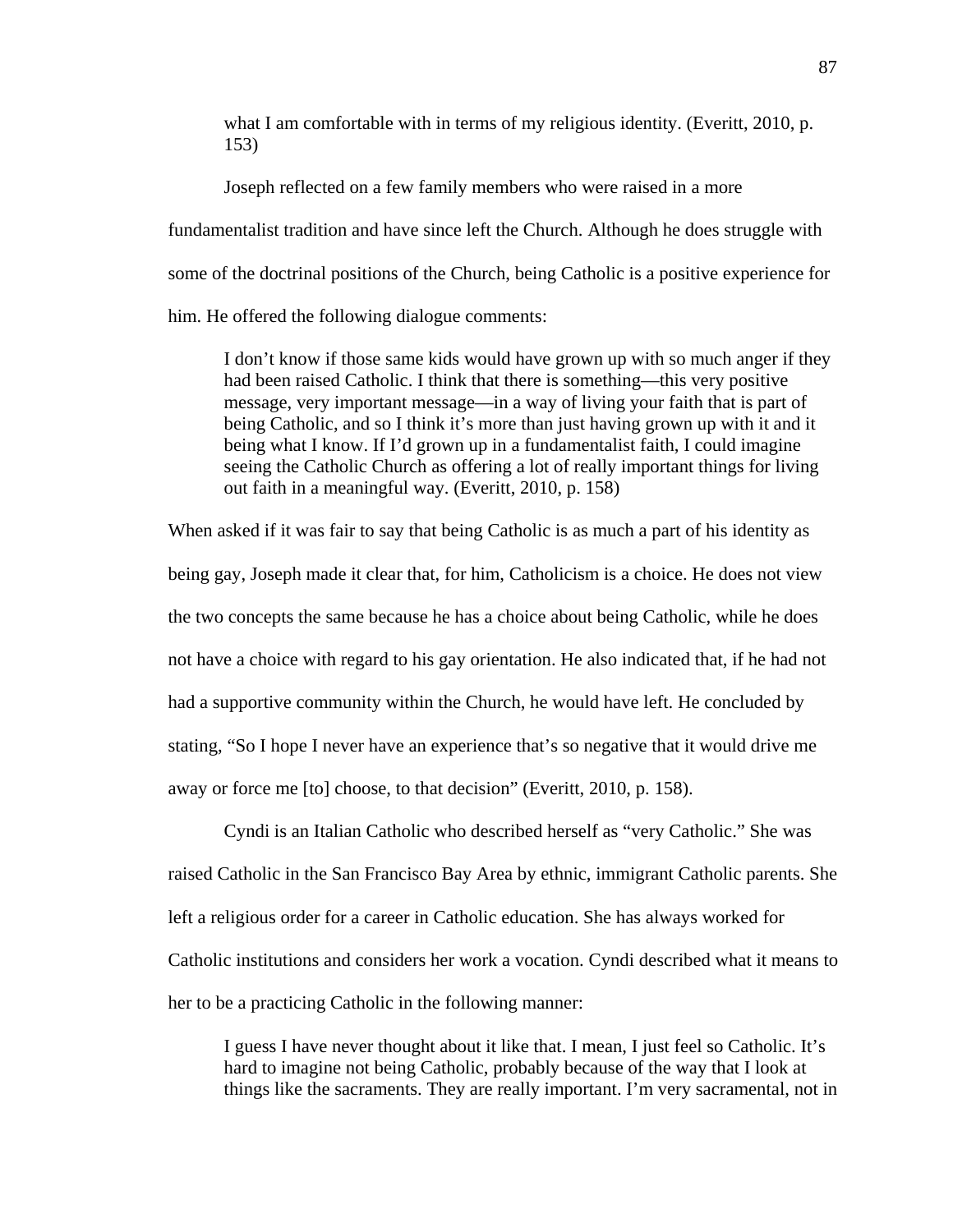terms of like going to a baptism and all that, but I feel like the whole thing that grace is interacting with ordinary life is so important to me, and to me, that's very Catholic. Catholic social teaching is huge in how I make my decisions and how I look at the world. The theologians I read are mostly Catholic theologians. Even given every awful thing about the Catholic Church, I think it has one of the broadest ways of looking at the world, and when I look at other world religions, you know, like sure, Buddhism is kind of cool and interesting, but I'm not Eastern so like it doesn't make sense to my head; like psychologically, it doesn't make sense, and I like to struggle with stuff. I think Catholic theologians are some of the smartest people in the world, and I kind of join them and struggle with them. So that's kind of how I see practicing. I don't see it as [just] going to church. (Everitt, 2010, p. 280)

When asked if she is as Catholic as she is a lesbian, she responded,

Right, yeah. It's kind of the same thing as people saying, "Do you choose to be queer or do you choose to," you know, "Is it a choice or were you born like that?" I just feel like it's who I am. I feel like my sexual orientation, psychological orientation, and spiritual orientation are the same. It's just inborn like that, like I am just very Catholic, you know, and like being Catholic is so worldwide. It's very universal. You know, you can go to a Catholic Church in any country and, in some ways, you will see it so different and, in some ways, so similar. It's like paradigms always clashing all the time, all over the world . . . and it's been happening for so long. I mean, I love that part. (Everitt, 2010, p. 40)

Michael is clear about why he loves his Catholic faith. He was born and raised

Catholic. His entire life journey has been within the Catholic Church. As a member of an ethnic Catholic community, Michael says that "a Spanish kind of Catholicism was engrained in us" and that he was raised with processions and rituals and that he was drawn to it as a child. He stated, "I didn't know anything other than that. I just thought everyone was Catholic" (Everitt, 2010, p. 234). In a conversation about Catholic identity and the teaching of the Catholic Church on homosexuality, he explained how he manages the resultant conflict in the following manner:

I've always been Catholic. As I'm teaching and getting deeper or questioning my faith every day, every year I always ask myself, "What's going on with the Church and why do I remain Catholic?" And where I'm at now, at this point in my life and my relationship with [partner named] and so forth, I'm very comfortable with where I am, and I'm proud to be Catholic, despite all of the bad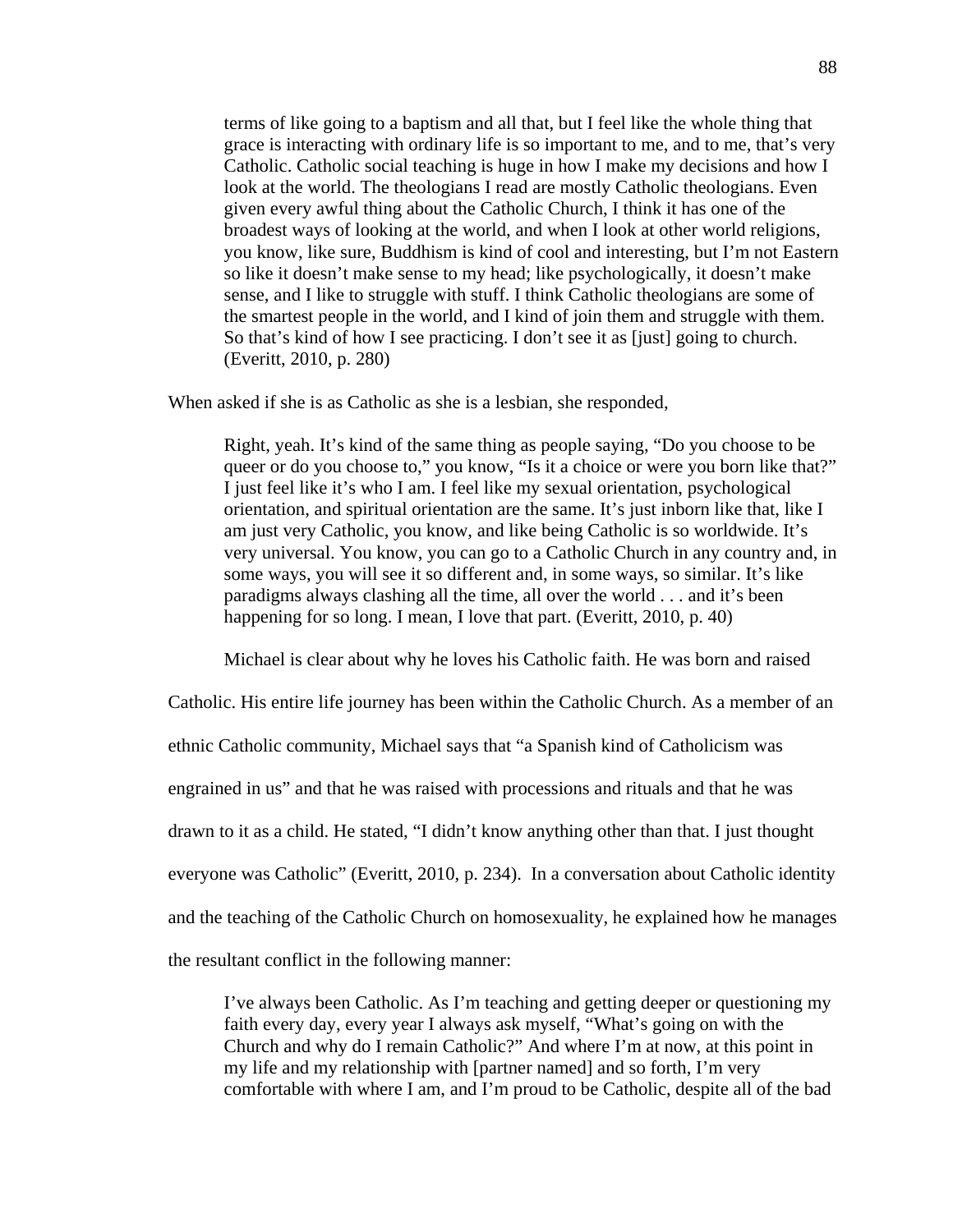things that are going on, especially with the doctrines, encyclicals, and official letters coming out from Rome about homosexuals and how bad we are. I'm very active at the parish that [partner named] and I belong to so, yes, I am very much Catholic. (Everitt, 2010, p. 234)

Michael described his faith with great excitement and an obvious passion as he

went on to explain how, at pivotal moments in his life, the Catholic Church was a

grounding force for him. He recounted,

When I started, like, getting involved in church when I was little, becoming an altar server and an altar boy, and I started doing things, Mass wasn't just something up there on the stage that was going on, but I was actually participating and helping out in the Mass. That experience brought me closer to my faith. So that was a significant point in my faith development as a child.

And then again at confirmation. When I was preparing myself for confirmation, it brought me deeper and made me appreciate my Catholic heritage and my Catholic faith so that I was able to "yes" consciously. Yes, I want to be Catholic, and so completing my initiation sacraments with confirmation, I was saying, "Yes, I will be Catholic." Back then, they used the term *soldier of Christ,* but it wasn't so stressed, but you know, to use that term, that old term, I will stand and defend our faith as best as I can, and then that was when I started seriously considering the priesthood as an option for a career.

I was a young vocation so, in college, the professors always stressed the importance of questioning your faith, and that was difficult for me because, in my culture, you don't question authority. You don't question your faith. It's just handed down to you and you accept it, kind of like the Baltimore catechism. So… when my professors questioned or challenged me to grow in my faith by questioning it, it really was hard for me, but again, it was a pivotal point in my faith formation as a Catholic, and it was because of them [priests at the seminary] encouraging me to question my faith that I embraced it all over again because I got to know again what it means to be Catholic, but not only in the academic sense, but they were also encouraging us to grow spiritually. So both were going on at the same time and, coincidentally, it was in the seminary that I came to embrace my homosexuality—my sexual orientation—and be proud of it.

And I think that's why I remain Catholic. All of these pivotal points in my faith journey have always been within the Church, and they've always been sacred, formative years, and I was never, in a sense, "burned" by the Church. I could have been. If I had come out to a spiritual director or to a formation director that was homophobic, I could have been easily tossed out of the seminary, but that wasn't my experience. I know it's been other people's experience, homosexuals' experiences, that they've come out and they've been, you know, asked to leave,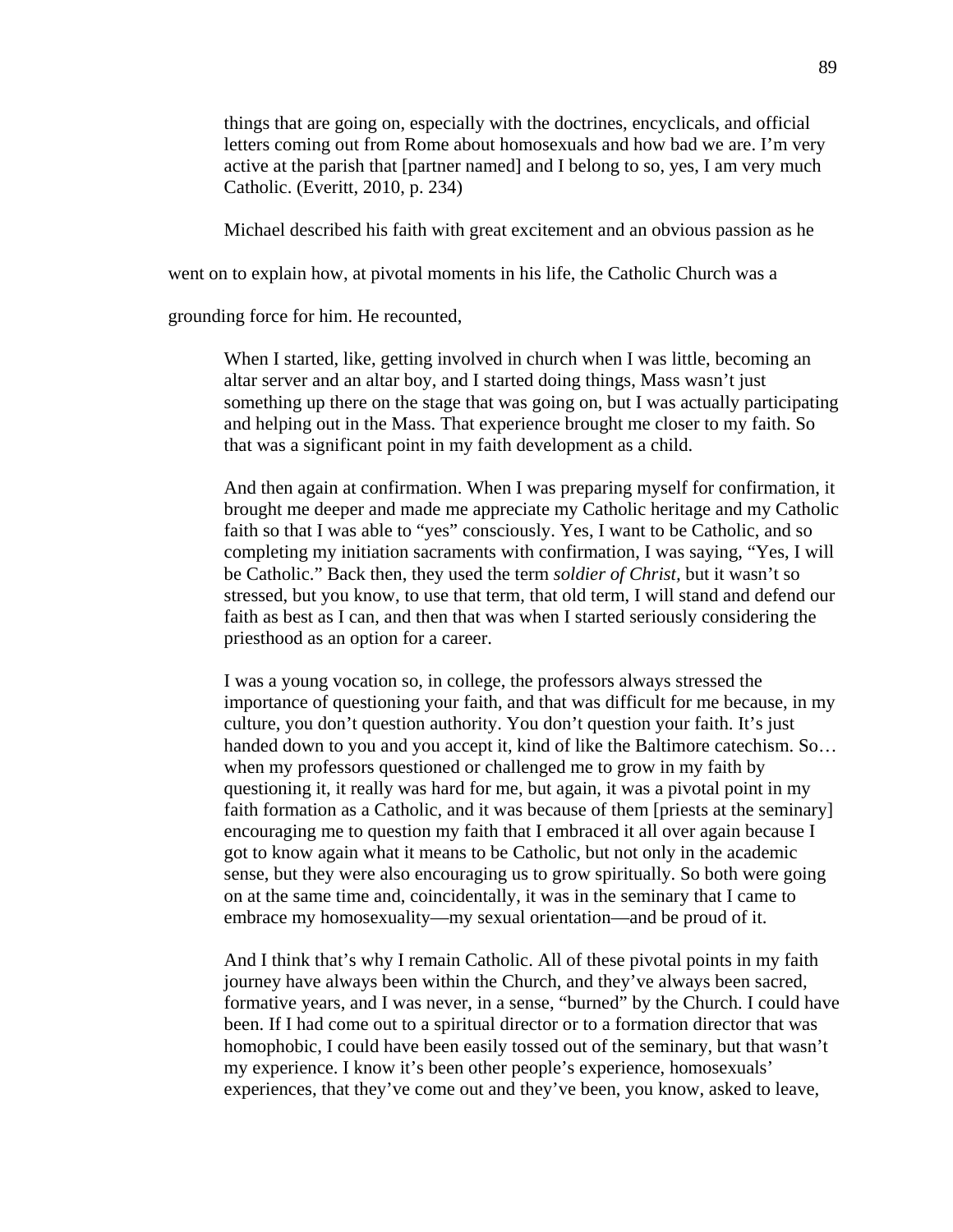but that was never my experience. I've always had a positive experience in the sense of me embracing my sexuality, my gayness, so to speak, in the seminary. So that's why I think I stay Catholic, because the Church actually helped and nurtured me in my most vulnerable years of discovering my sexual orientation. (Everitt, 2010, p. 235)

Michael also spoke of the issue of choice and, more specifically, his choice to remain

Catholic given the teaching of the Church. His position on his membership in the Church

relates to freedom. When asked if he ever resented the Church, he responded,

No, because I know that it is a choice. I have a choice to be in this situation and . . . no one is forcing me to be in this position. I think that is one of the liberating things for me in my process as a gay man in the Catholic Church. I choose to be in this Church. No one is forcing me and, because it is a choice, I do it willingly, but I also know that it is hard and that there are times when I do have to censor [my sexual orientation and my relationship with my partner] and they are hurtful; they are sad, but, again, ultimately it is a choice that I make. I remind myself that I do not have to be in this situation. I choose to be here. So at any time that I don't feel like I can [do] this anymore, I can leave. I don't have to stay here, but I choose to be here. When I remind myself of that, it doesn't make me angry. It reminds me that I have a choice, that I am free. I think that is where gays, lesbians, and those who are transgendered who stay in the Church or stay within the ministry, ordained or not, become angry—when they don't realize that they have a choice, because they do. We all do, ultimately, at least that is what I believe. (Everitt, 2010, p. 256)

Kenny's experience as a Catholic dates back to his experience as an active

member in his high school youth group. As with several of the other participants, his

Catholic identity is "woven into the fabric" of his entire life. He was raised a Catholic by

parents who were involved in the local parish. When asked if he felt as Catholic as he is

gay, Kenny responded,

Yeah, I was thinking about that. What is it that makes me who I am? And again, I just can't separate the two. You know, part of it, sure, is growing up culturally Catholic from the beginning. Although my parents weren't very involved, they were Catholic. They always have been and always will be. So you know, it's something that was just part of who I was growing up. You know, there wasn't a point where I remember making a decision or realizing that I was, because I just grew up from the cradle, you know, in this family faith environment. It wasn't a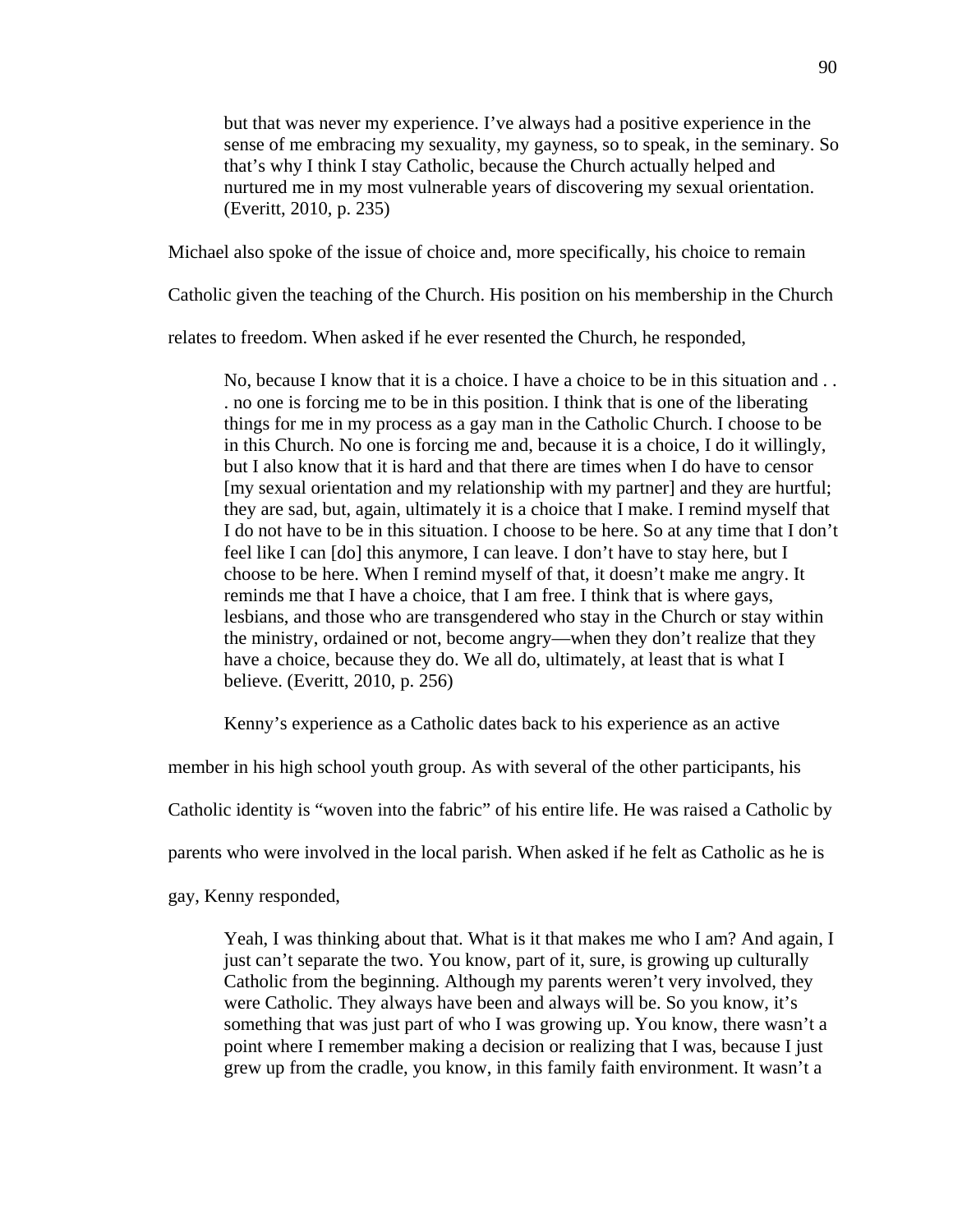religious denomination; it was part of my cultural makeup, that familial experience of who I was and will continue to be. (Everitt, 2010, p. 185)

Kenny disclosed his sexual orientation during his sophomore year in high school. He had positive experiences coming out and even entered the seminary after graduating from high school. The Church was a welcoming and positive experience for Kenny during the years of his identity development as a gay Catholic man. He recalled, "I didn't hear anything negative from my parish about homosexuality. I don't remember. I don't have bad experiences from early on" (Everitt, 2010, p. 161). It was a priest who, after hearing Kenny's confession, helped him come to terms with his homosexuality and his relationship with God. Kenny recounted,

I told him I was gay and his response and his reaction to me was very affirming. We talked afterwards and, for the next couple of years, periodically. We'd meet for lunch, coffee, and just talk. He was delightful in terms of not taking this issue I presented him and causing me any harm. I mean, he really just treated me like a friend; he honored it [my homosexuality] in a very positive way. (Everitt, 2010, p. 162)

Like Joseph and Michael, Kenny entered the seminary before beginning his career in Catholic education. It was while in the seminary that he began to fully accept and understand the relationship between Catholicism and homosexuality. Kenny's faith in God helped him understand the teaching of the Church. In turn, the education he received in the seminary helped him put the teaching of the Church into perspective, which has allowed him to maintain a strong Catholic identity. In response to a question regarding the role the Church played in helping him understand his sexuality, Kenny replied,

Right, in an academic sense, having studied philosophy and finding sort of an affinity to that sort of thinking, that logical exploration of ideas helped me sort of, in the abstract academic sense, realize where the teaching [on homosexuality] came from, and I was able to sort of "step back" from it and recognize that "thread" of how an Aristotelian natural-law understanding of human sexuality sort of trajectory led in that particular direction, and it had less to do with my faith and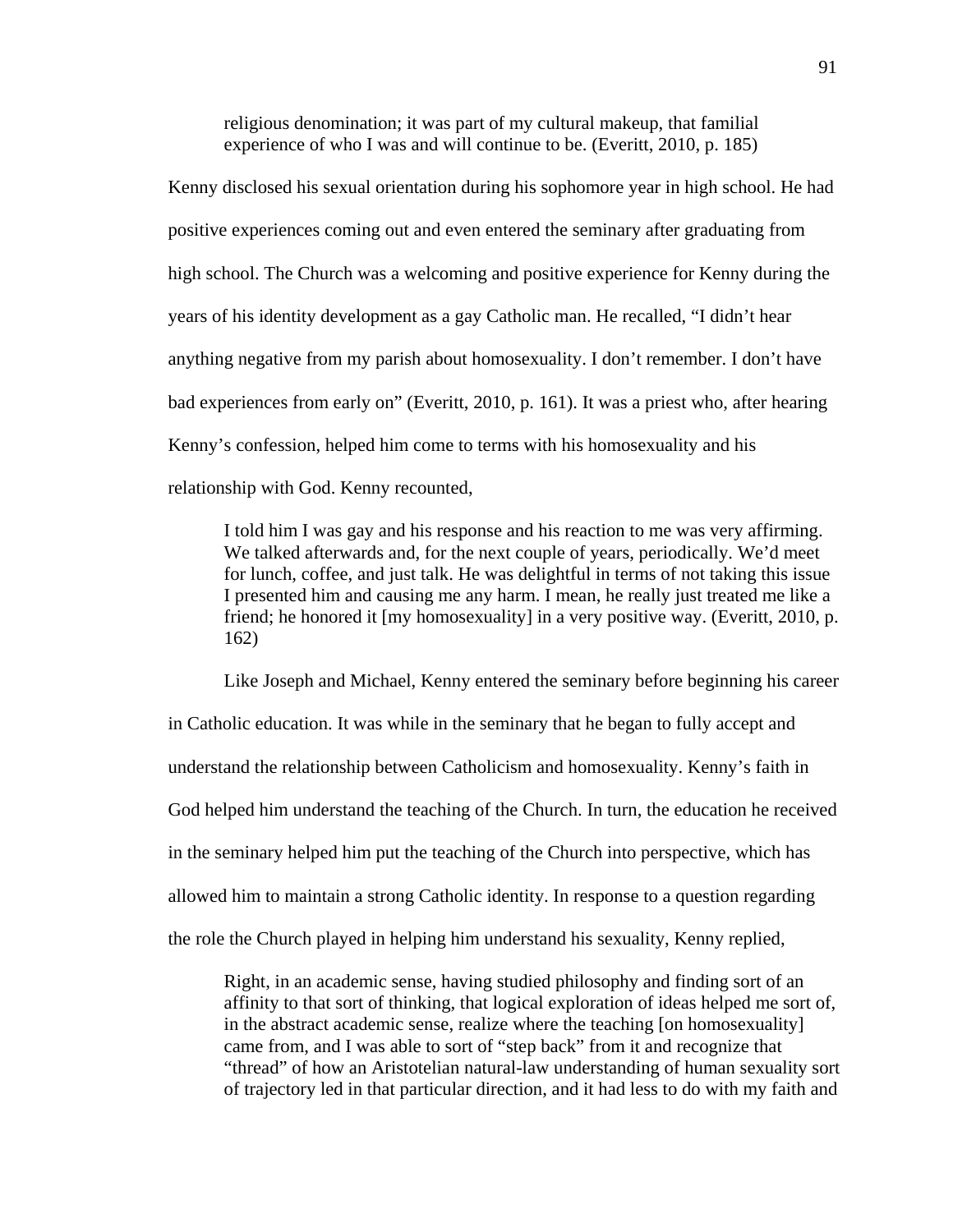more to do with a particular theological strand. So, for myself, I would say also the same thing, that the more I learned about it and the more I saw that it was in a negative light, the more I was able to kind of realize that it didn't say anything about me and my relationship with God. It said more about an outdated philosophy that just didn't fit anymore. (Everitt, 2010, p. 162)

When asked how he manages comments from colleagues and friends who cannot believe

that he maintains a positive Catholic identity in light of Church teaching on

homosexuality, he acknowledged that some of his colleagues struggle to understand him,

stating,

It's been interesting because many of them are confused as to how I can continue to be Catholic and continue to be a happy Catholic, for the most part, positive and encouraging, when, as some of them see . . . my Church theologically doesn't value me and my relationships and my identity as a gay man. So there is some confusion there. I would say, being here, having been here now for several years, that my colleagues are able to sort of intuit that there's something more there, that my faith does not rest on particular teachings, but that my faith sort of rests on something bigger. (Everitt, 2010, p. 166)

Jean was raised Catholic and comes from a family in which the Catholic faith is

still practiced. She attends Mass with her family when she visits them out of state and worships in a local parish on a regular basis. Catholicism was the grounding force in her family because her father's profession required them to move on a regular basis. She

struggles with Church teaching on homosexuality, but maintains a Catholic identity. She

explained that the Catholic culture of her childhood is one of the reasons she remains

Catholic today. She stated,

We were suburban Catholic. It wasn't until I moved to the Bay Area that I realized people were Irish Catholic or Italian Catholic. We were just Catholics in a suburban kind of way. We went to Mass pretty much every Sunday. My parents were lectors and lay Eucharistic ministers, took communion to the homebound. I was part of CYO and the youth representative on the parish council. (Everitt, 2010, p. 81)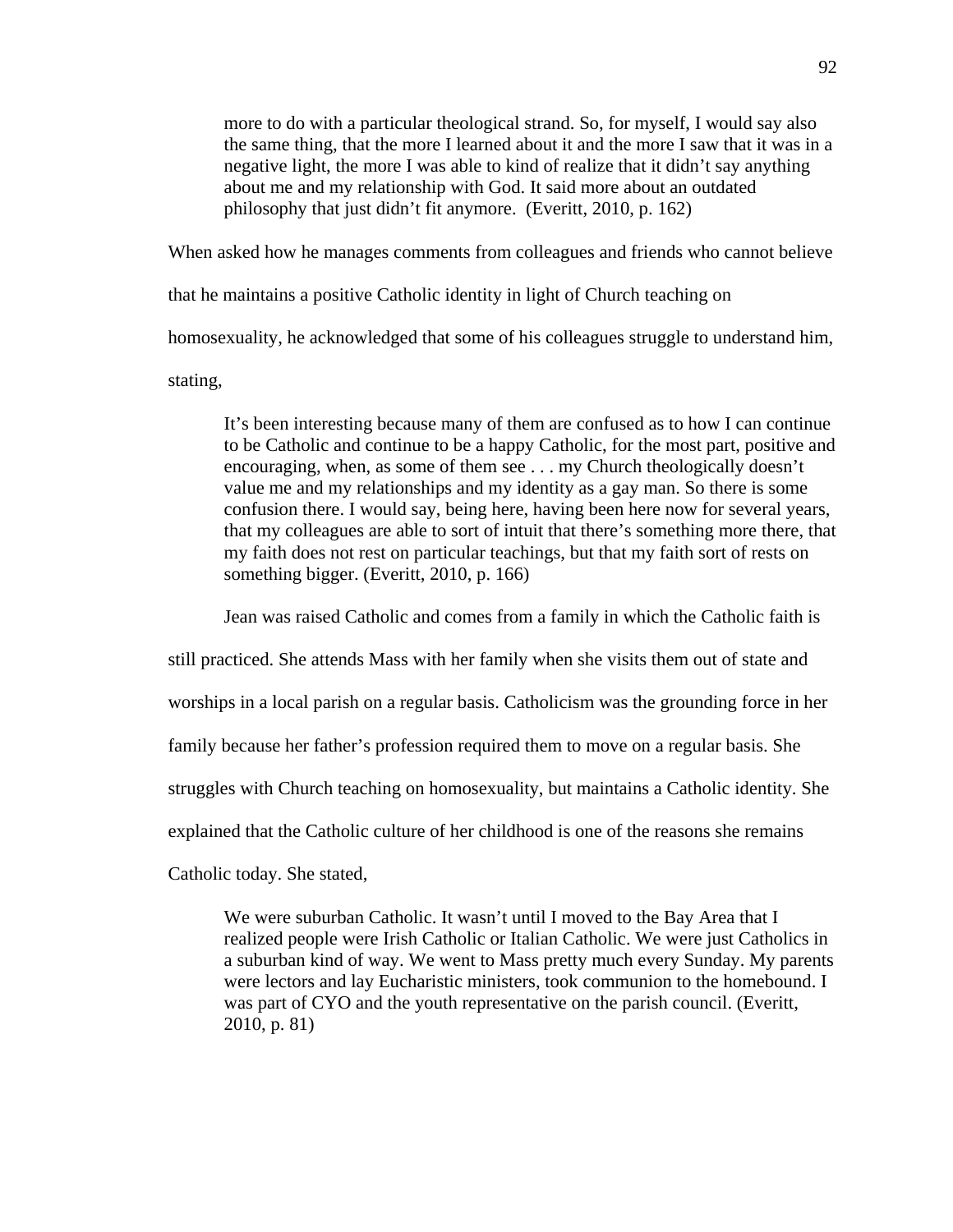Jean continues to struggle with finding a parish that meets her unique needs. She would like to be more involved in parish life but experiences anxiety surrounding the relationship between her school and the local parish. She values the community of parish life but would also like to belong to a parish where she could be more open about her sexuality. When asked why she remains Catholic, Jean responded,

Well, I have toyed with being Episcopalian and my mother was Episcopalian. She converted when I was 10. So I don't know. I'm pretty Catholic, but I am tired of the patriarchy, and I'm, you know, Catholic and I work in a Catholic school, you know. (Everitt, 2010, p. 122)

 Catholic identity was a substantial theme throughout all of the dialogue sessions. All of the participants described their relationships with Catholicism from significantly different perspectives, but maintaining a Catholic identity is important to each of them. Some are clearer on why this identity is important to them, but they all addressed the issue in some manner. The participants were clear on the importance of prayer and sacramental life in their relationships with God and the Church.

# *Student Mentoring*

The issue of mentoring gay and lesbian students surfaced early in the participantdialogue sessions. It initially appeared as if there was little interest in mentoring this student population, but as the dialogue progressed, the concern over the implications within a Catholic school surfaced. Unlike their public-school peers, gay and lesbian Catholic educators are less concerned over their freedom to officially mentor gay and lesbian students. In contrast to their public-school peers, Catholic gay and lesbian educators did not believe that nondisclosure of their sexual orientation impacted their teaching or their relationships with students. In fact, several of the study participants suggested that the environment within Catholic schools is more supportive of students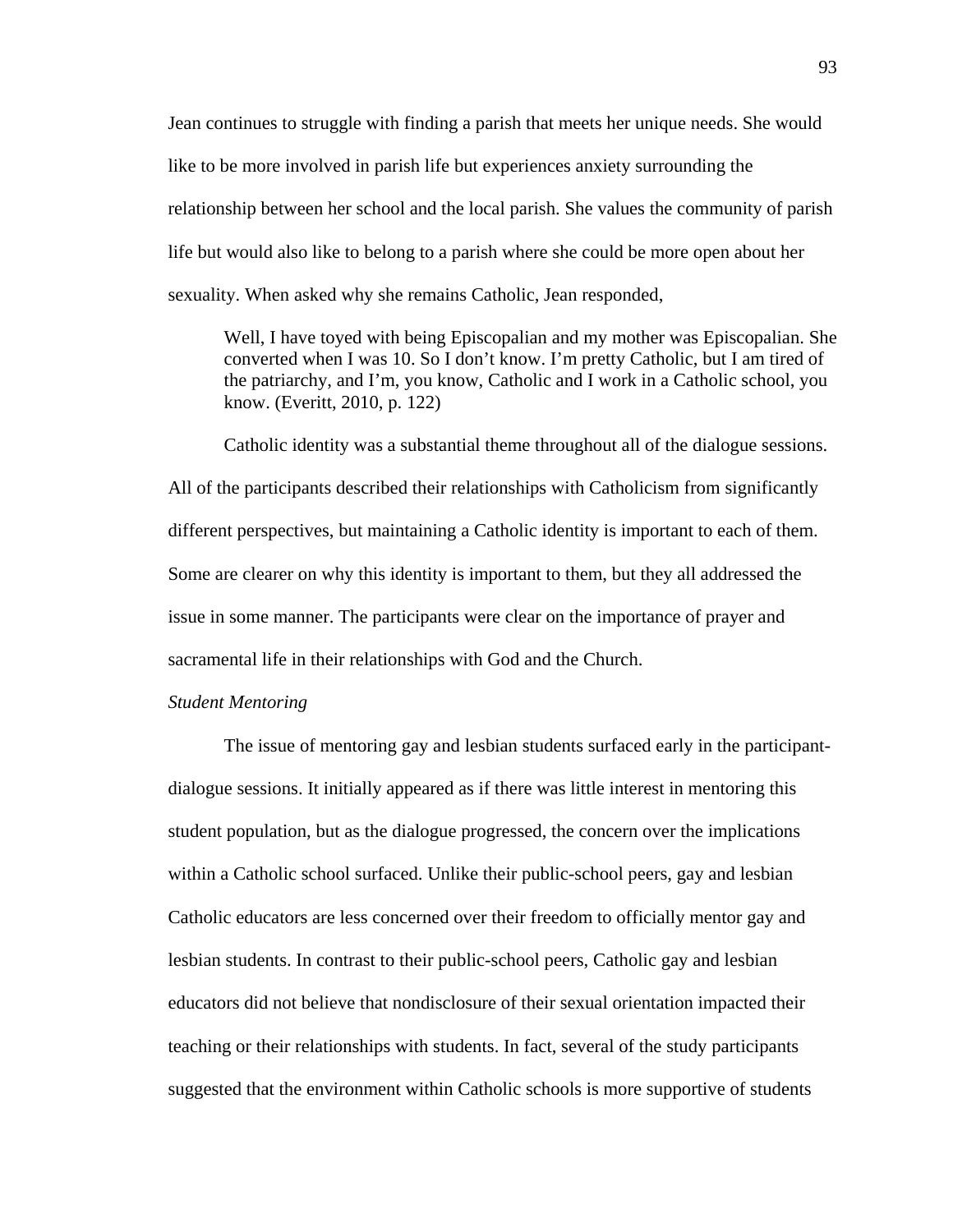than that within public schools. The participants referred to the considerable effort Catholic schools make to support all students. It is an integral facet of Catholic-school culture to create a loving environment within which all students can thrive. The diversity of responses received to questions related to mentoring gay and lesbian students is compelling.

Cyndi plays a significant role in mentoring students at her school. Although she has a positive relationship with her students, she has chosen not to disclose her sexual orientation to them for fear of professional harm. When asked if it was her openness about many issues that prompted homosexual students to seek her advice, she replied,

Yeah, I don't know if it is because they are gay that they come to me. They will come to me about anything, and I don't know, I mean, I would be really, I don't think I would feel comfortable [with] people knowing I was gay, and I don't know, sometimes I go back and forth. I kinda believe, as a teacher, you know, your personal life should be private, but this kind of [has] even a more extra thing on it because I feel like, if people found out, they didn't like it, you know. You said, like, what could they do, like, you know, I feel like they have a lot of power over you, or over me, like, you know, I think if they knew for sure, I think people can guess and think, "Oh well, yeah, she is," or whatever, but, if they know for sure, like, if it was a statement, then I think that would be really, I would feel like it would be something they could use against me. (Everitt, 2010, p. 69)

The topic of gay-straight alliances (GSA) emerged in several of the

dialogues. The purpose of such alliances is to form supportive relationships with straight students whose goal is to confront homophobia and organize events to educate the school community on issues facing homosexual youth. GSAs typically require adult sponsors; however, they are not permitted to organize within the majority of Catholic schools. Ashley's school does not permit the organization of any special-interest groups that represent a protected class or particular cause. She acknowledged that the mentoring of gay and lesbian students is conducted on an informal basis, explaining,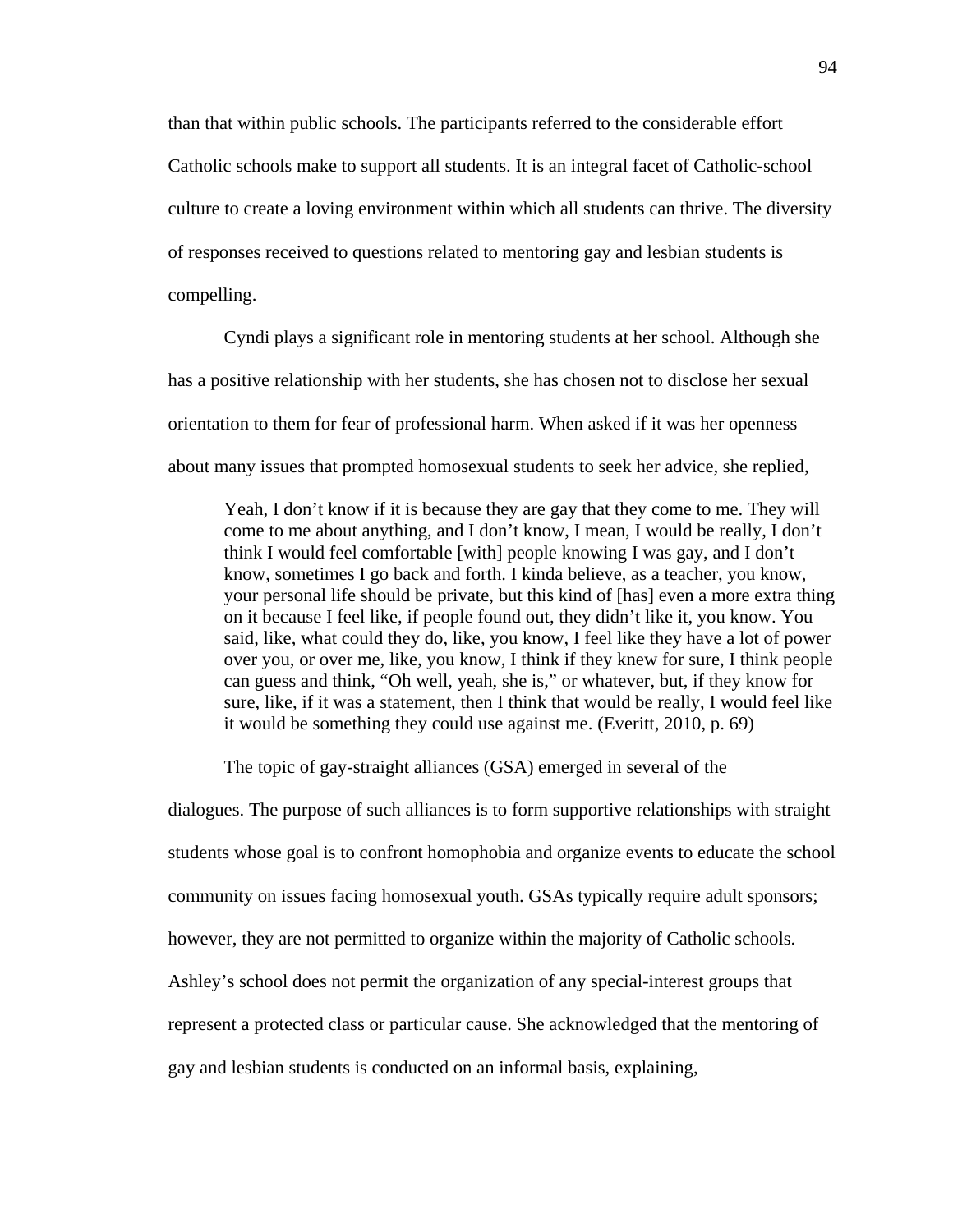So any mentoring that I've done of [gay or lesbian] students has been done accidentally. A couple of students over the years have sought me out, you know, figured out who I am. In the years after I came out in that class, a whole generation of students knew who I was because kids talk, but now nobody seeks me out, and that's where I sometimes wonder if I am failing my students because I am not more open because of my own fear about the "other shoe dropping," but I do, you know, here in my head, I say I want to stick with Catholic education because I want to be an example to students, but I don't know if I am being a very good example because I am so "under the radar." Part of me is afraid that my own fear and kind of needing to keep quiet has meant that I haven't been as accessible to students who might need me. (Everitt, 2010, p. 20)

Roger expressed concern over mentoring gay and lesbian students within the

school setting. He did not view a GSA or other support group for teens as appropriate

unless it was handled by the counseling department. He explained,

If I had a son come to me and say that he thought he was gay, my counsel would be to live his life as he saw fit, but not to make a public disclosure until at the least his senior year, but if it's possible to live his life fully without disclosing it until after he got out of high school, I would urge them to do so. I would be fine with mentoring gay teenagers, but through a church, a parish, a recognized nonprofit organization, but not in a school setting. I would be uncomfortable as a teacher; it wouldn't really meet what I believe to be true. The students I've known who have come out in high school, by and large, are coming out in some ways for the same reason I prepared to come out—for the wrong reasons. I mean, they are not bad reasons, but they are not necessarily the best reasons, given the time and place. (Everitt, 2010, p. 294)

When asked how he would respond to a request from a student for help with starting a

GSA that was approved by the principal of the school, he answered:

I would respond with appropriate prudence. There are so many emotions that come to bear on this issue in high school. I would immediately begin to question what safeguards were in place for the students, as well as for me, because, again, it is my bias, but I can't see that happening. It's hard for me to picture it at a Catholic school in 2009. Now, maybe 10 years from now, 15 years from now, when these kids are parents and their kids are in school, another generation will shift, but for many people of my generation, they don't want their sons or daughters exposed in private schools to what they might consider inappropriate sexual lifestyles. I mean, I know these people. I'm sure you do too, right? And I, I don't agree with them totally, but I would always want to be prudent, and prudence in these situations dictate[s] concern for the individual, but finding an appropriate place for him or herself to express themselves, you know? The only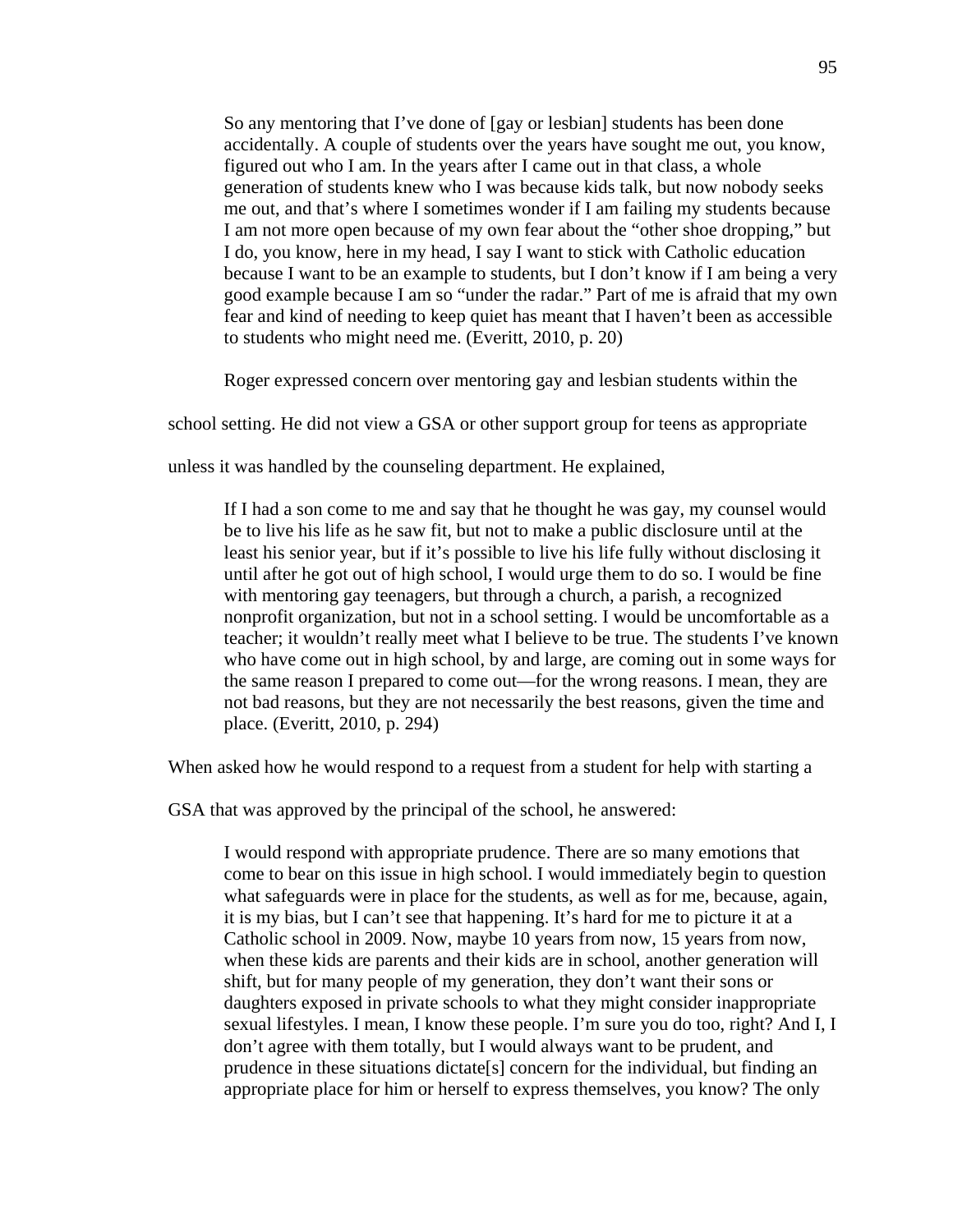time I thought about mentoring gay students as a positive thing would be in a small Christian community. I would only want to do that within a faith context, but it is so hard to do because the minute . . . you become identified . . . you are exposing yourself to all sorts of political foolishness. (Everitt, 2010, p. 294)

Roger also expressed that, at this point in his career, he has no interest in disclosing his

sexual orientation to a student, explaining,

In the last six or seven years, I've become more comfortable with that [deflecting honest responses to personal questions from students]. I've changed a lot in the sense that, now, for me, being a Catholic, coming out in the classroom setting, I don't want to do it, and I wouldn't want to do it. I have a life of my own that I cherish. If a kid came to me, I would first refer him to the counseling center. If they're under 18—that's the other thing—I think it is a risky thing for a teacher to mentor a gay student. I would never mentor him outside of the counseling center's direction. The most appropriate place for them to be going is to a counseling environment where there are safeguards in place for the professional, as well as the student. My challenge of being a Catholic who happens to be gay is how do I become actively involved in change outside of the classroom? (Everitt, 2010, p. 277)

Cyndi's approach to mentoring gay and lesbian students is centered around the

needs of the students. Although her school has chosen not to establish a group

specifically addressing the needs of this student population, she is certain that the school

would respond if a group of students expressed it was important to them. She explained,

Now, if the kids decided that they needed one, it would be a different story. I've never had students talk about it. They have sometimes said to me that it is more of an issue for adults than it is for us, which is kind of interesting. I don't know where that is going in the future. (Everitt, 2010, p. 49)

Cyndi does address issues of sexuality with her students, but in the context of spirituality

and human development. She commented,

When you are in this work with kids you have to talk about it. Anytime you are dealing with people, you are going to be dealing with gay people too. Kids are dealing with sexuality. Sexuality is top on their list and kids experiment. (Everitt, 2010, p.69)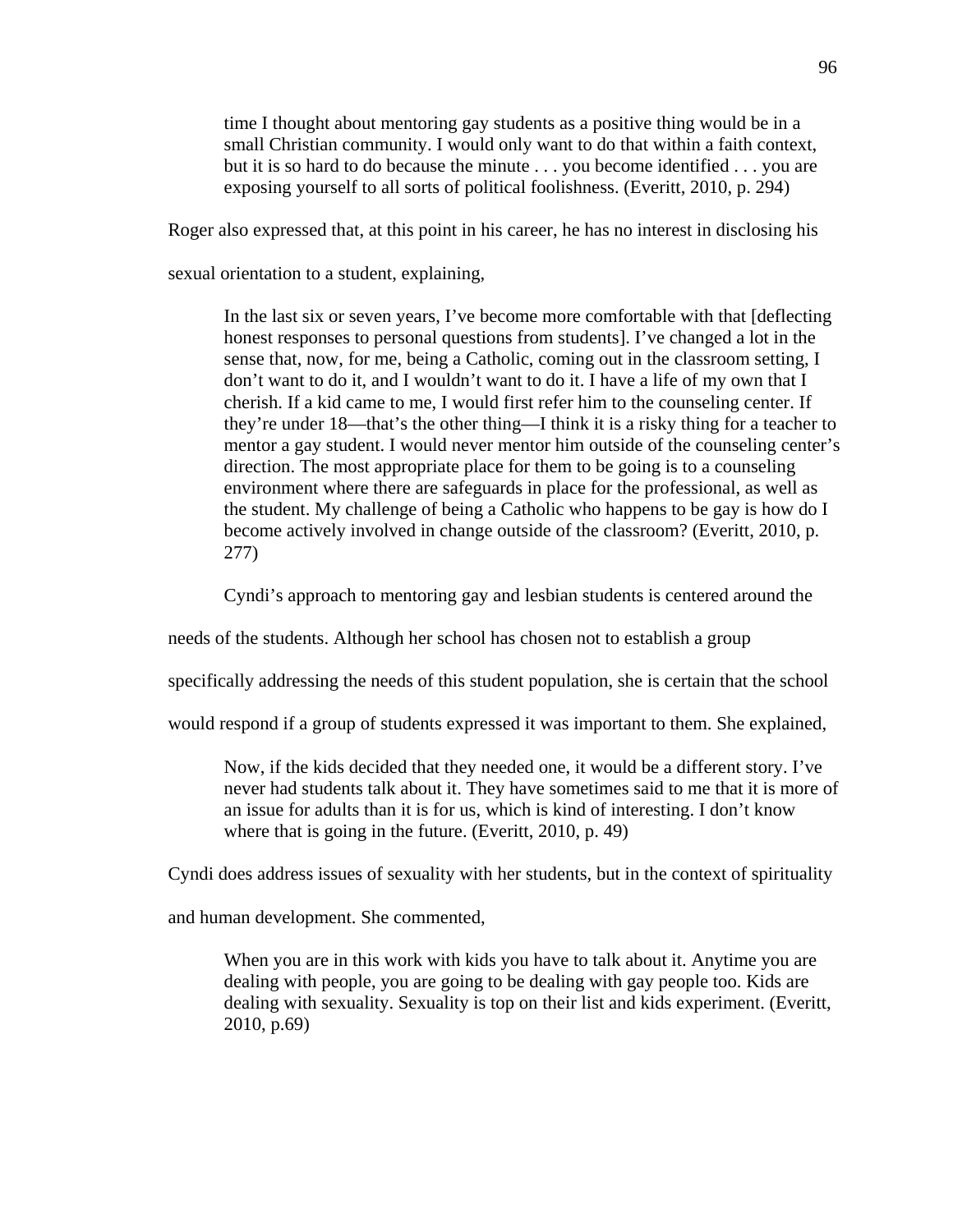Cyndi has chosen not to disclose her sexual orientation to students in private unless they have graduated from the school or there is a specific pastoral reason to do so. Rather, she listens to student concerns and attempts to convey her understanding of the issues they face. She explained,

It really depends on the student and what they need to hear. I might not say in "black-and-white" terms that I am a lesbian. I will say something like "I have been there. I understand what it feels like to not know who you really are," and I feel like, then, they can kind of think, "Well, is she talking about being gay or [what]?" I've never had a kid straight out ask me. (Everitt, 2010, p. 207)

 Joseph reported that the topic of homosexuality emerges in classroom discussion on a regular basis. Although he addresses the topic in an abstract manner, he does not disclose his own sexual identity. When asked in a dialogue about his impression of how students view this issue, he responded,

Certainly it comes up. The kids are so far beyond caring what the Church teaches on this that it, like, they just think of it as anachronistic and outdated. I think that they see that their positions are so different from the Church's that they can't even see whether there are similarities. They're just like, "Oh, that's interesting and nice that they say we shouldn't treat gays and lesbians with disrespect. We should treat them with love and respect, but don't give them options for marriage or lots of other things, sacramental life." I think the kids just see it as hypocrisy and they are pretty dismissive. (Everitt, 2010, p. 135)

Joseph was surprised that some of the study participants had described a fear of

mentoring gay and lesbian students within their respective schools. He expressed that he

is not fearful, but acknowledged that he has not extended himself in a deliberate way to

mentor this student population. However, he did reveal that he had concerns over the

level of support he would receive from the administration if he openly overexpressed the

desire to more formally mentor gay and lesbian students, stating,

As much as I've had some opportunities to talk with students who are dealing with issues of their own orientation and wanting to do something about it, it made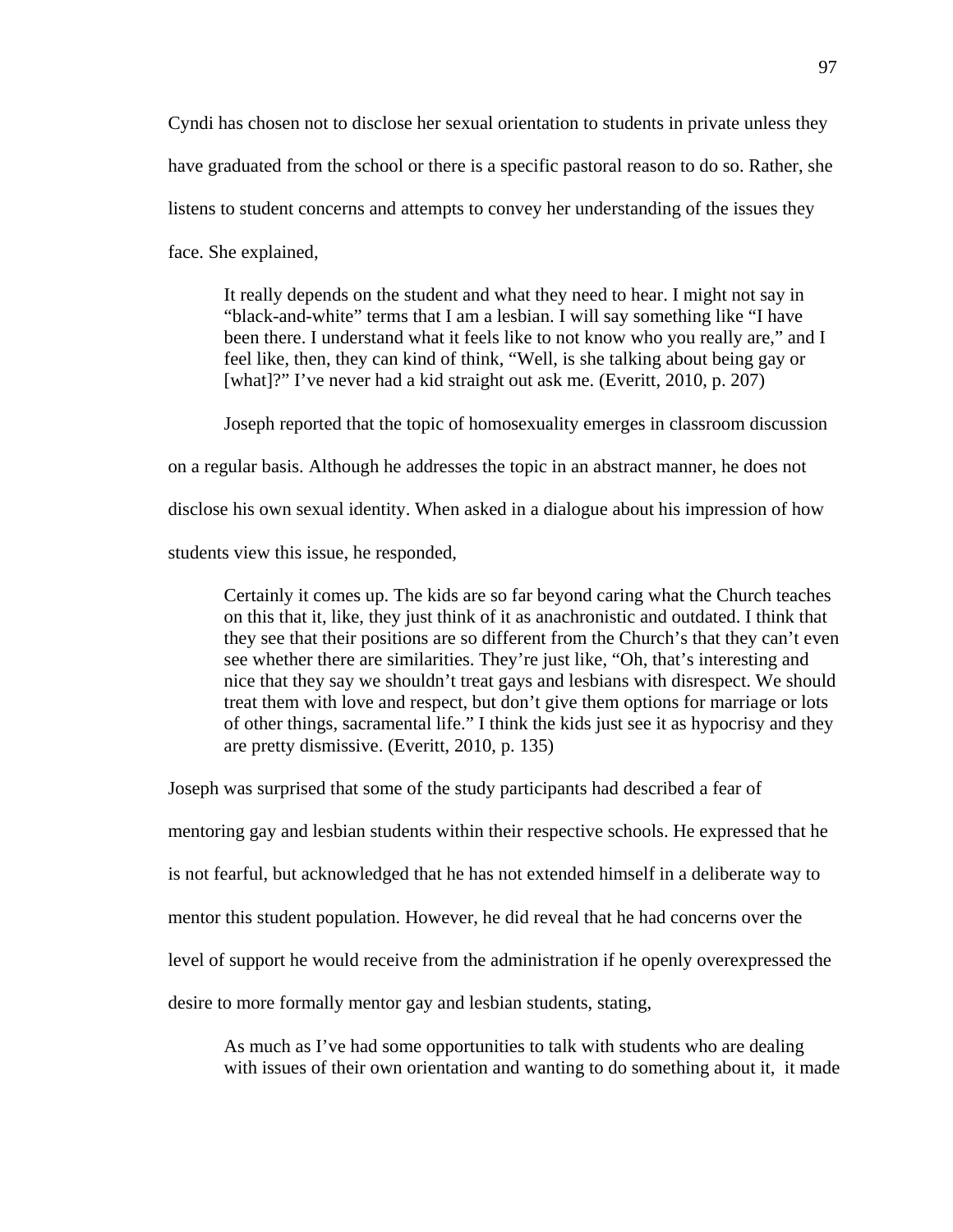me wonder, if I hold back more than I would want to because of the uncertainty about how the administration will deal with it. (Everitt, 2010, p. 150)

Joseph described the following conditions necessary for him to agree to mentor gay and

lesbian students in a more formal capacity:

I think what I'd need from the administrators here is to know that I had their backing. If concerns are raised by either elements within the school, but probably more so from the diocese . . . if there was pressure put on them, I would like to know if they will support me in being a moderator of a club or whatever the support group is. I guess I don't know how I'd measure that in terms of . . . it'd have to be a big amount of trust that the administration would support me, and you know, when they have pressure from different elements in the community to stop something like that . . . I'm sure if it [student group] were something much more visible, there would be elements that would say I shouldn't be in a Catholic school. (Everitt, 2010, p. 150)

Similar to the other schools represented in this study, the school within which

Joseph taught does have an "umbrella" diversity group that often addresses issues of

sexual orientation. He suspected that the school did not support a single-issue group,

given the problems other Catholic schools have had when they attempted to support gay

and lesbian students within the context of a student group. He explained,

I know the teachers . . . involved in putting it [diversity group] together would like to have had a support group just for the gay students on campus, but I think [they] were also aware of what was going on at [school named] at the time and they were getting a lot of pressure from the bishop. I think they took just a little, you know, more low-key approach. (Everitt, 2010, p. 150)

Joseph addressed mentoring gay and lesbian students when responding to a dialogue

question on how he would present his perspective if the bishops reviewed this study. He

stated,

I think I'd want to emphasize that a lot of the students I see who are struggling you know, same issues—have simply just lost any hope that the Church is going to be there for them, and that as a gay Catholic educator, it's very hard for me to defend the Church's teachings and practices even though I know certain teachings are supportive of the dignity of all people and there are different positive statements that are made by bishops. There are different policies and rules in the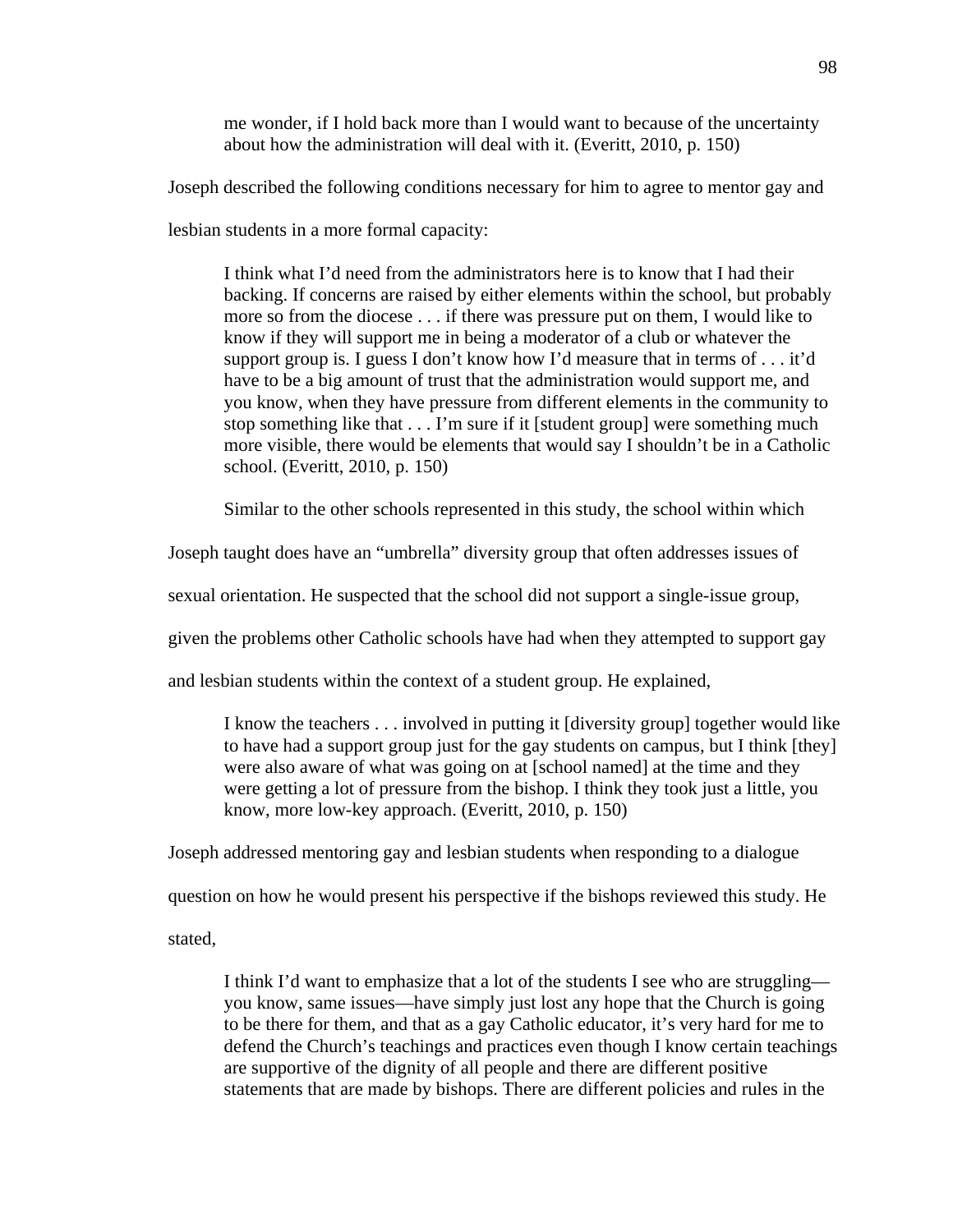way schools are run that the students can't even get to the point of hearing their message about all people being treated with dignity and respect. That's being lost.

I think many students will walk away from the Church and find communities that are more supportive. I don't see a lot of the kids having, you know, being . . . you know, like, from my generation. I think we felt very much a part of the Church and it would have felt like I was losing something, a really essential part of who I am by leaving it. It's not like they have something [relationship with the Church] that's a regular part of their life outside of [school named] that they are walking away from. (Everitt, 2010, p. 152)

The school within which Kenny taught also prohibits the formation of specific

affinity groups addressing sexual orientation or other issues of diversity. He regards his

conversations with individual students as opportunities to mentor those with a

homosexual orientation. For Kenny, it is less about helping students with sexual identity

than it is about affirming goodness and encouraging students to take their faith seriously.

He explained,

Well, to me, that speaks of the student needing to know if he fits in. A young person coming and asking that question says that they're also struggling, that they have faith questions that aren't resolved, that they have viewpoints that are maturing, that a sixth-grade spiritual education isn't addressing them as young adolescents, and to me, that is sort of like an opportunity for me to share. If there's room for me, there's room for you, you know. Why do I stay? Because this is my family, you know, and I might disagree with family members. I might disagree with experiences that have taken place in the past, but I'm not going to walk away from my family.

I think if we get credit for anything [it's for] helping young people navigate their own faith. I mean, I think about the missionary effort of the Church to evangelize people. I meant that, to me, is evangelization right there . . . able to share with a young person our own faith struggles in a way that is going to affirm them in their own faith struggles? If toasters were given out for reaffirming young people in the Catholic faith, I think we'd have a lot of toasters. (Everitt, 2010, p. 182)

Kenny spoke of the great work gay and lesbian Catholics do in giving testimony

to the Christian life under frequently painful circumstances in the following dialogue

excerpt: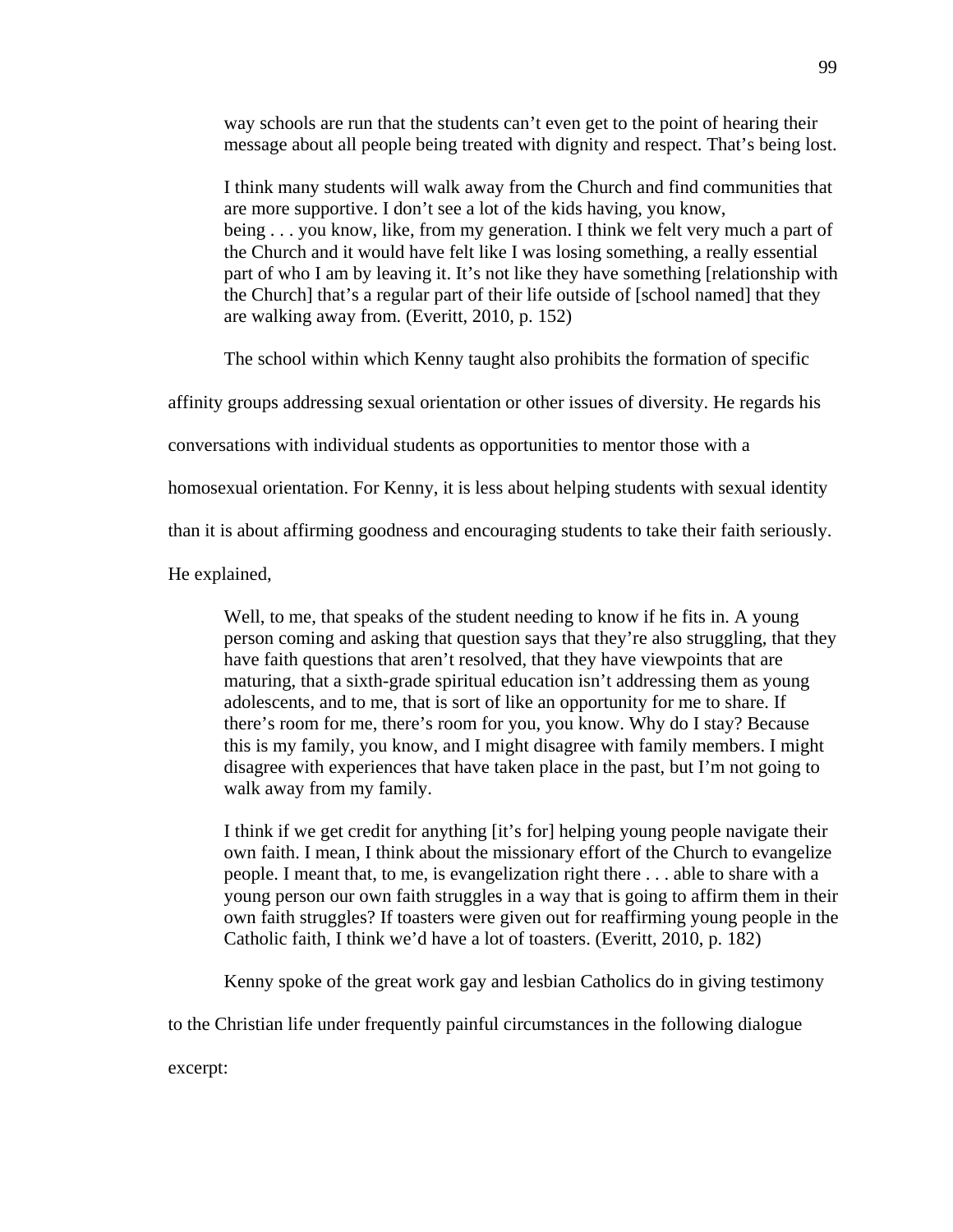We give meat to the Gospel, not in a sort of "fluffy" way, but again, the "rubber hitting the road" of it being painful or a struggle to continue to be a witness in the best sense of the word. If our Church were to recognize us for being the healers and the evangelizers that we are, wow. (Everitt, 2010, p. 183)

If Kenny were given the opportunity to start a support group for gay students at his

school, he would need the support of the administration. He expressed this in the

following dialogue comments:

I think it is just a matter of having the support of the administration, that this [student group] is for the purpose of supporting a healthy understanding of a young adolescent's sexuality, alleviating some of the anxiety that comes with growing up, feeling and knowing that one is different, sort of "nipping" at its source, that sense of dissatisfaction that might lead to harm to a young student, whether it is emotional or physical or even suicide, you know. I think that's important enough to have an administration see that as a valuable resource to have for young gay and bisexual students in the school environment. (Everitt, 2010, p. 184)

Michael's approach to mentoring gay and lesbian youth is intentional. He feels

strongly that he has a responsibility to provide the same type of care he received when

struggling with his own sexual identity. The following dialogue comments illustrate his

passion in this regard:

I think that's one of the reasons [mentoring gay and lesbian students] I stay within the Catholic institution, or educational institution, because just like those priests and those academic advisors—a nun was one of them. . . . Just as they were loving and very kind to me, I want to be there for those young, gay youth who are coming up. I can show to them that you don't need to leave the Church to be honest and to be true to yourself. I mean, yes, we have our foibles, but at the same time, we have our wonderful gifts and tradition, and you don't need to leave. I mentioned this in our first interview. That one student who was speaking when she asked the question in the class, she was asking it from the heart. She was saying, "But what makes you stay [teacher named], with all these Church teachings like on homosexuality, on abortion? Why do you stay?" And I said, "I stay because there is a lot of good in our tradition in our Catholic Church, and no one should ever make you feel like they're pushing you out because it's your right to stay, and if you go to any other religious institution, they're going to have the same kinds of, you know, debates and foibles, just as the Catholic Church. So it's kind of like, what do you want? Do you want to stay with an institution that you know and that you've grown up with, or do you want to go to something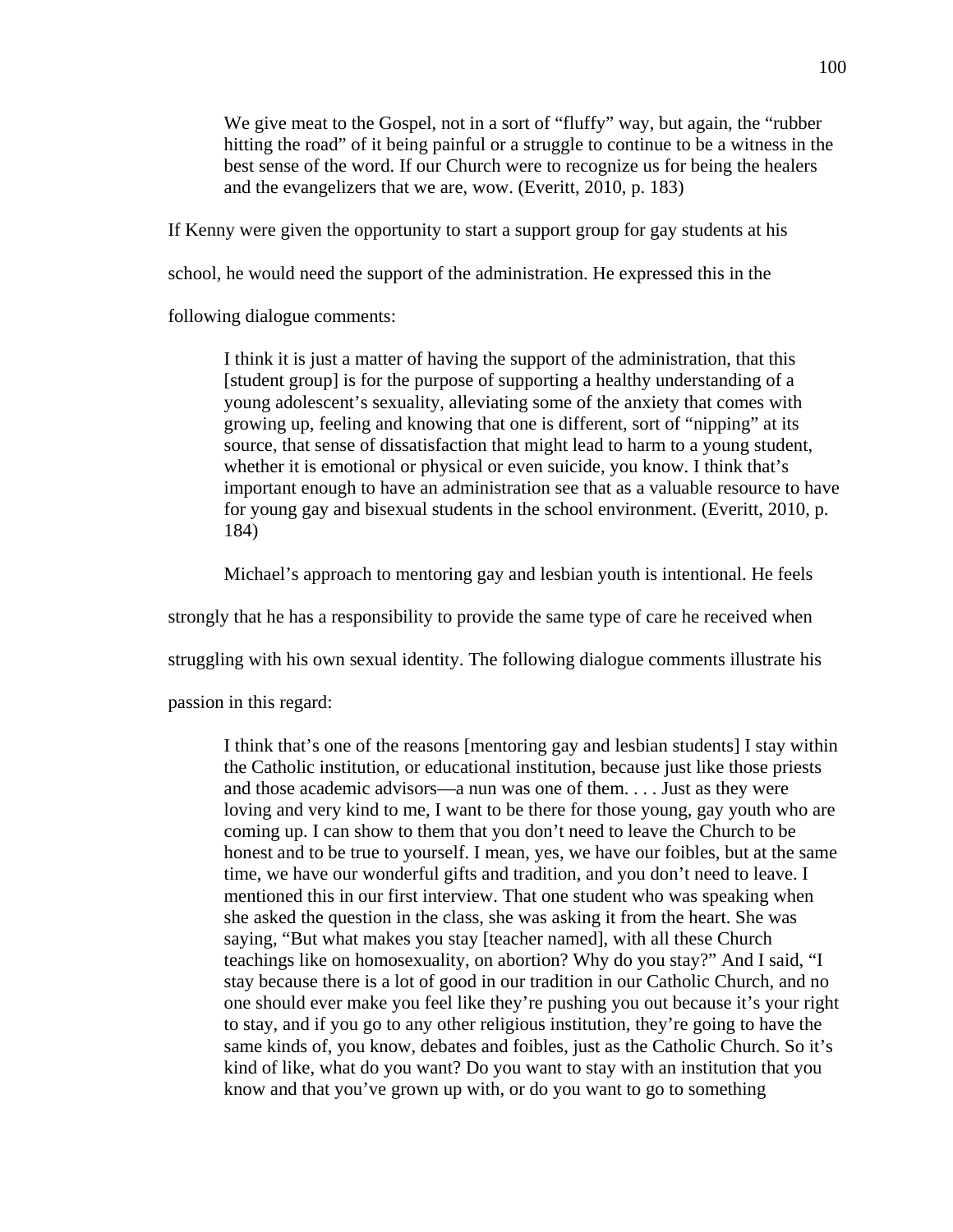unfamiliar that you're going to have to start from the very beginning?" So I kind of joked with her and said, "You know, I'm very lazy; I want to stay within the Church. I don't want to go through all that education and catechesis all over again." (Everitt, 2010, p. 255)

In response to a dialogue question asking Michael if he would disclose his sexual identity

if his school asked it of him and guaranteed his job, Michael stated,

If my principal said that to me? Yes, I would, and if she said that I'm not going to lose my job and she was supportive and all that, she thinks it's important, then yeah, I would come out, but I would come out in a natural way where the conversation comes and lends itself for me to come out. Just like a straight person would talk about his wife, or you know, their spouse in class, I would come out in that way. It is natural; my relationship with [partner named] is natural. There's nothing wrong with that, and there's nothing out of synch, so I don't think I need to announce it, but I think I'll come out in that way. (Everitt, 2010, p. 255)

As did several of the study participants, Lori also expressed concern over

mentoring gay and lesbian students in her following dialogue comments:

I would have to be confident that I would be safe [with] job security. I don't feel that now. I have informally mentored students in [a] job capacity, just kind of pastorally mentored them, but not formally. That is also why I don't help with our club that supports gay and lesbian students. I am so conflicted about that because it would be so validating for those kids. It would mean a lot. I have taught a few of them, you know. It would embolden them. (Everitt, 2010, p. 223)

When asked if she has ever thought that students wonder why she is not supporting them,

she replied,

I know, all the time. My fear is that they think I think there is something wrong with it, or wrong with them. Totally; I think that all of the time because, like, the kids who [know] [that I am gay].  $\dots$  I even think that about the faculty because I am not more open, that there must be, I must feel negatively about that or there must be some self-hate, or I must be ashamed. Oh my God, the last thing that I want is for those kids to feel shame, and if somebody they respect, especially if they respect me in other arenas. I'd hate for them to just assume that it was shame. Yeah, I think about that a lot. (Everitt, 2010, p. 224)

Lori continued to discuss the importance of mentors in the lives of students and the few

experiences she has had with gay and lesbian students during their struggle with issues of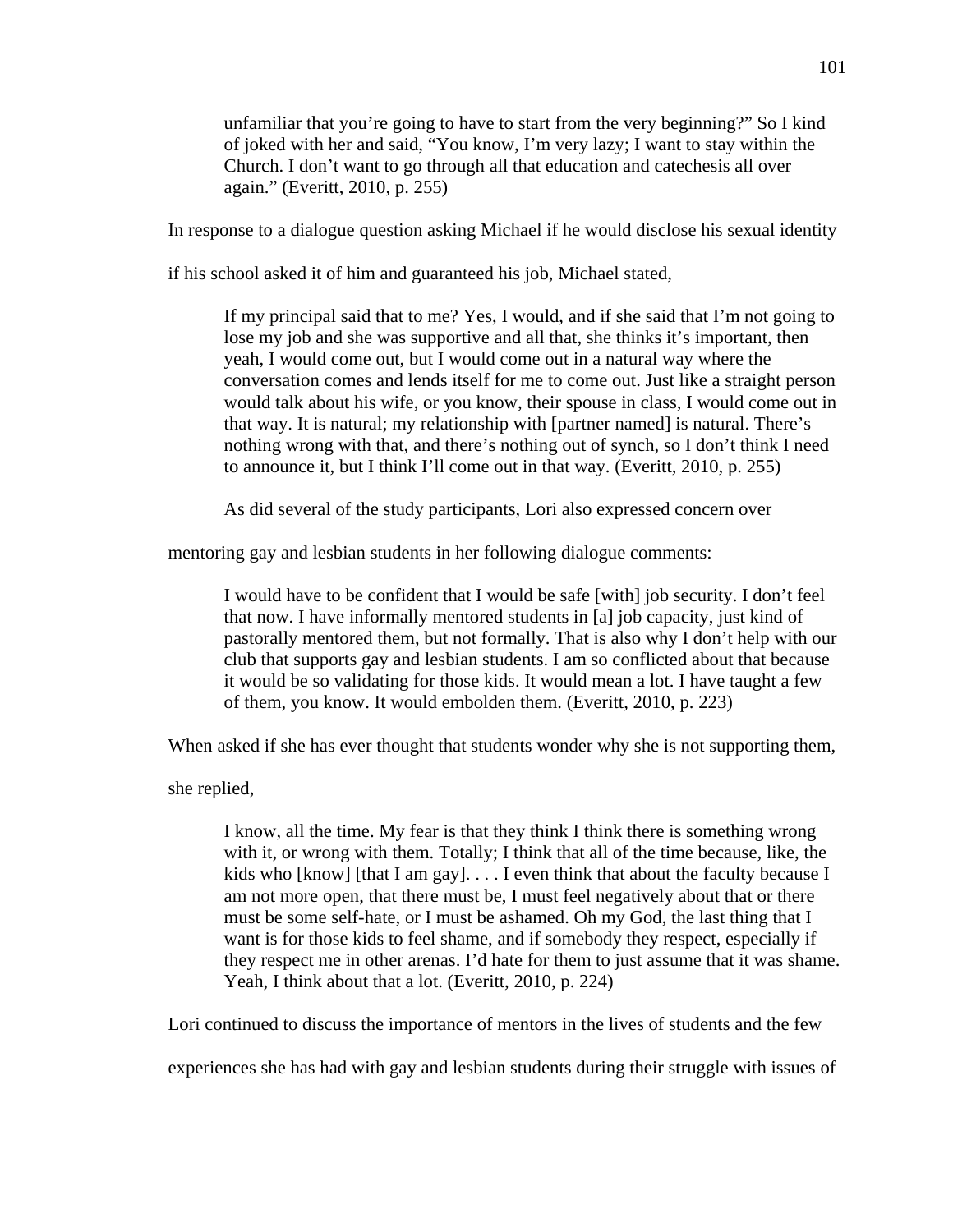sexual identity. She reflected on the fact that sometimes she worries that kids feel

personally responsible for creating change. She explained,

I wonder, you know, kids are funny. They like heroes. I wonder how many of them think that some kind of heroic action must be needed or something. You know, that we should all be Harvey Milk. I don't know. I think about it a lot with regards to mentoring students. I fit a different type than the other lesbians and so I have to believe that it would be helpful for kids to see that there are many different ways of being a lesbian. I am just [not] sure how to [do] that and feel safe. (Everitt, 2010, p. 101)

Jean has significant concerns over becoming involved in any program that

specifically mentors gay and lesbian students. However, she has found other ways of

providing support to this student population, as she discussed in the following dialogue

excerpt:

I've suggested books to the librarians. I have suggested young-adult novels like *The Geography Club, Keeping You a Secret.* I bought copies and donated them to the library at my school. I don't know if I will ever get involved with our GSA, but when [the movie about] Harvey Milk came out, I asked one of the moderators if he was going to take the group to see Milk, and he said, "Yeah, yeah." I said, "Well, it's only at the Castro for a few more weeks. You've got to go." A few weeks later, I asked if they'd gone to see Milk. "Oh, no, I haven't gotten around to it." I'm thinking, "What do you mean, you haven't gotten around to see Milk? Come on; take them," you know, and "take them while Milk is still playing in the Castro." (Everitt, 2010, p. 101)

When asked in a dialogue session if something kept her from offering herself as a leader

of the GSA group, Jean replied,

Well, partially because I wasn't out to very many straight people before.... It wasn't until this last fall with all that "No on Prop 8" stuff. . . . I didn't talk about sexuality with . . . or I didn't bring that up at work unless I was talking about it with other very close friends or other gay and lesbian teachers. (Everitt, 2010, p. 101)

The issue of mentoring gay and lesbian students was an integral topic within the

dialogues. Although each of the participants discussed the issues differently, there was a

common thread running through all of the sessions—the participating gay and lesbian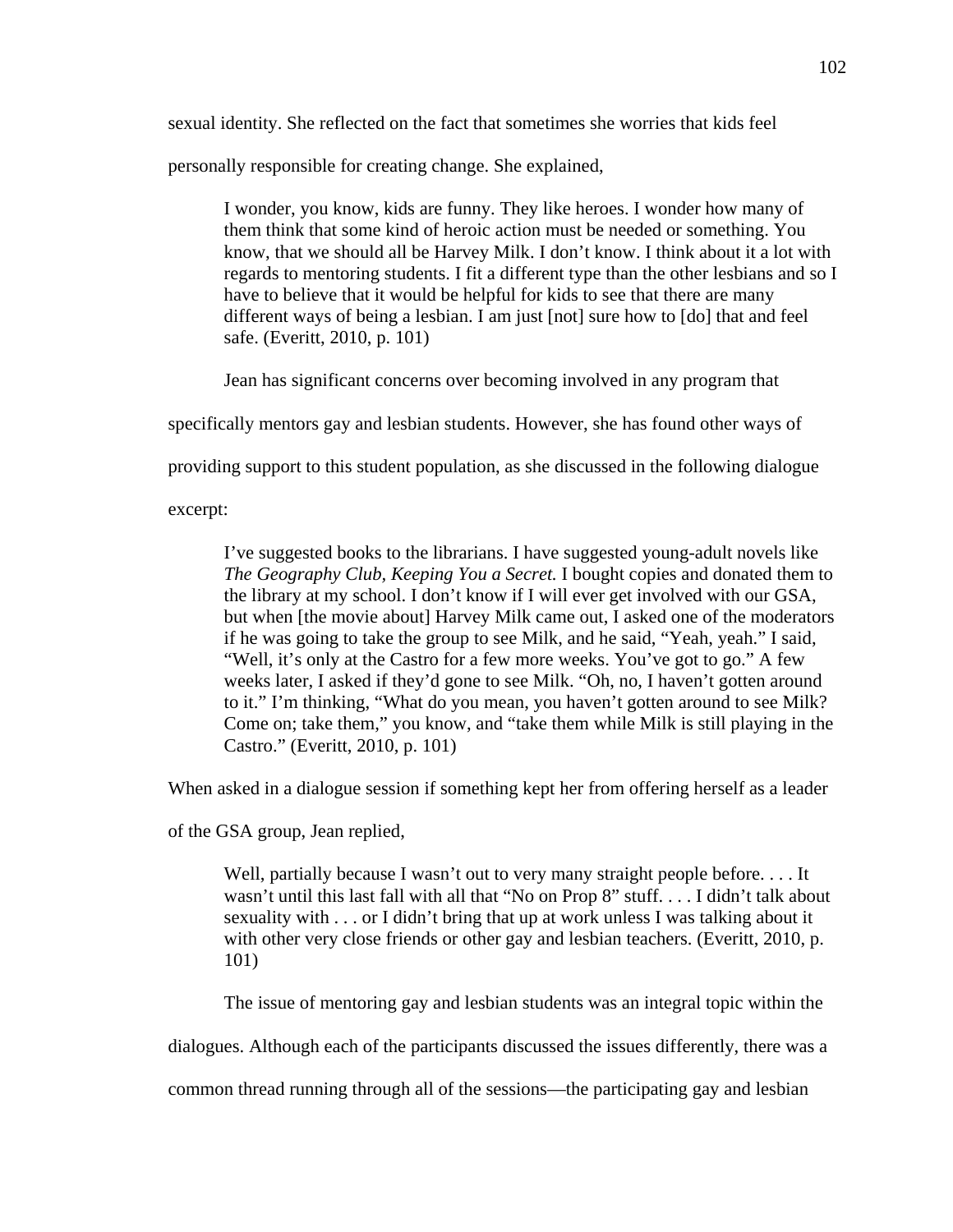educators experienced anxiety over mentoring gay and lesbian students. The anxiety was rooted in job security, community exclusion, and concern over the appropriate nature of disclosing sexual identity to high school students. Unlike their public-school colleagues, the participating educators did not feel the obligation to disclose their sexual orientation to students or the pressure to moderate a Catholic version of the GSA. All, however, indicated how wonderful it would be if they could conduct such work without fear of job loss.

### *Research Question 3*

How does a homosexual orientation impact a career within Catholic secondary-school

education?

*Fear* 

The most saddening, yet not surprising, finding during the sample-selection and data-collection phases of this study was the fear the potential participants and final participants expressed with regard to the research process. Several potential participants chose not to participate out of fear that they might be discovered by their administrators or the diocese. The primary fear was that, if discovered, they would lose their jobs teaching within Catholic schools. Those ultimately participating in the study also expressed concern over their anonymity and the potential impact participation could have on their careers. The educators involved in departments, such as Campus Ministry or Theology, exhibited greater concern than those working within nonreligious departments. One participant commented, "There is certainly faculty in other departments who are gay. I think that they are a lot more open and don't feel so constrained in living out the teachings of the Church as a religion-department person would" (Everitt, 2010, p. 139).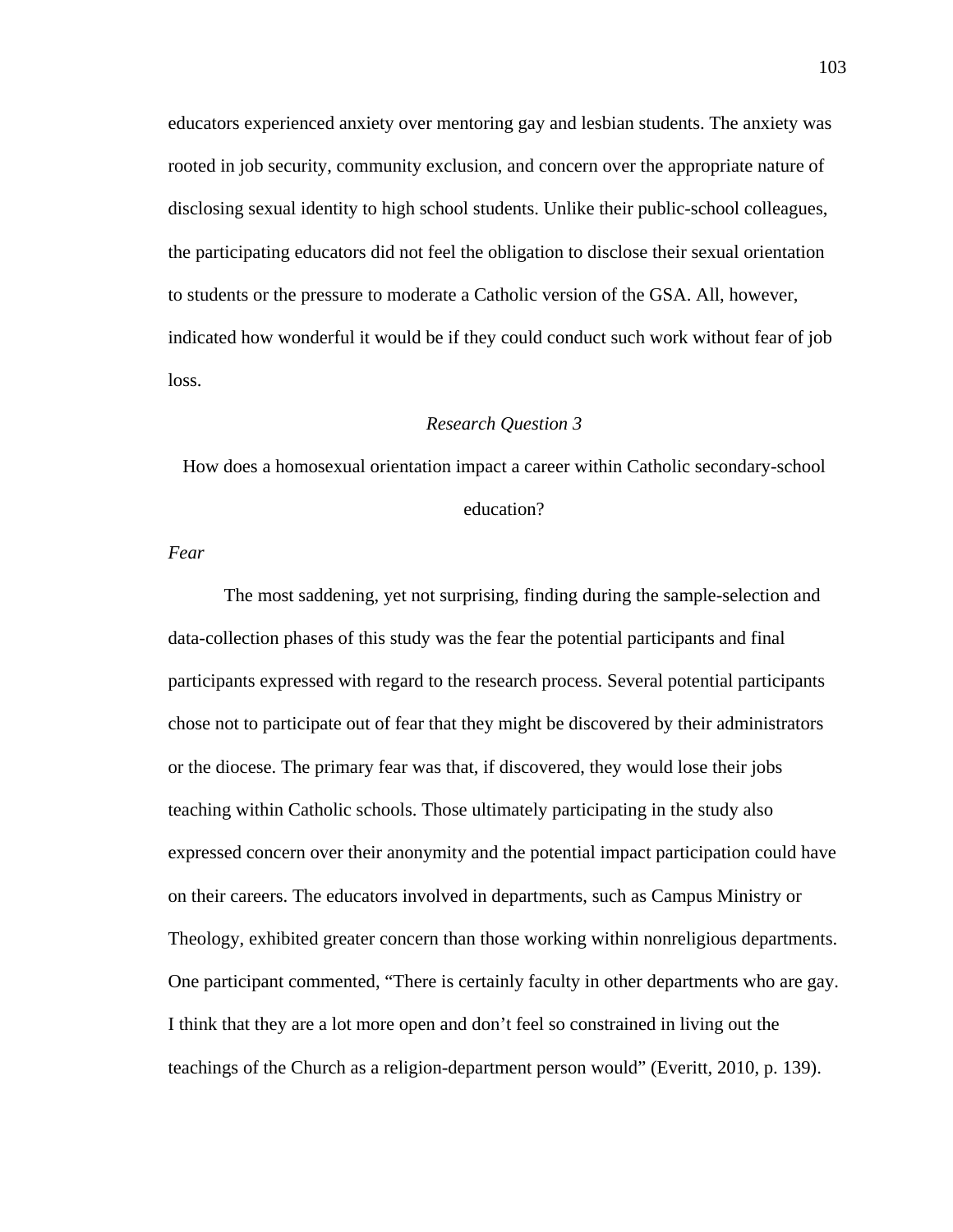The dialogue revealed true concern over the impact of a homosexual lifestyle on a career in Catholic secondary education.

 Two of the situations within which Catholic gay and lesbian educators feel compromised is when students make derogatory or hateful remarks related to homosexuals and when a student asks about the sexual orientation of a teacher in front of the class. The study participants who experienced one or both of these situations discussed the anxiety and the dilemma they faced as a homosexual individual who has been explicitly or implicitly instructed to keep their personal lives private within the classroom. Roger experienced students making negative remarks regarding gays and lesbians and asked his administrator for permission to speak to them directly about what it was like for a gay man to hear such remarks. In reference to the event, he stated, "You know, the funny part is that I never wanted my being gay to be the center of what we were talking about in the classroom" (Everitt, 2010, p. 277). He did, however, want the students to know that their behavior was an example of the course content. He explained, "I wanted to have the freedom to speak personally about why it was wrong and why it was [an] issue of social justice." Roger was not permitted to address the issue from a personal perspective. He said, "I was naïve to think that they were going to say, 'Yes, gee Roger, we trust you'" (Everitt, 2010, p. 278).

 Ashley had an experience within the classroom similar to the account contributed by Roger; however, she did confront her students because a decision to remain silent would have violated her conscience. She described the experience in the following manner:

It was probably four or five years into my teaching, so it was a few years into my career. I was teaching this class, and the kids do these independent study projects.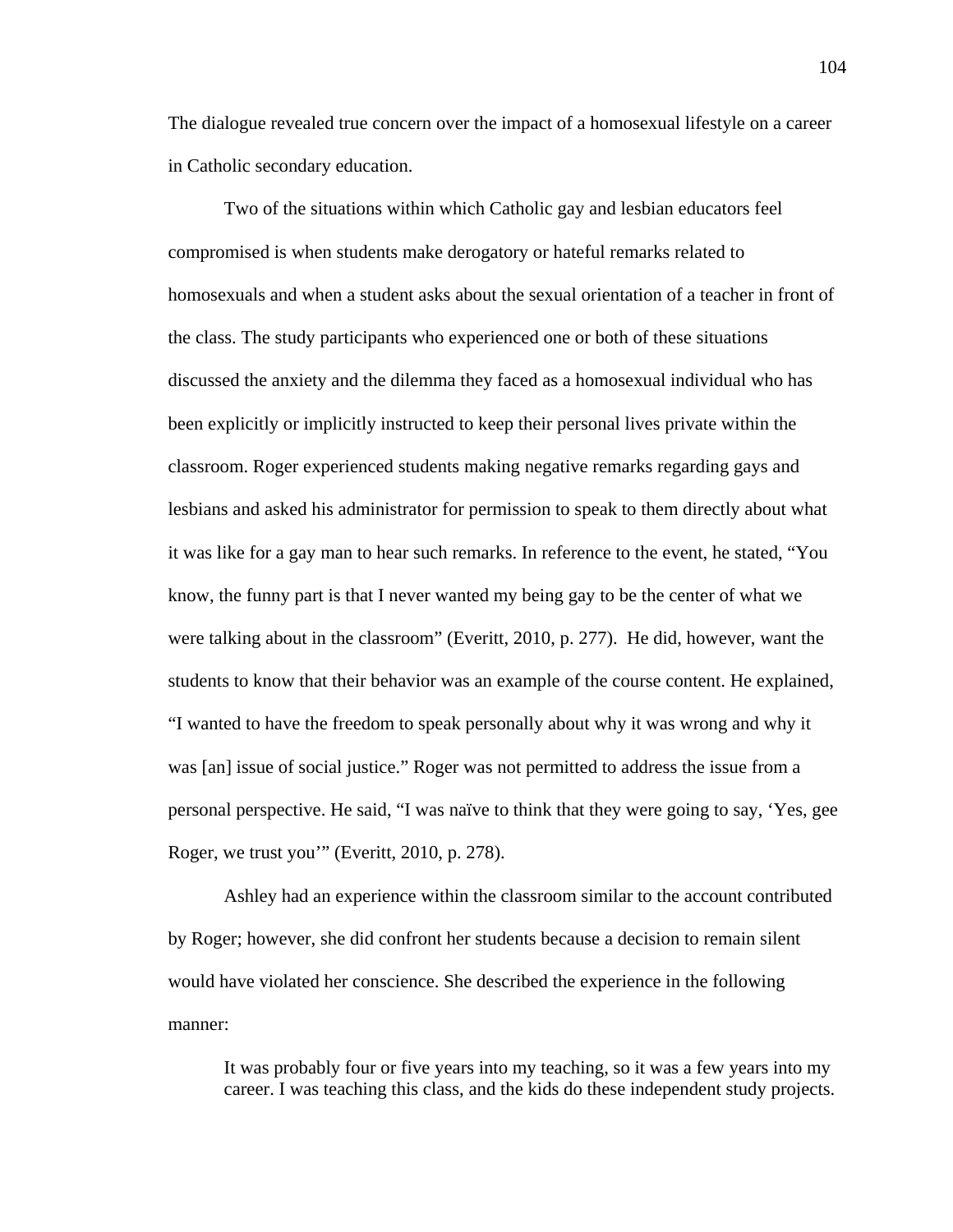Three boys had made this movie and they were showing it to the entire class and they were very excited by it. I happened to teach the class with three other people. So they're showing this movie to the class and part of it was kind of a talk show and they had a character that was clearly gay, kind of effeminate, and one of the other teachers and I are kind of like, "Well, that's not okay, but we're like, well, we'll let it go for a little while, if it doesn't go any further than this." You know, "We'll talk about it at the end, but we can let it go." Well, it kind of continued and became kind of more obnoxious and more "out there," and you know, after we talked about it, like, they didn't realize what they were doing, but we ultimately decided that we had to stop the movie, and the four of us in the back are talking about it. One of my fellow teachers who is pretty passionate and very opinionated said, "This is not right," and she just kind of stormed up there and stopped it, and she said, "This is not appropriate; we're not watching the rest of this. Why would you think I feel so strongly about it?" And then it evolved into—and there were probably about 40 kids in this class; it was actually two sections of a class having a pretty good, a decent discussion about why she thought it was inappropriate, but a lot of the kids were like, "It's no big deal; we see gay people being made fun of all the time in the popular media," and she said, "But that's not okay, you know," and the kids weren't seeing it, and there was even a boy in the class who has lesbian mothers. Interestingly, he said, "Well, one of my moms would be very offended by this, but my other mom would probably be laughing," and the kids just weren't getting why we didn't think it was okay. So finally—and it was like something—it wasn't me speaking almost, and finally I said, "There are 40 of us in this room. If there are 40 of us in this room, statistically four of us are gay or lesbian." I said, "I don't know about the other three, they may or may not be willing to speak, but I'm going to tell you that it's not okay, and nobody else who is, or is going to realize that they are, you know, needs to hear that it's okay, because these messages are degrading and da da da," and you know, by the time I finished saying it, I was sobbing and shaking and left the room. I knew one of the other teachers was queer, and I think they were kind of dumbfounded, too, by what had happened. I don't think I would have done it if I hadn't really trusted the group of students and my fellow teachers, and you know, from that point on then, we had great discussions, not only about gays and lesbians and how they are perceived or not perceived, but also other things. The boys said they didn't intend it to be this way, so lots of great stuff came out of it, and you know, it wasn't a big revelation. A couple of them are like, "We knew already," although I knew some of them knew; it's a big divide to kind of cross. (Everitt, 2010, p. 4)

After that experience, Ashley disclosed her sexual orientation to a few students when it seemed appropriate and helpful to the student. However, it was made clear to her by the administrators at her school that she was not to discuss such content within the classroom again. Consequently, Ashley was uncertain how to respond to a repeat scenario. Because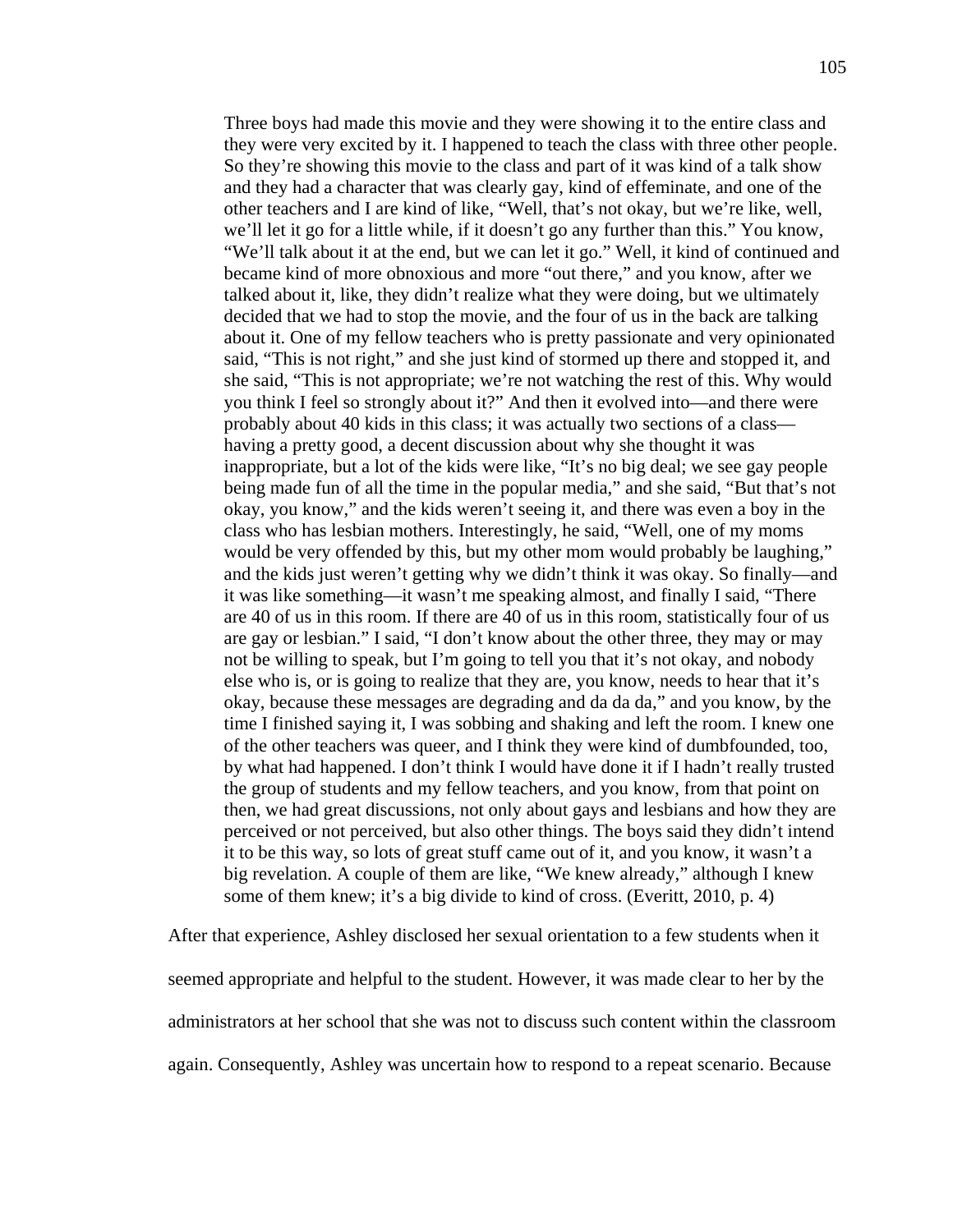it was anticipated, she had discussed ways of deflecting it with a colleague due to the

instructions from her administrator.

Cyndi was confronted by a student who voiced concern over a negative

relationship with a lesbian teacher and reflected,

Like, I thought, if I hadn't told [administrator named]. . . . If [administrator named] didn't know my sexual identity, if I had never told . . . this is when I thought, "Why did you ever tell the adults in your school?" you know. I've never told the kids, but this made me think I should have never told the adults because I felt like it put me more at risk. (Everitt, 2010, p. 31)

Michael had a similar classroom experience. The topic of homosexuality

frequently arises in the classroom, particularly in response to the California law limiting

marriage to a union between a man and woman. Michael was asked in a dialogue session

if students have ever asked him if he is gay. He responded that they have never asked him

the question directly and explained,

The students I teach are very intuitive. I think that they know and I think that they are more, what is it, not so much sensitive, but they are more politically savvy or astute. They know it's not an appropriate question to ask me in public. They are very protective. I have seen that in my interaction with them. (Everitt, 2010, p. 240)

Michael did have an uncomfortable experience at a Back to School Night presentation in his classroom. After describing his course, one of the parents asked if he was going to be faithful to Church teaching on homosexuality. Michael was uncomfortable with responding to the question and was particularly aware of a lesbian parent in the room from whom he was anticipating a response. He expressed frustration with himself in terms of the manner in which he handled the situation at the time, but feels more confident today. He stated, "It's like I wish I had handled that better, but because I guess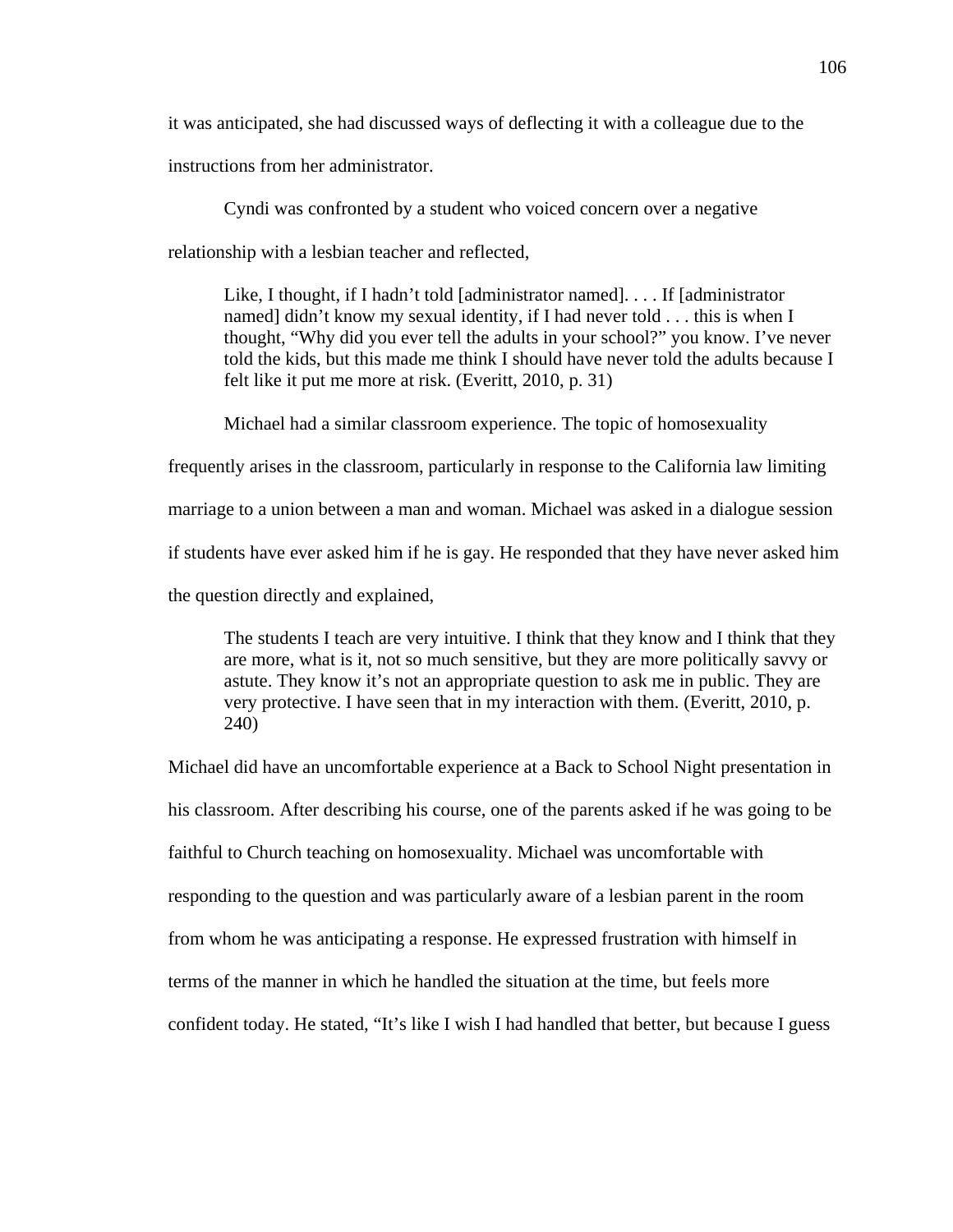part of me wasn't as comfortable as I am now with my sexuality, I wasn't able to handle it as well as I should have" (Everitt, 2010, p. 242).

 Lori has engaged in several follow-up conversations with students as a result of discussions emerging within her classroom. Although students have never confronted her in front of the class, they have approached her outside class to seek advice or talk to her regarding her perspective on Church teaching related to homosexuality. Lori reported that students struggle to understand how she can remain Catholic, given the climate within the Catholic Church toward homosexuals. Students have challenged her for endorsing the teaching of the Catholic Church on homosexuality and gay adoption. When she spoke with her administrator on the experiences, he enforced the "don't ask, don't tell" policy adopted by her school. She described the experience in the following dialogue transcript:

I went to my administrator and told him about it. He said, as long as you did good work, you keep doing what you are doing. My administrator is wonderful, but [his] [school named] policy is "don't ask, don't tell." So he didn't necessarily want to and was, like, "You don't talk about this to students in class, right?" I'm like, "No." [Her administrator commented], "Well, this feels like it was a kind of pastoral moment, right?" I said, "Yes." [He replied], "It was about an issue, and it wasn't about you, so great." (Everitt, 2010, p. 197)

 Job loss was a consistent theme throughout the dialogue sessions. While the majority of the participants felt secure in their particular school communities, concern over the diocese and its reaction to homosexual individuals working within Catholic schools was expressed. In an effort to understand California law regarding discrimination on the basis of sexual orientation, Roger discovered he is not protected by federal or state law. He explained,

When I went to an attorney so that I could understand my rights as a gay man working in a Catholic school, the attorney told me that . . . there was a woman working in the business office and . . . she was very professional. She had no student contact. She got here at 8:00 and left at 3:00 every day. If the school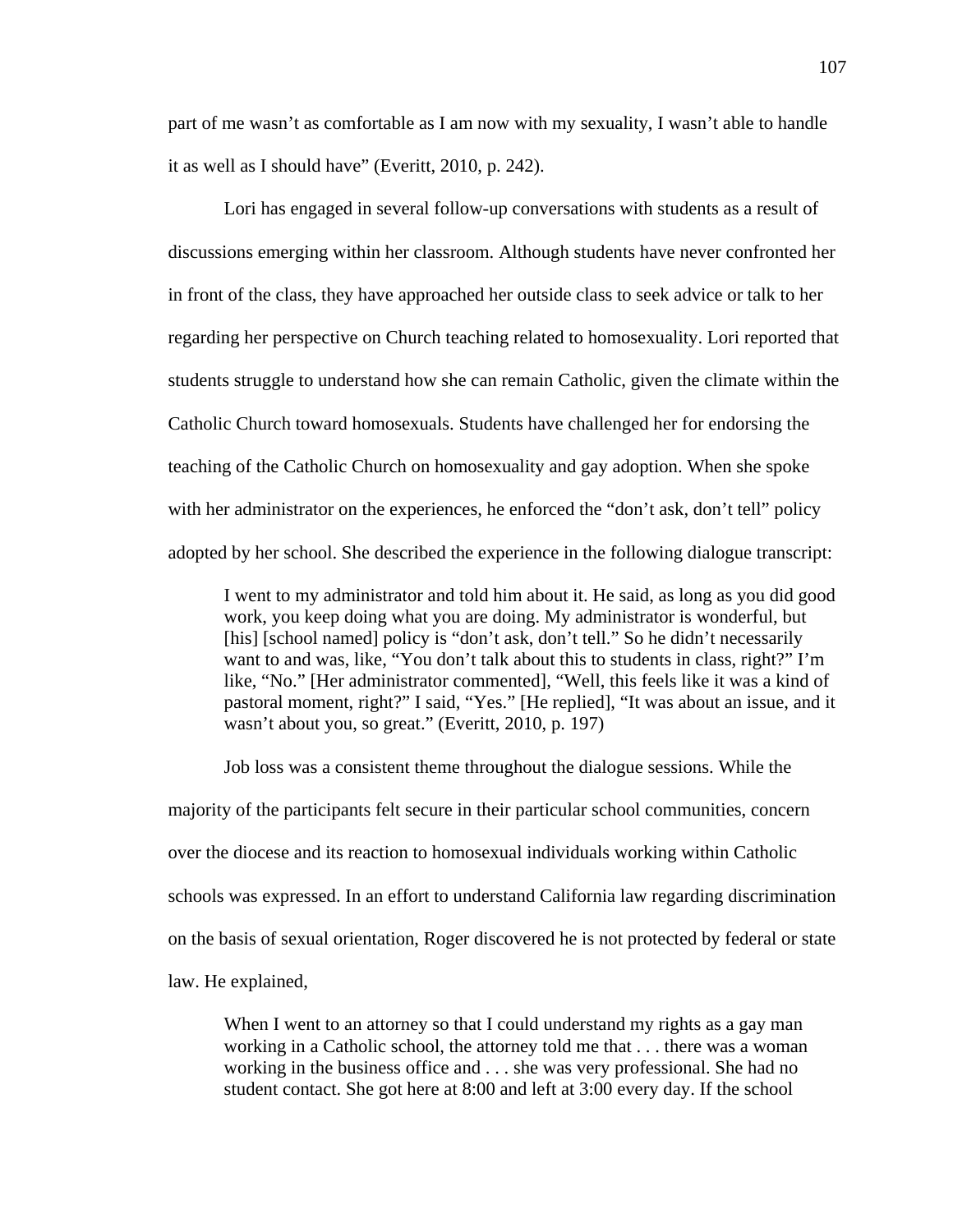found out she was gay, no matter what the circumstances, they would have the legal right to fire her, and so, and I got that answer in relationship to thinking, "You know, they'd never fire me." I can't believe they can do this. It's like, somehow, because you're part of a ministry, you think it's just sort of a natural protection, but according to law, according to this lawyer, that protection doesn't exist. (Everitt, 2010, p. 301)

The visit to the attorney caused Roger to reflect upon the career ramifications of

sexual-orientation disclosure. He stated,

You know, you're picturing some woman sitting in the business office with no contact. She could, literally, just be in the wrong place at the right time. She could be on You Tube and someone could forward it to the principal and then next year she could be told that she's leaving, and that could be the reason, so it's just a "wake-up call," you know. I wish I'd gotten this information beforehand, when all this stuff started, because it's a wake-up call again, in terms of the virtue of prudence. It's like, "Okay, what am I doing?" And in terms of conscience, I'm not saying there isn't anything that ever would happen in my life where I would not [disclose my sexual orientation to students]. I would not come out, but I would never do it as. . . . It would have to be a pretty extreme issue of conscience, you know, because, at my age, or at any age, the older you get, what I've learned since my last experience with losing a job, another cold, hard fact. One of the reasons I didn't, I don't think I took it as serious as I did, is I've never had a problem getting a job at any point in my life. I mean, literally, I've fallen from one into another, into another and this was the first time in my life. Wow, this is what it's like when you can't get a job? If you come out at 25 and you get fired, you know, no big deal. You come out at 40, 50, or 60 and you get fired, it's not the same thing. It's a whole different reality. It doesn't mean you won't do it, but it is a different reality. (Everitt, 2010, p. 301)

In terms of managing her anxiety related to direct communication with her school

administrator, Cyndi finds it helpful to keep her supervisor informed of all situations involving her sexual orientation to avoid any surprises. Depending upon the political climate within the country or among Catholic schools, Cyndi has varying degrees of confidence in her job security. When asked in a dialogue session whether she felt vulnerable as a homosexual woman working within a Catholic school, she responded: "Yes, sometimes, and it depends. When things are going on politically [referencing Proposition 8 and a play that another Catholic school presented dealing with the issue of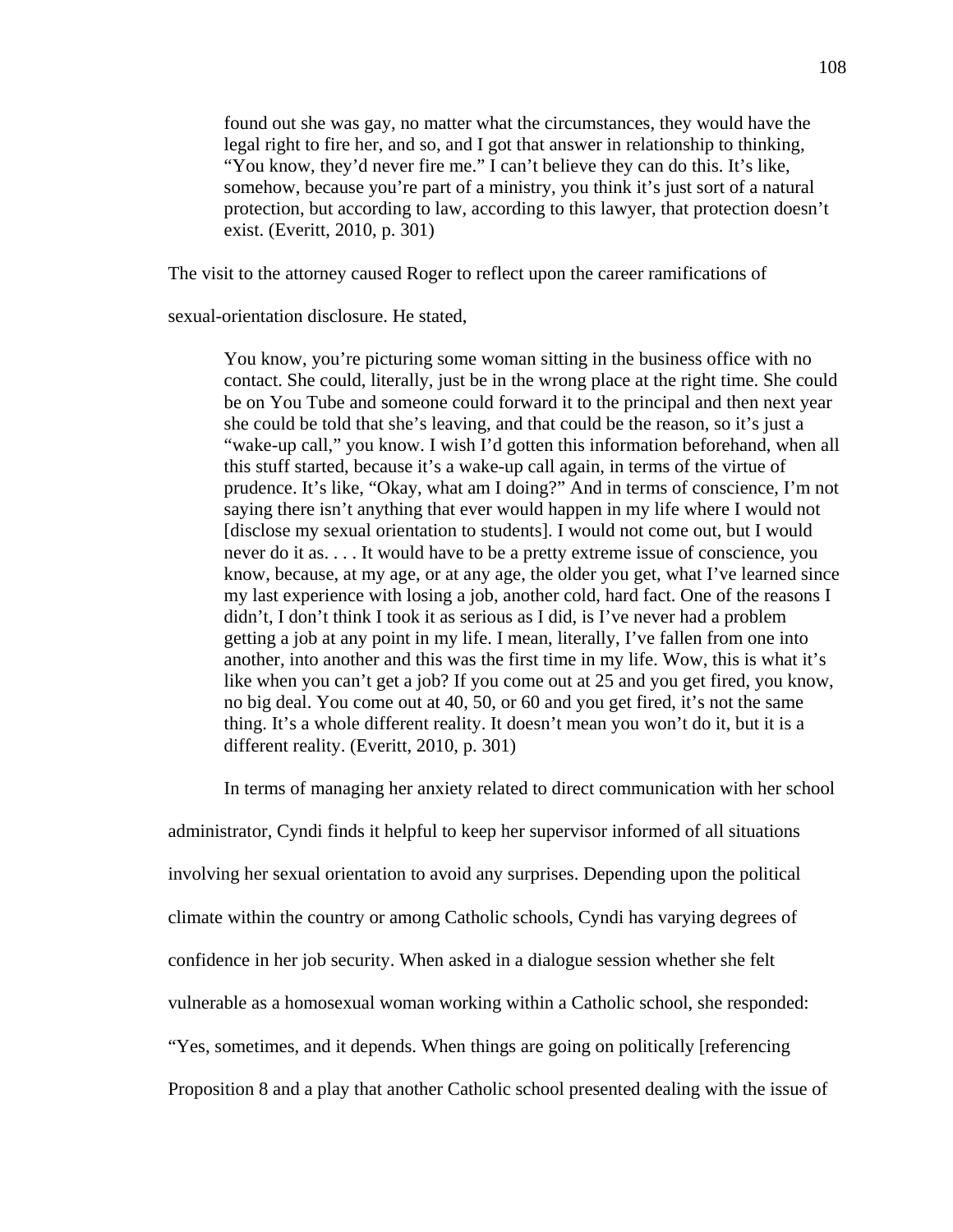teen homosexuality and Christianity], I feel more vulnerable than at other times" (Everitt,

2010, p. 32). Cyndi emphasized the impact of a local bishop on her sense of security,

stating, "Sometimes I feel more vulnerable. If he [bishop named] says something stupid,

then all of a sudden we would be under some kind of 'bizarreness.' So anytime

something is happening, I tell my administrator what I am doing" (Everitt, 2010, p. 32) In

a discussion related to nondiscrimination policies at her school, Cyndi opined that the

policy of her school includes sexual orientation. She explained in the following dialogue

excerpt why this did not give her peace of mind:

Well I always figure, see to me, I mean—and this is maybe where I get more paranoid or whatever—I always feel like, if someone just, like I always get more anxious about other stuff in my job. I make sure that I do everything. . . . I get like this sometimes, when I'm really feeling paranoid, like, do everything perfectly because they can fire me and say it was because I did it, this other thing, but really, they don't want a gay person in the school anymore, so they get rid of me because I did this other thing. So it is, like, don't do any of those things wrong because they always have this other information [about sexual orientation]. (Everitt, 2010, p. 73)

When asked if that was also exhausting, she responded,

Well, it is exhausting. It's like, okay, like make sure when you buy that thing, you get a receipt, you know. . . . I just feel like, someday, someone is going to say, "Well, we don't like the way you do this, so we're going to fire you," whatever, and it will all be on the, you know, how everything looks so perfect on paper? . . . It will all be documented, your three chances or whatever, and then "We're firing you," and then it's, like, "I think they really fired me because I'm gay." Like, you know, there's nothing, it's all about the way you know you were insubordinate or whatever, because I'm insubordinate a lot, that makes me nervous, because I know, technically, whatever that means, but I mean, I've heard others say like "Well, they were telling me I was insubordinate." I'm like, "Oh my God; I do that a lot!" I question things because you're not just like, "Oh yeah, that sounds good." Sometimes I can feel, like, the fear and I just go, "Oh God, that could be really a thing or someone just got tired of it or. . . ." (Everitt, 2010, p. 74)

Jean articulated her concern over job security in a discussion on sexism in the

Catholic Church and the "good old boys network" at her school. While the role of women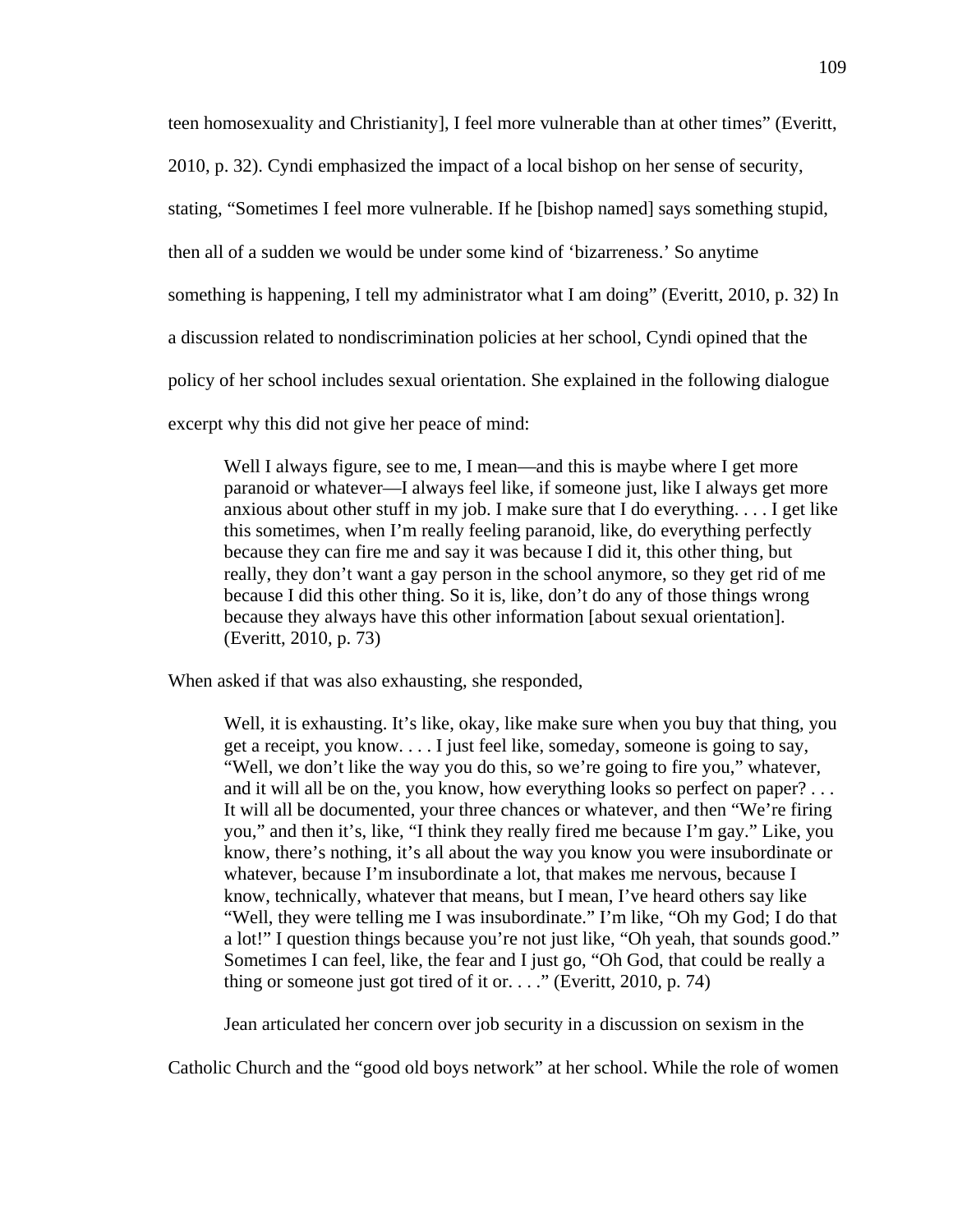in the Church is a difficult issue for her, she pointed out that she would not lose her job because she is a woman. She fears losing her job due to her sexual orientation and stated, "Yes, so on a day-to-day basis, the woman thing is more of an issue, but when 'push comes to shove' . . . as far as being concerned about job security, the queer thing is a bigger deal" (Everitt, 2010, p. 122). She explained her concern over being gay at her school in the following manner:

I don't know what the parents would do. You can read stories in the news about parents who "freak out" when they discover a teacher is gay, and I'm, like, "You know, I'm not a pedophile. I'm sorry, but if you think helping your kid understand that gay people are people too, and that you don't want that for them, well that's too bad," but I am just thinking that and not saying that. I do have a little celebrate-diversity sticker in my classroom, but it's little. (Everitt, 2010, p. 99)

Public debate over the California Proposition 8 is an issue for several of the study

participants. The position of the Catholic Church on same-sex marriage is clear to them;

they have been faced with the dilemma of having to choose between marriage and their

jobs. When asked if he would have married his partner if same-sex marriage had been

approved, Joseph responded,

I don't know if we would have. I don't know if we would have. I don't think we would have gotten married. I think we, at least not suddenly, but I think . . . we were trying to figure that out. Okay, that's a civil recognition that is not a private thing, and I'd have to say that I am concerned about job security in a Catholic institution. (Everitt, 2010, p. 137)

He continued to explain that fear was certainly an aspect of his decision, stating,

Yeah, fear certainly is there. I want to continue to work in Catholic institutions. I don't plan on staying at [school named] for much longer. I like it here, but I think it would be really good for me to move on. I would like to keep the doors open for being in a Catholic institution because that's where my heart is and I would like to continue in that ministry. (Everitt, 2010, p. 137)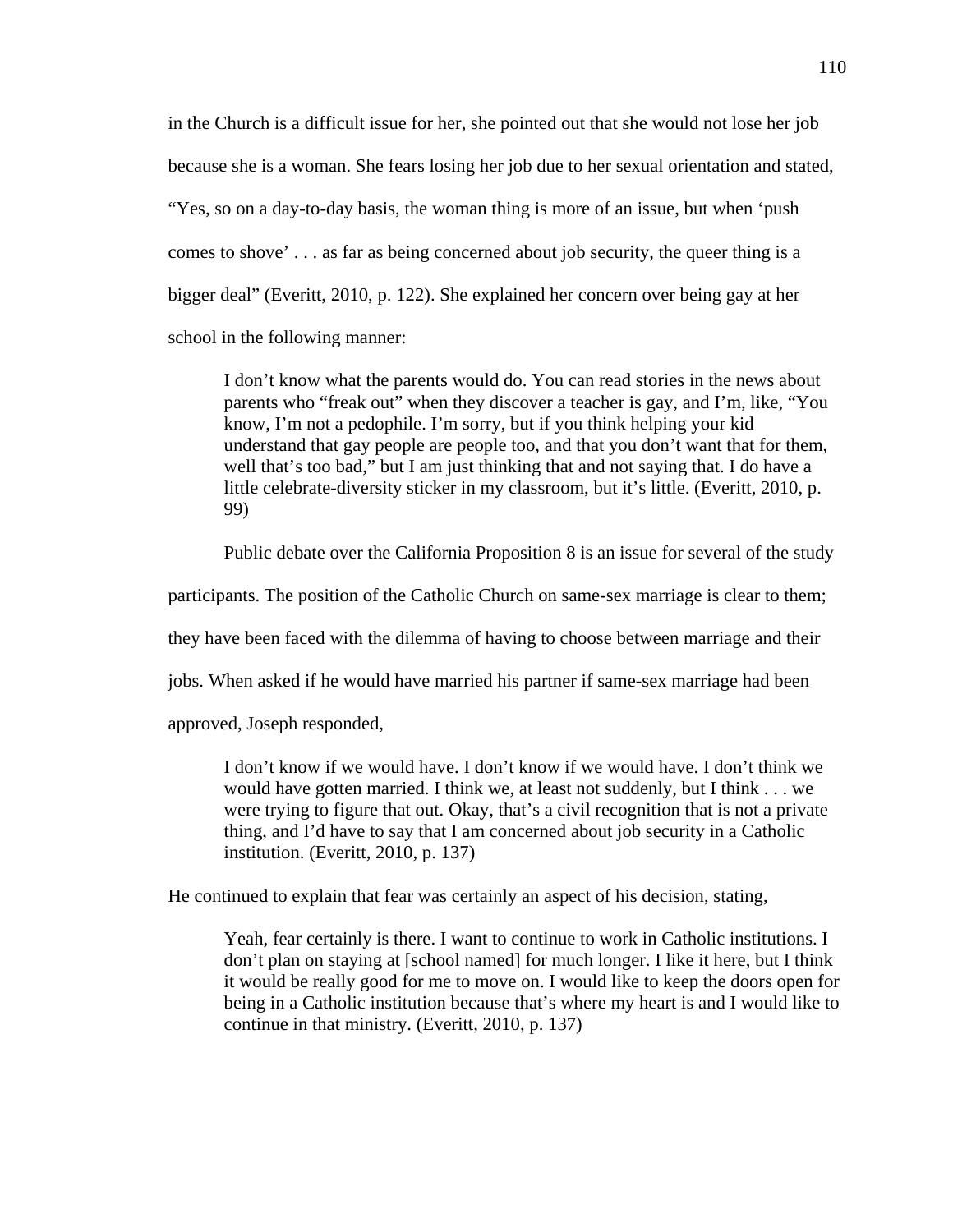Joseph chose to exclude administrators from his commitment ceremony to avoid conflict

if his ceremony became an issue with the diocese within which he works. He explained,

I invited a number of my colleagues, very close friends, but I didn't invite a single administrator. I didn't think I could. They are very nice people. I don't think I could put them in that position of having to defend me to someone from the diocese. I could imagine that being very problematic for them. I don't think that they would stand by me to that extent. They are going to protect this institution [the school]. I admire them in many ways, but I think that they would not be willing to fight the diocese and I'd be out of here so quick. I've just seen it too often with . . . not around the morality clause, but around other things where people who have challenged them or done things that they don't like and there isn't a strong sense of job security. (Everitt, 2010, p. 137)

Lori suggested that some gay or lesbian Catholic educators might fear losing their

jobs because they lack the credentials to work outside the Catholic system. She remarked,

Fear is real. Especially for those who are pitted in Catholic education, who don't have the credentials to teach in the public school system. They are really locked into this. Some may have theological degrees and work experience that is only recognized in the Catholic system. (Everitt, 2010, p. 221)

Lori is at a "crossroads" in her career and personal life. She and her partner would like to

have children in the coming years, but she would also like to remain in Catholic

education. She has been able to work discreetly as a lesbian teacher, but has concerns

over how having children will impact her career. She stated, "I love education. I would

love to be able to stay in Catholic education, but my Number 1 priority is family. We'll

see if the school has the power to protect me." Lori indicated that she feels vulnerable at

her current school due to the past experience of other gay and lesbian teachers within

other Catholic schools. She said,

I'm not naïve. I know people from other high schools who have been removed from the classroom. The thing that people tell me is in my favor is that I am really appropriate. I take lots of cautionary steps and I am good at my job, but at the same time, I don't know if "push came to shove," even if people love me, it's not enough protection, just not, and it doesn't matter how much I argue out of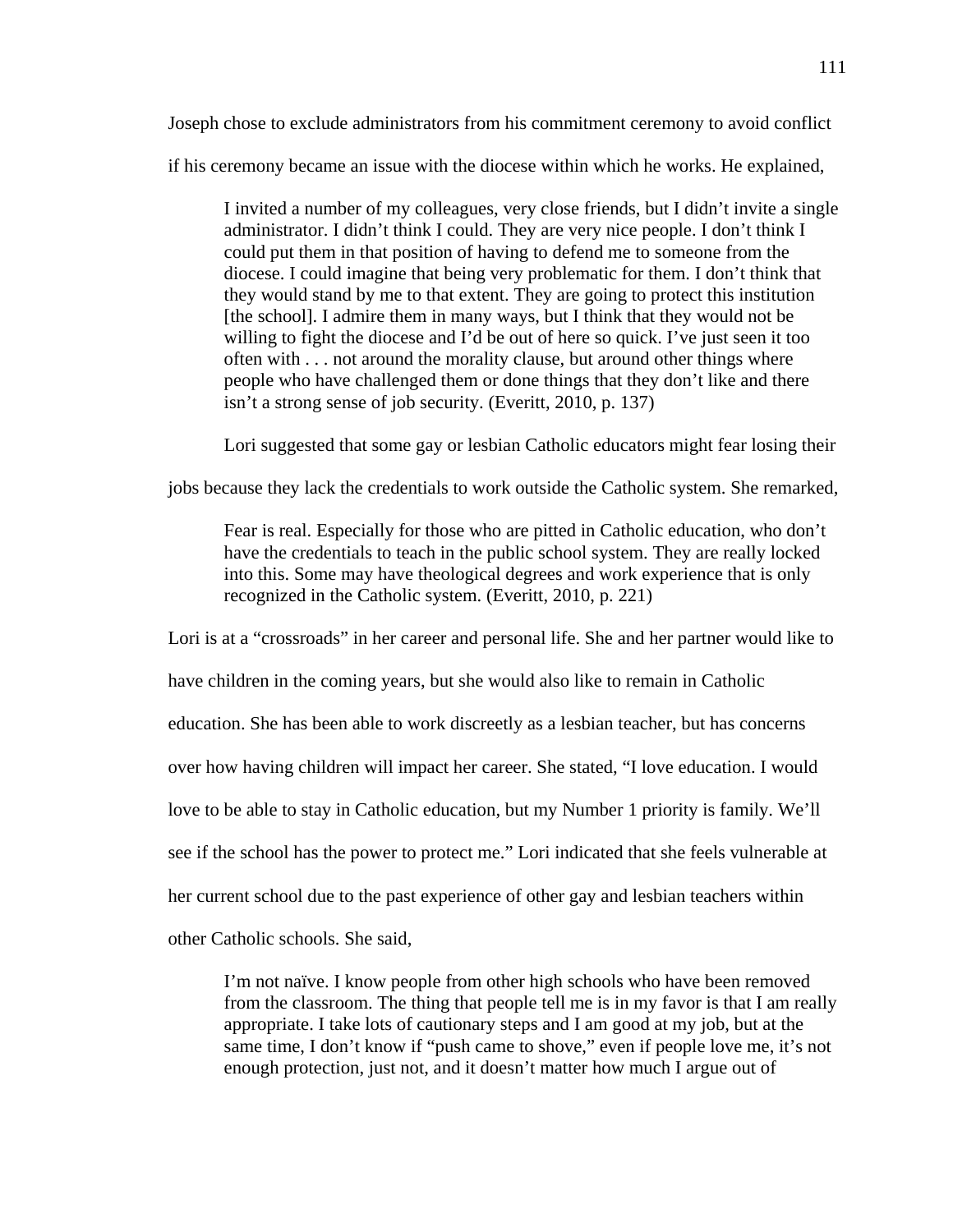conscience. They can just be like, "No," you know? Catholic social teaching is great, but it can also be full of error. (Everitt, 2010, p. 202)

When asked how she might feel if she lost her job due to her sexual orientation, Lori responded, "So it's their loss is how I feel about it. If it gets to that point, it is so sad. It's such a shame for a Catholic adolescent is kind of what I think" (Everitt, 2010, p. 203).

 Although Kenny addressed the issue of fear in our dialogues, he was not overwhelmingly concerned about the loss of his job or his ability to make a career in Catholic education.

# *Research Question 4*

How do Catholic gay and lesbian educators balance a homosexual identity with the teaching of the Roman Catholic Church on homosexuality?

# *Catholic Identity*

 Catholic identity was a dominant characteristic of the participants in this study who are also clear with regard to the teaching of the Roman Catholic Church on homosexuality. Without exception, they were all able to identify the distinction between a homosexual orientation and homosexual genital activity, as outlined in the teaching of the Church, and each has navigated the conflict between Church membership and homosexuality. All eight of the participants have either been involved in a long-term monogamous relationship in the past or were currently involved in such a relationship. They did not ignore the teaching of the Church. Each engaged in some form of discernment regarding their choice to remain Catholic and concurrently involved in a same-sex relationship. For the participants in this study, this did not present a conflict.

The difficulties encountered by the participants with regard to the teaching of the Church related to the language the Church used to describe homosexual individuals and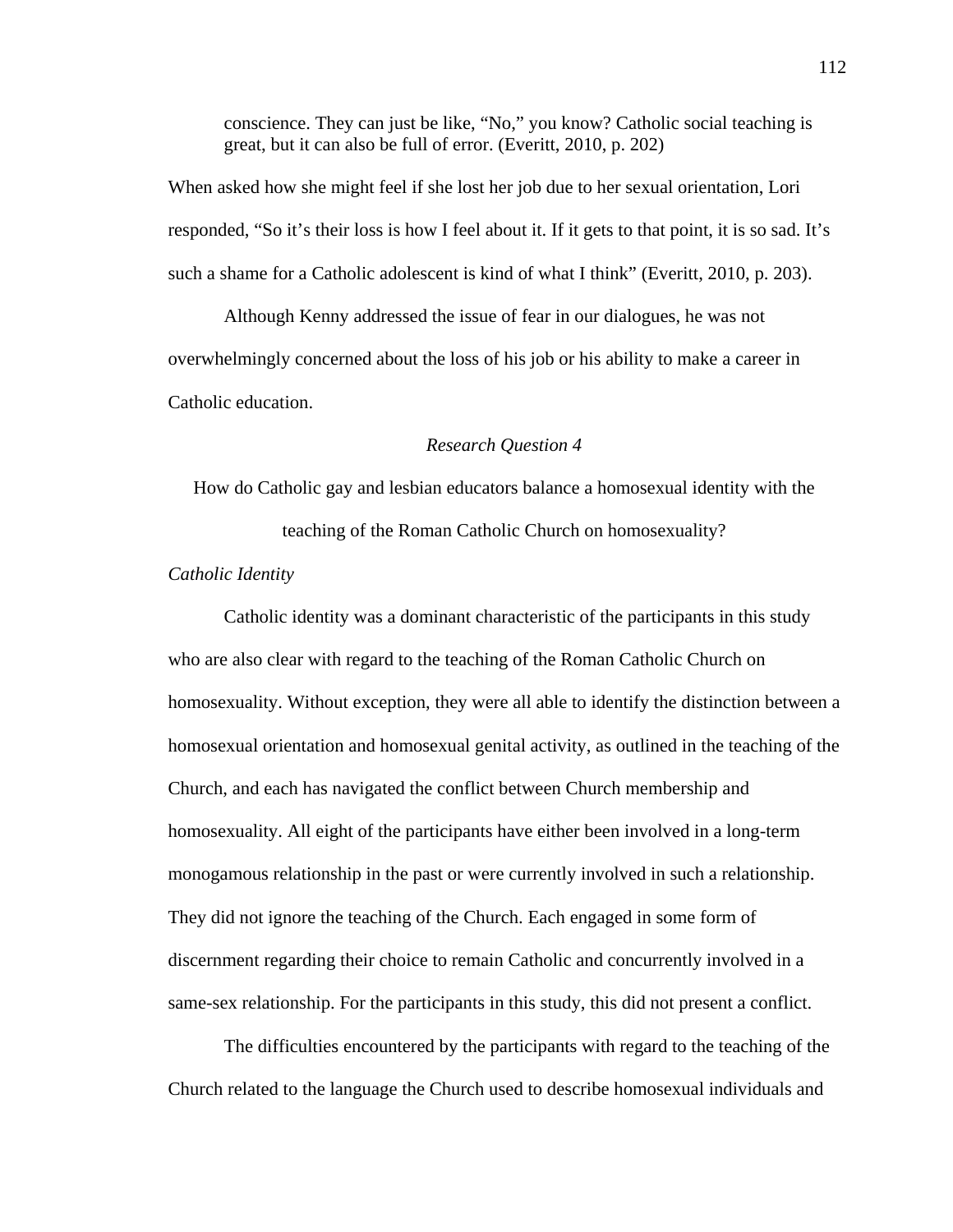the pronouncements of the Roman Curia and American bishops with regard to homosexuality, particularly as it related to marriage and the adoption of children. The study participants continue to struggle in this realm while making a clear decision to remain Catholic. The level of hurt the Church has caused varies among the participants; however, the ability to transcend the pain is consistent among these individuals. They remain hopeful about the future and long for a Church that is more inclusive, loving, and supportive of all members. The participants acknowledged that they remain in the Church with the hope that they can contribute to reshaping the mind-set of a new generation of Catholic laity.

 Ashley's membership in the Roman Catholic Church is closely tied to her experience of community. At her school and in her parish, the individuals with whom she works and prays are the reasons she remains Catholic. She explained,

One of the reasons why I stay is because [school named] is an absolutely wonderful community, despite everything that has happened. If I didn't love the vast majority of the people with whom I work, I wouldn't want to keep going back there. It's very much a community of mostly good people so that's why I stay. I get something personally out of it just as a human being working with great people. (Everitt, 2010, p. 16)

Ashley has chosen to avoid active involvement in her parish due to school commitments;

however, she does rely upon the weekly experience of church to sustain her prayer and

community life, as is evident in the following dialogue excerpt:

I attend [parish named] and I sit in the "queer ghetto." It's a church that has an altar in the middle of the church and a lot of the gays and lesbians sit together behind the altar. I just stumbled on it because it was the neighborhood church and it became clear that it is a welcoming parish. Even though it is out of our way, that's where we go for church. The pastor was totally "cool," baptizing our daughter, and we are both listed on her baptismal certificate. Our second child will be baptized later and, as far as we know, it is not an issue. I think it has to do with the pastor. It is just another place where we can fit in, and there are other families just like us who sit two pews in front of us and have two kids and nobody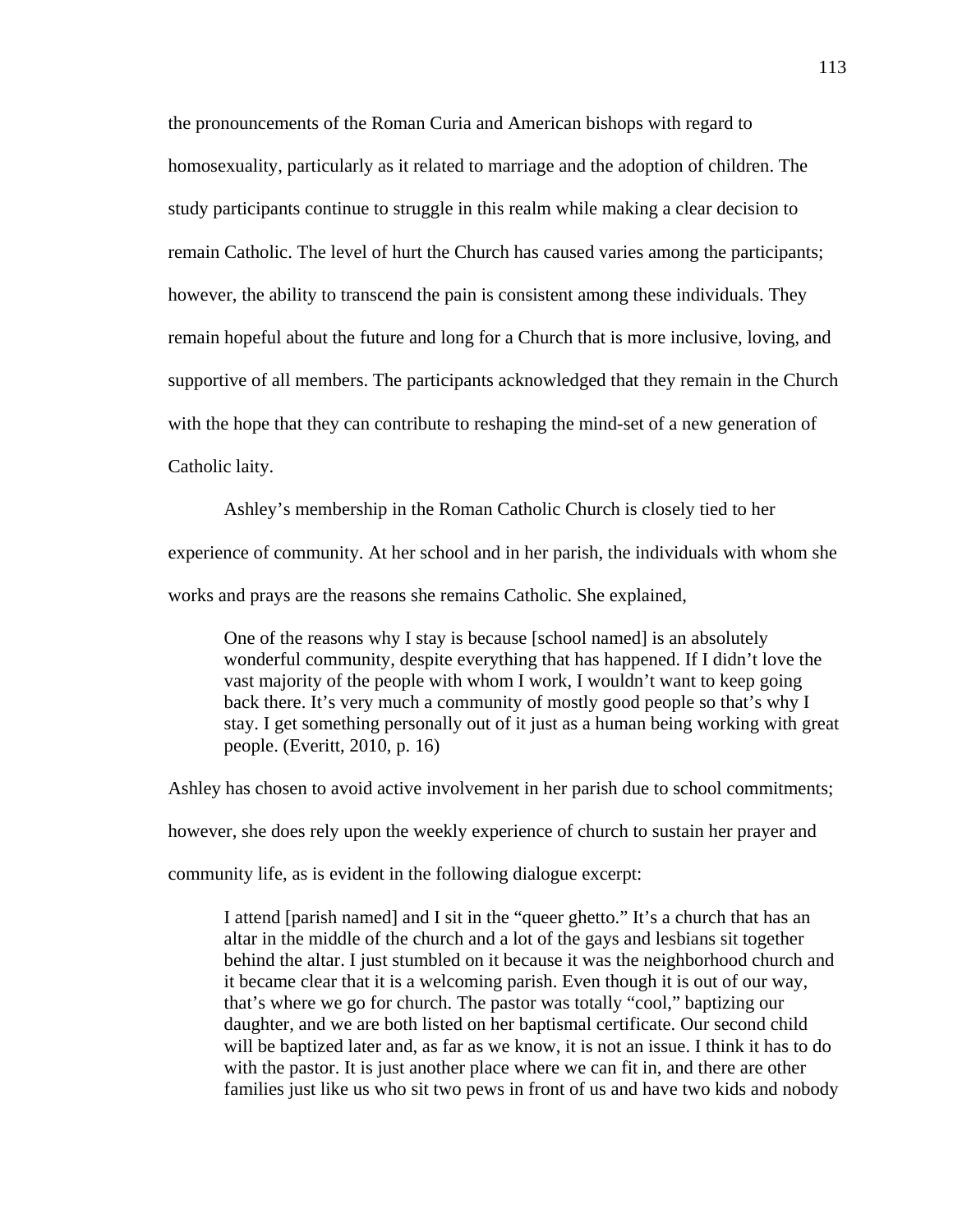seems to "bat an eye," and they say "Hey, how are you doing," and "Oh, it is so good to see you." It is just totally welcoming. I have purposefully not gotten involved in parish life. I like to have a place where I can just go and be and not deal with politics. It is just my own time, just to sit and be Catholic in the way that I know and love. I don't get caught up in politics of any kind. (Everitt, 2010, pg. 16)

After years of prayer and discernment, Ashley no longer listens to what the Church

teaches on homosexuality or gay and lesbian people. She explained,

I try not to think about what the Church officially says, to be honest. I mean, it's like, that's where, you know, there's, it's in the catechism and I forget what number it is. You know, it says that, if in your conscience, after you have prayed over an issue, and you are divergent with the official Church's teaching, then you have to stick with your conscience, and that's where I am comfortable being who I am because I cannot image, you know. I mean, I would be dead. I would have killed myself if I had not been able to come out, you know, or I'd be some horrible, miserable person, an alcoholic. God knows how I would deal with suppressing who I truly am. (Everitt, 2010, p. 21)

Roger has had a long, productive career in Catholic education. During the

majority of that time, he lived as a heterosexual man. However, in the last decade of his

career, he came to terms with the label *objectively disordered.* When asked if he

dismisses Church teaching on homosexuality because it doesn't match his experience, he

responded,

Well, I wouldn't say I dismiss it; I understand it. I understand it and I understand from this point of view: I understand the significance theologically and historically of the Christian story and, therefore, I look at it like this is not, for the most objective and literal of Catholic theologians and followers, an easy theology to live. Therefore, I look at it with the same kind of sadness that I look at *Humanae Vitae.* I mean, 80% of American Catholics use birth control. If you look over the last 10 years—my numbers could be a little suspect—but if you look over the last 10 years, the number of Catholics stating that they use natural family planning doesn't change. That's your hard-core group, and God love them. God love them, but that doesn't make them any better in my view, in Christ's eyes, of a person using birth control who has three kids and the wife chooses to use birth control. So, I'm looking at homosexuality even though *objectively disordered* is stronger language. I see the two things together. The tragic nature of the Church is that they cannot find the will to begin to open their theology to new life, and it's true in the straight experience. I think it's true in the continued failure to seek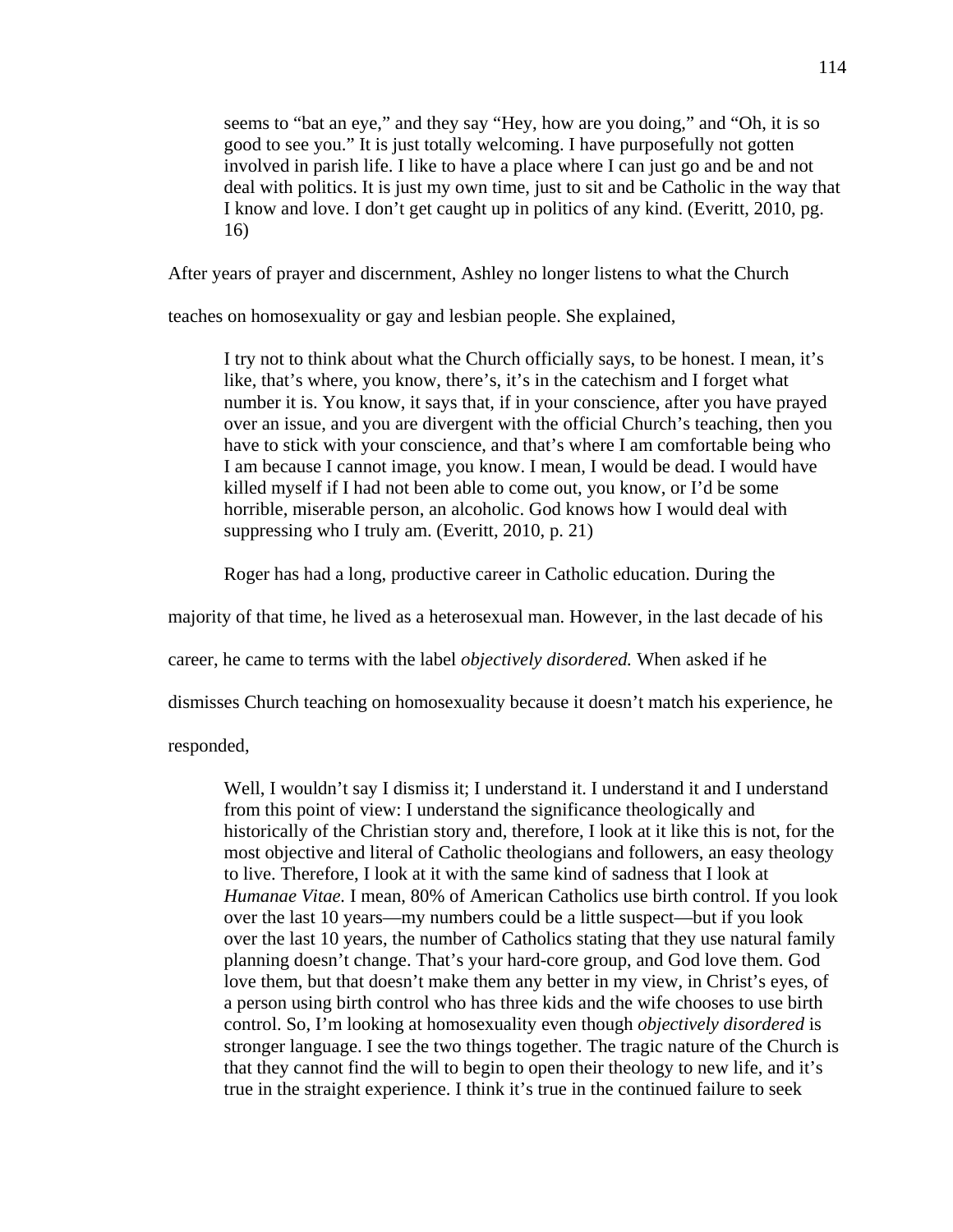God's grace in new ways, of finding life for people in this time. So, I mean, gay is harder than straight, no question, but the two, I see, I will laugh and say, "Well, it's a matter of degree." If you're struggling to find, if you can't find at least an interest in opening your mind and heart to the spirit of God, in a technological revolution like birth control, about loving human beings who want to have kids, but want God's grace through scientific revelation, that this can be a part of their loving relationship, and that's not open to you, you know what I mean? (Everitt, 2010, p. 280)

Roger continues to see a place for himself within the Catholic Church and hopes to find

new ways of speaking about his experience as a gay Catholic man. He offered the

following comments:

What I do find at fault with those in the Church and those individuals who are given credibility in the Church who are actively pursuing belief systems that further disfigure human beings. I don't care who they are, and that's why I think Christ is calling me to move away from that, to move to the place of "it's not bad, I am a member of Christ's body," period. Therefore, I am called to reflect the beauty of that, my place in that body in ways that the spirit calls me to. Now, I don't know what those are, but that's my, that would be my response and reflection as a member of Christ's body. I am called to be open to the Spirit taking me in the way of truth and dialogue, and while I do that with great caution, I still say that is where I think the future for me is lying. I mean, how can you believe in this, how can you believe in the Trinity? In this God, spirit man, and believe that he came as fulfillment of the God of Abraham and revealed the fullness of the Spirit of God and believe in the Trinity and not believe that you are meant to be in communion, full communion as a full human being? I don't get that. (Everitt, 2010, p. 289)

Roger concluded the dialogue by passionately describing how falling in love has

continued to reveal God's care for him. He explained,

That's why I like leaving oppression aside, because I'm called to relationship in full communion and I don't know what that means. I'm not looking to get out in front of any parade, but I know what it doesn't mean. I know that it does not mean sitting alone in your room, celibate or ordained, and believing you are disfigured or somehow not fully human and not fully a part of God's, of Christ's, body. I know that. So, I've been very fortunate. I've been only out for 8 years, but I'm in a relationship, a monogamous relationship for 8 months [with] someone I love. I never thought this was going to happen, and it has happened, and you know? I get up every day and just say, "Thank you." You know? I'm very grateful at my age to be in a loving relationship. I just want to take one day at a time and I believe Christ is with me. I think his providential care continues without intruding on my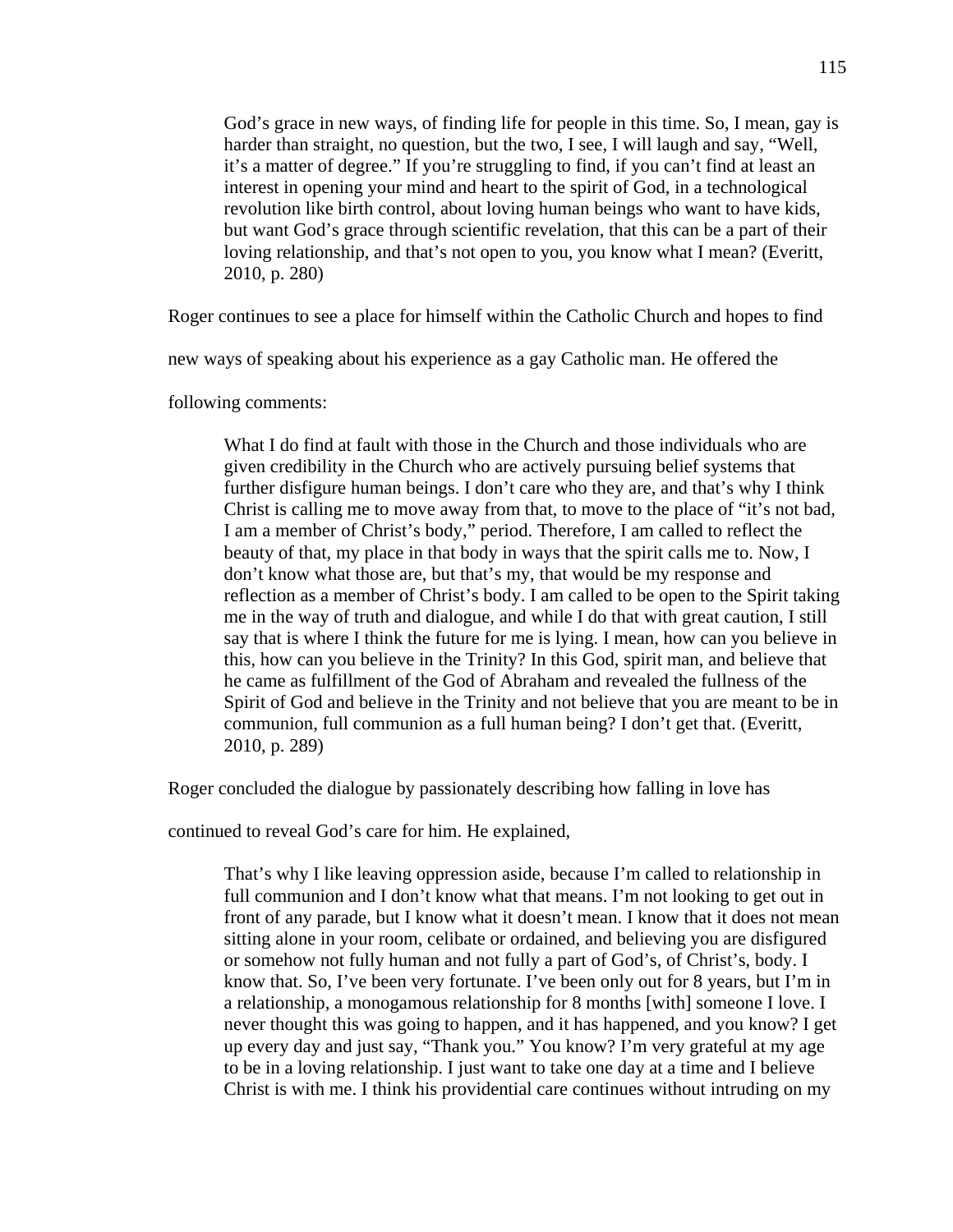freedom. So, I feel very strongly about that, that he keeps calling me forth in this, in this direction, and again, without intruding on my freedom, you know? Twenty years of analysis; "have at it buddy," you know? (Everitt, 2010, p. 290)

Similar to Roger, Joseph understood the teaching of the Roman Catholic Church

and has been able to put it into a larger context of Catholic teaching. He stated,

There's a hierarchy of teaching and ultimately one has to be a discerning moral agent. I need to think about my actions in terms of my relationship to God. Hopefully, all the Church teachings are helpful and kind of give me have a greater understanding. If they don't then I still have to go before God and figure it all out. (Everitt, 2010, p. 135)

Joseph acknowledged that as an agent of the Church it is his responsibility to teach the

Church's position on homosexuality even if he personally disagrees with it. He is clear

that it is his responsibility to help his students think critically, not push his own

experience onto his students.

Michael's membership in the Roman Catholic Church is deeply connected to his

own personal journey as a "cradle Catholic" and someone who cares deeply about

passing his faith to the next generation of Catholic youth. He feels a responsibility to

those he teaches, as well as to other gay and lesbian educators who may not consider a

career in Catholic education due to their sexual orientation. He explained,

I would hope that someone who is Catholic and who is gay and who is interested in teaching religion in a Catholic school would not feel inhibited because they are gay, that they couldn't teach in a Catholic school. It shouldn't be a concern. You can be true to your sexual orientation and not at all compromise that and still teach religion within a Catholic institution. I'm finding out that I'm very much free, and I would like to think I'm not compromising who I am or my sexual orientation when I teach at a Catholic institution. Now some people may argue with me. Some gay Catholics will argue with me and ask, "How can you do that? How can you stay? How can you stay teaching in a Catholic institution that degrades you and that calls you 'objectively disordered' and 'prone to moral evil'?" And again, my response is "You have to . . . I don't see myself changing the system by working outside of it." A colleague of mine said it best when someone asked him, "Why don't you leave the Church when you know that the Church is so out of touch with these moral issues, these current moral issues like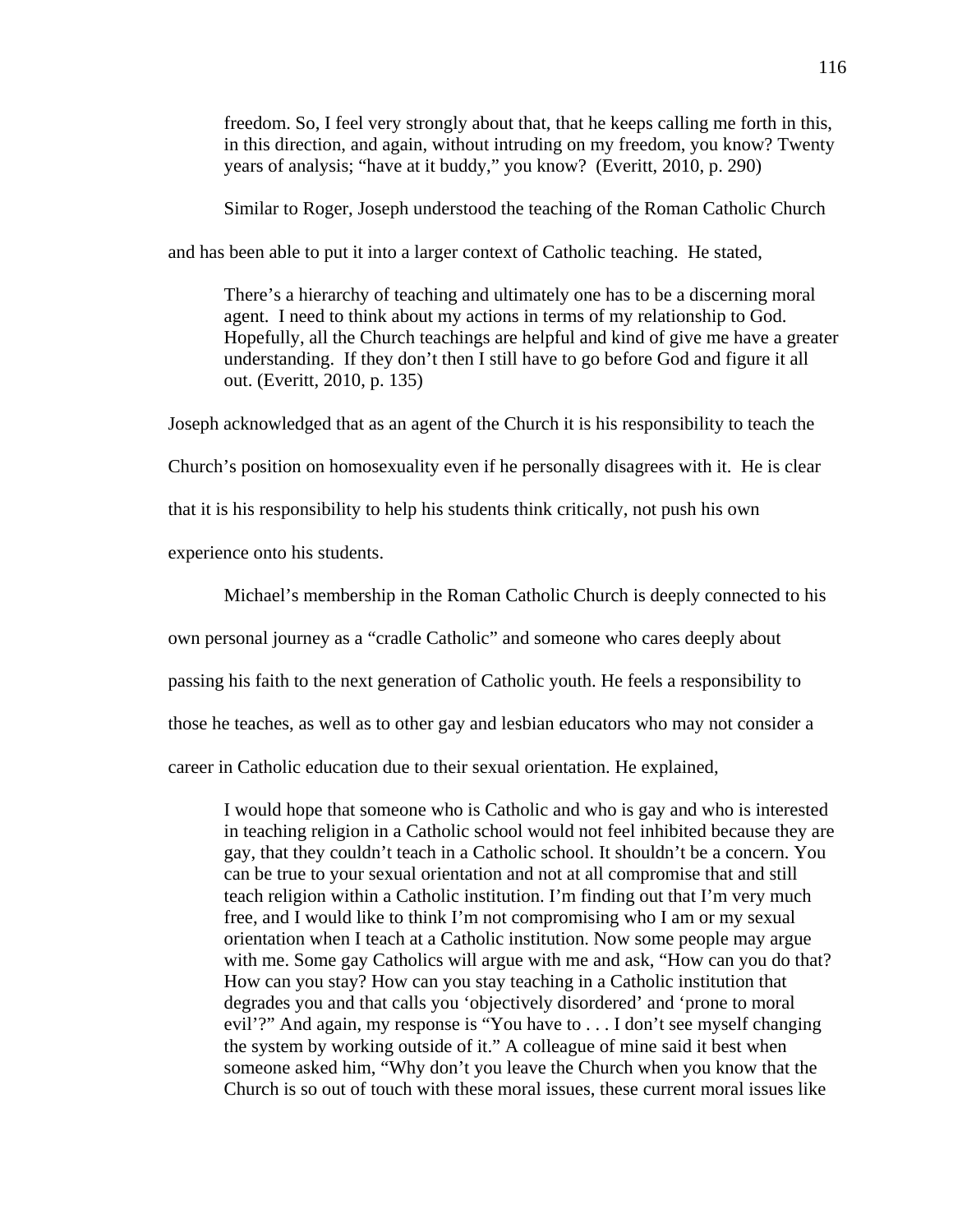abortion, premarital sex, and so forth? Why do you stay in the Church?" And he said, "Because I don't have a voice in the Catholic Church if I leave it." I borrow that from him . . . and I would say the same thing to them. If I want to see change in this institution, I cannot leave it. I will do more harm to it and to myself if I leave this Church because I love this Church, and I don't just love the good part, but I have to love the bad part too. I want to make some change, and I think I am doing some change by staying here and teaching them. (Everitt, 2010, p. 137)

Michael concluded his dialogue session by explaining how he feels when he encounters

former Catholics who are gay and angry that he remains a member of the institutional

Church. He stated,

I feel sorry for them because a lot of the time they are bitter. They are hurt. They are angry and they are just vulnerable and yet they don't see the power of community. They don't see how community can help them. It's like everyone wants to hold on to anger so they aren't done with that anger, that's how I see them, and I am not angry at them. (Everitt, 2010, p. 250)

Cyndi understands the importance of teaching students to think critically about

the teaching of the Church, and she also firmly believes in explaining what the Church

actually teaches regarding homosexuality. In a discussion on the difficulty of teaching the

distinction between homosexual orientation and homosexual genital activity, Cyndi

offered the following explanation of how she makes sense of it:

I think they're wrong. I just think it's . . . it's a mistake. People don't understand. They [the Church] are not psychologically able to understand. They're dealing with their own issues. It's  $\dots$  just, you know what I think? I don't know if this is only my experience . . . it's kind of like, sometimes, people don't understand what it means to be a woman in this world. I don't think people get it, and they're never going to get it. I think my orientation spiritually is much more of a contemplative mystic kind of person. People don't get that. They don't understand it. They never will. So I feel like I have so many things in my experience that most people walking down the street don't get, so I just put the Church in the same category with the people walking down the street. They just don't get it, and what is hard and sad is they print it [the teaching on homosexual orientation and homosexual activity] for hundreds of millions of other people to read, you know. (Everitt, 2010, p. 42)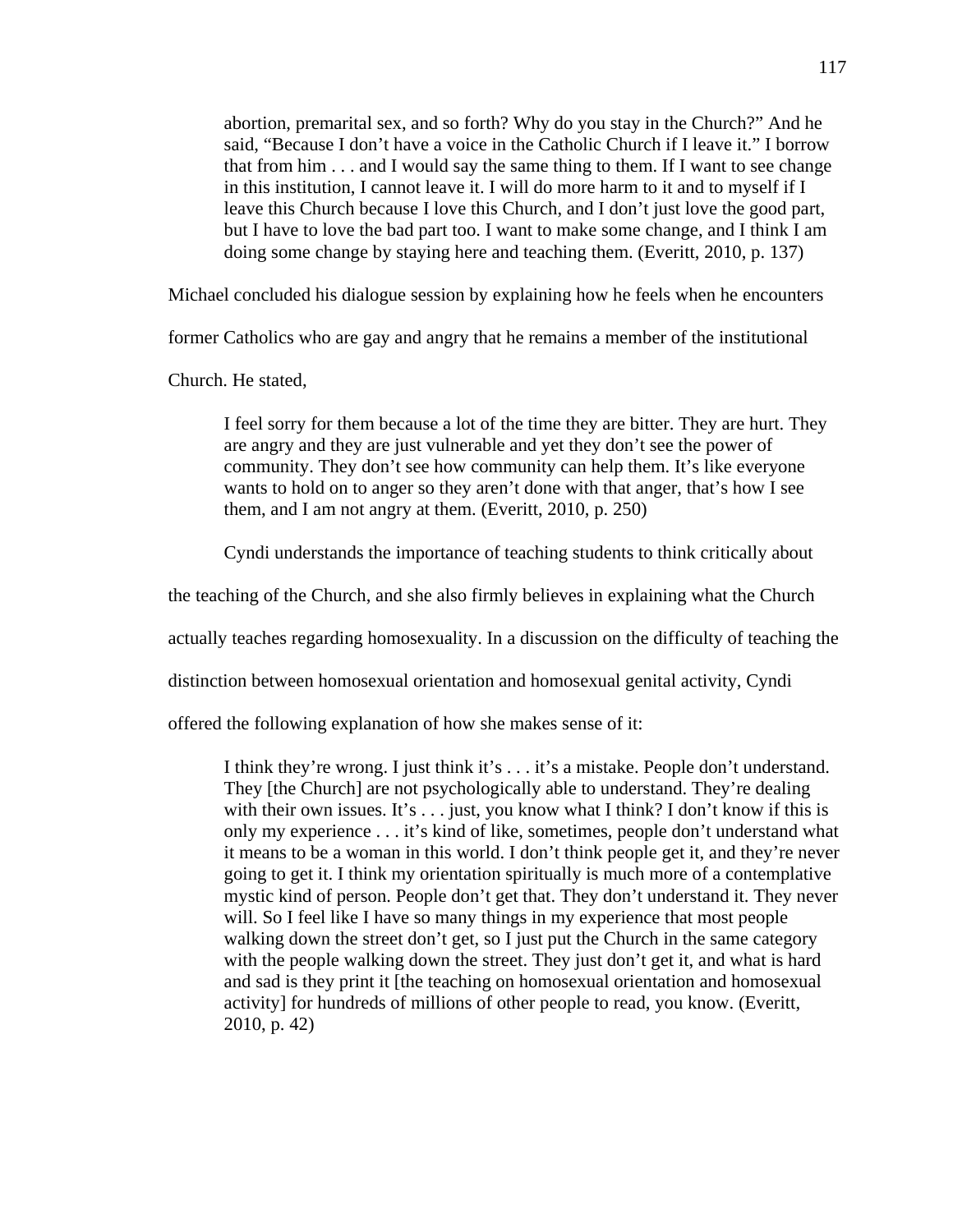When asked to reflect on his first dialogue session, Kenny remarked that he was

surprised at how positive his experience had been in the Catholic Church. He stated,

Truthfully, I was a little surprised at how positive an experience I have had being gay and Catholic and with my own faith journey. It has been a positive experience for the most part. Reflecting on my own journey, hearing, rereading the transcript of some of my responses of how it was, it has been very affirming for me. (Everitt, 2010, p. 178)

Kenny was also struck by his positive experience when considered in light of the negative

Church teaching on homosexuality. He explained,

Interestingly enough, what I did think about is the disparity between the official narrative of the Church and my own experience. If my own personal journey is the unofficial narrative, it stands in such contrast, especially more recently with some of the polemic that gets thrown out about homosexuality and homosexuals within our own Catholic tradition. So, it was a little striking just how, again, if I have such a positive experience, then why is this official doctrinal teaching still so negative and heavy handed? Somehow, I can still be positive about it, and optimistic. (Everitt, 2010, p. 303)

Kenny also articulated his frustration that gay and lesbian Catholic educators are referred

to as "issues" rather than real people of faith, engaged in the life of the Church. He stated,

And people actively involved in ministry. It's not like our interactions with the Catholic community and even the Church hierarchy is something abstract. We know priests; we engage bishops. We work with other people involved in ministry, and so that's where the disparity comes in for me in mind. Why are some of these policies addressing us as if we are issues and not people? (Everitt, 2010, p. 178)

When challenged by colleagues or students as to why he remains a member of the

Catholic Church and continues to teach in a Catholic school, Kenny shares his story

about "the struggles and joys of being a part of this family that continues to unfold."

Lori describes her relationship with the Church as one that requires a day-to-day

approach. While she is generally positive about her relationship with the institutional

Church there are moments when the overwhelmingly negative tone of Catholic moral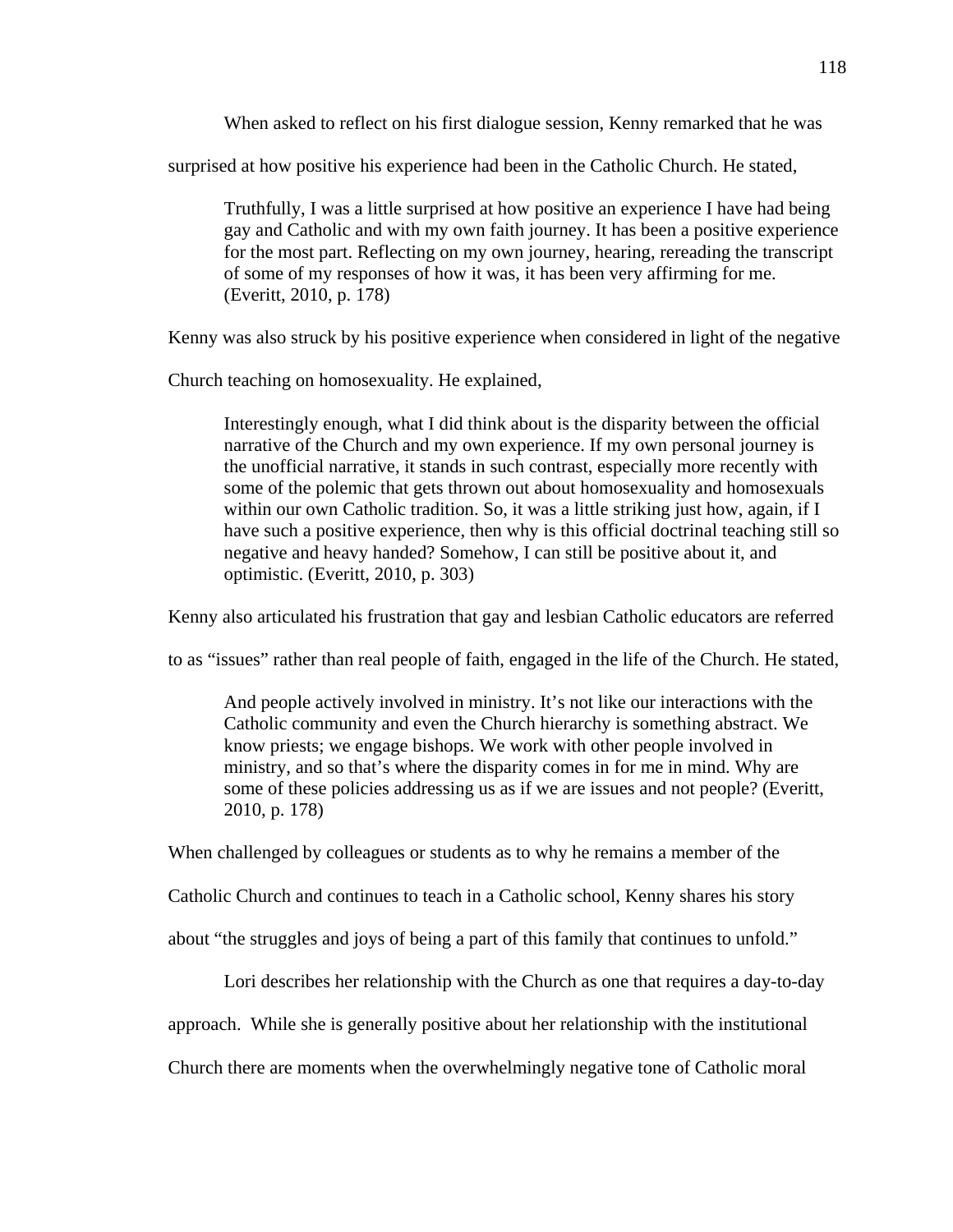theology is hard to balance with her experience as a Catholic lesbian woman. She explained,

It depends on the day. The better my faith life is the easier it is to maintain a Christian identity than a Catholic identity. It has to do with my own prayer life. When my prayer life is going well, when I have a good spiritual director, then I'm good and I am able to transcend it and see that this is only the institution. This is Church. There is doctrine and dogma, but then there are people living that out in a parish. People interpret it [teaching of the Church] and they negotiate these teachings in what it means to be Church. Some days I feel less conflicted than others. I never totally dismiss it and I am never despairing, yet it is never totally hopeful. Most days I am somewhere in between. (Everitt, 2010, p. 206)

Jean did not reflect on her struggle to balance the teaching of the Roman Catholic Church with her identity as a gay woman. For Jean, membership in the Catholic Church is a part of who she is and that experience dates back to when she was a child. She did not place a lot of emphasis on the Church's teaching regarding homosexuality.

#### *Prayer/Sacramental Life*

 The participants spoke frequently of prayer and the important roles that personal prayer and sacramental life have played in their spiritual journeys. They were sincere and passionate with regard to their relationships with God. It was evident that coming to terms with a homosexual orientation is deeply connected to that relationship. Roger described prayer as the source of his ability to transform his thinking on what it means to be gay and Catholic. He spent many years praying for forgiveness because he was gay. He had no gay relationships for the majority of his adult life; yet, his prayer was focused primarily on the issue of homosexuality. He described the process as one that, over the course of 20 years, began to disfigure him, stating, "I think that all of those days that I was praying for forgiveness was turning me into an arthritic old man, unable to release my hands to love another human being" (Everitt, 2010, p. 276). Roger's prayer is now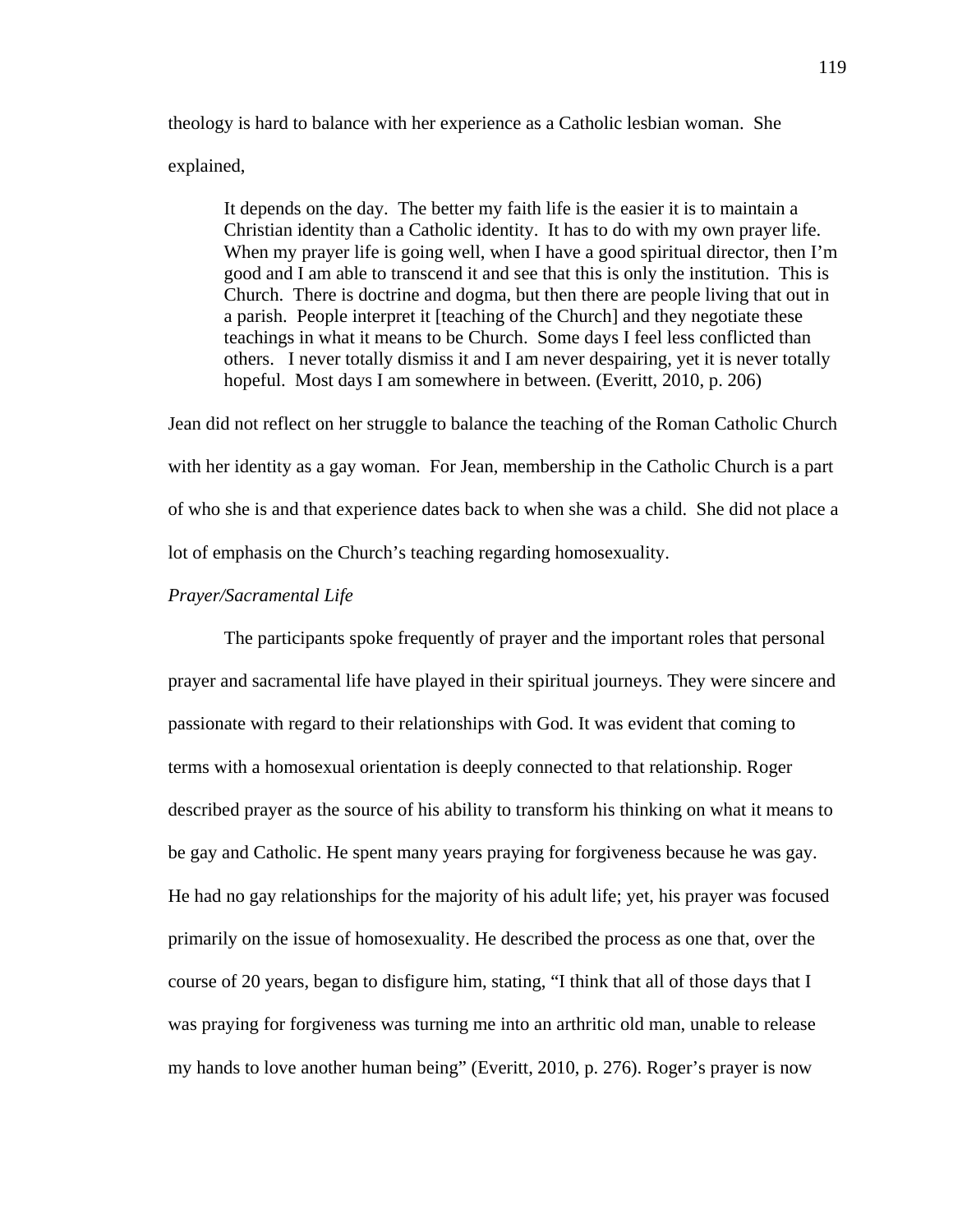centered in becoming a whole human being and deepening his relationship with Christ.

He reported, "I now freely go to Christ and ask for acceptance of gratitude and joy, and

that comes with the wholeness for me of recognizing that it really is the sacrament of the

Eucharist that makes me Catholic" (Everitt, 2010, p. 275).

When asked how he balances the teaching of the Roman Catholic Church on

homosexuality with involvement in a committed gay relationship, Roger described in the

following dialogue excerpt the role that prayer and discernment have played in his

spiritual life:

I have a very close friend of mine who is a priest and who is gay, and I have phone communication with him. I have a spiritual director who is gay. When I came out 8 years ago, it was the first time in my life that I sought spiritual direction, and that still continues today because I think that the important thing for me as a Catholic is that I take the Catholic Church seriously. We are all called to be men and women of conscience and to be able to stand on conscience [so] there must be prayer, there must be reflection on Church documents. There must be a willingness to seek the spirit of God, and then in conscience, if those things are done, and if you reach a conclusion about what you believe to be true as a member of the body of Christ, then that is what you must do. I sought spiritual direction. I wanted to be standing firmly on the ground that I've got my blood and sweat and disfigurement on the floor and in my image of my life, and therefore I have; I'm not taking a "backseat" to any Catholic or Christian when it comes to seeking God's will in my own life. I mean, I deliberately wanted that. (Everitt, 2010, p. 286)

Roger's prayer life has given him a great sense of freedom from the early days of his

prayer that led him to see himself as a crippled, disfigured human being. When asked

about this new sense of freedom, he commented,

I would say that is why Christ is so important in that my relationship with Christ is mediated by the Church and through the sacraments. The Eucharist is constantly calling me to see myself as one of many standing at the table, you know? (Everitt, 2010, p. 286)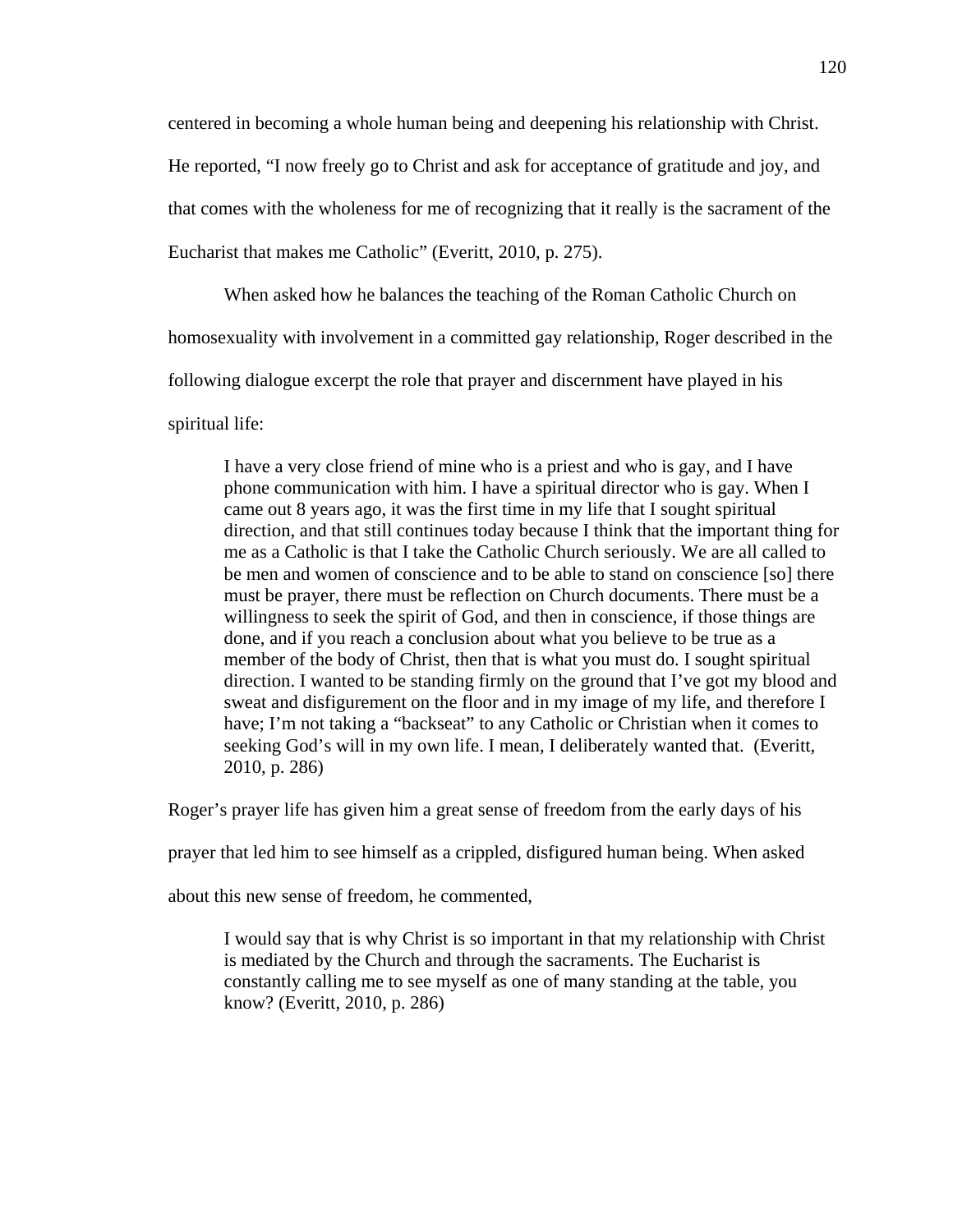The connection between identity as a queer woman and faith in God surfaced rapidly in the dialogues conducted with Cyndi. She indicated that her faith life facilitated her understanding of her sexual identity, stating,

I think it is key. I also think, I really think that there is something about knowing, having to look at your sexual identity that makes me as a person, anyway, question who I am. It makes me do a lot more self-reflection than I think the average person does. So if you're having any sense towards God, if that's kind of an important part of your life, then that will naturally become deeper. So they've always been really connected, and I think anytime you have anything that's out of the norm, you naturally take that to God. (Everitt, 2010, p. 28)

When Cyndi was asked if her sexual identity ever seemed to distance her from God, she

emphatically responded, "Never, not ever." She explained that her relationship with God

has always been an important part of understanding who she is and that the combination

of prayer and therapy has helped her make sense out of the relationship between God and

her sexuality. Describing her experience in therapy, she commented,

My sexuality was a huge part of that, and so the only thing that has been consistently positive in my life since I was young is God, and there was only one little period in my life when I wondered. . . . I didn't doubt that God loved me, but I didn't understand why. Like, why would God love me, like, why would God choose me? Kind of like a prophet kind of why. Like, why do you, why would you choose me when everyone else seems so much more wonderful? But it was very short lived, and my relationship with God has really been the only consistent thing in my life. Since I was a little girl, this connection to God has been very, very strong, and the more I learn about myself, the closer I am to God. I understand how God works and that's how I teach. So I teach my students that, "If you know who you are, I don't care if you don't believe in God right now, but if you really know who you are, the connection to God will always be open to you." I teach my students that, "as soon as you start deciding not to look at who you are, the connection to God gets thwarted." It's hard for God. God is there, but it is hard for God to connect to you when you are not open to yourself. (Everitt, 2010, p. 29)

In response to a question on how she nurtures her spiritual life, Cyndi replied, "I like

personal prayer. I pray every day for an hour or so and then working at a Catholic school

is also part of my prayer . . . this is my faith community" (Everitt, 2010, p. 37).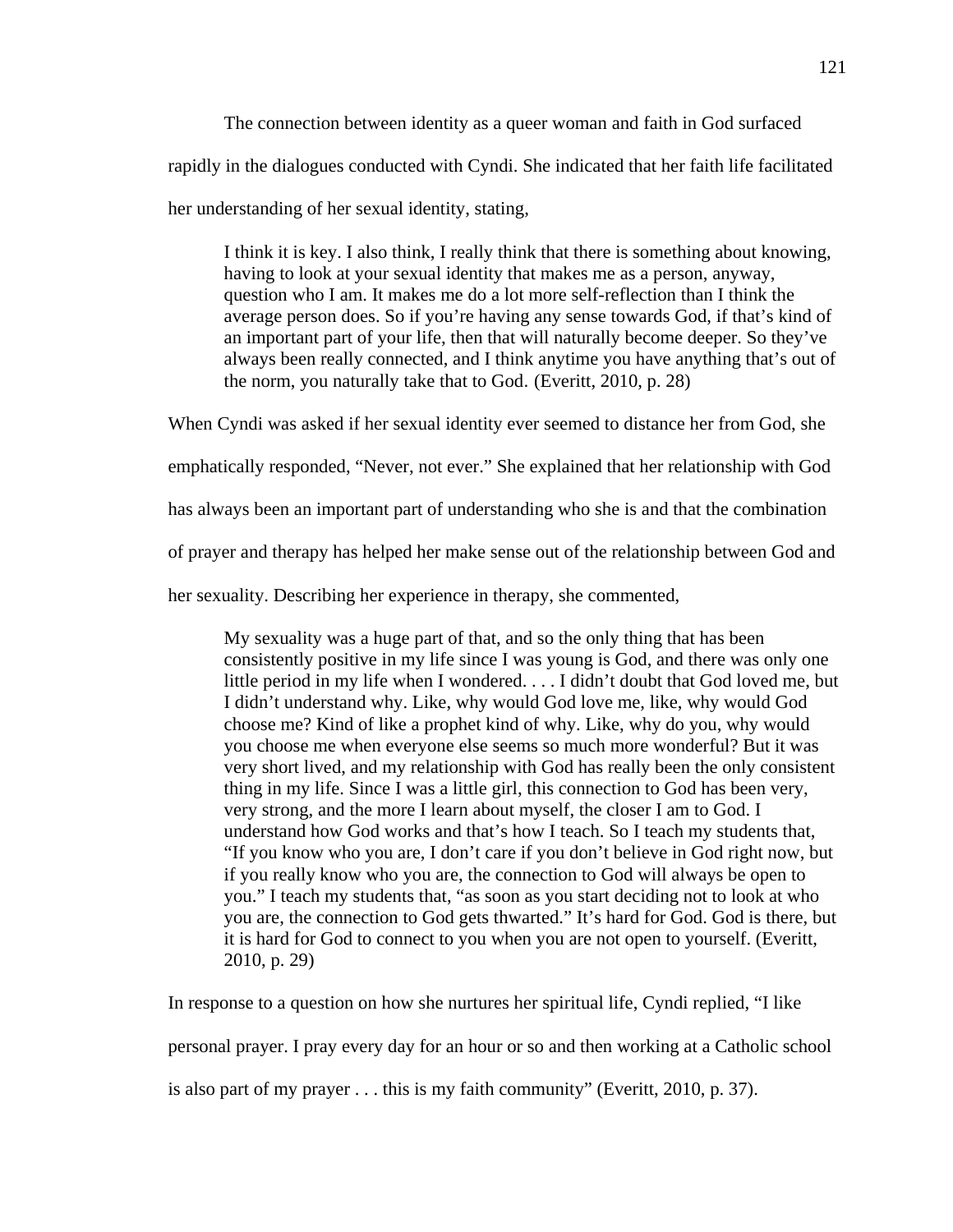Joseph never sensed God judging him or God with a problem concerning his homosexuality. He did, however, experience Church teaching as a negative in particular areas of his life. Spiritual direction was an important facet of Joseph's early prayer life, but in more recent years, he has relied upon personal prayer to help him navigate his relationship with God and the Church. He commented, "My prayer life is very important in helping me understand all that [teaching of the Church]. I am currently trying to understand what the sacrament of marriage is all about" (Everitt, 2010, p. 136). When asked about the role of parish life in his relationship with God, Joseph responded, "I mostly go to either [parish named] or [parish named], but [parish named] is where I am registered, and it's certainly been a very supportive community and certainly a place that understands where I am coming from" (Everitt, 2010, p. 136). In response to a dialogue question on the significance of the sacramental life of the Church in his own life, he explained,

It's a very significant part. I feel very fortunate to be in a place where my main parish and other parishes I go to every once in a while are wonderful worship communities, and the Eucharist is very meaningful in the way it's celebrated in those communities and here in this community when we have all school liturgies. I think . . . there's always been a passion of mine and it's being involved with liturgy and the Eucharist, and I think that is very core for me. Those are all a struggle for me, sorting out, you know, all the plans for my commitment ceremony this summer with my partner and figuring out what aspects of liturgy we would include and would we have a. . . . I would loved to have had a Mass and that was. . . . I don't think that this [*sic*] where my partner wanted to go with things, but he probably would have if I had found a way to, you know, have [the] Eucharist celebrated, you know, and that's, that's something that really was . . . as wonderful as our celebration was. It was missing something for me, you know, that it didn't have the sacrament of marriage. As much as I consider it a very sacred moment, and it was very beautiful and very prayerful and had the liturgy of the Word and blessing, you know, the elements were there, and yet it wasn't the full blessing of the Church either. (Everitt, 2010, p. 155)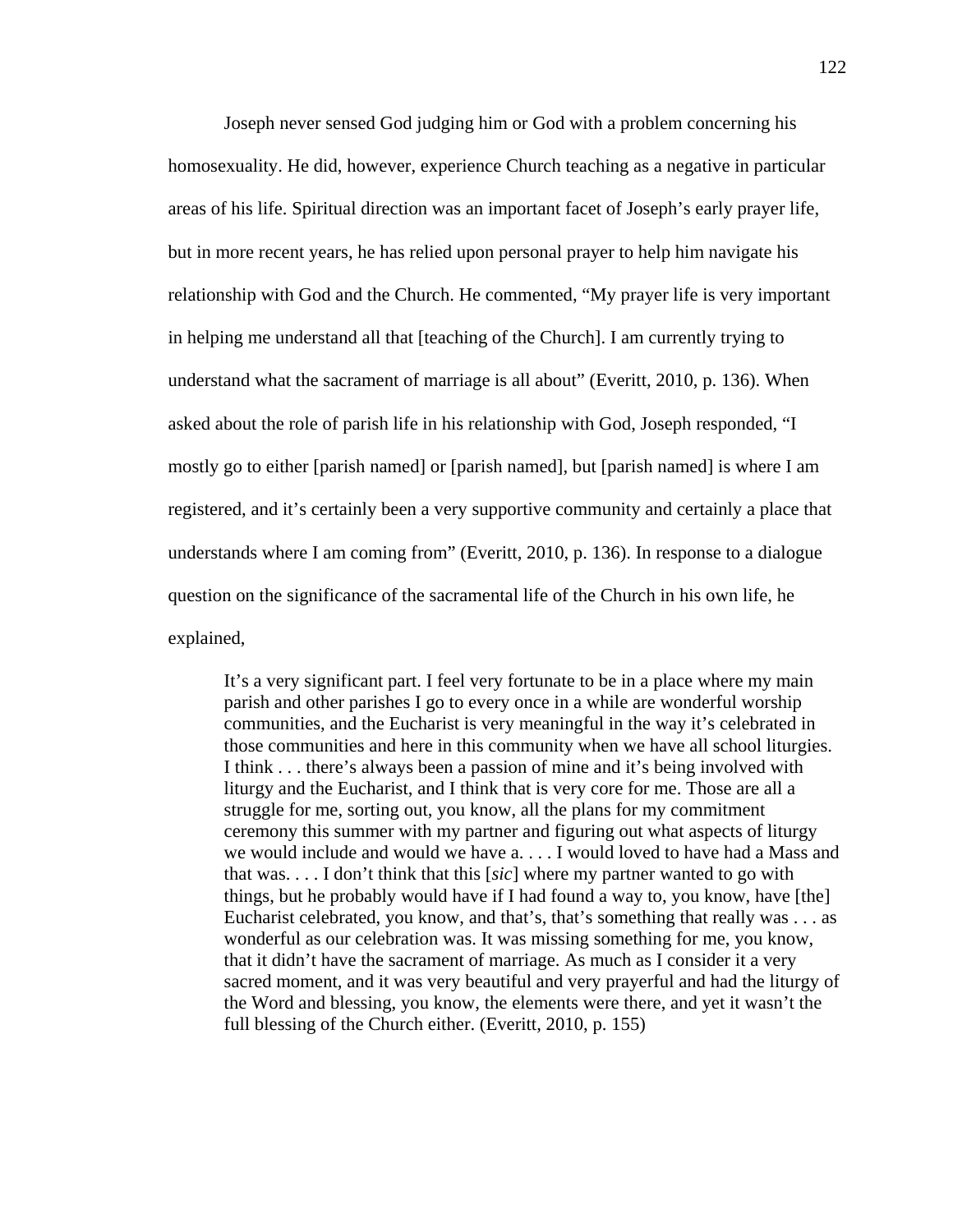Joseph also relies heavily upon a personal prayer life. When asked to describe the role

that Jesus plays in his personal prayer, he responded,

My prayer life calls me a lot to the Scriptures, the Gospels, and a lot with the longer prophetic tradition in the Hebrew Scriptures. I don't know if I would say I have that singular focus on my relationship with Jesus in my prayer life, but it is certainly what grounds me ultimately, but I love the Hebrew Scriptures and I love the prophets, and so to see where Jesus takes that tradition and goes with it really gives me a sense of hope. How did Jesus handle the tradition that he inherited and take it to another level? That's, you know, I love . . . and the Gospels are certainly a big focus of my prayer. I would say my prayer is a little bit more expansive. In terms of persons who are alive and well in my prayer . . . are the saints. Almost more so than Jesus are [the] saintly people that I look to for advice and support. (Everitt, 2010, p. 154)

The first dialogue session conducted with Kenny included a significant amount of

discussion on the role intellectual life played in his coming to terms with the teaching of

the Church on homosexuality. When asked what role sacramental life or prayer play in

helping him in this regard, he replied,

Yeah, I would say it comes from me engaging my seminary formation as personal formation. My spiritual directors were extremely helpful. Those relationships were very helpful. Giving myself to those retreat experiences two or three times a year while I was in the seminary were very, very helpful. Having good, solid friendships and relationships with my classmates and being able to dialogue about this stuff in a way that was real and relevant was very life giving and affirming. I saw from very early on that being a gay man was part of who I am, and so that's the part that I brought into my spiritual formation. Not to say that it was the end all and be all, but it was a part of how I saw myself as a man, as a gay man, in this particular spiritual formation process. Going to Mass was very life giving and very affirming. There was nothing for me to hide. I was able to sit very comfortably in the pew knowing that I was not hiding anything. I was recognized as a gay man sitting in this pew, as a Catholic seeking formation in the priesthood, you know. That whole process was very life giving. (Everitt, 2010, p. 163)

Kenny is sustained in his spiritual life by identifying with others on the margins of

society. He explained in the following dialogue excerpt how the scriptures impact his

faith life: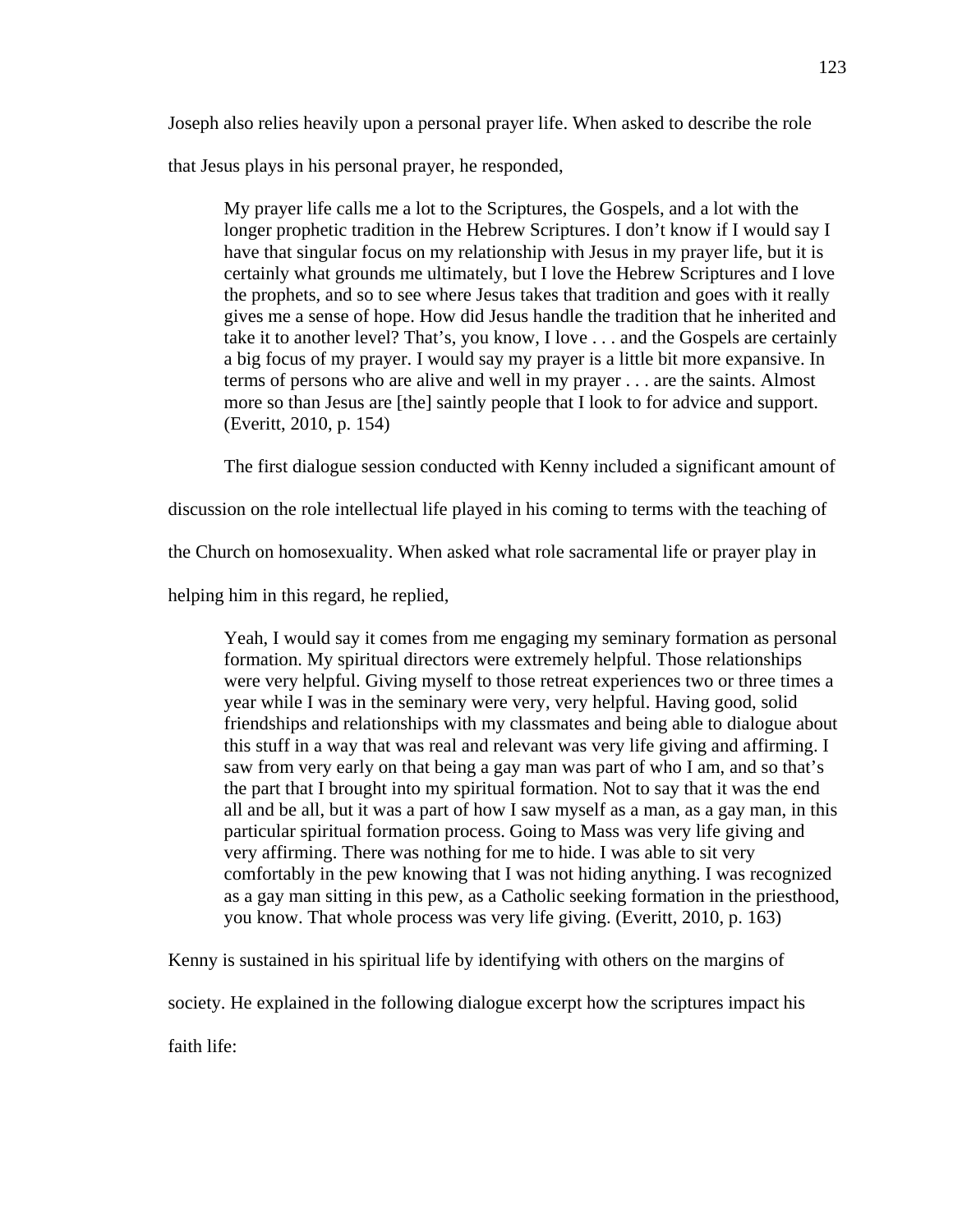Being aware of the Gospel call to the people on the fringe is something that I'm very aware of because I, myself, am a person on the fringe. The more I learn about my Church on a hierarchical level and interact with people that aren't as affirming and that [*sic*] are negative and that [*sic*] are putting me down from the pew, from the pulpit, from dogmatic declarations of whatever hierarchical category those might be. It has been more of a challenge, but I am able to see myself as somebody who is on the outside as a minority, not only sexually, but ethnically as well. It makes me that much more sensitive (1) to others who might be on the outside, but (2) to underscoring those teachings of Jesus that are about care for the needy and care for those on the margins and rising to that Gospel call. I think it has helped me be much more sensitive and urgent about being inclusive. (Everitt, 2010, p. 165)

Kenny has experienced difficulty finding a parish that meets his needs. Although

he has tried many parishes within his hometown, he has been unable to find one that is

welcoming and inclusive. His frustration with the local Church is illustrated in his

following response to a dialogue question that asked if he was involved in a parish:

I am not, and I've looked and I've looked, and maybe it is my own sense of hesitancy and being on the defensive about who I am as a gay man. I don't feel as confident and as comfortable acknowledging within Catholic circles that I am a gay man. Although socially, it is sort of the opposite in that it is not an issue being a gay man in northern California. Ah, but being a gay Catholic seems to be sort of more of a challenge, being identified. (Everitt, 2010, p. 169)

When asked why he remains Catholic and what prevents him from becoming

Episcopalian, Kenny explained,

It would have to be, it would have to be that sense of loyalty to this process. Now, the teaching on homosexuality from the Church is not going to change in my lifetime, but I think I can sort of do something from, from within my own faith tradition of encouraging, engaging dialogue, of pointing out myself as a gay man and not as an issue, as a Catholic gay man and not as an issue. I can help other people. I was just at a conference with a group of other Catholic educators and I made it a priority that I bring up, not the fact that I'm gay, but tangentially, that I have a partner and then making sure that I use the pronoun "he" so that people kind of understand, and it was interesting. I would say that this was the first year of the three times that I've been at that conference that I actually felt kind of a negative reaction from the person sitting on my right. Prior to my sort of bringing up the fact that I have a partner, the person was very talkative, and then I felt that, that pulling away and kind of shutting down. So as a gay Catholic man, I want to make sure that I do what I can to kind of show my face as a gay Catholic man, not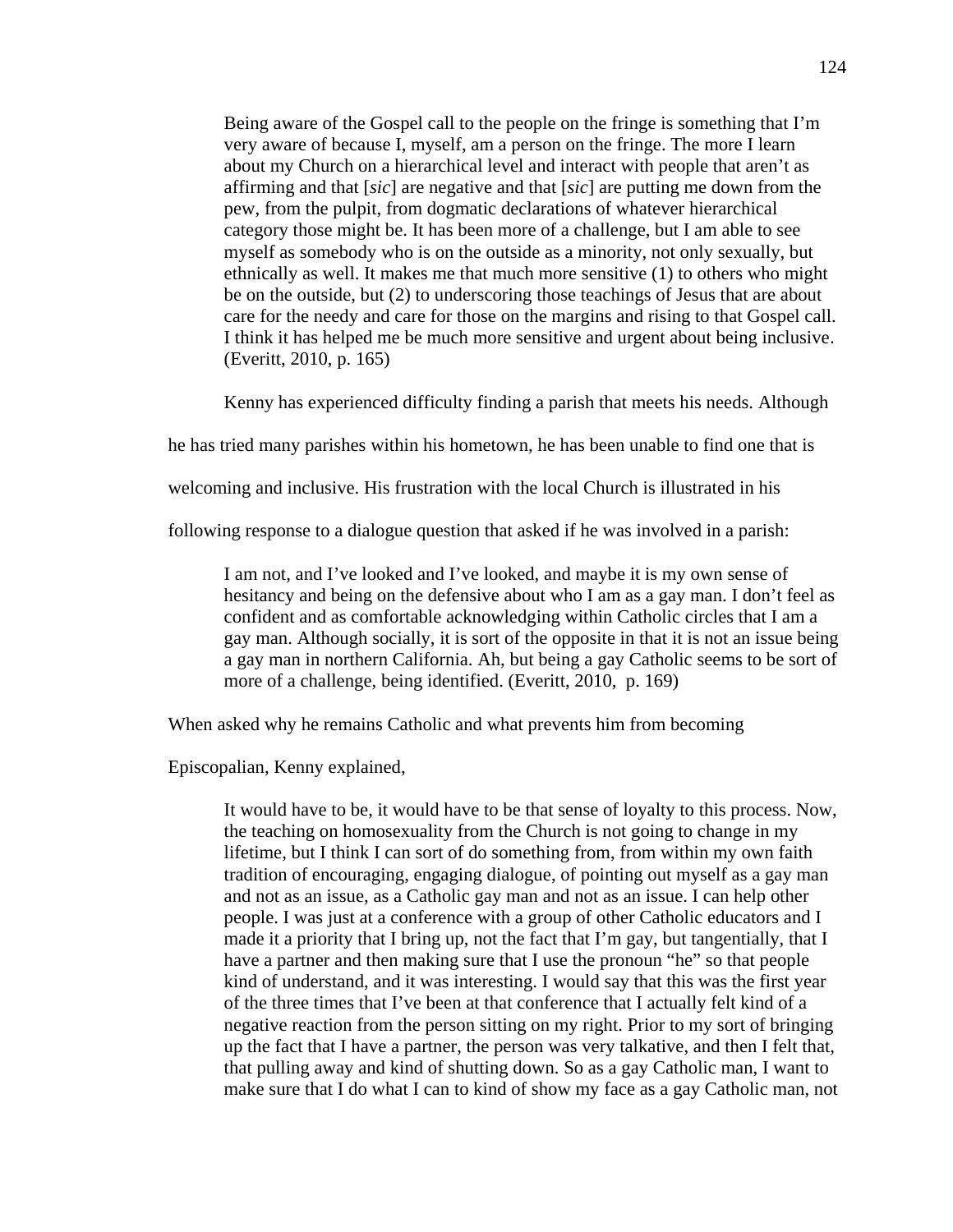as a gay, not as a Catholic man hiding the fact that I'm gay, but just doing what I can to not make it seem such a big deal.

Yeah, a lot of different images come to mind. Being involved with the Franciscan School of Theology, FST, and the experience of prayer. Coming together for [the] Eucharist was an incredibly inviting, welcoming, and healing prayer is less about the doing, but allowing myself to just feel that sense of connectedness to my faith community, to this Catholic tradition that I choose to be a part of. (Everitt, 2010, p. 172)

Kenny also described how he brings his frustration with the Church and the issue

of homosexuality to prayer, stating,

I do, yeah, and that is where the comforting part comes in, that is where the healing part comes in, because it seems like, below those layers of official doctrinal, you know, theological, philosophical systems, at the heart of it really is this welcoming and inclusive experience of Jesus who sometimes gets covered up with all of the trappings and all of the pomp and circumstances of our Catholic faith. So going to Jesus, going to that heart of mystery that is inclusive and embracing and welcoming, that's where I find life. Whether that takes place in a Eucharistic setting or in a paraliturgical setting or out in nature, I mean, it's, it's almost like that energizing core that gives me courage and strength so that I can go into the world and feel that sense of being embraced by this loving God. (Everitt, 2010, p. 181)

When asked if Jesus is a Jesus that he encountered in the Scriptures or a feeling, he

responded,

No, I would say it's substantiated by that scriptural image from the Gospels of a Jesus who is challenging to the status quo, of a Jesus who is very aware of those on the margins, a Jesus who is affirming of differences. The woman at the well. I mean, so many stories that communicate over and over Jesus' own active engagement with people on the margins. I mean, if that story isn't life giving for those of us who are pushed to the margins, I don't see what can be. (Everitt, 2010, p. 181)

Michael is actively involved in his parish, which has a large gay and lesbian

population. He described his experience at the parish as one that gives him life and that

encourages him when Church teaching is hurtful. When asked how the sacramental life of

the Church sustains his faith, Michael explained in his following dialogue comments why

communal prayer is so significant for him: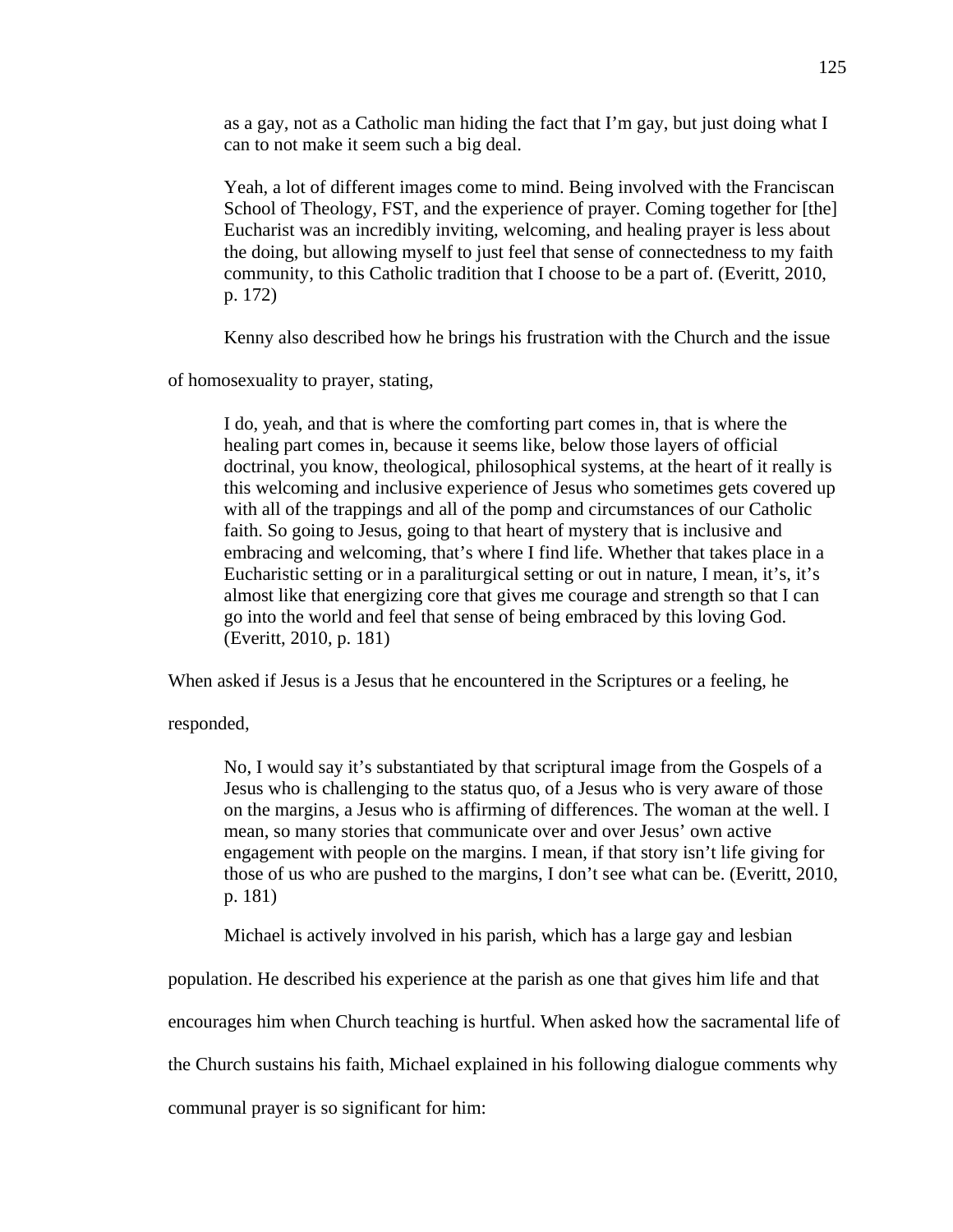Because—and again, I've been taught and I really believe it and know now the lesson—we have to have a spiritual, personal life with our God, and we also have to pray and to be together in a supportive group and community among, you know, like-minded people, and so when I go to [parish named], I know that is what I'm doing, but they have taught me and, through experience, I know that I need to go to church in order to stay, to keep fighting the institution and to keep my head up high, because when I go to church, they give me strength and . . . my presence gives them strength. So, whenever we get together, because we are primarily a gay community, we know what each other is going through and we know our pain. We know each other's pain, and when the Church or the Pope has come out with a hurtful promulgation, we come to church, we support one another, and we say to one another, "He is just our Pope and we'll get another pope," and we share our common stories, and because we have a common story, it gives me life, and so that's why I continue to go to church at [parish named] and belong to them and try to be as active and help out as much as I can. (Everitt, 2010, p. 237)

One of the ways in which Michael came to terms with his homosexuality was

through reading. One particular publication facilitated his understanding of himself as a

young man trying to discover who he is and trying to embrace his sexual orientation. He

began to understand that God was present in his anguish and struggle, which in turn,

helped Michael to understand that God is present in the most difficult times of his life.

During a sabbatical, while discerning his call to the priesthood, Michael had a

particularly intense experience in prayer. He was praying at the foot of his bed when he

had an encounter with God that changed his life. He explained,

And I was praying by the foot of the bed and I asked myself, "Why God, did you bring me here to deal with this when I don't really want to deal with it? I'm afraid people may not accept me. My parents, the Church, etc., you know, what am I going to do here?" I was just pouring out myself in prayer to God, and when I was done crying and when I was done praying, I felt the presence of God, and this was the first and only time that I really felt the strong physical presence of God in my life, and it was like God coming down behind me like the picture—the Prodigal Son—where the father embraces the son and is almost carrying him, and that's what I felt, and when I felt that, I knew that everything was going to be okay and I knew that my place in the Church was alright and that I didn't have to leave. At least that is what I interpreted from that experience. So, I don't ever question being Catholic and gay. Ever since that experience, it was like God tell[ing] me, "I love you. It's okay and end of the discussion." (Everitt, 2010, p. 258)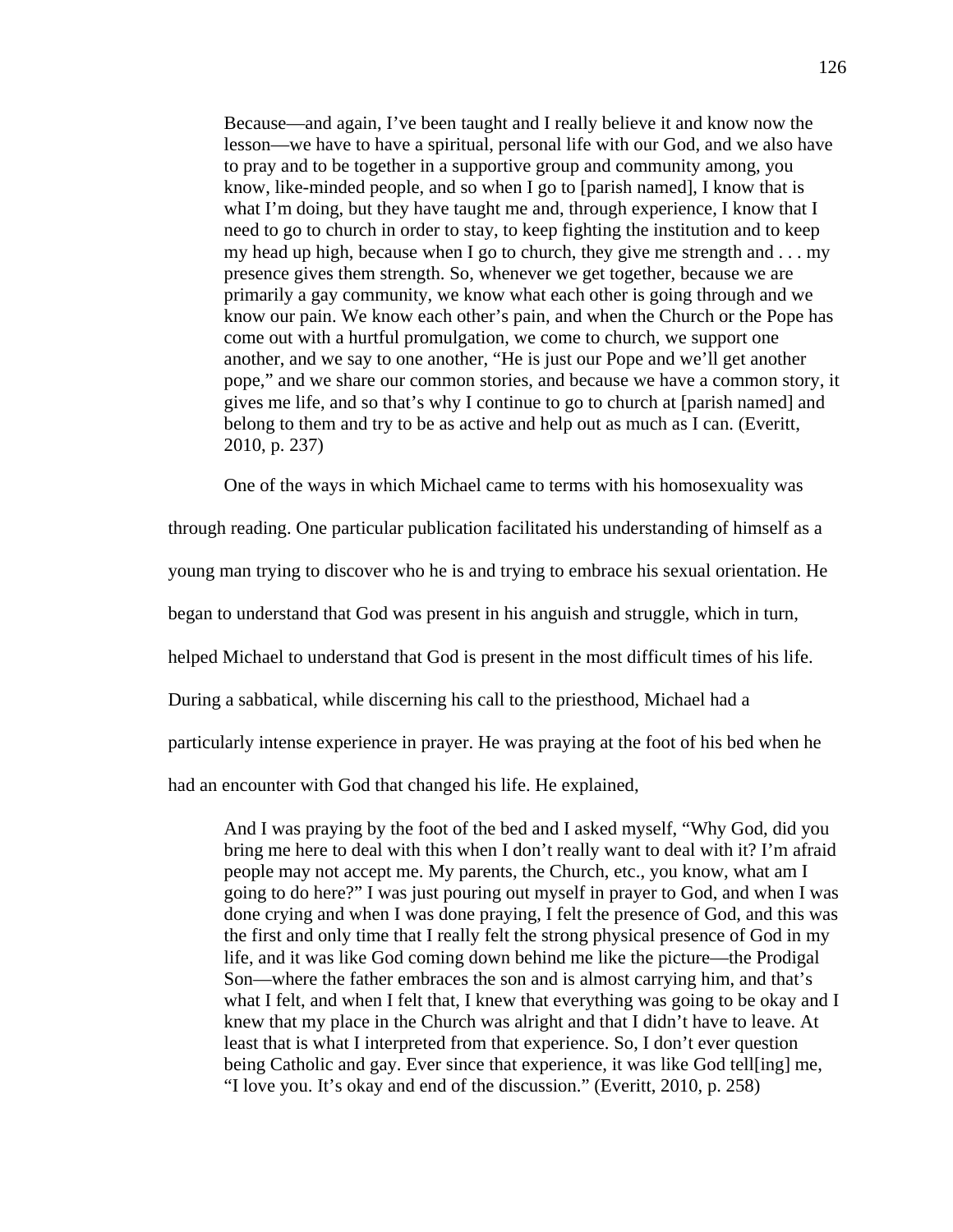When asked if he still brings his sexual orientation to prayer, Michael said that he does but that he prays for different things now. He stated,

And being gay is just one part of my life, but I guess you can say that I do pray about it because I always pray with [partner named] and I pray about our relationship growing stronger. It's hard to be in a relationship—gay or straight. In our tradition, you are constantly having those miniconversion experiences in order for you to become a better person. I am just finally realizing that.

I made it to the point in my life where I make sure that, in the course of the day, I am acknowledging God's presence whether I am angry, upset, happy, or whether I am looking at the moon or I am running with my students. I have tried very hard to integrate my spiritual life during the course of the day. (Everitt, 2010, p. 260)

Lori acknowledged that her conversion to Catholicism has helped her come to

terms with what it means to be a lesbian and person of faith. Her colleagues and

supervisor have mentored her with regard to what it means to be a gay Christian. She is

still searching for a parish community that meets her needs because she believes parish

life is important to her spiritual growth and helps her to deal with the anger that can

potentially emerge as a gay Catholic. She commented,

Without a strong parish family and prayer life, it would be much harder to be gay and Catholic. I mean, to choose to be gay and Catholic and for it to be life giving, embracing being gay and Catholic, not to just be suffocated by it, but to daily make that choice, and there are days, there are successive days when I am more confident of that choice and other days where I'm like, "Wait, so the Jews will take me?" You know? So, yeah, it feels like a commitment I renew at different times. (Everitt, 2010, p. 220)

Lori discussed the importance of a faith community as more of her immediate family

were moving to her home area and she and her partner were considering children. She

stated,

It's becoming increasingly important, especially as more family move into the Bay Area. My family, my siblings, and [partner named] siblings are all very active in their faith life and they all go to Church every Sunday. It is really a natural community. I would say that my young Catholic friends and my family are as formative as any of the other communities to which I belong. (Everitt, 2010, p. 192)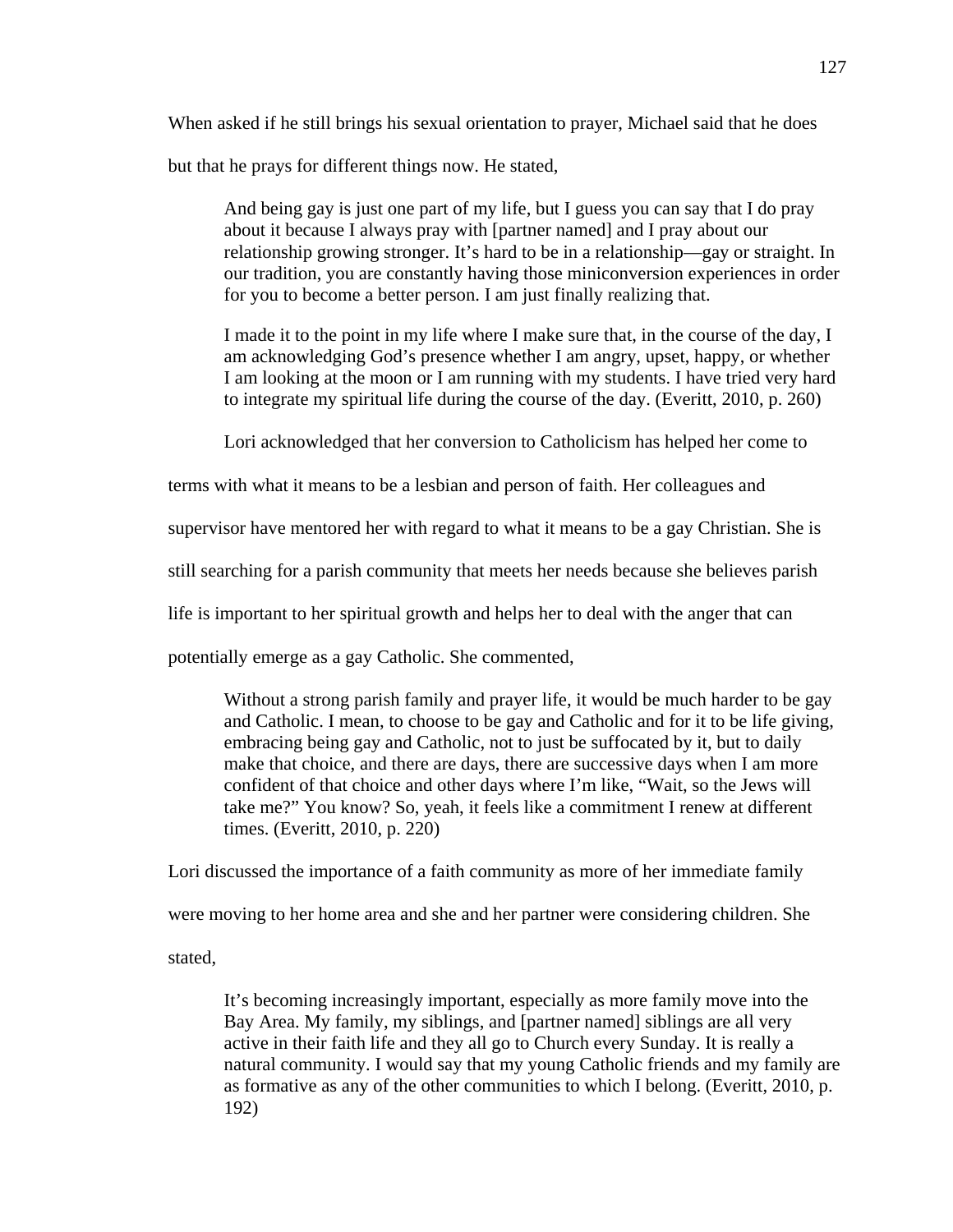In response to a dialogue question on her prayer life and the manner in which prayer

informs her spiritual life, Lori stated,

I also just went on an eight day silent retreat. I had a really good retreat this summer. I am renewed and ready for this year, whatever it will hold. I will be going through a few things professionally this year so it will be interesting to see what happens. I am figuring out what my prayer life is calling me to do this year and I am also being asked to take on more responsibility at my school. I will be discerning what that will look like, but I feel like a more public sharing of my faith life and my prayer life. There is going to be a need for that and place for it within the faculty. There will have to be a lot of conditions in place before I do that, you know, for safety for me. (Everitt, 2010, p. 217)

Lori is committed to her prayer life and her relationship with Jesus. When asked

to discuss her prayer life in more depth and, specifically, the role that prayer plays in

moving her to courageous action, she explained,

For me, personal prayer and having a spiritual director where I can set aside some time when I can renew, renew my own faith and figure out where God is in my life and were God is calling me to be, that's where I can continue to sustain myself and reflect on what it means to be Catholic. It is hard for me without those things in place. Participating in liturgy means more if I have been more in tune with my prayer life and more committed. If I am putting more on the line in my own prayer life in terms of how honest I am being and, you know, all of that, I am able to participate more fully, and then the institutional validation of me doesn't hold so much control over me.

It [prayer] also helps me be a better human being and teacher. I can point to the healthier times in my life when I have taken courageous steps, and it was always preceded by committed periods of prayer. (Everitt, 2010, p. 217)

Lori spoke of the role spiritual direction has played in the development of her prayer life

and her sense of self as a lesbian Catholic, stating,

I had spiritual directors or really good retreat directors at different times. There were key people, at times, that didn't mentor, that basically reflected God's love back to me and then helped me go deeper into prayer, and so they kind of gave me the tools to get my own validation of myself. They helped me get that kind of confidence in my own faith life myself. So it, it was definitely because of their love and because they were grounded individuals. They were loving first. They weren't ideologues. They were first loving, and that was, that was what I felt, and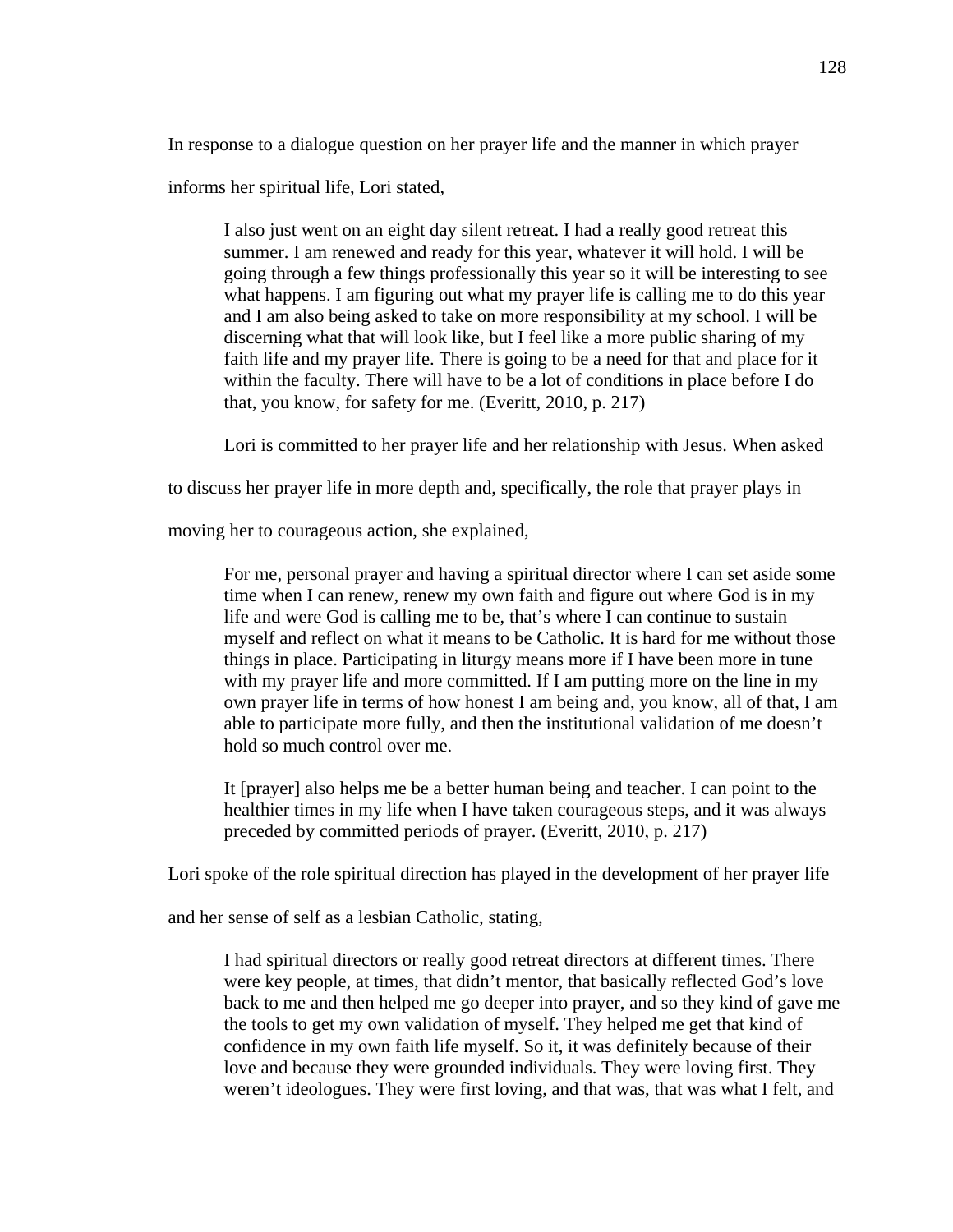I would kind of take their recommendations about where to go next, you know. I took that seriously because I trusted them. It was clear they wanted the best for me. Even now, when I think of the people that I go to for some of these questions, they are either priests or former priests, and [religious] women . . . nuns, or just really evolved lay people, just spiritually wise. (Everitt, 2010, p. 229)

When Lori was informed of the common factor among all of the study

participants—a personal prayer life—she replied,

I think you would have to. . . . I think to try to be healthy, to be gay and Catholic and out in a healthy way, I don't know how you couldn't have a prayer life. I don't know what that would [look] like, to not have a prayer life. I know that it would look different [for each of the participants], but to not continue to feed our conscience and to continue to reflect on where God and Jesus are, I mean, without Jesus. Jesus is the reason I am Christian, and so the continual revelation of the Gospels and counterculturalism, and so, for me, yeah, I don't know [what that] would look like, to not have a prayer life. I think I would probably be pretty fearful. I'd be a lot more afraid. (Everitt, 2010, p. 219)

Perhaps one of the more striking responses from Lori was in the context of how she

works with her students who are struggling to reconcile the teaching of the Church on

any issue with their own personal opinions. She reported, "It's like an adult conversation

when there is no answer. There is just prayer. Yeah, just prayer" (Everitt, 2010, p. 220)

When the study participants were asked what they would want to communicate

concerning their experience as a gay or lesbian Catholic if they knew the bishops would

review the findings of this research, Lori stated,

I would want to be taken seriously, as a Catholic, period. That's the first thing. So, to be respected, that's probably the biggest thing. To have my life and my experience and my prayer life taken seriously, as seriously as they take theirs, and then I would ask for research. I'd ask for funding for research for some of the assertions about gay parents being harmful to kids. I would ask that they take their assertions, their opinions, and their documents seriously. If they are going to make [a] claim, they should be able to substantiate it. So I think the whole thing, that they take me and my life and my commitment to the Church and to their schools with at least a little bit—as half as much—as I take theirs, of respect and sincerity as I take theirs. (Everitt, 2010, p. 226)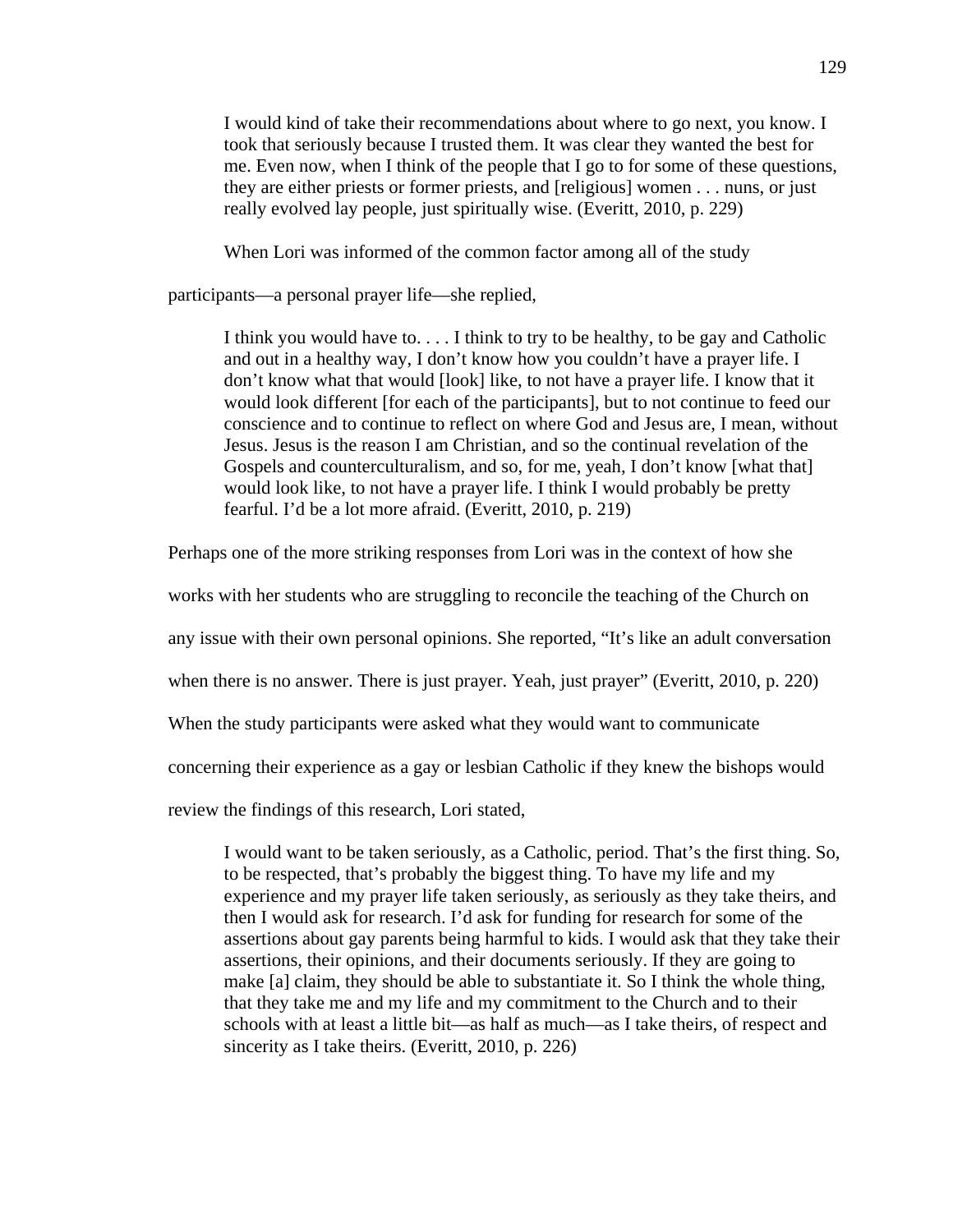As did other participants, Jean has explored several ways of deepening her faith life and maintaining a life of prayer. A few years into her work at her current school, she attended an eight day retreat at the suggestion of a spiritual director with whom she had been working for several months. She described her retreat experience as a positive one, during which she learned about new forms of prayer. She stated,

I am not paranoid, but I'm like "How can I do this?" My spiritual director said, "Can you do it?" She said, "Well, can you pray for a couple . . . more than a couple hours a day?" And I'm like, "Yeah." So in the process, it became very life giving to spend an hour or so in prayer at night, kind of starting with the examen.

Yeah, so doing examen and the, well, centering, and doing examen and then just kind of working through the day and then trying to do some imaginative prayer, which I'm, I'm okay at. I'm not great at imaginative prayer.... I had some amazing experiences. So for I'd say two or three years, I was praying at least an hour a day, usually trying to do that and focus on that. At some point, I was working with a spiritual director for a couple years and . . . and the eight day retreat was good. It wasn't amazing, eye-opening, whatever. You know, some people are like "Oh, it's truly amazing," you know. Well, it was good and it was worthwhile and it also was good to have another perspective on my thoughts, you know, a different spiritual director. (Everitt, 2010, p. 84)

Although disclosing her sexual orientation changed her relationship with God in a

positive manner, Jean did struggle with her relationships with religious individuals. She

struggled to understand how people who had publicly committed their lives to love and

the service of other could be so cruel to gays and lesbians. As indicated in the following

dialogue excerpt, she has always felt supported by God:

Yeah, I don't know. I think it did. It did change even though I was struggling with that a lot in my prayer. Not every day, but different things. I think I focused more instead of on prayer at that point more on, well, prayer was part of it, but trying to . . . trying to figure things out and trying to look at where God was in my life. So, and it is funny because some people say, "Well, are you . . . do you feel that . . . is it? I can't think of a good . . . a better way to say this, but is it that you feel that God feels differently about you?" And I'm like, "No, I feel very supported by God. It's the people who do God's work that I . . . that I have issues with. It's not God. It's not Jesus." (Everitt, 2010, p. 91)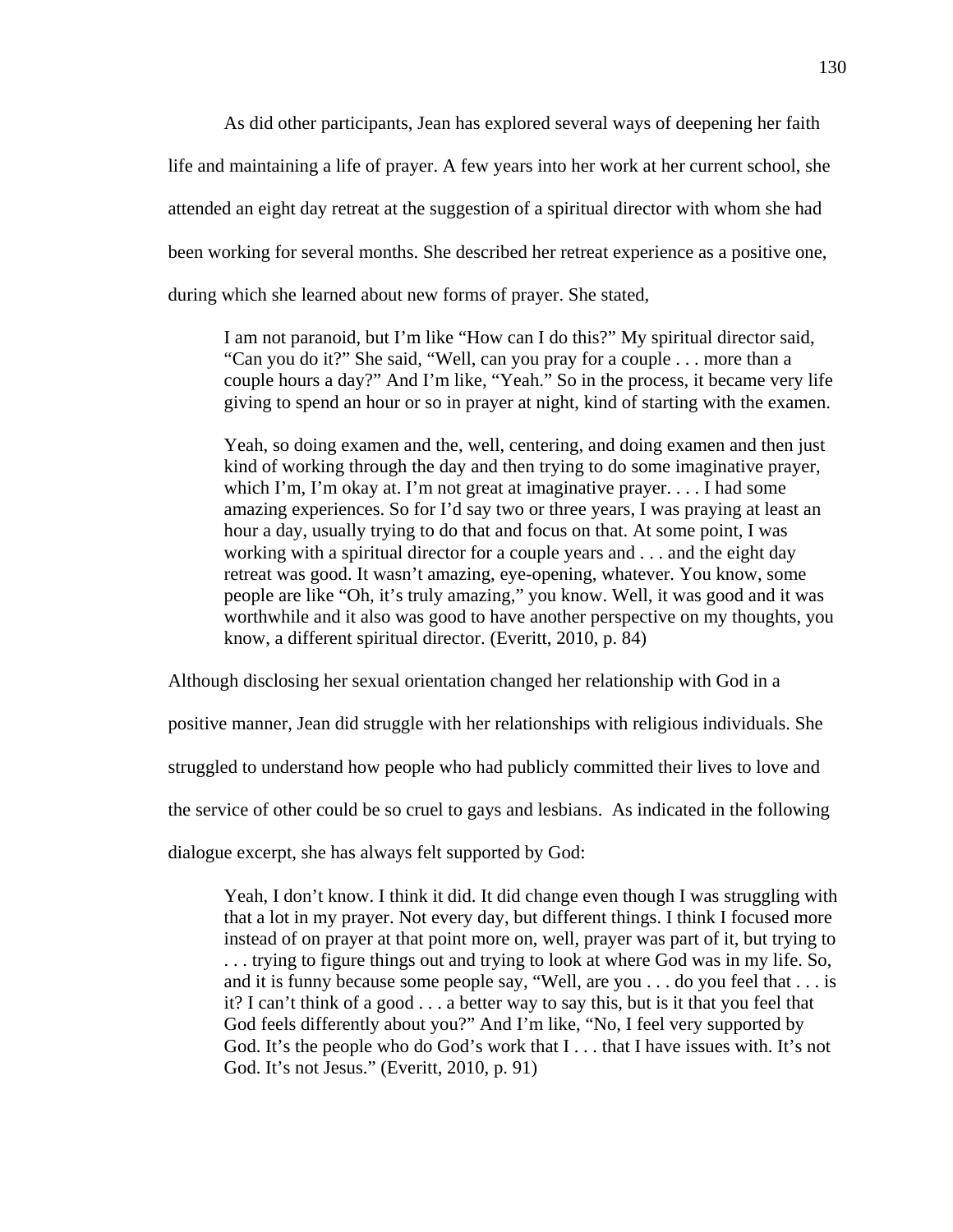When asked if her relationship with Jesus or God actually allowed her to love or

affirm herself better, Jean responded,

Oh, yeah, I would say so. Yeah, for example, when I think I still hadn't put my finger on what, what, who I was or what was going on, I was reading a book by John—I think it's John Powell, a Jesuit—and it's called *Why am I Afraid to Tell You Who I Am?* It's from the 80s or 70s or something. The story goes, someone came up to him and said, "Hey, you know that, the title of your book or whatever, or your talk." He goes, "Do you want to hear what I, what I think?" He said this in the very beginning of the book. He said, "I'm afraid to tell you who I am because, if you, if you don't like it, that's all I have, whereas if I don't and you don't like that, I can change or whatever," but it was said much more pointedly. So I was, I didn't feel that I was in a particularly prayerful mood. I was sitting on the back porch, you know, a place kind of like this, and then, and so I'm just reading that and thinking about that, you know, it wasn't a whole prayer thing, and then I heard a voice say, "I know who you are and I love you." Like, wow, okay. "But who is that? Who am I? Can you tell me who I am?" So I've always felt supported by God, just not so supported by people.

And then another time, not that God talks to me a lot (but I don't cry a lot) and I mentioned earlier, lesbian is not a word I really like. It doesn't bother me as much now, but it just seems like, I don't know, gay is more of an adjective whereas lesbian is a noun. So, it's more, like, of a noun and I'm, like, well, I'm me. Well it's, then I struggled with that and I'm like, "Well, I'm a soccer player and that noun doesn't bother me," you know. But anyway, so what happened? Oh, so I, so I was doing another "Who am I" kind of thing. I was sitting in church. I forget what time of the year it was, and Mass was going to start and I was just obsessing over the whole "Who am I?" thing, just kind of. . . . I forget why, but once again, I heard a voice that said, "You're a lesbian and I love you." "God, could [You] pick a different word?" So I'm, like, "Okay, fine, fine, okay, and that's actually the story that I told when I finally came out to my therapist. I'm like, "So it appears like God is pretty set on this." (Everitt, 2010, p. 93)

Maintaining the sacramental life of the Church has been an issue of struggle for

Jean since leaving her last parish as the result of a personnel change on the clerical staff. Although she loved the parish and was adverse to leaving for this reason, she no longer found the experience life giving. As did many of the other study participants, Jean attends Mass for the sense of community, as indicated in her following dialogue response: "So why do I go to Mass? To be able to worship with the community and to make myself take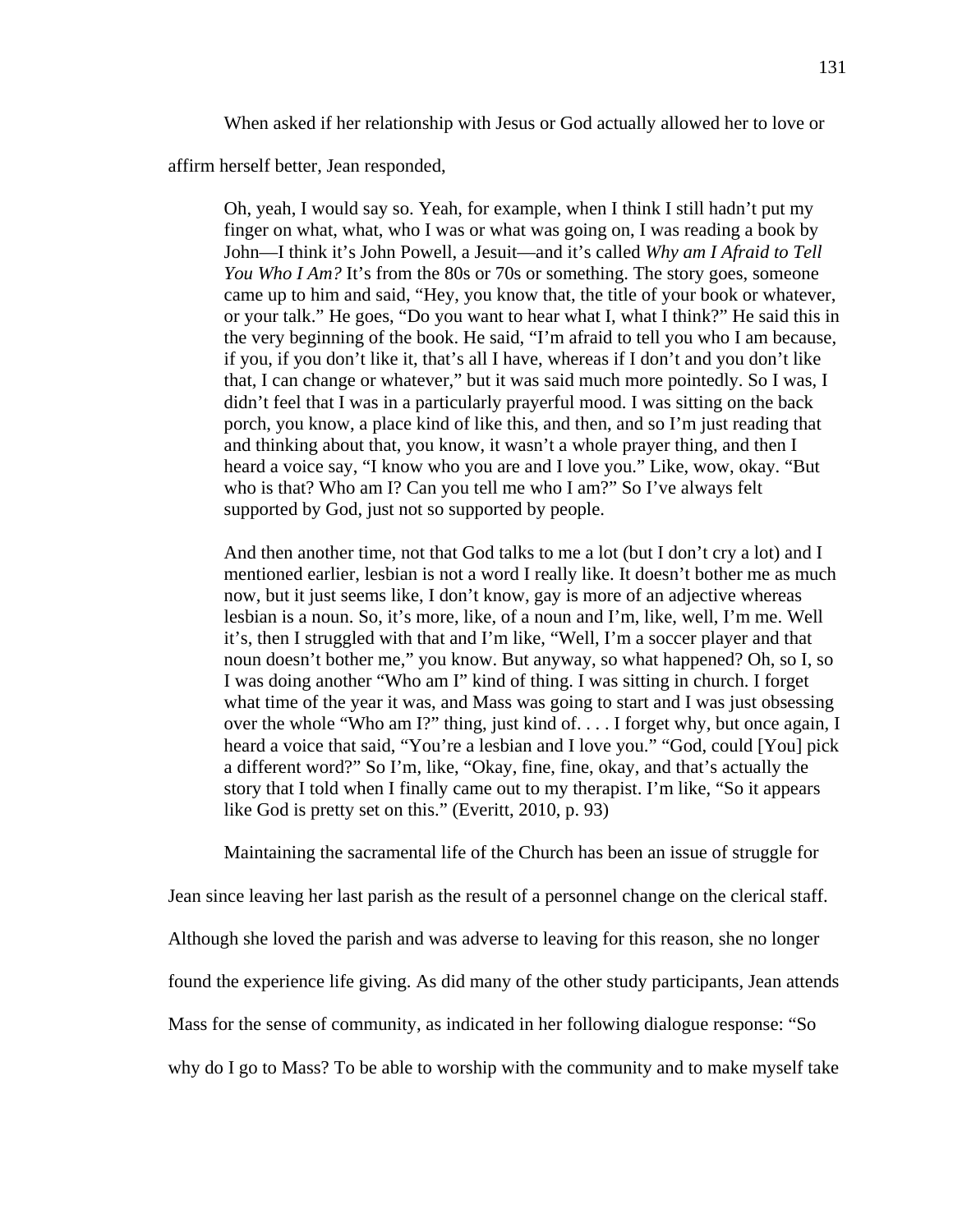time to be with others; well, others who have a similar belief system, and to be open to

God" (Everitt, 2010, p. 91)

While visiting her family on vacation, Jean had a painful experience at Church

with her family. She recounted,

I was at home for Christmas and attended Mass at the parish where I grew up. I am a founding member from back in the 70s, and it was Holy Family Sunday and, for whatever reason, this priest who was not that old—probably in his 30s or 40s—starts talking about what a good family is, and what a bad family is, and he all but says gay. He says everything but the word *gay* for the bad family. He said, "When a man and a woman have a family" (talking about a man and woman, dah, dah, dah), and I'm like, "Why is this even necessary," you know? He continued with "Don't believe the propaganda that the TV's telling you. . . . There is a good way," and I'm like, "No, let's just talk. . . . The families in your parish aren't going to become gay. Why are you . . . why are you doing this?" (Everitt, 2010, p. 106)

Well, you know why he's doing it? I know, but, no, so I... I was listening. I was listening and I was getting more and more upset. So finally, I leaned over and told my mom, "I'm going to leave." So I waited until he finished the homily and then I left, and then I called a bunch of people in the parking lot while I cried. I'm like, "I can't believe this," and a friend of mine said she had to deal with that when her parents died. We just, we have a lot of people who aren't very pastoral, and this was a big parish, like, I think 3,000 families because it's a suburb and it's in the south. So I was talking to my parents. . . . Oh, then this one long-time female parishioner talked to my mother and she said, "Did you see that young, that single woman that walked out?" And my mom said, "You didn't recognize her? That's Jean." So that's when the woman came up to me and said, "Oh, don't worry. I walk out lots of times." I said, "I'm not worried about walking out," and then later I told other people at my school, and I didn't even finish the story and they're like, "I would have walked out." I'm like "Uh-huh, I did." Let me finish the story; I walked out. (Everitt, 2010, p. 107)

#### Summary

The stories documented in the current study illustrate the overwhelmingly positive

experiences of the teachers who participated. However, the participants also described

painful moments in their Catholic school careers and serious conflict with the official

teaching of the Roman Catholic Church on homosexuality. The five themes that emerged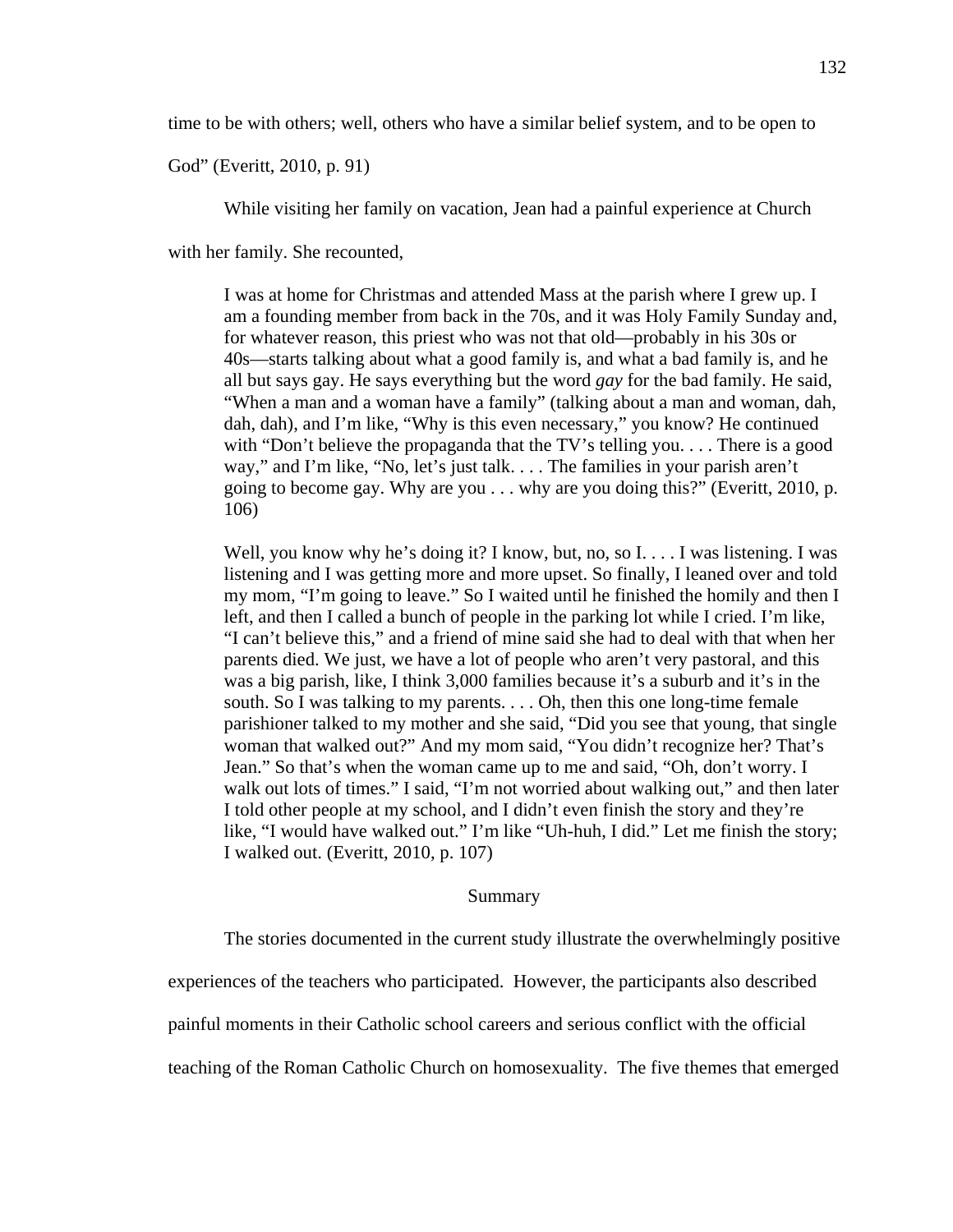in the course of the study are supported by the participants' testimonies as documented in the dialogue transcripts. The themes that surfaced most clearly were: (a) Catholic identity, (b) prayer/sacramental life, (c) mentoring gay and lesbian students, (d) silence/ invisibility, and (e) fear.

 The conclusions generated by the researcher and the participants are outlined in the final chapter of the study. Recommendations for future research and for future practice and closing remarks are also included.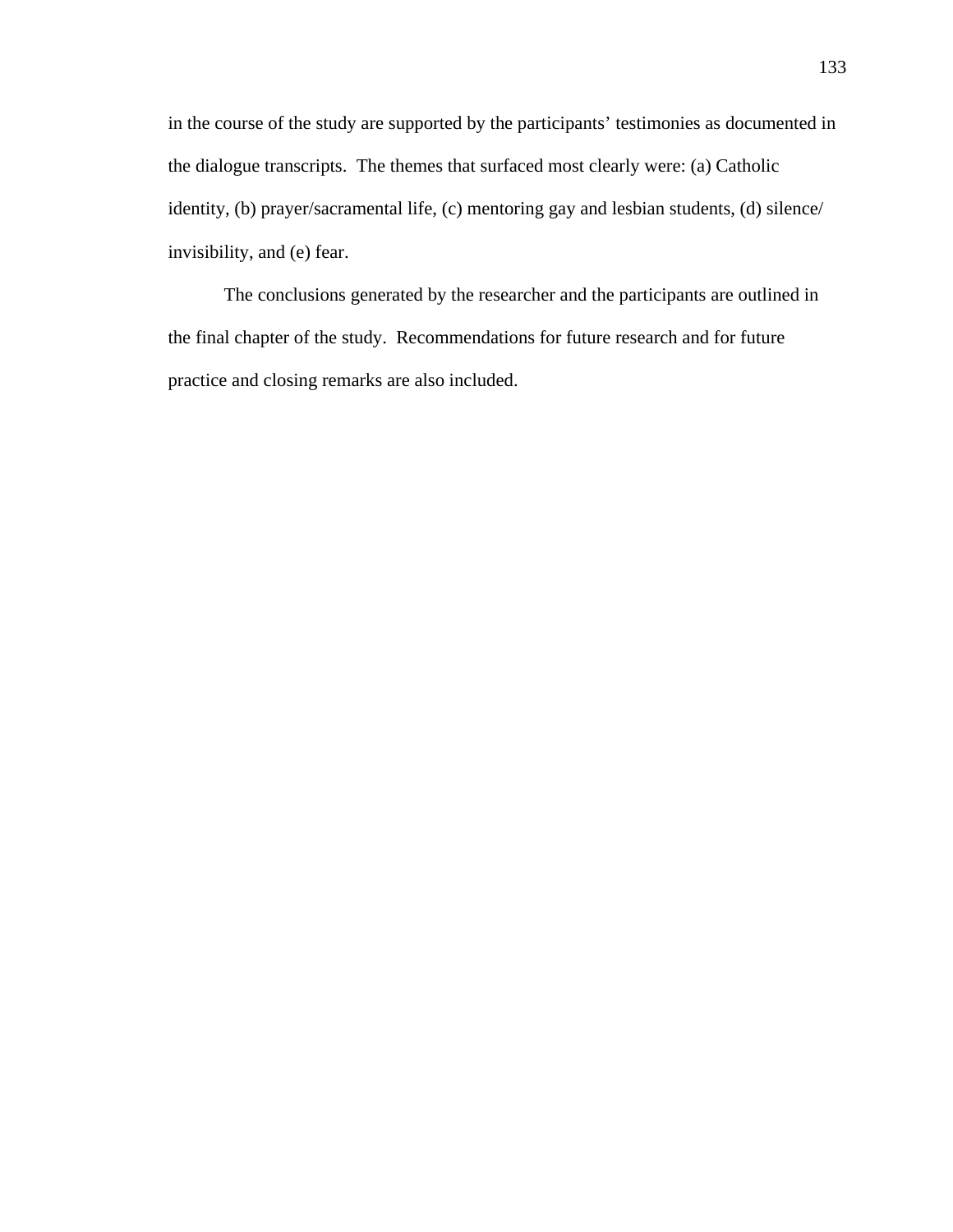### CHAPTER V

## CONCLUSIONS, IMPLICATIONS AND RECOMMENDATIONS

### Summary of the Study

Although few examples of positive statements from the USCCB (1991); the USCCB, NCCB Committee on Marriage and Family (1997); and the Vatican (Sacred CDF, 1986, 1992) exist on homosexuality, the bulk of related Church teaching creates a confusing environment within which gay and lesbian Catholics must manage conflicting identities. Positive statements regarding the dignity of homosexual individuals in "whom God's love is revealed" (USCC, UCCB Committee on Marriage and Family, 1997, p. 6) are offset by the use of such terms as *objectively disordered* (Sacred CDF, 1986, ¶ 3). Public discourse in the state of California regarding gay and lesbian civil rights has spurred renewed attention to the presence of Catholic gay and lesbians teaching within Catholic secondary education. Yet, existing literature does not address the real-life experiences of this population of educators. McGinley (2006) wrote, "Of all the issues polarizing American society at this point in time, homosexuality is one of the most divisive" (p. 9). Consequently, this current research documents the experiences of Catholic gay and lesbian educators teaching within Catholic secondary schools.

This study is grounded in the PAR method (Maguire, 1987) with the purpose of documenting the experiences of Catholic gay and lesbian educators teaching within Catholic secondary schools. The participants self-identified as Catholic and gay or lesbian and were employed by a Catholic secondary school within northern California.

Several themes emerged from within the dialogue transcripts. While participant perspectives widely varied, "common threads" were evident. The participants were given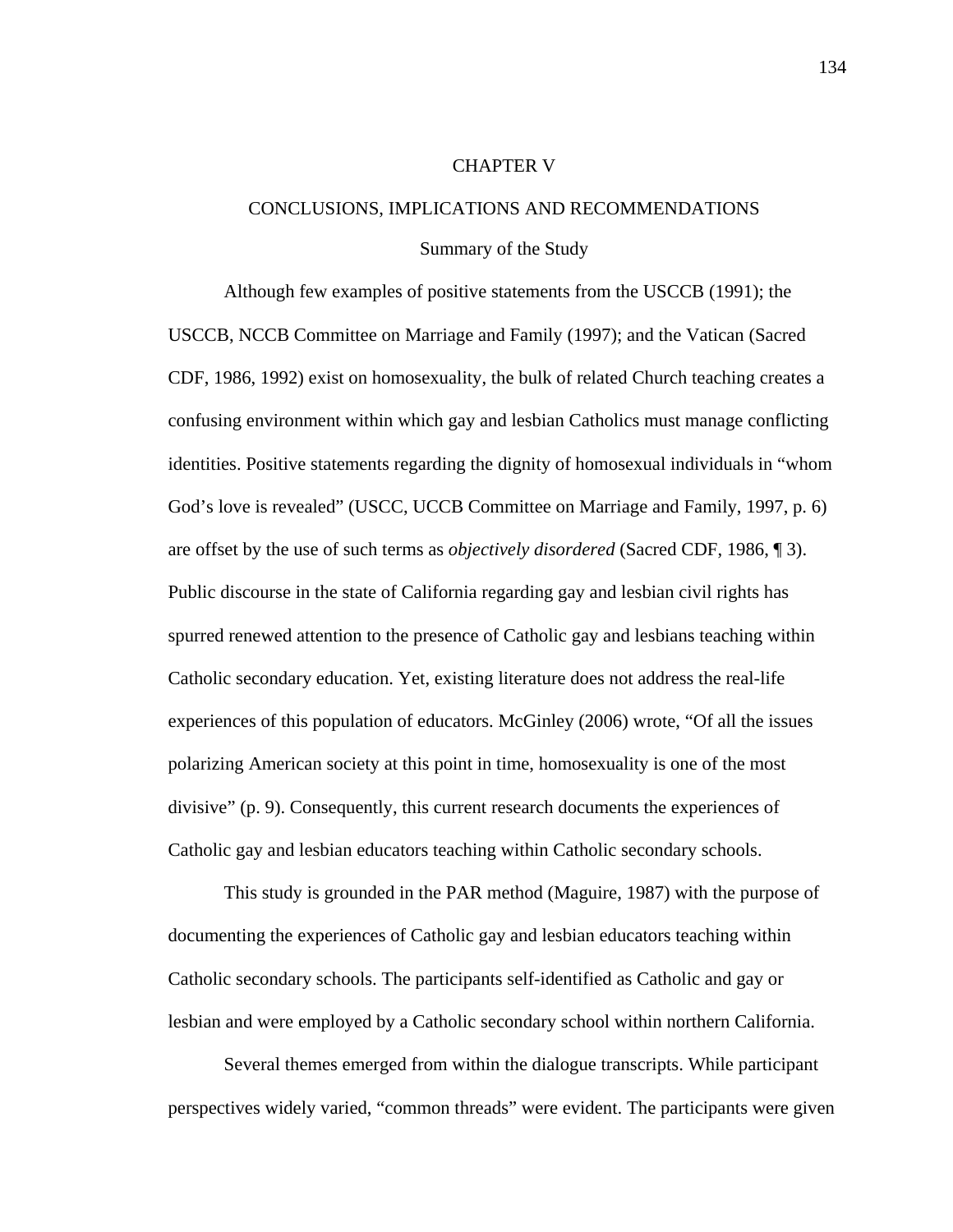an opportunity to discuss the themes with the researcher prior to the second round of dialogue and during the small-group session and agreed on the consistent nature of the themes among their experiences. The themes evidenced most clearly were (a) Catholic identity, (b) prayer/sacramental life, (c) mentoring gay and lesbian students, (d) silence/invisibility, and (e) fear.

## Conclusions and Implications

 The conclusions in this study are based upon the experiences of the participants as Catholic gay or lesbian educators teaching within Catholic schools. While there is certainly diversity among the participants and their experiences, the following conclusions represent their collective voice as drawn from their individual dialogues and the final small-group dialogue. Their experiences as teachers within Catholic secondary education have been generally positive; however, these educators did share some common concerns.

The first research question asked, "How does a homosexual identity affect what it means to be a Catholic, gay or lesbian, secondary-school educator?" The primary impact of being homosexual in a Catholic school relates to the participants' concern over job security. All eight of the participants expressed concern over job loss if their sexual orientation was revealed to the diocese within which they worked. Seven of eight of the participants disclosed their sexual orientation to their immediate supervisors or school administrators; however, all acknowledged that their school administration may not be able to protect them from diocese repercussions.

All but one of the study participants believed that it is important for their supervisor to be aware of their sexual orientation; three have disclosed their sexual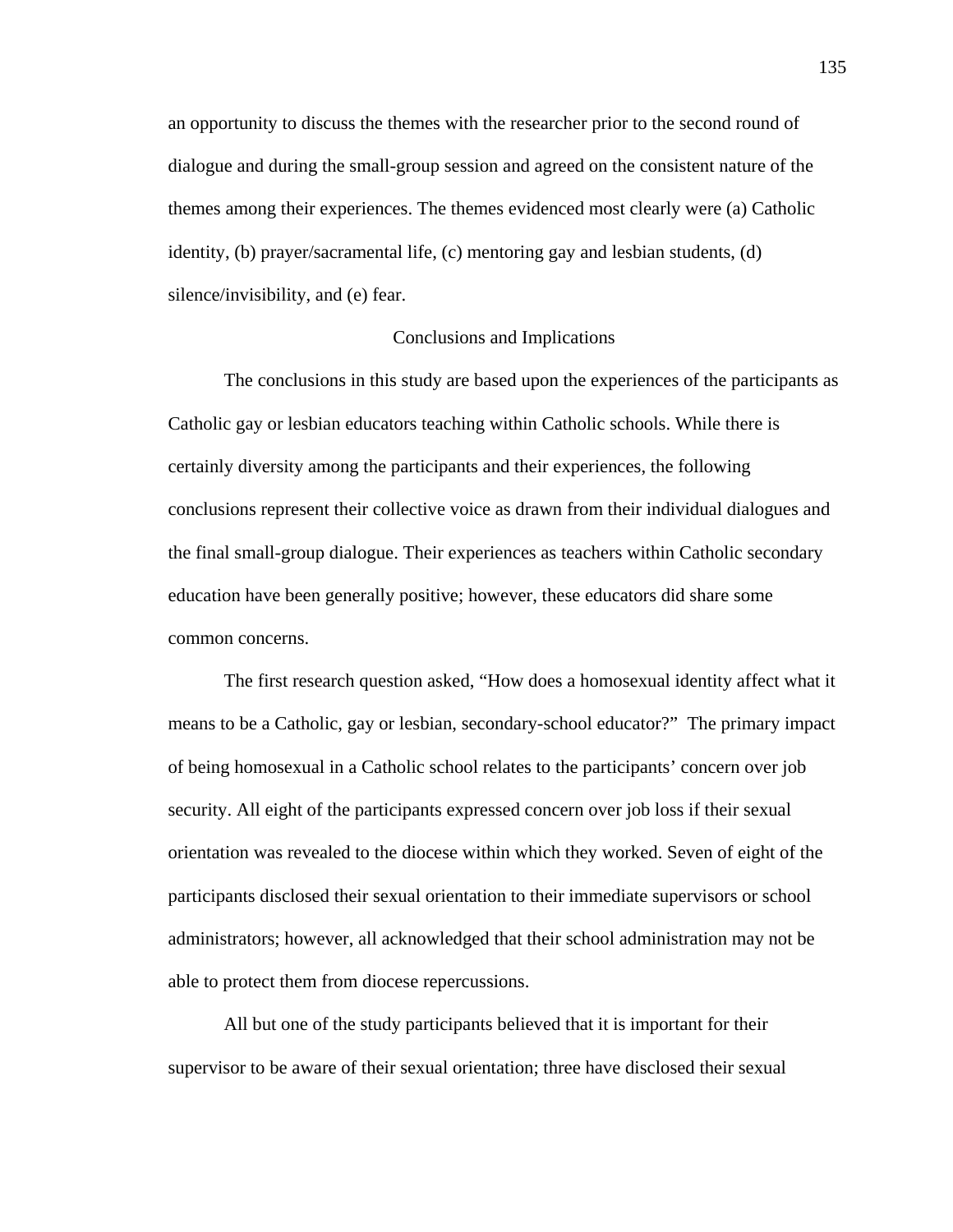orientation to a student. In each case of the three cases, the disclosure was made because the participants felt it was an appropriate response to a related student concern or classroom situation. Those who disclosed their sexual orientation immediately reported the incident to their school administration. Seven of nine participants acknowledged they would prefer that their sexual identity was known by their students because it would improve their ability to connect honestly with them. The participants also acknowledged, however, that they would only disclose such information to students with a guarantee of job protection. Kissen (1996) summarized the impact that administrators have on the experiences of public school educators, "Principals and other administrators can be vital allies in a gay teacher's life. They are the ones with the power to hire, fire, and defend the teachers who work under their supervision" (p. 145). The educators in the current study also indicated the importance of a strong relationship with their administrators. Unfortunately, most of the participants were unsure of the protection a local administrator could provide in the face of a diocesan administrator or Bishop.

The fear of being identified as a gay or lesbian educator within a Catholic secondary school impacts the teacher and his or her ability to connect honestly with his or her students. The teacher often hides his or her private life and must avoid personal conversations with students because of his or her fear of being outed. Most of the participants in the study acknowledged that this type of dishonesty has negatively impacted their ability to speak authentically to students about the importance of integrity and wholeness. The experiences of the Catholic educators included in this study were consistent with the experiences of their public school peers. As DeJean (2004) indicated,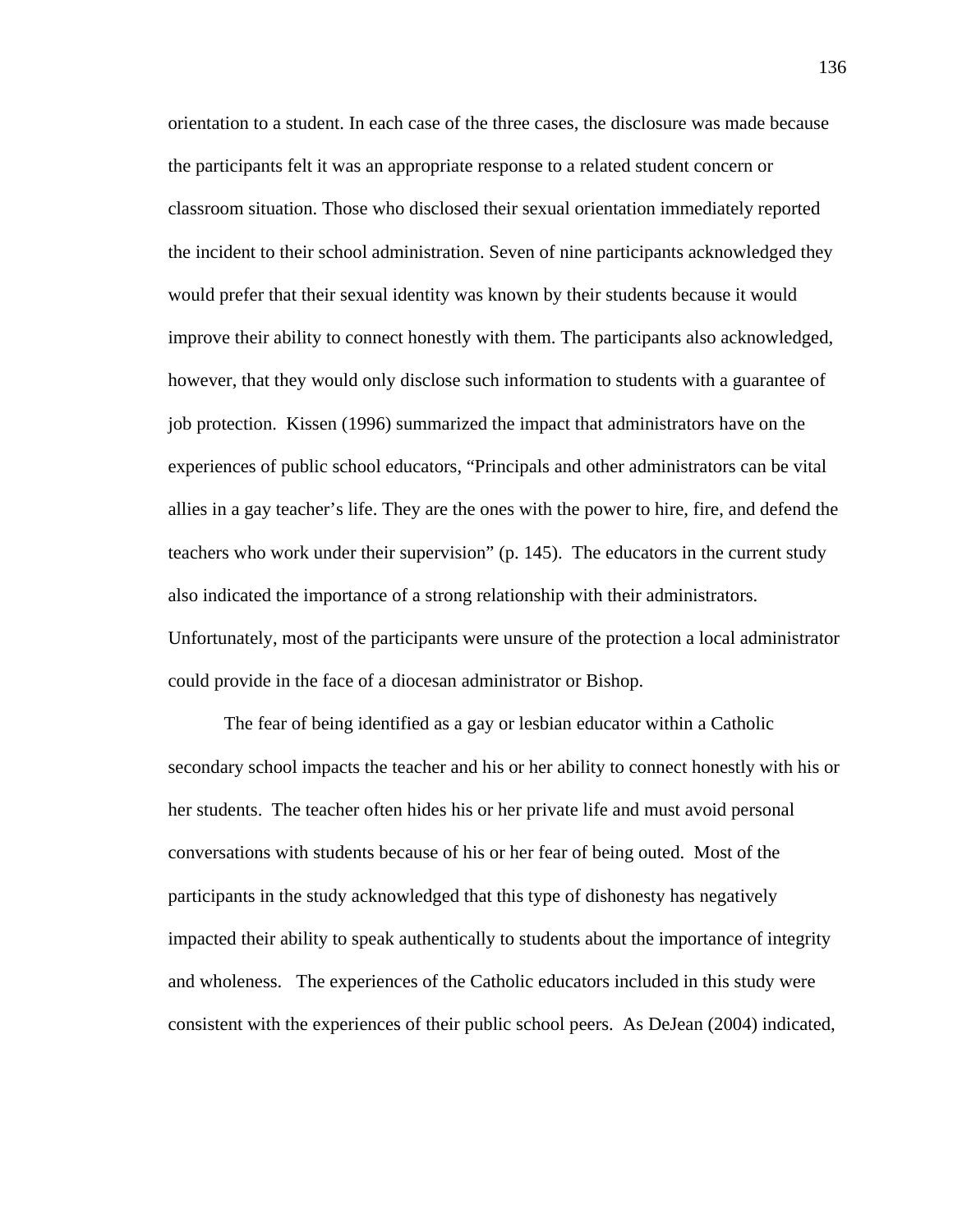teachers must be able to speak honestly about who they are if they are to create a classroom environment in which the student and the teacher are respected.

In discussions related to the second research question, "How does identity as a Catholic gay or lesbian educator impact the experience of teaching within Catholic secondary-school education?", participants focused on the importance of prayer and their relationship with the sacramental life of the Church. The participants were deeply committed to prayer and sacramental life and believed they had a positive impact on the spiritual lives of their students. All had an active prayer life and reflected positively on their relationship with the sacramental life of the Church. Prayer and worship were consistently identified as a source of strength for these educators. All expressed a desire to help their students develop an interest in prayer or membership in the Catholic community. Seven of eight of the participants were directly involved in ministry to students and believed their commitment to the Christian life has had a positive impact on their students. Several of the participants believed that their willingness to remain Catholic, despite the teaching of the Church on homosexuality, has also been an important positive influence. Two of the participants articulated a sense of responsibility to remain Catholic to nurture the spiritual lives of their gay and lesbian students. Five of eight study participants were happy with their parishes and found their experience of the Eucharist meaningful. Three were not happy with parish life and experience a sense of exclusion when attending Mass. Those who are happy with parish life reported a sense of inclusion and a deliberate attempt by the parish to include gay and lesbian members of the community in the life of the Church. The participants in the study embodied the type of holiness that the Church describes when she talks about chastity in regard to a person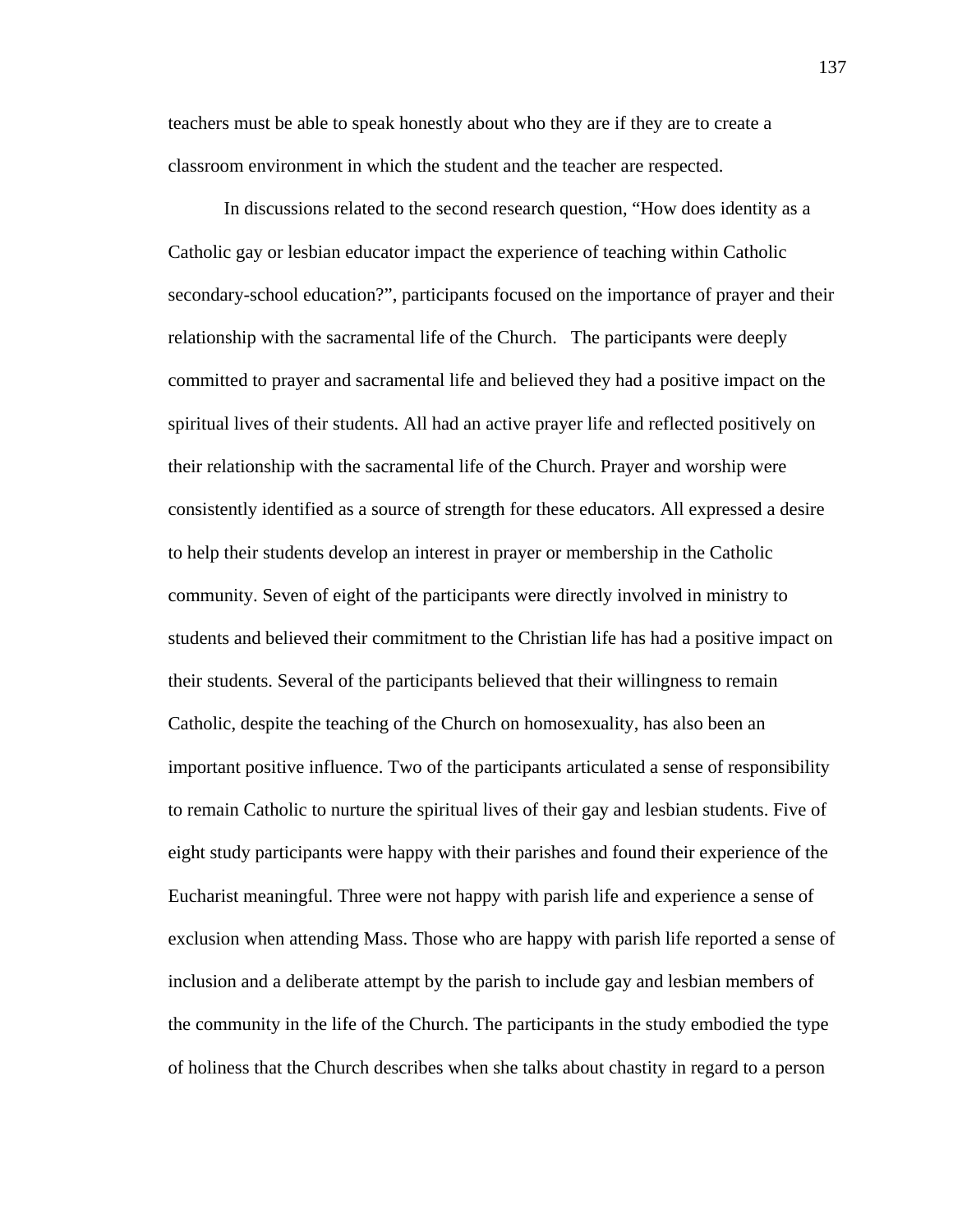with a homosexual orientation. The Sacred CDF (1991) explained, "Chastity means the successful integration of sexuality within the person and thus the inner unity of man in his bodily and spiritual being" (p. 8). It is clear from the dialogues that the participants had successfully integrated their sexuality with the other dimensions of their personalities. D'Augelli (1994) described this type of integration in psychological terms,

To be lesbian, gay, or bisexual in the fullest sense—to have a meaningful identity—leads to a consciousness of the history of one's own oppression. It also, generally, leads to an appreciation of how the oppression continues, and a commitment to resisting it. (p. 328)

One could argue that the participants' willingness to remain Catholic and to teach in a Catholic school, despite the often painful discourse of the Roman Catholic Church, is a strong sign of the participants' psychological health.

The gay or lesbian Catholic secondary-school educator who freely chooses to work in a Catholic school so that he or she can have a positive impact on the faith formation of his or her students illustrates how Catholic identity impacts the teacher and his or her experience in a Catholic secondary school. As Whitehead and Whitehead (2001) remarked,

To acknowledge oneself within the faith community as lesbian or gay can be a generative act. From the witness of mature lesbian and gay persons, Catholic school students-indeed the whole faith community-will learn the patterns of psychological growth and spiritual maturity that can support homosexual holiness. Closeted lives, however holy, provide no wider lessons in religious maturing. (p. 19)

There are significant advantages for Catholic school students if Catholic schools discover a way to integrate the testimonies and the experiences of Catholic gay and lesbian educators in the life of the school. Students will benefit significantly from the Christian witness of their gay and lesbian teachers, coaches and administrators. Based on the data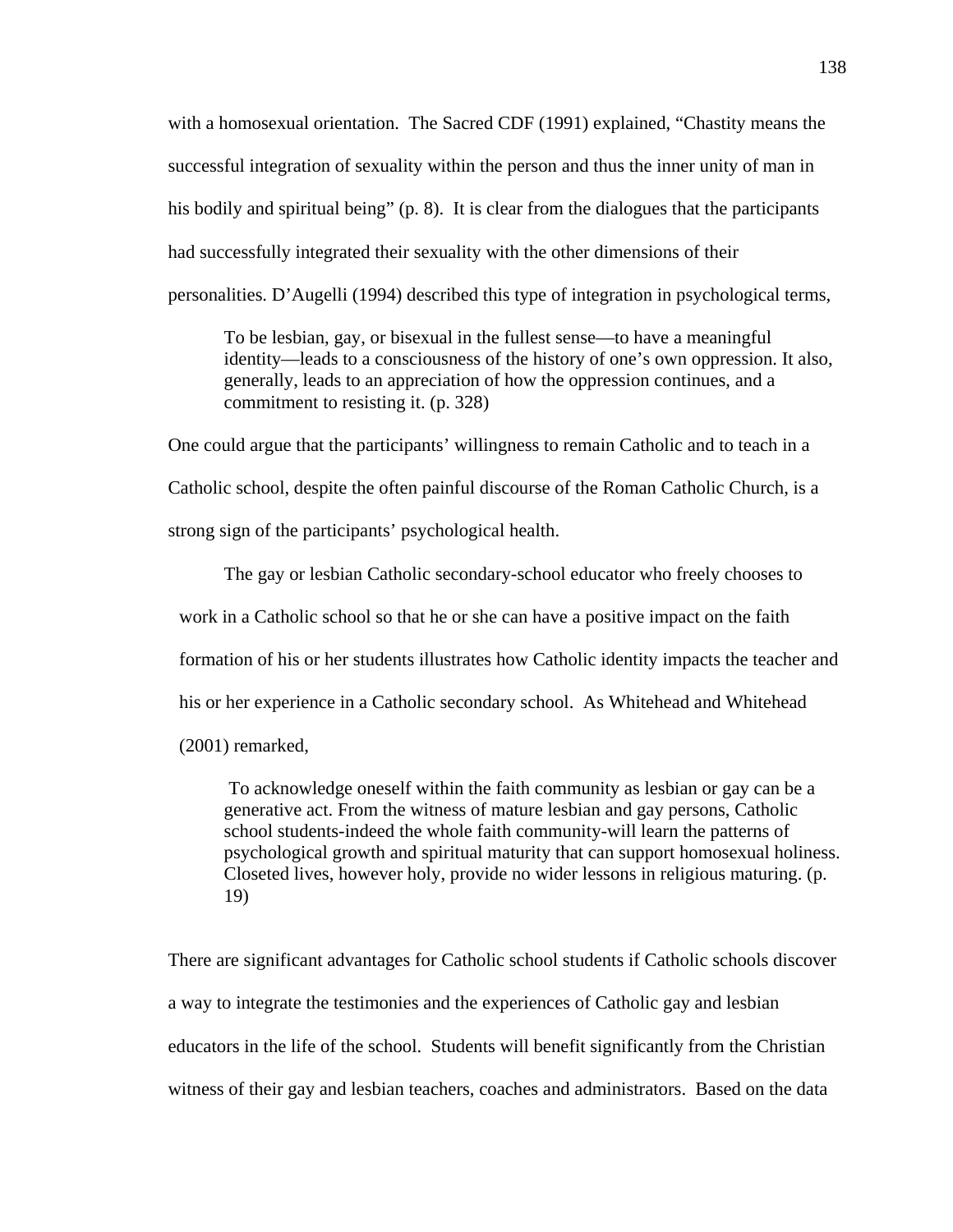in the current study, gay and lesbian educators play a significant role in Catholic faith formation.

Another important implication for Catholic schools is the key role that Catholic gay and lesbian educators play in bridging the gap between the Roman Catholic Church and postmodern teenagers who dismiss the validity of Church membership. All of the participants articulated a concern over the relationship between their students and the Roman Catholic Church. The students with whom the participants interact on a daily basis are largely dismissive of the Church and have little faith in its teachings. The participants reported that students believe the Church lacks credibility on moral issues, rendering it unlikely that they will continue their relationship with the Church into adulthood. The participants further acknowledged that this form of hostility toward the Church differs from that exhibited by previous generations of students. They voiced sadness about the lack of student interest in the Catholic community, but believe their ability to remain Catholic is an important student influence. The participants were hopeful they will be allowed to use their personal stories to engage students in meaningful dialogue surrounding Church membership; however, they voiced frustration over the current expectation that they continue to remain silent. It was clear from the dialogue sessions that Catholic gay and lesbian educators have many valuable gifts to share with students and would welcome the opportunity.

Although the Bishops of the United States seem to encourage gay and lesbian Catholics to remain committed to the Christian Community, their message to Catholic gay and lesbian educators promotes confusion. The USCC, NCCB Committee on Marriage and Family letter (1997) ends with the following personal invitation to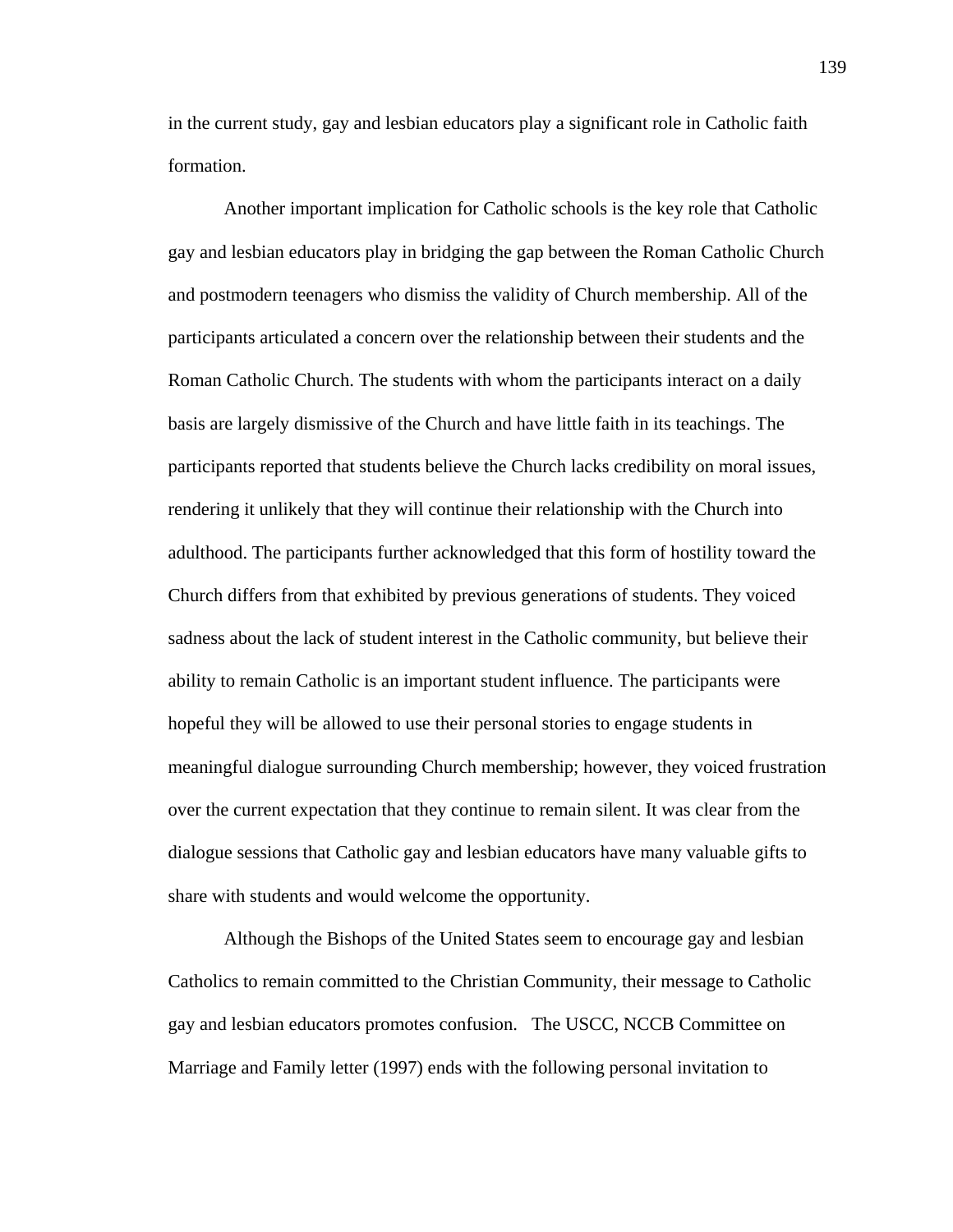homosexual Catholics: "Though at times you may feel discouraged, hurt or angry, do not walk away from your families, from the Christian Community, from those who love you. In you God's love is revealed. You are always our children" (p. 6). However, the Roman Bishops made it very clear that homosexual persons must be in complete union with Rome to participate in the life of the Church. The Sacred CDF (1986) insisted that any homosexual individual who publicly disagrees with the teaching of the Church is not fit for public ecclesial service. It is also clearly stated that Catholic schools, universities, and parishes may not grant use of their facilities to groups or individuals who "seek to undermine the teaching of the Church, which [*sic*] are ambiguous about it, or which [*sic*] neglect it entirely" (¶ 17). The teaching of the Roman Catholic Church on *conscience* does not seem to apply to homosexual persons. Gumbleton (1993) illustrated the role of conscience in the life of a practicing Catholic by highlighting the freedom members of the U.S. military have when carrying out the policy of deterrence, despite the authoritative teaching of the Church on the moral evil of nuclear weapons. He pointed out that members of the military are free to act according to their conscience, have never been denied the Eucharist, and are supported by Catholic chaplains. He went on to challenge bishops to exercise the same type of pastoral care toward homosexual women and men and further asserted,

My expectation is that the Church, especially its bishop leaders, will act the same way toward homosexual people who may from their conscientious discernment determine to live in a way contrary to Church teaching. We will continue to present the teaching clearly. But at the same time we will respect the rights of conscience as every person struggles to find his or her way to God. (p. 20)

As a result of the confusion that many gay and lesbian Catholics find in the teaching of the Roman Catholic Church, they must make a decision between lying or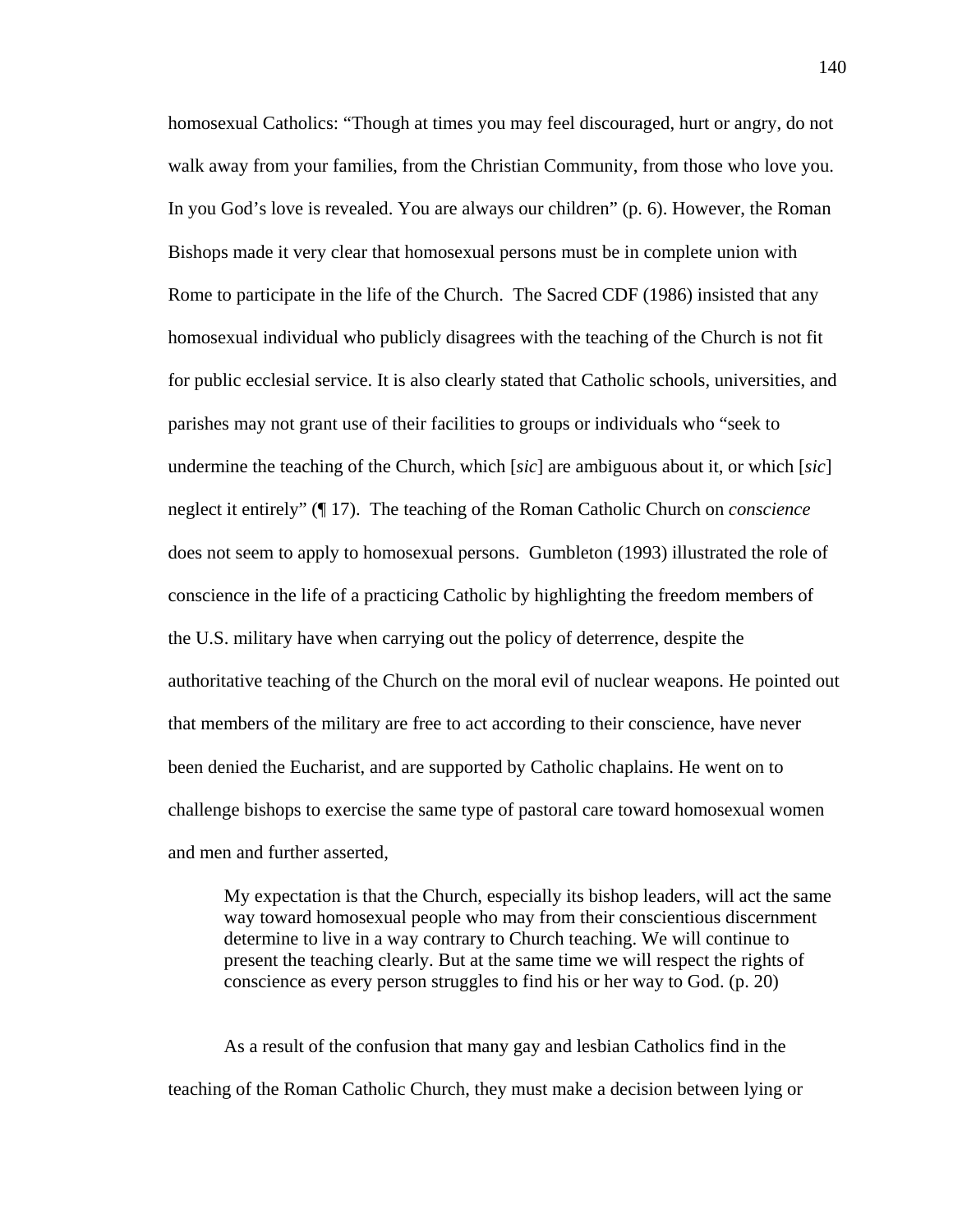walking away from the Catholic community and the Catholic school. The participants in the current study bear witness to the extraordinary positive impact that Catholic gay and lesbians could make to Catholic education if given the opportunity to live as whole, integrated persons within a Catholic school setting. The participants echoed in different ways the claim that McNeill (1993) made in response to the Church requirement that gay men and lesbian women remain silent on their sexual orientation. He wrote, "Most gay Christians know they are obliged in conscience to reject a self-hating, closeted life-style which the Church would like to impose on them and which would in all probability lead to serious mental health problems" (p. xvii). The participants in the study expressed a sincere interest in the type of dialogue that the USCCB initiated in 2006 with the publication of *Ministry to Persons with a Homosexual Orientation: Guidelines for* 

*Pastoral Care.* The Bishops wrote,

At the same time, it is important that Church ministers listen to the experiences, needs, and hopes of the persons with a homosexual inclination to whom and with whom they minister. Dialogue provides an exchange of information, and also communicates a respect for the innate dignity of other persons and a respect for their consciences. (United States Catholic Conference, NCCB Committee on Marriage and Family, 2006, p. 24)

The third area of interest in the current study was articulated in the question "How does a homosexual orientation impact a career within Catholic secondary-school education?" It was evident from the contributions of the participants that being a lesbian or gay Catholic is considered by them to be an opportunity rather than a challenge. In every case, the participants viewed their sexual identity as a great opportunity for them to connect with their students on a more authentic level. One of the remarkable results of the research process was the participants coming to terms with their identity as gay or lesbian Catholics. They have resolved any residual conflict with the teaching of the Roman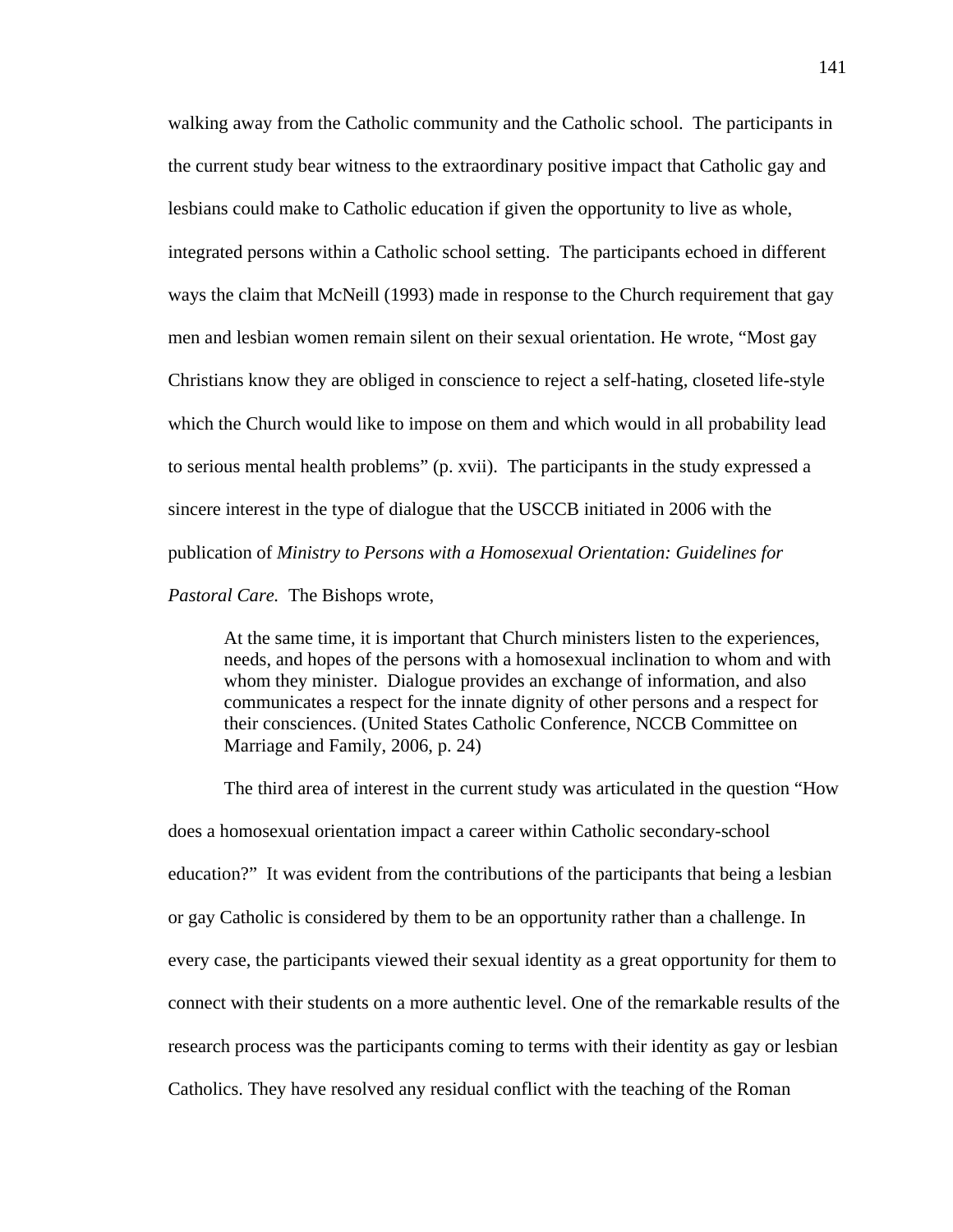Catholic Church on homosexuality and have developed a clear understanding of their relationship with the Church.

 D'Augelli (1994) identified six stages in the development of a gay or lesbian identity. In the final stage, gay and lesbian persons are able to integrate their gay or lesbian identity with the other aspects of their lives. He described this phase in the process as "entering a gay or lesbian community" (p. 324). All of the participants in the current study recognized that they are members of the gay and lesbian community and are interested in integrating it with their religious identity and their careers in Catholic education. They are eager to pass their faith on and feel strongly that they have a gift to share with the students they teach. In particular, they understand what it means to be different and to search for self-identity, which is the major task of adolescence. The participants clearly articulated their experiences surrounding the disclosure of their sexual orientation and coming to terms with their sexual identity. They believe this process uniquely equipped them to offer sound pastoral care and empathy to their homosexual students. The opportunity to minister to such students within a Catholic-school setting is cherished by these educators. The experiences of the participants were consistent with the claim that Jordan (2003) made when he wrote, "For the future only the search for a form of community in which lesbian, gay, bisexual, and transgender (LGBT) Catholics could discover how to speak their lives in faith more fully" (p. 26). The ability to speak the truths of their lives in faith more fully would positively impact their experience in Catholic education and would benefit the emotional and spiritual development of their students.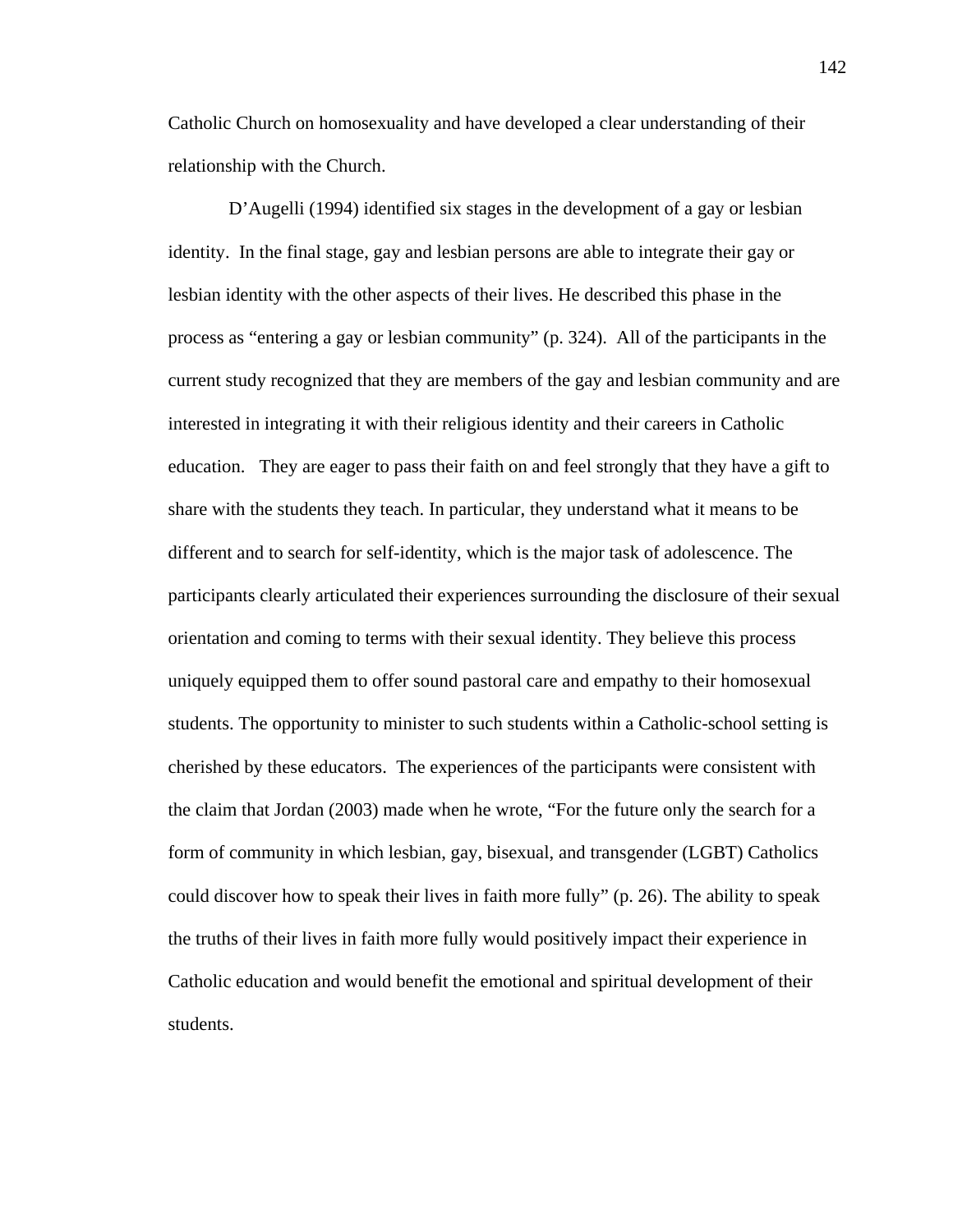Three of the participants in the study indicated an interest in pursuing a career in Catholic school administration but noted that they would face barriers in getting hired based on their sexual orientation. Although they admitted that their local administration would most likely not want to discriminate against them, they stated that their administrators would feel pressure from diocesan authorities to avoid hiring a gay or lesbian administrator. In response to a question about getting fired, Lori maintained, "If push comes to shove, even if people love me, it's not enough protection. It's just not. It doesn't matter how much I argue my conscience, they could just fire me" (Everitt, 2010pp. 201-202). The participants have reason to be concerned. According to the Catholic Church it is morally acceptable to discriminate against gay and lesbian persons. While homosexual individuals are entitled to the same fundamental human rights as all people, "sexual orientation does not constitute a quality comparable to race, ethnic background, etc., in respect to non-discrimination" (USCC, NCCB Committee on Marriage and Family, 2006, p. 15). The Church even goes so far as to identify teachers and coaches as those who can be legitimately targeted for discrimination based on sexual orientation.

The final question the current study addressed was "How do Catholic gay and lesbian educators balance a homosexual identity with the teaching of the Roman Catholic Church on homosexuality." The participants in this study unanimously agreed that the official teaching of the Roman Catholic Church on homosexuality does not adequately address their needs as gay and lesbian members of the Catholic Church. The participants' testimonies were consistent with the position expressed by McNeill (1993)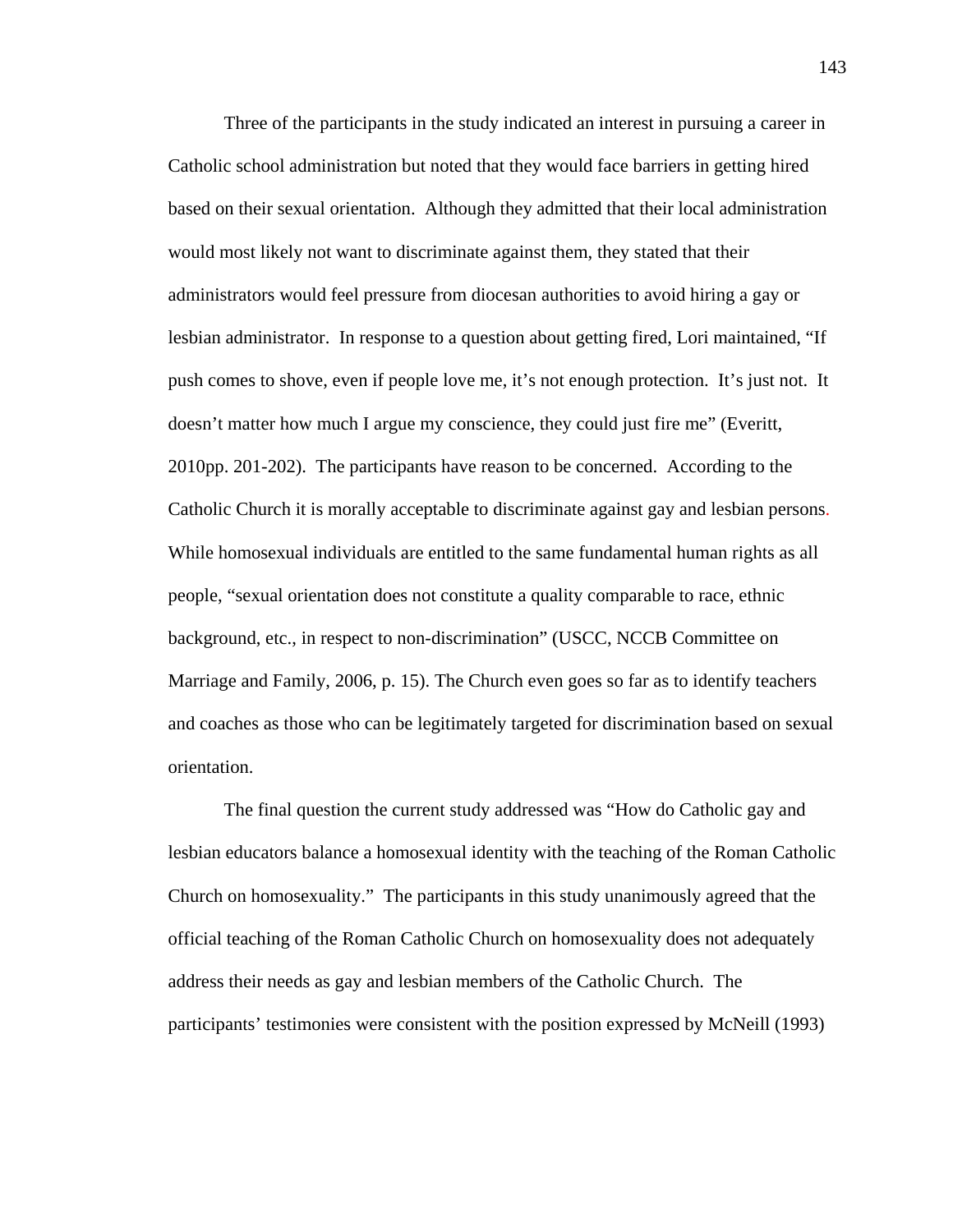when he claimed that the damage done to gay men and lesbian women is devastating.

McNeill maintained,

The result of adhering to these exclusive goals has been that many Catholic homosexuals, even a majority, find themselves faced with a terrible dilemma: either to continue their relationship with the Church at the price of being cut off from any deep human relationship and deprived of their potentialities for growth and development in their self-identity—not to mention their agonies of guilt, remorse, self-hatred, and potential emotional breakdown when they fail to achieve the accepted goals—or to seek their personal growth by means of a homosexual relationship, only at the price of cutting themselves off from the Church community and its sacramental life, with all the attendant guilt and emotional stress which [*sic*] such a separation involves. (p. 2)

Each of the participants described the struggle they initially faced in trying to understand and live the teaching of the Church as expressed in the official documents from Rome and the United States Conference of Catholic Bishops. Roger explained how he developed his own understanding of what God was expecting of him in relationship to his sexual orientation,

I think that I was aware of the church's teaching about what it means to have an informed conscience. So I was very aware that I was called to listen to the pastoral direction of the bishops, which meant reading their pastoral letters related to sexuality and homosexuality. I discussed those with a member of the ordained clergy. I prayerfully reflected on what I had read in relationship to my own personal life. And in the final analysis my understanding of informed conscience is that I must be able to look at my God and myself and choose what is right. And to the best of my ability, meet the objective standards of the church but not to the degree to which I become a crippled human being. So that's to me the end. If I'm called to follow an objective standard that makes me less of a member of the Body of Christ then my conscience tells me that I must in faith move forward in love, on my own path. (Everitt, 2010, p. 291)

For most of the participants, prayer, reading the scriptures and participating in Christian community were more important to their understanding of the teaching of the Church than were the documents on homosexuality. Without exception, the participants acknowledged that it is important to know what the Church teaches on human sexuality,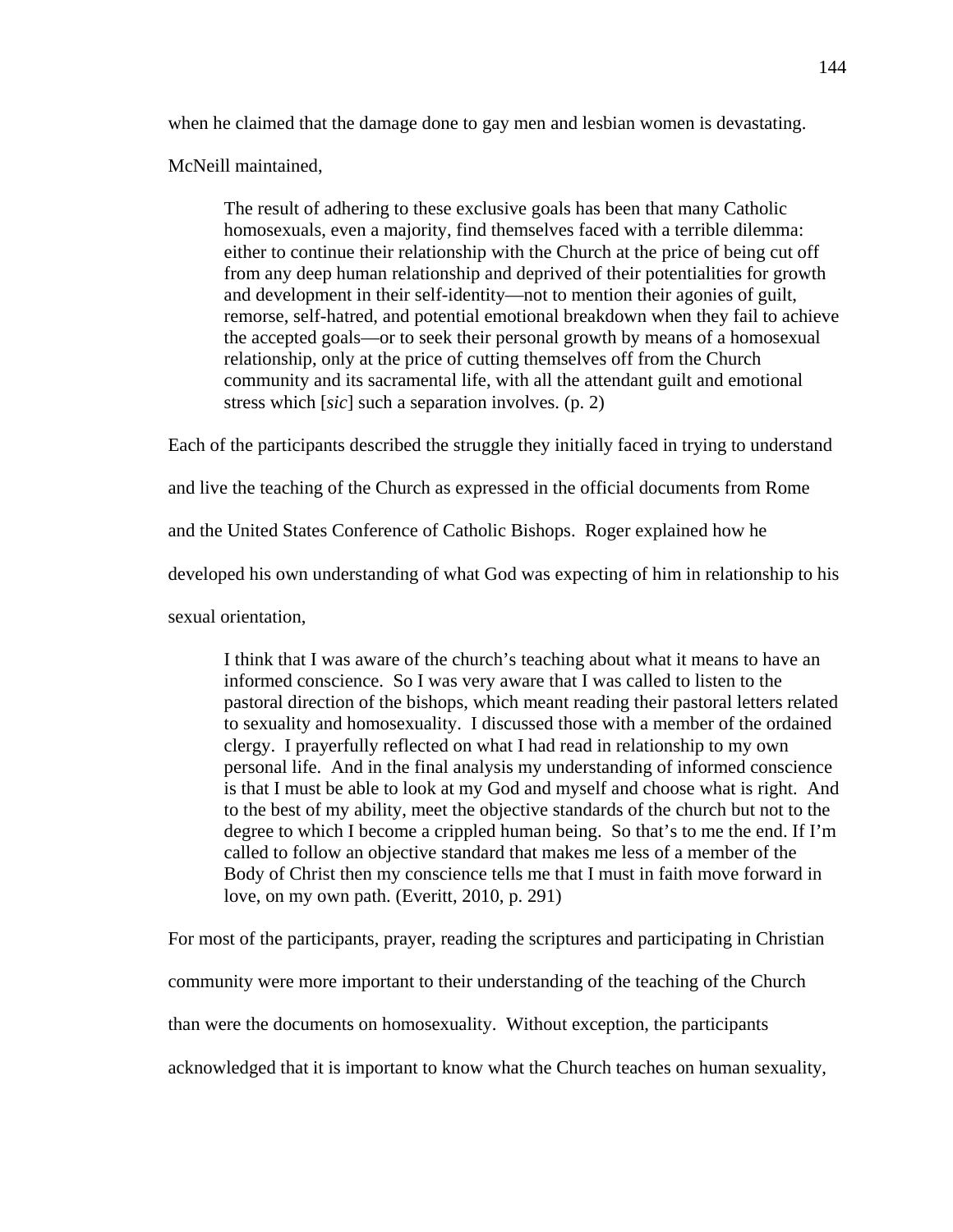particularly homosexuality, but that they are no longer bothered by or pay attention to the condemnations that come from Bishops or Rome. The participants were clear about what they believe and they were confident in their relationship with God. The priorities for the participants in the current study were the pastoral care and education of their students. The process of coming to terms with one's own oppression and using those experiences for good was described by Wink (2005) as Conscientization. She explained,

Conscientization moves us from the passivity of "Yeah, but we can't do that" to the power of "We gotta do the best we can where we are with what we've got." For example, I see teachers as powerful humans who can make a difference in the lives of students. However, they often feel weak because they see themselves as victims of a system that renders them passive. Conscientization enables students and teacher to have confidence in their own knowledge, ability, and experiences. Often people will say that conscientization is a power we have when we recognize we *know* that we know. (p. 32)

The testimony of the participants clearly indicated that they "know what they know" and

that they are using that knowledge to educate a new generation of Catholic students who

they hope will remain in the Church as agents of change. Roger explained it this way,

And to me that's not so much about oppression as it is finding a new away to express my voice. And I think what that experience of the last eight years is calling forth for me is that I don't feel oppressed now at school. What I do feel is that I have my life, and the question is, for me, "How do I share that life in a way that the spirit of God can be present to my experience in a Catholic environment?" (Everitt, 2010, p. 287)

The participants in this study believed it is important for the Church to hear their

stories and to find ways of incorporating their experiences as Catholic gays and lesbians

into the curriculum. During the small-group dialogue, the teachers discussed the

affirming nature of this research process. It was important for them to reflect on their

experiences and hear from others the positive impact of their ministry on students within

Catholic education. The participants expressed an interest in finding opportunities to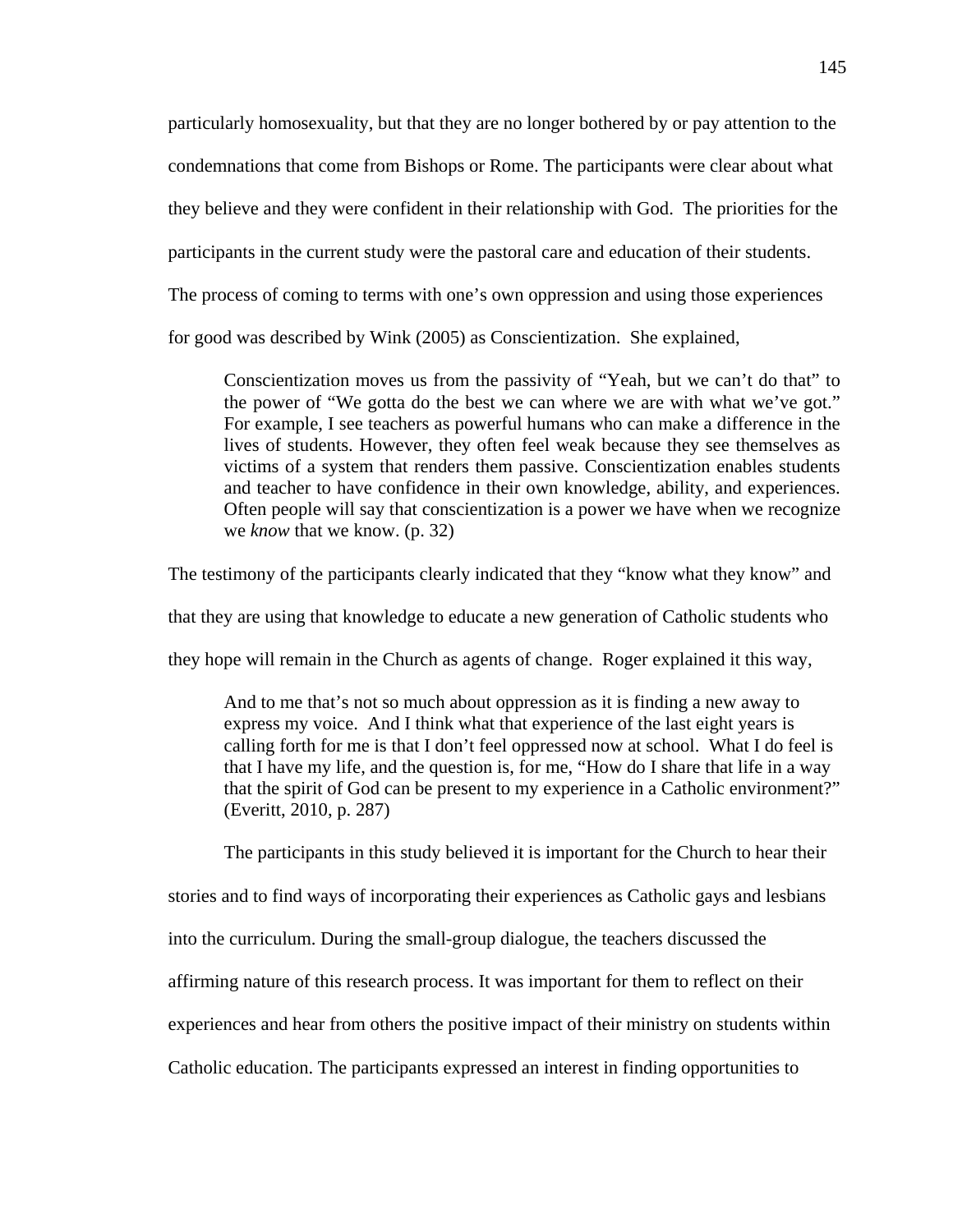formally share their stories. They discussed ideas for incorporating gay and lesbian narratives into Catholic education and for introducing their stories into the professional development of colleagues.

### Recommendations

An essential element of PAR includes an action plan. Due to the fear of being "outed" and possibly losing their jobs, participants were not ready to engage in a group action project to address the areas of concern identified in the current study. However, the participants did help the researcher identify areas for future research and for future practice. Both sets of recommendations should be adopted so that "the intrinsic dignity of each person will always be respected in word, in action and in law" (Sacred Congregation for the Doctrine of the Faith,1986, ¶ 10).

## *Recommendations for Future Research*

Based upon an exhaustive literature search, this appears to be the only study focused on the experiences of Catholic gay and lesbian educators within Catholic secondary schools of the United States. It is certainly the first study on Catholic gay and lesbian educators within northern California. It is hoped that the research will open a new field of inquiry within Catholic education, particularly in the following areas:

1. The experiences of Catholic gay and lesbian educators teaching within Catholic secondary schools located in less "gay friendly" U.S. regions.

2. The roles Catholic gay and lesbian educators play in the lives of homosexual students within Catholic schools.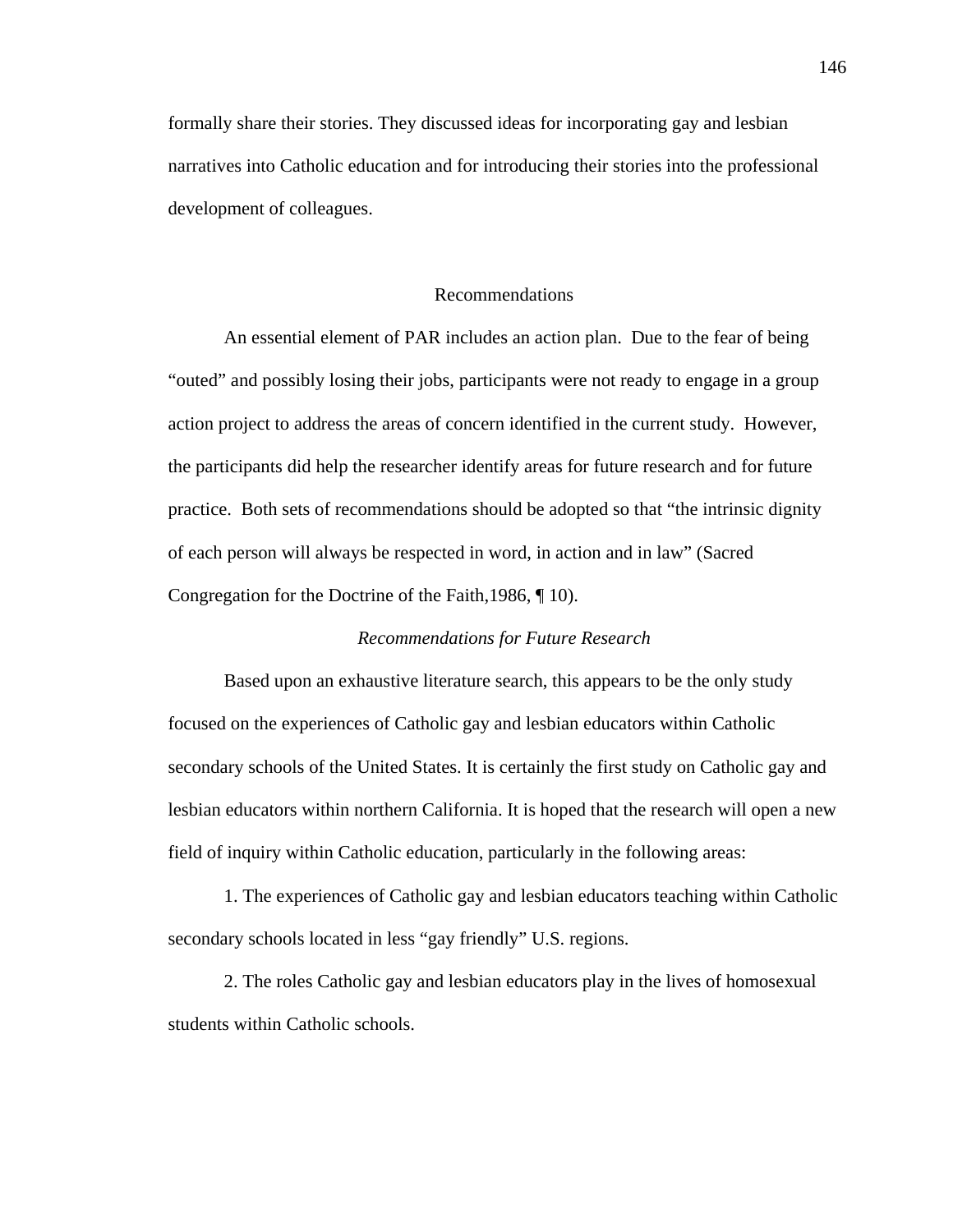3. The experiences of Catholic gay and lesbian educators who have been terminated from employment within Catholic schools due to their sexual orientation.

4. The experiences of Catholic gay and lesbian educators in the faith formation of students attending Catholic schools and their families.

5. Parent perceptions surrounding the impact of Catholic gay and lesbian educators teaching within Catholic secondary schools throughout the United States.

6. The impact of diocesan policies regarding educator disclosure of sexual orientation on the quality of teaching within Catholic schools.

7. The experiences of straight children with same-sex parents who attend Catholic schools and the policies that protect their families from discrimination in school practices.

8. Evaluation of school curricula as it relates to homosexuals and the teaching of the Roman Catholic Church on gay and lesbian issues.

9. Evaluation of Catholic school policies as they relate to self-identified transgendered students.

10. The experiences of gay and lesbian students in Catholic schools as they relate to bullying, social aggression and hate speech and hate crime.

### *Recommendations for Future Practice*

 The experiences of Catholic gay and lesbian Catholic secondary school educators documented in this study illuminate the work that needs to be done to foster a sense of inclusion and justice for gay and lesbian Catholics in secondary schools. While this study only documented the experiences of adults, it is clear that more needs to be done to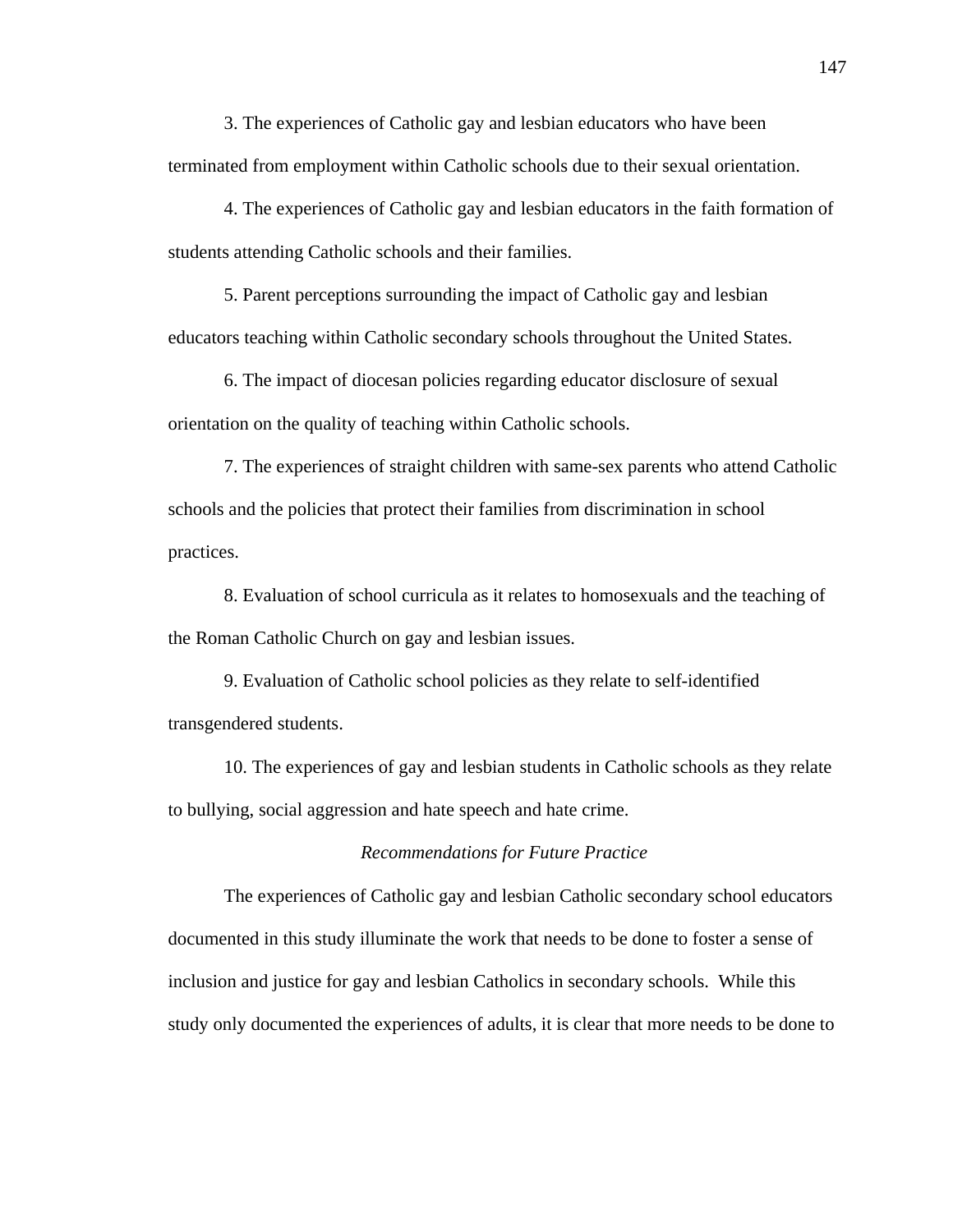improve the experiences of students and their families. The researcher has included recommendations for future practice:

1. That Catholic schools adopt clear policies that address sexual orientation in regard to admission, hiring, benefits and grievance practices.

2. That Catholic schools adopt clear policies that address the question of same-sex couples attending school functions; such as proms, formals and other school sponsored "couples activities."

3. That Catholic schools adopt clear policies as it relates to transgendered students and their special needs in terms of school uniforms, changing rooms, restrooms and school-sponsored overnight trips.

4. That school administrators educate themselves on the teaching of the Roman Catholic Church regarding homosexuality so that their communication is accurate, honest and pastorally sensitive.

5. That school administrators provide educational programs for students that portray gay and lesbian people accurately and honestly and highlight Church teaching regarding the just treatment of gay and lesbian people.

6. That school curriculum coordinators evaluate religious education materials to guarantee that a balanced and pastorally sensitive approach to homosexuality is presented to students and their parents.

7. That school counselors prioritize professional training so that their work with gay and lesbian students and their families is informed by Church teaching and current psychological practice.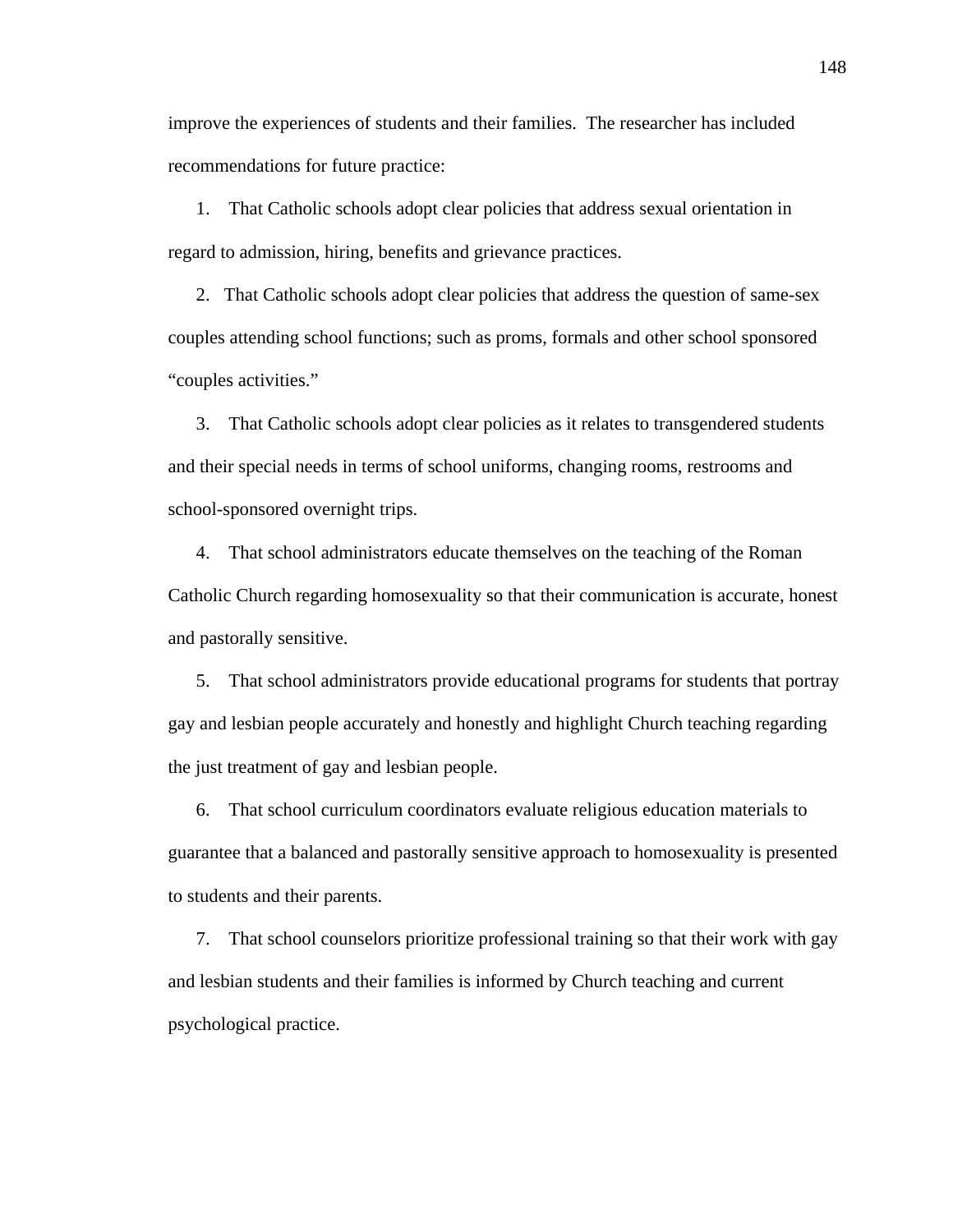8. That school ministers include prayers in school liturgies that promote the inclusion and dignity of gay and lesbian people in the faith community.

### Closing Remarks

The narratives provided within this research documentation address the diverse experiences of the participants in Catholic secondary education. The study reflects the tension that many gay and lesbian Catholics feel between their identities as homosexual individuals and their identities as Catholic educators. The participant contributions to this research evidence the incredible gift gay and lesbian Catholics are to Catholic education.

Initially, I thought that this study would be provocative and would serve as a springboard to engage the many Catholic gay and lesbian educators in Catholic secondary schools in a dialogue so that we might join together in a fight for justice. As it turned out, the gay and lesbian educators who I had the privilege of interviewing for this project have already begun the fight for justice for gay and lesbian Catholics. They are working in Catholic schools, sharing their faith and helping young people understand that God is love. Their perseverance in the face of discrimination and fear demonstrates their tremendous commitment toward serving as a "light unto this world" of God's contrary reign of peace and justice.

 It is my sincere hope that this research project will be a small step in encouraging those who fear the gay and lesbian community to open their hearts and their minds to the incredible possibility of a Church and a world in which each person is valued because he or she is made in the very image and likeness of God. I wish to draw this experience to a close by quoting Sr. Joan Chittister (2004), a Benedictine monk who has given her life to be a voice for those of us who so often find ourselves voiceless.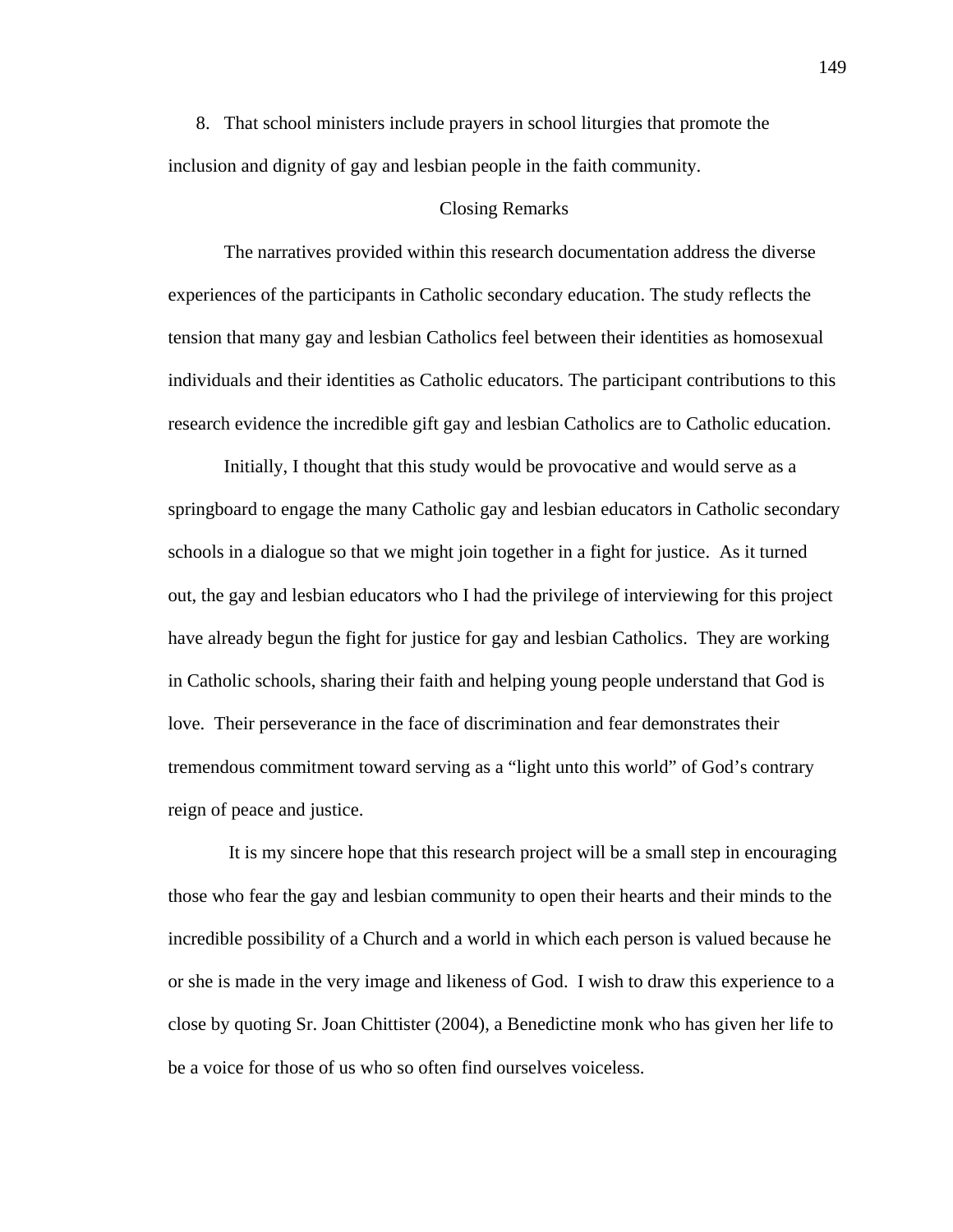Between life and death it is for all of us to do one blazing act of good—however small it may seem at the time. Life is the opportunity to speak one great truth in the face of one great lie. It may seem that no one hears it. It may seem that nothing changes. But not to speak—that is the real sin. Then, smallness is the lot even of the great. Only the doing of justice is a good enough excuse to be born. (p. 126)

The experiences documented in this study are one great truth in the face of one great lie.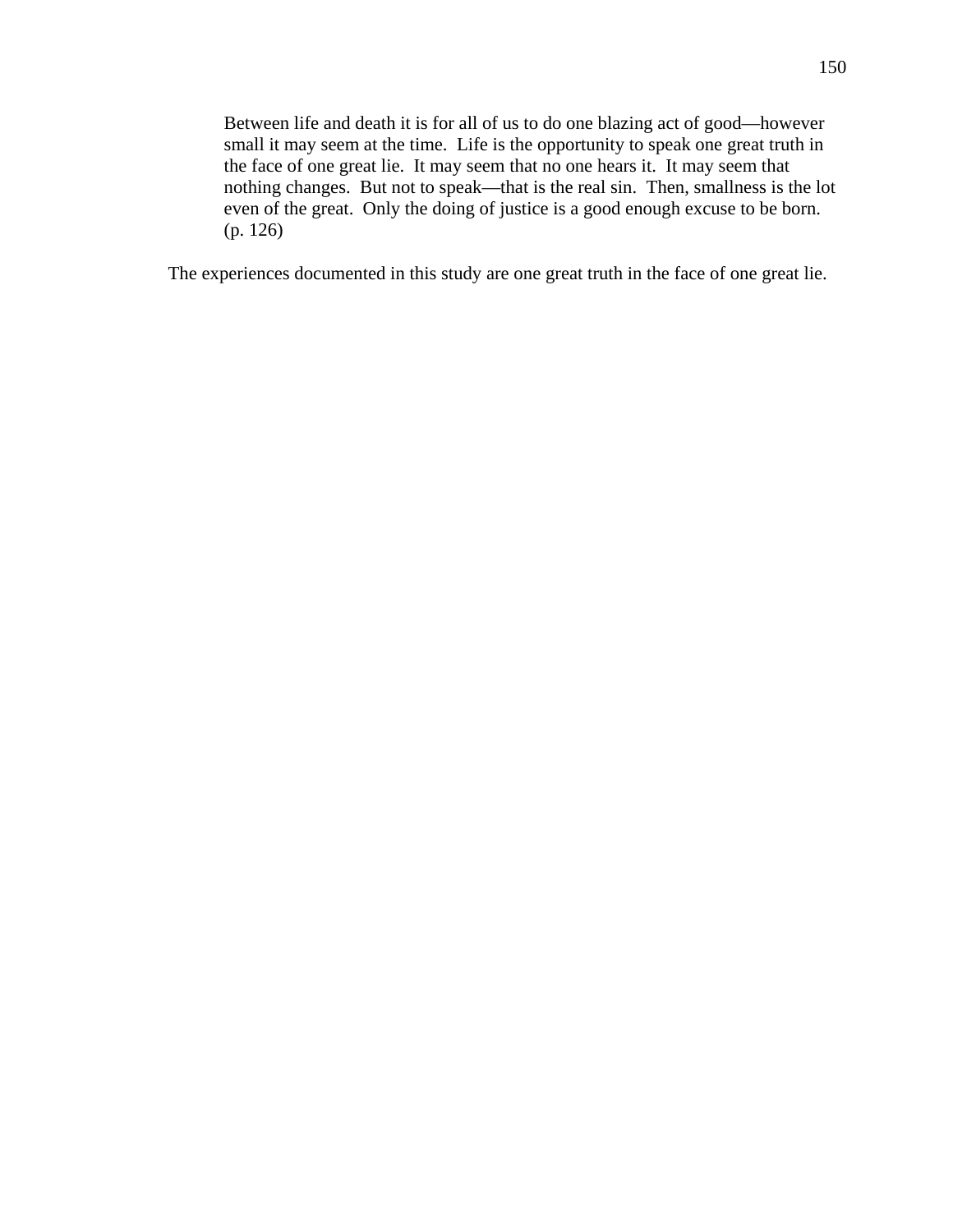### REFERENCES

- Alison, J. (2001). *Faith beyond resentment: Fragments Catholic and gay.* New York: Crossroad.
- Anderson, E. A. (2007). America's struggle for same-sex marriage [Book review]*. Law & Politics Book Review, 17*(6), 473-476. Retrieved from [http://www.bsos.umd.](http://www.bsos.umd.edu/gvpt/lpbr/subpages/reviews/pinello0607.htm)  [edu/gvpt/lpbr/subpages/reviews/pinello0607.htm](http://www.bsos.umd.edu/gvpt/lpbr/subpages/reviews/pinello0607.htm)
- Bartlett, T. (2005) Coming out of the Catholic closet. *Chronicle of Higher Education, 52*(16), A8–A10, D9.
- Beattie, P. B., & Coray, J. A. (Eds.). (2001). *Sexual diversity and Catholicism.* Collegeville, MN: Liturgical Press.
- Bilodeau, B. L., & Renn, K. A. (2005). Analysis of LGBT identity development models and implications for practice. *New Directions for Student Services, 111,* 25–39.
- Blanton, B. (2005) *Radical honesty: How to transform your life by telling the truth.* Albany, NY: SparrowHawk.
- Blount, J. M. (2005). *Fit to teach: Same-sex desire, gender, and school work in the twentieth century.* Albany, NY: State University of New York Press.
- Boxer, A. M., & Cohler, B. J. (1989). The life course of gay and lesbian youth: An immodest proposal for the study of lives*. Journal of Homosexuality, 17*(3/4), 315.
- Brandt, G. M. (2005). *The Roman Catholic Church's response to the recent political and social liberties granted the gay community and its psychological impact on self-identified gay Roman Catholic men.* Unpublished doctoral dissertation, Chicago School of Professional Psychology, Illinois.
- California Catholic Bishops. (2008, September 27). *Constitutional amendment for marriage.* Retrieved September 27, 2008, from [http://www.sfarchdiocese.org/](http://www.sfarchdiocese.org/about-us/news/index.cfm?print&1=1269)  [about-us/news/index.cfm?print&1=1269](http://www.sfarchdiocese.org/about-us/news/index.cfm?print&1=1269)
- Cass, V. (1984). Homosexual identity formation: A theoretical model*. Journal of Homosexuality, 4,* 210–235.
- Chittister, J. (2004) *Called to Question: a spiritual memoir.* Lanham, MD: Sheed & Ward.
- Cohler, B. J., & Galatzer-Levy. R. M. (2000). *The course of gay and lesbian lives: Social and psychoanalytic perspectives.* Chicago: University of Chicago Press.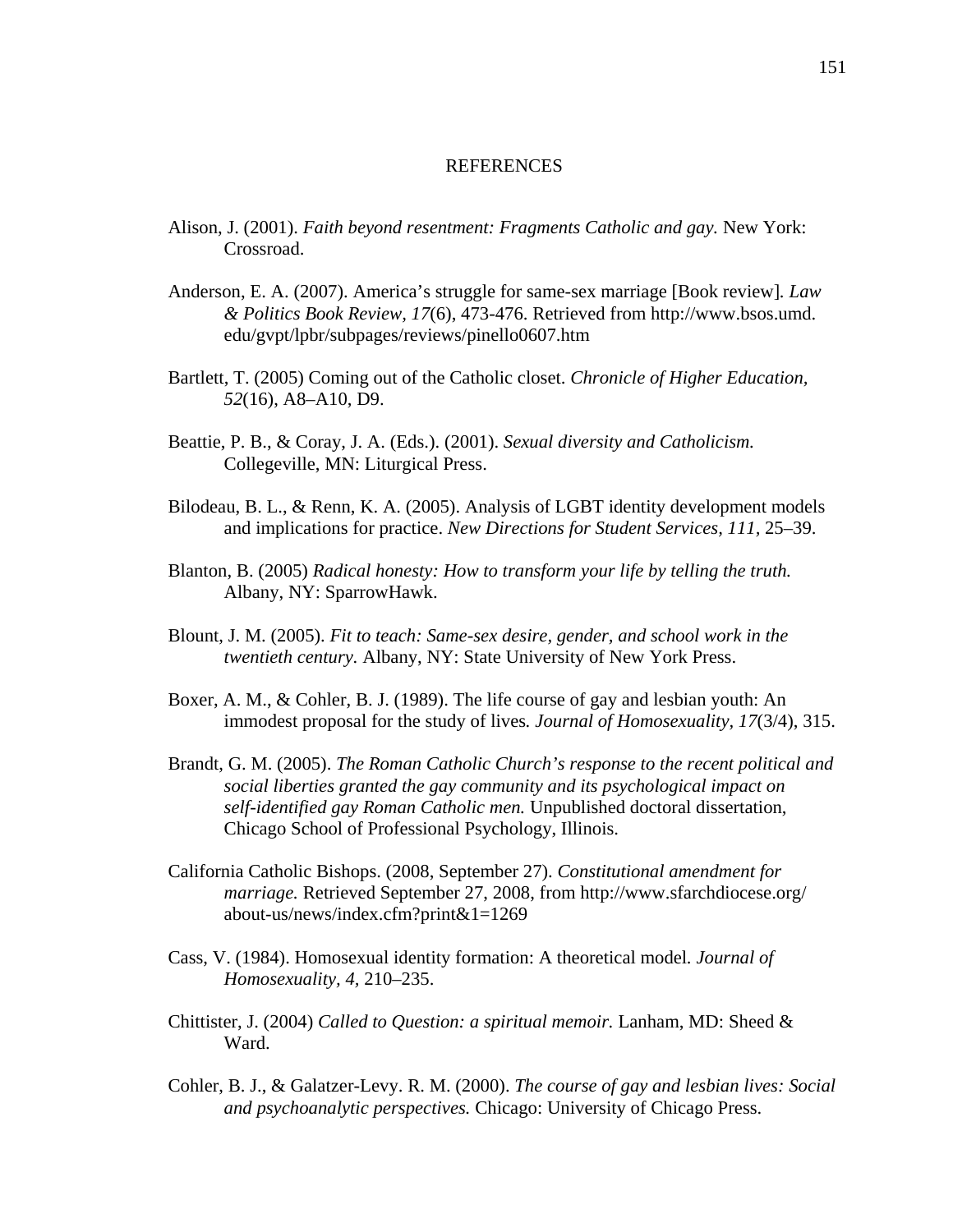- Coleman, G. (2001, March 19). Coming out as a Catholic school teacher. *America, 184,* 11–19.
- Coleman, G. D. (1995). *Homosexuality: Catholic teaching and pastoral care.* New York: Paulist Press.
- Cramer, D. W., & Roach, A. J. (1988). Coming out to Mom and Dad: A study of gay males and their relationships with their parents*. Journal of Homosexuality, 15*(3/4), 79.
- Darder, A., Baltodano, M., & Torres, R. (Eds.). (2003). *The critical pedagogy reader.* New York: RoutledgeFalmer.
- D'Augelli, A. R. (1993). Preventing mental health problems among lesbian and gay college students. *Journal of Primary Prevention, 13*(4), 245–261.
- D'Augelli, A. R. (1994). Identity development and sexual orientation: Toward a model of lesbian, gay, and bisexual development. In E. J. Trickett, R. J. Watts, & D. Birman (Eds.), *Human diversity: Perspectives on people in context* (pp. 312–333). San Francisco: Jossey-Bass.
- D'Augelli, A. R. (2003). Coming out in community psychology: Personal narrative and disciplinary change. *American Journal of Community Psychology, 31*(3/4), 245–261.
- Davis, M., Jason, L., Keys, C., Suarez-Balcazar, Y., & Taylor, R. (Eds.). (2004). *Participatory community research.* Washington, DC: American Psychological Association.
- DeJean, W. (2004). *Examining the lived experiences of out gay and lesbian K*-*12 educators.* Unpublished doctoral dissertation, University of San Diego, California.
- Duke, T. S. (2007). Hidden, invisible, marginalized, ignored: A critical review of the professional and empirical literature (or lack thereof) on gay and lesbian teachers in the United States. *Journal of Gay & Lesbian Issues in Educator, 4*(4), 19.
- Human Rights Campaign. (2007). *Equality from state to state: Gay, lesbian, bisexual and transgender Americans and state legislation.* Available from [http://www.hrc.](http://www.hrc.org/documents/HRC_States_Report_07_24jan.pdf)  [org/documents/HRC\\_States\\_Report\\_07\\_24jan.pdf](http://www.hrc.org/documents/HRC_States_Report_07_24jan.pdf)
- Erikson, E. H. (1959). *Identity and the life cycle.* New York: International Universities Press.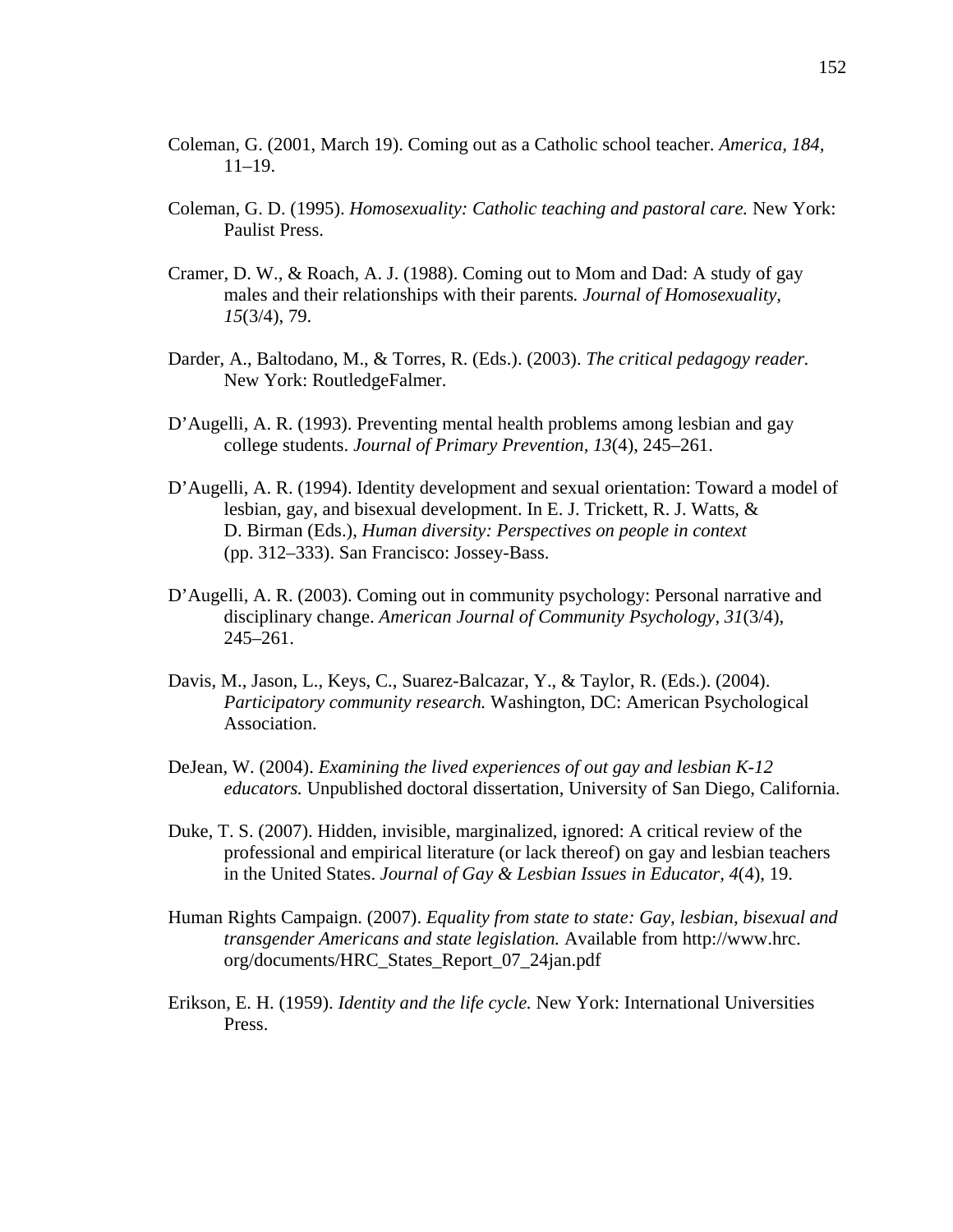- Everitt, J. (2010). **[**The Experience of Catholic, Gay and Lesbian, Catholic Secondary School Teachers Within Northern California: A Participatory Action Research Study (Participant Dialogue Transcripts)]. Unpublished raw data.
- Floyd, F. J., & Bakeman, R. (2006). Coming out across the life course: Implications of age and historical context. *Archives of Sexual Behavior, 35*(3), 287–296.
- Fone, B. (2000). *Homophobia: A history.* New York: PicadorUSA.
- Freire, P. (1970). *Pedagogy of the oppressed.* New York: Seabury.
- Freire, P. (1992). *Pedagogy of hope.* New York: Continuum.
- Freire, P. (2005). *Teachers as cultural workers.* Cambridge, MA: Westview Press.
- Goffman, E. (1963). *Stigma: Notes on the management of spoiled identity.* Englewood Cliffs, NJ: Prentice Hall.
- Grierson, J., & Smith, A. (2005). In from the outer: Generational differences in coming out and gay identity formation. *Journal of Homosexuality, 50*(1), 53–70.
- Griffin, P. (1992). From hiding out to coming out: Empowering lesbian and gay educators. In K. M. Harbeck (Ed.), *Coming out of the classroom closet: Gay and lesbian students, teachers, and curricula* (pp. 167–196). New York: Harworth Press.
- Gumbleton, T. (1993). A call to listen: The Church's pastoral and theological response to gays and lesbians. In P. B. Jung & J. A. Coray (Eds.), *Sexual diversity and Catholicism* (pp. 3–21). Collegeville, MN: Liturgical Press.
- Harbeck, K. M. (Ed.). (1992). *Coming out of the classroom closet: Gay and lesbian students, teachers, curricula.* Binghamton, NY: Haworth Press.
- Harbeck, K. M. (1997). *Gay and lesbian educators: Personal freedoms, public constraints.* Malden, MA: Amethyst Press & Productions.
- Harris, J. (2001). Religious variables relevant to internalized homophobia and sexual identity development (Doctoral dissertation, Texas Tech University, 2001). *Dissertation Abstracts International, 62*(05), 2516B.
- Herek, G. M., & Berrill, K. (Eds.). (1992). *[Hate crimes: Confronting violence against](http://psychology.ucdavis.edu/rainbow/HTML/hate_crimes_book.html)  [lesbians and gay men.](http://psychology.ucdavis.edu/rainbow/HTML/hate_crimes_book.html)* Thousand Oaks, CA: Sage.
- Hooks, B. (2000). *Teaching to transgress: Education as the practice of freedom.* New York: Routledge.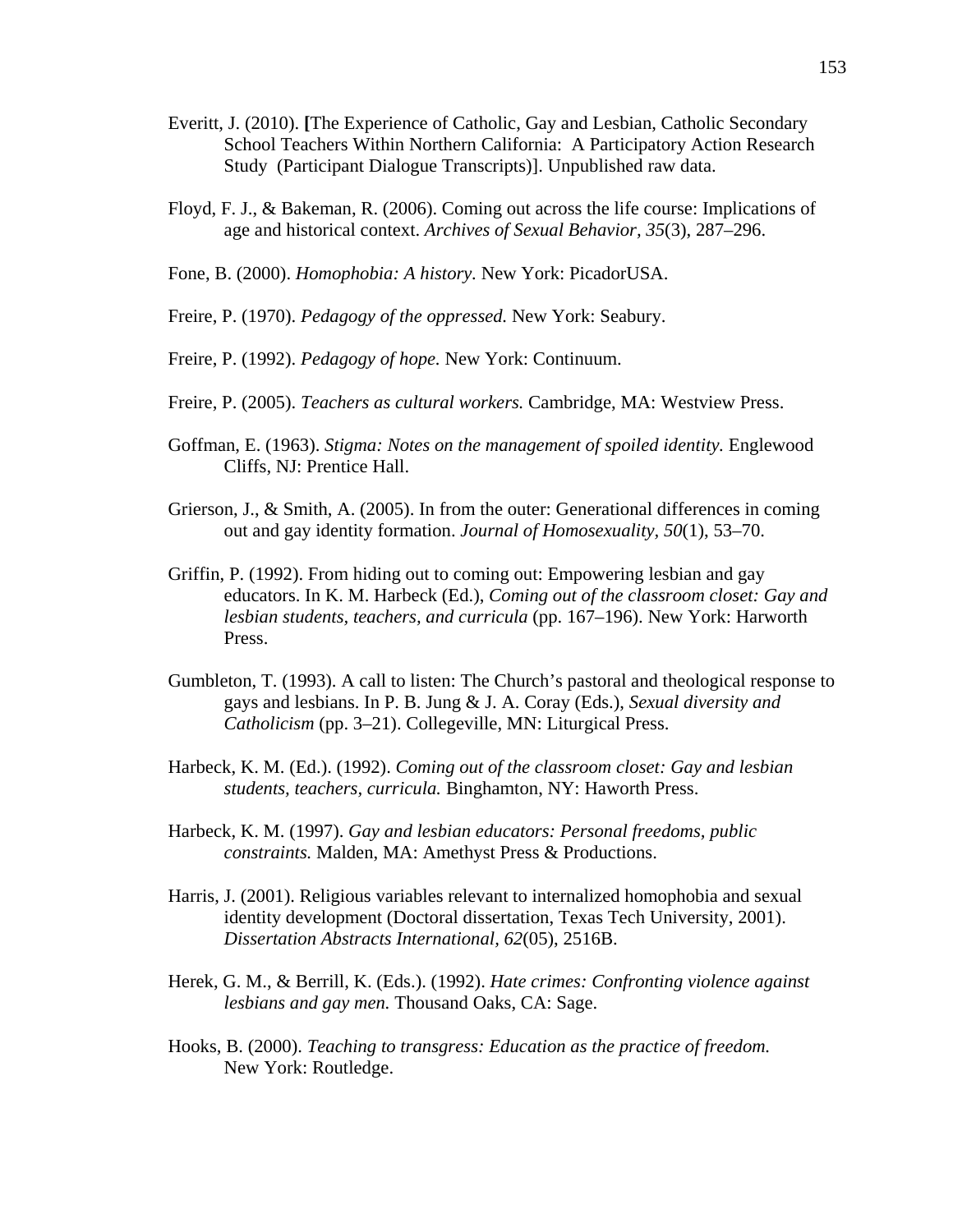Jackson, J. (2007). *Unmasking identities.* New York: Lexington Books.

Jennings, K. (1994). *One teacher in 10.* Los Angeles: Alyson Books.

- Jennings, K. (2005). *One teacher in 10, second edition.* Los Angeles: Alyson Books.
- Jordan, M. D. (2000). *The silence of sodom.* Chicago: University of Chicago Press.
- Jordan, M. D. (2003). *Telling truths in church: Scandal, flesh and Christian speech.* Boston: Beacon Press.
- Judicial Council of California. (2008, May 15). *California Supreme Court rules in marriage cases* [Press release]. Retrieved from http://www.courtinfo.ca.gov/ presscenter/newsreleases/NR26-08.pdf
- King, J. R. (2004). The (im)possibility of gay teachers for young children. *Theory into Practice, 43*(2), 122–127.
- Kissen, R. M. (1996). *The last closet.* Portsmouth, NH: Heinemann.
- Kosciw, J. G., Diaz, E. M., & Greytak, E. A. (2008). *2007 National School Climate Survey: The experiences of lesbian, gay, bisexual and transgender youth in our nation's schools.* New York: GLSEN.
- Kushner, R., & Helbing, M. (1995). *The people who work there: The report of the Catholic elementary school teacher survey.* Washington, DC: National Catholic Educational Association.
- Kutchins, H., & Kirk, S. A. (1997). *Making us crazy. DSM: The psychiatric bible and the creation of mental disorders.* New York: Free Press.
- Lithwick, D. (2006, March 12). Why courts are adopting gay parenting. *The Washington Post,* p. B02.
- Litton, E. (1999, April). *Stories of courage and hope: Gay and lesbian Catholic elementary school teachers.* Paper presented at the meeting of the American Educational Research Association, Montreal, Quebec, Canada.
- Liuzzi, P. (2001). *With listening hearts: Understanding the voices of lesbian and gay Catholics.* New York: Paulist Press.
- Maguire, P. (1987). *Doing participatory research: A feminist approach.* Amherst, MA: Center for International Education.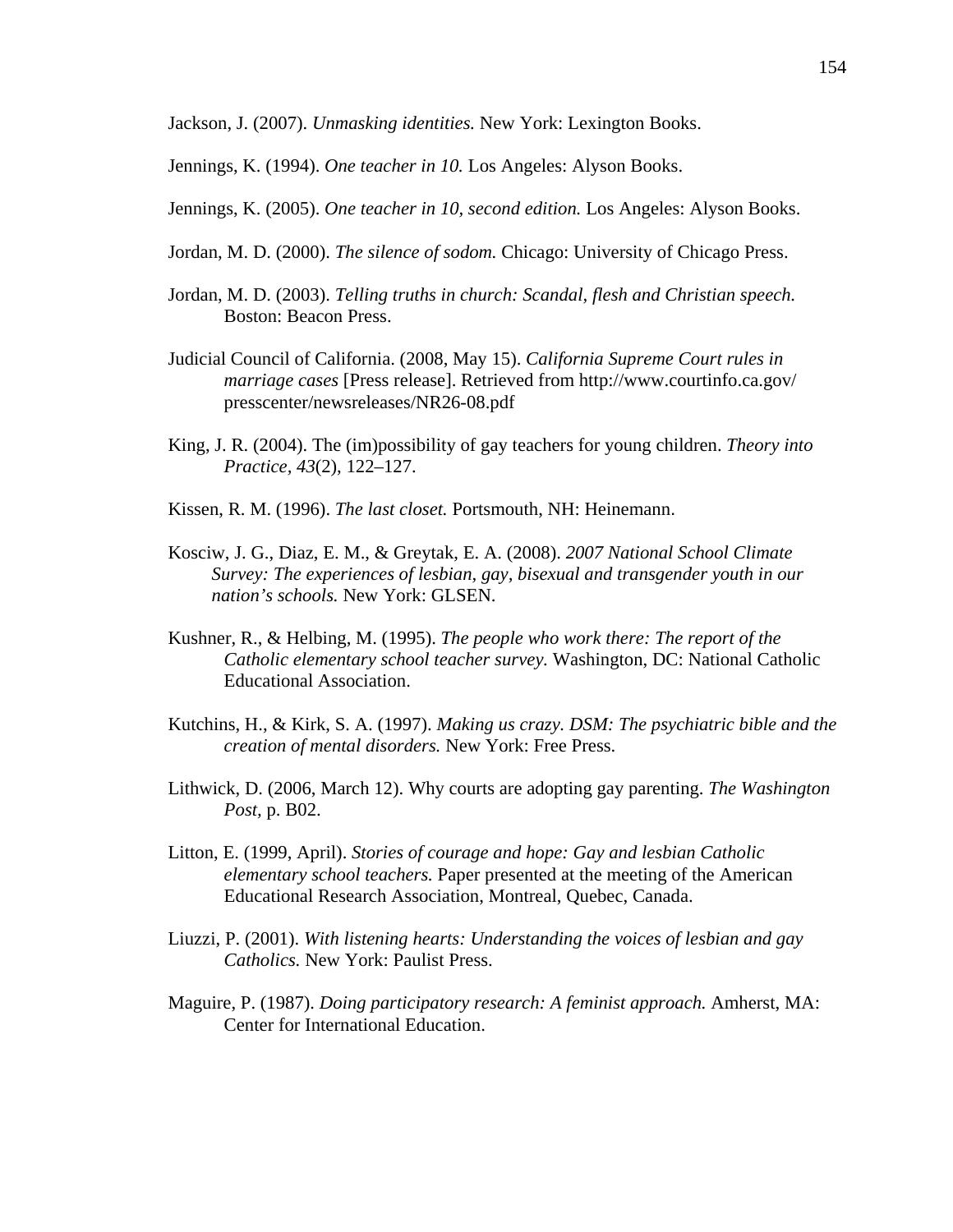- Maher, M. J., & Sever, L. M. (2007). What educators in Catholic schools might expect when addressing gay and lesbian issues: A study of needs and barriers. *Journal of Gay & Lesbian Issues in Education, 4*(3), 79–111.
- Marech, R. (2004, August 20). No contract renewal for O'Dowd staffer who married in S.F. *San Francisco Chronicle.* Retrieved from [http://web.lexis-nexis.com/](http://web.lexis-nexis.com/scholastic/document)  [scholastic/document?](http://web.lexis-nexis.com/scholastic/document)
- McGinley, D. (2006). *Acts of faith, acts of love.* New York: Continuum.
- McNeill, J. J. (1993). *The Church and the homosexual.* Boston: Beacon.
- Montero, M. (2004). New horizons for knowledge: The influence of citizen participation. In L. Jason, C. Keys, Y. Suarez-Balcazar, R. Taylor, & M. Davis (Eds.), *Participatory community research* (pp. 251–254). Washington, DC: American Psychological Association.
- Nevius, C. W. (2008, October 18). *S.F. Catholic church walks fine line on Prop 8.* Retrieved November 29, 2008, from [http://www.sfgate.com/cgi-bin/article.cgi?](http://www.sfgate.com/cgi-bin/article.cgi?f=/c/a/2008/10/18/BAOH13JPJI.DTL&type=printable)  [f=/c/a/2008/10/18/BAOH13JPJI.DTL&type=printable](http://www.sfgate.com/cgi-bin/article.cgi?f=/c/a/2008/10/18/BAOH13JPJI.DTL&type=printable)
- Nugent, R. G. (1988). Sexual orientation in Vatican thinking. In J. Gramick & P. Furey (Eds.), *The Vatican and homosexuality* (pp 48–58). New York: Crossroads.
- Nugent, R. G., & Gramick, J. (1995). *Building bridges: Gay & lesbian reality and the Catholic Church.* Mystic, CT: Twenty-Third.
- O'Brien, T. (1991). A survey of gay/lesbian Catholics concerning attitudes toward sexual orientation and religious beliefs. *Journal of Homosexuality, 24*(4), 29–44.
- Osiek, C. (1988). Rights, responsibilities and homosexuality. In J. Gramick & P. Furey (Eds.), *The Vatican and homosexuality* (pp 126–132). New York: Crossroads.
- Pekman, J. H. (1997). *Gay and lesbian educators' reflections on their experiences of oppression in the San Francisco bay area schools: A participatory research.* Unpublished doctoral dissertation, University of San Francisco, California.
- *Promote, preserve, protect marriage.* (2003). Available from [http://www.usccb.org/](http://www.usccb.org/comm/archives/2003/03-179.shtml)  [comm/archives/2003/03-179.shtml](http://www.usccb.org/comm/archives/2003/03-179.shtml)
- Riessman, C. K. (1993). *Narrative analysis.* Newbury Park, CA: Sage.
- Robinson, B. E., Walters, L. H., & Skeen, P. (1989). Response of parents to learning that their child is homosexual and concern over AIDS: A national study. *Journal of Homosexuality, 18*(1/2), 59.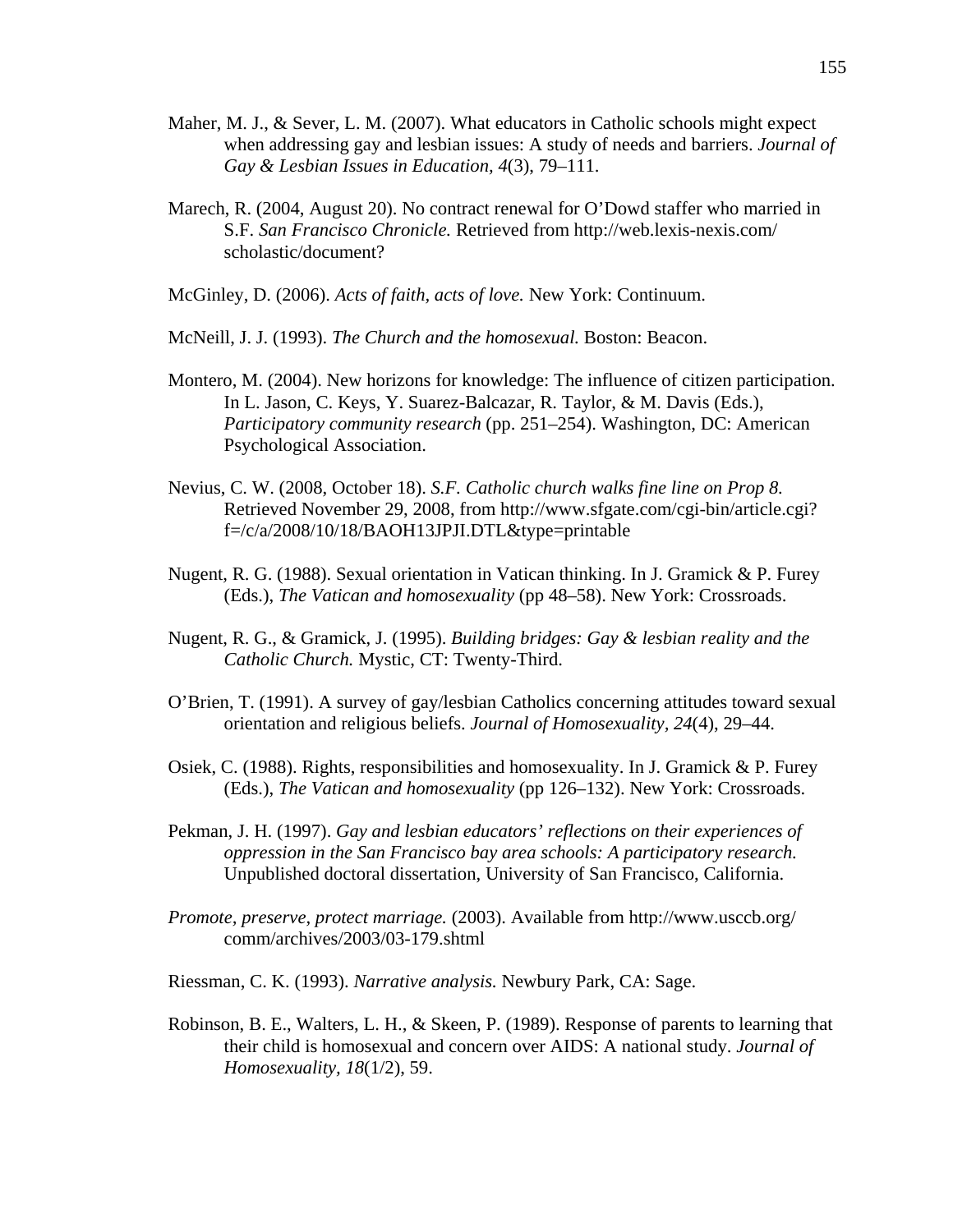- Rowe, R. M. (2006). Homosexual teachers in the classroom: The debate continues. *Clearing House, 79*(5), 207–208.
- Sacred Congregation for the Doctrine of the Faith. (1975). *Persona humana: Declaration on certain questions concerning sexual ethics.* Rome, Italy: Author.
- Sacred Congregation for the Doctrine of the Faith. (1986). *Letter to the bishops of the Catholic Church on the pastoral care of homosexual persons.* Rome, Italy: Author.
- Sacred Congregation for the Doctrine of the Faith. (1991). *Catechism of the Catholic Church.* Rome, Italy: Author.
- Sacred Congregation for the Doctrine of the Faith. (1992). *Some consideration concerning the response to legislative proposals on the non-discrimination of homosexual persons.* Rome, Italy: Author.
- Sanlo, R. (1999). *Unheard voices: The effects of silence on lesbian and gay teachers.*  Westport, CT: Bergin & Garvey.
- Shannon, W. H. (1988). A response to Archbishop Quinn. In J. Gramick & P. Furey (Eds.), *The Vatican and homosexuality* (pp. 20–27). New York: Crossroads.
- Shor, I., & Freire, P. (1987). *A pedagogy for liberation.* Westport, CT: Bergin & Garvey.
- Smith, S., Williams, D., & Johnson, N. (Eds.). (1997). *Nurtured by knowledge: Learning to do participatory action-research.* New York: Apex Press.
- Stahel, T. H. (1993, May 8). I'm here: An interview with Andrew Sullivan. *America, 168,* 5–11.
- Stevenson, T. (2006). *Sons of the Church: The witnessing of gay Catholic men.* Binghampton, NY: Harrington Park Press.
- Strommen, E. F. (1989). You're a what? Family member reactions to the disclosure of homosexuality. *Journal of Homosexuality, 18*(1/2), 37.
- Sullivan, A. (1997). *Virtually normal.* In T. J. Ferraro (Ed.), *Catholic lives, contemporary America* (pp. 174–185). Durham, NC: Duke University Press.
- Thornberry, M. (2005a, April 19). *Extreme homophobe Ratzinger elected new Pope.* Retrieved October 2, 2008, from [http://www](http://www/). 365gay.com/newscon05/04/041905 newPope.htm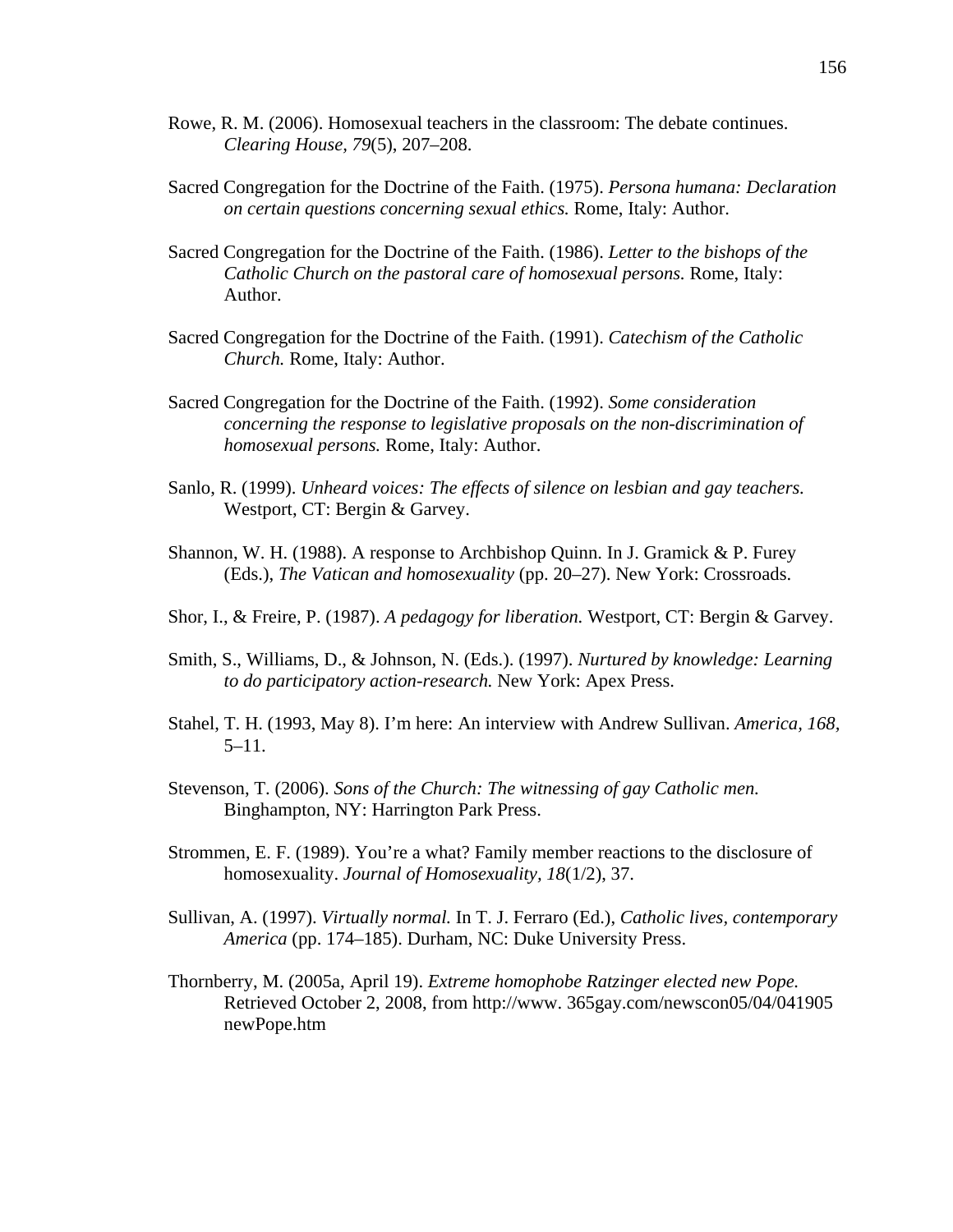- Thornberry, M. (2005b, August 28). *Vatican prepares to ban gay priests.* Retrieved October 12, 2008, from [http://www.bishop-accountability.org/news2005\\_07\\_12/](http://www.bishop-accountability.org/news2005_07_12/2005_08_28_Thornberry_VaticanPrepares.htm)  [2005\\_08\\_28\\_Thornberry\\_VaticanPrepares.htm](http://www.bishop-accountability.org/news2005_07_12/2005_08_28_Thornberry_VaticanPrepares.htm)
- Tierney, W. G. (1994). On method and hope. In A. Gitlin (Ed.), *Power and method: Political activism and educational research* (pp. 97–115). San Francisco: Jossey-Bass.
- Toman, J. (1997). Dual identity: Being Catholic and being gay (Doctoral dissertation, Cleveland State University, 1997). *Dissertation Abstracts International, 58*(05), 1942A.
- Troiden, R. (1989). The formation of homosexual identities. *Journal of Homosexuality, 17*(1/2), 43–73.
- United States Catholic Conference. (1991). *Human sexuality: A Catholic perspective for education and lifelong learning.* Washington, DC: Author.
- United States Catholic Conference, NCCB Committee on Marriage and Family. (1997). *Always our children: Pastoral message to parents of homosexual children and suggestions for pastoral ministers.* Washington, DC: Author.
- United States Catholic Conference, NCCB Committee on Marriage and Family. (2006). *Ministry to persons with a homosexual inclination: Guidelines for pastoral care.* Washington, DC: Author.
- Unks, G. (1994). Thinking about the gay teen. In A. Darder, M. Baltodano, & R. D. Torres (Eds.), *The critical pedagogy reader* (pp. 322–330). New York: Routledge Falmer.
- Ware, A. P. (1988). The Vatican letter: Presuppositions and objections. In J. Gramick  $\&$ P. Furey (Eds.), *The Vatican and homosexuality* (pp 48–58). New York: Crossroads.
- Webster, L., & Mertova, P. (2007). *Using narrative inquiry as a research method: An introduction to using critical event narrative analysis in research on learning and teaching.* New York: Routledge.
- Wenger, E. (1998). *Communities of practice.* Cambridge, MA: Cambridge University Press.
- Westerfelhaus, R. (1998). A significant shirt: A pentadic analysis of the two rhetorics of the post-Vatican II Roman Catholic Church regarding homosexuality. *Journal of Gay, Lesbian, and Bisexual Identity, 3*(4), 269–294.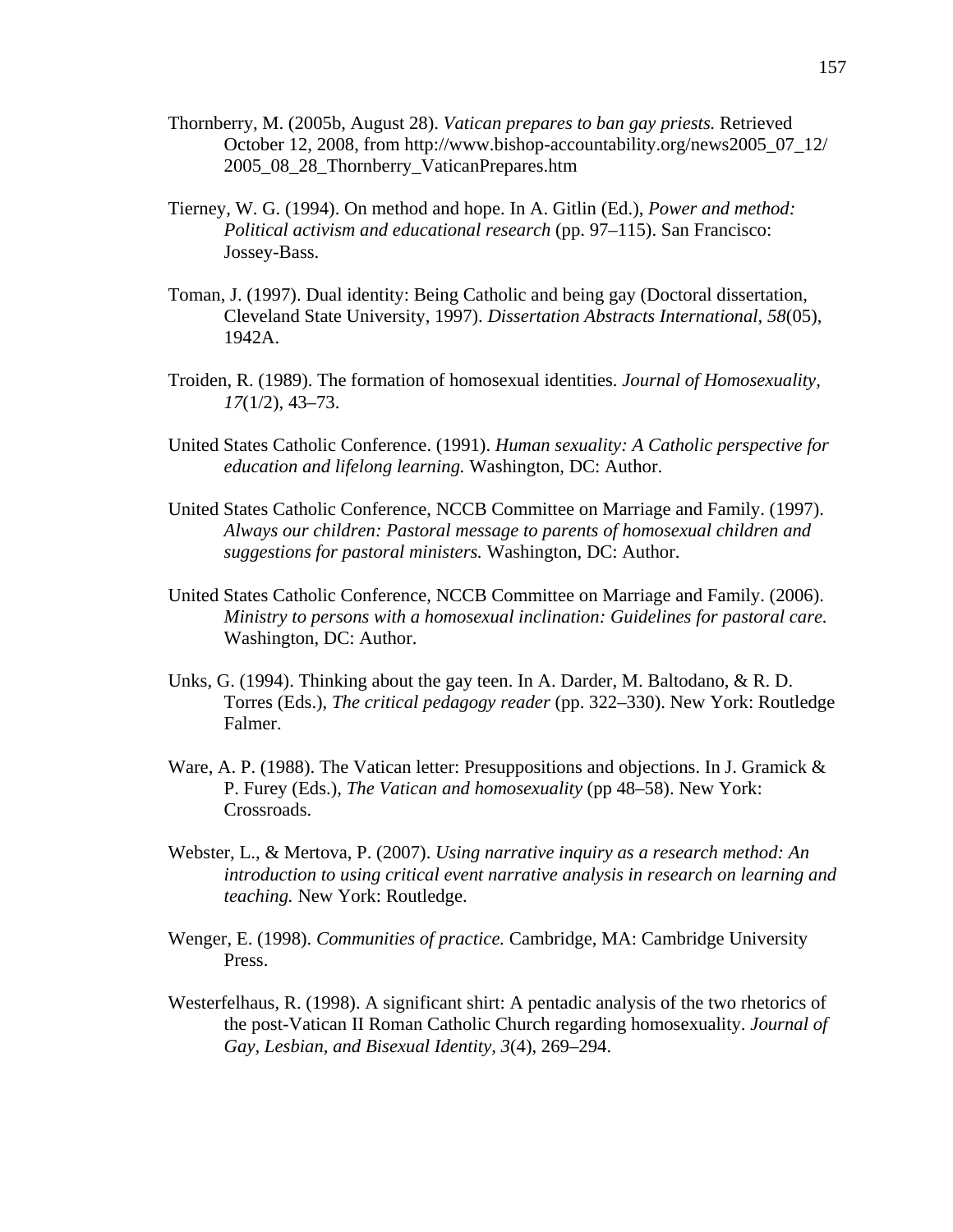- Whitehead, J. D., & Whitehead, E. E. (2001, April 23). Responses to coming out: Three passages of maturity revisited. *America, 184*(14), 18–20.
- Whyte, W. F. (Ed.). (1991). *Participatory action research.* Newbury Park, CA: Sage.
- Wink, J. (2005). *Critical pedagogy: Notes from the real world.* New York: Pearson Education.
- Yarhouse, M. A., Tan, E. S. N., & Pawlowski, L. M. (2005). Sexual identity development and synthesis among LGB-identified and LGB dis-identified persons. *Journal of Psychology and Theology, 33,* 3–16.
- Yoshino, K. (2006). *Covering: The hidden assault on our civil rights.* New York: Random House.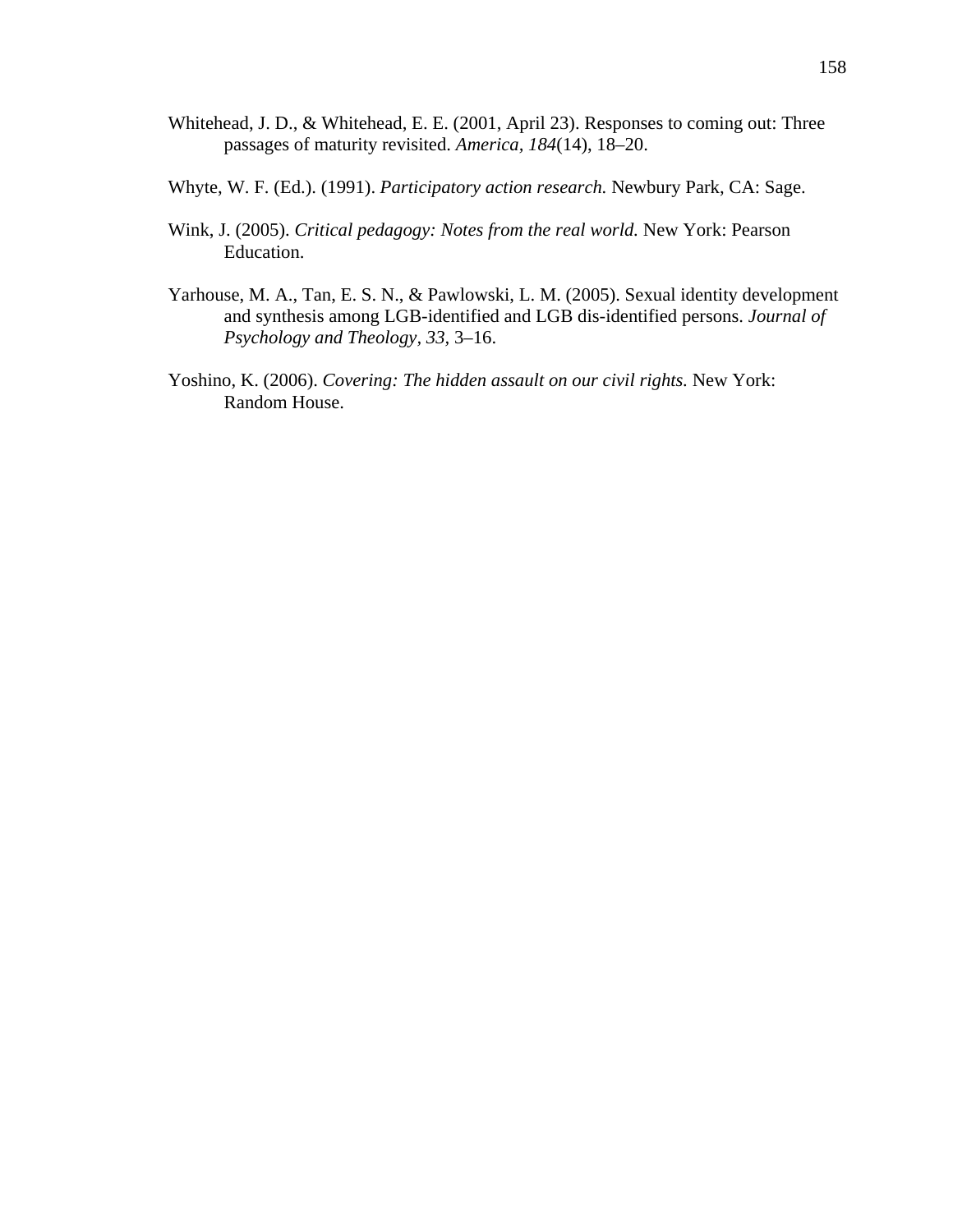APPENDIXES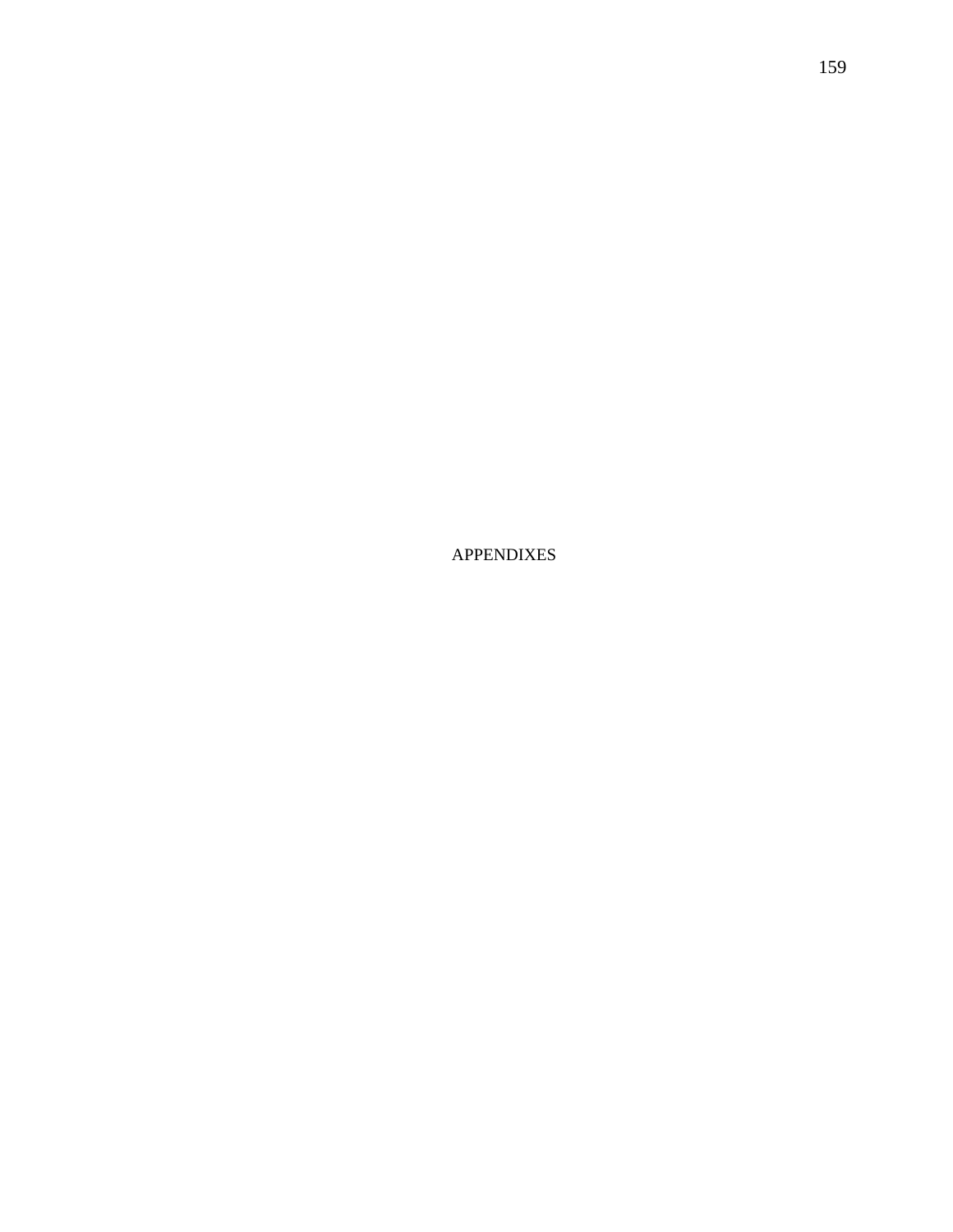## APPENDIX A

# PARTICIPANT CONSENT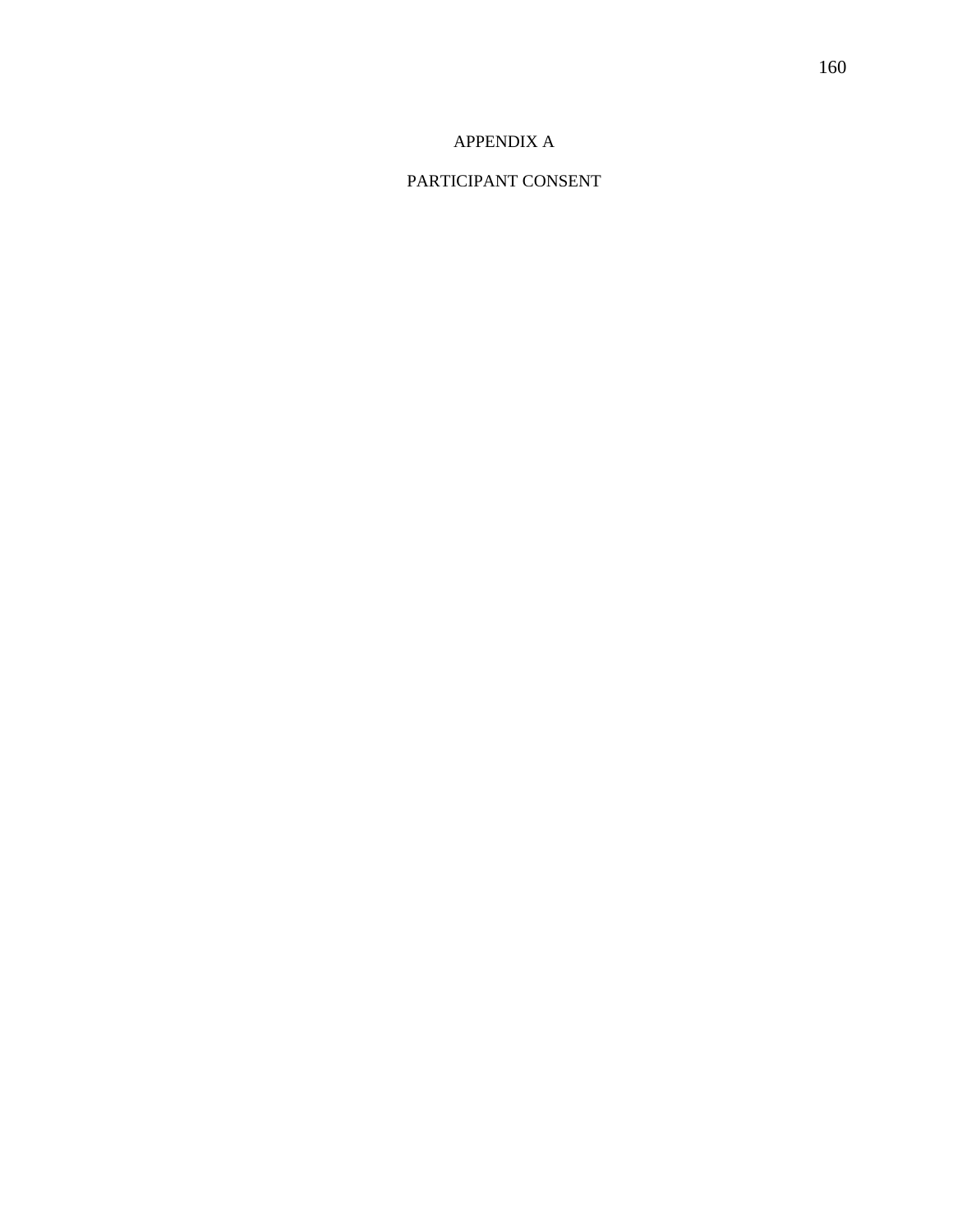### Appendix A

Participant Consent

James B. Everitt Doctoral Candidate University of San Francisco 95 Clinton Street Redwood City, CA 94062 / 650-465-3097

Dear ,

My name is **Error! Reference source not found.** and I am a doctoral candidate in the Catholic Educational Leadership Program at the University of San Francisco. I am conducting a study on the experience of Catholic gay and lesbian Catholic secondary school educators in northern California. I am interested in understanding the experiences of Catholic gay and lesbian educators. You have given me approval to conduct this research.

You are being asked to participate in this research study because you are either a Catholic gay man or lesbian woman currently working in a Catholic secondary school in northern California. I am interested in your experiences regarding your career in Catholic education. If you agree to be in this study, you will be interviewed multiple times and the dialogues will be transcribed. You will have the opportunity to read the transcripts before it is included as data.

It is possible that some of the questions I ask may make you feel uncomfortable, but you are free to decline to answer any questions you do not wish to answer, or stop participation at any time. Although you will not be asked to mention or state your name during the dialogue, I will know that you were asked to participate in the research because I sent you this cover letter. Study records will be kept as confidential as possible. Study information will be kept in a private location. Only my dissertation chair, Bro. Raymond Vercruysee, and I will have access to the files and the tape recordings will be expunged upon completion of the dissertation.

While there will be no direct benefit to you from participating in this study, the anticipated benefit of this study is a better understanding your experience and potential ideas for social action.

There will be no cost to you as a result of taking part in this study, nor will you be reimbursed for your participation in this study.

If you have any questions about the research, you may contact me at 650-465-3097. If you have any further questions about the study, you may contact the IRBPHS at the University of San Francisco, which is concerned with protection of volunteers in research projects. You may reach the IRBPHS by calling 415 422-6091 and leaving a voicemail message, by emailing [IRBPHS@usfca.edu](mailto:IRBPHS@usfca.edu), or by writing to the IRBPHS, Department of Psychology, University of San Francisco, 2130 Fulton Street, San Francisco, CA 94117. You may also contact my dissertation chair, Bro. Raymond Verycrusse at (415) 422-5891.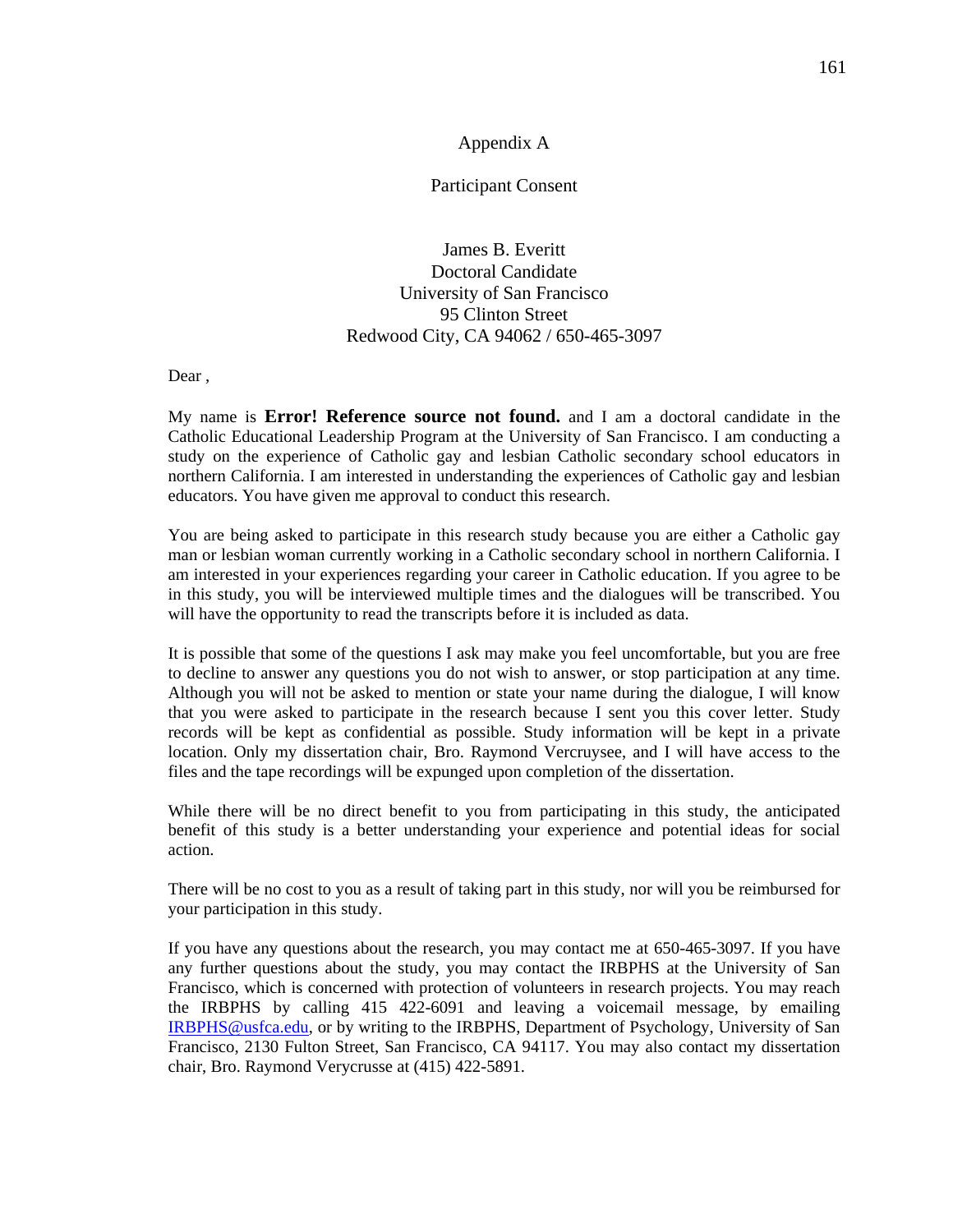PARTICIPATION IN RESEARCH IS VOLUNTARY. You are free to decline to be in this study, or to withdraw from it at any point.

Thank you for your attention. If you agree to participate, please complete the attached consent form, and return it to me at your earliest convenience.

Respectfully,

James B. Everitt Doctoral Student University of San Francisco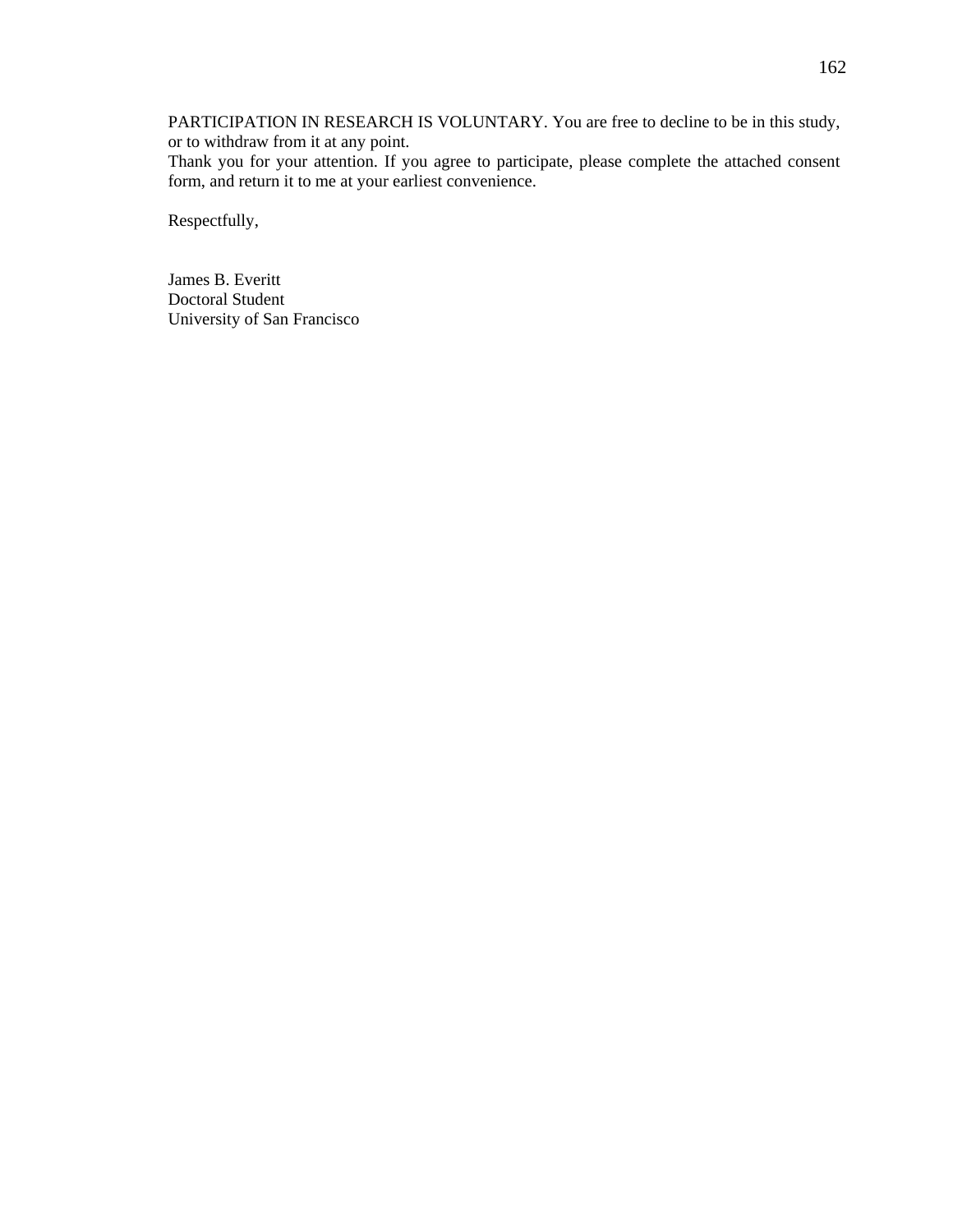### **PARTICIPANT CONSENT FORM** UNIVERSITY OF SAN FRANCISCO CONSENT TO PARTICIPATE IN RESEARCH

Purpose and Background

Mr. James B. Everitt, a doctoral student at the School of Education at the University of San Francisco, is conducting a research study that seeks to understand the experience of Catholic gay and lesbian Catholic secondary school educators in northern California. I am being asked to participate because I am either a Catholic gay man or lesbian woman currently working in a Catholic secondary school in northern California.

#### Procedures

If I agree to be a participant in this study, the following will happen:

- 1. I will participate in interviews.
- 2. I will have the opportunity to review the transcript of the interview.
- 3. I will be asked about my experience as a Catholic gay or lesbian Catholic school educator.

4. I will participate in the dialogues with knowledge that they will be taped, and transcribed.

Risks and/or Discomforts

- 1. It is possible that some of the questions will make me feel uncomfortable, but I am free to decline to answer any questions I do not wish to answer or to stop participation at any time.
- 2. Study records will be kept as confidential as possible. No individual identities will be used in any reports or publications resulting from the study. Study information will be kept in a private file at all times. Only the researcher, Mr. James B. Everitt and the dissertation chair, Bro. Raymond Verycrusse, will have access to the files.

Benefits

There will be no direct benefit to me from participating in this study. The anticipated benefit of this study is a better understanding of my experience as a Catholic gay or lesbian Catholic secondary school educator.

#### Costs/Financial Considerations

There will be no financial costs to me as a result of taking part in this study.

#### Payment/Reimbursement

I will not be reimbursed for my participation in this study, because there are no financial considerations.

**Questions** 

I have talked to Mr. James B. Everitt about this study and have had my questions answered. If I have further questions about the study, I may call him at 650-465-3097 or Br. Raymond Vercruysse at (415) 422-5891.

If I have any questions or comments about participation in this study, I should first talk with the researcher. If for some reason I do not want to do this, I may contact the IRBPHS, which is concerned with protection of volunteers in research projects. I may reach the IRBPHS office by calling 001 415 422-6091 and leaving a voicemail message, be emailing [IRBPHS@usfca.edu,](mailto:IRBPHS@usfca.edu) or by writing to the IRBPHS, Department of Psychology, University of San Francisco, 2130 Fulton Street, San Francisco, CA 94117-1080.

#### Consent

I have been given a copy of the "Research Subject's Bill of Rights" and I have been given a copy of this consent form to keep.

PARTICIPATION IN THE RESEARCH IS VOLUNTARY. I am free to decline to be in this study, or to withdraw from it at any point. My decision as to whether or not to participate in this study will have no influence on my present or future status.

My signature below indicates that I agree to participate in this study.

\_\_\_\_\_\_\_\_\_\_\_\_\_\_\_\_\_\_\_\_\_\_\_\_\_\_\_\_\_\_\_\_\_\_\_\_\_\_\_\_\_\_\_\_\_\_\_\_\_\_\_\_\_\_\_\_\_\_\_\_\_\_\_\_\_\_

\_\_\_\_\_\_\_\_\_\_\_\_\_\_\_\_\_\_\_\_\_\_\_\_\_\_\_\_\_\_\_\_\_\_\_\_\_\_\_\_\_\_\_\_\_\_\_\_\_\_\_\_\_\_\_\_\_\_\_\_\_\_\_\_\_\_

Subject's Signature Date of Signature Date of Signature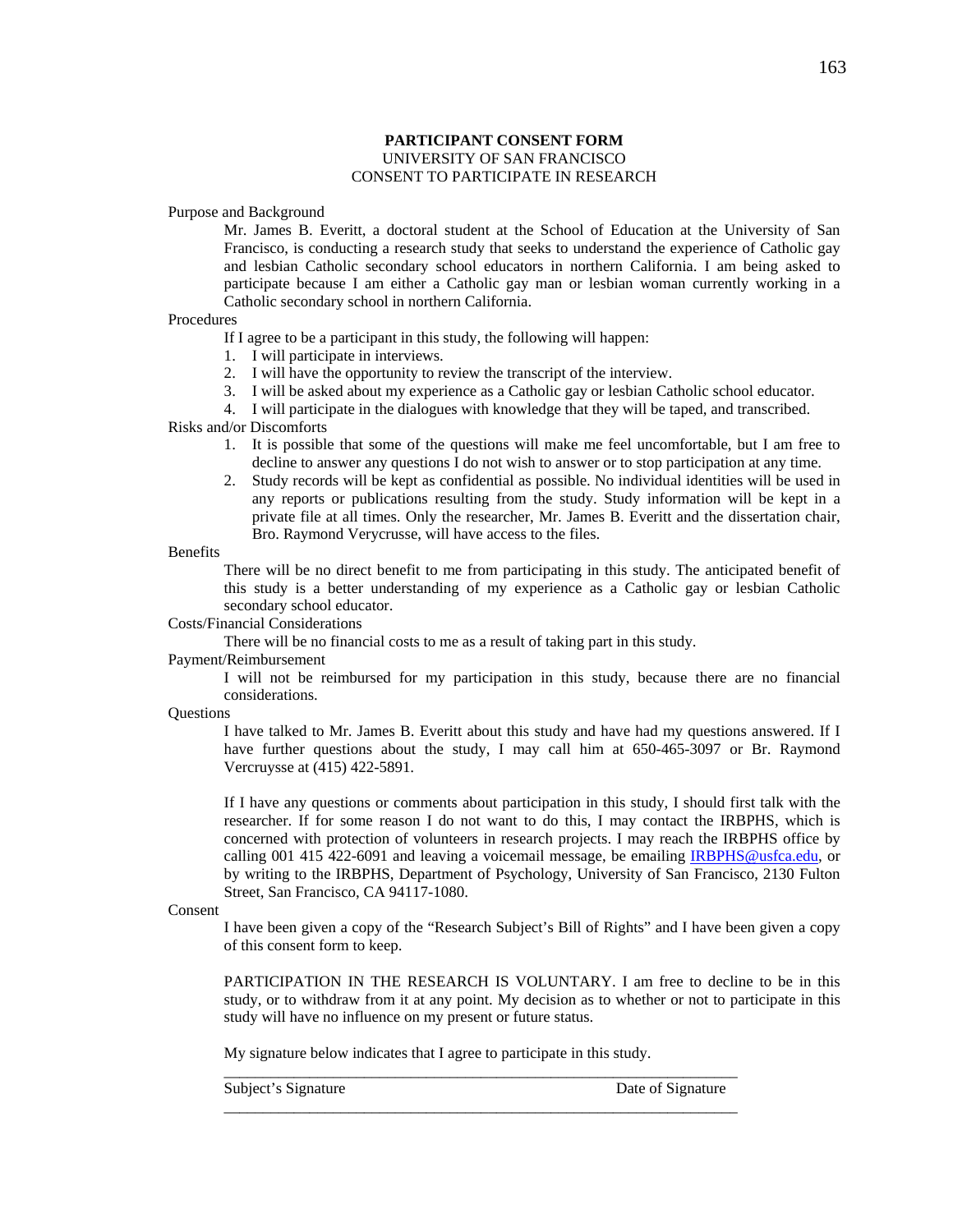| <b>Signature of Person Obtaining Consent</b> | Date | Signature |
|----------------------------------------------|------|-----------|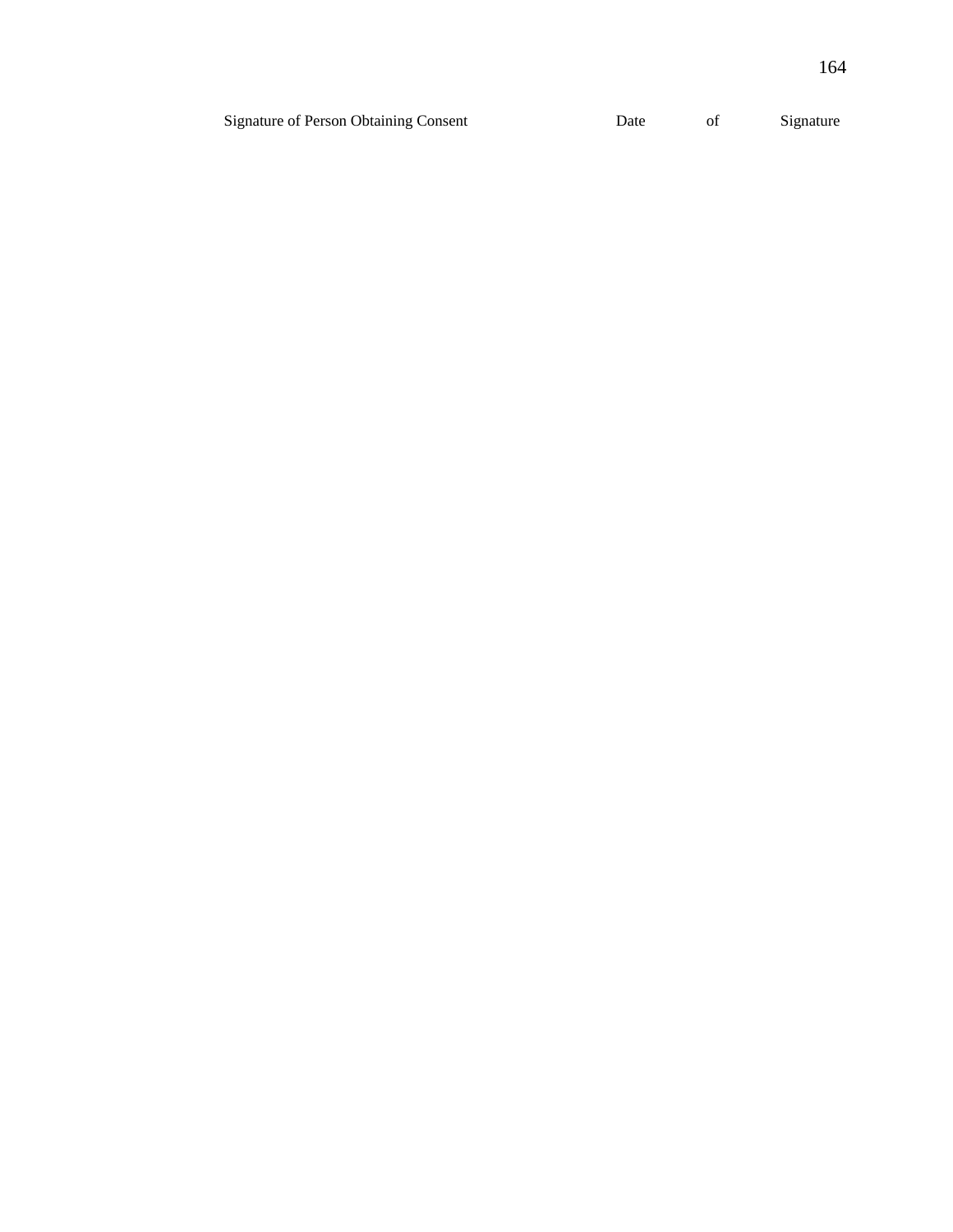# APPENDIX B

# SUBJECTS' BILL OF RIGHTS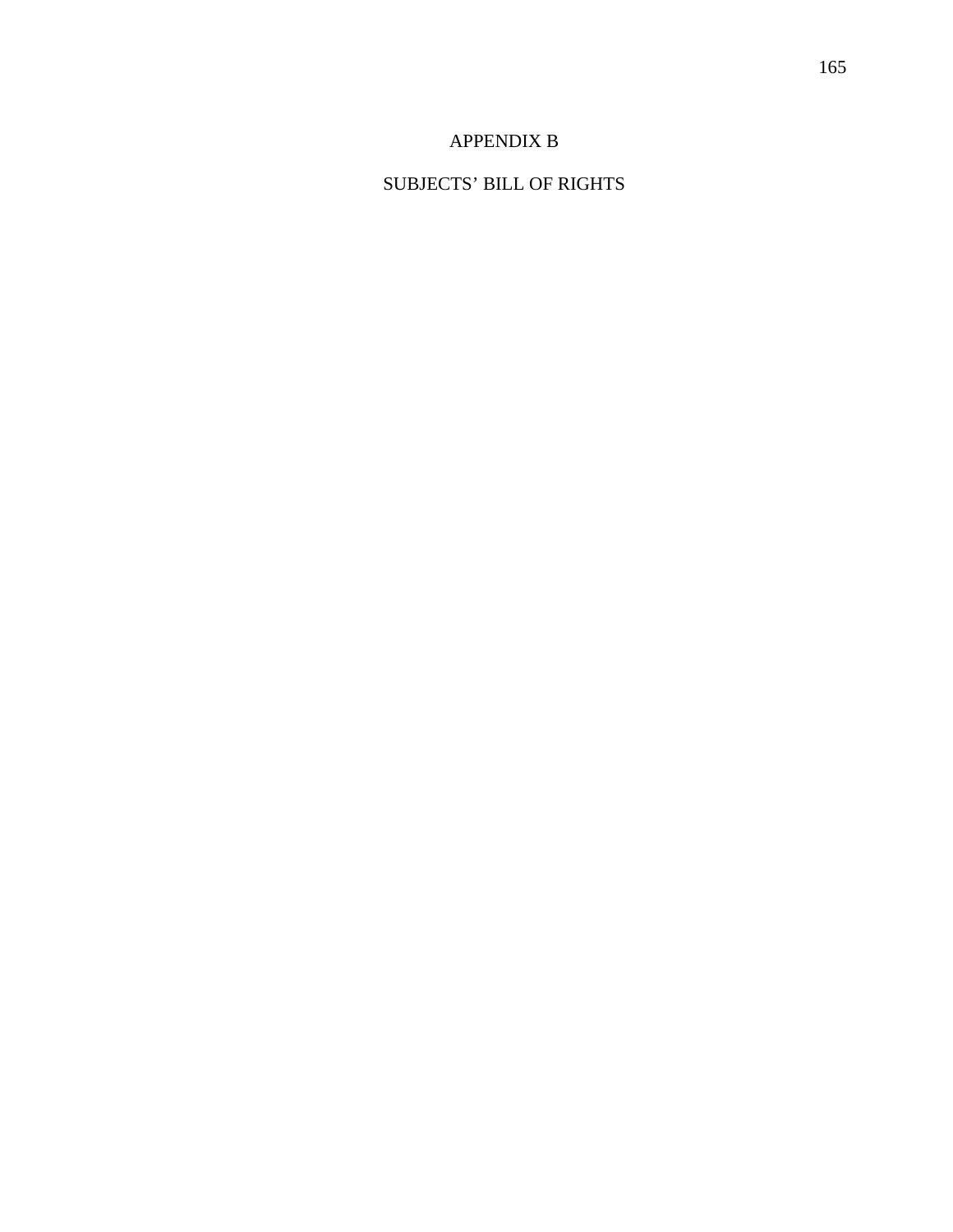# Appendix B

### **RESEARCH SUBJECTS' BILL OF RIGHTS**

The rights below are the rights of every person who is asked to be in a research study. As a research subject, I have the following rights:

### **Research subjects can expect:**

- To be told the extent to which confidentiality of records identifying the subject will be maintained and of the possibility that specified individuals, internal and external regulatory agencies, or study sponsors may inspect information in the medical record specifically related to participation in the clinical trial.
- To be told of any benefits that may reasonably be expected from the research.
- To be told of any reasonably foreseeable discomforts or risks.
- To be told of appropriate alternative procedures or courses of treatment that might be of benefit to the subject.
- To be told of the procedures to be followed during the course of participation, especially those that are experimental in nature.
- To be told that they may refuse to participate (participation is voluntary), and that declining to participate will not compromise access to services and will not result in penalty or loss of benefits to which the subject is otherwise entitled.
- To be told about compensation and medical treatment if research related injury occurs and where further information may be obtained when participating in research involving more than minimal risk.
- To be told whom to contact for answers to pertinent questions about the research, about the research subjects' rights and whom to contact in the event of a research-related injury to the subject.
- To be told of anticipated circumstances under which the investigator without regard to the subject's consent may terminate the subject's participation.
- To be told of any additional costs to the subject that may result from participation in the research.
- To be told of the consequences of a subjects' decision to withdraw from the research and procedures for orderly termination of participation by the subject.
- To be told that significant new findings developed during the course of the research that may relate to the subject's willingness to continue participation will be provided to the subject.
- To be told the approximate number of subjects involved in the study.
- To be told what the study is trying to find out;
- To be told what will happen to me and whether any of the procedures, drugs, or devices are different from what would be used in standard practice;
- To be told about the frequent and/or important risks, side effects, or discomforts of the things that will happen to me for research purposes;
- To be told if I can expect any benefit from participating, and, if so, what the benefit might be;
- To be told of the other choices I have and how they may be better or worse than being in the study; To be allowed to ask any questions concerning the study both before agreeing to be involved and during the course of the study;
- To be told what sort of medical or psychological treatment is available if any complications arise;
- To refuse to participate at all or to change my mind about participation after the study is started; if I were to make such a decision, it will not affect my right to receive the care or privileges I would receive if I were not in the study;
- To receive a copy of the signed and dated consent form; and
- To be free of pressure when considering whether I wish to agree to be in the study. If I have other questions, I should ask the researcher or the research assistant. In addition, I may contact the Institutional Review Board for the Protection of Human Subjects (IRBPHS), which is concerned with protection of volunteers in research projects. I may reach the IRBPHS by calling (415) 422-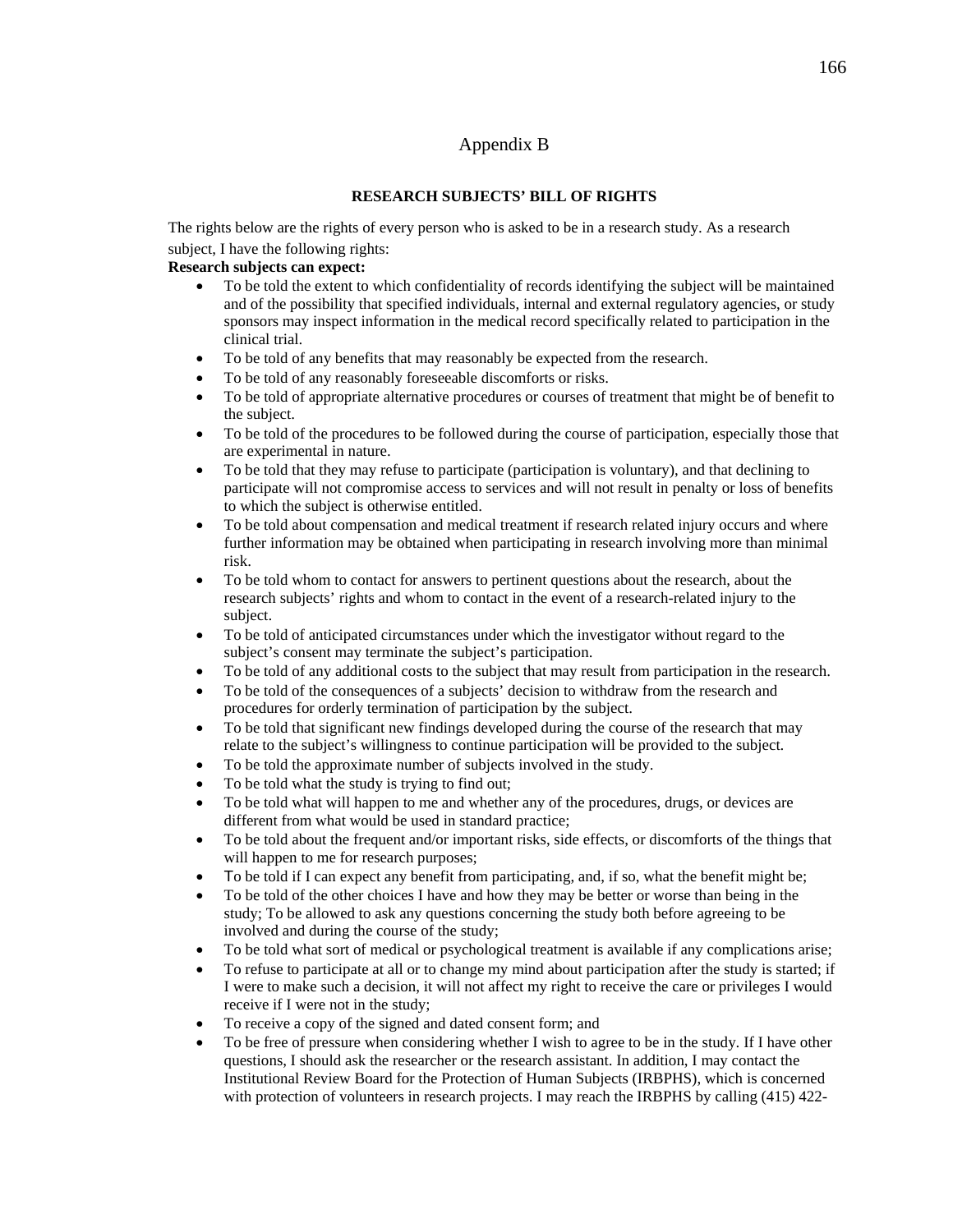6091, by electronic mail at **IRBPHS@usfca.edu**, or by writing to USF IRBPHS, Department of Counseling Psychology, Education Building, 2130 Fulton Street, San Francisco, CA 94117-1080.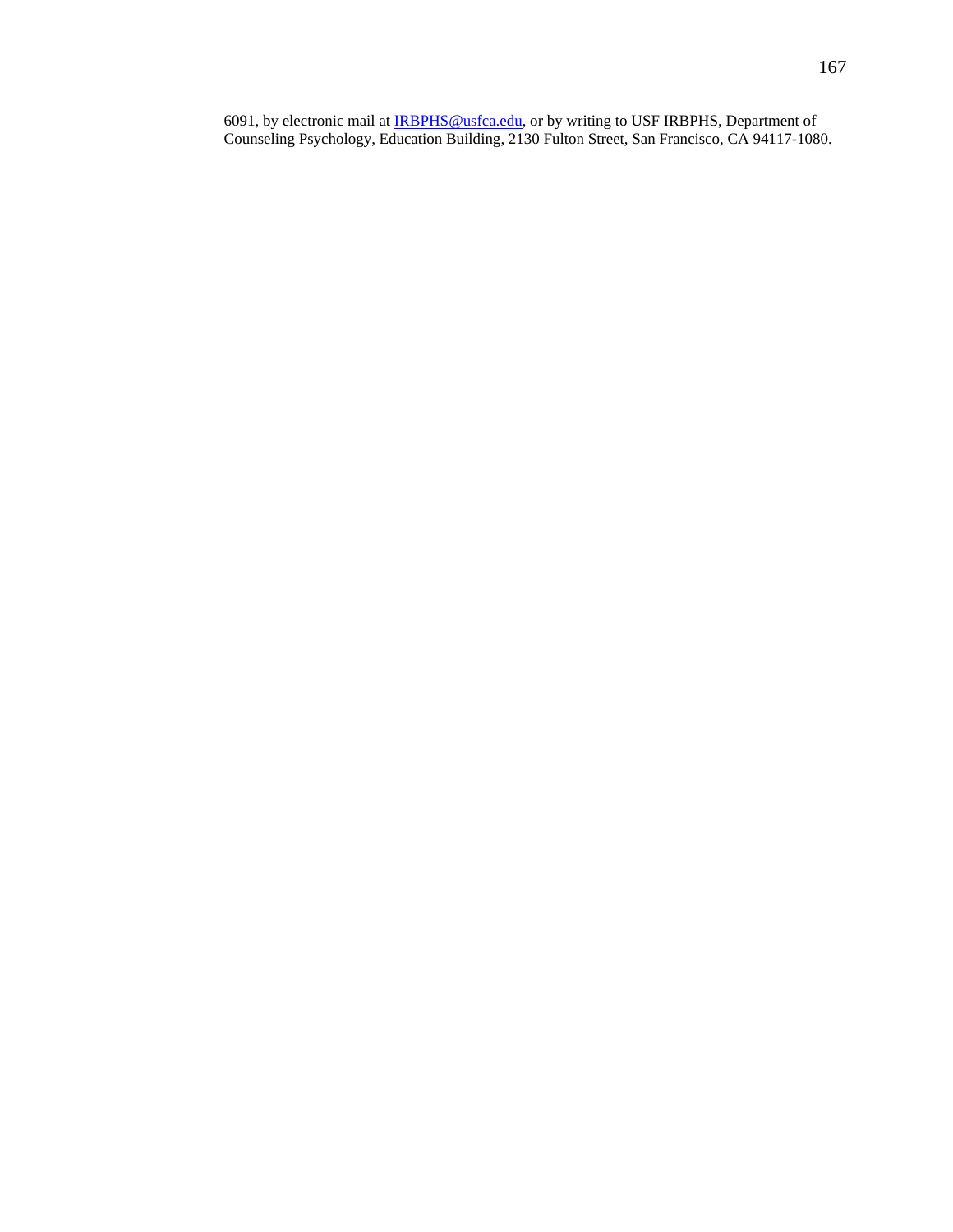# APPENDIX C

# INSTITUTIONAL REVIEW BOARD APPROVAL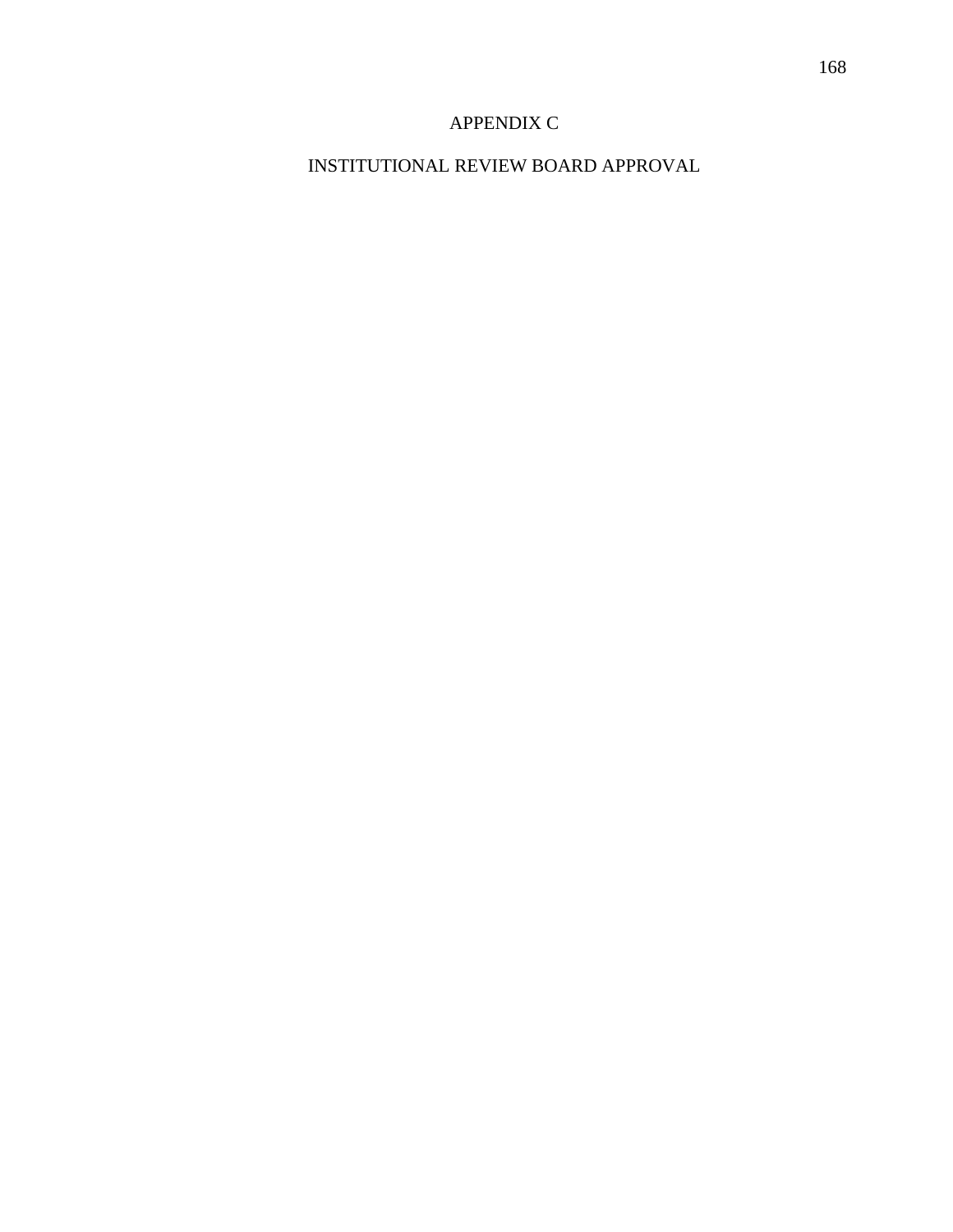### Appendix C

Institutional Review Board Approval

‐‐‐‐‐Original Message‐‐‐‐‐ From: irbphs [mailto:irbphs@usfca.edu] Sent: Thursday, February 26, 2009 6:25 PM To: James Everitt Cc: rbvercruysse@usfca.edu Subject: IRB Application # 08‐016 ‐ Renewal Approved

February 26, 2009

Dear Mr. Everitt:

(10) working days.

The Institutional Review Board for the Protection of Human Subjects (IRBPHS)at the University of San Francisco (USF) has reviewed your renewal request for human subjects approval regarding your study. Your renewal application has been approved by the committee (IRBPHS #08‐016). Please note the following:

1. Approval expires twelve (12) months from the dated noted above. At that time, if you are still in collecting data from human subjects, you must filea renewal application. 2. Any modifications to the research protocol or changes in instrumentation (including wording of items) must be communicated to the IRBPHS. Re‐submission of an application may be required at that time. 3. Any adverse reactions or complications on the part of participants must be reported (in writing) to the IRBPHS within ten

If you have any questions, please contact the IRBPHS at (415) 422‐ 6091.

On behalf of the IRBPHS committee, I wish you much success in your research.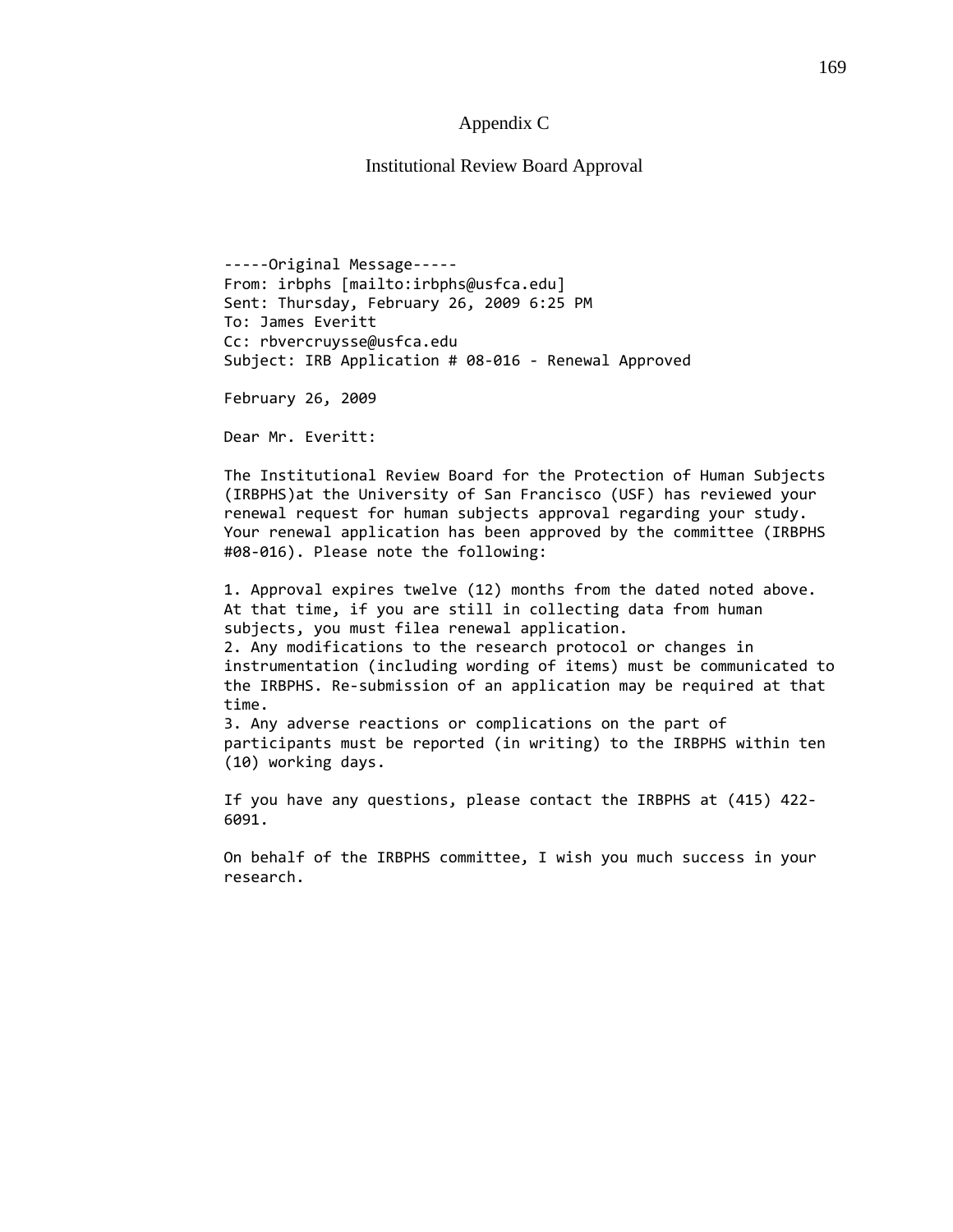### APPENDIX D

# QUESTIONS TO GUIDE FIRST DIALOGUE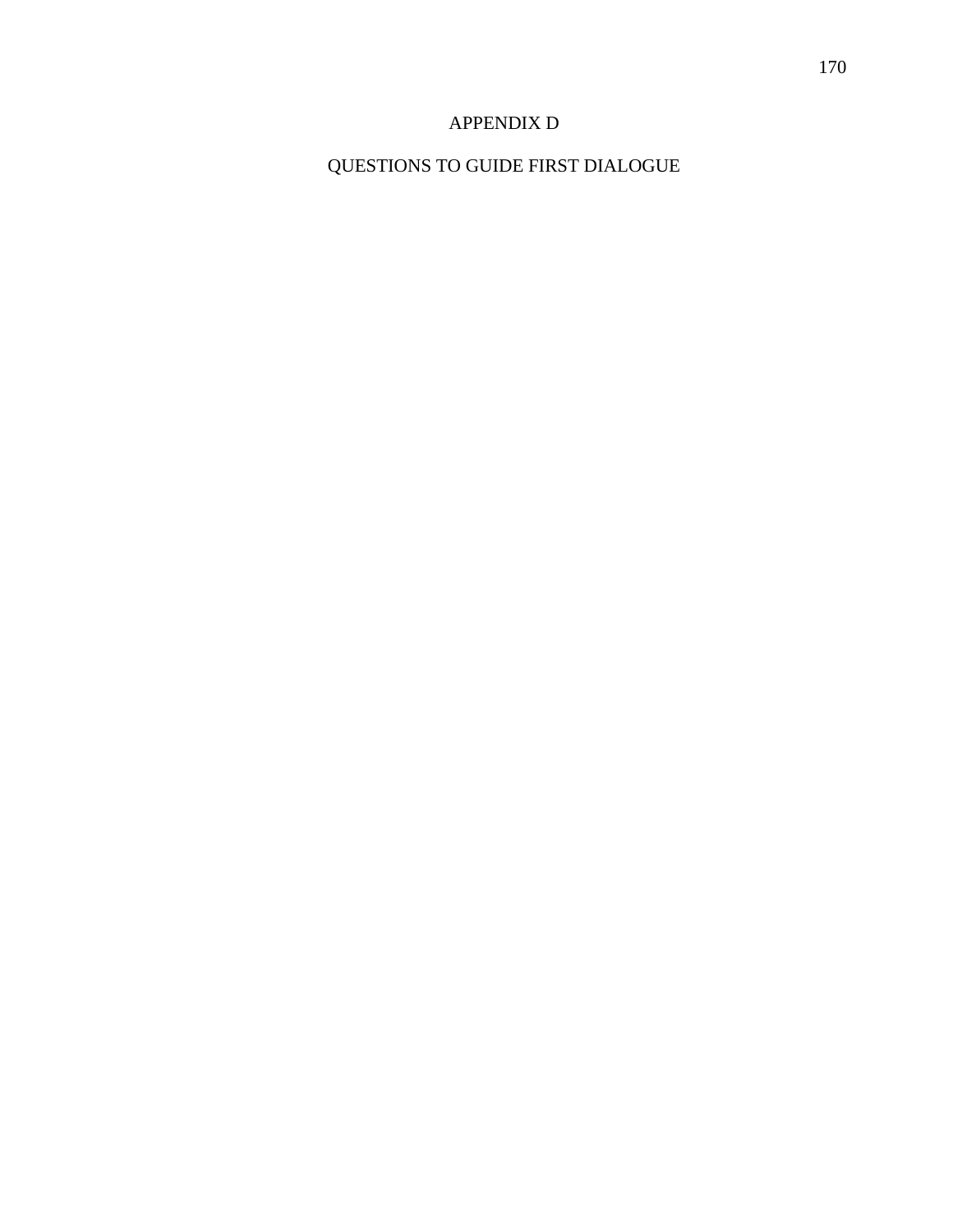#### Appendix D

#### Questions to Guide the First Dialogue

The following questions were used to guide the first dialogue and provide an overall structure to the narration of the participant experience. Questions for the second dialogues emerged from responses collected in the first sessions after the participant accuracy checks of the transcription. No questions were pre-formulated for the smallgroup session within which the participants reflected on their experience of the process and suggested an action plan to address concerns raised during the study. The following research questions are restated along with their related dialogue questions:

Research Question 1 asked, "How does a homosexual identity affect what it means to be a Catholic, gay or lesbian, secondary-school educator?" Corresponding dialogue questions asked,

 1. Do you see a connection between your homosexual identity and your identity as a Catholic educator?

2. In what ways has your homosexual identity positively impacted your identity as a Catholic educator?

3. In what ways has your homosexual identity negatively impacted your identity as a Catholic educator?

4. What, if any, are areas of concern for you as a Catholic gay or lesbian educator teaching within a Catholic secondary school?

Research Question 2 asked, "How does identity as a Catholic gay or lesbian educator impact the experience of teaching within Catholic secondary-school education?"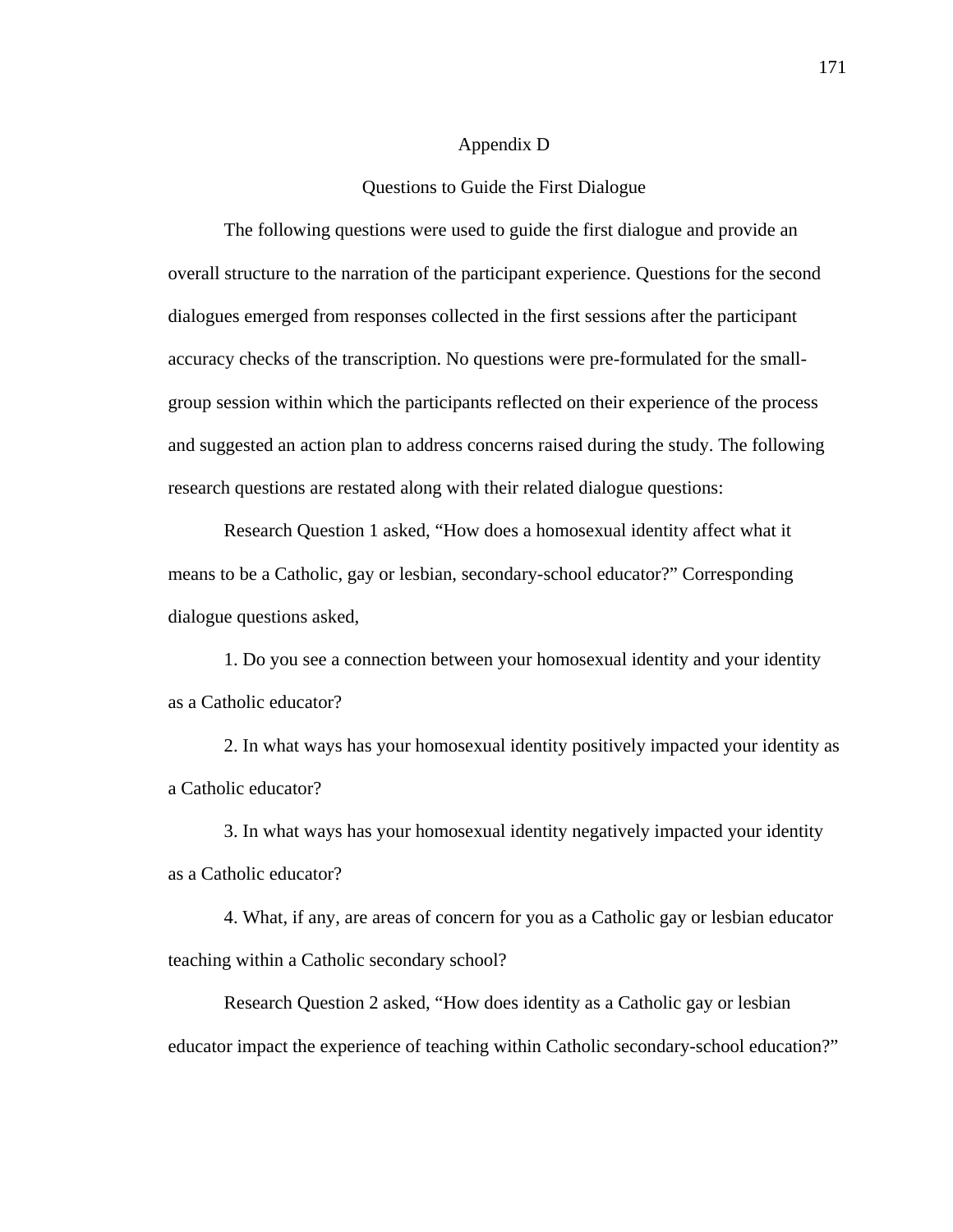5. Have you ever witnessed or directly experienced colleagues delivering disparaging or offensive comments about gay and/or lesbian teachers or students? If so, can you describe the experience?

6. Have you ever witnessed students perceived to be gay or lesbian being harassed at school? If so, did you witness anyone coming to their aid or offering protection? Did you feel safe protecting vulnerable students?

7. What role, if any, do you play in mentoring gay and lesbian students?

8. Do you have a network of support with other Catholic gay and/or lesbian educators?

Research Question 3 asked, "How does a homosexual orientation impact a career within Catholic secondary-school education?" Corresponding dialogue questions asked,

9. Have you experienced oppression, violence, or injustice within the Catholic school system as a result of your homosexual orientation? If so, how has it affected you as an educator?

10. In what way, if any, do you experience the structure of Catholic education as an oppressive system?

11. What has been your experience with career promotion within Catholic schools? Do you have the same opportunities as your peers?

12. What has been your experience with your school administrators and supervisors? Do you sense they respect you as a professional and as a colleague?

13. What are specific actions you and other Catholic gay and lesbian educators can take to create a more just system?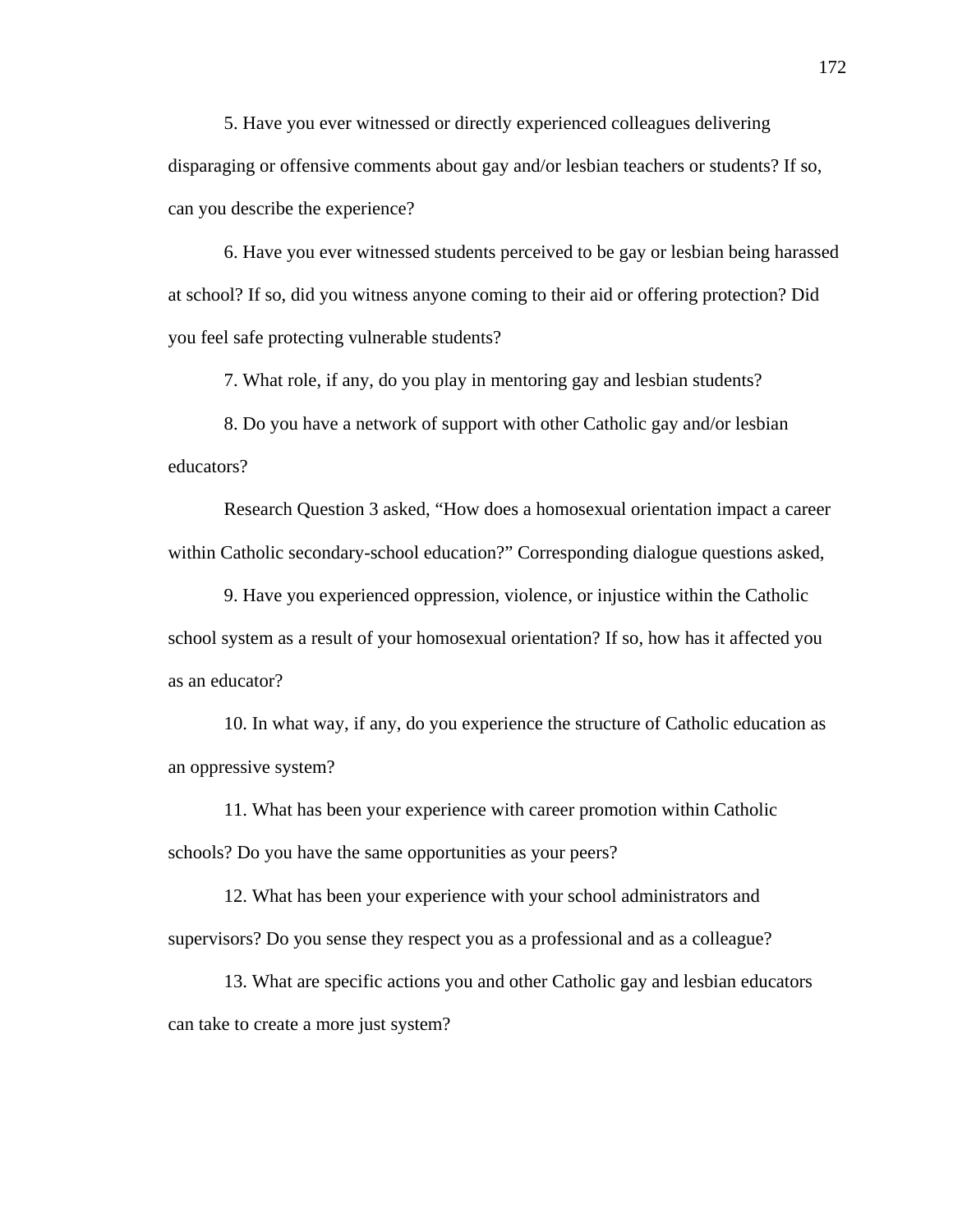14. How can you work with others in the community to empower Catholic gay and lesbian educators?

15. What changes, if any, are you hoping to make toward improving your experience as a Catholic gay or lesbian educator?

Research Question 4 asked, "How do Catholic gay and lesbian educators balance a homosexual identity with the teaching of the Roman Catholic Church on homosexuality?"

16. What role does Church teaching play in your understanding of what it means to be Catholic?

17. Describe how you balance the teaching of the Roman Catholic Church on homosexuality and your identity as a gay or lesbian Catholic?

18. Do you struggle to maintain a Catholic identity? If so, what support structures do you have in place to assist you in that struggle?

19. Do you openly criticize the teaching of the Catholic Church within your school setting?

20. Do you "come out" to colleagues and students when asked about your sexual orientation?

21. Do you regularly attend Mass on the weekend? Do you actively participate in parish life?

22. Is there anything you would like to add that has not been covered?

The following questions guided the second dialogue sessions: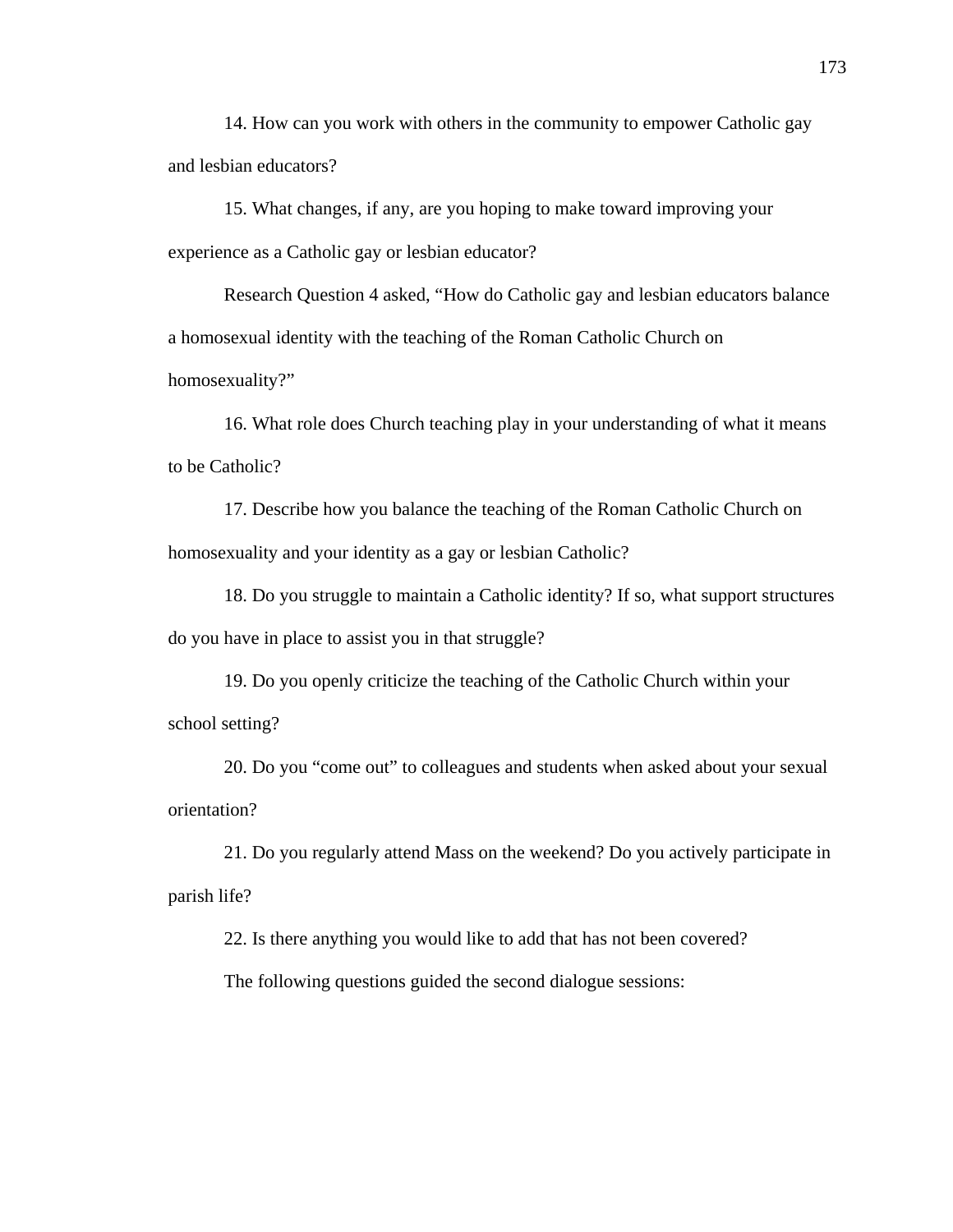1. With regard to the role of conscience and the process by which you came to terms with an identity as a Catholic GLBT individual, can you be specific about how you discerned your place within the Catholic community?

2. Most, if not all, of the study participants have described Catholicism as an integral facet of their identities, just as a homosexual orientation is integral to identity. Examples of comments are "I couldn't not be Catholic, even if I tried" or "Catholic is in my blood." Can you reflect on the idea implied by these comments in greater detail?

3. Despite the official teaching of the Church on homosexuality, it is often a priest, nun, or pastoral lay minister who mentors individuals through the crisis of coming out or internally dealing with sexual orientation. Can you describe those relationships and how they impacted your sense of God's love or your membership in the Church?

4. Fear or discomfort typically surround the idea of formally mentoring GLBT students. Can you talk more about this? What conditions are necessary for your comfort in participating in such mentoring?

5. The majority of the study participants acknowledged that open identification as a gay or lesbian teacher would prevent career advancement as a Catholic educator. Most accepted this, but do you experience a sense of loss or oppression with this limitation?

6. What would you like Church leadership to know about your experience as a gay/lesbian Catholic educator?

7. Do you have any questions for the group dialogue?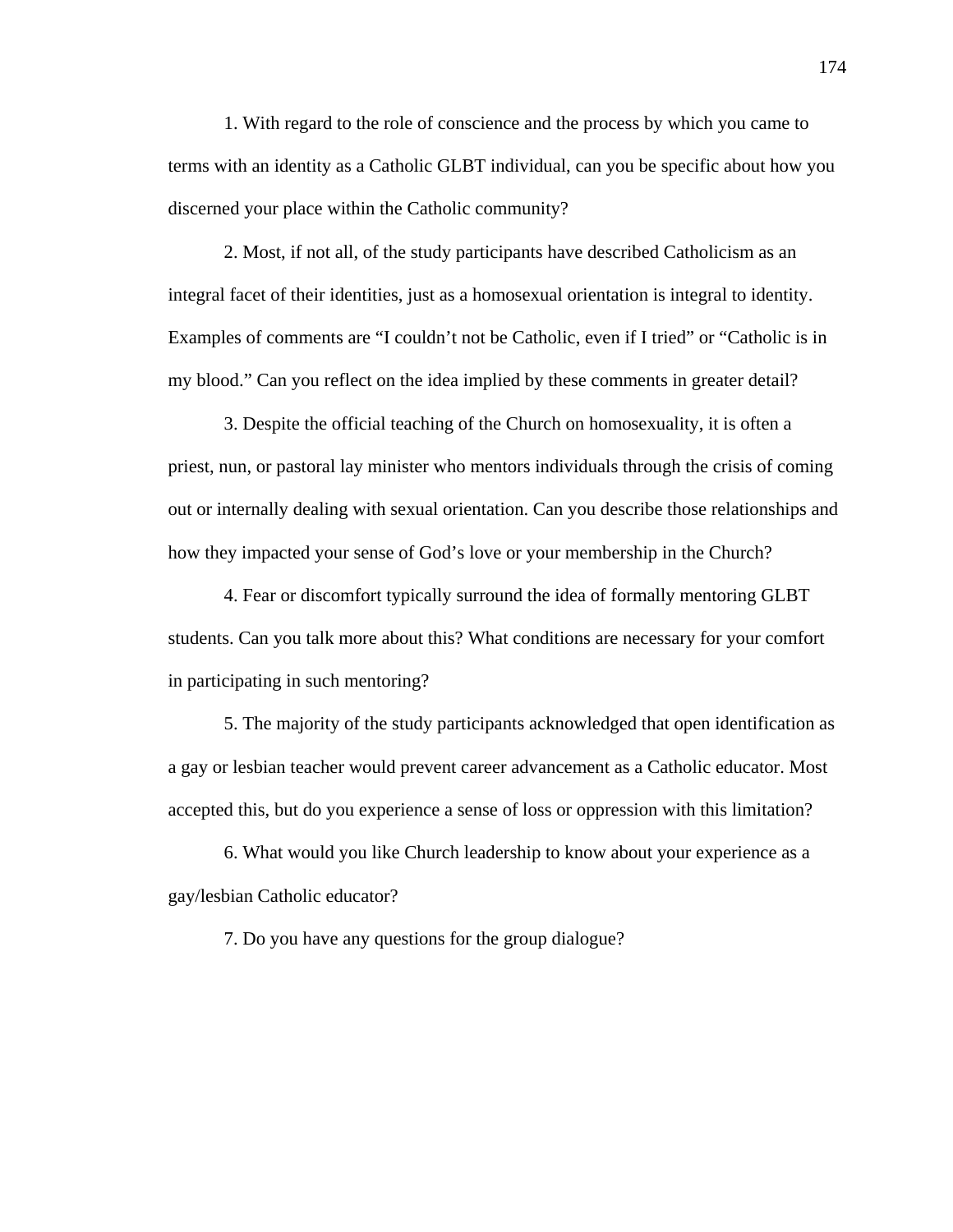### APPENDIX E

## QUESTIONS TO GUIDE SECOND DIALOGUE